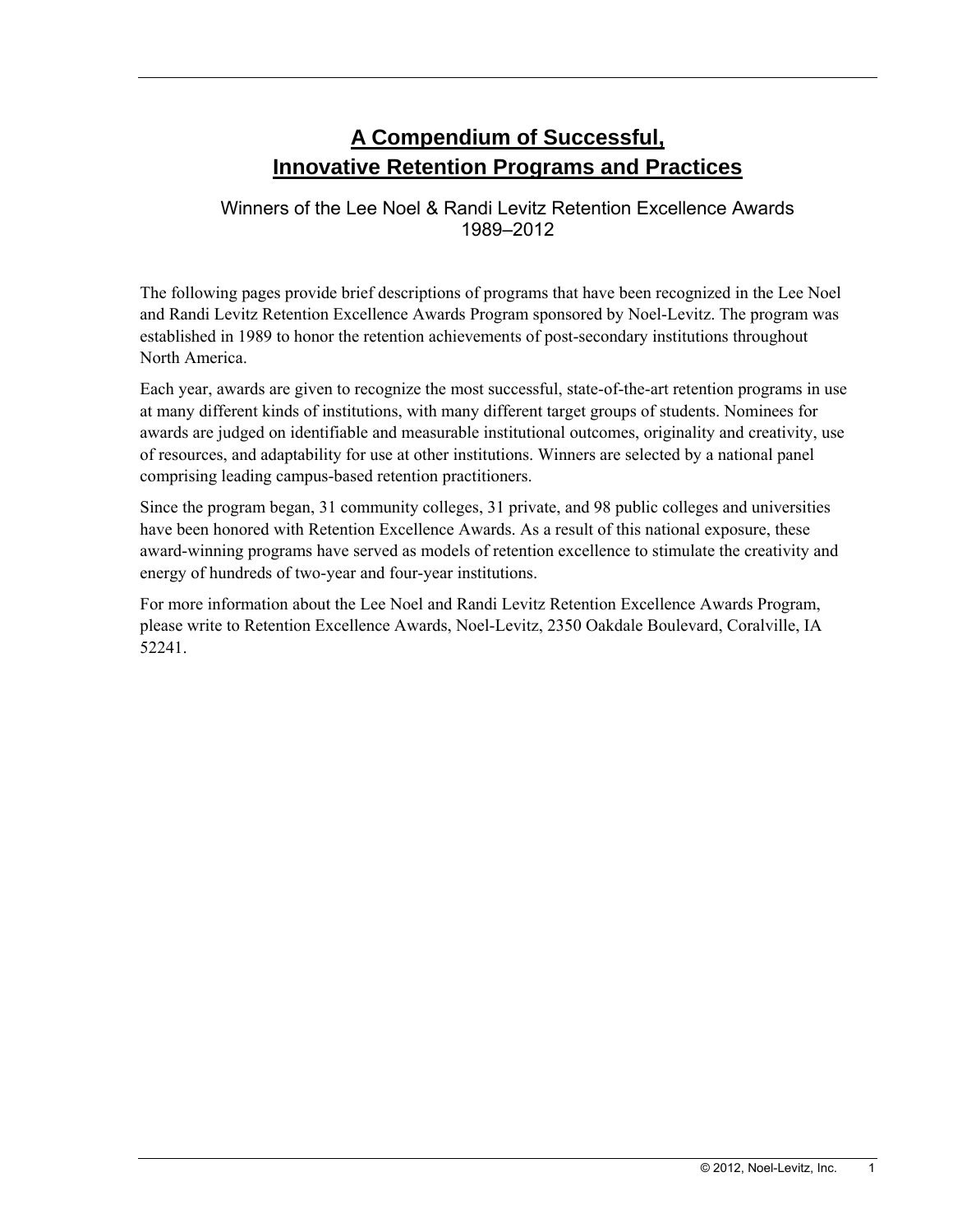# **Table of Contents Alpha Order**

| Albion College (MI)                                 | 7  | Georgian Court University (NJ)                                      | 53 |
|-----------------------------------------------------|----|---------------------------------------------------------------------|----|
| Amarillo College (TX)                               | 9  | Graceland University (IA)                                           | 54 |
| Appalachian State University (NC)                   | 10 | Grand View University (IA)                                          | 55 |
| Arkansas Tech University (AR)                       | 11 | Hampton University (VA)                                             | 56 |
| Baylor University (TX)                              | 12 | Harris-Stowe State University (MO)                                  | 57 |
| Bellevue College (WA)                               | 13 | High Point University (NC                                           | 58 |
| Berry College (GA)                                  | 14 | Illinois Central College (IL)                                       | 59 |
| Bethany Lutheran College (MN)                       | 15 | Illinois Central College (IL)                                       | 60 |
| Boston College (MA)                                 | 16 | Indiana University of Pennsylvania (PA)                             | 61 |
| Bowie State University (MD)                         | 17 | Indiana University School of Nursing (IN)                           | 62 |
| Bridgewater College (VA)                            | 18 | Inter-American Univ. of Puerto Rico, Ponce (PR)                     | 63 |
| Brooklyn College, City University of New York (NY)  | 19 | Jacksonville State University (MI)                                  | 64 |
| Brooklyn College, City University of New York (NY)  | 20 | Johnson C. Smith University (NC)                                    | 65 |
| California State University Northridge (CA)         | 21 | Kean University (NJ)                                                | 66 |
| California State University Northridge (CA)         | 22 | Kentucky Council on Postsecondary Education (KY)                    | 67 |
| Centennial College (CAN)                            | 23 | Kutztown University of Pennsylvania (PA)                            | 68 |
| Central New Mexico Community College (NM)           | 24 | Lehigh Carbon Community College (PA)                                | 69 |
| Central Wyoming College (WY)                        | 25 | Long Island University (NY)                                         | 70 |
| Chicago State University (IL)                       | 26 | Loyola University New Orleans (LA)                                  | 71 |
| Chicago State University (IL)                       | 27 | Loyola University New Orleans (LA)                                  | 72 |
| City College of New York (NY)                       | 28 | Loyola University of Chicago (IL)                                   | 73 |
| City University of New York (NY)                    | 29 | McDaniel College (MD)                                               | 74 |
| Clemson University (SC)                             | 30 | Meharry Medical College (TN)                                        | 75 |
| Clemson University (SC)                             | 31 | Miami Dade College (FL)                                             | 76 |
| Cloud County Community College (KS)                 | 32 | Miami University (OH)                                               | 77 |
| Coconino Community College (AZ)                     | 33 | Michigan Department of Education; Office of<br>Minority Equity (MI) | 78 |
| College of Charleston (SC)                          | 34 | Michigan State University (MI)                                      | 79 |
| College of Charleston (SC)                          | 35 | Michigan Technological University (MI)                              | 80 |
| College of Charleston (SC)                          | 36 | Middlesex Community College (MA)                                    | 81 |
| College of the North Atlantic (CAN)                 | 37 | Midlands Technical College (SC)                                     | 82 |
| Columbia College Chicago (IL)                       | 38 | Millsaps College (MS)                                               | 83 |
| Columbus State Community College (OH)               | 39 | Mississippi State University (MS)                                   | 84 |
| Community College of Philadelphia                   | 40 | Missouri Western State University (MO)                              | 85 |
| De Anza College (CA)                                | 41 | Mohawk College of Applied Arts and Tech (CAN)                       | 86 |
| Eastern Michigan University (MI)                    | 42 | Monmouth University (NJ)                                            | 87 |
| El Camino College (CA)                              | 43 | Montana State University (MT)                                       | 88 |
| Emporia State University (KS)                       | 44 | North Carolina A and T University (NC)                              | 89 |
| Evergreen Valley College (CA)                       | 45 | North Lake College (TX)                                             | 90 |
| Fairleigh Dickinson University (NJ)                 | 46 | North Lake College (TX)                                             | 91 |
| Fayetteville State University (NC)                  | 47 | Northern Arizona University (AZ)                                    | 92 |
| Fayetteville State University (NC)                  | 48 | Oakland University (MI)                                             | 93 |
| Firelands College of Bowling Green State Univ. (OH) | 50 | Oberlin College (OH)                                                | 94 |
| Fort Valley State University (GA)                   | 51 | Oklahoma City Community College (OK)                                | 95 |
| Georgia Institute of Technology (GA)                | 52 |                                                                     |    |
|                                                     |    |                                                                     |    |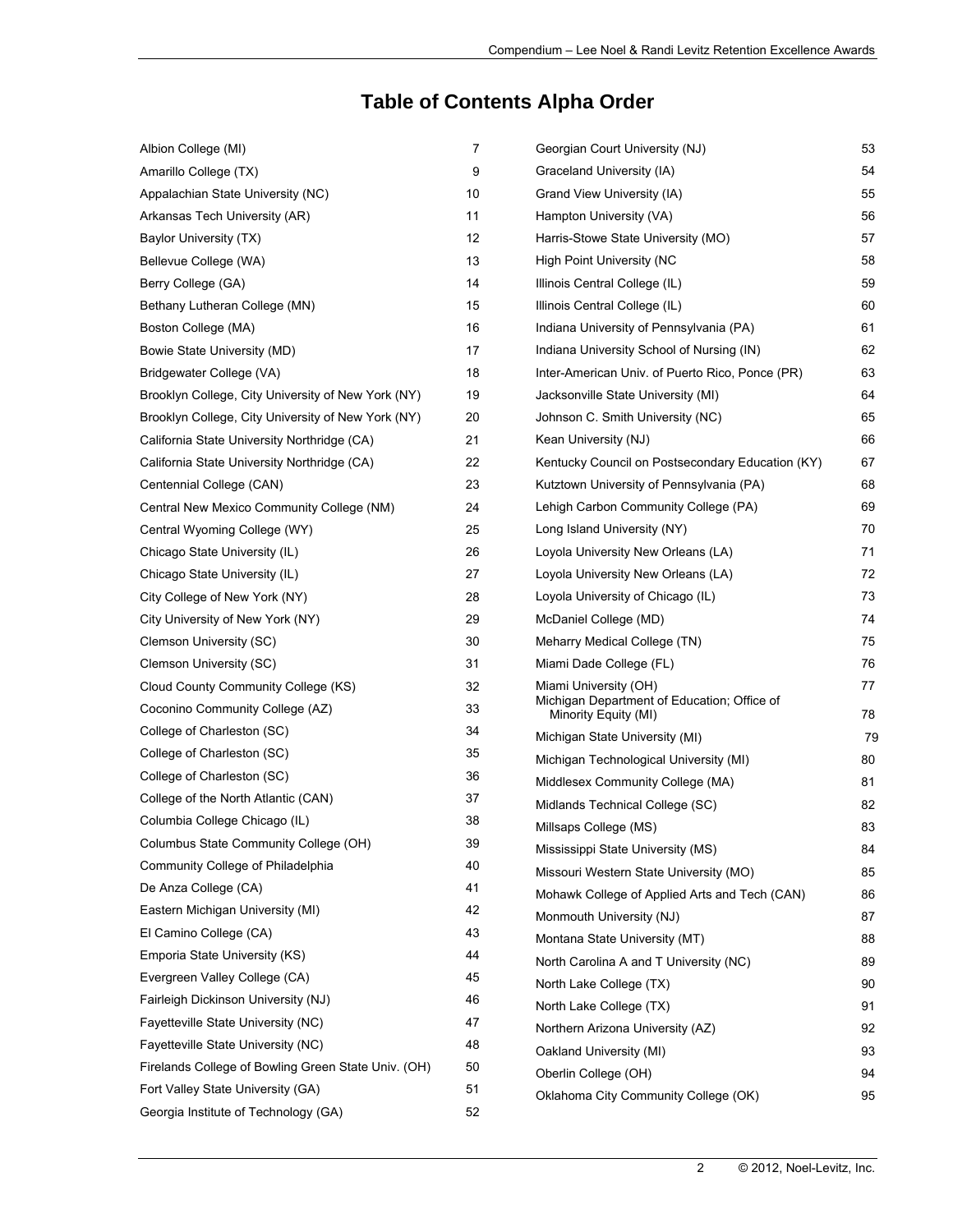| Oklahoma State University - Oklahoma City (OK)                                   | 96  | University of Alaska Anchorage (AK)                         | 135 |
|----------------------------------------------------------------------------------|-----|-------------------------------------------------------------|-----|
| Oral Roberts University (OK)                                                     | 97  | University of California – Los Angeles (CA)                 | 136 |
| Prince George's Community College (MD)                                           | 98  | University of California, San Diego (CA)                    | 137 |
| Purdue University (IN)                                                           | 99  | University of Central Arkansas (AR)                         | 138 |
| Purdue University (IN)                                                           | 100 | University of Central Florida (FL)                          | 139 |
| Ramapo College of New Jersey (NJ)                                                | 101 | University of Central Missouri (MO)                         | 140 |
| Rowan University (NJ)                                                            | 102 | University of Central Missouri (MO)                         | 141 |
| Rutgers – The State University of New Jersey (NJ)                                | 103 | University of Georgia (GA)                                  | 142 |
| Saint Xavier College (IL)                                                        | 104 | University of Hawaii Community Colleges (HI)                | 143 |
| San Diego State University (CA)                                                  | 105 | University of Illinois at Urbana-Champaign (IL)             | 144 |
| Sauk Valley Community College (IL)                                               | 106 | University of Kansas (KS)                                   | 145 |
| Seton Hall University (NJ)                                                       | 107 | University of Louisville (KY)                               | 146 |
| Shawnee State University (OH)                                                    | 108 | University of Mary Hardin-Baylor (TX)                       | 147 |
| Shippensburg University of Pennsylvania (PA)                                     | 109 | University of Miami (FL)                                    | 148 |
| Slippery Rock University (PA)                                                    | 110 | University of Minnesota (MN)                                | 149 |
| South Plains College (TX)                                                        | 111 | University of Minnesota, Duluth (MN)                        | 150 |
| Southeast Missouri State University (MO)                                         | 112 | University of Missouri at Kansas City (MO)                  | 151 |
| Southeastern Oklahoma State University (OK)                                      | 113 | University of Monterrey (MEX)                               | 152 |
| Southern Alberta Institute of Technology (SAIT)                                  | 114 | University of Nebraska at Omaha (NE)                        | 153 |
| St. Catherine University (MN)                                                    | 115 | University of New Orleans (LA)                              | 154 |
| State University of New York at Albany (NY)                                      | 116 | Univ. of North Carolina at Greensboro (NC)                  | 155 |
| State University of New York at Buffalo (NY)                                     | 117 | Univ. of North Carolina at Greensboro (NC)                  | 156 |
| State University of New York at New Paltz (NY)                                   | 118 | University of Texas – Pan American (TX)                     | 157 |
| State University of New York College at Oswego<br>(NY)                           | 119 | University of Texas at Austin (TX)                          | 158 |
| Stevenson University (MD)                                                        | 120 | University of Texas at Austin (TX)                          | 159 |
| Suffolk County Community College (NY)                                            | 121 | University of Texas at San Antonio (TX)                     | 160 |
| Suffolk University (MA)                                                          | 122 | University of Virginia (VA)                                 | 161 |
| Syracuse University (NY)                                                         | 123 | Utah State University (UT)                                  | 162 |
| Temple University (PA)                                                           | 124 | Valencia Community College (FL)                             | 163 |
| Texas A & M University (TX)                                                      | 125 | Vincennes University (IN)                                   | 164 |
| Texas A & M University (TX)                                                      | 126 | Virginia Commonwealth University (VA)                       | 165 |
| Texas A & M University Kingsville (TX)                                           | 127 | Virginia Polytechnic Institute and State University<br>(VA) | 166 |
| The College of New Jersey (NJ)                                                   | 128 | Walla Walla University (WA)                                 | 167 |
| The College of New Jersey (NJ)                                                   | 129 | West Chester University (PA)                                | 168 |
| The Community College of Baltimore County School<br>of Health Professions (CCBC) | 130 | West Virginia State University (WV)                         | 169 |
| The Pennsylvania State University (PA)                                           | 131 | West Virginia University (WV)                               | 170 |
| The University of Virginia College at Wise (VA)                                  | 132 | Wichita State University (KS)                               | 171 |
| UMDNJ - Robert Wood Johnson Medical School<br>(NJ)                               | 133 | William Rainey Harper College (IL)                          | 172 |
| University of Alabama at Birmingham (AL)                                         | 134 |                                                             |     |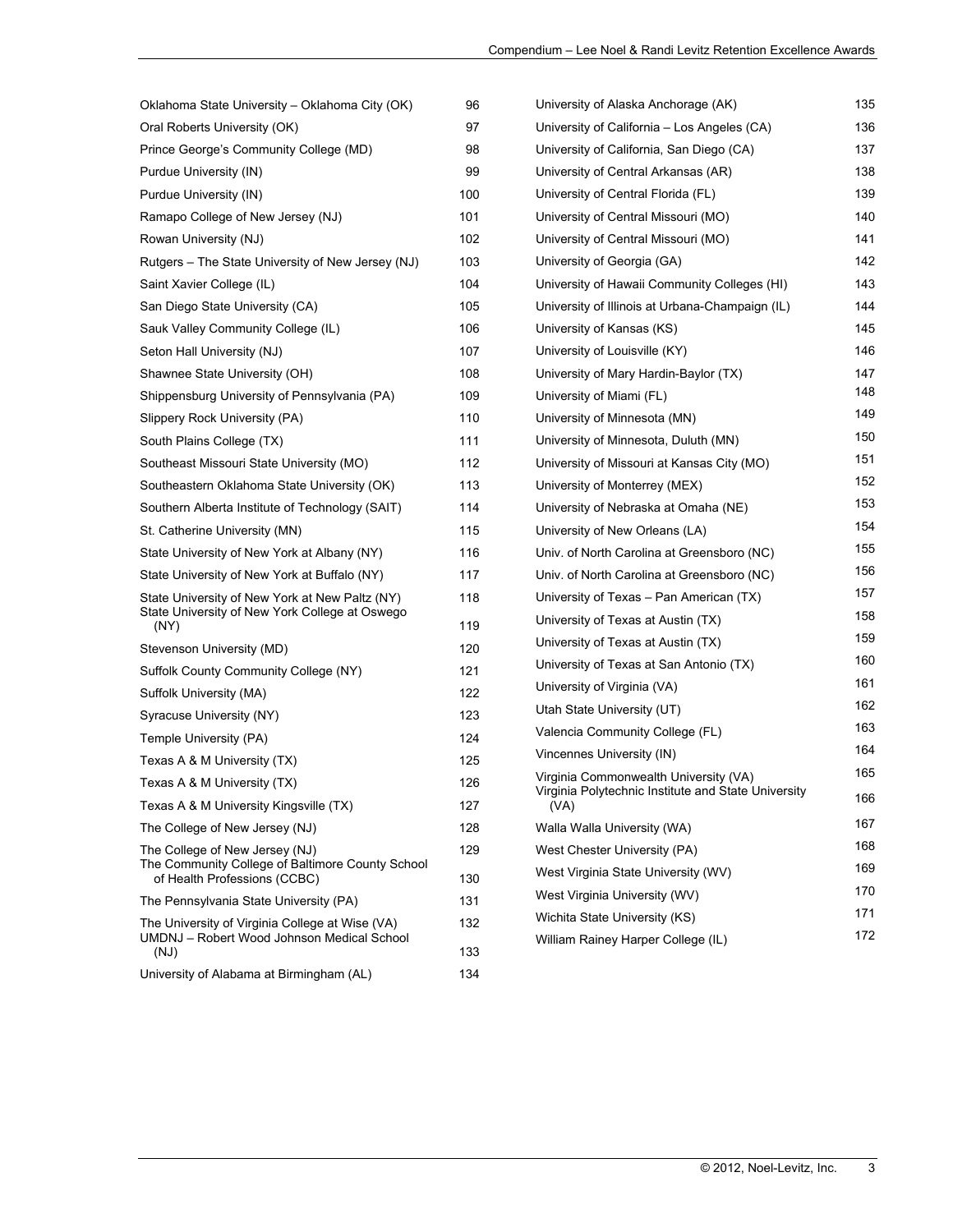# **Index by Public College and Universities**

| Appalachian State University (NC)                  | 10  | Rutgers – The State University of New Jersey (NJ) | 103 |
|----------------------------------------------------|-----|---------------------------------------------------|-----|
| Arkansas Tech University (AR)                      | 11  | San Diego State University (CA)                   | 105 |
| Bellevue College (WA)                              | 13  | Shawnee State University (OH)                     | 108 |
| Bowie State University (MD)                        | 17  | Shippensburg University of Pennsylvania (PA)      | 109 |
| Brooklyn College, City University of New York (NY) | 19  | Slippery Rock University (PA)                     | 110 |
| Brooklyn College, City University of New York (NY) | 20  | Southeast Missouri State University (MO)          | 112 |
| California State University Northridge (CA)        | 21  | Southeastern Oklahoma State University (OK)       | 113 |
| California State University Northridge (CA)        | 22  | State University of New York at Albany (NY)       | 116 |
| Chicago State University (IL)                      | 26  | State University of New York at Buffalo (NY)      | 117 |
| Chicago State University (IL)                      | 27  | State University of New York at New Paltz (NY)    | 118 |
| City College of New York (NY)                      | 28  | State University of New York at Oswego (NY)       | 119 |
| Clemson University (SC)                            | 30  | Temple University (PA)                            | 124 |
| Clemson University (SC)                            | 31  | Texas A&M University (TX)                         | 125 |
| College of Charleston (SC)                         | 34  | Texas A&M University (TX)                         | 126 |
| College of Charleston (SC)                         | 35  | Texas A&M University Kingsville (TX)              | 127 |
| College of Charleston (SC)                         | 36  | The College of New Jersey (NJ)                    | 128 |
| Eastern Michigan University (MI)                   | 42  | The College of New Jersey (NJ)                    | 129 |
| Emporia State University (KS)                      | 44  | The Pennsylvania State University (PA)            | 131 |
| Fayetteville State University (NC)                 | 47  | The Univ. of Virginia College at Wise (VA)        | 132 |
| Fayetteville State University (NC)                 | 48  | UMDNJ - Robert Wood Johnson Medical School        | 133 |
| Fort Valley State University (GA)                  | 51  | (NJ)<br>University of Alabama at Birmingham (AL)  | 134 |
| Georgia Institute of Technology (GA)               | 52  | University of Alaska Anchorage (AK)               | 135 |
| Harris-Stowe State University (MO)                 | 57  | University of California, Los Angeles (CA)        | 136 |
| Indiana University of Pennsylvania (PA)            | 61  | University of California, San Diego (CA)          | 137 |
| Indiana University School of Nursing (IN)          | 62  | University of Central Arkansas (AR)               | 138 |
| Jacksonville State University (MI)                 | 64  | University of Central Florida (FL)                | 139 |
| Kean University (NJ)                               | 66  | University of Central Missouri (MO)               | 140 |
| Kutztown University of Pennsylvania (PA)           | 68  | University of Central Missouri (MO)               | 141 |
| Miami Dade College (FL)                            | 76  | University of Georgia (GA)                        | 142 |
| Miami University (FL)                              | 77  | University of Illinois at Urbana-Champaign (IL)   | 144 |
| Michigan State University (MI)                     | 79  | University of Kansas (KS)                         | 145 |
| Michigan Technological University (MI)             | 80  | University of Louisville (KY)                     | 146 |
| Mississippi State University (MS)                  | 84  | University of Miami (FL)                          | 148 |
| Missouri Western State University (MO)             | 85  | University of Minnesota (MN)                      | 149 |
| Montana State University (MT)                      | 88  | University of Minnesota - Duluth (MN)             | 150 |
| North Carolina A and T University (NC)             | 89  | University of Missouri at Kansas City (MO)        | 151 |
| Northern Arizona University (AZ)                   | 92  | University of Monterrey (MEX)                     | 152 |
| Oakland University (MI)                            | 93  | University of Nebraska at Omaha (NE)              | 153 |
| Oberlin College (OH)                               | 94  | University of New Orleans (LA)                    | 154 |
| Oklahoma State University - Oklahoma City (OK)     | 96  | University of North Carolina at Greensboro (NC)   | 155 |
| Purdue University (IN)                             | 99  | University of North Carolina at Greensboro (NC)   | 156 |
| Purdue University (IN)                             | 100 | University of Texas - Pan American (TX)           | 157 |
| Ramapo College of New Jersey (NJ)                  | 101 | University of Texas at Austin (TX)                | 158 |
| Rowan University (NJ)                              | 102 |                                                   |     |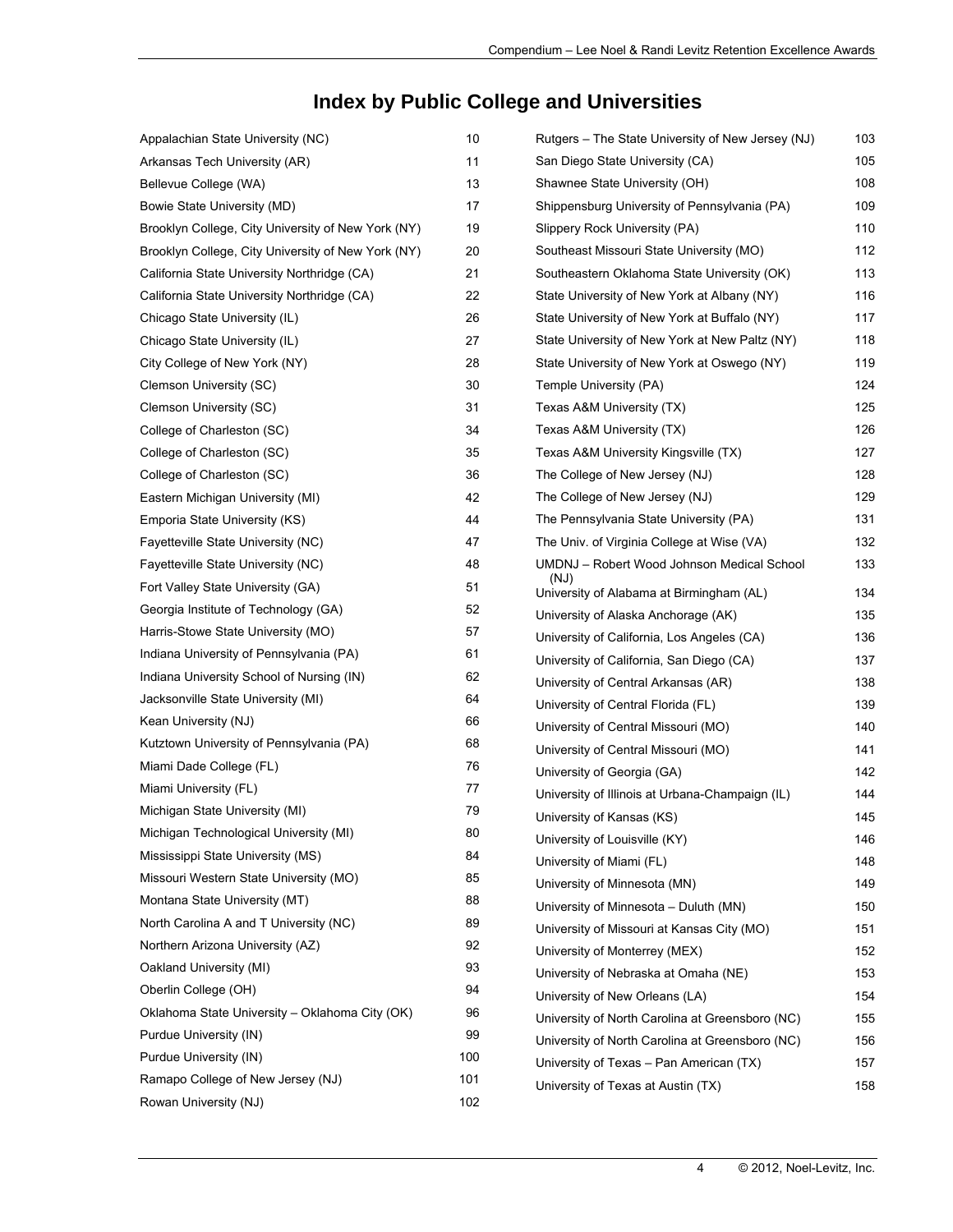| University of Texas at Austin (TX)      | 159 | Virginia Polytechnic Institute and State University | 166 |
|-----------------------------------------|-----|-----------------------------------------------------|-----|
| University of Texas at San Antonio (TX) | 160 | (VA)<br>West Chester University (PA)                | 168 |
| University of Virginia (VA)             | 161 | West Virginia State University (WV)                 | 169 |
| Utah State University (UT)              | 162 | West Virginia University (WV)                       | 170 |
| Vincennes University (IN)               | 164 | Wichita State University (KS)                       | 171 |
| Virginia Commonwealth University (VA)   | 165 |                                                     |     |

# **Index by Private Colleges and Universities**

| Albion College (MI)                                      | 7  | Loyola University New Orleans (LA)    | 71  |
|----------------------------------------------------------|----|---------------------------------------|-----|
| Baylor University (TX)                                   | 12 | Loyola University New Orleans (LA)    | 72  |
| Berry College (GA)                                       | 14 | Loyola University of Chicago (IL)     | 73  |
| Bethany Lutheran College (MN)                            | 15 | McDaniel College (MD)                 | 74  |
| Boston College (MA)                                      | 16 | Millsaps College (MS)                 | 83  |
| Bridgewater College (VA)                                 | 18 | Monmouth University (NJ)              | 87  |
| Columbia College Chicago (IL)                            | 38 | Oral Roberts University (OK)          | 97  |
| Fairleigh Dickinson University (NJ)                      | 46 | Saint Xavier College (IL)             | 104 |
| Georgian Court University (NJ)                           | 53 | Seton Hall University (NJ)            | 107 |
| Graceland University (IA)                                | 54 | St. Catherine University (MN)         | 115 |
| Grand View University (IA)                               | 55 | Stevenson University (MD)             | 120 |
| Hampton University (VA)                                  | 56 | Suffolk University (MA)               | 121 |
| High Point University (NC)                               | 58 | Syracuse University (NY)              | 123 |
| Inter-American Univ. of Puerto Rico Ponce Campus<br>(PR) | 63 | University of Mary Hardin-Baylor (TX) | 147 |
| Johnson C. Smith University (NC)                         | 65 | Walla Walla University (WA)           | 167 |
| Long Island University (NY)                              | 70 |                                       |     |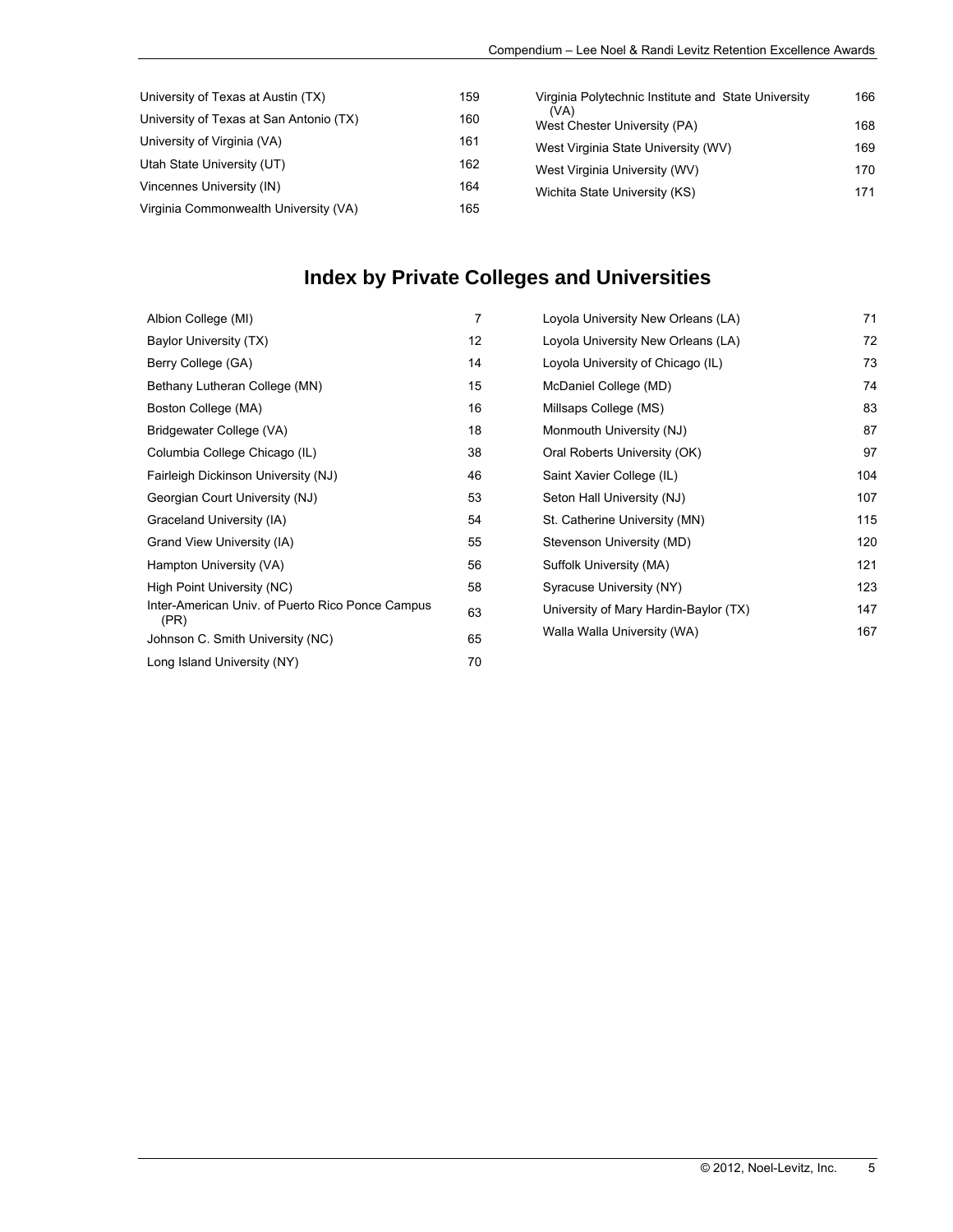# **Index by Two-Year Colleges**

| Amarillo College (TX)                                       | 9  | Meharry Medical College (TN)                                                        | 75  |
|-------------------------------------------------------------|----|-------------------------------------------------------------------------------------|-----|
| Centennial College (CAN)                                    | 23 | Middlesex Community College (MA)                                                    | 81  |
| Central New Mexico Community College (NM)                   | 24 | Midlands Technical College (SC)                                                     | 82  |
| Central Wyoming College (WY)                                | 25 | Mohawk College of Applied Arts and Technology                                       | 86  |
| City University of New York (NY)                            | 28 | (CAN)<br>North Lake College (TX)                                                    | 90  |
| Cloud County Community College (KS)                         | 32 | North Lake College (TX)                                                             | 91  |
| Coconino Community College (AZ)                             | 33 | Oklahoma City Community College (OK)                                                | 95  |
| College of the North Atlantic (CAN)                         | 37 | Prince George's Community College (MD)                                              | 98  |
| Columbus State Community College (OH)                       | 39 | Sauk Valley Community College (IL)                                                  | 106 |
| Community College of Philadelphia                           | 40 | South Plains College (TX)                                                           | 111 |
| De Anza College (CA)                                        | 41 | Southern Alberta Institute of Technology (SAIT)                                     | 114 |
| El Camino College (CA)                                      | 43 | Suffolk County Community College (MA)                                               | 121 |
| Evergreen Valley College (CA)                               | 45 | The Community College of Baltimore County                                           | 130 |
| Firelands College of Bowling Green State<br>University (OH) | 50 | School of Health Professions (CCBC)<br>University of Hawaii Community Colleges (HI) | 143 |
| Illinois Central College (IL)                               | 59 | Valencia Community College (FL)                                                     | 163 |
| Illinois Central College (IL)                               | 60 | William Rainey Harper College (IL)                                                  | 172 |
| Lehigh Carbon Community College (PA)                        | 69 |                                                                                     |     |

# **Index by Other Institutional Type**

| Kentucky Council on Postsecondary Education<br>(KY)                  | 67 |
|----------------------------------------------------------------------|----|
| Michigan Department of Education ; Office of<br>Minority Equity (MI) | 78 |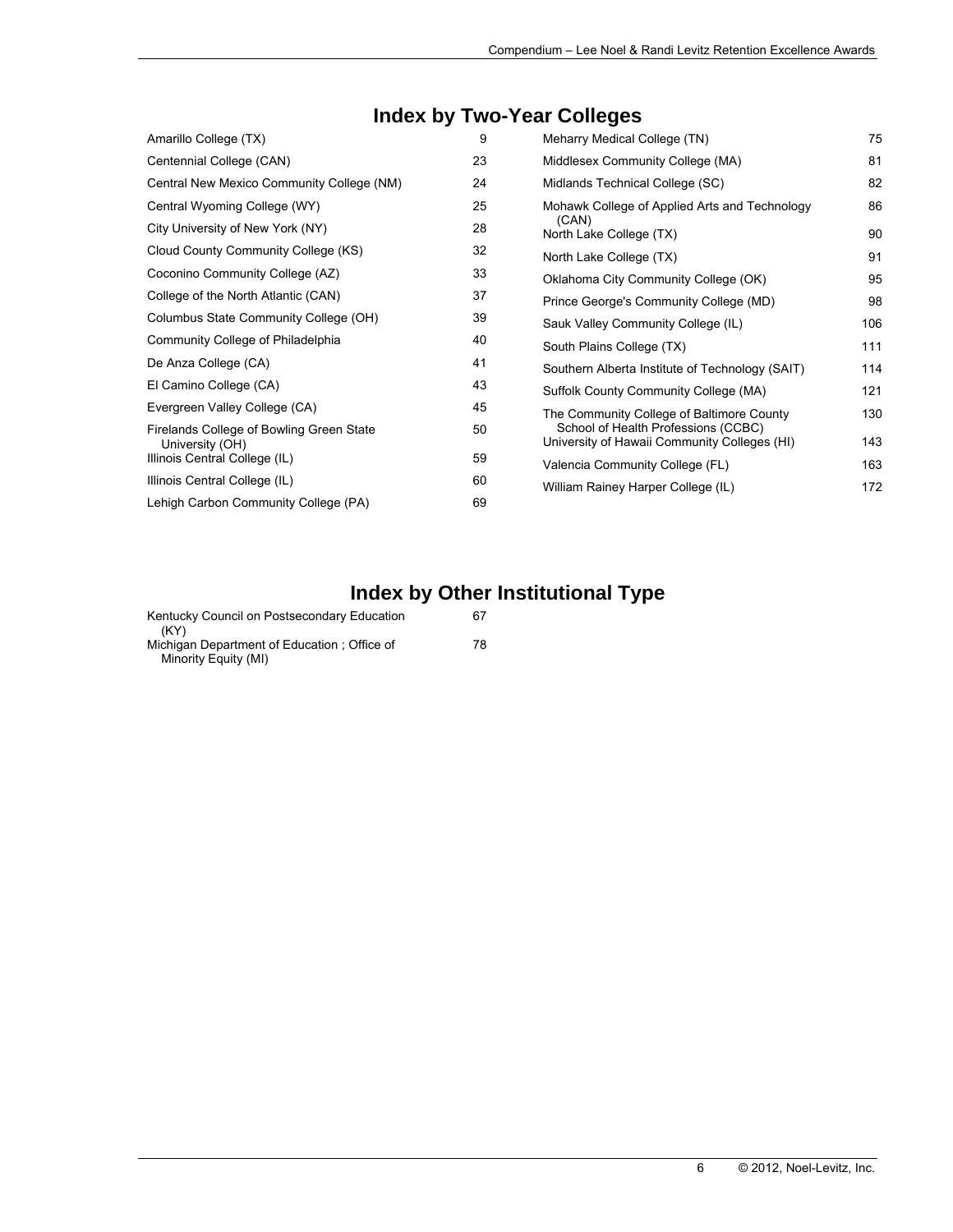### **2009 Albion College (MI)**  Academic Success Course

<span id="page-6-0"></span>Albion College is a private four-year liberal arts college that takes pride in challenging its students with a rigorous curriculum while offering students high levels of academic and personal support. Although many students make a relatively smooth transition into college life, some students struggle to adjust to the increased demands of college, which can result in poor academic performance. Albion College has three levels of academic probation, Terminal Probation (TP) being the most severe. Prior to 2006, the college's support staff spent a significant amount of time and energy providing individual support to students who were on TP, but for the most part, the staff's efforts to help these students were unsuccessful. Dr. Barry Wolf, an Academic Affairs staff member and Clinical Psychologist, developed the Academic Success Course (ASC) in an attempt to provide an effective and efficient support service that directly addresses the issues related to academic underperformance and significantly improves the retention and achievement of TP students. In fall 2006, Albion College instituted the ASC, requiring TP students to attend and complete the course; in fall 2007, the ASC changed to a .5 unit (2 semester hours) course for credit. Although the ASC has evolved since its inception, the core structure and focus of the course have remained the same.

### **Focus on Strategy, Readiness to Change, and Effort**

The ASC is a demanding and comprehensive theory-based course that directly addresses a broad range of issues related to academic underperformance. The ASC utilizes insight, structure, and support to help students become selfregulated learners and responsible students. Historically, retention based courses (i.e., study skills and learning to learn courses) have primarily focused on improving students' academic strategies. Although students who are experiencing severe academic difficulties often struggle with study skills, there are other profound "psychoacademic" issues affecting their performance. Two important constructs that have largely been ignored in other retention based courses are readiness to change and effort. Typical TP students are intelligent and have the ability to perform well in college, but often have poor work ethic and low

frustration tolerance related to effort. Their study strategies were relatively effective in high school, but they are reluctant to adopt new strategies that are more appropriate for the increased demands of college. When encouraged to confront their academic problems, many underperforming students are ambivalent about receiving help, changing their academic behavior, and increasing effort. The ASC is designed to integrate interventions that focus on strategy, readiness to change, and effort in an attempt to address the specific issues that TP students experience.

The course employs discussion and activity based class meetings, readings, study sessions, and the use of peer mentors (ex-ASC students) to help TP students work through their academic difficulties. A collaborative relationship between the instructor and each student is a critical part of the course. The instructor of the course is not simply an instructor to the students, but also an advisor, mentor, advocate, academic coach, and "point person" during their TP semester. A solid student/instructor relationship facilitates students' willingness to address academic issues, provides the opportunity for students to build a meaningful connection with a supportive campus figure, and promotes connection with other faculty and staff.

### **Results**

The ASC has proven itself to be an effective support service that has improved the retention and academic achievement of Albion College's highest risk students. Assessment of the data for TP students indicates that ASC students were retained at significantly higher rates than non-ASC students (i.e., students who were on TP before the ASC's inception) for every time point assessed (i.e., one semester, one year, and two years). Specifically, the one-semester retention rate has increased from 40 percent for non-ASC students to 76.7 percent for ASC students; the one-year retention rate is up from 31.4 percent for non-ASC students to 55.6 percent for ASC students; and the two-year retention rate has increased from 25.7 percent for non-ASC students to 50.0 percent for ASC students. The data also indicates that the ASC has helped to significantly increase the academic achievement of TP students. ASC students entered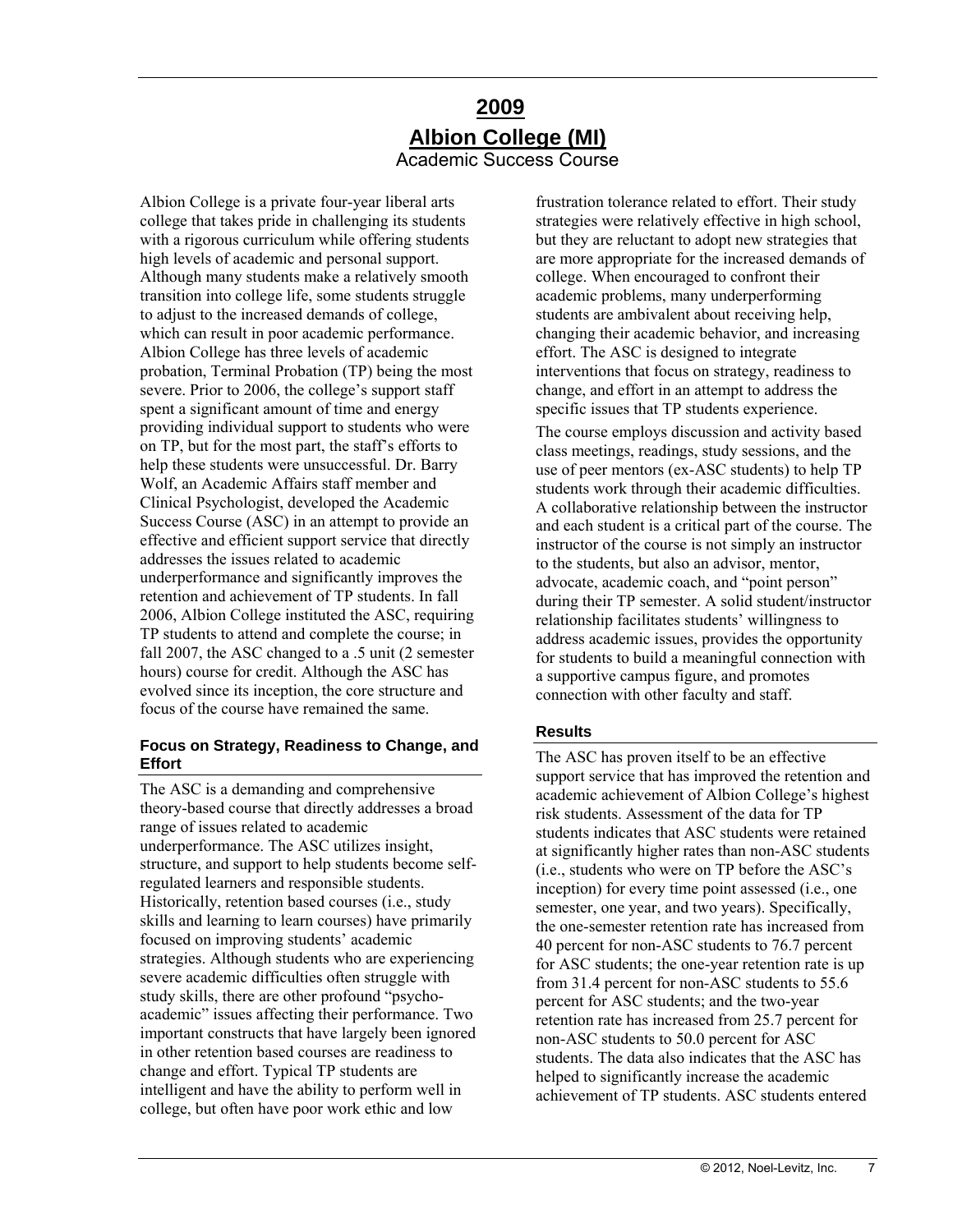their TP semester with an average semester GPA of 1.08 (i.e., the semester that resulted in their TP status), which increased to an average semester GPA of 2.47 for their TP semester (i.e., the semester that they were enrolled in the ASC). ASC students also significantly outperformed non-ASC students. During their TP semester, non-ASC

students earned an average semester GPA of 1.72 and ASC students earned an average semester GPA of 2.47. The ASC not only helps students survive their TP semester, it also helps them push through their academic difficulties and thrive at Albion College.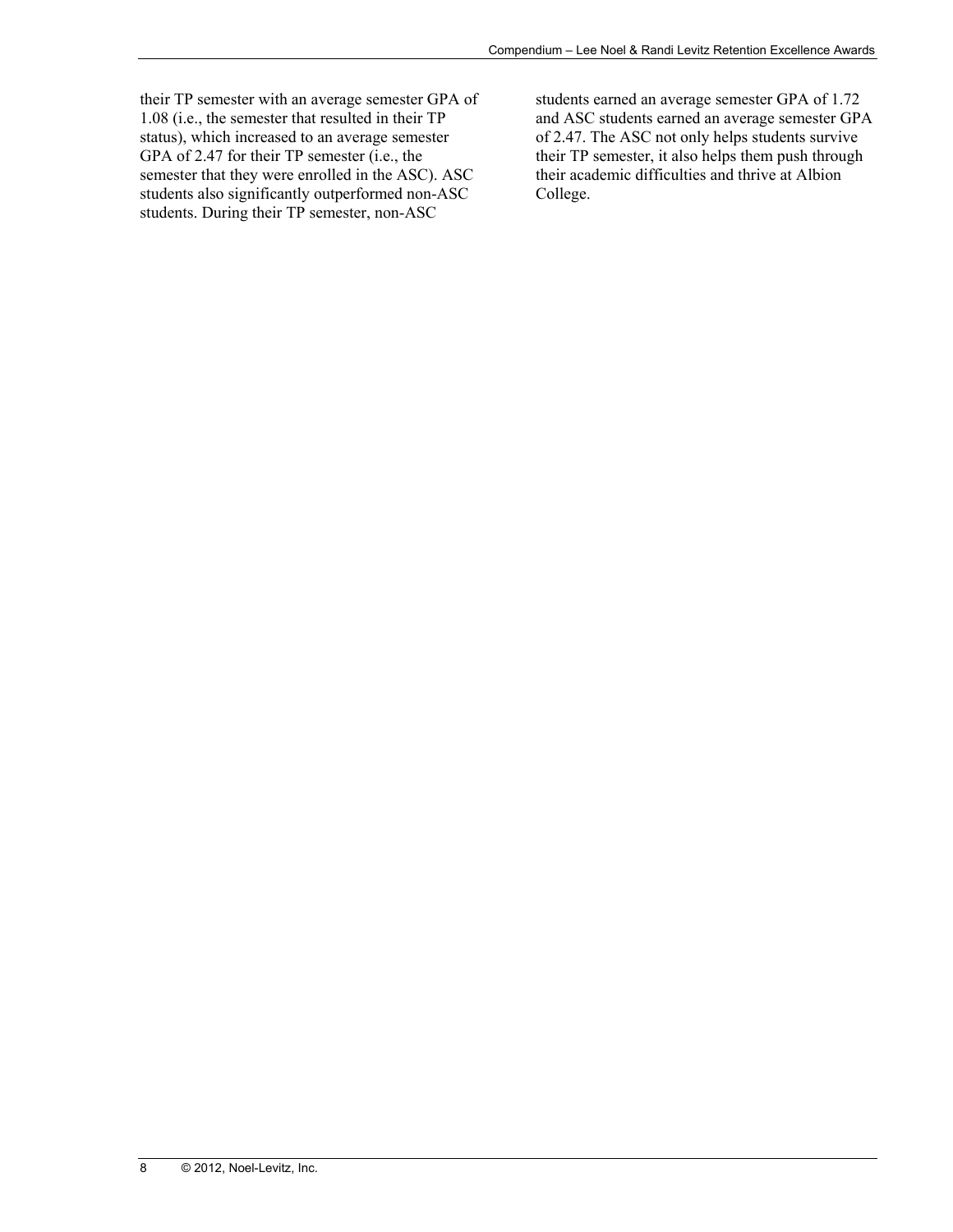### **1994 Amarillo College fka: Texas State Technical College, Amarillo (TX)**  Strategic Retention Program

<span id="page-8-0"></span>Texas State Technical College-Amarillo is a twoyear, public, residential college serving 600 students enrolled in 19 programs of study. An additional 7000 students participate in Economic Development and Industrial Training contract classes.

Begun in 1991, the Strategic Retention Program was designed to increase retention by 20 percent through a comprehensive program involving all college employees in providing initial and ongoing positive campus experiences for each student.

#### **Program Description**

Key elements of the Strategic Retention Program are campus wide staff and student involvement, individualized assessment and counseling before enrollment, creation of support networks for each student, training and placement of positive role models for at-risk students, and follow-up tracking of retention activities to measure success and identify program strengths and weaknesses. Prior to registration, prospective students participate in placement testing and the College Student Inventory. Results are discussed with counselors within 48 hours of testing. During these initial conferences, at-risk students are assigned mentors and referred to support services. At registration, each student is assigned a faculty advisor and enrolled in an orientation class and any recommended developmental courses. Advisors assist students each quarter with study plans and schedules. Mentors for at-risk students are drawn from highly diverse campus groups including administrators, custodians, public information personnel, housing and security staff, faculty, student services staff and others. Mentors undergo 10 hours of training for which they receive

continuing education credits. Students trained as mentors receive tuition assistance.

#### **Retention and Success Results**

Average quarterly retention from Fall 1988 through Summer 1991 was 63 percent, 59 percent and 58 percent respectively. Since implementation of the Strategic Retention Program, average quarterly retention from Fall 1991 through Summer 1993 increased to 84 percent and 87 percent respectively. Yearly retention has been at least 23 percent higher than other campuses in the Texas State Technical College System. Minority retention has increased by 17 percent.

Grade point averages have increased since Fall 1991 with 6 percent fewer students on probation between Fall 1991 and Summer 1993 as compared to the previous three years. Of 318 at-risk students assigned mentors, 184 have been successfully retained. Retention statistics show that 93 percent of TSTC-Amarillo students who persist for at least three quarters do, in fact, graduate.

Since Fall 199l, 11 percent of students "stopping out" one or more quarters have returned to campus, compared to 4 percent in the previous three years. A Fall 1993 TSTC System student climate survey indicated that Amarillo students ranked satisfaction with their college higher than did students on other campuses within the system.

Texas State Technical College-Amarillo has responded to requests for program information from more than 65 other institutions, and has worked closely with individual colleges to adapt the key elements of the Strategic Retention Program to their campuses.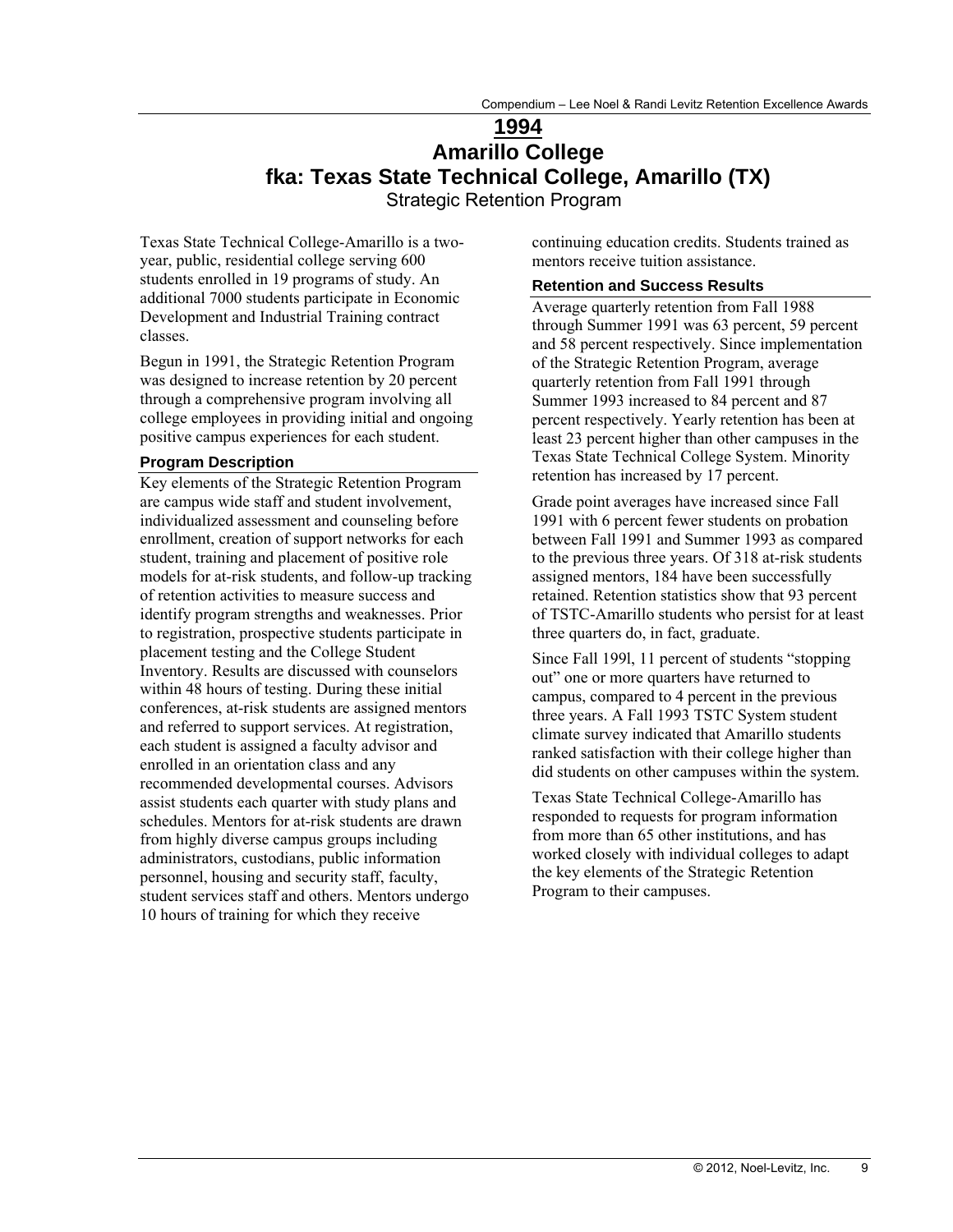### **2002 Appalachian State University (NC)**  Freshman Learning Communities in General Studies

<span id="page-9-0"></span>Appalachian State University—located in the heart of the Blue Ridge Mountains in Boone, North Carolina—has traditionally taken pride in its commitment to students. The university has consistently sought to promote students' intellectual, cultural, and personal development. When the institution saw the freshman-tosophomore retention rate decrease from 86.6 percent in 1989 to 82.3 percent in 1996, the university decided to undertake a new program for student success. The Office of General Studies began a planning process to:

- Develop and implement new learning community models;
- Identify which models increased retention and grade point averages; and
- Connect as many freshman-focused offices and services as appropriate in the execution of these ideas.

### **Targeting the "Average" Freshman**

Appalachian State already had in place strong learning community programs for disadvantaged and honors students. The campus wanted to develop programs for the students that were between these two academic spectrums and ultimately have 100 percent of freshman enrolled in a learning community option. In 1997, the university began the program that eventually became the Freshman Learning Community (FLC) program. Starting with just four courses and 84 freshmen, by 2001 the program expanded to 52 courses with an enrollment of more than 1,000 new freshmen.

The FLC program brings together students, faculty and academic support team members in an effort to improve freshman-to-sophomore retention. It connects Admissions, Orientation, Registration, Academic Advising, Learning Assistance, Summer Reading, Freshman Seminar, and Residence Life to the general education curriculum.

The program consists of two types of courses:

- All FLC students are enrolled in a graded, three-hour credit Freshman Seminar course or other appropriate "anchor courses." The course instructor identifies academic and personal concerns that may hinder college success and connects students to the appropriate academic support resources.
- Each cohort is co-enrolled in one or two core curriculum or major-specific introductory-level courses. Faculty in these courses assist students in making connections to academic departments and resources that can support their graduation goals or career interests.

### **Results**

The FLC program has accomplished its main goal of increasing retention among freshmen involved in the program. Since 1998, the retention rate of the FLC students has been approximately five to six percent higher than students not enrolled in FLC programs. Also, during the same period, the GPA of FLC students after one semester is slightly higher than non-FLC students.

Finally, with more than 1,000 students in FLC courses and more than 500 in other learning community options, 71 percent of first-year students at Appalachian State were involved in an integrative academic experience during their first semester. The projected learning community enrollment in fall 2002 is over 90 percent of firstyear students. The campus has made great strides toward its goal of 100 percent freshman participation in a very short period of time.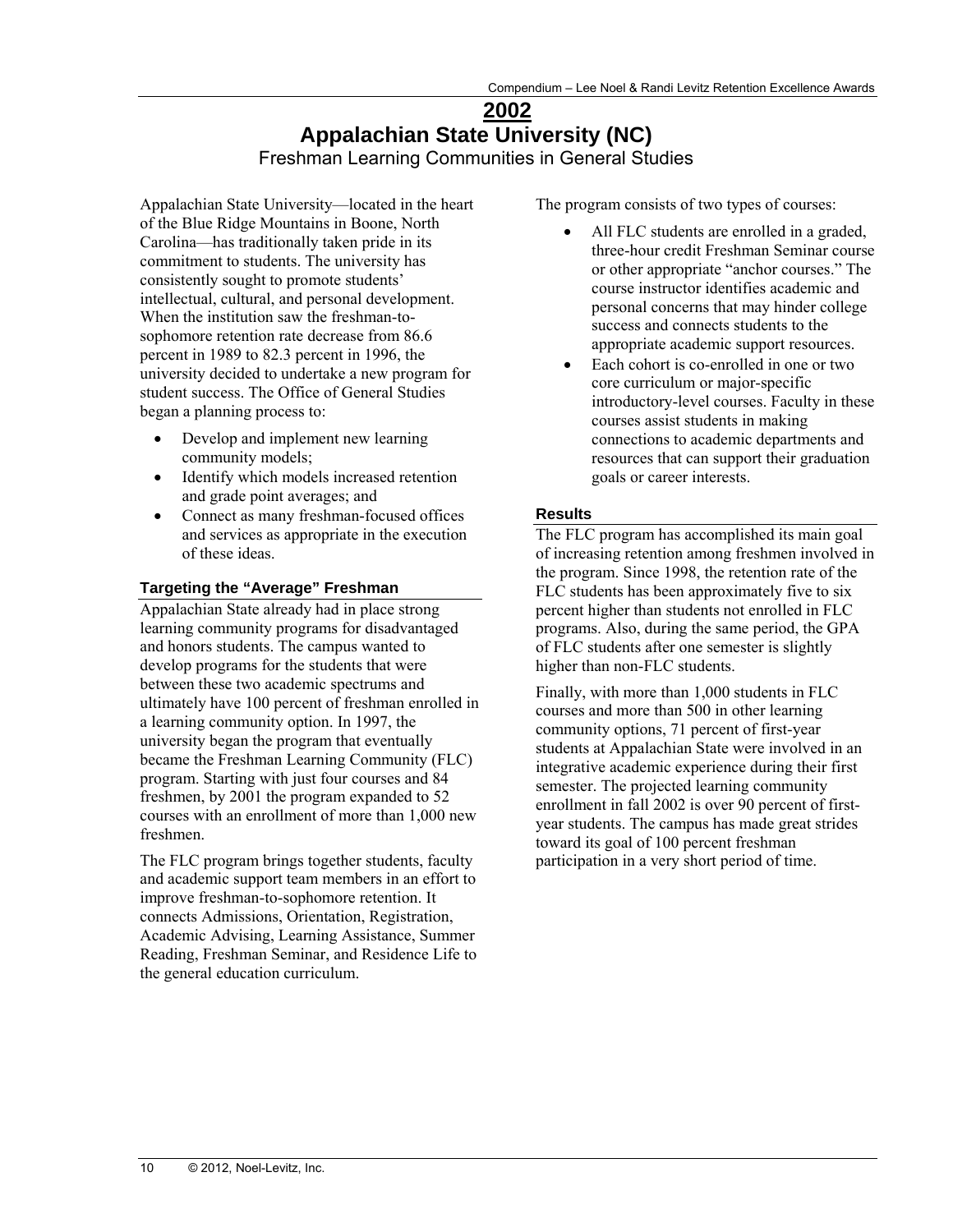# **2003 Arkansas Tech University (AR)**

Bridge to Excellence Program

<span id="page-10-0"></span>Through teamwork and careful planning, Arkansas Tech University has incrementally made the retention of the freshman class a central focus for the entire campus. Through the Bridge to Excellence program, the divisions of Student Affairs and Academic Affairs have been collaborating since fall 2001. This fall, an expanded team of staff and faculty volunteers will work together to provide mentoring to the entire freshman class—a first-ever achievement in the history of the university.

### **A Phased-in Approach to Retention Programming**

The Bridge to Excellence program grew out of the university's commitment to the learning and development of its students. The program combines early intervention and mentoring to support freshmen during the critical first six weeks of the semester. Each incoming freshman is matched with a trained mentor who meets with the student soon after orientation and again at midterm. Mentors assess student needs and make referrals to existing campus resources. An assessment tool assists with this process, the College Student Inventory™ (CSI) of the Retention Management System.

The Arkansas Tech program illustrates a costeffective, phased-in approach to implementing a campus wide retention program. In the fall of 2001, the Housing Office at Arkansas Tech initiated Phase I of the program for a random sampling of 105 first-time, full-time residential students. After seeing success, Phase II of the program was expanded to 310 students and began to integrate faculty as volunteer mentors. This fall, Phase III is projected to reach 1,100 students with a commitment of 100 faculty to serve as mentors. To facilitate the program, staff from Student Affairs have developed specific programs to address the needs of the students and coordinate referral agencies and services. Funding for the program has been from institutional funds, without outside support.

### **Results**

The Bridge to Excellence program has demonstrated a significant increase in the retention of freshman students. Notable gains have also been made in tuition revenue. The results for Phase I revealed a 16 percent retention rate increase from fall 2001 to fall 2002 for the initial pilot group, as well as a .50 GPA increase when compared with the nonparticipating freshmen. Phase II results, though still in process at the time of this writing, reflect a continuation of the upward trend, with fall to spring retention rates of the second pilot group 6.16 percent higher than the nonparticipant rate.

Among the university's initial motivations for the program was a desire to bring retention rates in line with the national average for comparable universities. Through the Bridge to Excellence program, this gap is well on its way to being closed. The university's president, Dr. Robert Charles Brown, adds: "We are excited about the opportunity to incorporate additional faculty volunteers in our effort…. The benefits we realize as an institution are significant and the benefits to our students are immeasurable."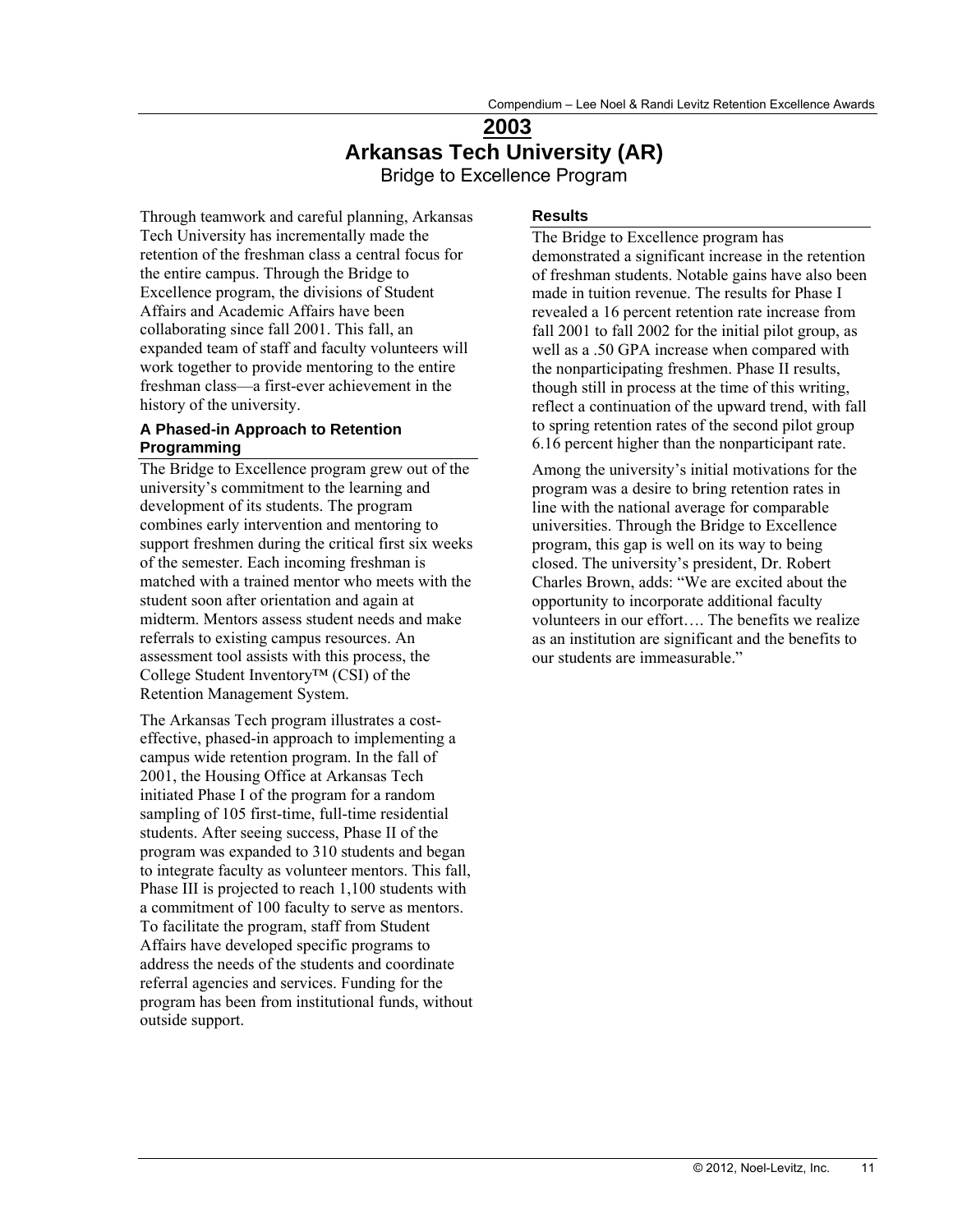### **1990 Baylor University (TX)**  Academic Support Services for Student Athletes

<span id="page-11-0"></span>In May of 1987, Baylor University embarked upon the "Academic Support Services for Student Athletes" Program. This was started to provide a unified program of support services to student athletes, focusing on retaining and graduating this special population. The Academic Support Services for Student Athletes Program consists of six major parts: orientation, testing and development, advisement, monitoring, intervention and awards.

### **Orientation**

The orientation process is divided into two phases. Phase One takes place during the recruiting process; it gives the recruit an opportunity to meet with the Academic Athletic Coordinator to discuss athletic and academic responsibilities of an intercollegiate athlete. Afterwards the recruit meets with a faculty member to discuss a potential field of study. Phase Two is a four-day event called "Welcome Week." All student athletes are required to attend this program, which provides various activities including an introduction to Baylor, get-acquainted mixers, small groups, speakers, and musical presentations.

### **Testing and Development**

Students who have not achieved a certain level of competency determined by a standardized test, are retested by the University. Those whose scores are not satisfactory are required to enroll in certain developmental classes. At the end of the semester students are evaluated; if satisfactory progress has not occurred, an extension of the class is required.

#### **Advisement**

The Athletic Academic Coordinator serves as an advisor to all student athletes for the first three semesters. Also available to the student athletes is the Enrichment Program and the Foundation Program. The Enrichment Program is

comprehensive in nature and focuses on providing information toward a successful transition from high school to college. The Foundation Program focuses on "Academically at-risk" student-athletes, and builds a foundation upon which any major can be developed.

### **Monitoring**

Every semester a high-risk list is compiled by the athletic academic coordinator and the head coach for each NCAA sport. The list includes any student athlete who is in the Foundation Program or on academic probation or deemed at-risk by a head coach. During each week of the semester, a grade and attendance check is made and given to the athletic director, head coaches, counseling assistant, and tutors. This provides the opportunity for a conference with coaches and support staff, and for punitive action when necessary.

### **Intervention**

This consists of three major programs: study hall, tutorial services and an academic probation student agreement. The students' involvement in each program is monitored, giving program directors the opportunity to catch possible problem areas.

#### **Awards**

The College of Arts and Sciences presents the Dean's Academic Improvement Award each year to those students who have made significant progress.

The results from this program include:

- A rise in freshman GPA from 2.42 before the program to 3.05 after the program;
- An increase in the freshman retention rate to 88 percent;
- A substantial increase in the first-time pass rates for English, religion and math.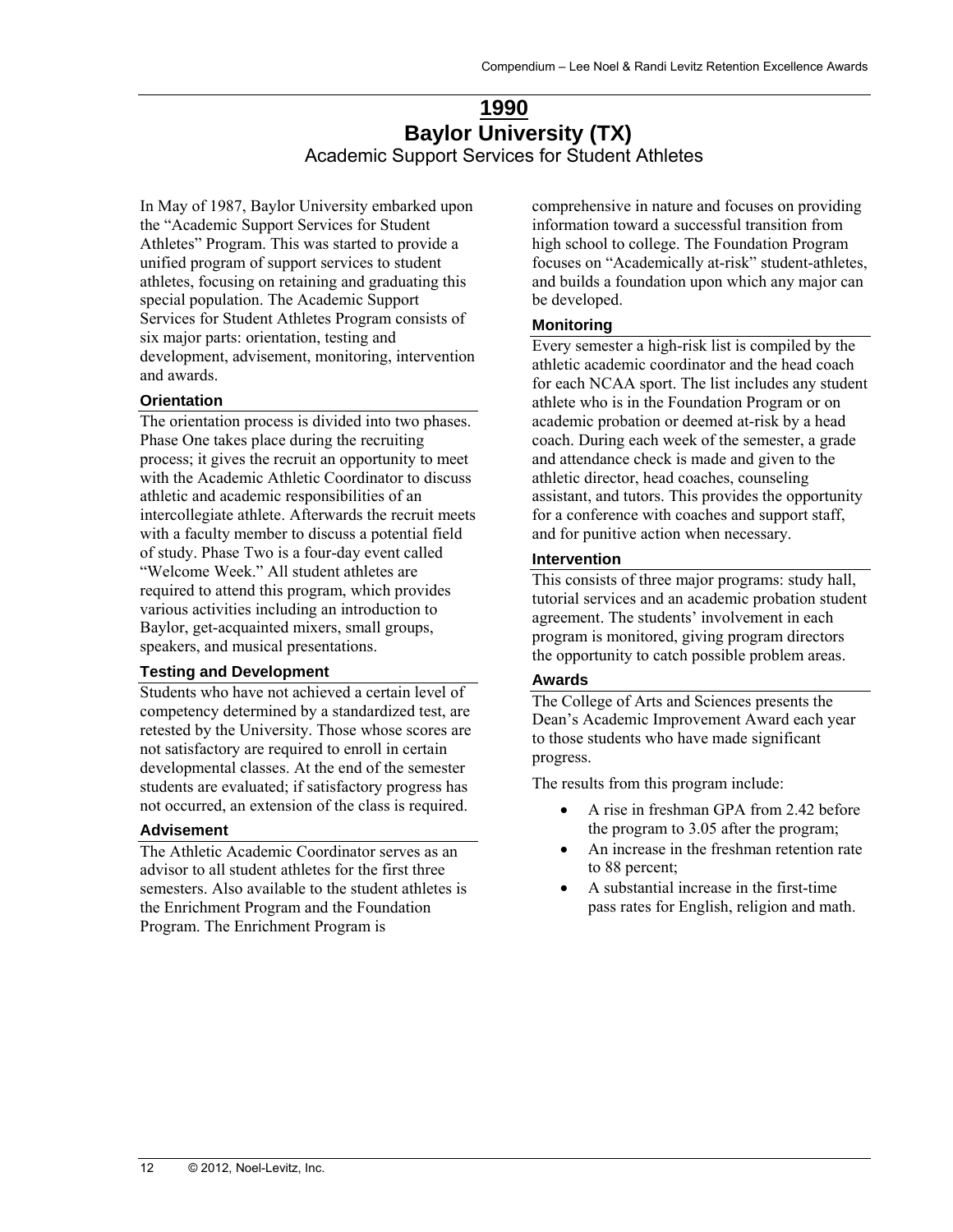# **1990 Bellevue College fka: Bellevue Community College (WA)**

Student Assessment and Success Systems

<span id="page-12-0"></span>Bellevue Community College implemented an institution wide effort to meet the increased diversity of students' needs, skills and motivation, while simultaneously ensuring excellence, providing access, and supporting student success. To accomplish this a four-part retention program was initiated which includes the following: (1) an integrated assessment, advising, orientation, and registration process; (2) major curricular changes; (3) student intervention and counseling program; and (4) outcomes assessment.

#### **Part I: Integrated Assessment, Advising, Orientation, and Registration**

Each student is sent a standardized letter informing them about the entire admissions, assessment, advising and registration process. They are instructed to call for appointments, and when they do so they receive an Intake interview. This provides an occasion on which to help students clarify their needs, to set up interviews and to update student information.

Full assessment sessions are provided to all newly matriculated students who call in. The assessment includes reports of the student's assessment results in the areas of math, English, reading and study skills, education background in these areas, courses they are eligible to take, a brief assessment of career goals and a list of campus services. Students are advised during the summer, by trained advisors, in preparation for fall. Advisors not only focus on scheduling, but also address the student's goals (life, career and academic), and what is necessary to enhance success in reaching these goals.

### **Part II: Student Intervention and Counseling**

A comprehensive counseling program has been well established, including individual education planning and academic, career and personal/social counseling. As part of Student Assessment and Success Systems, a Student Intervention Committee was formed to make recommendations on specific activities and systems that would enable students to achieve their academic goals.

### **Part III: Curriculum**

Every student who receives a degree from Bellevue Community College must have developed competency in 24 learning objectives, which are clustered into six outcome areas. The Interdisciplinary Studies program consists of two variations; the Coordinated Studies and the Linked Format. Both variations of the program are designed to develop a curricula that more actively involves students in the learning process, increases their motivation and ability to succeed, and helps them persevere in completing their goals. The skills encouraged by the Interdisciplinary Studies program are ones that have application both within the classroom and beyond it, and for both the short and long term.

### **Part IV: Outcomes Assessment**

The results of this program have been striking. Bellevue now has the highest retention rate in the state of Washington at 84 percent. Full assessments of entering students increased from 299 in 1987-88 to 2,734 in 1989-90. During the fall quarter of 1988, 74 percent of new enrolled students received advising compared to 43 percent for fall 1987. Offerings in developmental English and math increased by 30 percent in fall of 1989. Additionally, longitudinal studies show that transfer students at Bellevue Community College perform better than those from any other community college in the state.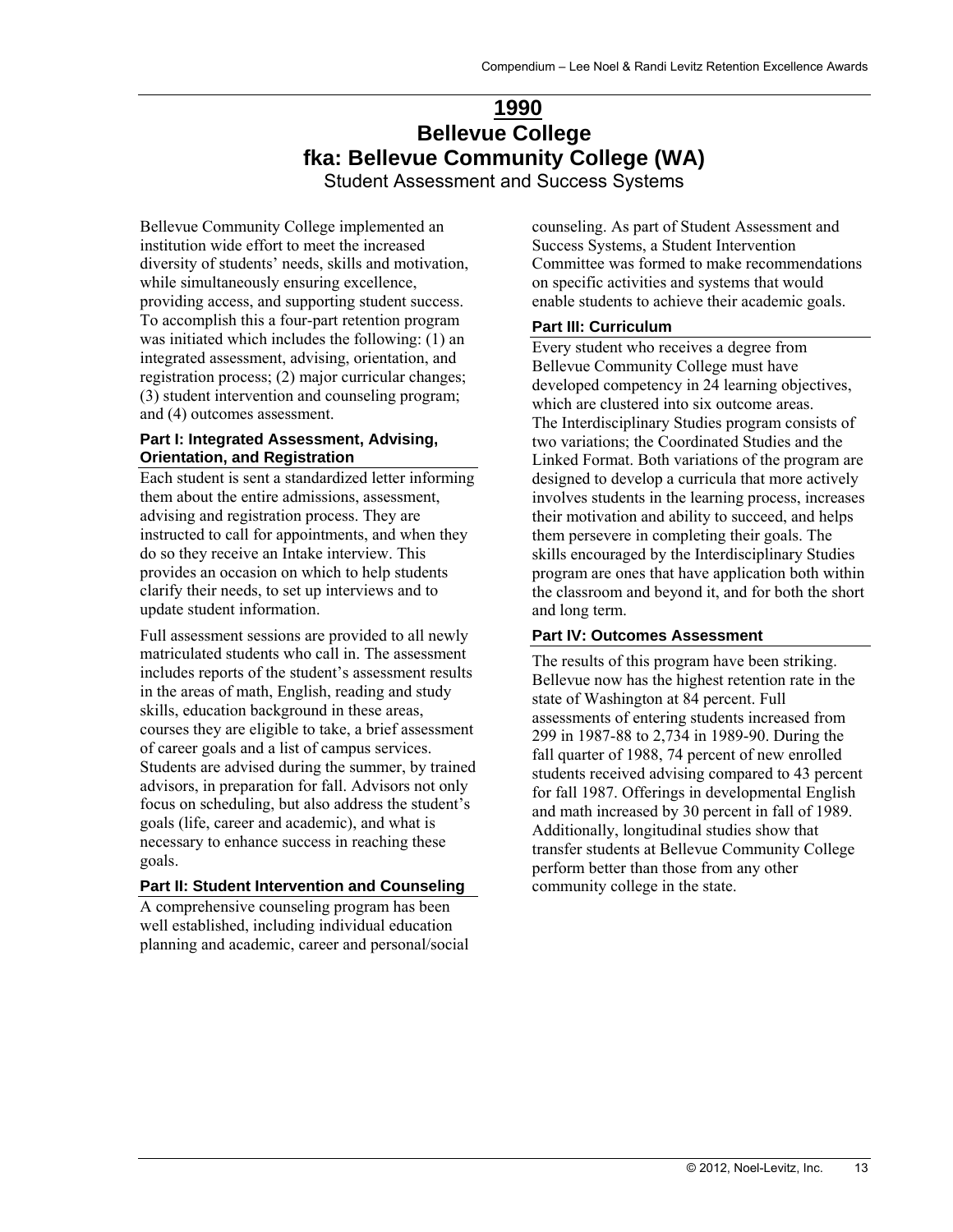### **1996 Berry College (GA)**  Freshman Center Program

<span id="page-13-0"></span>Thanks to careful planning and modest investments of time and money, freshmen are experiencing greater levels of success at Berry College, a residential private college in Mount Berry, GA., enrollment 1,850. The college's newly established Freshman Center has quickly achieved its goal of improving the first-year experience to improve retention. The successful effort began in the fall of 1995, following an 11-year low in freshman retention.

### **Scope of the Program**

The initial emphasis of the Freshman Center was to provide direct individual attention to struggling first-year students. While this remains a priority, the center's scope soon grew to include developing programs for the entire freshman class and to finding ways to support the relationships between students, professors, resident advisors, and work supervisors.

#### **Program Objectives**

The following is a sampling of Freshman Center objectives. These objectives help guide the work of four staff, including a half-time director who is also a half-time faculty member, a half-time secretary, and two part-time student assistants.

- Early exposure to academic expectations. Because students at Berry have been found to struggle with academic adjustment during the initial weeks of the fall semester, all freshmen attend a twohour pre semester "crash course" in college success. In addition, during orientation, freshmen participate in a book discussion based on a book they are sent early in the summer.
- Improved Freshman Seminar. Recent initiatives include stepping up the seminar's academic emphasis, developing a locally produced course textbook consisting of essays written by faculty, students, and staff, and developing a standardized instructor's manual.
- Increased peer support. Upperclassmen welcome freshmen to campus through the "Berry Buddy" program. In addition, some serve as freshman mentors assigned to sections of the Freshman Seminar. Also, an inventive essay contest invites freshman submissions on the theme, "Things I Know Now That I Wish I Had Known Before Coming to College," with winners' essays published in the following year's seminar text.
- Improved "early warning system" for atrisk students. Freshmen self-identify their support needs by completing the College Student Inventory of the Noel-Levitz Retention Management Systemª. Freshman seminar instructors then use the findings in face-to-face advising sessions and supportive connections are made to the Freshman Center and other support staff such as instructors, advisors, R.A.s, and work supervisors.
- Enhanced informational network for freshmen. A newsletter for freshmen is distributed every other week, and a Freshman Speaker Series offers weekly discussions during the first half of the fall semester on key freshman issues such as selecting a major, joining clubs, and identifying community-service opportunities.

#### **Results**

In just two years, Berry's fall-to-fall freshman retention rate increased 9.4 percentage points, from 66.7 percent to 76.1 percent. In addition, the rate of enrollment in the optional freshman seminar course increased from 80 percent to 96 percent. The college also reports that it has faced the unusual situation of having too many faculty and staff offer to teach the freshman seminar course, a course that normally required pleading and begging in order to recruit the needed number of instructors.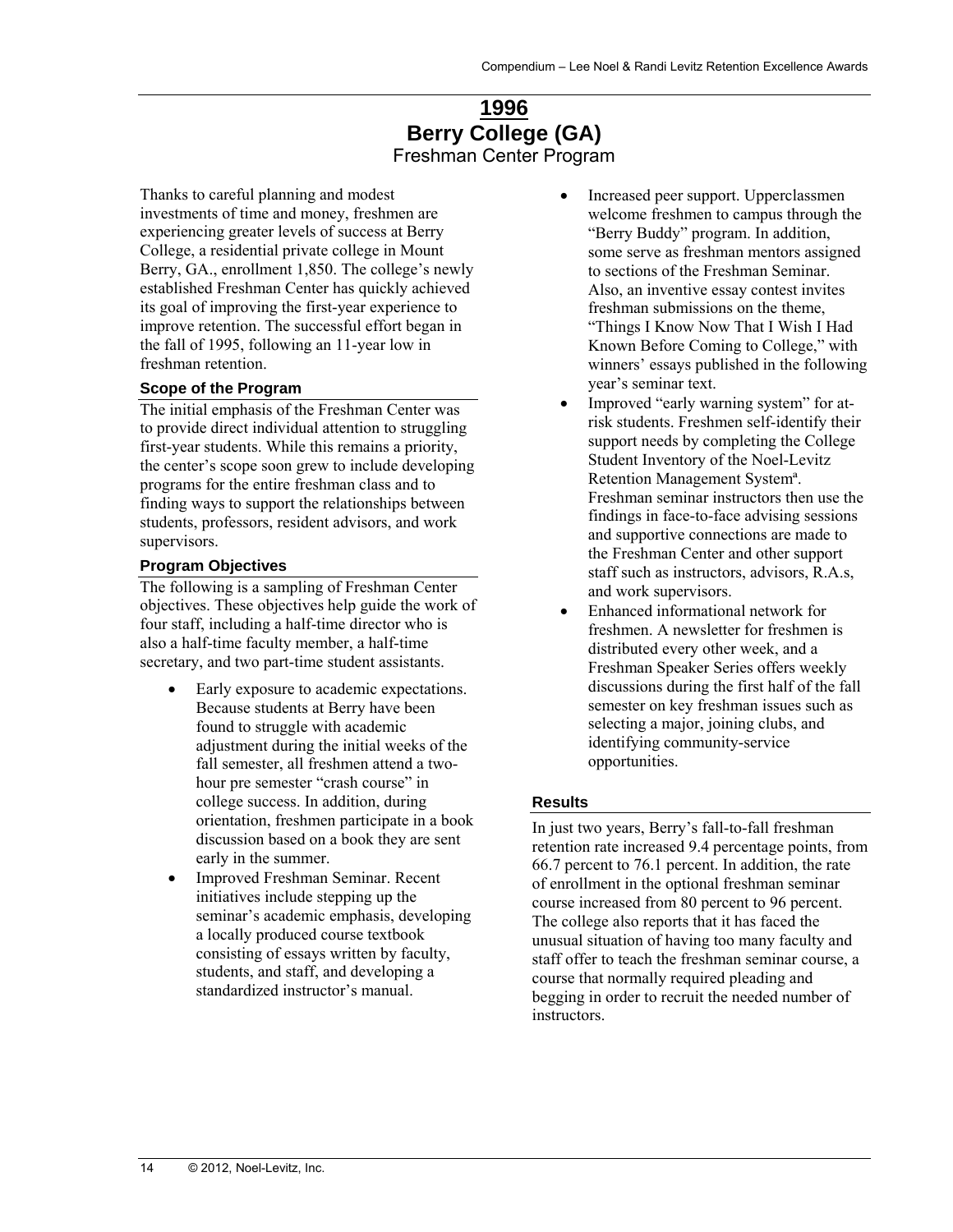### **1995 Bethany Lutheran College (MN)**  Comprehensive Freshman Retention Program

<span id="page-14-0"></span>In 1989, Bethany Lutheran College, a small twoyear liberal arts college, instituted a college wide program designed to retain full-time freshmen for their sophomore year. The program is based on a team approach to recruitment and retention, and every member of the campus community has a role to play. To coordinate this campus wide effort, an enrollment management committee was established. This committee meets monthly to discuss the "state of the campus." Meetings allow input from all members of the campus community and student concerns are brought to the attention of committee members, who then develop appropriate action plans. Meetings also provide an opportunity to discuss the best ways to organize major campus events such as preregistration, orientation, parent/family weekends and open houses. The increased awareness of retention at Bethany Lutheran College has caused several specific changes in admissions, faculty and communications.

### **Adapting Admissions for Retention**

The admissions department at Bethany Lutheran College now recruits with retention in mind, and it makes a special effort to recruit students who are likely to be successful at Bethany. As a result of informal academic performance studies, the admissions standards at Bethany Lutheran College have been raised. Bethany no longer has an opendoor policy for admission.

With the end of the open-door policy, the college has established a conditional acceptance policy for at-risk students. At-risk students are accepted with the provision that they must show satisfactory academic progress in their first two semesters in order to continue their education at Bethany. The admissions department has also redesigned its publications in an effort to more accurately reflect

what Bethany has to offer students. Members of the current student body are consulted when publications and other promotional materials are being created or rewritten.

### **Improved Student Learning**

The teaching faculty at Bethany has made changes to increase student satisfaction. Faculty members study critical thinking, collaborative learning and writing across the curriculum. Through visits with consultants, faculty development meetings, participation at conferences and active experimentation, the faculty is continually seeking ways to improve student learning. In 1991, the faculty instituted a required one-credit freshman seminar course aimed at orienting new students to the academic community. One of the primary objectives of the course is to increase the likelihood of student success.

#### **Strengthening Communication**

Communication among various campus groups is a crucial aspect of Bethany College's retention program. The dean of enrollment management regularly addresses faculty members at their monthly meeting to keep them involved in the enrollment management process. Members of the support staff are often reminded that they are a crucial part of the "big picture." Above all else, the Comprehensive Freshman Retention Program has aimed to motivate all members of the campus community to share in the responsibility of student success and satisfaction.

When the program was instituted in 1989, Bethany's retention of full-time freshmen was 70 percent. In 1994, the rate had increased to 82 percent, and full-time enrollment had increased 21 percent.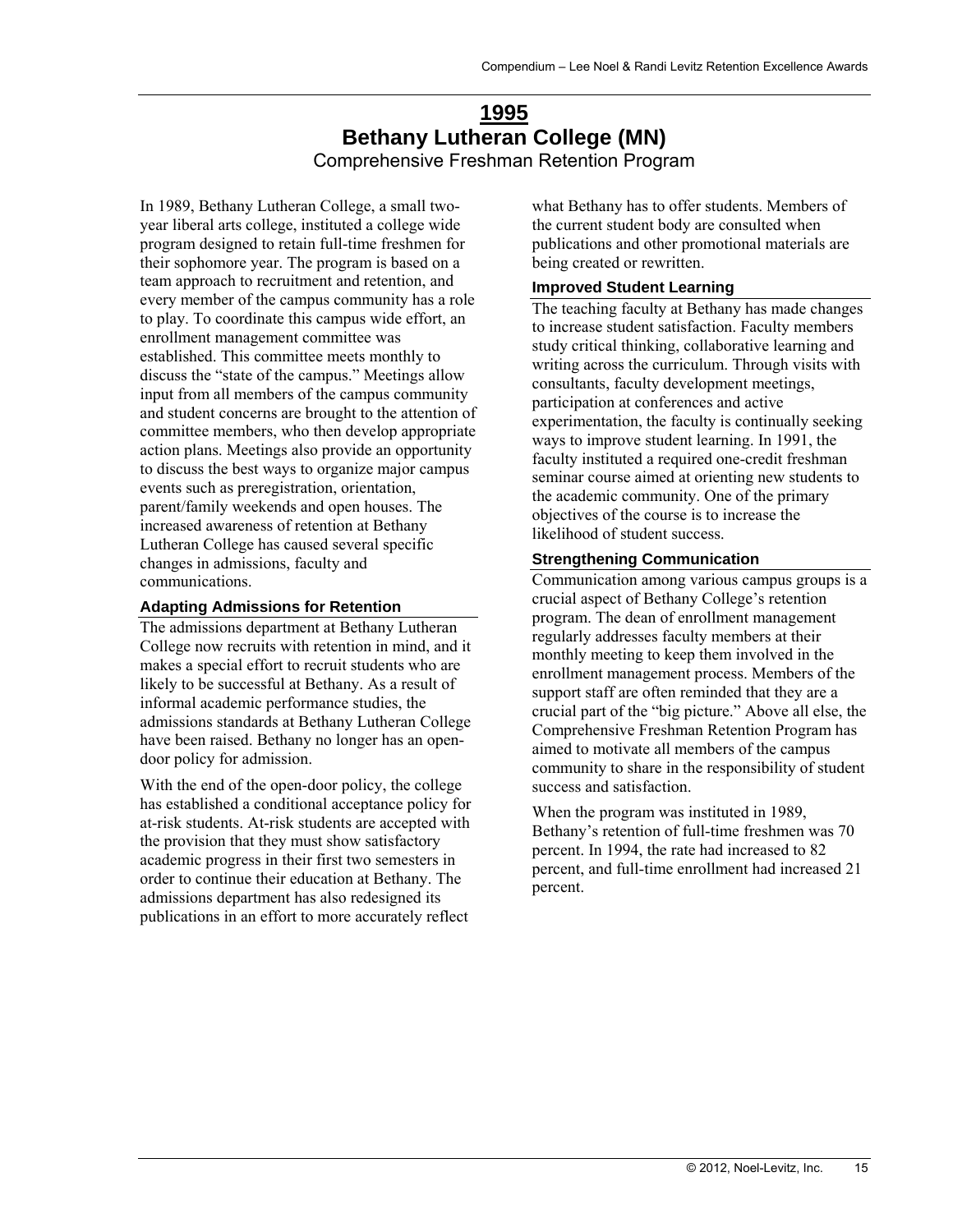# **1989 Boston College (MA)**  The Office of AHANA Student Programs

<span id="page-15-0"></span>The office of AHANA (African America, Hispanic, Asian, and Native America) Student Programs at Boston College serves as a center for academic and personal support for students from ethnic/racial groups subsumed under the program's acronym. All minority students may take advantage of the AHANA House and many of its services.

### **Options Through Education**

The OTE program serves 40-50 students in each class who are identified as having potential, but who otherwise do not meet the normal admissions criteria for entrance into Boston College. Students accepted into the OTE program receive full funding for their four years at Boston College. The OTE student must sign a contractual agreement in which he/she agrees to specific conditions for the study halls, and agrees to seek help when experiencing difficulty in courses.

Through (OTE) a six week summer transition program is offered. The program focuses on improving basic skills in math and English and provide an orientation to college life. During the academic year, OTE students receive monitoring and advising. OTE students may make up academic deficiencies during the summer on a tuition free basis. Students must meet with advisors monthly, and as an additional check to performance, the AHANA Office requests progress reports from teachers asking about students' performance.

### **Tutorial Services and Writing Workshops**

The Office of AHANA hires tutors every year to provide resources in approximately thirsty subject areas. The purpose of tutors is two-fold: to assist students to successfully complete their courses, and to transform good students into better ones. Beyond tutoring, Writing Workshops are provided to any student who feels they need to improve their skills.

### **Academic and Career Counseling**

The Office's professional staff encourages regularly scheduled meetings with students for course selection, identifying strengths and weaknesses and examining the progress being made towards eventual graduation. The office also encourages students to make use of other College resources such as the Career Planning and Placement Office, and the Expo, which affords the opportunity for students to prepare resumes and meet representatives from corporations.

### **The AHANA Hotline**

The Hotline provides a forum for addressing the concerns of the AHANA community on campus including events, activities, and programs of interest to students. The Office also lists internships, post-graduate job possibilities and graduate schools in the publication. Opportunities for student employment and scholarship are also listed in an attempt to provide avenues for financial assistance and academic recognition for deserving students.

During the past ten years under the AHANA program, minority retention has increased percent to 75 percent.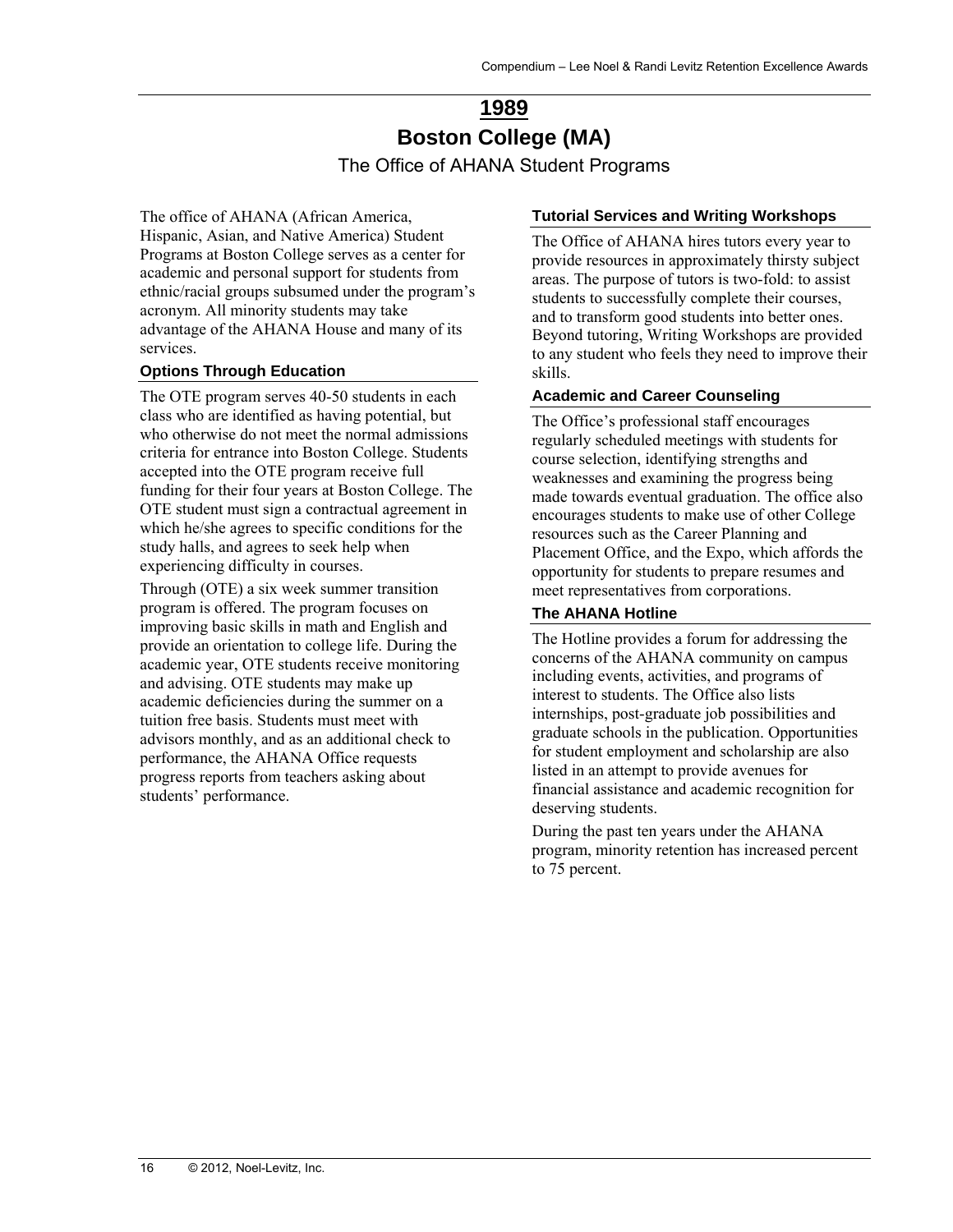### **1991 Bowie State University (MD)**  Summer Emerging Scholars Program

<span id="page-16-0"></span>The Summer Emerging Scholars Program at Bowie State University is a pre-college experience for academically at-risk students who are not eligible for regular admission but who give evidence of having potential.

Applicants who are denied admission to Bowie State are considered for the Summer Emerging Scholars Program. The program director invites the students displaying potential to apply to the program. Two committees composed of directors and staff from the Center for Learning Assistance Support Services (C.L.A.S.S.) and Admissions (plus other selected faculty members) interview the students and make the final selections for admission.

Students participating in the Summer Emerging Scholars Program receive daily academic reinforcement courses in English, mathematics, reading and writing. Course content concentrates on bringing students to the level of competence necessary to succeed in their beginning college courses.

Beyond coursework, the Program provides workshops, seminar programs and other activities to assist students in developing the motivation for academic achievement, and provide them with cultural and social enrichment. These include a "College Readiness Workshop", covering topics such as time management, study skills and the college classroom environment, and evening programs dealing with current and relevant topics to students at Bowie State. On a more relaxed note, the residence hall staff and the students also put on a talent show, have a number of night "rap" sessions on timely and relevant topics, and enjoy scheduled recreational and cultural activities on the weekends.

During the summer program, each student is given a placement test to determine their math and English ability. The results are used to place students in classes where they will be challenged and where they can succeed. Academic advising is

also provided to help students in selecting courses and a major. Each student pre-registers for the fall semester and is assigned a C.L.A.S.S. counselor who provides regular ongoing monitoring and intervention if any difficulties or problems arise.

As part of the overall effort to help assure that the Emerging Scholars had a chance to succeed academically and personally, the director founded Parents and College Together for Student Success. This group of program staff and faculty, along with the university president, share information with parents about academic policies and procedures, restrictions and services available to students. This provides parents with a better understanding of the environment their sons and daughters are in, making it easier for them to become partners in advising, motivating, and assisting the students.

The Summer Emerging Scholars Program has been successful in more ways than one. The Program admits students not normally given access to a four-year institution and provides them with the academic and personal support necessary to develop the internal motivation to succeed at the University level. At the end of the 1990 summer program, 41 of the 43 Emerging Scholars who participated were admitted to the University for their first semester under the condition that they meet with their C.L.A.S.S. counselor on a regular basis. In addition, each student is given the opportunity for one-on-one counseling and tutoring (in basic skills and course content), and they are assigned to a faculty or staff mentor who establishes a personal relationship with the student and provides support, motivation and assistance when needed.

None of the 41 students admitted to the University after attending the Summer Emerging Scholars Program in the fall of 1990 were academically dismissed. Beyond that, 31 of the 41 students earned a grade point average above 2.0!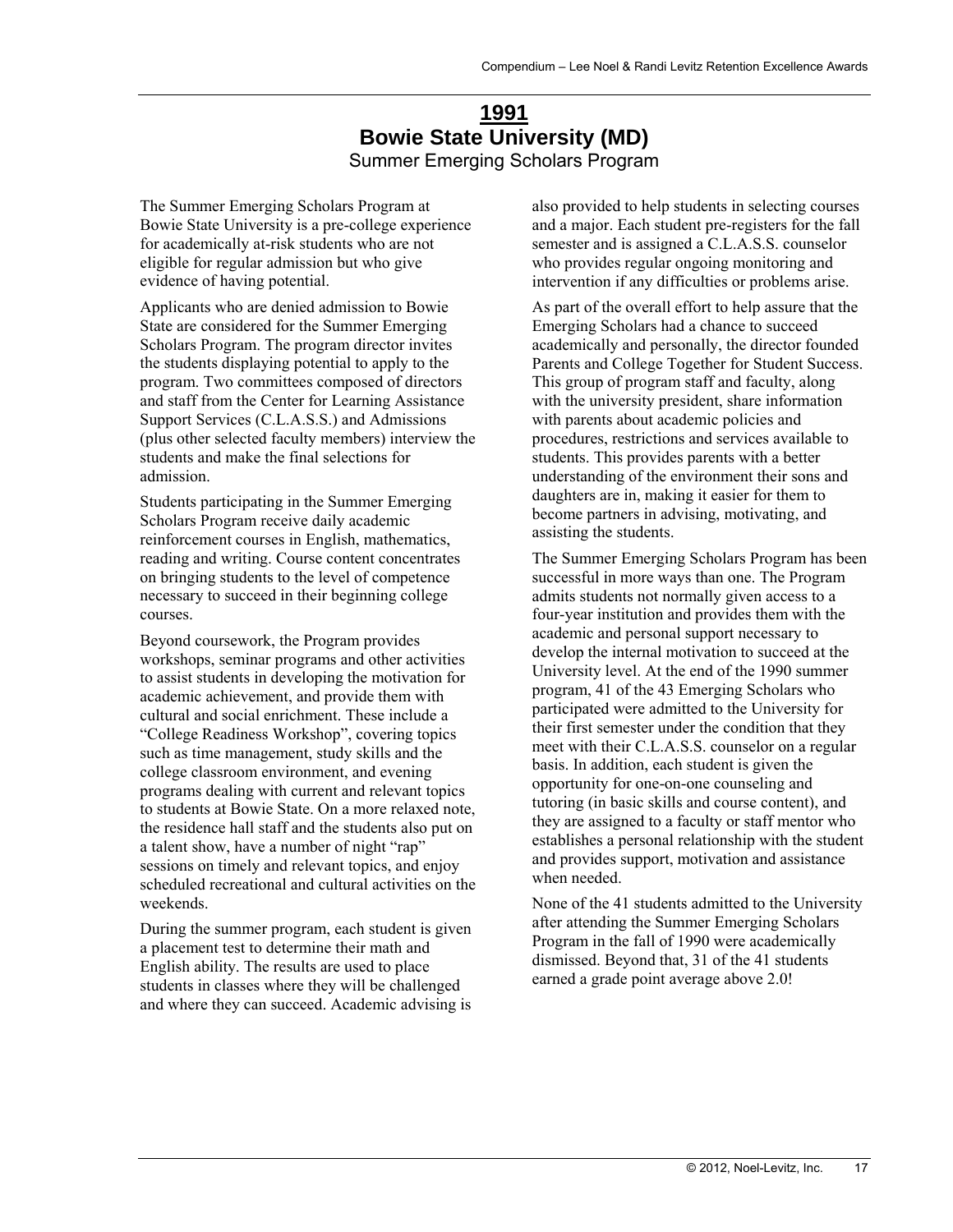### **2001 Bridgewater College (VA)**  Personal Development Portfolio Program

<span id="page-17-0"></span>One of the first tasks of all first-year students at Bridgewater College is to begin developing a plan of personal development. This plan, its continuing development, and its execution, is at the heart of the college's significant success in student retention.

### **A Foundation for Retention**

Bridgewater College's Personal Development Portfolio Program (PDP) begins during orientation and continues through graduation. Goals of the program include:

- Improvement of the advising relationship
- Increased use of student peer leaders
- Development of a personal development portfolio
- Assessments in personal growth
- "Real-world" application of practical skills

To implement its plan, Bridgewater restructured freshman orientation and advising to reflect the above goals, emphasized the importance of community involvement in the personal development process, and effectively reorganized how students make contact with different offices on campus.

#### **How it Works**

Advising is a significant part of the PDP program. A PDP advisor is assigned to guide students through orientation, their first year of college, and a required success course, PDP 150. In the sophomore year and beyond, an advisor in the student's field of major then guides students through PDP 250, 350, and 450. Students receive credit for completing each year of the program.

In the advanced courses during the sophomore, junior, and senior years, students articulate and defend their personal development portfolio to peers and faculty.

Throughout the four-year process, students are required to perform ten hours of community service and to set goals related to future personal development and career aspirations.

Residence hall counselors are a significant support to the program, as is an "Early Warning Committee" comprised of the deans of the college and officers from admissions, student affairs, and most branches of the college.

### **Use of Resources**

A significant budget covers costs for the PDP program. Funds pay for student and faculty trips to museums, exhibits, seminars, workshops, and professional training. Additional funds are provided as stipends to faculty mentors, student program assistants, and student organization developers. Priority has also been placed on the continuing training and development of faculty.

### **Results**

Freshman-to-sophomore retention rates at Bridgewater improved from 65 percent to 79 percent from 1993 to 1999. In addition, students have become more involved in campus life and in the community, as evidenced by emerging student programs such as a Community Service Organization, student chapter of Habitat for Humanity, Book Buddy programs for local schoolchildren, and participation in the local rescue squad and forest service.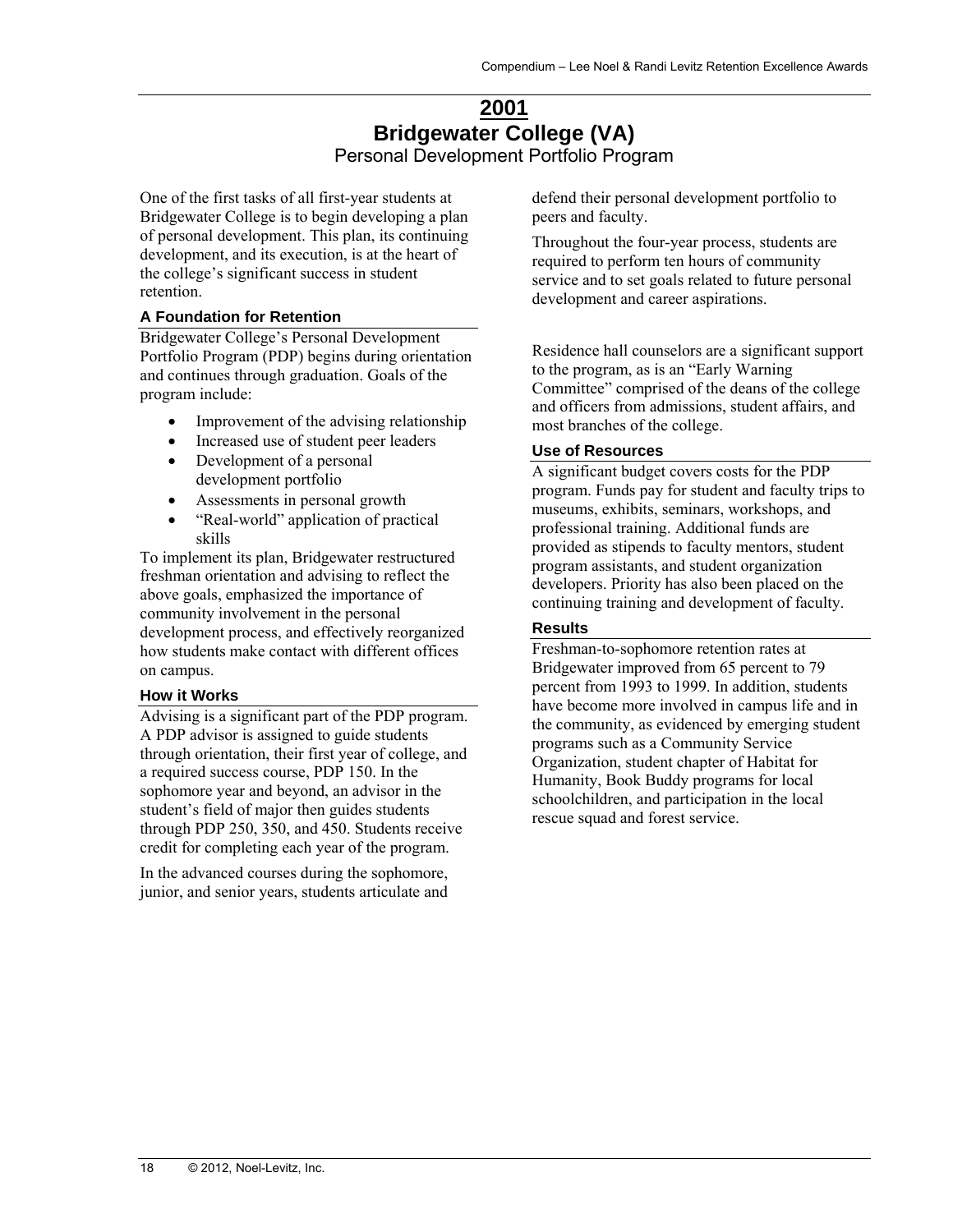# **1999**

# <span id="page-18-0"></span>**Brooklyn College, City University of New York (NY)**

Freshman Year College: A Comprehensive Approach to the Retention of First-Year Students

A study showing that only 50 percent of entering students still enrolled after three semesters has led to a renewed and highly successful retention effort at Brooklyn College, City University of New York (enrollment 11,500). The renewed effort focuses on all first-year students and brings together a variety of campus resources and programs.

### **Comprehensive and Innovative Approach**

The Freshman Year College offers a comprehensive approach to freshman retention. It is offered to all first-year students except those in special pre-professional or honors programs. Components of this "college within a college" include, but are not limited to:

• Block programming in which the same students share three thematically coordinated classes for the purpose of developing a community of learners;

• Pre-freshman Summer Institute offering instruction in writing, mathematics, and English as a Second Language to address skill deficits prior to the initial semester;

Redesigned courses to take advantage of the Web's interactive learning potential;

• Transformations, a bi-weekly faculty development seminar, held each spring to solidify faculty commitment to integrating first-year students into the college community and to foster faculty collaboration across disciplines. These acclaimed seminars serve as a think-tank for programmatic innovation and interdisciplinary collaboration;

• Workshops and close collaboration with feeder high schools to acquaint students with college entrance requirements and the significance of assessment tests required by the City University of New York; and

• Annual and special conferences such as a 1997 conference to encourage faculty dialogue, "Building Blocks: Models of Excellence for First-Year Students," with keynote speeches by Vincent Tinto and Uri Treisman.

### **Block Programming**

Block programming offers students mutual support for negotiating the complexities of a large urban institution. Each block includes an English composition course, a social science core course, a science core course, and an elective. Special Faculty Fellows and tutors work together in interdisciplinary teams to help students in each block to actively shape their own learning. The block format allows students to make friends, develop mutual support and study groups, and become socialized into academic life.

### **Results**

Brooklyn College studies have shown that Freshman Year College has had a major effect on persistence, credit accumulation, skills assessment test pass rates, and student satisfaction with college services. In the early 1990s, 50 percent of students entering Brooklyn College dropped out within two years, many earning just 12 credits or less. For the fall 1997 entering class, 79 percent of the students who participated in Freshman Year College were still enrolled after three semesters. In addition, the Pre-freshman Summer Program has achieved pass rates of 87 percent in writing and 100 percent in mathematics, as compared to 60 percent in writing and 45 percent in mathematics in regular semesterlong remedial classes. To fund projects for the Freshman Year College, faculty at the college have applied for and been awarded more than \$1.7 million in institutional grants from the National Science Foundation, the Howard Hughes Medical Institute, and other sources.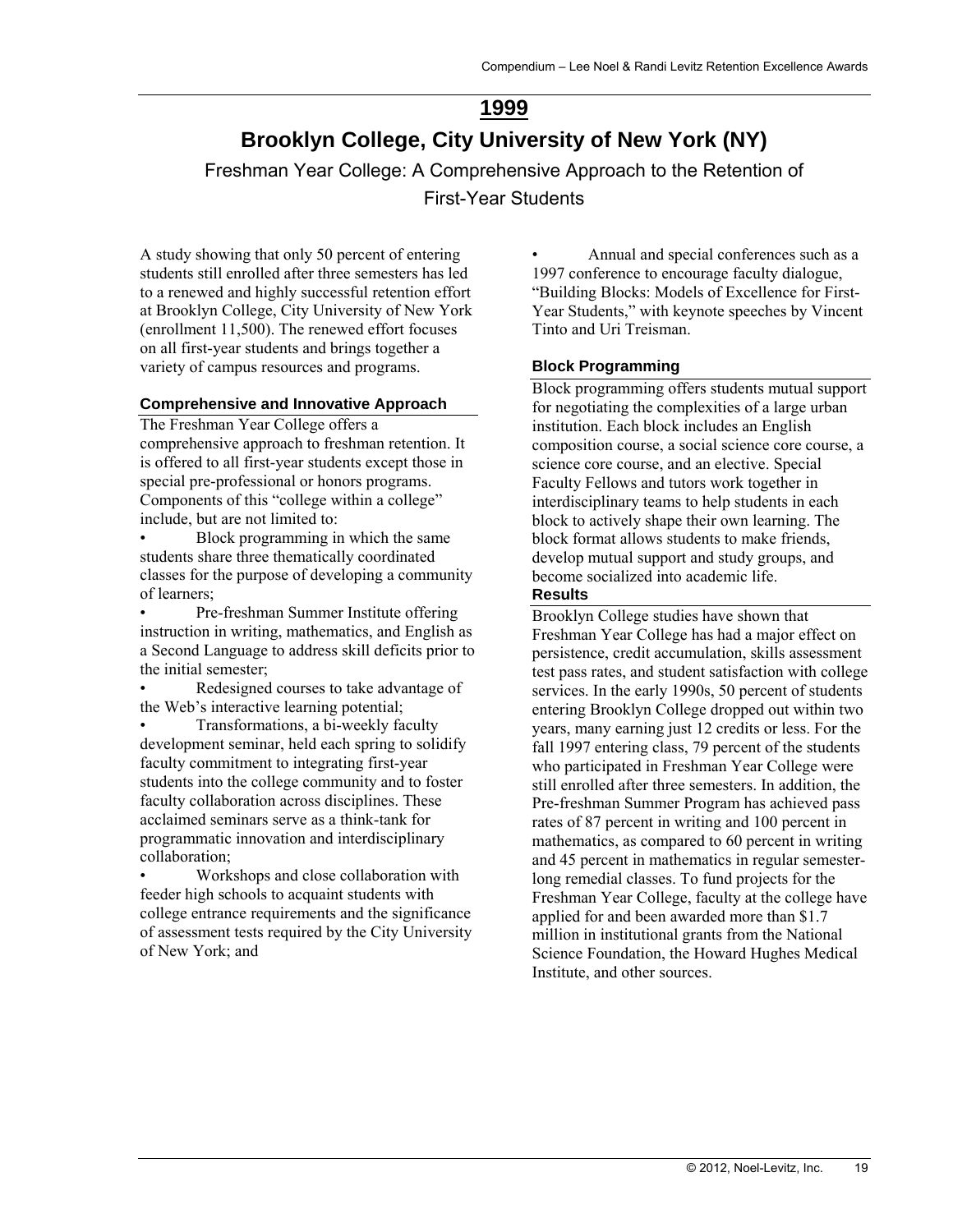### **1990 Brooklyn College, City University of New York (NY)**  Peer Tutoring in Basic Courses

<span id="page-19-0"></span>In the Brooklyn College program, peer tutoring is available for the six basic courses in which students typically experience academic difficulty. The tutoring is presented in two different models: the Core Curricular Peer Tutoring Program and the Immerse Remediation Program. Freshman are proactively drawn into in-class and out-of-class tutoring through promotional materials, explicit faculty referrals and computerized student tracking.

### **Core Curricular Peer Tutoring Project (PTP)**

Faculty and tutors work closely together to develop innovative strategies for writing, reading and critical thinking. Tutors work with students in and out of class in a broad range of settings from one-on-one diagnosis and teaching to large group presentations reviewing course material. Other special tutoring projects include the showing of videos and slide shows (e.g., Review of the Iliad, How to Write a Core 4 Term Paper, Concentrating on Academic Tools), and developing Glossaries of Terms for applicable classes.

To help maintain a strong tutor-professor relationship which is necessary for the success of the program faculty are asked to recommend as tutors those students who received an A in the course and have good communication skills.

Tutors are given responsibility for three sections of a particular course. Each tutor regularly attends every meeting of one section to keep abreast of the progress of the course. The tutor maintains liaison with the professor to follow the progress of the students in the other two sections. At mid-term an attempt is made to reach students who have been deemed by the computerized Early Warning System as experiencing academic difficulties.

The tutor also attends a weekly training meeting which focuses upon study strategies, means of assisting students in setting priorities, and procedures to help students achieve their own understanding of course material.

### **Immerse Remediation Program**

The Immerse Remediation Program focuses on the needs of students who have failed to pass an assessment test after one semester of traditional remedial instruction. Students attend in the summer or winter intermission, from 9 a.m. to 5 p.m. for eight full days.

Groups of 15 students are assigned to one faculty member and three tutors. The tutors are responsible not only for daily academic work, but also for addressing the students concerns about remediation, their academic planning in general, the project they are in, and for conveying and interpreting assessment test results.

Ninety-nine percent of the students who came for tutoring sessions in basic courses in the fall of 1989 re-enrolled in the spring of 1990. Since the program began, 99 percent of the students have passed the Mathematics Assessment Test as compared to 39 percent of the students in the traditional version of the course. Students working closely with peer tutors became significantly better readers and writers, more active thinkers and communicators and more confident members of the college community.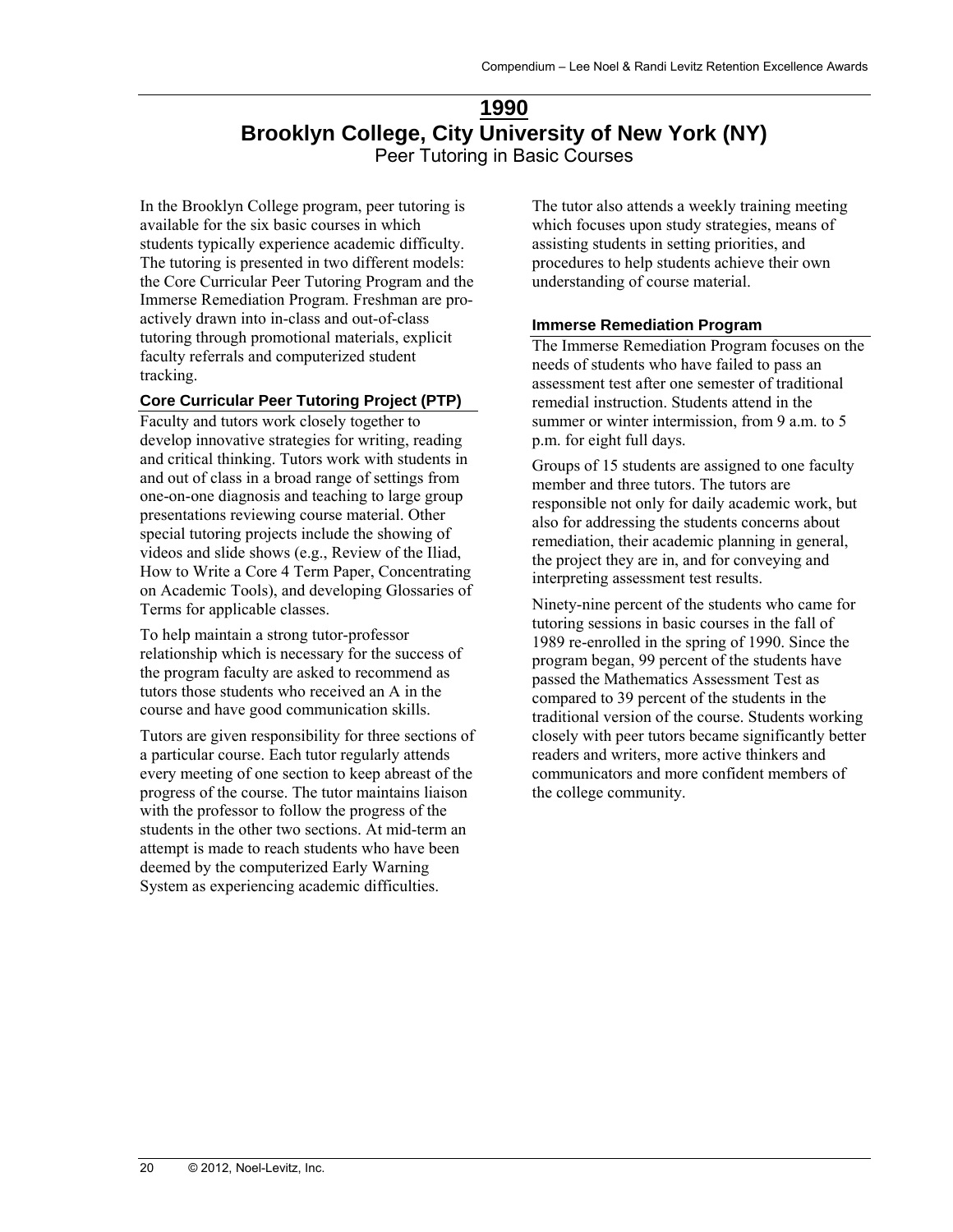### **1993 California State University Northridge (CA)**  Developmental Mathematics Program

<span id="page-20-0"></span>The California State University system requires students either to complete or be exempted from its mathematics proficiency examination. In addition, CSUN students must successfully complete a mathematics class as a graduation requirement. They cannot enroll in this class, however, until they pass the proficiency exam. Hundreds of students are unable to do so. In addition to the proficiency exam, there is a prerequisite exam for calculus which hundreds of students fail. The Developmental Mathematics Program (DMP) was developed over the past 14 years to increase the retention of students unable to pass these requirements.

### **Description**

The DMP, a highly structured yet flexible program, meets the needs of more than 2500 students a year. The program is based on the philosophy that students learn in different ways. Thus, the program offers them a variety of options in ways to learn, all of which focus on their active participation. Pedagogy developed for the program includes collaborative learning, writing, a variety of out-of-class support, and assessment of student outcomes.

The DMP is staffed by 2 mathematics faculty members, 15 graduate instructors, and 25 peer tutors. Several courses are offered by the DMP, each taught by an instructor and two peer tutors. Math 095 (algebra and geometry) prepares students enrolled in mathematics-based majors for calculus classes; Math 094 (arithmetic, geometry, and algebra) prepares liberal arts majors for classes such as statistics; and Math 094A and 094B (arithmetic and geometry), a two semester sequence, assists students with the lowest mathematics skills.

#### **Course Components and Approaches**

All courses, no matter what the focus, have certain similarities in format as described below.

• Group work/collaborative learning is the primary method of instruction. Instructors lecture only 10 minutes per class, and students work in groups for the remainder of the class.

- Writing is a strong course component. Faculty write while solving problems at the board, and students write during group activities and on tests.
- Testing is an opportunity for learning (not just evaluating) and motivates students, informs them of their progress and enables them to learn from their failures as well as successes. Testing is frequent and uses the Berkeley Testing System.
- Out-of-class support includes tutoring labs, videotapes, audiotapes, computer programs and interactive video/computer programs keyed to the students curriculum. The media labs have material available for every topic in the developmental classes. Students who fail a test are required to spend one hour in a media lab to be eligible for a retest.

### **Results**

The DMP has proven to be successful in addressing the needs of a diverse population. The DMP provides students with options for learning that are based on their active involvement in the learning process. Students who have started out in the DMP have even gone on to declare mathematics majors, as well as majors that are math dependent.

Because of the structure of the DMP, the dropout rate is very low Ð only 10 percent. For the three academic years, Spring 1990 through Fall 1992, 48 percent of the 1,151 developmental students who took the math placement test to qualify for calculus passed the test. The passing rate for all students at CSUN was 34 percent. Of the 1,214 developmental students who took the Elementary Level Mathematics Examination, 68 percent qualified for university mathematics courses; the rate for all CSUN students was 39 percent. In addition to these impressive statistics, the performance of developmental students in subsequent mathematics course work has been evaluated every semester since 1983. Developmental students consistently perform as well or better than students not enrolled in developmental classes.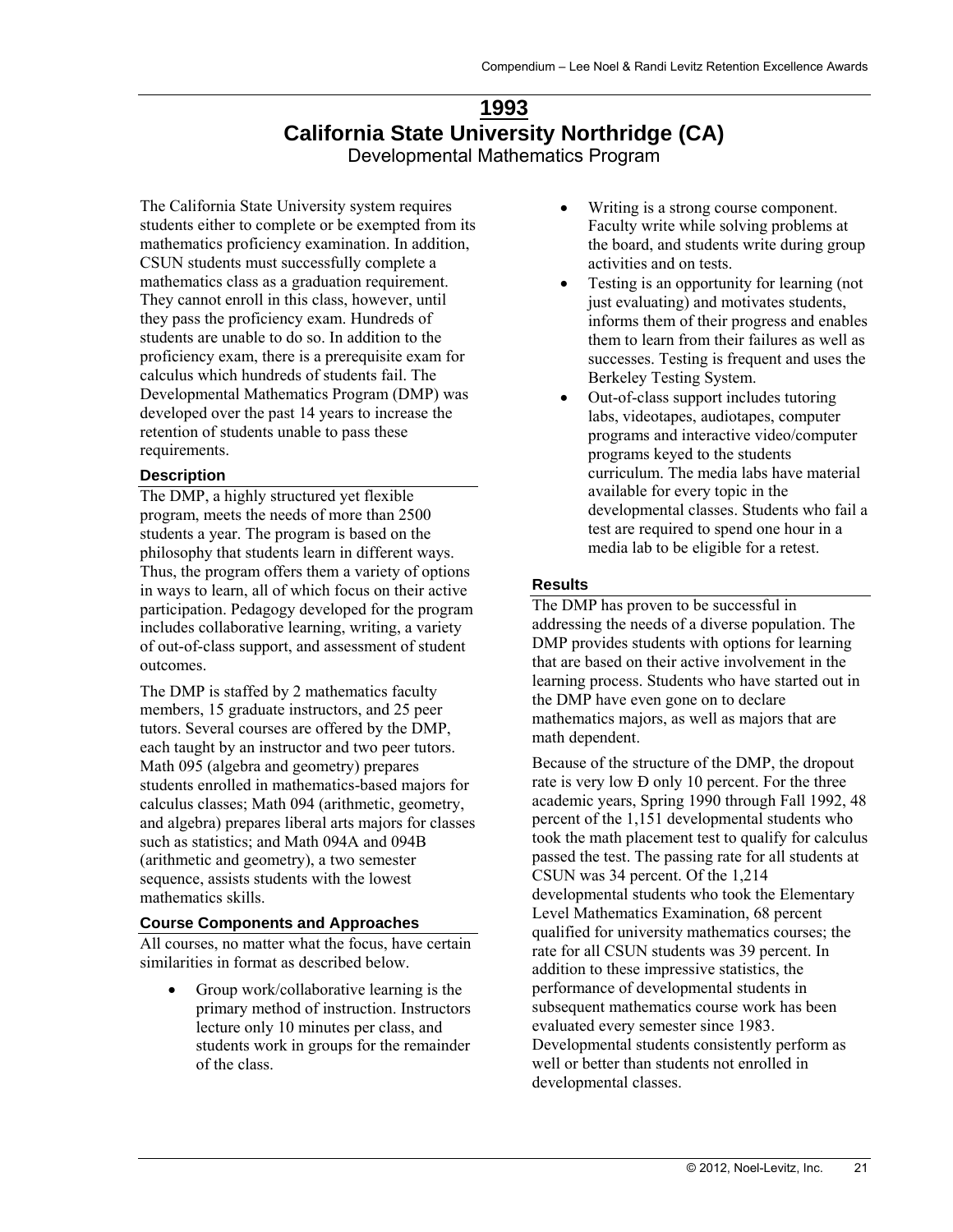### **1993 California State University Northridge (CA)**  Student Academic Involvement Retention System (STAIRS)

<span id="page-21-0"></span>STAIRS is targeted for the access and retention of under-represented students. CSUN's students reflect the changing demographics of the University's service area, changing from a predominantly white, non-Hispanic population to a much more racially and ethnically diverse community. As a result, the University recognized the need to develop a program which meets the unique educational needs of Educational Equity (EE) students. CSUN developed a comprehensive retention model which serves students from initial enrollment through graduation.

STAIRS is administratively located in the Academic Services Support unit which allows for program integration and acceptance within the academic community. All EE components report to the same administrative unit, thereby reducing risks associated with decentralized service delivery systems.

### **Program Specifics**

The student-centered systematic retention approach identifies five stages of student involvement with the University, and itemizes the processes and programs available to support the student in each stage. Each stage represents movement through milestones or stages of involvement in the college experience and are facilitated by the appropriate support services. These stages include the following:

- The Determination Stage involves the student, community, parents, teachers and peers in reviewing information about CSUN through open houses, personal interviews, introduction to support services and diagnostic testing.
- The Contract Stage involves the student in selecting a college through application processing, housing services, financial aid services and major advisement.
- The Reinforcement Stage involves the student in the processes of orientation and registration through Orientation, Summer Bridge, course registration, diagnostic referrals, academic advisement and support services such as peer counseling/mentoring and time and money management workshops.
- The Involvement and Incorporation Stage centers on involving the student in the learning community. Each academic school is charged with developing an Educational Equity Plan tailored to the needs of its EE students. School-based programs enable the student to become a member of a specific community and involve internships, peer advising, tutoring and independent study. Student progress checks include early warning systems, a variety of student tracking systems, tutoring, and student clubs and organizations. In addition to the schoolbased programs, there is a School of Discovery for undecided students.
- The Completion and Decisions Stage is based on career focus, completion of graduation requirements, student internships, and in-depth relationships with faculty and academic departments.

### **Results**

From 1988-1992, almost all school-based programs show increased retention of underrepresented students, with many schools showing an increase of more than 10 percentage points. In addition, the retention of non-targeted students has increased, although the focus of this program has been on specific populations of students.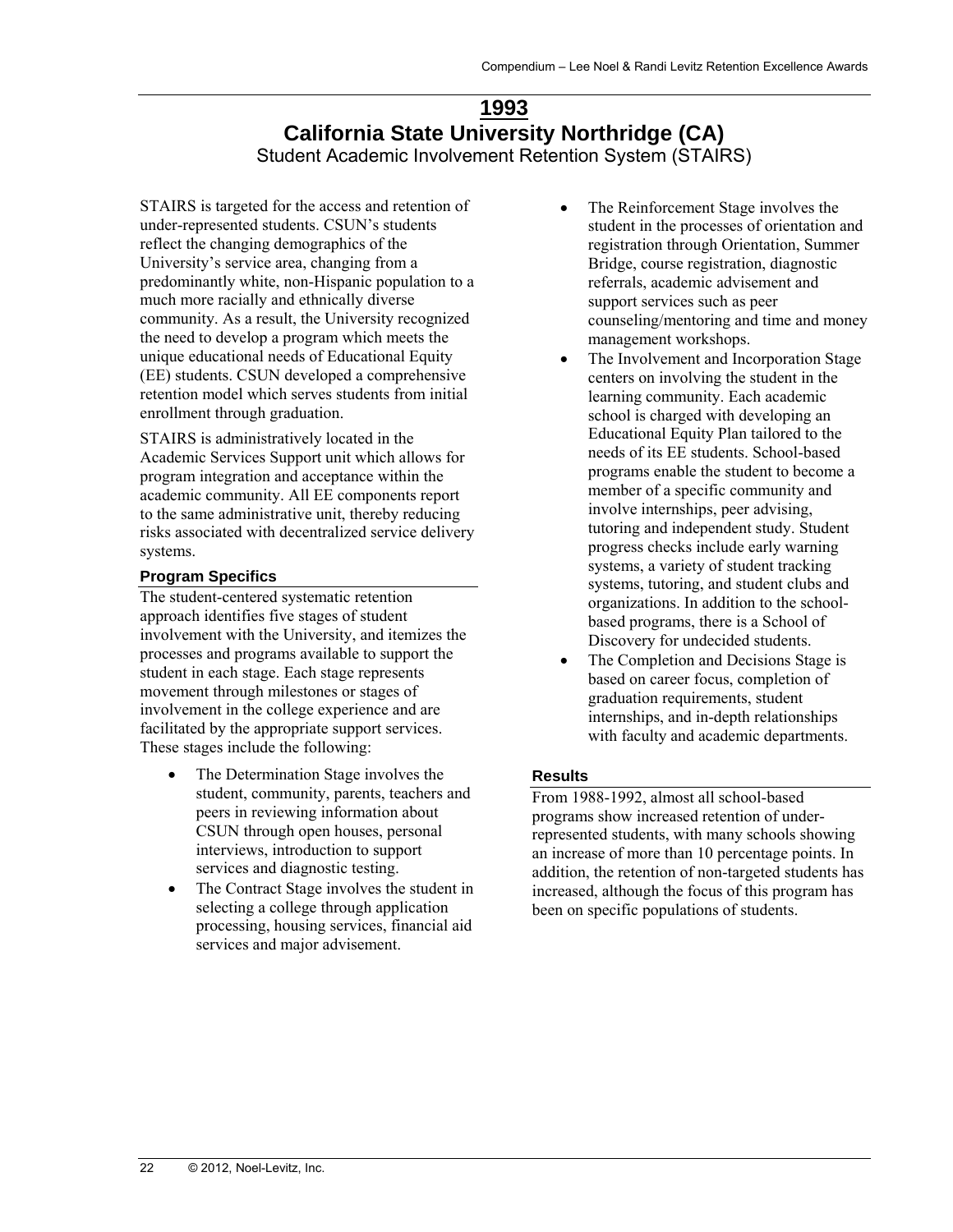### **1999 Centennial College (CAN)**  Year One

<span id="page-22-0"></span>The scope of Year One is broader than many student retention programs. Its focus goes beyond transition initiatives to include pre-enrollment decision support delivered through a retentionoriented recruitment program. Enrollment results have been positive for Centennial College (twoyear institution, Scarborough, Ontario, enrollment 11,500).

### **More Than Just Transition Support**

Basing its direction on the retention literature, Centennial determined that student success begins long before students step into the classroom. Year One is the name used to describe a range of student recruitment and transition initiatives targeted to high school seniors and entering students. The unifying theme for the program is "Helping You Find Your Way in a Changing World."

Among the program's goals are increasing the number of applicants to the college, increasing student retention, and improving the academic performance of first-year students. The program was first fully implemented in 1996.

The two main directives of Year One are outlined below:

- 1. Implement a recruitment program designed for retention, with the goal of giving prospective students the information they need to ensure they make the right decision about their postsecondary education.
- 2. Once students have chosen a college, support them during the transition from high school to college.

### **Recruitment for Retention — Program Elements**

Rather than viewing their work as "sales," the liaison (outreach) team members tend to view themselves as educators. Initiatives include, but are not limited to:

- Centennial College presentations which stress student success issues;
- Success workshops that focus on helping high school seniors make a successful transition to college, no matter which institution they choose;
- A calendar that helps students plan for college and the achievement of long-range academic goals;
- New student newsletter addressing key new student issues, written by current students;
- A number of program-specific, preadmission orientation sessions to help students make the right program decision;
- Pre-admission study skills course at no charge offered to all students accepted for admission; and
- "Upgrading programs" offered to students who are ineligible for entry into the program of their choice. Letters of admission for these programs state that the programs are a "success" stream requiring an additional semester or two in school.

### **Transition Support Elements**

Centennial's strategies to support students in their transition to college and throughout their college career include, but are not limited to:

- "Find Your Way," an orientation program focused on sharing student success strategies;
- Learning Strategies workshops covering time management, test taking, note taking, concentration, memory, and handling reading assignments;
- An early-warning system consisting of a new student questionnaire to identify support needs and a resulting personalized success plan to link students with matching resources for each identified need; and
- Aggregate reviews of the early-warning system findings to identify priority support needs for incoming students at the college.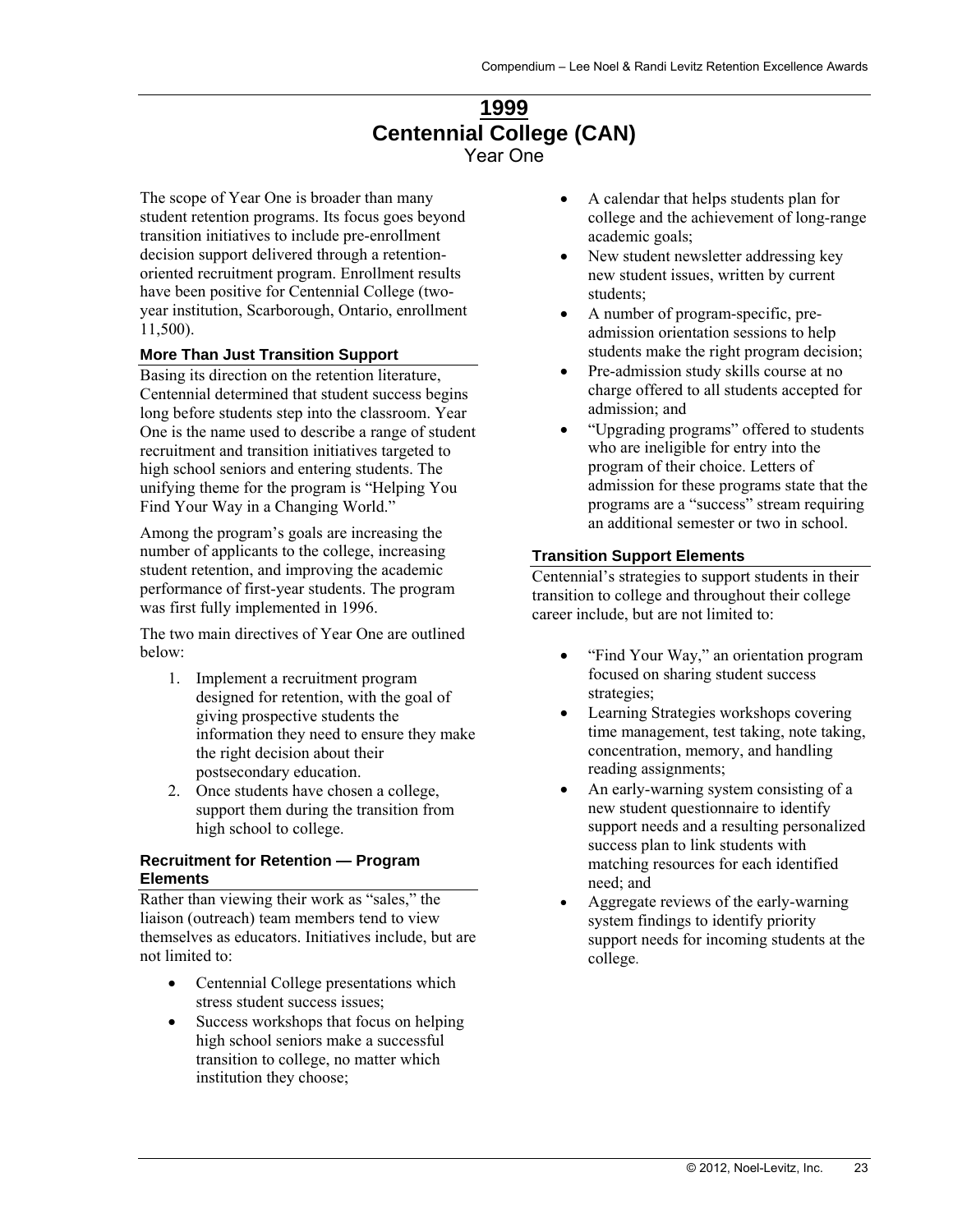# <span id="page-23-0"></span>**2000 Central New Mexico Community College fka: Albuquerque Technical Vocational Institute (NM)**

R2/D2: Relationship-based Retention/Dimensional Development

R2/D2 is a student-driven, practical approach to retention that has demonstrated significant success for students enrolled in Technologies programs at Albuquerque Technical Vocational Institute (TVI).

### **Preparing Quality Employees**

With an enrollment of over 22,000, TVI is the largest postsecondary two-year institution in New Mexico. TVI provides education and training in a variety of occupations, liberal arts, and adult education disciplines.

The Institute is a major hub for training a qualified workforce for Intel Corporation and several other technology-based companies in the Albuquerque/ Rio Rancho area.

During 1995 and 1996, the first-to-second-term retention rate in key programs in the Technologies Department was estimated at below 30 percent. Industry interest in obtaining an adequate supply of quality-trained employees and the desire to retain more students launched the retention efforts that are currently used for all Technologies Department programs.

### **Integrated Support**

The Technologies Department offers ten rigorous degree and certificate programs involving a stringent number of required technical labs, math, physics, and chemistry courses. The Technologies Department resource center, the TECH Center, was established in 1997 to provide an integrative environment that helps students meet the challenges of their coursework.

The Center is designed to:

- Provide services to technology students and faculty that support a positive learning process;
- Retain students so that goals are achieved;
- Direct students to services which the Center cannot provide;
- Assist with résumé preparation and job market research; and

• Promote co-ops, internships, and hiring of Technologies Department students/graduates.

At the heart of the Center is the premise that positive relationships between people are essential to an effective learning environment. That premise forms the basis for the Center's retention model, a strategy called Relationship-based Retention/Dimensional Development (R2/D2). This multidimensional, relationship-based retention model emphasizes positive student development through the identification and promotion of supportive human interactions.

For example, peer mentors (work-study students with a technology major) provide ongoing academic and personal support for first-term students. In addition, these more experienced students develop individual and team projects related to their field of study that contribute to the enhancement of all student learning.

### **Tracking Results**

A retention tracking system was developed in 1997 and first used during the fall of 1998 to permit immediate term-to-term retention analysis of all programs in the Technologies Department. This powerful tool has enabled the department to address retention issues in a timely fashion, thereby increasing the potential for student and program success.

The Relationship-based Retention/ Dimensional Development model has proven to be highly effective in promoting student success in the highly competitive and demanding technology field. During the 1998-99 academic year, there were 6,495 visits to the TECH Center. Compared to the estimated 30 percent retention rate prior to 1997, TVI's Technology Department experienced a drastic increase in first-to second-term retention since the implementation of the TECH Center and the R2/D2 model. All programs combined yielded an average of 93 percent retention from fall 1998 to spring 1999 and a 90 percent average from fall 1999 to spring 2000.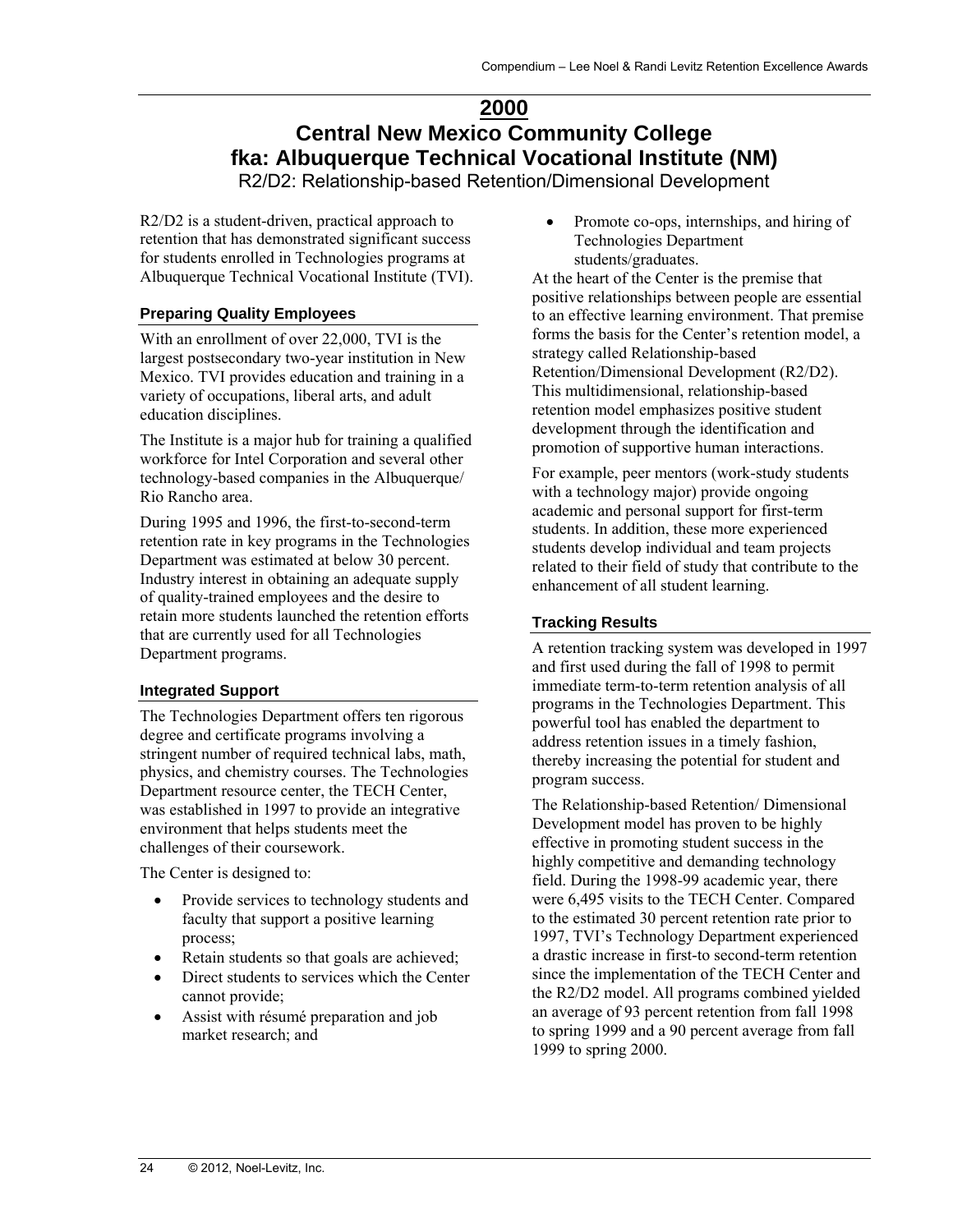# <span id="page-24-0"></span>**2001 Central Wyoming College (WY)**  SUCCESS: Students Utilizing Comprehensive College Educational

Services Successfully

High-risk, first-generation, and economically disadvantaged students are now succeeding at historically high levels at Central Wyoming College, a community college of approximately 1,700 students. Thanks to the SUCCESS program, which was founded through a Title III grant, the college has increased its retention rates significantly.

#### **Comprehensive Retention Plan**

In October 1995, Central Wyoming College was the recipient of a \$1.7 million Title III Grant. A Student Development Task Force comprised of faculty and student services staff was immediately created to help develop a comprehensive student success plan. The plan included funds for needed computers, software, staff training, consulting, and supplies. Most of the SUCCESS strategies were in place by fall 1996. These strategies have been continually modified and improved each year based on institutional data and service evaluations.

Elements of the SUCCESS program have included:

- Identification of student attrition risk factors by an institutional researcher;
- Implementation of a student tracking system to track students' need for assistance, to ensure they receive assistance, and to monitor progress;
- Identification of students' needs for developmental coursework through the COMPASS test;
- Effective course placement and remedial support;
- A required college success course;
- Career counseling and workshops; and
- A new computer-assisted learning lab staff with tutors.

For the required college success course, students have two options: they can option enroll in a onecredit, five-week course called Freshman Seminar or a three-credit, fifteen-week course called Orientation to College.

### **Outcomes**

From 1992-95, the fall-to-fall retention rate for first-time, full-time students at Central Wyoming College was just 33 percent. For students who benefited from the first year of SUCCESS (fall 1996-fall 1997) and who successfully completed the college success course, retention stood at 61 percent. For fall 2000, this same cohort's retention rate rose to 74 percent.

An additional, unexpected outcome of the project was the college's 15 percent enrollment increase from 1996-1999 while enrollment at other Wyoming community colleges remained static or dropped. This increase has been attributed in part to the SUCCESS program.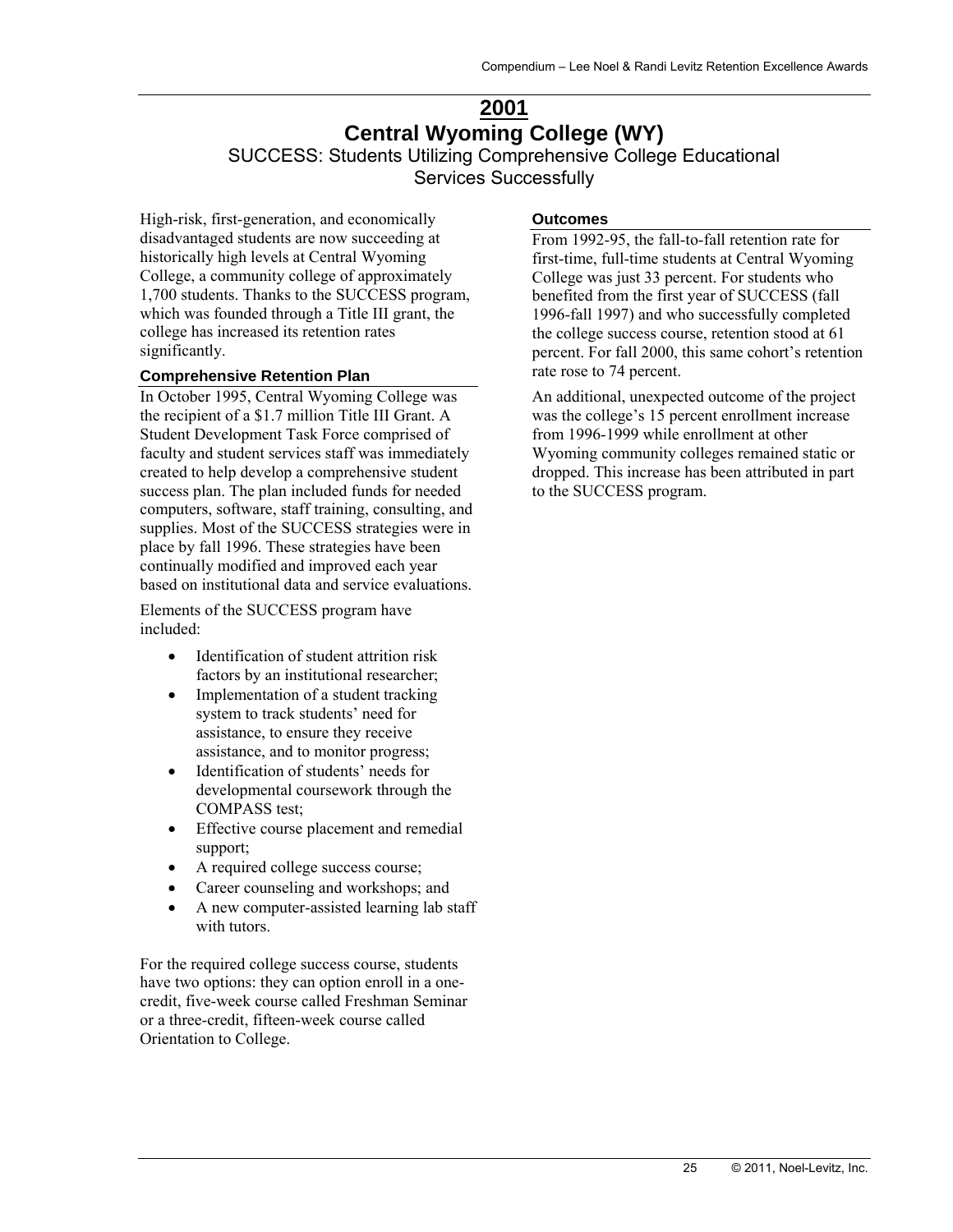### **1991 Chicago State University (IL)**  Academic Enrichment Studies Program

<span id="page-25-0"></span>Chicago State University is one school actively trying to address the nationwide shortage of nurses. The College of Nursing designed the Academic Enrichment Program to identify at-risk students early in their academic careers and implemented teaching/learning strategies to meet these students' identified academic needs, including:

- Providing at-risk students an academic support program;
- Providing a training program for faculty to facilitate effective teaching of the "at-risk" student;
- Establishing academic support for "atrisk" students through peer tutoring.

Pre-admission tests are administered to all students entering the nursing program. From the results, students can be identified as at-risk prior to enrollment and placed immediately into the Academic Enrichment Program upon entering the College of Nursing. To continue monitoring students and identifying deficiencies in study skills, a second phase of diagnostic testing is administered to sophomore students early in the fall semester, and each year post testing is completed for all students.

Each level facilitator plans, prepares and conducts remediation sessions for their respective group based on the results of the diagnostic testing. All levels of students can also attend weekly Academic Enrichment Group Sessions. The group sessions and practice activities correlate with the theoretical topics being presented in the student's respective nursing courses, thus increasing the attendance as students see that these sessions are relevant to their other classes.

The College of Nursing also implemented a nursing peer tutoring program. The tutoring network provides individual student tutoring for both nursing students and intended nursing majors. All peer tutors receive an eight hour orientation and ongoing support provided by the peer tutor faculty advisor.

A unique component of the Academic Enrichment Program is the participation of a reading consultant in training the nursing faculty to teach reading comprehension, diagnose students' academic deficiencies and use remediation strategies according to the student's identified learning needs. Using this approach, at-risk students receive assistance tailored to the nursing curriculum from an instructor knowledgeable about the difficulties they are having.

Faculty also attend enrichment seminars/workshops to help them be better prepared to assist students. During the summer, a five-week academic enrichment training session is conducted and is followed with monthly sessions conducted by the reading consultant during the academic year. Faculty members also participate in special faculty development workshops. The Academic Enrichment Program provides an academic program for at-risk students giving them the opportunity to succeed by completing the baccalaureate nursing program and passing the National Council Licensure Examination for registered nurses. Prior to the Academic Enrichment Program, the student retention rate was 55 percent; since the program began, the student retention rate has steadily increased to 90 percent as of the end of 1989-90. Also, for the last six years the Licensure Examination pass rate is 20 percentile points higher than the six-year mean preceding the pilot project.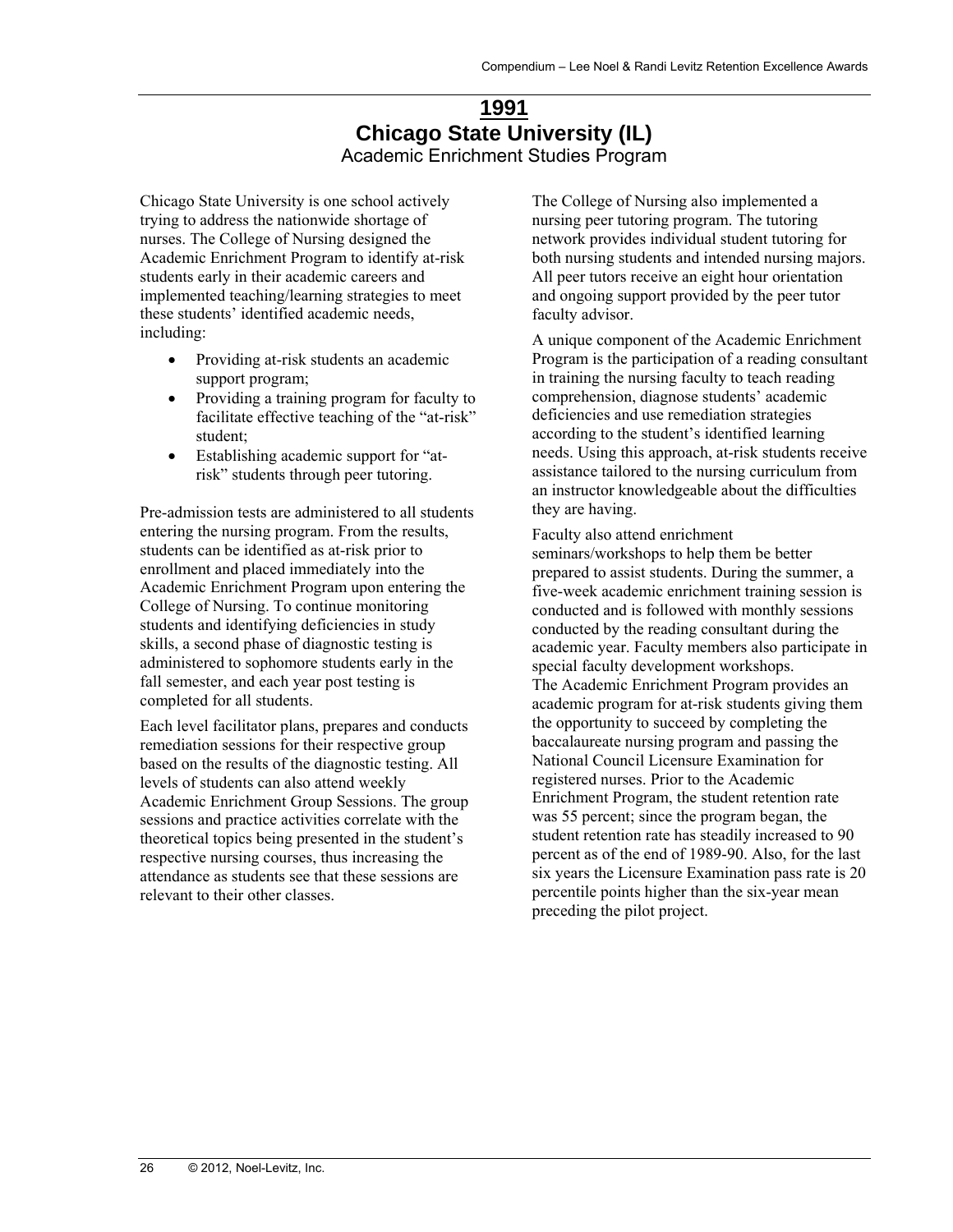### **1992 Chicago State University (IL)**  Developmental Mathematics Program

<span id="page-26-0"></span>With the Developmental Mathematics Program, Chicago State introduced bold and creative curricular innovations to make basic math courses a path rather than a roadblock to success. Writing assignments were introduced into the 50 sections of developmental math courses, and instructional hours were increased to accommodate tutoring and small group collaboration. Other innovations include a "Math Hotline," humorous videotapes, as well as extensive preparation for math placement exams.

Chicago State University is a four-year commuter institution enrolling about 8,000 students. The typical CSU student is a 31-year-old black, working mother who must juggle commitments to work, family and school, as well overcome the deficiencies and anxieties created by under preparation and/or years away from formal education. Mathematics is one of the greatest hurdles facing the students. The Developmental Mathematics Program was created to promote mathematics success and increase student retention. The program includes the following features:

#### **Correct Placement**

Incoming students are given a placement test geared precisely to CSU's courses. Before the test, students are provided a manual discussing the placement test and the various mathematics programs. The manual is provided to ease pre-test jitters by providing sample questions and a review of all the material on the test. In addition, practice/review sessions are conducted just prior to the test.

#### **Developmental Courses**

At-risk students are placed into one of two special developmental courses, basic math or elementary algebra, depending on their placement test score. Approximately 50 percent of the students take basic math, and 80 percent need algebra. The classes meet four-hours per week (an increase

from the original three-hour format) and there are more than 50 sections per term. In-class tutoring is provided by the instructor and tutor.

In order to reduce test anxiety, sample tests are sold at the bookstore and a calendar of test days is published. In addition, videotapes which approach mathematics humorously have been developed which help students review course material. Tests themselves contain about 75 percent new material and 25 percent review material from previous tests. In both courses, student are allowed to use hand calculators.

Another important component of the programs is its grading. All students receive a passing grade if all requirements are completed. If students are deficient in completing requirements, they receive an incomplete and are given the full next term to complete the course in special sessions given in the Learning Assistance Center.

Another innovative feature is that writing assignments, five 100-word papers on myriad topics, were added to the course work. The goal of this writing is to reinforce students' writing skills and to encourage articulation of mathematical concepts and feelings about mathematics.

Additional Assistance for Commuters Mathematics tutoring is available 70 hours a week at the Learning Assistance Center. Students receive one-on-one tutoring or work in small groups. An unusual feature offered by the Center is a "Math Hotline," a telephone number students can call for help with questions.

As a result of this program, students gain confidence and competence in mathematics which enhances the probability of success in math-related courses. Pass rates for the two developmental math courses have increased from 50 percent to almost 67 percent.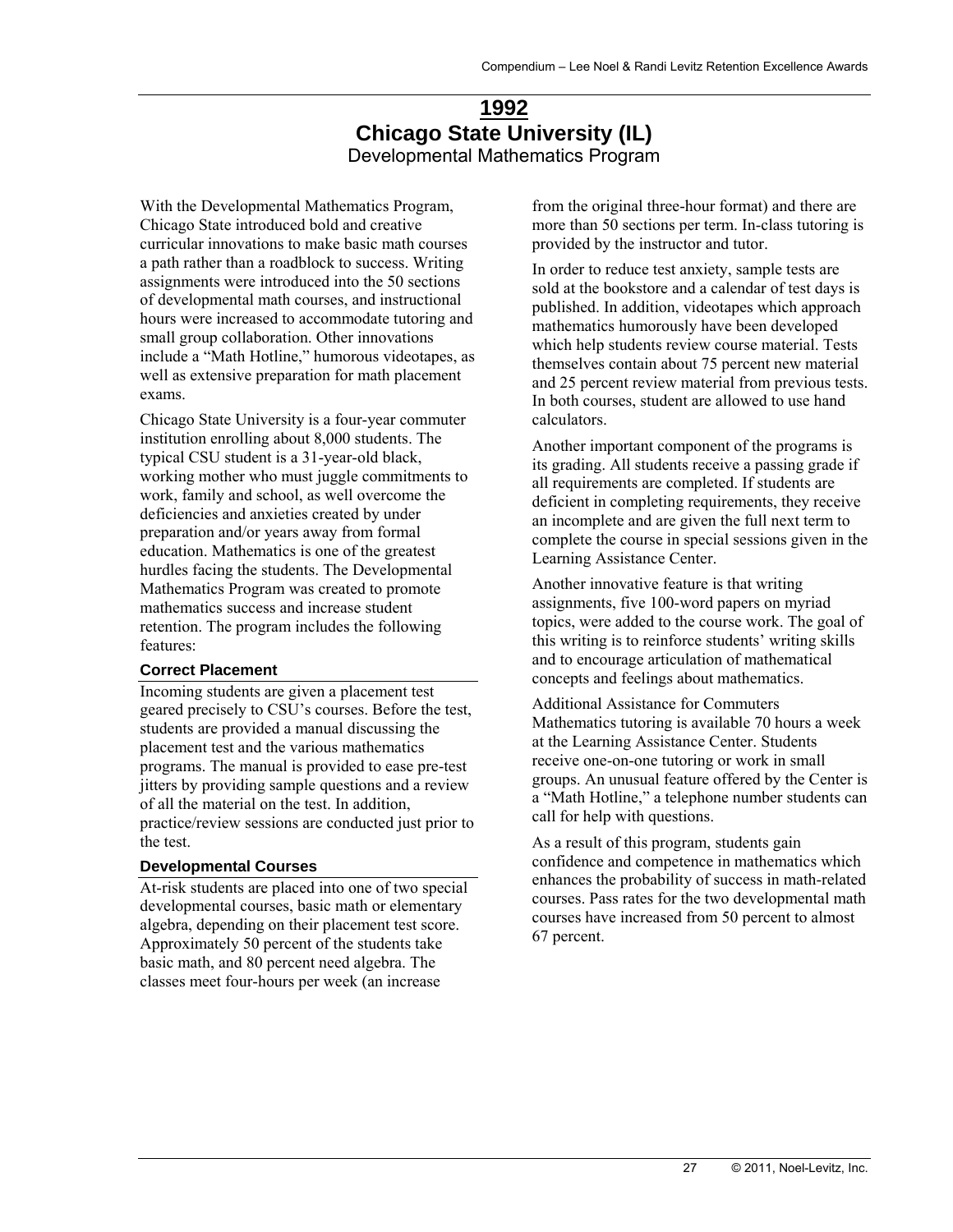# <span id="page-27-0"></span>**1990 City College of New York fka: City College of the City University of New York (NY)**

Program for the Retention of Engineering Students

The City College Program for the Retention of Engineering Students (PRES) focuses on lowerdivision minority engineering students. PRES is not a remedial program but rather offers services for enhancing students' academic, personal, and social development.

The Program for the Retention of Engineering Students offers many services to aid students in their studies, and in their adjustment to the University. These include the following:

Tutoring is available on an individual and group basis. Tutors are engineering students who are trained to be more effective.

Professional/academic counseling is available. Students are required to talk with a PRES staff member before adding or dropping a course or before taking a leave of absence from the school.

Students are required to attend one of three problem solving courses each semester which provide theoretical and hands-on experience solving mathematical problems.

Review sessions are offered in math, chemistry, and physics throughout the academic year, focusing on course content, vocabulary and problem solving.

The course "Learning to Learn" is offered to aid students in developing effective study skills and task management, and in improving overall grade point averages.

"Professional Skills for Engineers" is a ten-week course designed to develop skills necessary in the work place, including interviewing skills and the writing of a resume.

"RAP Session" is a ten-week course that meets for 1-1/2 hour sessions and uses peer counseling to address common, affective concerns.

Career orientation sessions provide information on specific engineering disciplines and areas of employment.

With City College being a commuter college, the Group Study Center was developed to provide reserved space for individual and group study of PRES students.

Math/science coursework is monitored continuously by PRES staff. Each PRES student must attend a mid-term meeting to discuss their coursework, grade status and other information recorded by tutors.

Mentoring by corporate representatives is available for students to encourage discussions about such areas of interest as career choices, coursework, and jobs.

Block registration of math and science courses is done to facilitate peer study groups.

Summer job placement is available to students who have progressed well in their coursework and have actively participated in PRES.

Social activities are provided including a luncheon at the beginning of the semester and a Christmas Party and Annual Dinner.

As a result of these efforts, PRES students showed a 2.58 average increase in their GPA compared to only a 2.04 increase among their non-PRES counterparts. Even more significant results are seen in the pass rate in math/science courses: 64 percent for PRES participants compared to 31.5 percent for non-PRES students. And finally, the retention rates have increased significantly, from 52 percent (for non-PRES students) to 86 percent (for PRES students).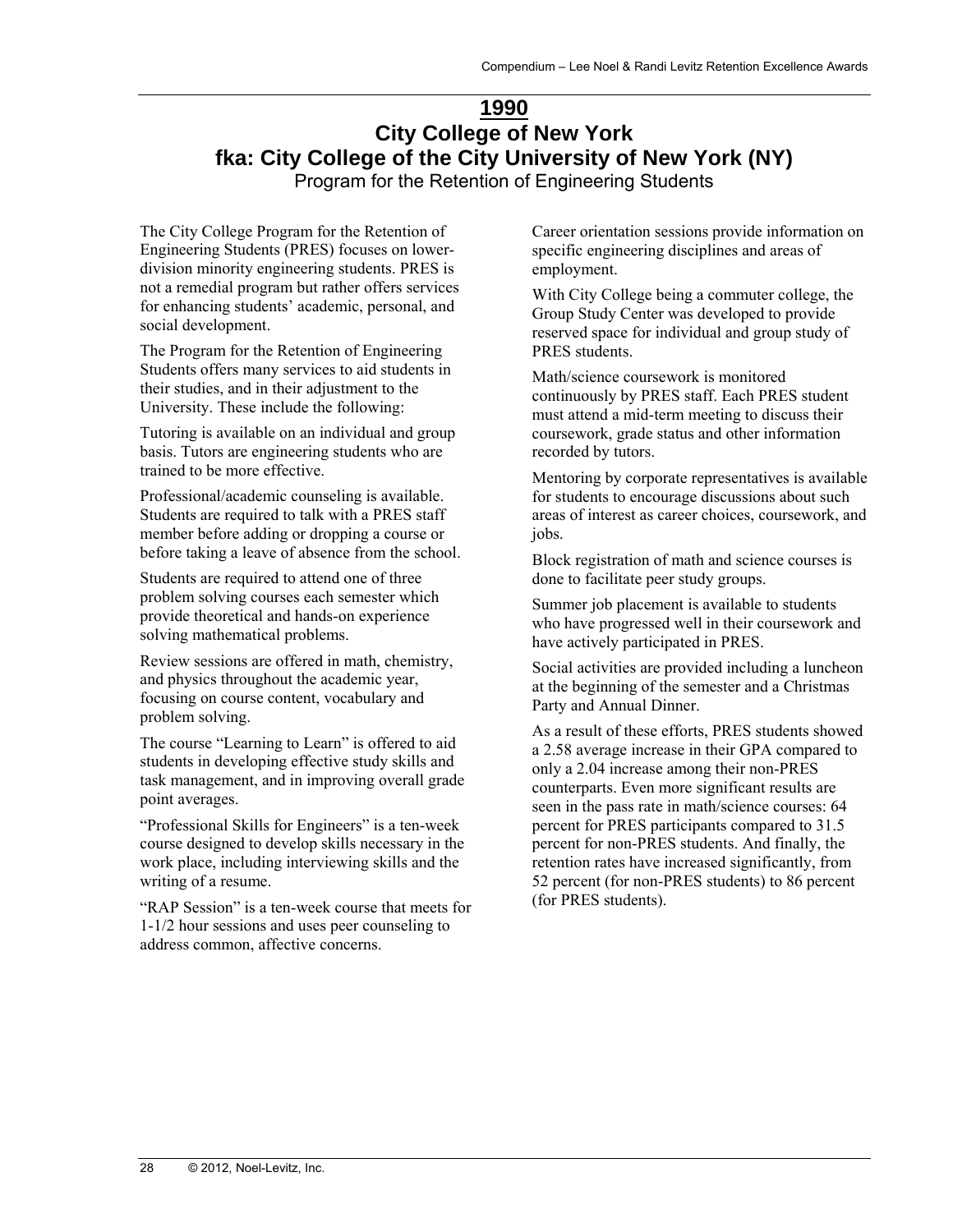# **1989 City University of New York (NY)**  Pre-Freshman Summer Basic Skills Program

<span id="page-28-0"></span>The Pre-Freshman Summer Program at the City University of New York is designed to help underprepared students improve their basic skills in reading, writing, mathematics and English as a Second Language, and to meet University proficiency standards prior to enrollment.

The Pre-Freshman Program varies among the 18 CUNY campuses, depending on the student population. The typical program offers intensive small-group instruction for eight hours a week in each subject, for six weeks. Intensive tutoring takes place in classes, both individually and in small groups. City College also offers a comprehensive program of individual and group counseling, consisting of private appointments, academic advising, career workshops, and formal orientation courses in study skills and adjustment to college requirements. The University provides all colleges with guidelines for the organization, staffing, and budgeting of their Pre-Freshman Programs.

All programs provide the equivalent of one semester of instruction in classroom, laboratory, or other specified sections. Class size is limited to 15 students. Classes are offered tuition- free and may not carry academic credit.

Eligibility for the Program is based on the students' scores on the Freshman Skills Assessment Tests. The Program requires that students be both pre-tested and post-tested once they are in the program. Careful attention to assessment, is an essential feature of the program, so that colleges may measure individual and program progress and so that the University may have data important for evaluation and planning.

Other important program features have developed at different colleges. These include: work-study and employment referral opportunities to help students cope with the financial pressures that so often drive them from college; early detection of transfer students so that counseling and advisement may be tailored to the individual's goals and needs so that long-term retention may be enhanced; onsite child care to ease the pressures on students with children and help them stay in college; flexible scheduling, in evening and weekend formats, to serve a large number of students who must work while attending school.

Instructors in the Pre-Freshman Summer Program are experienced teachers, mostly full-time faculty. Counselors are experienced faculty or counselors drawn from college's counseling staff. Tutors may be peer tutors or experienced teachers, and are trained to work in the Pre-Freshman Summer Program. Colleges are expected to regularly provide faculty planning and development workshops and to actively involve faculty in developing and evaluating curricular plans and materials. The faculty development is essential to the program's success. Colleges conduct intensive pre-program planning sessions as well as ongoing workshops, seminars, and informal meetings to discuss the program's progress and to respond to needs as they arise.

The Program has had success on all of the CUNY campuses. Students who participated in the 1987 Summer Program had a 20 percent higher rate of retention into the sophomore year than nonparticipants with comparable initial test scores. The also earned an average of three to four more degree credits in their freshman year than students who did not participate.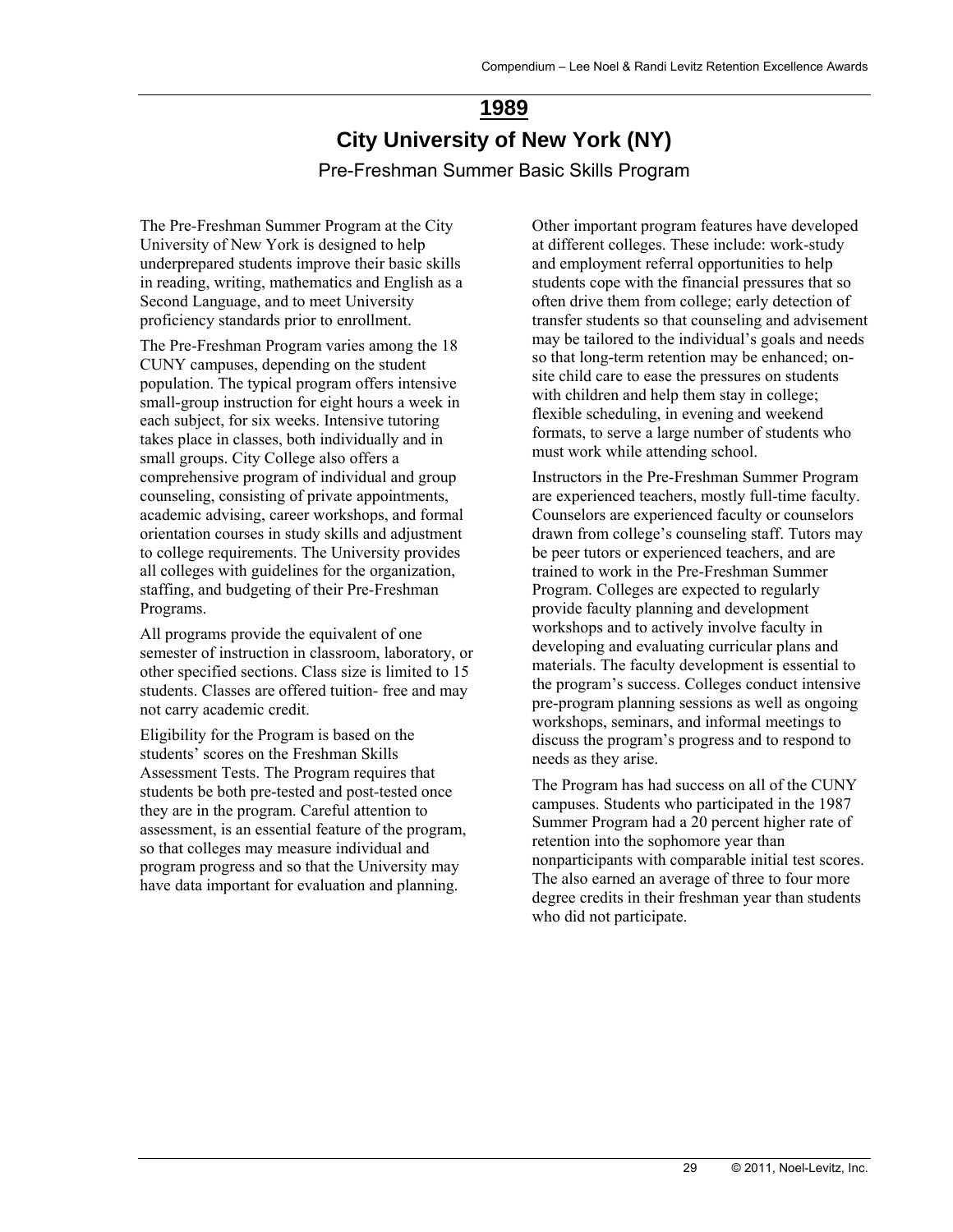# **1991 Clemson University (SC)**

Program for Engineering Enrichment and Retention (PEER)

<span id="page-29-0"></span>In 1987 the Clemson University College of Engineering implemented the Program for Engineering Enrichment and Retention (PEER) to combat the low retention rates of its African American students. PEER addresses four issues many new minority students face on predominantly white campuses: loss of community, lack of peers and role models, lack of information and reluctance to approach professors and administrators. Peer mentoring is the major avenue through which these issues are addressed.

The mentor's purpose is to provide each advisee with a caring friend to whom (s) he can turn for support or information. PEER mentors are assigned six to eight freshmen "advisees" whom they meet with weekly on an individual and group basis. Individual meetings incorporate any activity that both mentor and advisee enjoy; the only requirement is that the meetings take place in relative privacy so that the advisee may feel free to talk on a personal level. PEER mentors also meet with all of their advisees as a group. This meeting may be purely social, an opportunity for the advisees to compare notes, let off steam and provide each other support; or it may be informational, with the mentor instructing the group in University policies and procedures. Mentors also use this time to inform students of important events and deadlines.

During a weekly meeting with the PEER Coordinator, mentors are provided with ongoing counseling training and receive information to pass on to the advisees. They also meet with the coordinator in groups of two each week to report their activities and to alert the coordinator of any students needing extra emotional or academic help.

The coordinator supervises the mentors and provides counseling for the students. This includes personal counseling, study skills and time management assistance, and career counseling. A significant amount of the coordinator's time is spent on "outreach," calling students who are in academic difficulty or those whose mentors have indicated they might benefit from some assistance. The PEER program has been very responsive to student requests and needs, and has resulted in a number of additional programs to assist students in their educational career including:

- PEER Study Hall The study hall is staffed by upper-class and graduate student tutors and is open four nights a week on a voluntary basis.
- All-PEER Seminars and Social Events Optional seminars open to all PEER students and covering study skills and time management, careers in engineering, stress management, co-op education.
- Pre-Professional PEER (P3) An extension of the freshmen PEER Program in which older minority students work with a faculty mentor and area African American professional engineers as industry mentors. Mentors serve as resources on coursework, course selection, and career opportunities.
- P3 groups also go on plant trips, meet recruiters and consider the relationship between present coursework and application in the workplace.
- Job Hunting Skills The coordinator offers individual and group assistance with resume writing, interviewing techniques, letter writing and graduate school plans.
- Continued Counseling Support The PEER office is open to any minority student in need of assistance. The coordinator provides referral or counseling as needed.

The results of the PEER program have been impressive with retention of the original 60 students from the freshman to the sophomore years at approximately 80 percent, a figure which exceeds the majority retention rate and has been sustained in subsequent years.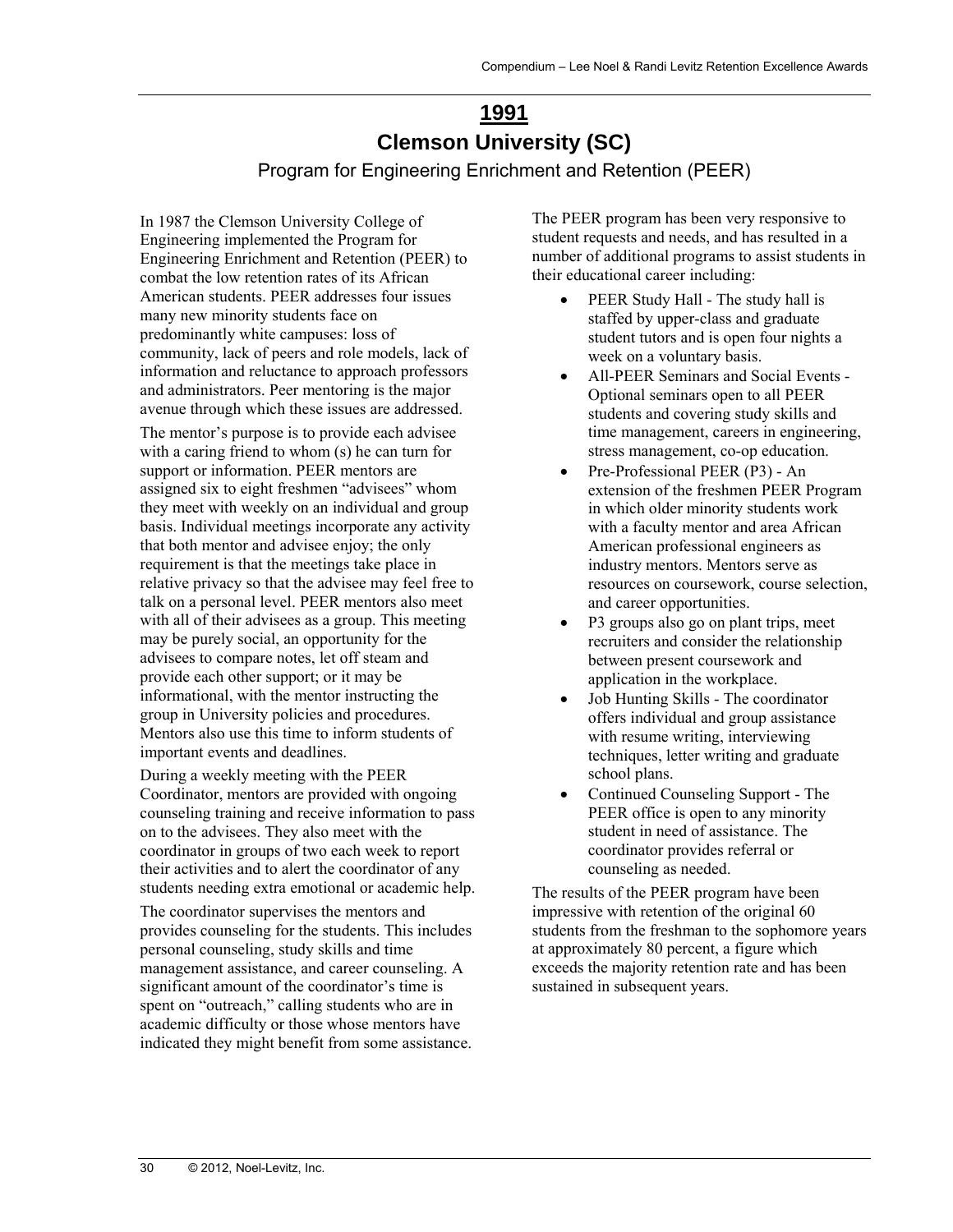### **1990 Clemson University (SC)**  Science and Technology Entrance Program

<span id="page-30-0"></span>The Science and Technology Entrance Program (STEP) was initiated in June of 1988, with the focus of attracting new students to the agriculture, textile management, industrial technology education and forestry programs. Students who have expressed an interest in one of these programs, but whose high school record and SAT scores place them below the required level for admission, are identified by the Office of Undergraduate Admissions and sent to the director of undergraduate academic services who coordinates STEP.

Students admitted to STEP will be classified as majors either in agriculture (undecided), textile management, industrial technology education, forest management or forest products for one academic year. During this period students cannot change their major and must comply with the STEP admission requirements.

The program includes a required seven-week summer program during which students enroll in either English Fundamentals or Mathematical Sciences. (Composition I can be substituted for the English Fundamentals course.) Students also enroll in a reading improvement course and Agriculture Education (University Survival Skills).

To provide assistance in coursework during the academic year, students in STEP meet individually with their academic advisors on a weekly basis to discuss progress and any problems.

Tutoring by graduate students and faculty is available for students in STEP. Pre-science tutorials in biology and chemistry are also offered during the summer program. Study hall is provided for two hours a day on Monday-Thursday, and is required of students in STEP.

Students in STEP are advised to register for no more than 13 hours for each semester during their first year. The 26 hours include a math or English class (depending on the configuration of their summer program) and an introductory course in agriculture, forestry, textiles or industrial technology education, depending upon their major. In addition, students enroll in introductory biology or chemistry plus electives such as departmental courses of ROTC.

Students in STEP are required to satisfy all the program requirements during the summer session and freshman year. After the freshman year, eligibility to continue at Clemson is the same as for students admitted through regular admissions channels.

In the first year of the program the average GPA for the 39 entering students rose from a predicted 1.72 to 2.15, with a freshman to sophomore retention rate of 90 percent, a higher rate than for regularly admitted freshman.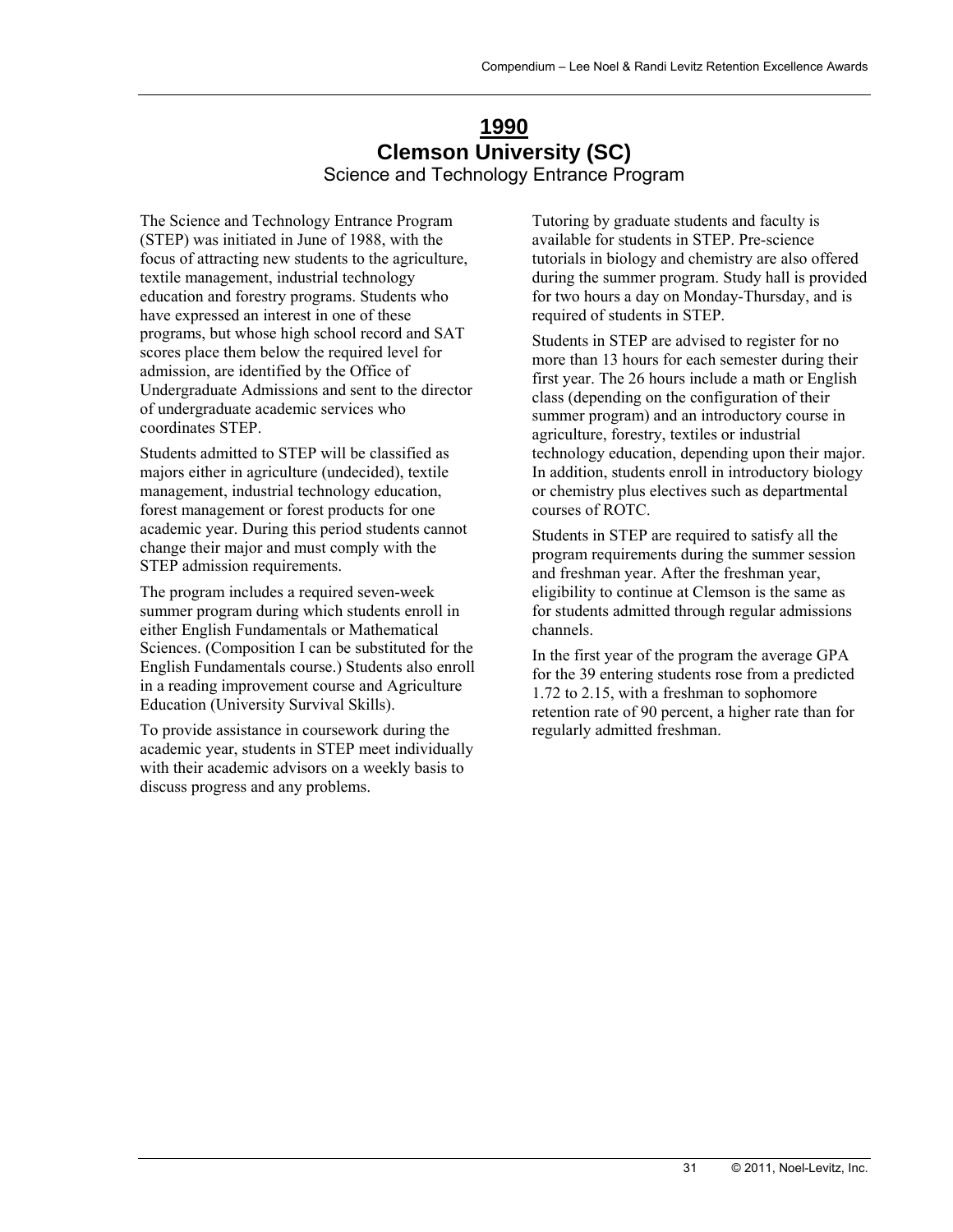### **1993 Cloud County Community College (KS)**  Student Development Program

<span id="page-31-0"></span>Cloud County Community College operates a small, rural campus in North Central Kansas, serving 760 day students, 400 night students and 1,800 students at outreach centers in 11 counties. In 1987 Cloud received a Title III grant which led to the development of centralized advisement, the Learning Skills Center and an integrated retention program. This comprehensive Student Development Program has had a dramatic impact on student success and persistence.

#### **Academic Advisement**

In 1990, a centralized Advisement Center opened in the Student Union to accommodate both day and evening students. Before centralized advising, fulltime students were assigned to one of 44 faculty advisors across campus. Evening and off-campus students received no advising. In contrast, students now come to the Advisement Center, staffed by 13 trained faculty, for assessment, academic planning, enrolling, schedule changes, transfer information and mid-term grades, among other things. Faculty advisors receive three semester hours release time for advising in the center. Monthly in-service provides advisors up-to-date information and techniques. Students evaluate advisors through annual surveys coordinated by the Advisement Center staff.

#### **Academic Support**

Also built in 1990, the new Learning Skills Center is staffed by a director, assistant director and a paraprofessional. The LSC offers a variety of developmental courses and has peer tutors trained in 15 different areas of study. During Fall 1992, over 500 students totaling 6,300 contact hours were served in the LSC.

#### **Student Assessment**

Cloud recognizes that student assessment is the foundation for effective retention. The assessment consists of ASSET reading, writing and numerical skills subtests along with a faculty-scored writing sample and the Myers-Briggs Personality Inventory. The Myers-Briggs is used in several ways. Cloud research shows that certain personality types run a greater risk of academic failure. Advisors use this information to predict a student's need for study skills courses. In addition to English placement, the combined ASSET scores are used as indicators of student readiness for general education courses.

### **Freshman Planning Conferences**

At the fifth week of the term, freshmen are asked to schedule a Planning Conference with their advisor. During the session, potential problems are noted and referrals made if necessary.

#### **Instructor Referrals**

Students who experience academic difficulty are referred to the Advisement Center by instructors using Student Progress Reports. At-risk students are contacted via phone or mail, and a student retention specialist coordinates and tracks referred students. To address the instructor's concern, students respond in writing on the progress report.

### **Results**

Since the expansion of advisement and LSC services, freshman to sophomore retention has improved from 51 percent in 1987-88 to 67 percent in 1991-92. At current funding levels, this has meant additional funding of more than \$430,000 over four years. Not only has retention improved, but other college wide changes have occurred as well. Advisement and academic support are more accessible and available to more students. In addition, a two-year faculty development program was implemented in 1989.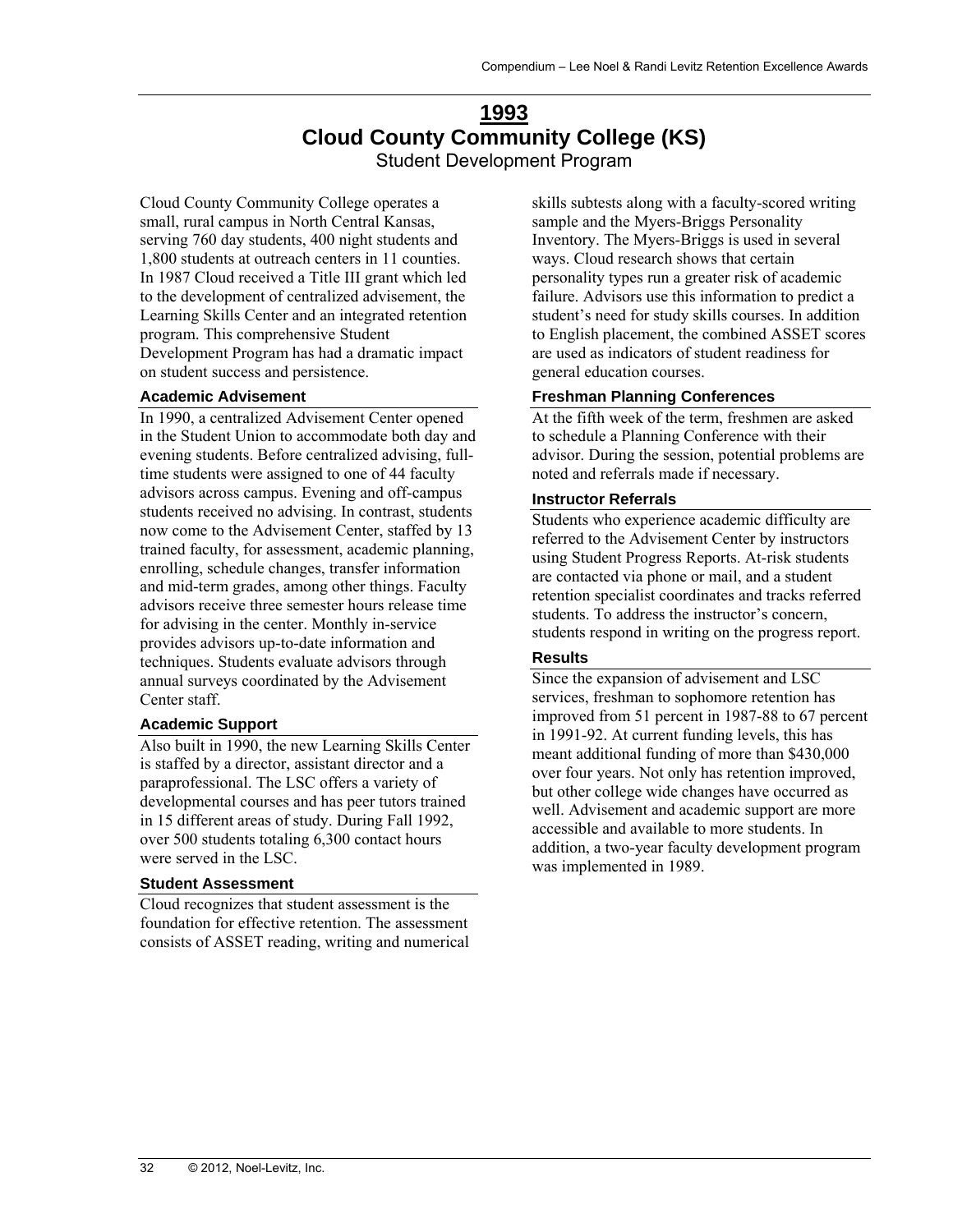### **2012 Coconino Community College (AZ)**  CCC2NAU

<span id="page-32-0"></span>Recognizing the transfer process between community college and a four-year institution contains hurdles, the presidents of Northern Arizona University (NAU) and Coconino Community College (CCC) created a bridge program that goes far beyond the traditional articulation agreement model. The program, CCC2NAU, began with a Memorandum of Understanding that allowed for close collaboration to share staff, student records, and office space. Both presidents saw a potential win-win with increased retention and degree completions. The colleges jointly established eligibility requirements and support services for participating students. The program allows students to take advantage of the smaller class sizes, more personalized instruction, and lower tuition at the community college while getting the connection to the university community.

#### **Successful transition and retention of community college students**

As a result of the partnership, NAU provided a full-time CCC2NAU advisor to work from an office at CCC. Key program features introduce and encourage students to feel connected to the university community at the start of their academic career at the community college. Tailored advisement by NAU staff housed on site at the CCC campus provides students with customized associate degrees that match requirements for NAU's bachelor's degrees. There is a clear pipeline and trajectory where students begin their academic career in a community college environment and end with a baccalaureate degree in a university environment.

Key program features include:

- One-on-one advising from NAU advisors providing tailored degree plans and knowledge of articulation with an intended university major.
- Participants feel a connection early on with NAU and are given free access to NAU clubs and organizations, waived application fee, free access to athletic events, and the option to join campus

recreation services, live on campus, or purchase a meal plan.

- When ready to transition to NAU, students benefit from a comprehensive individualized transition program that eases admission, advising, and registration hurdles.
- Financial incentives include a \$4,000 NAU scholarship for associate degree graduates with a 3.5 GPA or higher, and a new joint President's annual scholarship that awards one student with free tuition at both institutions for four years.

The goals of the CCC2NAU program include increasing: the number of CCC students who qualified for admittance to NAU; the number of CCC students who completed a CCC credential; the number of CCC students who successfully transitioned to NAU; and the number of transitioned NAU students who retained and completed degrees.

### **Results**

From fall 2008 to fall 2011, student participation has grown 5,000 percent from 12 students to 623 students, with 165 successfully transitioned students. Between fall 2009 and fall 2011, CCC2NAU participants have experienced an average 94 percent success rate from their first term to their second term, compared to an 82 percent rate for all other CCC transfer students who would have been eligible for the program. One year retention rates during the same time period showed CCC2NAU participants with 87.7 percent retention versus 72.6 percent for other eligible CCC students; and two year retention rates of 91.5 percent compared to 66.45 percent of CCC2NAU versus non CCC2NAU students.

A snapshot comparison of spring 2011 showed CCC2NAU students have a .05 higher cumulative GPA at CCC and a .36 percent higher cumulative GPA at NAU compared to non-participants. Degree completion in this sample was 61 percent for participants compared to 53 percent for nonparticipants.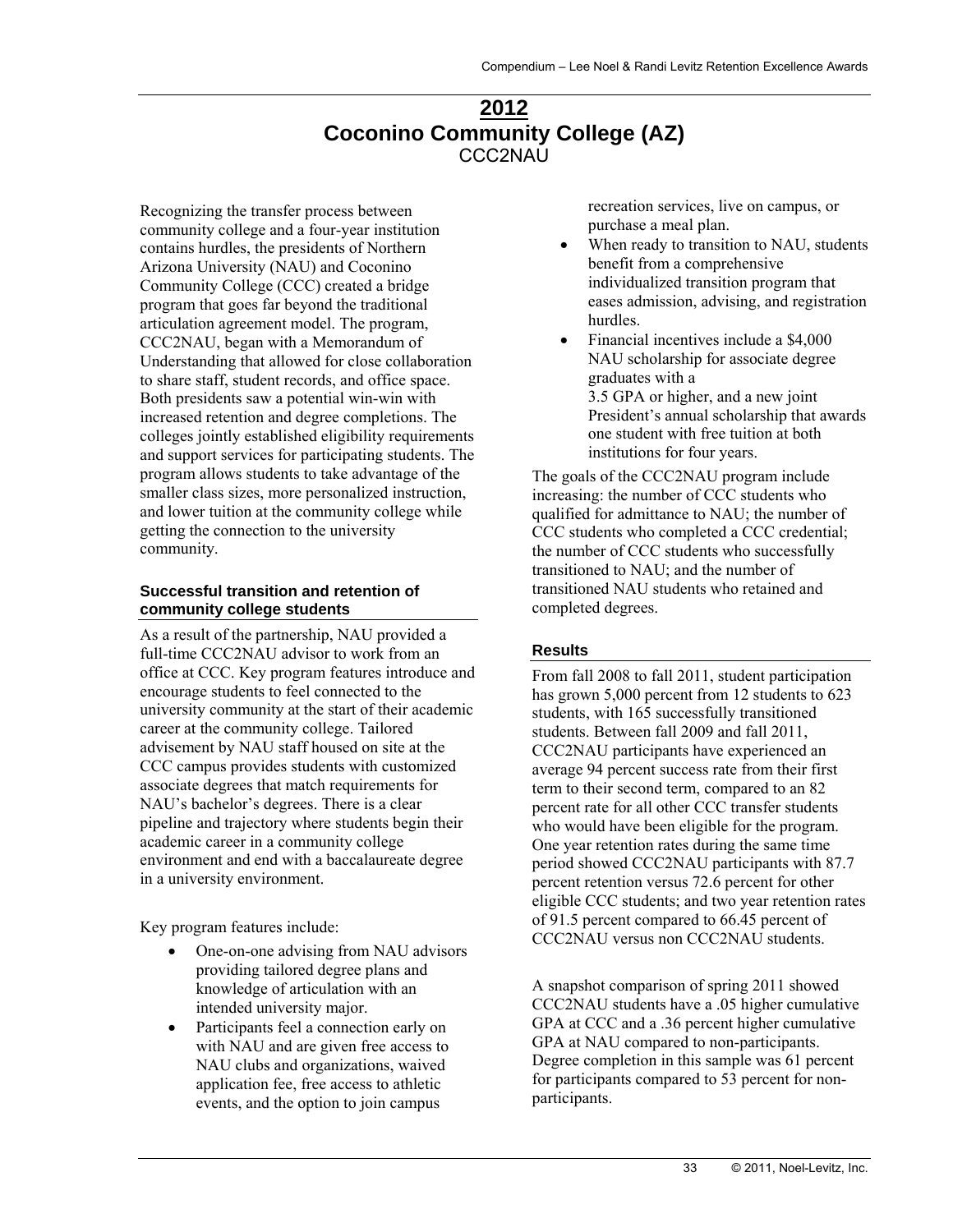# **1999 College of Charleston (SC)**

A Comprehensive Approach to the Retention of Transfer Students

<span id="page-33-0"></span>Approximately four of every 10 new students are transfer students at the College of Charleston (Charleston, South Carolina; enrollment 9,500). That means the retention of transfer students is critical to the college and to the achievement of its mission. With the approach described below, retention rates have climbed upward and the college has realized a number of additional enrollment benefits.

### **Program Components**

Components of the College of Charleston's comprehensive transfer retention program include, but are not limited to:

- an accurate transfer course inventory that allows the college to tell students quickly and accurately which courses will transfer;
- "open house" advising at two-year feeder schools in which students can learn which courses will transfer and begin exploring possible course sequences and the time necessary to complete a degree;
- advising sessions at orientation that go beyond credit evaluation and result in a plan for degree completion;
- a Transfer Counselor Day on the campus for primary transfer advisers from the two-year feeder institutions so these advisors can learn the latest information to advise students accurately;
- formalized articulation agreements with other postsecondary schools in South Carolina;
- careful results tracking of student performance, retention, and graduation rates; and
- the administration of two surveys: one for new transfer students and one for enrolled students who indicate their intent to transfer elsewhere.

### **Fast Turnaround on Credit Evaluations**

Below is a brief look at the development of the college's transfer credit evaluation process.

- 1. Before 1990, transcript evaluations were often still in process even after students had attended orientation, been advised and registered, and were attending classes.
- 2. From 1990-1995, a Transfer Evaluation Session allowed students to have most of their transfer credit evaluated primarily on the first day of orientation.
- 3. From 1995 to the present, through the use of the college's transfer course inventory, students can learn which credits will transfer far in advance of their on campus orientation – either at an "open house" held at a feeder school or by sending transcripts to the college for evaluation at the time of admission.

### **No Money Down**

The provost at the College of Charleston reports that no new funding was initially needed for these initiatives. Instead, a collaborative effort among numerous student support and service offices and deans and department chairs provided the initial effort. Funding was then provided for additional staffing and services based on the program's enrollment results and carefully assembled assessment and evaluation data.

### **Results**

The college's retention rate of first-time, full-time transfer students has increased from 61 to 73.9 percent since 1986 when the program was initiated. This substantial increase in juniors and seniors has led to an infusion of additional tuition revenue, additional satisfied alumni, and substantial enrollment enhancements such as:

1) the ability to decrease the number of new incoming students and;

2) the ability to raise the quality of incoming freshmen and transfers.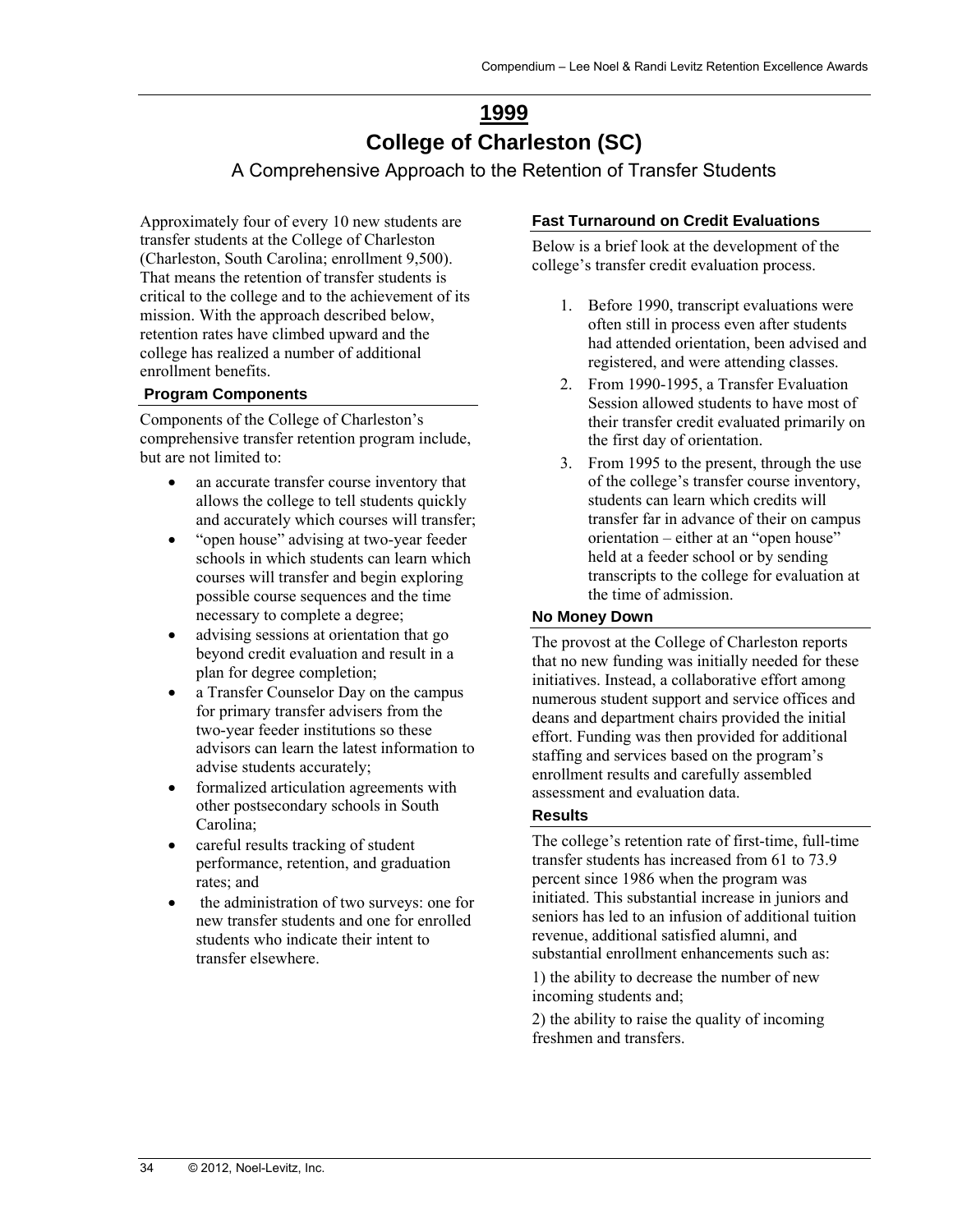# **1991 College of Charleston (SC)**

A Comprehensive Retention Program for the College of Charleston

<span id="page-34-0"></span>The College of Charleston Comprehensive Retention Program is an institution wide effort to address the specific academic needs of a diverse student population in an urban, liberal arts college. Every office on campus focuses on improving the service provided to enhance overall student success and satisfaction. A variety of programs were initiated to successfully reach this goal:

- Expanded orientation, including a separate session for family members and added components for incoming students on academic expectations and multiculturalism.
- A new course, Learning Strategies, which provides provisional, probational and academically deficient students the information necessary for academic success: time management, textbook reading, critical thinking, etc.
- Expanded services of the College Skills Lab, including tutoring in accounting, biology, languages and philosophy. Seminars and in-class presentations are provided on study skills and preparation for graduate and professional school testtaking skills.
- Development of a freshman seminar course, offered to incoming freshmen, emphasizing the areas of responsibility to self, responsibility to the community and nation, and responsibility to the world.
- An Advising Center for undeclared majors established to centralize efforts for these students.
- Provisional matriculation for students who appear to have the potential to succeed academically, but don't meet admissions requirements. Admitted students sign a contract agreeing to limit their work and to enroll in Learning Strategies, plus basic and minimum degree requirement courses. Provisional students are closely monitored and must meet the general academic standards to remain at the College. A special session is also provided for provisional students during orientation.
- A series of programs specifically designed to assist minority students and help ensure their success, including - SPECTRA - A five-week summer residential program for new freshmen involving enrollment in six semester hours, plus academic support and cultural programs. - Each One, Reach One - A mentoring program which pairs new minority students with minority faculty, staff or senior students as mentors. - Academic Support Programs - Provides leadership seminars, support groups and cultural programming.
- An Early-Warning System has been designed to contact non-probation students having academic difficulties. These students are urged to meet with advisors and deans and to use support services.
- Effective teaching seminars provided for professors by their colleagues or consultants.
- The annual customer service session for all "front-line" staff, during which they are provided information on all student services, important dates for students and communication skills as a customer service representative.
- Although it's difficult to measure the complete effect of overall institutional changes, in the fall of 1990 the College of Charleston improved its freshman to sophomore retention rate more than 10 percent and in the fall of 1989 retention rates for first time minority freshman students to sophomore year improved more than 25 percent. The College also noted significant results in transfer student retention, and a decrease in the number of these students on probation.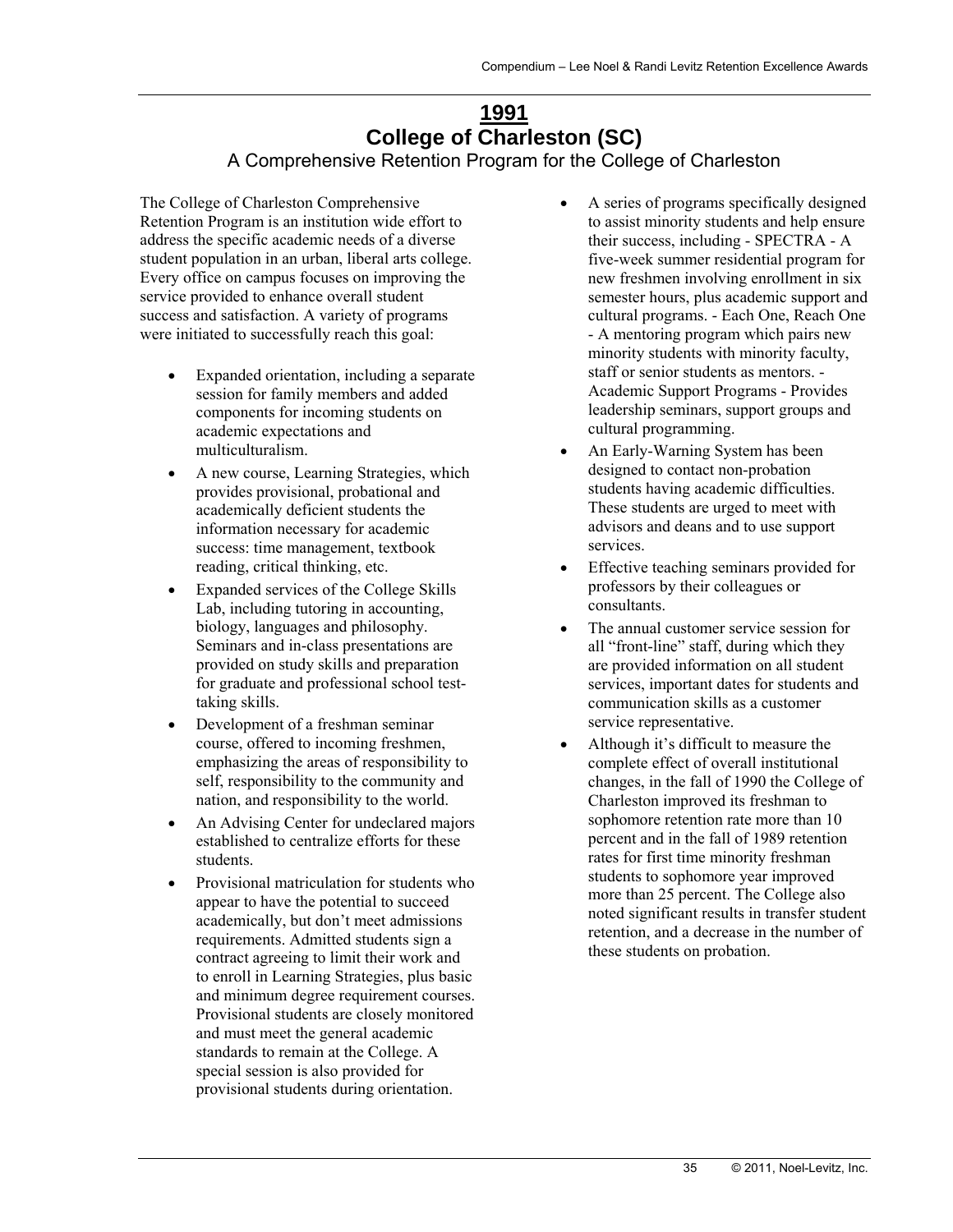### **1992 College of Charleston (SC)**  Program for Academically Deficient Readmitted Students

<span id="page-35-0"></span>The Program for Academically Deficient Readmited Students at the College of Charleston has enjoyed remarkable success in retaining one of the highest risk groups of students at any college, students on academic probation and suspension. Using a combination of grade point average contracts, counseling sessions, and the introduction of a required Learning Strategies course, the program promotes success, even for students academically dismissed prior to their entry into the program.

The readmission process begins with an application review which includes a letter from the student explaining reasons why he or she should be readmitted. The applications are screened for factors which identify students who are academically capable of achieving the graduation standard of a 2.0 GPA. If a student is readmitted, attendance is required at a one-day workshop.

The workshop consists of:

- 4. Individual evaluation of student's past performance, a review of past and prospective classes, and advice on how to balance school and work;
- 5. Description of the College resources available, including the Skills Lab and a

Learning Strategies Course; v career planning;

- 6. Signing of the contractual agreement; and
- 7. Advisement and registration.

The contractual agreement has two elements. The first is that students must provide verbal reassurance that they will not be employed an excessive number of hours and that they have resolved or are being assisted in resolving personal and family problems. The second is that students must agree to a minimally acceptable GPA for hours taken during the first semester of their return and subsequent semesters until they have reached good academic standing.

The Learning Strategies course is a study skills course. All readmitted students are urged to take the course, and approximately 85 percent do enroll. Those students who take the course experience a higher success rate than those who do not.

During the period from fall semester 1985 through spring semester 1988, 372 academically deficient readmitted students returned to school. Based on the results of a seven-year longitudinal study, the graduation rate of the readmitted students is virtually the same as for the college as a whole.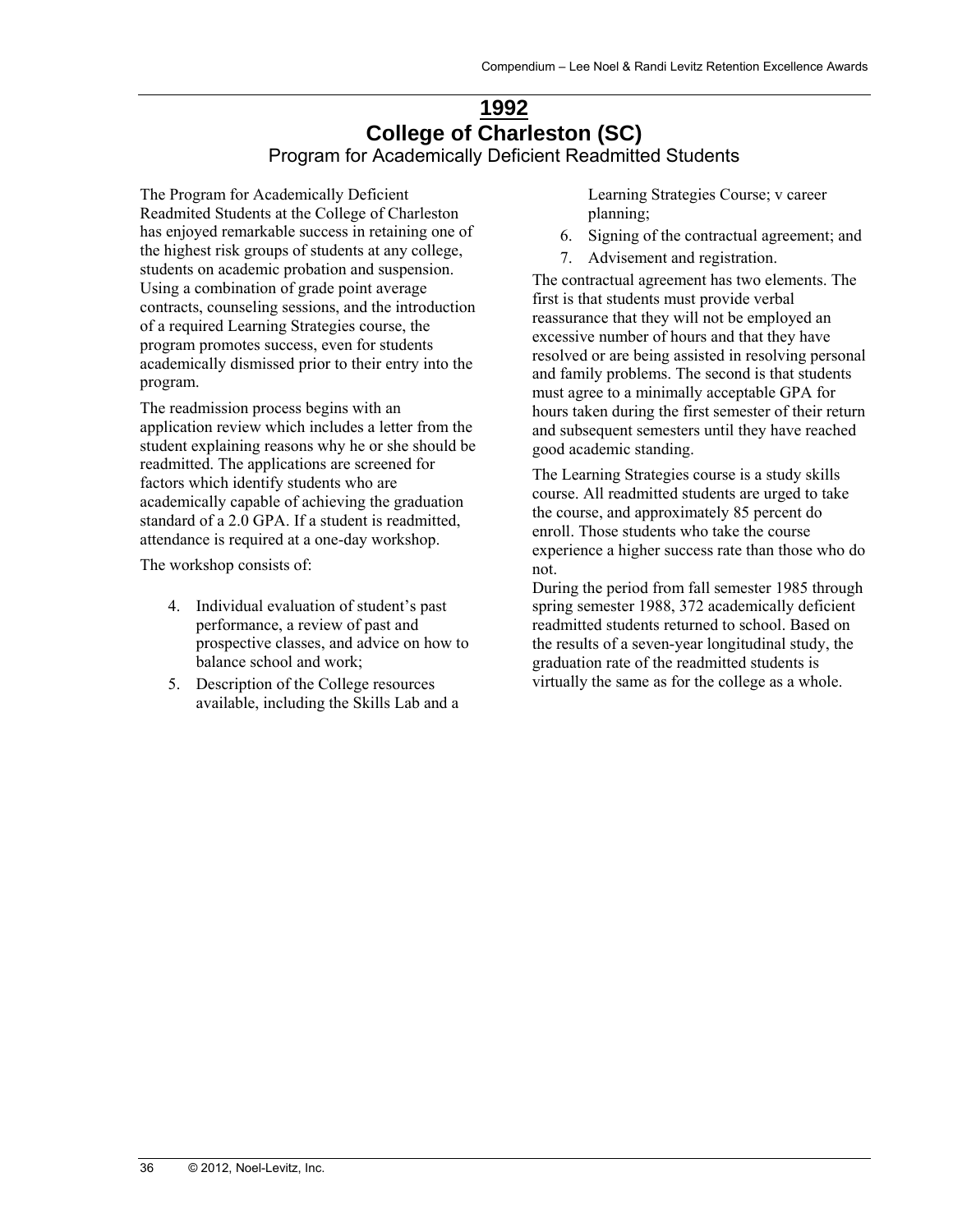### **2005 College of the North Atlantic (CAN)**  Access for Success

#### **Program Type**

Academic Advising and Orientation Program

The College of the North Atlantic (CNA) developed a provincial strategy, Access for Success, designed to address issues and processes related to student success. The program involves the assessment of students' strengths and needs, the development of personal career plans, a student success tracking computer program, and structured academic advising interviews.

#### **Targeted Support and Intervention**

Responding to data that indicated the main reasons students were leaving CNA, under-preparedness and career uncertainty, CNA developed preenrollment inventories/assessments used for early identification of at-risk students. All applicants take the surveys and are measured on a variety of indices.

The academic advising program was restructured into a systematic process based on the use of preassessment/inventories, at-risk indicators, and structured academic advising interviews supported by a computerized student success tracking program. The interviews are spaced to ensure contact with students before they enroll, during registration, at the six week point (prior to the college course drop date), and at the end of term. Each interview has structured content and encourages advisors to refer students to programs on campus that would address any need identified.

The Student Success Tracking System is a Webenabled software package developed to track and monitor a student's progress from pre-entry to post graduation, as well as track the assessment and advising components in the Access for Success strategy. The tracking system provides staff with several key element areas, which include:

- Applicant assessment/inventory report;
- Academic advisement form:
- Student program orientation;
- Student faculty information;
- The program learning plan;
- Academic referral form;
- Program/course matrix;
- Faculty class progress form; and
- Faculty class attendance.

These elements are incorporated into the academic advising interviews and strategies to maximize the impact of the intervention.

#### **Results**

Access for Success was piloted with 120 students during September 2003 to April 2004. During the time of the pilot, attrition rates declined by 2.4 percent on one pilot campus and 1.5 percent on the other. The retention rate on one pilot campus improved from 89 percent to 95 percent and from 83 percent to 88 percent on the other campus.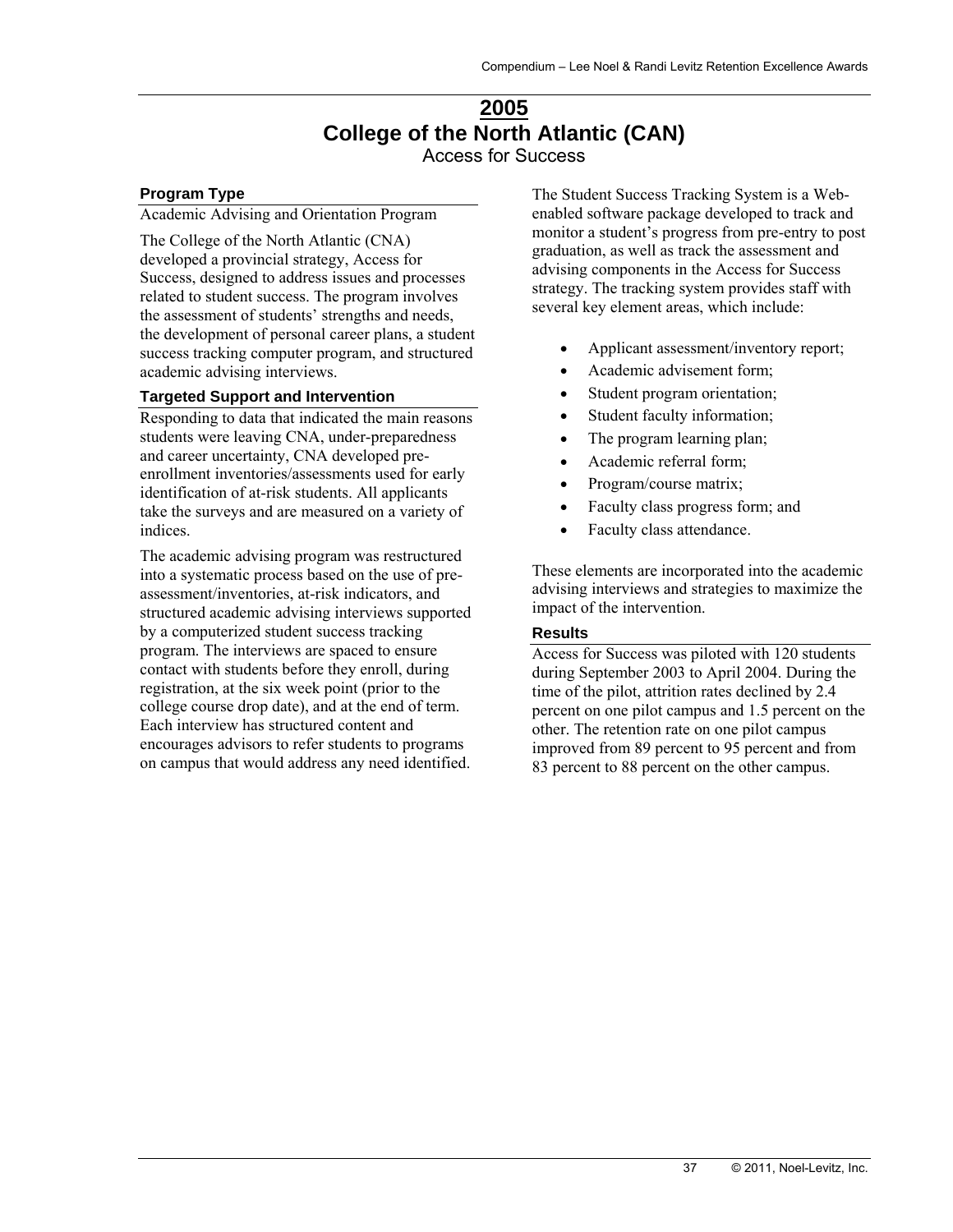### **2002 Columbia College Chicago (IL)**  Comprehensive Freshman Initiative

Until the 1990s, Columbia College Chicago—the fifth largest private institution in Illinois and the country's largest visual, performing, and media arts college—had taken a hands-off approach to student retention. An open admissions college, Columbia worked on the assumption that talented, motivated students could overcome any barrier, including poor academic preparation for college. However, the college was retaining students below the national rate for similar institutions. Columbia realized it had to take action to help more students succeed.

#### **Changing Direction toward Student Success**

Throughout the 1990s, Columbia changed its entire approach to student retention. In 1991, it instituted a mandatory Freshman Seminar to develop skills critical to college success. The college developed and adopted a fully articulated strategic retention plan in the mid-1990s, and in 1998 a presidential task force completed the proposal for a comprehensive, coordinated freshman retention program. Thanks to these decade-long efforts, Columbia has taken a number of steps to improve its approach to retention:

- The admissions process now seeks to create a bond between the applicant and the institution at first contact. The college also created the Office of Student Financial Services to improve the financial aid process.
- A developmental education program in reading writing, and math helps underprepared students improve basic required skills. The college hired specialized faculty to teach and oversee the program.
- Summer and spring bridge programs help at-risk freshman persist. The program assists these students with their transition to college, introducing them to services and resources that can help them succeed.
- Freshman orientation was expanded from a single-day session to an extensive, multi-day event that acquaints students with the campuses programs and services, including academic advising.
- A new Freshman Center serves as the focal point for efforts to integrate first-

year students into the Columbia community. The center manages the bridge program, orientation, advising, early interventions, and programs for special populations.

- The college created an Office of Multicultural Affairs to serve the needs of students of color and other special student populations.
- Student services were completely overhauled to promote a friendly, studentcentered environment.

#### **Results**

While the demographic and academic composition of Columbia's undergraduates has remained virtually the same, its retention and graduation rates have improved dramatically, especially in the last few years. Between 1996 and 2000, fall-to-fall retention rates for first-time freshmen rose from 51 percent to 59 percent. Transfer student retention also increased from 59 percent to 68 percent during this period. The six-year graduation rate for the class of 1995 was 26.5 percent, more than five percentage points higher than the rate for the 1991 class. The college expects these rates to keep rising and especially hopes to exceed the national retention rate for private, open admissions colleges.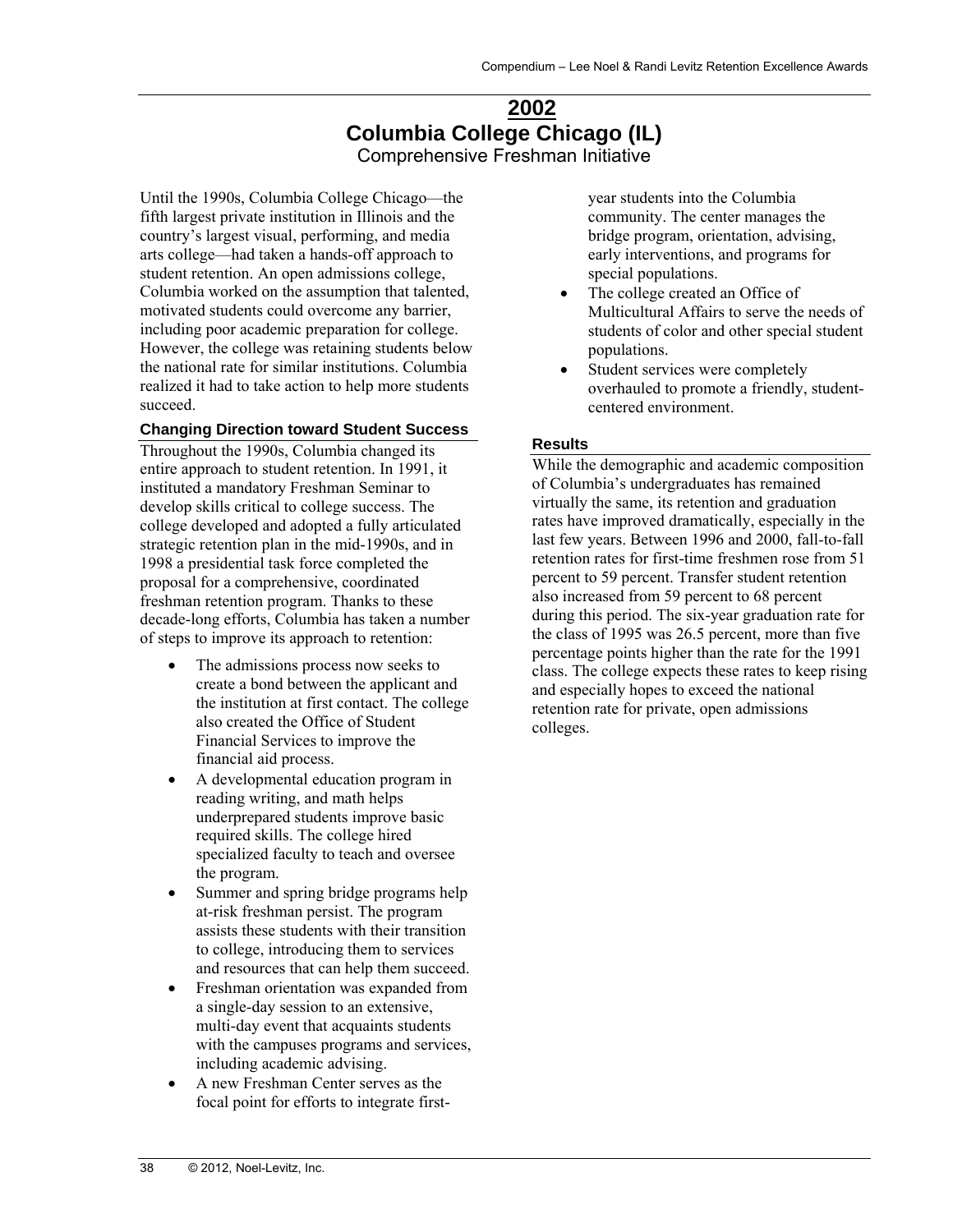### **1997 Columbus State Community College (OH)**  Integrated Student Development Retention Model

The Counseling Center at Columbus State Community College, Ohio, enrollment 18,000, implemented a comprehensive retention program in the spring of 1996 that emphasizes personalized advising for all students, many of whom are adults. The model makes good use of technology and coordinates efforts in a practical, yet theory-based approach. Faculty, professional academic advisors, student leaders, and placement testing personnel are the key players involved.

#### **Pre-enrollment Services**

Services prior to the start of classes include, but are not limited to:

- A welcome packet sent to all applicants with the name and phone number of their personal academic advisor. (Contact information is given again at registration.)
- A computerized placement test to assist with effective course selection COMPASS test from ACT) administered to all incoming students prior to registration.
- During registration, an explanation of, and encouragement to participate in, the advising system.
- Orientation including a college success skills workshop; overview of the college's academic program; introduction to personalized advising system; opportunity for students to meet their personal advisors at a pizza party.

#### **Post-enrollment Services**

Services after enrollment include, but are not limited to:

- Initial meetings with advisors, in which advisors introduce themselves as the student's personal advisor while attending Columbus State. Advisors encourage students to set up appointments as needed or at least once a quarter.
- Personal phone calls during the fourth week of class from a student leader serving in the Student Ambassador

Tele-retention program. Student callers ask how things are going and if help is needed. Advisor contact information is given if students request help, and advisors are notified with a communication form.

- A Freshmen Seminar course for freshmen interested in transferring to a four-year school and a College Success Skills class that has traditionally targeted students in developmental English and math classes.
- Restricted registration for the next quarter for students who drop below 2.0 GPA until they meet with their academic advisor.
- Counseling Center-related programs including an open house; SOAR (Student Organization for Adult Reentry) for adult students; Sister Friend for African-American women, Project Brotherhood or African-American men, As We Are for women; and workshops covering topics ranging from test anxiety to self-esteem.
- Programs for students planning to transfer to a four-year college, including a college fair for transfer students and advisor liaisons to clarify transfer policies and procedures to area institutions.
- A longitudinal database that uses Microsoft Excel in conjunction with the Office of Research and Planning to track enrollment patterns and use of services.

#### **Favorable Outcomes**

The college's new student fall-to-winter retention rate climbed 15 percentage points to 78 percent. In addition, a post-implementation study revealed a significant difference in retention rates for students seen or not seen by an advisor. The college also saw the success rate improve for students placed on academic probation. In 1996, the Counseling Center served over 14,000 students in individual contacts, and over 6,000 calls were delivered to new students by student ambassadors.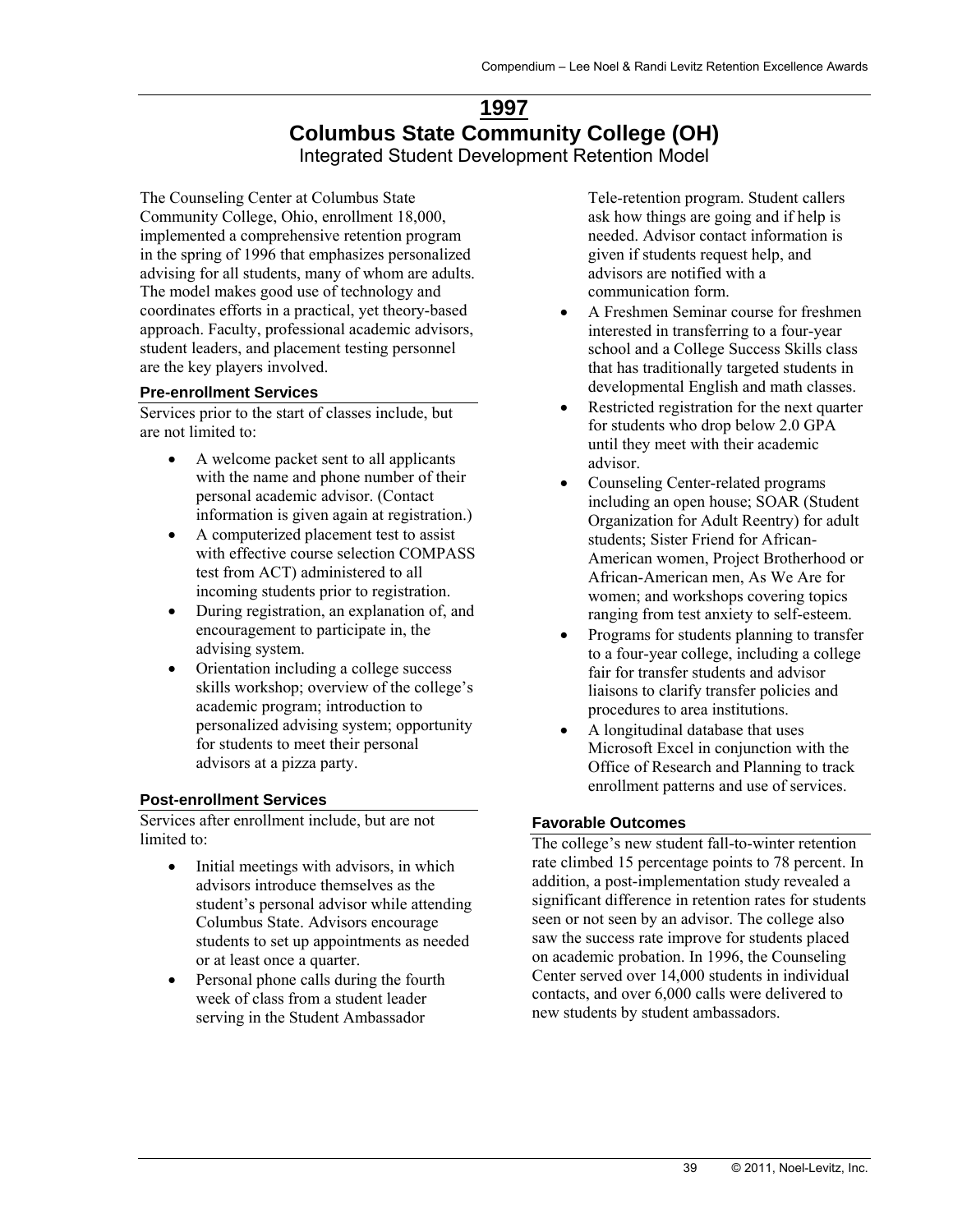### **2012 Community College of Philadelphia (PA)**  Center for Male Engagement

The Community College of Philadelphia's (CCP) Center for Male Engagement (CME) was established in 2009 through a Predominantly Black Institutions Program grant from the U.S. Department of Education. Geared toward African-American males, CME provides a community where males are supported by peers and mentors and encouraged to take advantage of the myriad of academic and social opportunities within the college environment. CME takes an innovative approach toward student success by employing a directed, multifaceted, and structured in- and outof-class program in a communal environment offering positive peer relationships to address the individual academic needs, learning styles, attitudes, and social and academic backgrounds of the students while engaging their family members as collaborators in the student's academic success.

#### **Building a community**

The CME operates on both a cohort model and a service model. Recruitment efforts for the program target African-American males who have recently graduated high school, as well as other high need groups such as formerly incarcerated individuals and non-traditional aged adults entering college for the first time. Once selected, these prospective students are assisted in securing financial aid and enrolling at the college.

150 of the 200 students in each cohort begin the program by enrolling in the Summer Enrichment Program, a four-week intensive summer transition program. The summer participants become engaged with the College prior to becoming immersed, and potentially lost, among the larger college population. Further, each participant receives a cash merit award for successfully completing the summer program and become eligible for scholarships. During the first weeks of school, the 200 students participate in an orientation where each student is assigned a Support Coach who helps the student develop an individualized plan based on their academic and career goals, monitors their academic progress and tracks their level of participation in CMEsupported activities.

Participants are also provided access to CCP's early alert system, professional learning specialists, social integration assistance, and support for transfer to a four-year institution. In addition, participants become engaged in the academic environment through life and leadership skills training and cultural enrichment opportunities. The family members are also provided with engagement activities to increase their academic knowledge and support for student participants.

Specific goals of the program include:

- 1. To achieve higher levels of academic performance and persistence rates among African-American male members of the CME.
- 2. To increase student engagement and social responsibility of African-American male students at CCP.
- 3. To provide a summer enrichment program for African-American males who are entering college for the first time.
- 4. To provide recommendations for best practices for retention and satisfaction of African-American males students at community colleges.

#### **Results**

Since its inception, the CME has recruited 510 eligible students for intensive services through its cohort model and 163 students have participated in the summer enrichment program. CME students overwhelmingly outperform other students in terms of persistence with CME students persisting between fall 2009 to spring 2010 at 99 percent compared to 70 percent for total FTIC African-American males and 74 percent for total FTIC students. Fall-to-fall retention from 2009 to 2010 was 93 percent for FTIC CME students compared to 41 percent for total African-American male FTIC and 49 percent for total FTIC students. Fall 2010 to 2011 saw 50 percent persistence among CME students compared to 41 percent for FTIC African-American males and 48 percent for total FTIC students.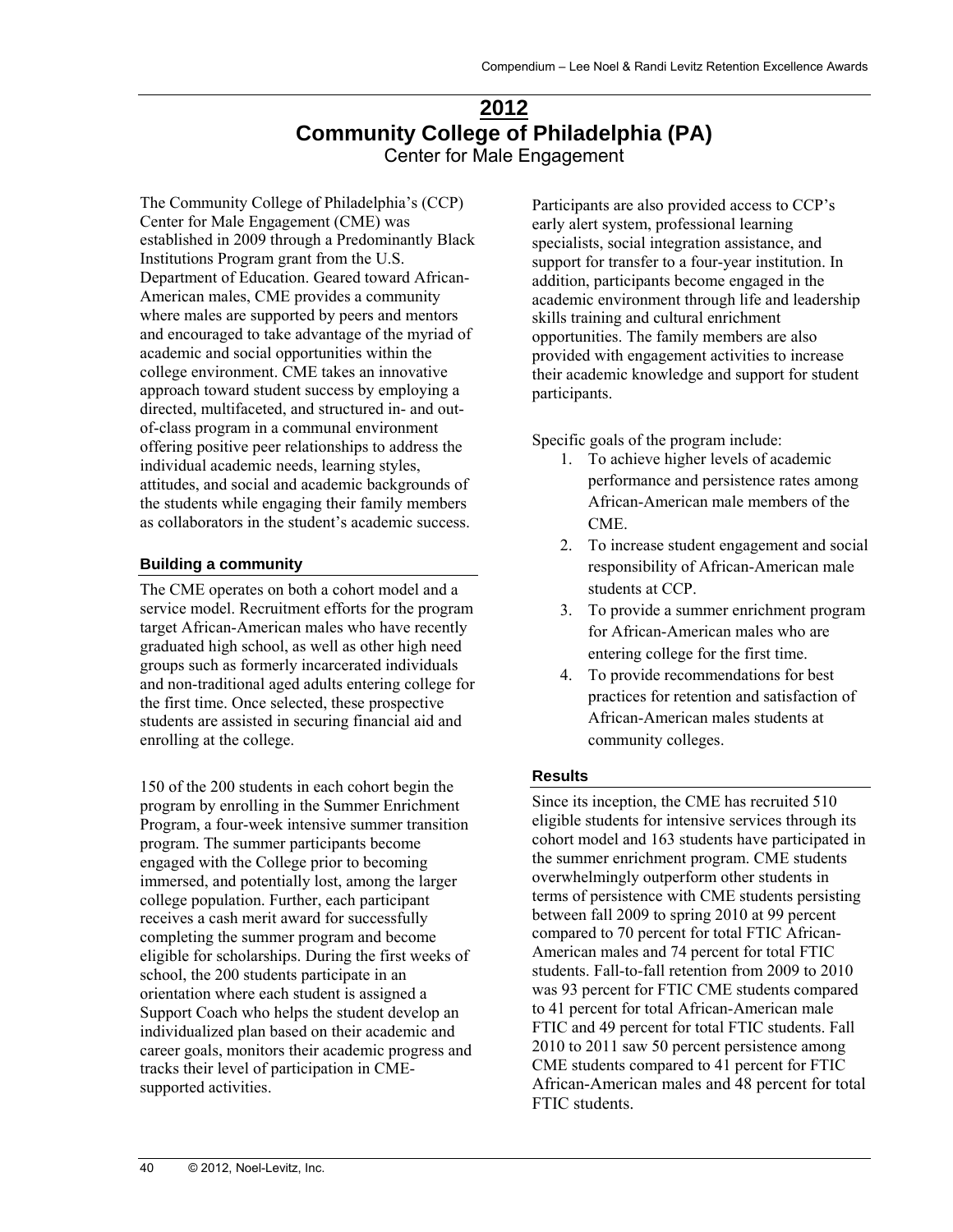### **1991 De Anza College (CA)**  A STARTING POINT Minority Transfer Program

De Anza College implemented A STARTING POINT (Minority Transfer Program) for minority students who are the first in their family to attend college. The program focuses on assisting students from four minority groups, Black/African American, Latino/Chicano/Mexican American, American Indian, and Filipino, by providing them with the opportunity to become fully involved in the academic, campus and community life of the College and to ultimately transfer to a baccalaureate-granting institution.

Minority students in this program generally overcome numerous obstacles to complete their education, including long commutes and working to pay for school and to help support their family. The applicants to the program are identified by ethnic background and their intent to transfer to a baccalaureate institution. Prospective students attend a prerequisite two-hour program orientation meeting. During this time students desiring to take part in the program complete an agreement detailing the conditions and policies of program participation.

Students enrolled in A STARTING POINT are required to attend a one-week orientation course. In addition, a special class is offered for students who are undeclared/undecided. As a part of regular coursework, students can take a one-year, transferable communication sequence that focuses on strengthening verbal and writing skills and on developing self-confidence. To assist students more specifically, regular counseling interventions are provided along with the following services:

- Math study groups
- Scholarship search program
- Personal statement workshops
- NASA-Ames Internship Assistance Program
- Local/National/International Academic/Service Internships/Study Program
- Regular quarterly group meetings
- Directory of Transfer Ready Minority Students
- Monthly newsletter
- Financial aid application assistance workshops for parents
- Parent orientation in English and Spanish
- Student Performance Appraisal Reviews (quarterly faculty feedback)
- Instructor Opinion Poll Resource File
- Peer mentors
- Alumni network

A STARTING POINT was initiated (a) to help students feel more secure on campus, (b) to help them take more risks, and (c) to develop selfconfidence and social and intellectual skills to succeed academically, both at De Anza, and as they continue their education at baccalaureategranting institutions. A study by the College's Office of Institutional Research showed that program students maintained an 80 percent retention rate compared to 40 percent rate for nonprogram students.

Within five years, more than 150 of the students participating in A STARTING POINT have transferred to baccalaureate institutions. Beyond numbers, A STARTING POINT participants have been involved in various experiential educational or service programs; they are commonly involved in college clubs or student government, and serve as college peer advisors and student ambassadors. More than 40 scholarships of recognition have honored A STARTING POINT students.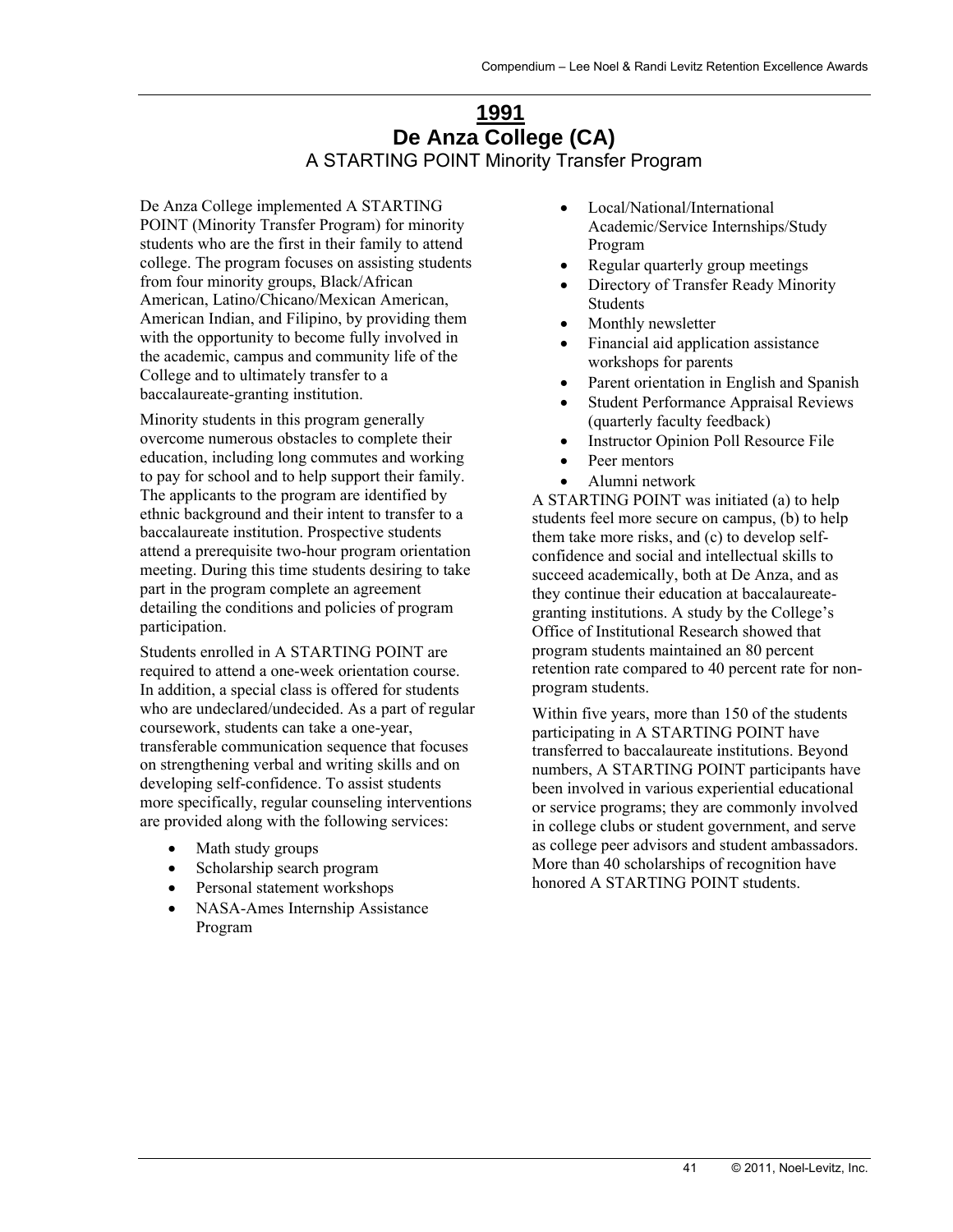### **1991 Eastern Michigan University (MI)**  Equity Programs - Summer Incentive Program

The Summer Incentive Program at Eastern Michigan University provides minority graduating seniors, who have been denied admission at the University, the foundation necessary to complete a four-year college degree. This intensive sevenweek program, affectionately labeled "Academic Boot Camp," starts with a brief introduction to university life before the students are "immersed" into the rigors of the program.

Every Monday through Thursday morning, students attend two non-remedial classes which focus on improving writing skills and understanding content. Friday mornings, students attend the Introduction to College Courses seminar which provides information on various topics including survival skills on a predominantly white campus; the five different colleges within the University; critical study strategies with application to course materials; and Career Explorations, a workshop which discusses information on careers in different programs of study and assesses students' employability.

During the afternoon, students work 20 hours a week in an academic department or support services office of the University. Students are compensated for their work from which they pay for tuition, room and board for the summer. This work experience gives participants the opportunity to learn the value and importance of attendance, dress, punctuality, teamwork, cooperation and positive attitude related to work. These experiences are so positive that many students continue their employment once they are officially admitted to the University.

Throughout the summer, students receive academic support through supplemental instruction tutors. Tutors attend class, conduct group review sessions, and help students learn content material and quality study methods. On Sunday through Thursday evenings, students attend study sessions providing both individual support and collaborative learning sessions. These required sessions instill within the students both structure

and discipline, setting the foundation for success in their classes and their future at Eastern Michigan University.

Support is also provided on an individual basis from a mentor at the University. Mentors focus on being involved with the students, encouraging them and helping them feel welcome on the campus. This relationship is continued during the academic year as it is pivotal in helping students adjust and remain at the University.

The Summer Incentive Program also gives students academic feedback from faculty regarding their performance through weekly updates of their grades. This not only motivates students to do better, but also gives them a realistic appraisal of their academic performance. Program staff meet to discuss each student's academic progress and adjustment to the college environment; they look at the student's use of tutors, recommended academic support services, and weekly faculty progress reports. Individual academic intervention sessions are conducted as needed. Students are required to participate in all components of the program and any student not abiding by the guidelines is released. Students who receive at least a 2.0 in each of the two classes are officially enrolled at Eastern Michigan University for the fall semester and the credits received during the summer go toward basic studies requirements. During the following fall semester and throughout their matriculation at the University, students are provided support which is similar, but not as intrusive.

At least 96 percent of the students participating in the Summer Incentive Program have converted into fall enrollees. These students generally live on campus longer than non-program participants, and are more involved in leadership positions. It has also been noted that Summer Incentive Program students are more committed to enter tutorial programs and take advantage of other support services offered to all minority students.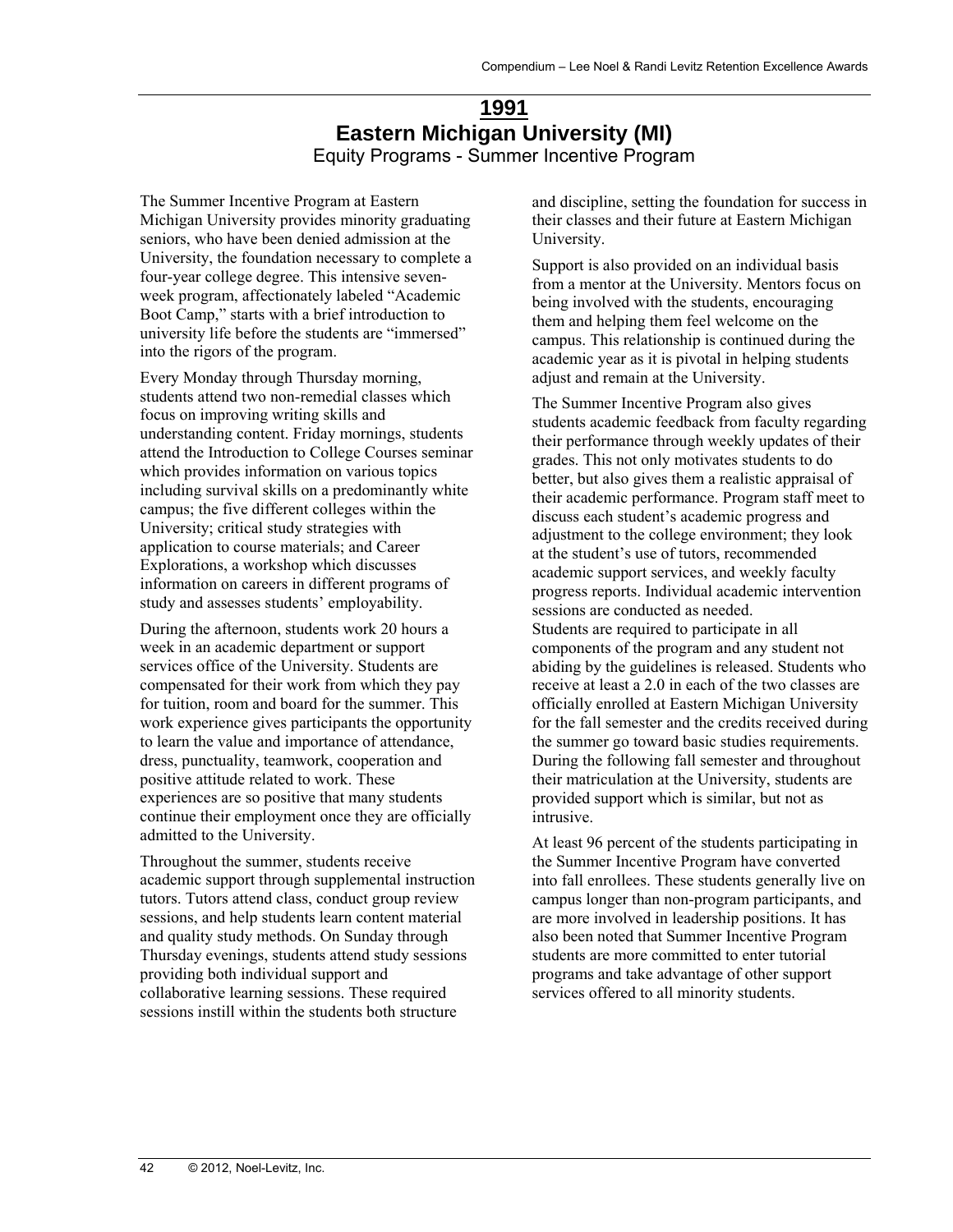### **1996 El Camino College (CA)**  Project Success

The mission of Project Success is to aid African-American students in the transition from high school to community college in order to facilitate the student's educational and career goals. In the process, the program aids El Camino College in its efforts to recruit, retain and encourage African-American students.

#### **The Components of Success**

These dual missions are being accomplished through the use of five basic components:

- Recruitment. The Project Success coordinator, faculty and students visit high schools in Los Angeles County to stimulate interest in El Camino College among high school seniors. Many of these seniors are invited to a campus orientation to learn more about the college and Project Success.
- Learning. Students are required to take two academic courses and a learning skills course. The first, "Strategies for Success in College," provides students with the knowledge, skills, and personal awareness critical for achieving success in college. The second is an African-American Literature course that introduces students to the achievements of African-American writers and develops pride and selfesteem. The learning skills course is a study techniques course designed to assist students in developing an organized system of time and study management.
- Support Services. These consist of academic and career counseling, workshops, and field trips to cultural events and colleges and universities to help students develop academic and career goals. Student progress is also monitored so that mentors and students can discuss steps that may help improve academic performance.
- Mentoring. Students are matched with faculty or staff members whose focus is in areas that interest the student. Students and mentors meet every two-to-three weeks to discuss career goals, academic progress, financial aid and other concerns. Two continuing Project Success students are also trained to work as peer mentors to new students.
- Scholarships. Awards are given each spring to Project Success students who have achieved high academic standards. These scholarships are presented at an awards reception where all Project Success participants are recognized by having their names added to a plaque displayed at the Student Activities Center.

#### **Retention and Student Success**

Project Success was started in 1987 to combat the high dropout and academic dismissal rates among African-American students. At that time, African-Americans made up only 19 percent of the student body, but accounted for 60 percent of academic dismissals. Since that time, El Camino College has committed time, money and energy to the recruitment, academic improvement and retention of these students, and these efforts have met with considerable success. For 1995-96, the fall-tospring retention rate among project participants was 95 percent. By utilizing the programs offered through Project Success, most participants were able to maintain a high academic standard, far exceeding the achievement of the College's African-American students in 1987.

Much of the success of the program is due to the fact that each of the five components is designed to respond to students' needs. Project Success awards achievement, responds to financial difficulty, alleviates isolation through mentoring, and helps students develop and achieve education and career goals.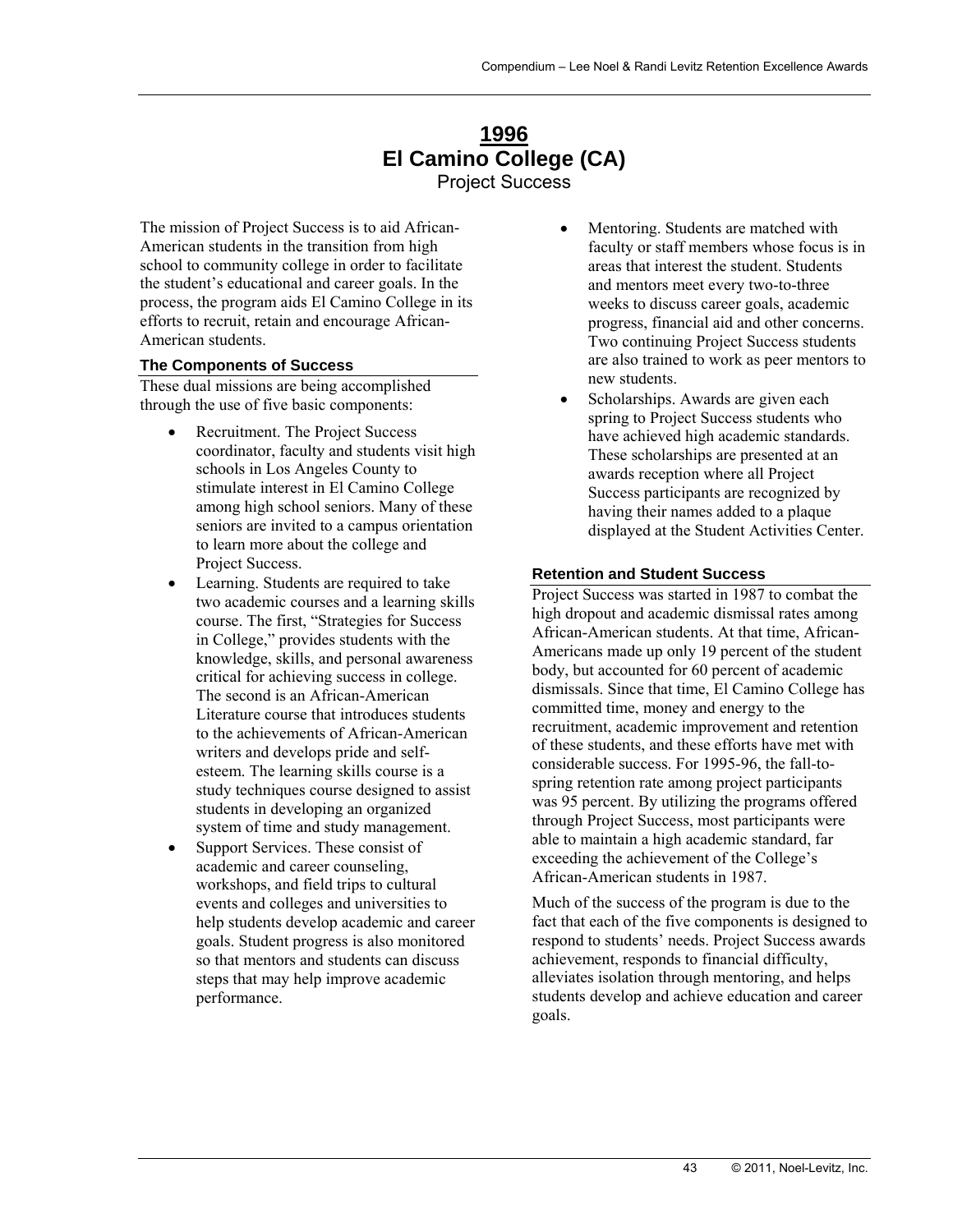### **1990 Emporia State University (KS)**  Daring to Excel Program

The Daring to Excel Program has two chief elements: an intrusive advising system delivered through the Student Advising Center (developed in 1984), and a freshman orientation class. Both programs focus on the freshman population and are designed to assist students in making a satisfactory adjustment to college, to enhance the quality of all aspects of student life and to retain students to graduation.

All freshman and undeclared students at ESU are advised in the Student Advising Center (SAC), a facility which is staffed by one faculty member from each division that grants an undergraduate degree. Advisors are given extensive eight-hour pre-service and monthly in-service training.

The training covers three basic areas: 1) motivation and team building, 2) knowledge of general education and requirements for majors, and 3) advising skills, such as active listening, reflecting, paraphrasing and summarizing.

Because advising is viewed as coequal with teaching in the retention, promotion and tenure process, it is evaluated rigorously. Students complete an evaluation after each substantive advising contact and advisors are encouraged to review their evaluations on a weekly basis. In addition to student evaluations, individual advisors evaluate themselves periodically and are evaluated annually by the director of the Student Advising Center.

This retention program has become an all-campus effort. Advisees needing academic assistance are referred to developmental classes in reading, writing, and math as well as to the Math Lab, Writing Lab and Reading Lab. Faculty and staff use Student Concern Forms to refer students with

problems to SAC. Additionally, the registrar has turned over the actual enrollment process to trained SAC staff who enroll students directly by means of the computer. This facilitates course changes and provides a quicker way of solving problems that arise when classes are filled.

The second element in the Daring to Excel Program is a freshman orientation course entitled Freshman Seminar. This is an eight-week, onecredit, pass-no credit course offered to all new freshmen. Enrollment is voluntary. Freshman Seminar is taught by administratorsÑthe president, vice presidents, deans, division chairs and directors of units across the University.

The course provides a supportive group environment where students discuss, practice and learn about time management, study skills, budgeting and interpersonal relationships. The

Freshman Seminar also focuses on the culture of higher education courses and what it means to be an educated person.

Freshman Seminar benefits not only the students but also the administrators who gain an in-depth understanding through the course of the nature and concerns of ESU freshmen.

In the third year after the program was established, freshman to sophomore retention increased 9 percent. Involvement in the Freshman Seminar yielded a 6.9 percent greater retention rate over the control group in a matched pair study.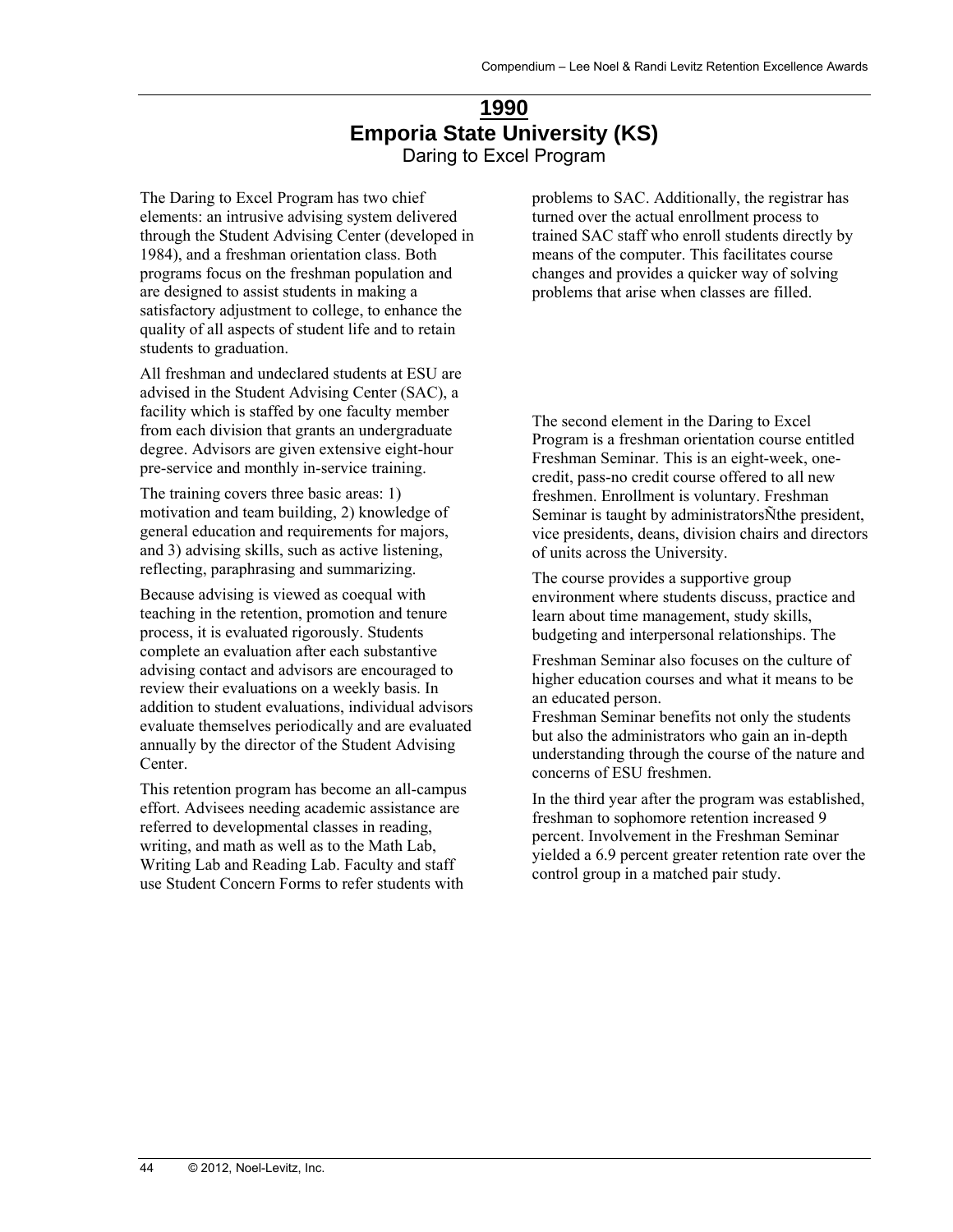# **1989 Evergreen Valley College (CA)**  ENLACE Program

The ENLACE Program at Evergreen Valley College is a cultural specific model focusing on the successful student completion of English and math. ENLACE takes on a highly individualized and community approach, while incorporating various activities to ensure the students success: instruction, counseling, and mentorship.

#### **Instruction**

Instruction in ENLACE includes a two-semester class sequence in English and math. In the English classes sections are scheduled back-to-back. This allows new ENLACE students to frequently meet continuing students as class hours change. The professor also uses the scheduling as a means of allowing continuing students to participate in the new class—sharing mentoring experiences as an ENLACE student, and experiences at ENLACE activities—with some activities resulting in extra credit for continuing students.

Math instruction, set up similarly to the English instruction program, is also available. This section focuses on student participation, through questioning; computer-aided math instruction; tutoring, by former ENLACE students and peers; and the availability of mentors, to assist student on class projects.

#### **Counseling**

Recruitment and counseling of ENLACE students is now and ongoing process throughout the academic year. Classroom visitations take place on a weekly basis and there is daily contact between

the counselor and the instructors for ENLACE courses. Counseling is also available on a walk-in basis.

#### **Mentorship**

A mentor training workshop has been implemented. The primary goal of the workshop is to provide a training session to orient and prepare mentors for effective participation in ENLACE. The following skills are emphasized: supporting educational and career goals, demonstrating problem-solving and leadership abilities, stressing the importance of effective communication, boosting self-esteem, and serving as role models.

To support the academic aspect of ENLACE, two scholarships funds have been started, one for continuing ENLACE students and one for student transferring into the ENLACE program. Also mentor/student receptions are held. These serve as an "icebreaker" activity to allow students to meet mentors in a group/social atmosphere. They also provide the opportunity for mentors to meet each other and share in their participation in the project.

As a result of the programs established for ENLACE students, they are ten times more likely to complete the transfer level English composition courses. In math, they have been retained from Algebra 1 to Algebra 2 at a rate of 80 percent.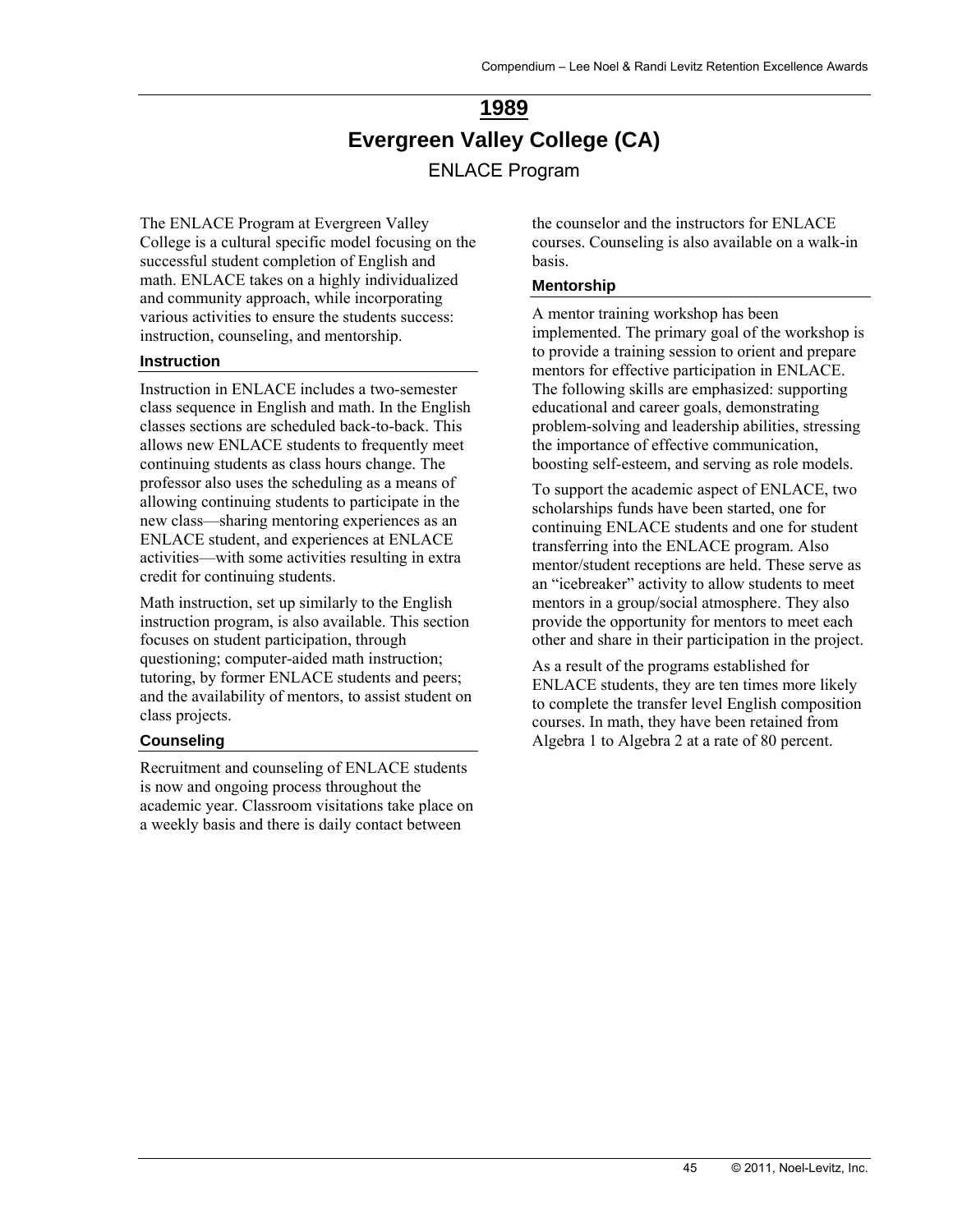### **1989**

# **Fairleigh Dickinson University fka: Edward Williams College of Fairleigh Dickinson University (NJ)**  The Edward Williams Retention Model

Edward Williams College, a two-year institution within Fairleigh Dickinson University, employs a retention model grounded in the essentials of orientation, assessment, counseling and advising. This model endeavors to stimulate close, personalized contact among students and faculty in an informal, self-contained academic environment.

At Edward Williams College the retention process begins with Admissions. Each student is interviewed personally by faculty members, often at length. Admission is determined by administration after consultation with appropriate faculty. Some students are put on a reduced fulltime load (i.e., 12 credit hours).

#### **Orientation**

Orientation takes place in the spring and summer prior to the fall semester. Students are introduced to the College and University faculty and administration, to grade policies, major fields of study, financial aid, and student activities. These sessions are also attended by appropriate University officials.

#### **Evaluation**

Diagnostic tests designed by Edward Williams College faculty are administered in English and mathematical skills. In general, there is no correlation between the results of these tests and subsequent academic performance. Those students in need of skills improvement are assigned to developmental sections of Mathematics and English. Subject expectations in there sections remain the same, with differentiation a matter of

instructional techniques. Emphasis is placed on extra-help sessions and peer tutoring and on seminars in study skills, time-management, and more effective reading.

All Freshmen are assigned full-time faculty as counselors during the summer. The initial meeting between counselor and student take place during the first week. During this time information is exchanged, encouragement given, and early problems of adjustment discussed. A second meeting after the fourth week of the semester is held with each student individually. Throughout the remainder of the semester an average of three more meetings are held between the counselor and the student.

Through faculty cooperation, attendance and academic performance can be monitored. At a later meeting in the fall semester, counselors aid students with the comprehensive Spring Registration packet that includes the student's fall grade performance and spring class schedule checklist for academic majors, learning center workshops, grading procedures, honor scholarships, information on Financial Aid, and several other items. Initial counseling contact is made by the third week of the spring semester. Three other sessions are scheduled for the remainder of the semester.

The success of the Edward Williams Retention Model is grounded in the unified effort of administration, faculty, and staff. In an 11 year period the attrition rate was reduced from 59 percent to 9 percent.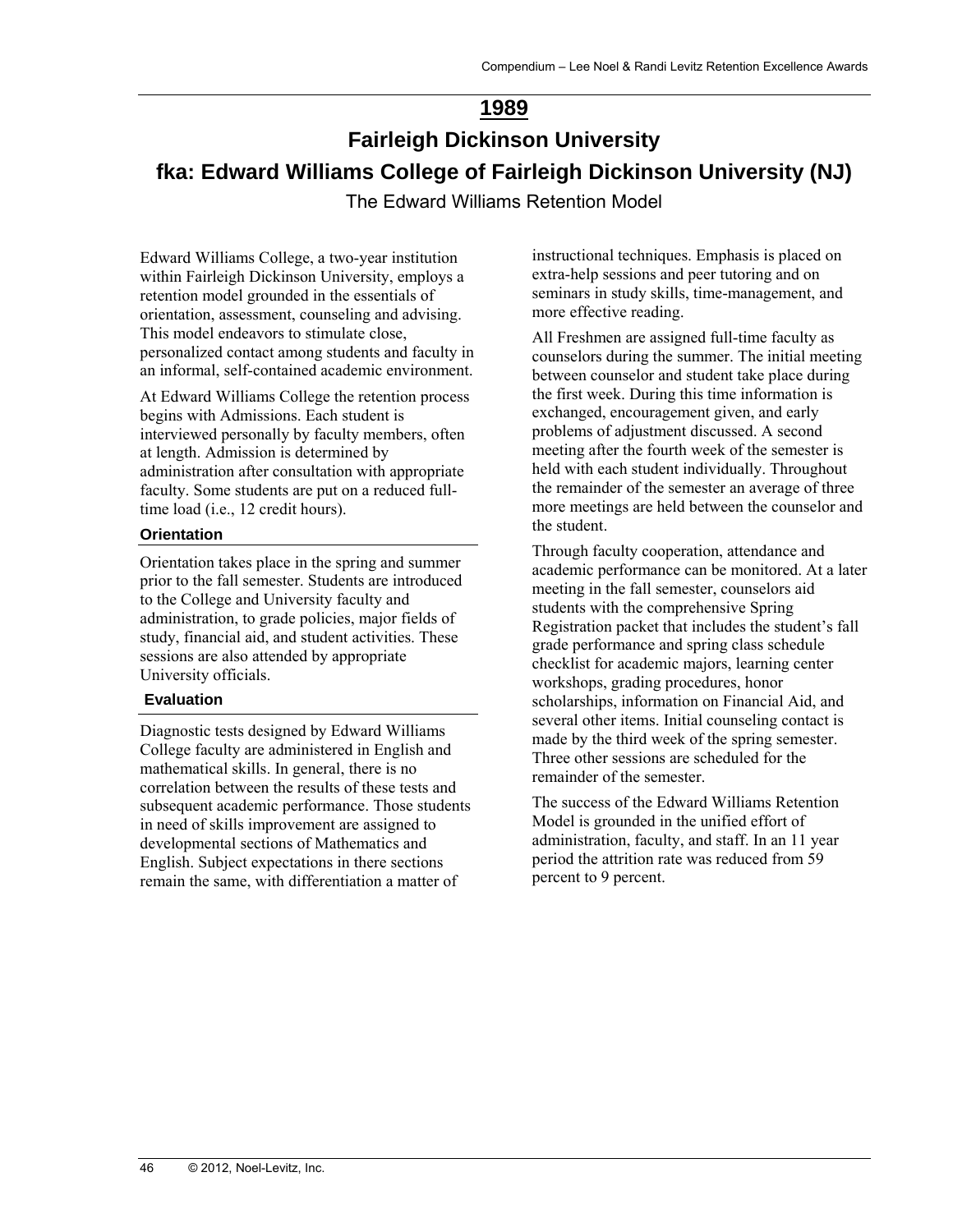### **2010 Fayetteville State University (NC)**  CHEER Scholars

Fayetteville State University's (FSU) CHEER Scholars program is a summer bridge learning community that was created mainly to address the success of academically underprepared students who are disproportionately of low-income and underserved backgrounds. The program structure and course design are based on the assumption that the more engaged students are, the better their grades and the more likely they will persist. CHEER is a five-week, full-time intensive curricular and co-curricular experience that encompasses 12-hours per day, six days a week.

#### **Creating Higher Expectations for Educational Readiness**

Since 2002 the CHEER program has provided a rigorous summer program that helps students just out of high school gradually adjust to the freedom of an academic environment. The specific goals for the program include:

- Strengthen participants' academic preparation for the first year;
- Help Participants adjust to university life and expectations; and
- Foster the development of habits essential to college success.

During the program, students can earn up to eight college credits before their first year of college. The program includes courses in English and mathematics, comprehensive academic support activities, and programs that promote personal development.

The English course focuses on academic literacy with emphases on reading, writing, and proofreading skills. The math course focuses on pre-algebra. Students are assigned to a community of roughly twenty students with whom they attend class, participate in the required tutoring sessions, and attend "Wise Choices," a series of evening and weekend programs and workshops that address cocurricular aspects of college life such as character and ethics, health and wellness issues, and goal setting.

#### **Results**

Participation in the program significantly increases both academic performance and retention rates of CHEER Scholars relative to non-participants. This is remarkable given that participants' incoming SAT scores and high school GPAs are comparable to or below those of their counterparts in the larger freshman class. CHEER Scholars one-year retention rates over a five year period range from six to 17 percent higher than their non-CHEER peers'/ Relative to nationwide HBCU peers, FSU also performs quite well. Between 2005 and 2007 HBCUs averaged a 62 percent retention rate versus a 71 percent rate for FSU cohorts and a 79 percent rate for CHEER Scholars.

Further, the CHEER program has been so successful it has been designated a model for the state system. FSU has been called to advise three other institution in the system with planning similar summer bridge programs and has received special funding from the state higher education system for the program.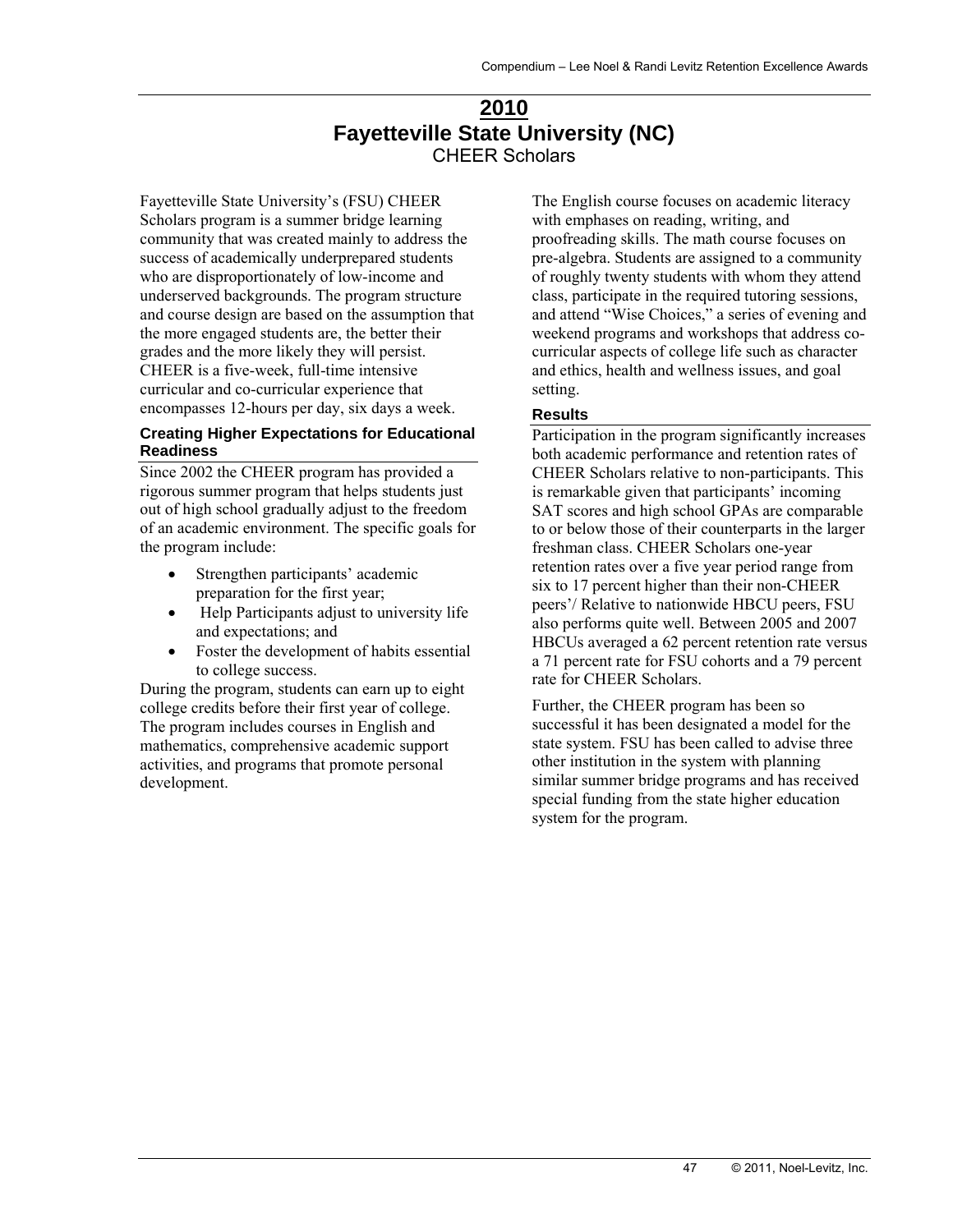### **1993 Fayetteville State University (NC)**  The University College

Fayetteville State University is a historically Black university that enrolls the most diverse student body in the 16-institution University of North Carolina system. The University College programs designed to promote student success were developed in 1988. They fall in the areas of academic initiatives, advising/mentorship initiatives and accountability initiatives. Specifically, the goals of the student success initiatives were accomplished through improvements in the following areas:

- 1. Enrollment of students adequately prepared for college work
- 2. Advisement policies and procedures
- 3. Pedagogical practices
- 4. Academic programming and course sequencing
- 5. Academic support services.

#### **Program Specifics**

Academic initiatives include block registration, tutoring, a new "R" grade strategy, curriculum development, an honors program and student support services.

- Block Registration First-time freshmen are Block Registered into classes for the first semester to ensure they are properly placed in support, regular or honors-level courses.
- University College Tutoring Program Tutoring is provided to those students who have been identified through Block Registration and Profile Examination processes as needing academic support in math, English and reading.
- "R" Grade Strategy Participants in the University College Tutoring Program are eligible to receive an "R" grade if they fulfill the requirements of a course but cannot achieve a grade of "A, "B" or "C." The "R" grade is a merit grade for those who have made significant progress in the course and is designed to be a positive and motivational incentive.
- Honors Program Students engage in a challenging study of English, critical

thinking and humanities, focusing on the theme of Great Ideas. Designated courses focus on library research and incorporate writing intensive assignments designed to increase students' abilities to write scholarly papers in any field.

 Student Support Services - This unit is a federally funded program that offers individual tutoring, counseling and exposure to cultural activities for 175 qualified students.

Advising/mentorship initiatives consist of a mentoring program, summer orientation and improvements in technical advisement.

- Technical Advisement To ensure that students can be advised accurately and properly, student course schedules, addresses, mid-term and final grades, transfer course evaluation, profile score reports and profile interview sheets are provided. A computerized advisement system has been developed to assist faculty with the administrative tasks of technical advisement.
- Mentoring Mentoring is designed to provide a supportive and nurturing atmosphere that will help develop selfmotivation, independence and the interpersonal skills necessary to ensure success, retention, and graduation. Students are aided academically and involved in cultural, social and personal development activities.

Accountability initiatives include a review of core curriculum course syllabi to ensure that they include clear objectives and competencies that are tied to assignments. Rising-Junior Examinations are given to assess student competencies in the skills necessary for upper division undergraduate work. The examinations help in evaluating academic programs as well as to predict student success rates.

#### **Results**

Since implementation of these initiatives, FSU has experienced a dramatic increase in enrollment,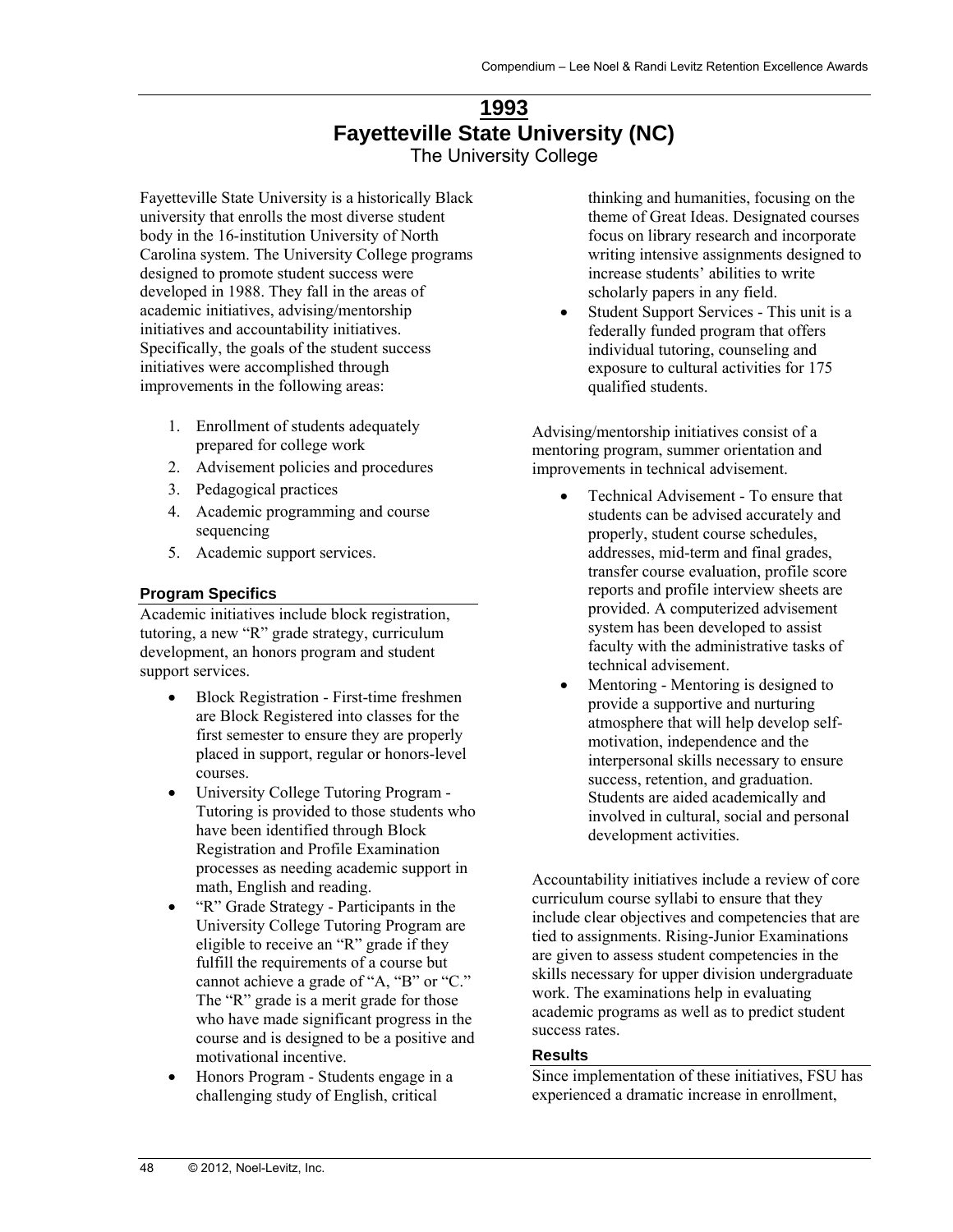retention, SAT scores for entering freshmen, and continuing improvement of the four-year graduation rates. First-year retention rates have

increased from 55.4 percent in 1987 to 75.4 percent in 1991.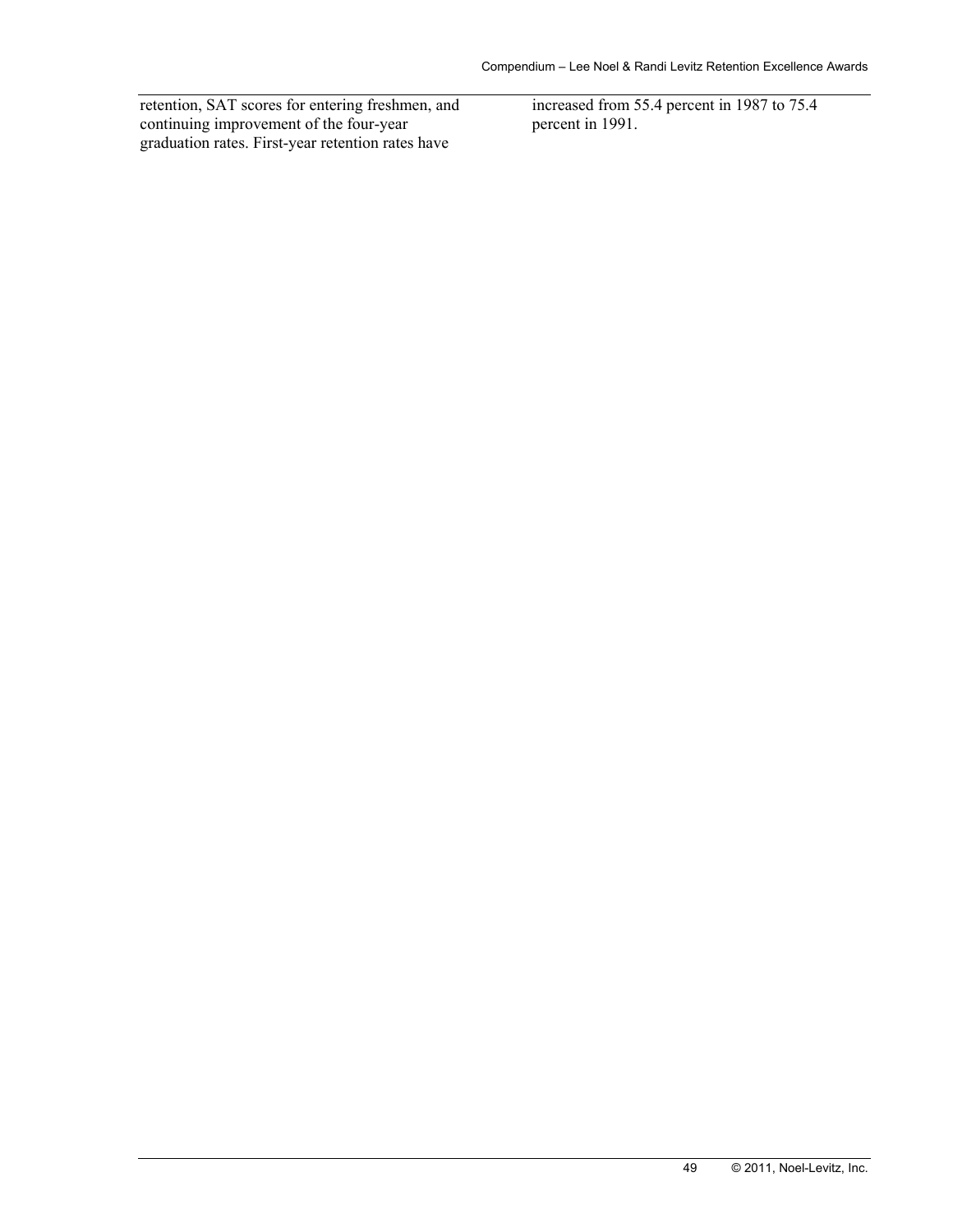### **1990 Firelands College of Bowling Green State University (OH)**  "Don`t Veg...Pre Reg"

The "Don't Veg...Pre Reg" Program at Firelands College of Bowling Green State University is designed to encourage the commitment of commuter students to continuing their education by preregistering for their next semester's classes.

The program consists of a number of creative ways to encourage students to preregister. The "Don't Veg...Pre Reg" program is an all-campus effort, involving faculty and receptionists, using all resources from a promotional campaign to development of volunteer faculty for academic advising.

The promotional facet of the program includes a direct mail campaign, posters, faculty announcements in class about new coming course offerings, and the development of a promotional video urging students to preregister for fall classes.

The promotional video capitalizes upon a closedcircuit television. Each classroom has a monitor that is controlled through a central office. From 50 minutes past the hour until the professor starts class, the promotional video appears on the classroom monitor, featuring testimonials by successful students, the most respected professors and the dean urging students to make a commitment to continue their education. The repetition makes an impact on students while some of the testimonials spur comments by professors before they start class.

In conjunction with the promotional campaign, inservice meetings for faculty academic advisors are conducted. The importance of student retention is stressed as well as the methods for moving students from mere class scheduling to academic program planning. This provides a sense of teamwork on the part of the faculty advisors.

Another effort that has been mounted is the use of college receptionists in the day and in the evening to better communicate with students. Instead of waiting for phone calls to come into the campus, the receptionists are trained to make outgoing calls to students to remind them of preregistration dates and to urge their participation.

Those students who indicate that they are unsure of their ability or willingness to continue are identified. Their names are given to the academic services staff who compiles an advising background on each student and calls them to provide suggestions as to how they can best continue their education.

There are social events scheduled during preregistration periods to help build both a rallying point and enthusiasm. The dean holds forums with students aimed at motivating them to perform at their peak in their upcoming spring exams as well as to plan for their fall semester.

The Office of Registration, College Relations and Financial Aid are all heavily involved in the design and implementation of the plan to insure the best publicity is backed up by responsive administrative procedures when a student does decide to preregister.

In the spring of 1989 the number of students preregistering for the fall semester increased 13 percent. The program was carried on into the next semester with the number of students preregistering for the spring semester increasing 19 percent. At the same time, full-time students increased 16.5 percent between the spring of 1989 and the spring of 1990.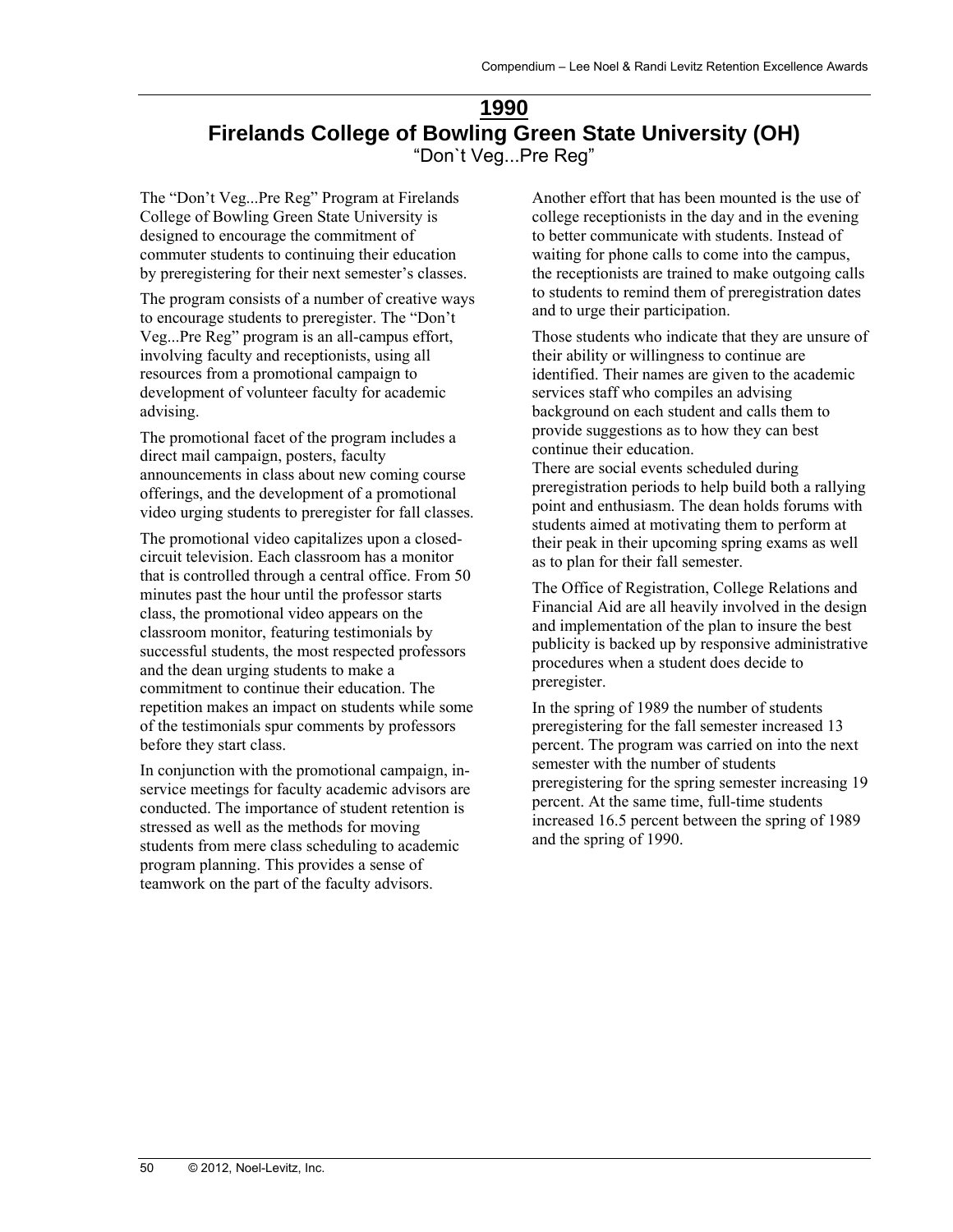### **1997 Fort Valley State University (GA)**  Early Alert Program for New Freshmen

For five years running, beginning in the fall of 1992, Fort Valley State University, Fort Valley, GA. (enrollment 3,000) has operated its Early-Alert Program, an aggressive retention program to detect and address identified student characteristics that negatively affect student success. The program has been recognized by the Georgia Board of Regents as one of the five best retention practices in the university system.

#### **Early Interventions**

Coordinated by the university's Counseling and Career Development Center, the Early-Alert Program is based on overwhelming evidence in the retention literature that retention of freshmen should start as soon as matriculation occurs. Consequently, the program begins during Freshman Orientation Week, the week before classes begin. During this week, all entering freshmen complete the College Student Inventory™ (CSI) of the Noel-Levitz Retention Management System™. This instrument provides valuable insight into students' academic motivation, propensity for educational stress, and receptivity to assistance from the institution.

Staff counselors and trained graduate assistants interpret the CSI findings with students and make recommendations regarding available academic support services. Students are also given a detailed copy of their assessment profile. Counselors refer "at risk" students and other students with significant areas of concern to more structured academic support programs. The support services for freshmen include counseling sessions, sessions on study skills, tutoring, freshmen assembly programs and seminars, student development workshops, and freshmen orientation classes.

Staff counselors also train faculty advisors on the interpretation of the CSI results and suggest ways advisors can use these results as they provide academic advising to students. Names of faculty members who serve as academic advisors for students participating in the program are obtained from the Office of the Registrar.

#### **Persistent Monitoring and Tracking**

While some students may be given the liberty to select the support activity of choice, students "at risk" are not given this option. Such students are required to adhere to a more structured academic program. The academic performance of these students is monitored closely. Continuous counseling and support are provided throughout the year. Attendance at prescribed intervention services are recorded and monitored. In addition, students' academic progress and persistence are tracked on a quarterly basis, with resulting early warning reports and midterm grade reports triggering mandatory conferences with counselors.

#### **Outstanding Reviews**

Because the Early-Alert Program is funded with Title III funds, both internal and external evaluations are conducted. Internally, new students who participate in the program evaluate it on a quarterly basis. Additionally, the program coordinator, counselors, and graduate assistants meet on a weekly basis to discuss the delivery of services. Externally, evaluators from the U.S. Department of Education conduct annual formative and summative evaluations of the program. Each year, the program receives outstanding evaluations.

The ultimate test—retention rates for participating students—have shown steady improvement. The first-to-second year retention rate rose from 75.2 percent in fall 1993 to 90.8 percent in fall 1996. In contrast, the fall 1996 retention rate for nonparticipants was 37.6 percent.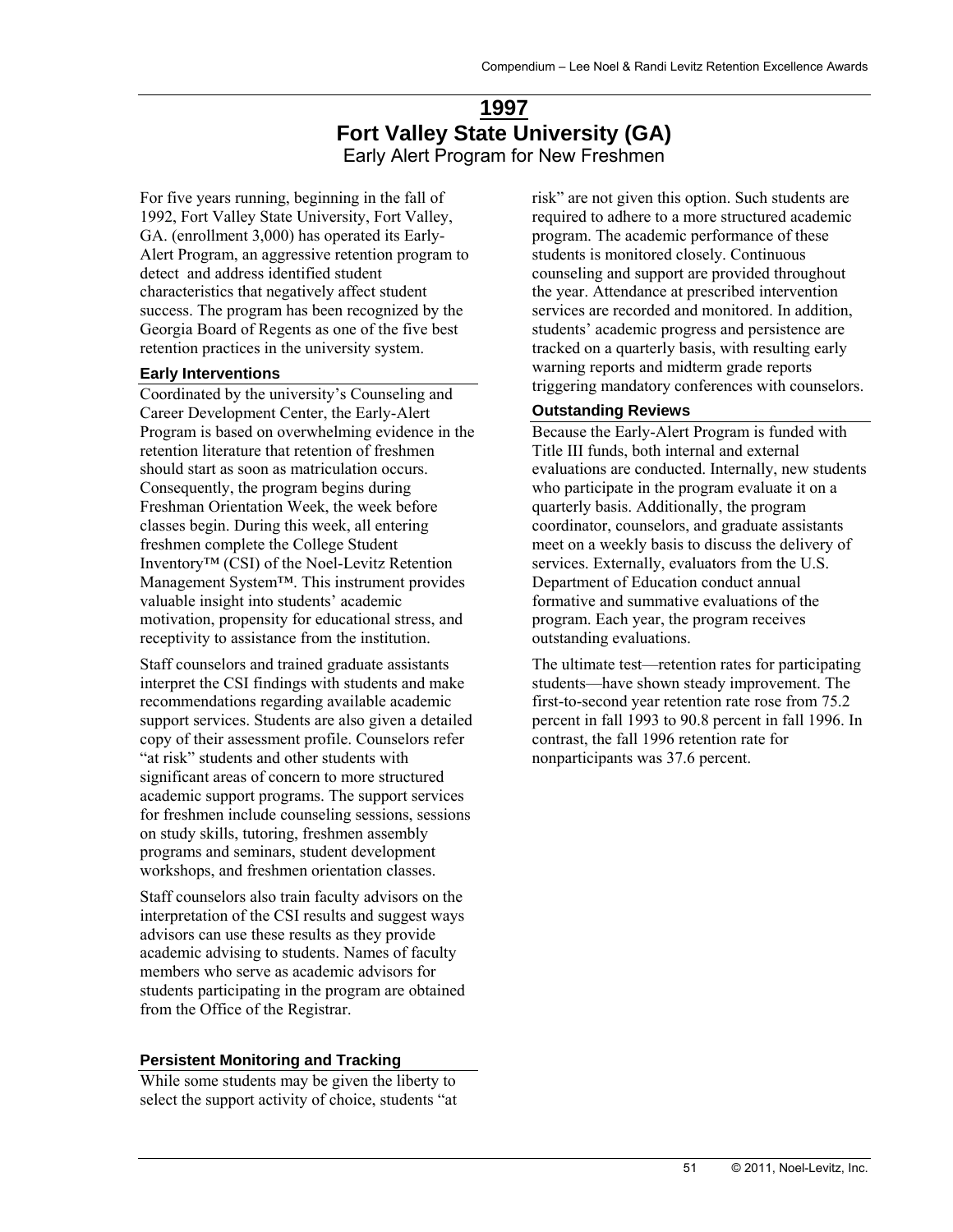### **2004 Georgia Institute of Technology (GA)**  The Challenge Program

The Challenge program at the Georgia Institute of Technology (more commonly known as Georgia Tech), is an intensive five-week program held every summer for incoming minority Georgia Tech freshmen. Students live on campus in the dorms, take core courses that simulate a typical student's freshman year, and generally make mental, social, and academic preparations for the transition to college.

#### **Engineering a Successful Retention Program**

The Challenge program grew out of the specific nature of Georgia Tech's position as the leading producer of bachelor's degrees in engineering in the United States. The school is also first nationally in awarding engineering degrees to African-American undergraduates. Students in the engineering disciplines experience a high rate of attrition or change of major. Since 1979, Georgia Tech has used the OMED: Educational Services (OMED) division to promote high academic performance in science and engineering. The Challenge program grew out of OMED.

While Challenge originated in 1980 as a program to acclimate new students to campus life, in 1992 it made a paradigm shift to a more comprehensive academic model. OMED had found a strong correlation between minority students' first-term GPAs and their graduation rates, which prompted this shift to a program with increased student expectations.

During its five-week period, Challenge uses a combination of academic and social elements to lay the foundation for success in minority undergraduate engineering students:

- Students live in a freshman dorm during the entire period;
- Participants take core courses that simulate a typical student's freshman year, with the courses following the same pace and manner of instruction as actual Georgia Tech Courses; and
- Upperclassmen, known as "Challenge Counselors," live in the dorms with the Challenge students, providing day-to-day interaction while also conducting field trips and workshops. These counselors are chosen based on academic merit, community involvement, and prior Challenge experience.

#### **Results**

The Challenge program during the 1990s and 2000-2003 was especially effective with African-American students. Traditionally at Georgia Tech, African-American retention rates were significantly lower than those of Georgia Tech students as a whole. African-Americans in the Challenge program, however, met or exceeded the general retention rate in nearly every year of the program. Furthermore, with first- to second year retention, Challenge students have a 5 percent increase over their non-Challenge peers. In fact, the retention rate for Challenge students has been higher than the overall retention rate during the entire program.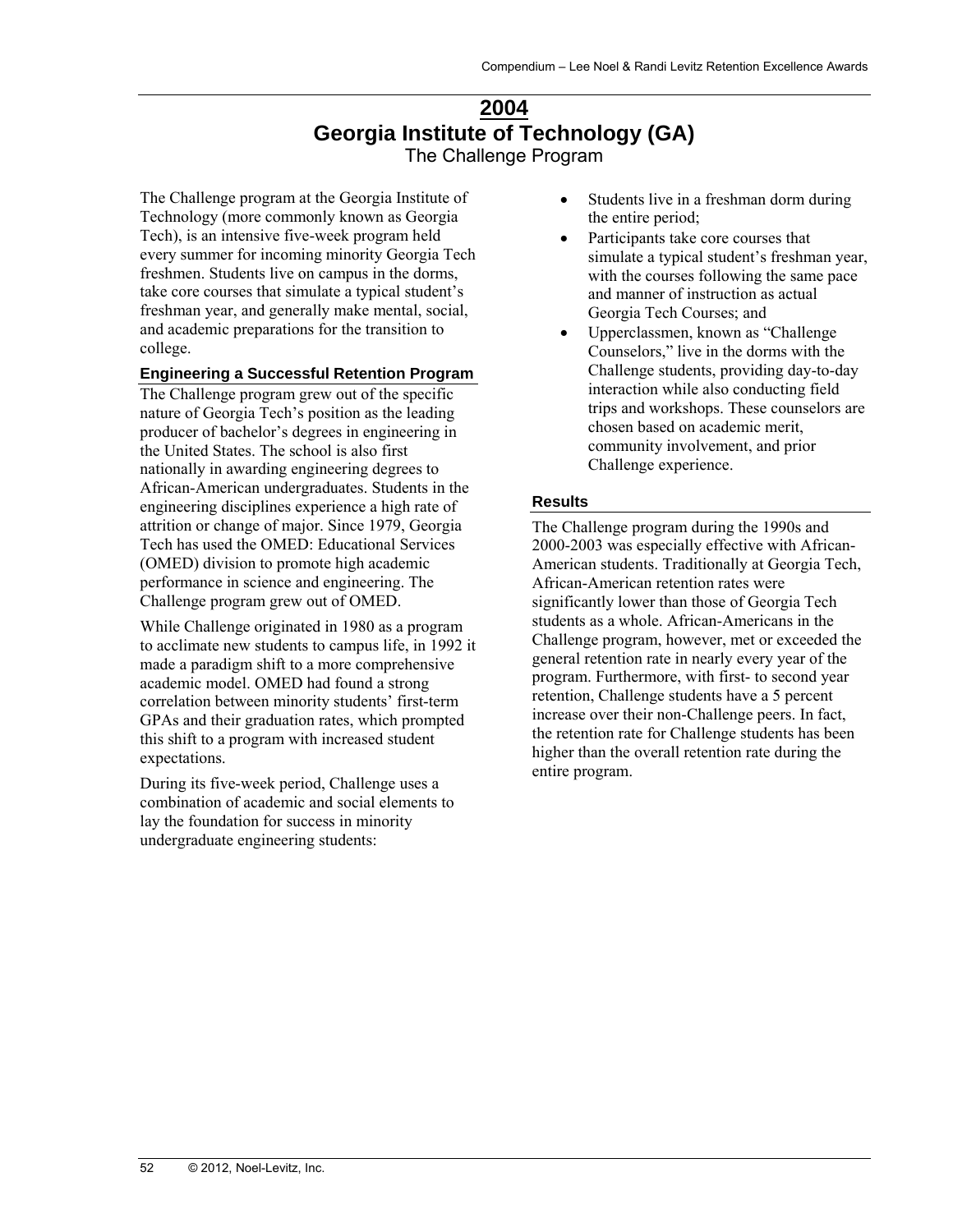### **2010 Georgian Court University (NJ)**  Lion Heart Program

Georgian Court University's Lion Heart Program is a retention program comprised of three core functions: an Academic Early Warning System, an "Intent to Leave" survey, and institutional aid for up to ten semesters, for those who need it. The program is primarily focused on minority students and those with at-risk academic profiles or financial need. Students are identified at summer orientation and then tracked by the Assistant Dean for Student Success with an Academic Early Warning System.

#### **Reaching Out**

The retention task force was developed that included university wide participation. Georgian Court identified two key offices, the Vice President for Enrollment and a new position, the Assistant Dean for Student Success, to craft a new retention program. Through the collaborative efforts of various campus entities including faculty and the Office of Assessment and Institutional Research, Lion Heart Program was created to address issues such as the poorly retained incoming class of 2006 and a declining first-tosecond year retention rate.

Specific goals of the program include:

- Reaching student populations of:
	- − First generation, full-time firstyear women;
	- − Minority students;
	- − Resident students; and<br>− Students coming from
	- Students coming from high schools that have historically excelled at having their graduates persist through graduation at the university.
- Equally dispersing funding to both in and out of state at-risk, financial needy students.

To effectively reach its target populations, Georgian Court University developed a technology-based Academic Early Warning system to identify at-risk students early in the semester.

Via the system, faculty members are able to log attendance or behavioral issues and make referrals sent as electronic reports to the university's Advising Center. Within 24 hours, advising staff help connect the identified students to the appropriate support services. At-risk indicators also come from the students themselves through the "Intent to Leave" survey. Taken by first-year students during the fall semester, the survey reveals levels of institutional commitment, campus involvement, connection to majors, and goal commitment. Based on survey results, students are assigned peer mentors or referred to the proper student services such as Career Services, the Counseling Center, or the Financial Aid department.

#### **Results**

Since the launch of the Lion Heart Program, student success at Georgian Court University has flourished.

- In the fall of 2008, 71 percent of the academically at-risk students who were referred to the Early Warning System maintained GPA's that kept them off academic probation.
- In the spring of 2009, this number rose to 74 percent.
- Of the targeted groups of at-risk students in the Lion Heart Program, 90 percent were retained to their second year.
- Sixty percent of students who identified in the survey that they planned to leave the university were retained from first to second year.
- Overall retention at Georgian Court increased from 70 percent in 2007 to 78 percent in 2008.
- Even with a freshman class increased by 25 students over the previous year, first semester retention stabilized at 92 percent in spring 2009.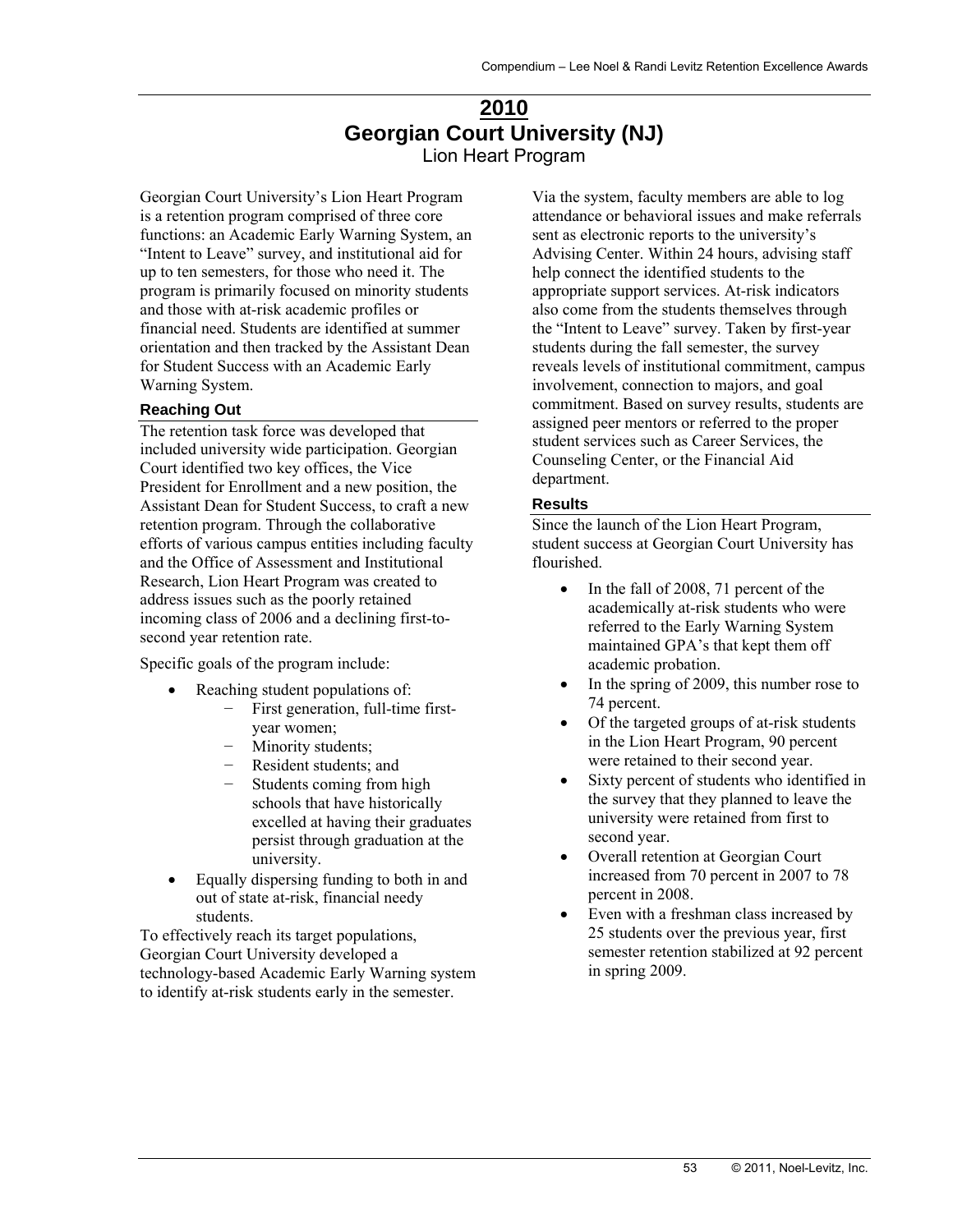# **1995 Graceland University fka: Graceland College (IA)**

From Retrenchment to Retention: An Integrated Model

The institution wide effort to make Graceland College, a private liberal arts college with a student body of 1,000 students in Lamoni, Iowa, a "student centered" campus has resulted in a comprehensive and successful program that encourages all college employees to take responsibility for enrollment and retention.

#### **The Student Satisfaction Inventory**

For the past two years, Graceland College has administered a satisfaction survey through its student publication, Student Life, to approximately half the student body. After the results of the survey are received, focus groups are conducted by the Enrollment Management Committee to gain more information on areas where students expressed low satisfaction. Members of all categories of employment serve on the committee and the composition of the focus groups is determined by the results of the survey. The information received from the focus groups is then used by the college when it does its annual strategic planning.

#### **Strategic Planning for Everyone**

Graceland College involves all employees in its four-step strategic planning process: 1) determining goals and objectives, 2) allocating resources, 3) gathering and analyzing data, and 4) revising goals and objectives. Each vice presidential area must develop objectives to help Graceland College meet its goals, the first of which pertains to recruiting and retaining students.

#### **A Student-centered Campus**

By using the student satisfaction survey to guide its strategic planning, Graceland College has been able to develop some impressive programs and improvements. The president of the college has supported employee training and development by bringing in guest speakers to deal with topics such as serving customers better. The financial aid

office was moved from the business area to the enrollment management area to make the department more responsive to student retention concerns.

New and more extensive programs have been developed, including an honors program for the academically gifted, a chance program for students with learning problems, an induction ceremony for new students, a more extensive freshman orientation course, and developmental courses in math, English and effective reading and study skills for marginal students.

#### **Improvements to Campus Life**

The coordinated retention efforts of Graceland College have allowed for improvements in campus living for students and faculty. Maintenance of buildings and grounds has improved. A fiber optics network has been installed with connections to residence halls for increased student convenience and communication. Residence hall living has been improved by expanding visitation hours, redecorating lounges, purchasing new furniture and installing phones with voice mail in every room. Student services have also improved as the college strives to meet its students' needs. An "early alert" system now identifies students having difficulty adjusting. The career, advising and personal counseling services have been integrated into one center. An alumni network has been developed to assist students with career planning.

Since implementing its campus wide retention strategy in 1987, Graceland College has had a 30 percent enrollment increase of full-time students. Retention of full-time students to their sophomore year has increased 26 percent, and the number of continuing full-time students has increased 40 percent. The increased tuition revenue as a result of these improvements is \$5 million.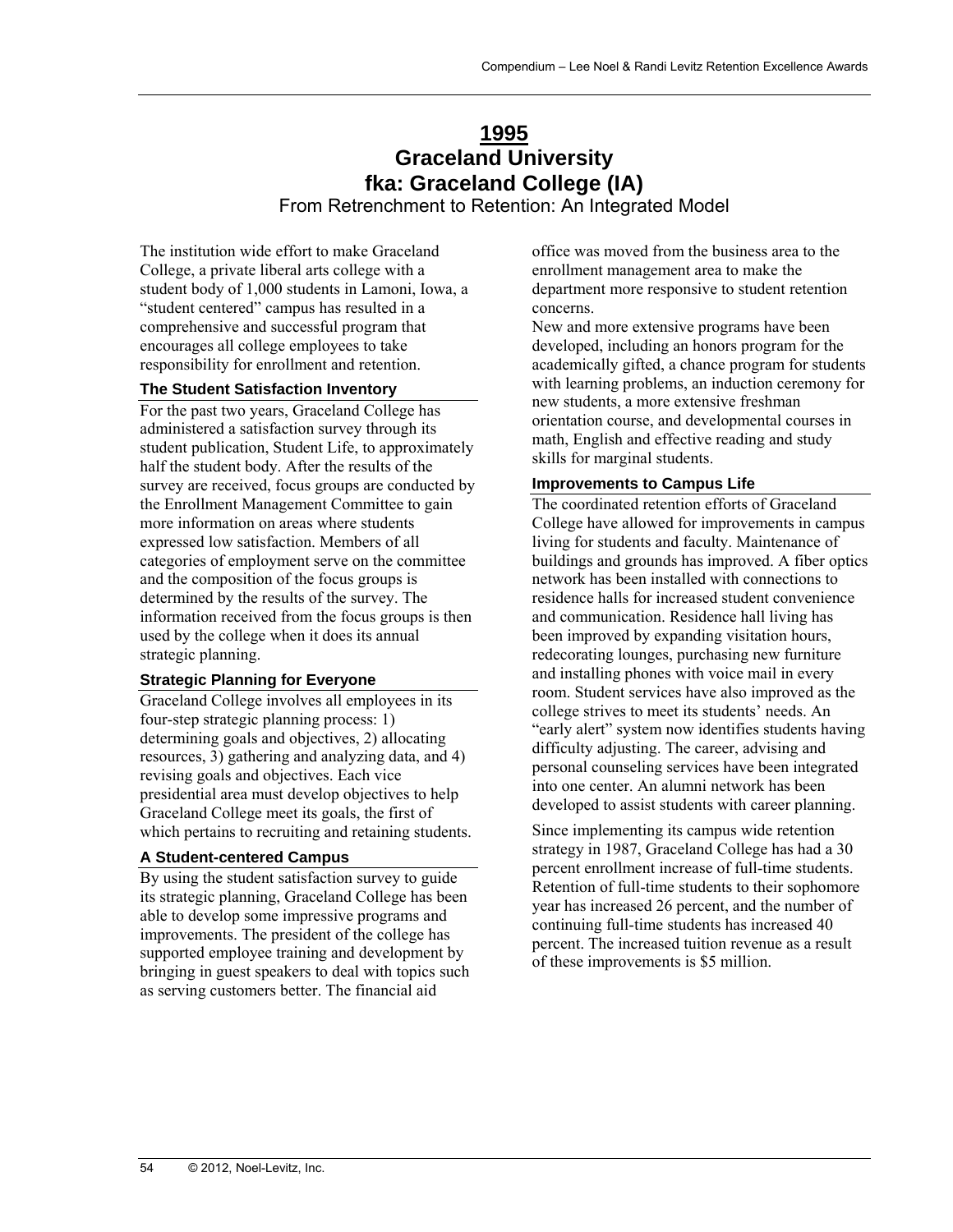# **2008 Grand View University fka: Grand View College (IA)**

GVC Student Success Program

Grand View College (GVC), a four-year private college, received a Title III Strengthening Institutions Grant. With the resources, the college developed and provided comprehensive student success programs and added two key positions to oversee early alert and academic support. Learning communities and faculty development were the initial components of the program. Since its inception, the culture slowly evolved to the present where every first-year student experiences the benefits of learning communities, active learning, and the early alert process.

#### **Creating a Strong, Pervasive Web of Student Support**

The goal of the GVC Student Success Program is working cooperatively through the learning communities model to improve the retention and achievement of the college's predominantly at-risk student population. Activities are directed toward early identification of students exhibiting risk factors even prior to matriculation; providing proactive intervention; and improving student engagement in the college environment. The program consists of four cornerstone strategies:

- 1. **First year Connections**. Virtually all first-time, full-time students are enrolled in either a curricular-linked learning community (LC) or a living-learning community. Academic content and assessment are linked with students enjoying an almost instant relationship with their fellow LC classmates, increased understanding of content and the interdisciplinary nature of learning, as well as a higher quality relationship with their advisor/instructor.
- 2. **Early alert and student support**. The identification of risk factors is more intentional through the use of the College Student InventoryTM and an early alert process. The college goes beyond identifying risk factors by intervening with identified students through a

"Council of Success," using a case management and strengths-based approach.

- 3. **Viking Edge**. Following the review of GVC's first National Survey of Student Engagement (NSSE), GVC developed the Viking Edge to increase student engagement and help students maximize their opportunities. The plan fostered a sense that all campus constituencies are moving in the same direction to improve student success. The Viking Edge is a web of people, services, and opportunities that connects students to the campus community, to the broader community, and to their life ahead.
- 4. **Center for Excellence in Teaching and Learning (CETL**). CETL is a comprehensive faculty development program to enhance student learning through improved teaching and advising. Through the Summer Institute, experts come to campus to discuss active learning strategies, assessment, learning community pedagogies, course design, and student engagement. Monthly sessions and a weekly e-newsletter support and encourage faculty and staff to implement the new techniques and strategies.

#### **Results**

The GPA and percentage of students earning a C or above in LC classes are generally higher than students enrolling in non-LC sections. Studentfaculty interactions (as measured by NSSE benchmark) have increased from 33.7 to 36.2 for freshmen and from 41.6 to 42.9 for seniors since 2004. GVC increased the five-year average freshman to sophomore retention from 61 percent to 68.3 percent and the freshman to junior retention rate from 47 percent to 54 percent. Further, the five-year graduation rate increased from 33 percent to 37.9 percent.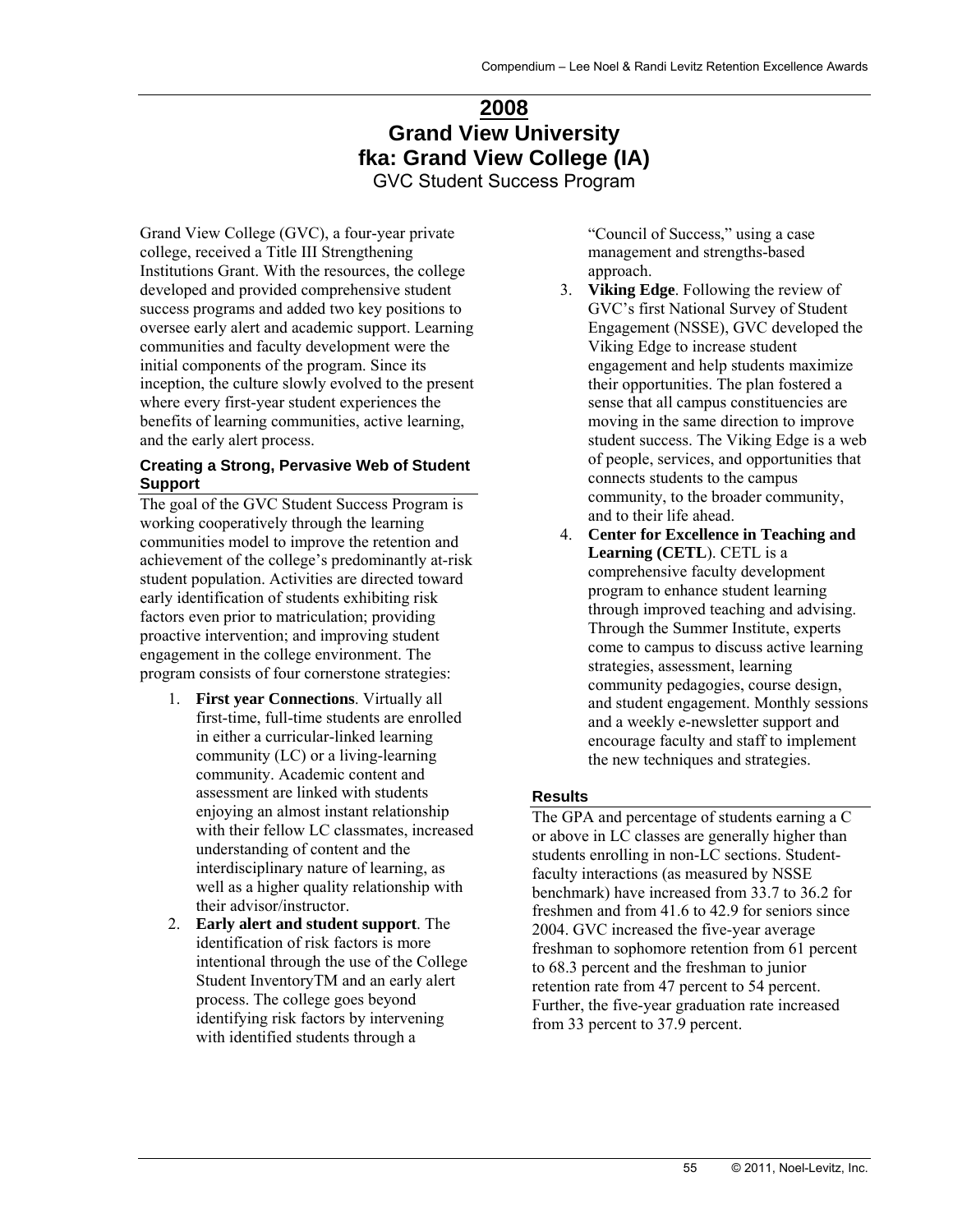### **1990 Hampton University (VA)**  The Assessment and Learning Support Center

The Assessment and Learning Support Center at Hampton University targets the academically underprepared first-time freshman. The goal of the program is to improve student retention by fostering an environment in which the academic needs, affective needs and career needs of each student are addressed.

To accomplish this, the Assessment and Learning Support Center evolved consisting of six major components: counseling services, diagnostic and prescriptive services, Learning to Learn, program planning, a reading program and student support services.

#### **Counseling**

The Counseling component offers a number of different services to meet students' needs. The services include one-on-one counseling, peer counseling, Big Brothers/Big Sisters, Personal Growth Groups, Lost a Loved One Group, Friendship Group, and seminars. All deal with specific areas of concern a student may have.

#### **Diagnostic and Prescriptive Services**

These services focus on the objective assessment of academic aptitude and level of academic achievement of each student, with a treatment plan being implemented when warranted. Each treatment plan is personalized and includes established time frames for evaluating its effectiveness and the individual's progress.

#### **Learning to Learn**

Students whose cumulative GPA falls below 2.00 are required to take Learning to Learn. This course is designed to enhance the skills of students in many areas, including generating questions, reading for comprehension, scheduling course work, studying for exams and writing term papers.

Individual conferences are held to confirm weekly progress.

### **Program Planning**

Program Planning serves as a foundation of the learning experience at Hampton University. The various components comprising this service include the following: orientation, a structured program of activities held one week prior to the beginning of classes; academic planning and advising, which assists student in the selection and scheduling of courses appropriate to career goals and interests, academic readiness, and major requirements; Education 103, a vocational orientation class designed to assist undecided students in choosing a field of study; and academic counseling, which focuses on academic performance and uses strategies which foster positive attitudes, improved study habits and alternative programs of study.

#### **The Reading Room**

Courses offered in the Reading Room Program are designed to improve reading and comprehension skills in basic courses and enhance analytical and comprehension skills in specific content area courses.

#### **Student Support Services**

This is a vital aspect of Hampton's retention efforts which provides educational support services for student from low-income/first generation families and to students with physical handicaps in an effort to help them overcome difficulties.

After implementing the program, the failure rate in English 101 course was reduced by an average of 30-50 percent. There was also a significant drop in the percentage of first-time freshmen on probation and those dismissed for academic reasons.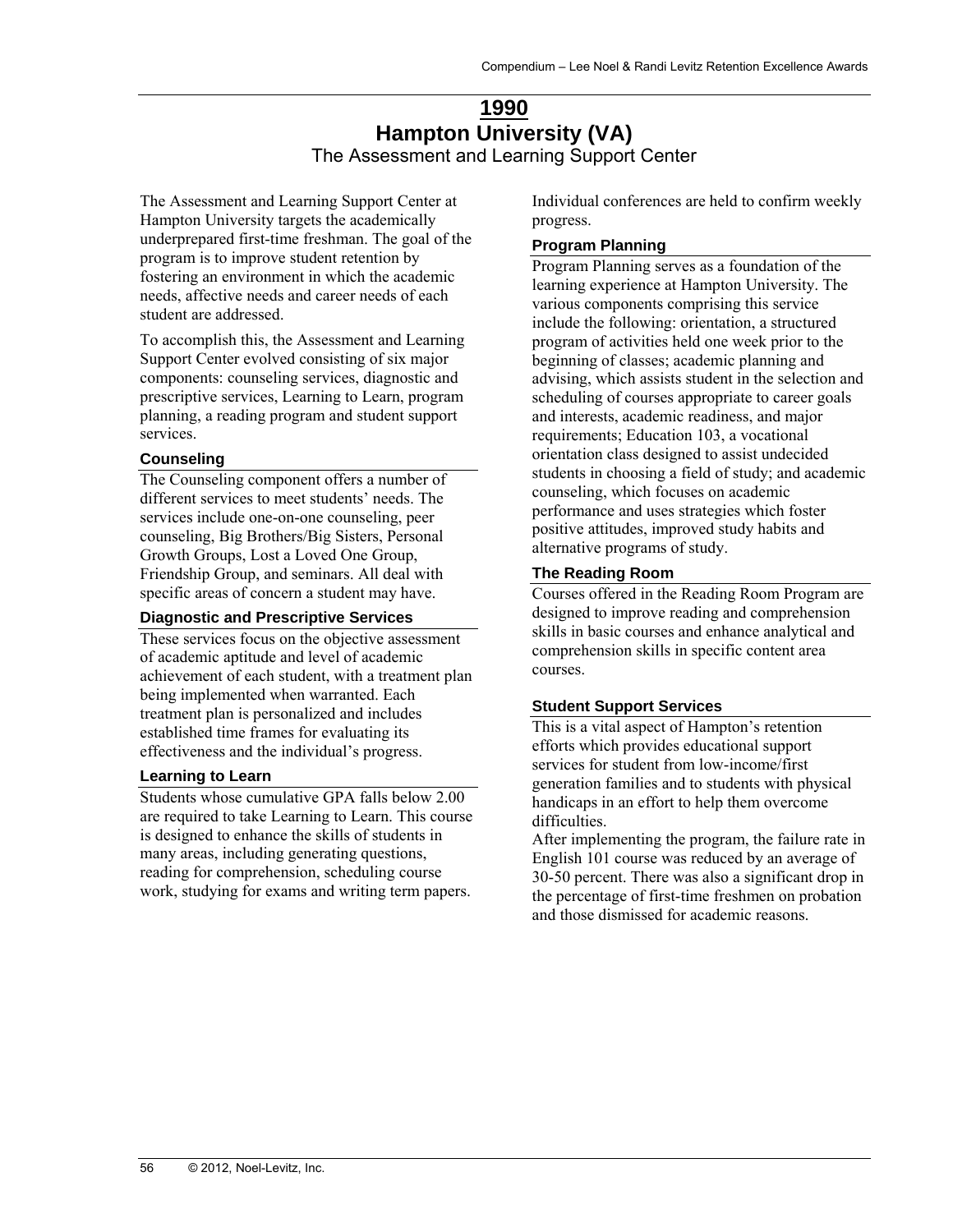### **1992 Harris-Stowe State University fka: Harris-Stowe State College (MO)**

Strengthening the General Education Experience for Targeted Freshmen and Sophomores

Harris-Stowe State College, a historically black institution for commuter students, increased the persistence of high-risk students through a variety of academic support services. The Student Support Service (SSS) Program serves a target group of several hundred students, 70 percent of whom are both low income and first generation college, and 80 percent of whom are black. The SSS program, which features supplemental instruction, peer tutoring and academic advising, was developed for ten of the lower division courses that traditionally produced the lowest average grades. When the program began, over 50 percent of the freshmen dropped out.

The SSS Program was developed to strengthen the general educational experience for eligible freshmen and sophomores. In the 1990-91 academic year, the program served 243 freshmen and sophomores. The students selected were first generation college students, low-income, and considered most at risk to drop out. The program uses several approaches to meet these goals:

#### **Improved Academic Advising**

All students are assigned the SSS Program Coordinator as their academic advisor. In addition to the individual advising every student receives, one-third of the students receive personal counseling as well.

#### **Assistance with "Killer Courses"**

Fifteen freshmen/sophomore classes which produced the lowest grade point averages were identified. Peer tutors and faculty associates were hired to work with target students in ten of the

courses. Individual and small-group instruction was available, and faculty associates also served as mentors.

#### **Supplementary Instruction**

The Program Coordinator schedules the supplementary instruction for the students. Fulltime students may take up to eight hours of supplementary instruction.

Other program components include monitoring of classes, social involvement and meeting financial needs.

Specific goals of the program include the following:

- To raise the sophomore cumulative GPA to 2.5 and the freshmen CGPA close to  $2.5$ ;
- To retain at least 70 percent of the SSS students;
- To ensure that 70 percent of the SSS students in a given semester will meet academic performance goals required to remain in good standing;
- To admit the students into the professional level (junior and senior) with graduation as the final goal.

The average CGPA for targeted students has risen every year the program has been in operation. The program also surpassed the 70 percent retention goal; in 1992, 83 percent of the students returned for their second year. SSS students have also won numerous academic honors and scholarships.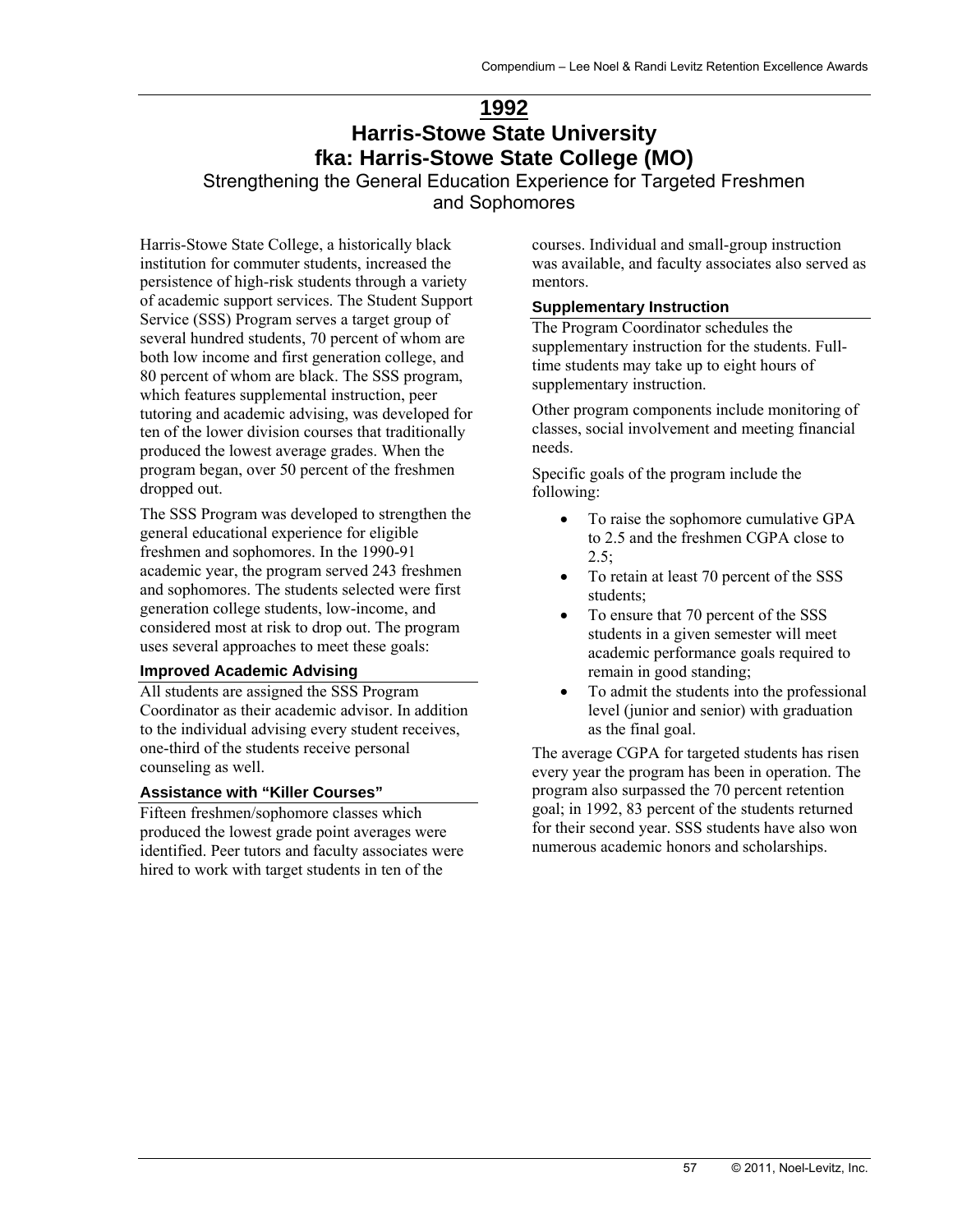### **1997 High Point University (NC)**  Achieving Intellectual Maturity Program (AIM)

Since 1989, approximately 50 conditionally admitted first-year students have participated annually in the mandatory Achieving Intellectual Maturity Program at High Point University (High Point, N.C., enrollment 2,500). Based on the program's success, the university has adapted the program and now requires it of approximately the lower 35 percent of its entering freshman class for completion in the summer or during the fall semester.

#### **Six Required Elements**

Requirements of the AIM program have traditionally included:

- Successful completion of the Summer Advantage Program
- A reduced course load (12-14 hours) during the fall semester
- A weekly conference with the program director
- Completion of at least 15 library hours weekly
- Weekly participation in an AIM Support Class (no academic credit)
- Computer skills development and personal tutoring through the university's Learning Assistance Center

#### **The Centerpiece**

As originally designed, the centerpiece of the AIM program is the program known as Summer Advantage. During this program, students complete two three-hour courses with a grade of C or better: English Grammar Composition and Foundations for Academic Success, a student success course focusing on academic and life skills, life/campus issues, values, relationships, and more.

Students enrolled in this course…

- Become proficient in using the university library, including informational technologies;
- Learn Microsoft Word and are required to use word processing packages for all written assignments; and

• Become familiar with all university facilities, campus services, and community resources.

The course is conducted in three segments. A "lecture class" presents and explains learning skills, techniques, and theory. An "application class" offers the opportunity to practice and apply new skills and techniques. A "mentor class" conducted by rising senior students facilitates discussion on life/campus issues.

Transitions, the text for the course, was written specifically for the AIM program by Dr. D. Allen Goedeke, program director. He has also produced instructional video and audio programs to enhance the curriculum.

In addition to the academic coursework, an extensive extracurricular program builds community among students and encourages them to help each other succeed both academically and personally. Included is an overnight camping trip, weekly cookouts, athletic tournaments, and weekend excursions.

#### **Strong Results Over Time**

Retention and graduation rates for AIM students have greatly exceeded the university's expectations. Initially, the objectives were to increase retention and graduation rates of program participants by 10 percentage points. However, the success of the program resulted in a revision of these objectives.

The revised goals include persistence and graduation rates equal to or greater than those of the class as a whole. In most cases, the university reports that even the revised goals are being met or exceeded. Retention rates for eight years of the students participating in AIM stand at 94 percent from first to second semester and at 73 percent from the freshmen to sophomore year. Graduation rates for program participants have averaged 51.8 percent the past four years, a higher rate than for the university as a whole.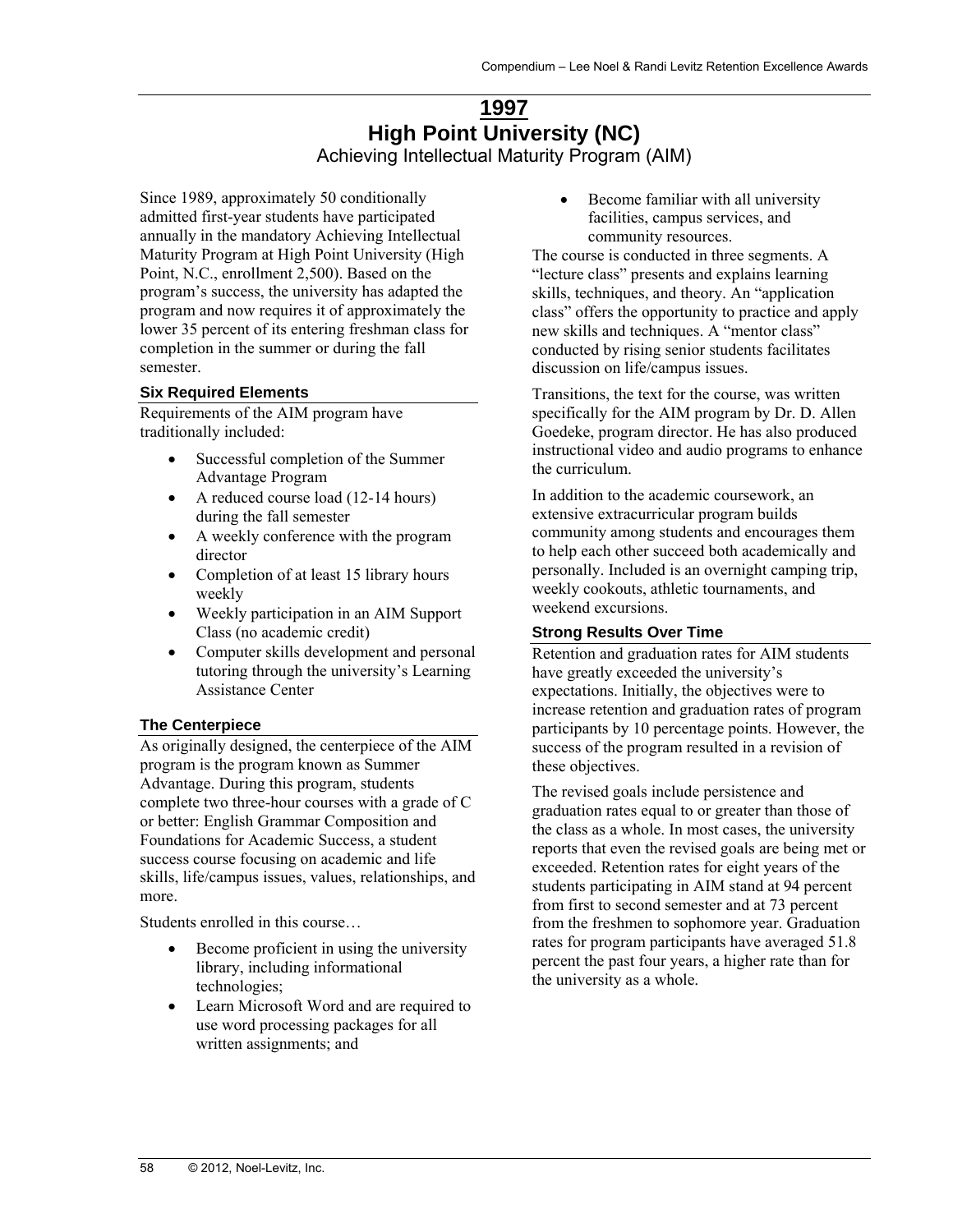# **1989 Illinois Central College (IL)**  The Basic Skills Testing Program

The Basic Skills Testing Program at Illinois Central College is an innovative and successful effort to assess the basic skills of late decisionmakers. The purpose of the Basic Skills Test is to be able to enhance the advisement process of these students.

The Advisement and Assessment Office has taken on the task of administering, scoring, profiling, and delivering of the results of the Basic Skills Testing Program. The Department Chairpersons and faculty are responsible for interpreting the test results as part of the advisement process.

A two and one-half hour test is required for all new full-time students who have not previously submitted the required admissions test. The test consists of the Mathematical Association of American Math Placement Test, the Gates-MacGinite Reading Comprehension Test, the Written English Expression Placement Test, and short writing sample.

To make the test as accessible as possible, tests are administered daily, with no appointments

necessary. It is also available in the evening every other week. The Basic Skills Test has no fee, and the results are available immediately to students. After the results are received, students are referred to their assigned departments for advisement.

Once the test had been administered, a follow-up study was conducted to determine retention rates. The assumption that those students described as "late decision makers" are often deficient in the basic skill areas was supported by the composite profile of the students taking the Basic Skill Tests. The profile clearly indicated the large percentage of students needing remediation in their basic skills. Over 60 percent of the new students were recommended for remediation in English and reading, while over 90 percent were recommended for remediation in math.

Retention rates since implementation of the Basic Skills Testing Program indicate a positive impact on student retention. In the first year of implementation, the overall retention rate of new full-time students was 81 percent, an 8 percent increase over the year before; the retention rate of undecided students increased 15 percent during the same period.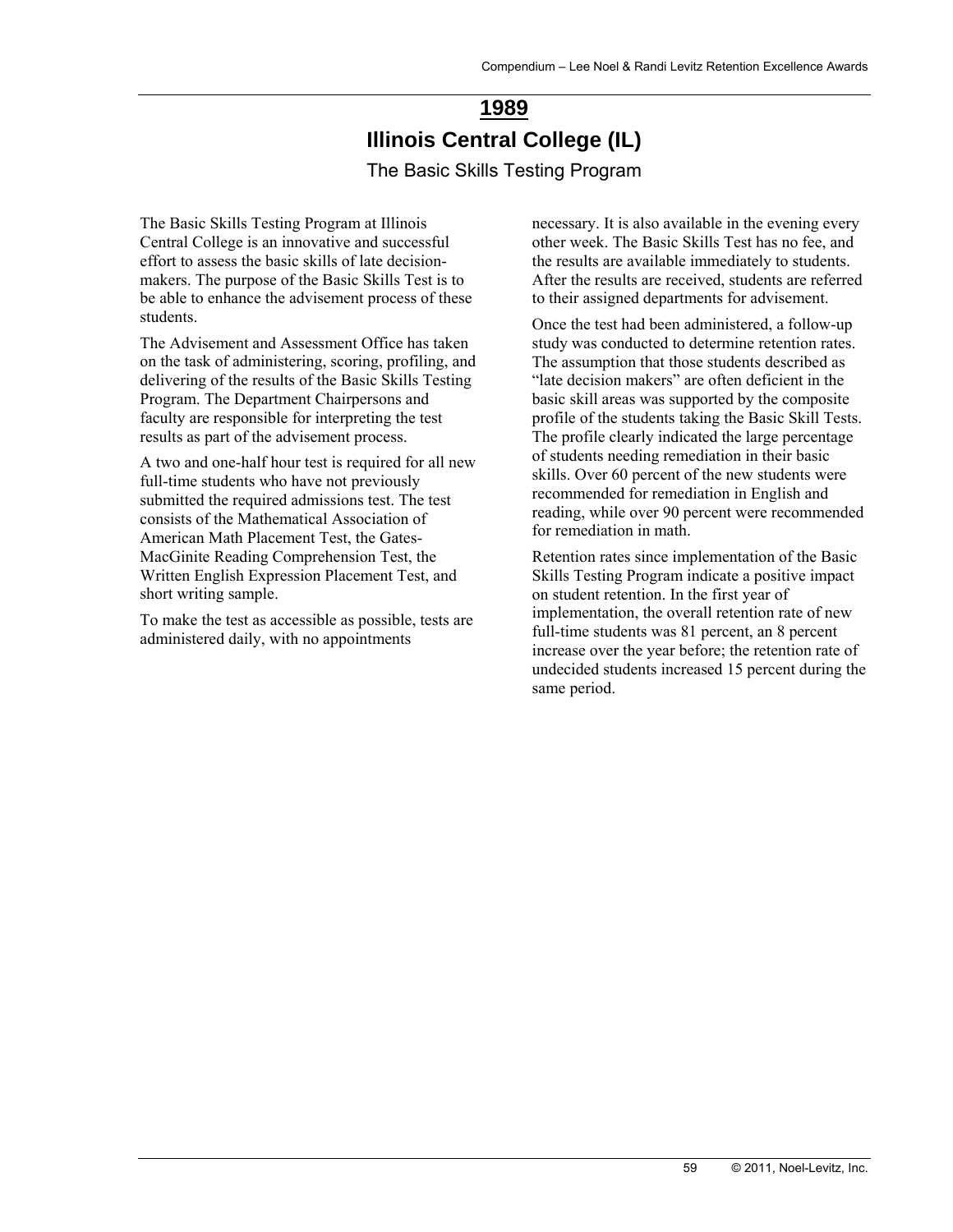# **1989 Illinois Central College (IL)**

Quality Undergraduate Education for Student Transfer (QUEST)

The Quality Undergraduate Education for Student Transfer (QUEST) at Illinois Central College is designed for entering freshmen who will be transferring to a university after two years. Since Illinois Community College is a two-year community college, all QUEST students commute to school daily.

The curriculum in the QUEST program defines 15 basic competencies to be developed by the time the student receives an Associate of Arts and Science degree. Some of these competencies are skills (communications, mathematics, critical thinking, information gathering, effective group interaction); some are bodies of knowledge (understanding our society, the natural world, technology, our cultural heritage); and some involve growth in attitude and values (self-examination and a sense of one's own worth, an appreciation of physical well-being, tolerance and social responsibility, intellectual curiosity, leadership and a system of values).

Many of the courses used to achieve these competencies are existing ones, but some, particularly the interdisciplinary courses, are new courses. The curriculum calls for greater breadth (46 semester hours of general education rather than the previous 35). On the other hand, there is recognition of the need to make progress in an area of specialization. In addition to the 16-20 elective hours, students have the option of taking more specialized general education courses in a specific area needed to progress toward a "major."

The third quality of the program is a greater emphasis upon active methods of teaching and learning. The teaching methods planned for the

program are calculated to engage the student's active participation: small group work, study groups, independent study, tests that call upon the student to connect pieces of information and generalize from them rather than merely repeat memorized information. More "open-ended" kinds of assignments are offered, assignments whose outcomes are less predicted and whose means and direction are left to the responsibility of the student.

During the summer preceding the start of the student's participation in the program, an orientation session acquaints students with the campus. Assessment testing also takes place during this time. A mentor system was added to the advising process in which the mentor "adopts" two or three students, meets with them regularly to monitor their academic progress, makes referrals for any special needs, and helps them clarify their life goals.

To foster a community of learning among the entire college campus, students participate with the faculty in a number of cultural events, field trips, and other activities outside the classroom. The parents, spouses, and children of the students are invited to participate in some of these events as well as in a "family day" on campus.

QUEST addresses the basic question of the purpose and priorities for the first two years of college. During the initial two years of the program, QUEST students had a higher retention rate between semesters that a non-QUEST students.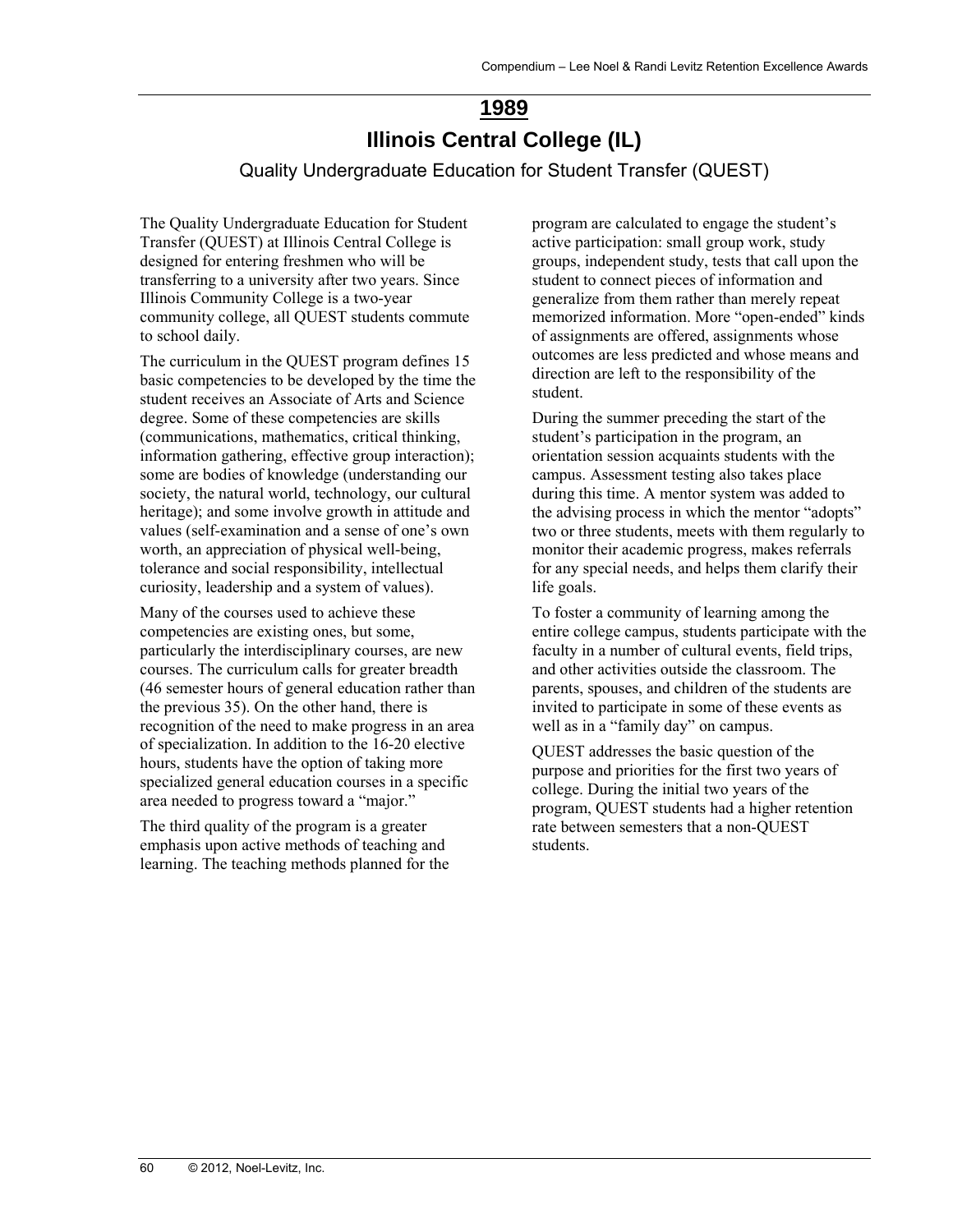### **1990 Indiana University of Pennsylvania (PA)**  The Graduate Scholars Program

The goal of the Graduate Scholars Program at Indiana University of Pennsylvania (IUP) is to recruit, retain and graduate American citizens of minority heritage. Since spring of 1984, all American citizens of minority heritage admitted into a full-time, degree seeking status have been guaranteed a graduate assistantship throughout their graduate studies at IUP.

The assistantship pays stipends in which the value is determined both by the academic discipline and by the degree level sought. Stipends are awarded for the nine month academic year. In addition, students receive a full tuition waiver for each fall, spring and succeeding summer term.

The conditions of the assistantship, which are consistent with the Graduate School's assistantship program policies, are that the student must: 1) maintain academic good standing (3.0 or better); 2) successfully perform 20 hours per week of research, teaching or service related tasks for the academic department in a mutually agreed upon outside unit; and 3) be enrolled full time.

At the beginning of the semester, a wine and cheese social is hosted by the Graduate School to which all incoming and continuing program participants are invited, as well as all racial minority faculty, staff and administrators. The students also receive welcoming comments from the University president, provost, vice-president for student affairs and the graduate dean. In addition, brief service descriptions are given by the director of the library, Counseling and Student Development Center, Black Cultural Center, Career Services, Office of Minority Affairs, the Learning Center and the Six O'Clock Series (evening presentations on relevant topics, open to the University community).

Two weeks into the semester each student receives a personalized letter from the director of the Graduate Scholars Program reminding them of the interest the Graduate School has in their adjustment and satisfaction with IUP, and inviting them to stop in the director's office for coffee or soda to "chat."

Throughout the remainder of the semester, luncheons are sponsored at which the graduate dean, program director and the two graduate students assigned to help in program administration dine in an informal setting with various students in the program. There is no set agenda, yet the luncheons allow opportunities for students to advance any problems, questions or issues. Out of the informal luncheons have developed a student-only function at the beginning of the semester to give incoming students a chance to talk freely and comfortably about their concerns, and the establishment of a monthly "potluck" held at students' homes on a rotating basis.

At the conclusion of each semester, the director receives grade reports for each student and contacts those who are not progressing satisfactorily. Efforts are made to assist the student in returning to good academic standing. When the student graduates, personal congratulatory letters are sent.

In the 1990 spring semester the school enrolled the largest number of racial minority students in the history of graduate education at IUP. The retention rate of 82 percent is approximately 30-50 percent above retention rates for predominantly white institutions. Proportionate to the total number of Ph.D.'s awarded, IUP ranks sixth in granting the Ph.D. to African-Americans.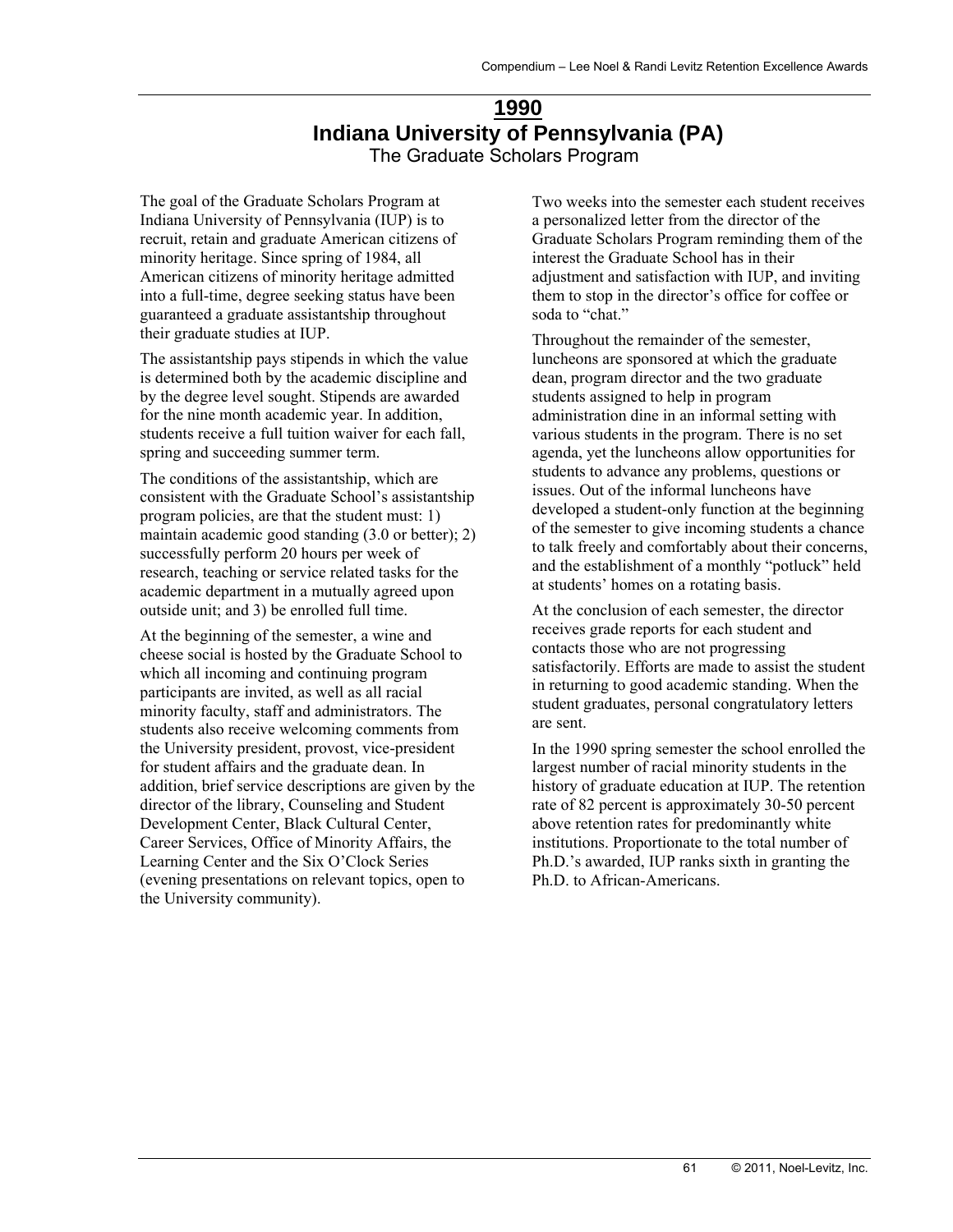### **1992 Indiana University School of Nursing (IN)**  Enhancing Minority Nursing Student Success Through a Comprehensive Retention Program

Increasing the representation of minority students in professional programs such as nursing is a high priority across the country. The Program for Enhancing Minority Nursing Student Success has promoted both success and persistence through a combination of academic, personal and financial support. Components include an early- warning system, peer and faculty tutorials, special review sessions, and academic skills workshops. Features of the program include the following:

- Minority Academic Counselor: Hired to address concerns of the minority nursing students, the Counselor found many areas for improvement and implemented a plan which dealt with students' need for financial aid, academic assistance, and support systems.
- Minority Nursing Student Organization (MNSO): The goals of MNSO include providing support to all minorities; serving as a liaison between minority students, faculty, community organizations and groups; and maintaining students' interest in nursing.
- Newsletter: "Code Blue" is mailed three to four times per semester to every minority student apprising them of available financial assistance, workshops, program changes and tutorial/support services.
- Social Activities: Three social activities during the academic year include a fall reception, holiday mixer and spring picnic. As students share experiences and provide support while attending the

events, these social activities contribute to improving students' ability to complete school.

 Advisory Counsel on Minority Affairs: The Advisory Counsel includes representatives from students, faculty, school administrators, professional nursing organizations, state legislators and community leaders. They meet three to four times a year to discuss minority community concerns and ways to improve retention.

Academic support systems include an earlywarning system, peer/faculty tutorials and academic advising provided by the director of Minority Student Affairs. The peer/faculty tutorials have serviced over 1,277 students for the past five years. Students who were tutored passed their course 80 percent of the time. In addition, weekend and summer review sessions are held for minority students experiencing difficulty with math, science and nursing theories courses. Students can either attend academic skills workshops or review videotapes on topics which include stress and time management and test taking.

Since 1984, minority enrollment in all nursing programs almost doubled, from 134 to 261, and retention has improved steadily. Reports indicate also that the number of students passing the nursing qualifying exam is almost 100 percent. An added benefit is that due to the proactive efforts of this comprehensive retention program the relationship between the minority community and the School of Nursing has improved considerably.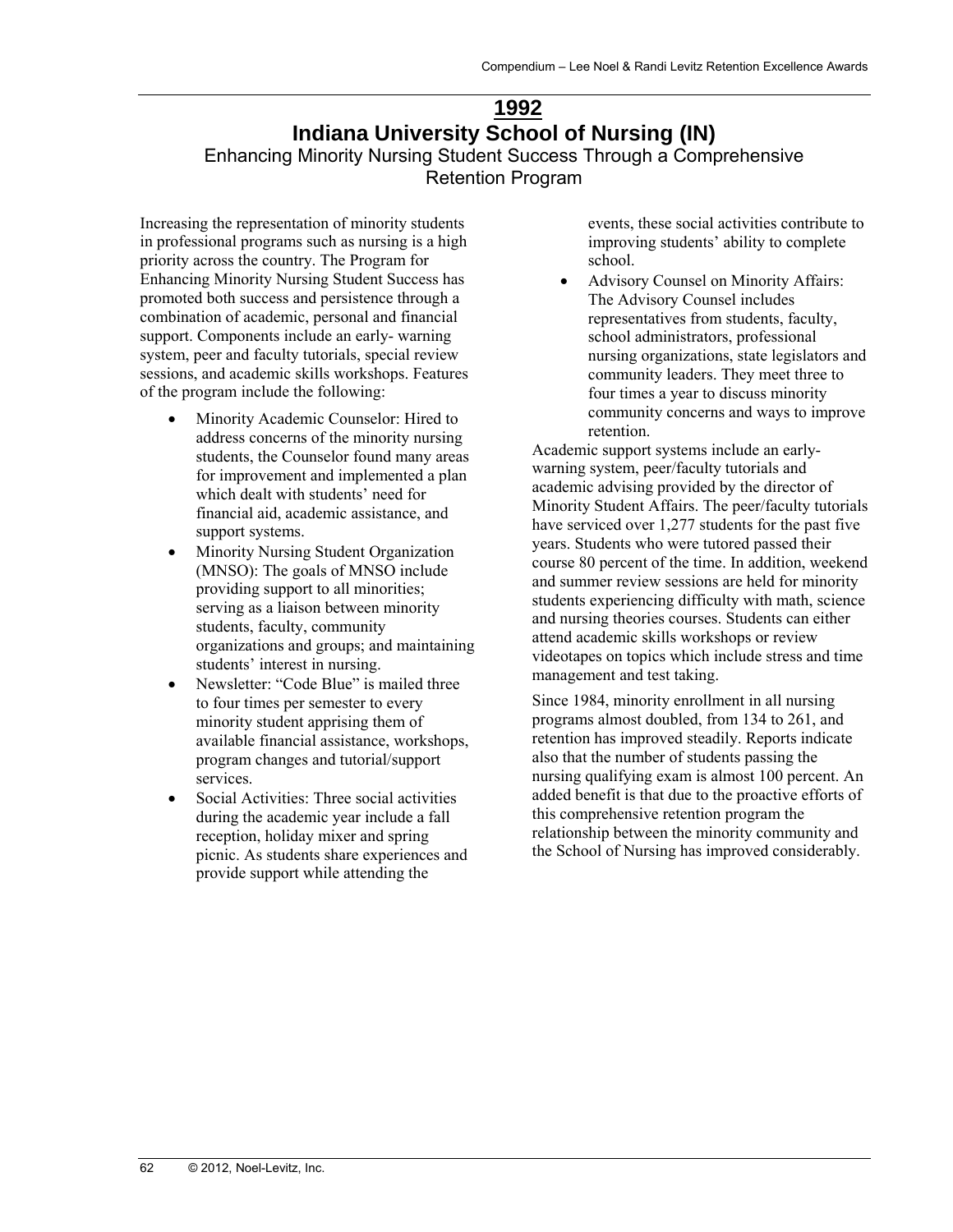### **1996 Inter-American University of Puerto Rico Ponce Campus (PR)**  Campus Retention Program

Since 1987, faculty and staff at the Ponce Campus have been involved in the process of reinventing the institution to better serve the needs of local students and communities. This process revealed challenges in developing new teaching styles, improving assessment for better class placement, and enhancing technology for instruction and information access.

#### **Meeting the Needs of Spanish-speaking and Adult Students**

The campus wide retention program responds to a variety of student needs through programs designed for the largely Spanish-speaking population of Ponce Campus and for the increasing number of adult and returning students. The program offers adult students alternative course options and expanded instructional modalities, including instructional technologies and specialized support services. These services are tailored to meet students' specific cultural, linguistic, and educational needs

- Special classes for adult learners are offered in a half-semester format to fit work schedules. Independent study is also offered for working adult students.
- Faculty development workshops have helped teachers become better informed about specialized instructional strategies for Spanish-speaking and adult learners.
- The Student Assessment Center offers an adaptive computerized assessment instrument for academic placement in English. In addition, the Center is developing instruments in Spanish, mathematics, learning styles and

vocational exploration. Since instruments must be in the Spanish language, much development time has been dedicated to translating existing instruments and developing new ones.

#### **Technology, Learning Styles, and Information Access**

To merge technology with changes in instruction, all classrooms on campus are now connected through a fiber-optic network with interactive monitors. Realizing the value of instruction in many forms, faculty conducted one of the first major studies of Hispanic learning styles which they used as the base for further faculty development. The library at the Ponce Campus has become a worldwide information network through the use of computer technology and the internet. With the addition of an electronic network of over 60 PCs, students can now access databases, the Internet, CD-ROMs and online libraries around the world. Over 3000 students have internet accounts and regularly communicate around the world.

#### **Improvements in Retention and Pass Rates**

The innovations and intervention strategies employed by Ponce Campus have increased student success and retention. The first to secondyear retention rate has gone from 68 percent to 72 percent over a three-year period. The pass rates in beginning courses in English, where the Assessment Center results were used in placement of students, are also significantly better than in classes where the assessment program is not yet available.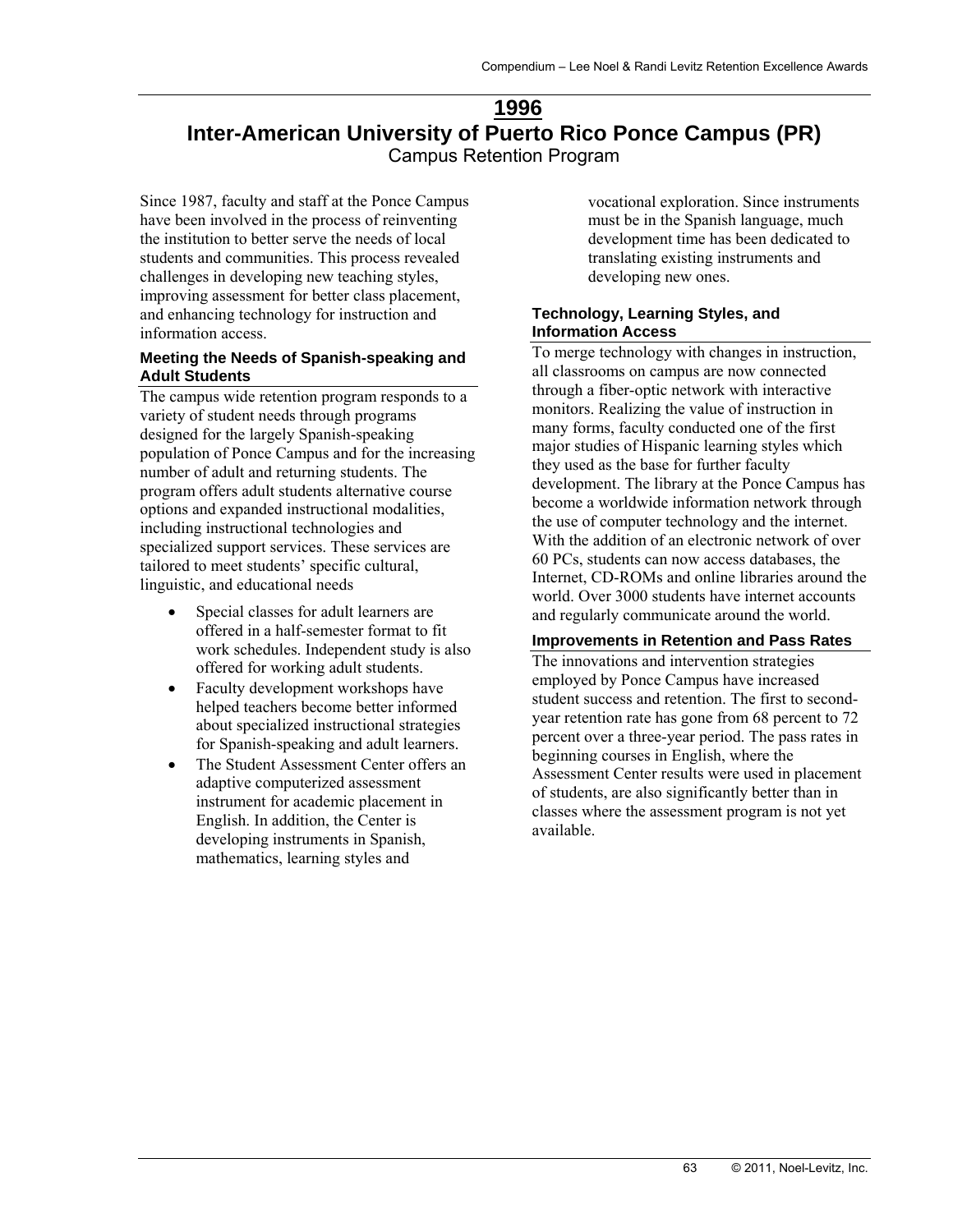### **1996 Jacksonville State University (MI)**  Experiencing Success in Education and Life (ExSEL)

Jacksonville State University enrolls a high-need population. Half of the undergraduates are firstgeneration; 34 percent are over the age of 25. Many entering students are underprepared: 70 percent place in developmental math courses and 38 percent place in developmental writing.

To increase the academic competencies of entering freshmen and improve their probability of success, the Center for Individualized Instruction offers an intense six-week summer developmental program. This program assists freshmen to become better prepared socially and academically for the university experience. Students receive individual attention and mentoring, adjustment strategies and have an opportunity to develop close friendships and ties within the University. The ExSEL Program is required for students with an ACT composite below 16 or SAT below 650, and is encouraged for any student who feels underprepared for college.

#### **Structured Support**

After extensive assessment, a program is designed to help each student reach a higher competency level in the areas that need improvement. Students are given one-on-one attention by instructors, graduate students, and undergraduate tutors. The ExSEL instructional team uses Precision Teaching, Direct Instruction and other individualized strategies to guide learners. In addition to regularly scheduled class times, students must master between 20 and 50 computer modules in each area and work on competencies during structured study sessions. Weekly data shares keep students motivated by showcasing their progress to other students in a socially supportive atmosphere.

#### **Keeping Students "Up to Speed"**

Because progress through the core curriculum is at the student's discretion, many students delay completing difficult subjects until late in their academic careers. In addition to the original six week intensive study program, ExSEL students are offered extensive mentoring, academic advising services and continued tutoring in difficult subjects, which often encourages these students to complete difficult work earlier and more successfully then the general student population. This helps them make satisfactory progress towards completion and graduation.

#### **Achieving Results for Students and the University**

Students' success in the ExSEL program is assessed according to competency level reached in each course and scores on the residual ACT after the ExSEL courses have been completed. Virtually all students finish the program with at least a "C" in each course, and an improved ACT score averaging 2.43 points. The average GPA for ExSEL students their freshman year is 2.28 compared to 2.03 for the general freshman population. For African-American students in the program, the average freshman GPA was 2.49. The GPA for African-American students not in the program was 1.88. While 64 percent of JSU students return for the second year, 75 percent of ExSEL students return. ExSEL students persist at a rate of 91 percent through their freshmen year, as compared to an 80 percent retention rate for the general student population.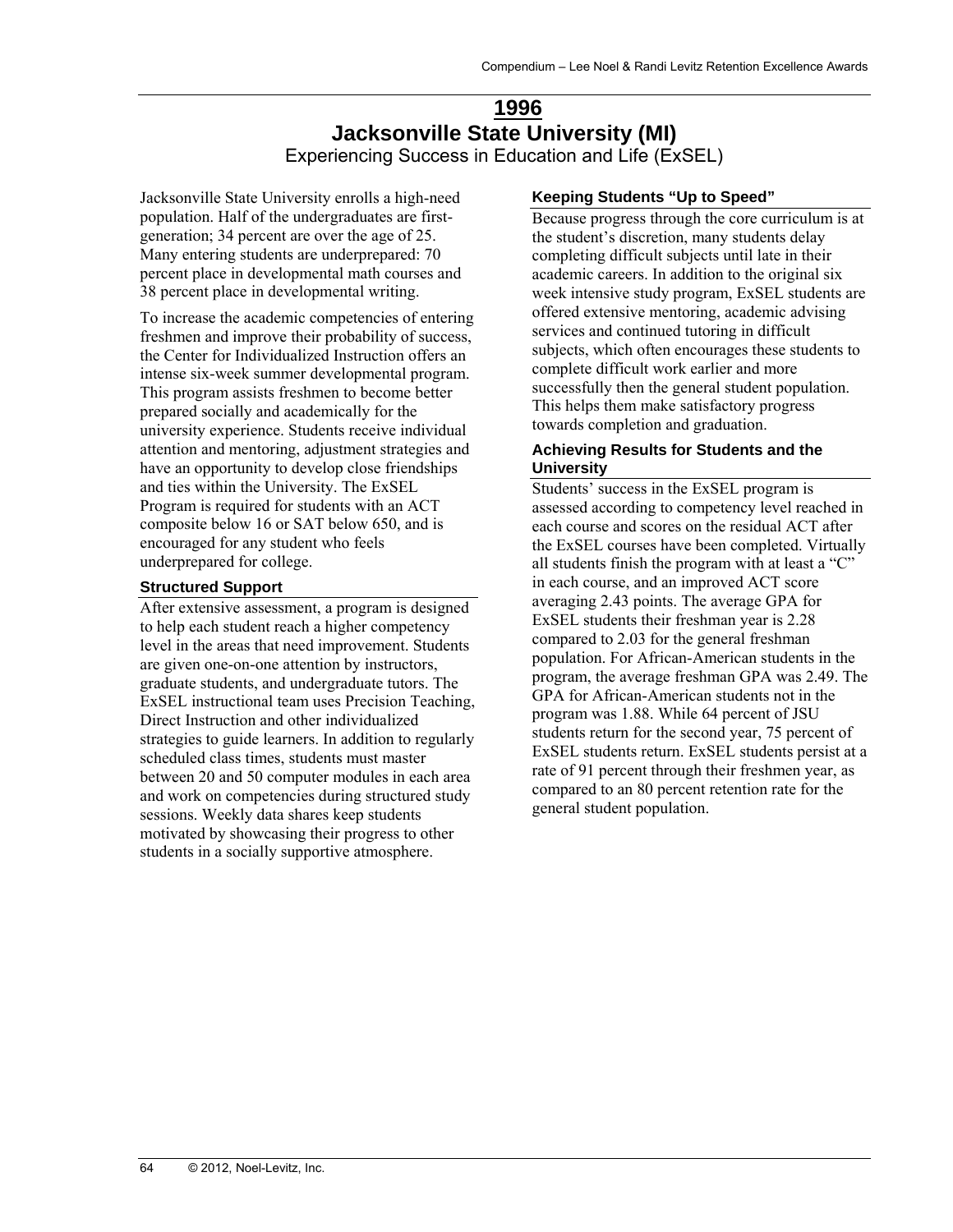### **1993 Johnson C. Smith University (NC)**  Freshman Studies Program

Johnson C. Smith University is a small, historically black, liberal arts college in North Carolina. Unlike many institutions, it has achieved substantial gains in retention and performance almost entirely on "the academic side" through a variety of curricular strategies and changes. However, like many of the best retaining institutions, the university has grounded its efforts to improve the teaching/learning environment in a strong faculty development program.

#### **Program Features**

One of the most distinctive features of the Freshman Studies Program is the absence of remedial courses. Instead, the freshman curriculum integrates skill development for underprepared students with challenging college-level content for students who are academically well prepared. Personal and academic support is available through the Learning Resource Center and through a twoyear mentoring program (13 students per faculty mentor) which replaced the traditional faculty advising program. The curriculum is standard for all freshmen. Four new interdisciplinary courses have been developed and are required each semester: rhetoric, humanities, social science and

natural science. All courses are writing and speaking intensive, and the social and natural science courses incorporate quantitative reasoning skills. The method of instruction is directed inquiry as opposed to lecture. Further, all faculty are expected to offer at least one section of Freshman Studies.

With assessment such a key to the program`s success, an assessment coordinator was assigned to track and evaluate the extensive assessment data that has come from this program.

#### **Results**

Since the Freshman Studies program began in 1988, retention rates have remained steady at 70 percent. The average retention rate for the four years immediately preceding implementation was 57 percent. The success of the program is shown also by higher freshman GPA`s and by fewer students placed on academic probation. In addition, there have been convincing gains in academic performance by sophomores on the ETS Academic Profile. The JCSU program has shown that an inquiry-based curriculum can produce cognitive as well as retention gains.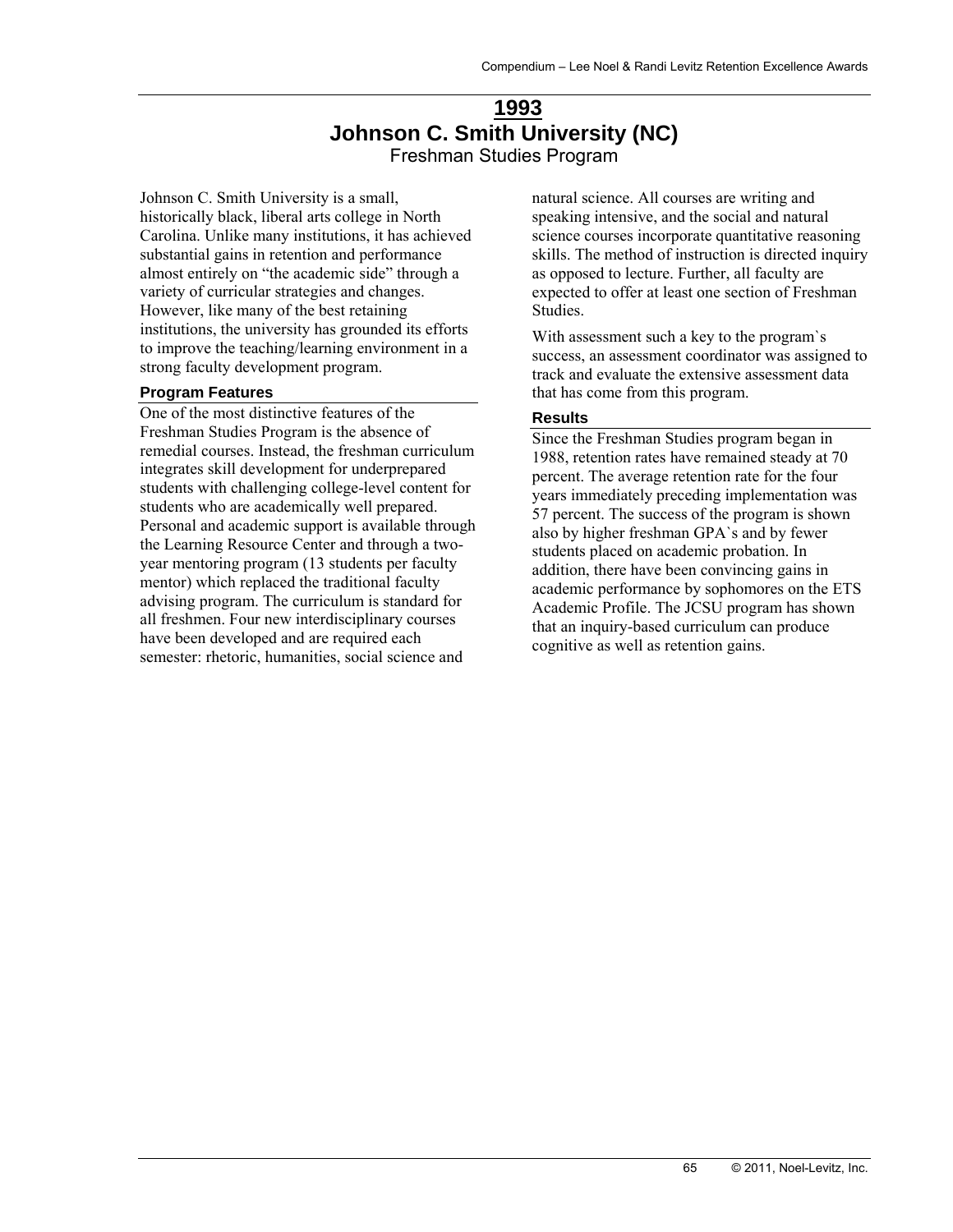# **1990 Kean University fka: Kean College of New Jersey (NJ)**

Comprehensive Freshman Retention Program

The Comprehensive Freshman Retention Program was designed to have maximal impact on students with high risk of attrition who are admitted to the College in such programs as the EEO and Special Admits as well as on members of ethnic minority groups, particularly African-Americans and Hispanic students. There are three components of the program that have had significant impact on retention rates: the Freshman Center, the Freshman Seminar, and the Learning Assistance Center.

The Freshman Center, located on the first floor of the library, was developed to provide the optimum academic, social and co-curricular environment for student involvement at the start of the student's academic career. Peer Liaisons Assisting New Students (PLANS) provides tutoring, presents workshops, serves as campus tour leaders and helps support the functions and activities of the Freshman Seminar course.

Beyond the PLANS program, the Freshman Center has become a "home" for freshmen, providing a variety of student life events and activities designed to be responsive to the special needs of freshmen. These include aid in developmental studies courses, advising for students needing this assistance orientation, and student life events. Walk-in advisement is also available to all freshmen and addresses such issues as registration, academic decision-making, major selection, tutoring and personal problems. Referral to other offices and agencies is also available.

Freshman Seminar, administered by the Freshman Center, is a mandatory orientation course for incoming freshmen. It meets once a week, and is graded on a pass-fail basis. Instructors for the course include both full-time faculty and members of the professional staff. The instructors are assisted by trained peer liaisons, who provide

freshmen with useful information and personal support.

The goal of the Freshman Seminar is to provide freshmen with an orientation to college life and a support system that helps them cope with the stresses and strains of their daily lives, on and off campus. The course also seeks to help students handle the academic challenges of college life, to understand college policies, become aware of campus resources, and to learn skills that will support their education and vocational aspirations. The course instructor serves as both teacher and advisor, and is responsible for students' advanced registration for the following semester.

The Learning Assistance Program consists of a variety of programs designed to help students succeed in their academic work. Learning to Learn is a three-credit course required for all EEO students, designed to provide students with a variety of learning strategies. The Supplemental Instruction course is designed to assist students in high-risk courses. These supplementary, voluntary sessions provide a review of the lecture material, mock exams and practice sessions in problem solving. Also available in the Supplemental Instruction course is the Student Academic Feedback/Evaluation (SAFE), an early warning system providing students with information on their academic performance prior to the last date to withdraw. The final aspect of the SI is tutoring. The Learning Assistance Program coordinates all tutoring programs on campus, with tutoring provided by some academic departments as well as by the EEO and ESL programs.

From 1985 to 1988 retention percentages increased for new freshmen from 70 percent to 75 percent. Retention of black students increased 68 percent to 74 percent, and of Hispanic students from 59 percent to 79 percent.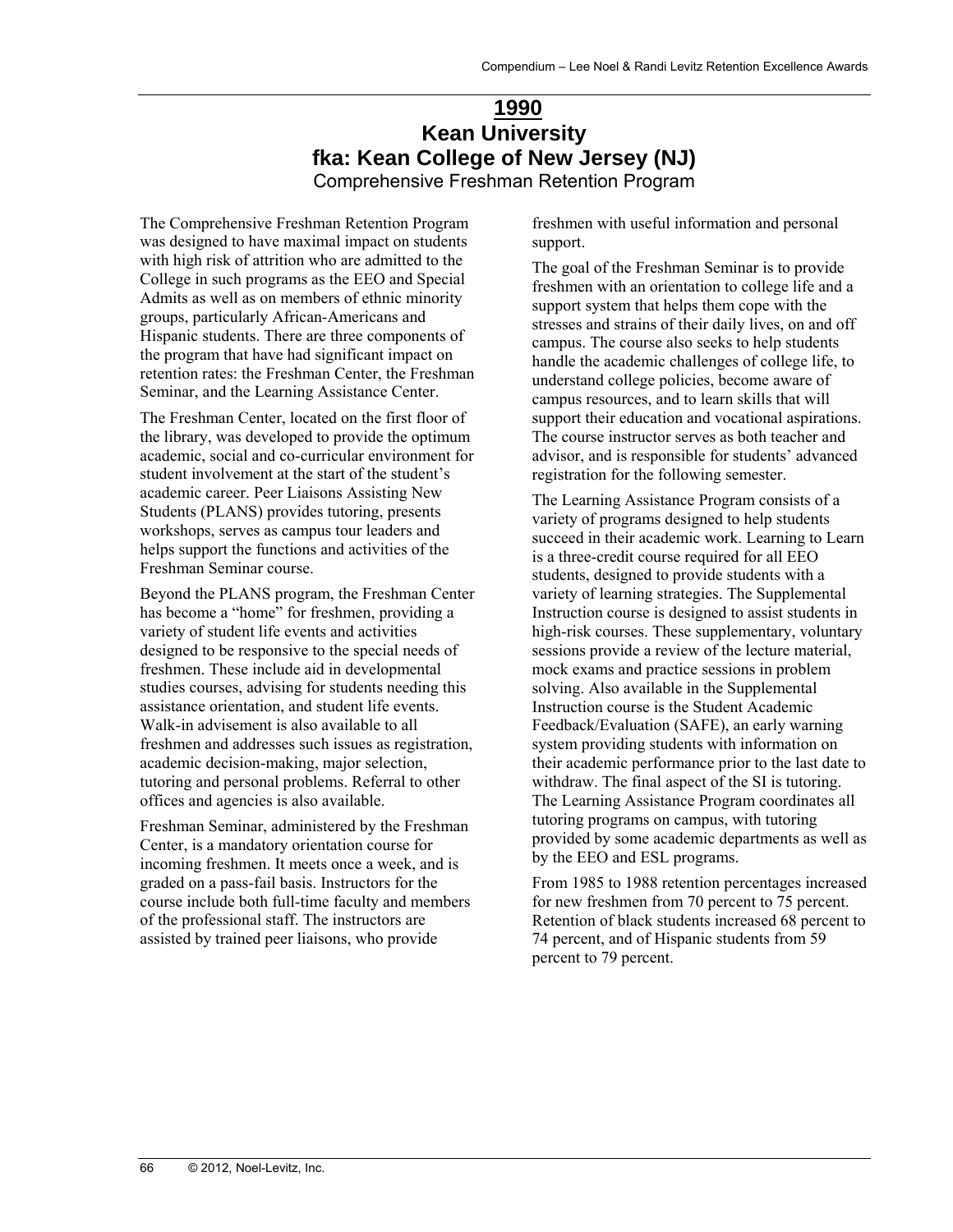### **2012 Kentucky Council on Postsecondary Education (KY)**  Project Graduate

Project Graduate is a statewide initiative designed to recruit, retain, and graduate returning adult learners with 80 or more credit hours but no bachelor degree. It is a collaboration among all public four-year institutions in Kentucky. The components of the program include campus action plans that outline the high-touch student incentives and services designed to recruit and retain students, highly skilled Project Graduate advocates who serve adult students at each campus, and a Project Graduate team to implement campusspecific action plans.

#### **A program to target college dropouts**

Kentucky state data analyzed by the Council on Postsecondary Education (CPE) in 2007 showed more than 300,000 Kentucky adults between the ages of 25 and 50 had some college credit from a Kentucky public institution, but no degree. More than 7,000 of those former students had earned 90 or more credit hours but had stopped out before earning their degrees. In May 2007, the CPE convened a workgroup to target those students and the resulting Project Graduate program was launched in January 2008.

Each institution developed a campus action plan to provide essential, high-touch services for returning adult learners. Additionally, the plans identified a Project Graduate campus response team and a onepoint-of-contact, or advocate, to ensure former students who respond and qualify can take advantage of incentives and support services so they can become successful students and graduates.

The goals for the program are to increase bachelor degree completion of former Kentucky students with 80 or more credit hours. The objectives include:

- To develop a statewide network of campus representatives focused on serving the adult learner;
- To develop campus action plans that address the needs of adult learners and outline student support services and incentives;
- To identify former students with 80 credit hours or more;
- To develop a strong statewide brand identity and marketing templates for campus outreach;
- To recruit these former students back to campus;
- To retain and graduate these students; and
- To focus attention on the needs of adult learners and to showcase successes.

To accomplish these goals, the CPE developed marketing materials, communication materials, and advertisements to drive brand awareness and build support for the program. The programmatic and marketing components were in response to a CPE adult learner research project that identified barriers and motivators to re-entry and completion.

On-campus initiatives and student services vary by institution and are designed to recruit and retain students at each campus. Examples include motivators such as: tuition assistance, application fee waivers, priority enrollment, degree audits, credit for prior learning, simplified admissions paperwork, personal advising, one-on-one academic advising, career counseling, and study support skills.

#### **Results**

Project Graduate is affecting adult student enrollment, persistence, and completion. Between spring 2008 and spring 2011, 1,958 adult students returned to one of Kentucky's eight four-year institutions under Project Graduate and 605 students graduated. The fall 2011 enrollment report shows 651 students enrolled, an increase of 97 percent from fall 200. Additionally, graduation numbers have increased by 510 percent in that time. All campuses report an increase in inquiries and readmission from former adult students; however, only those with 80 hours are classified as Project Graduate, so the full impact of the campaign on returning adult students cannot be measured but there are strong indicators that the campaign is having an impact on bachelor-degree attainment in Kentucky.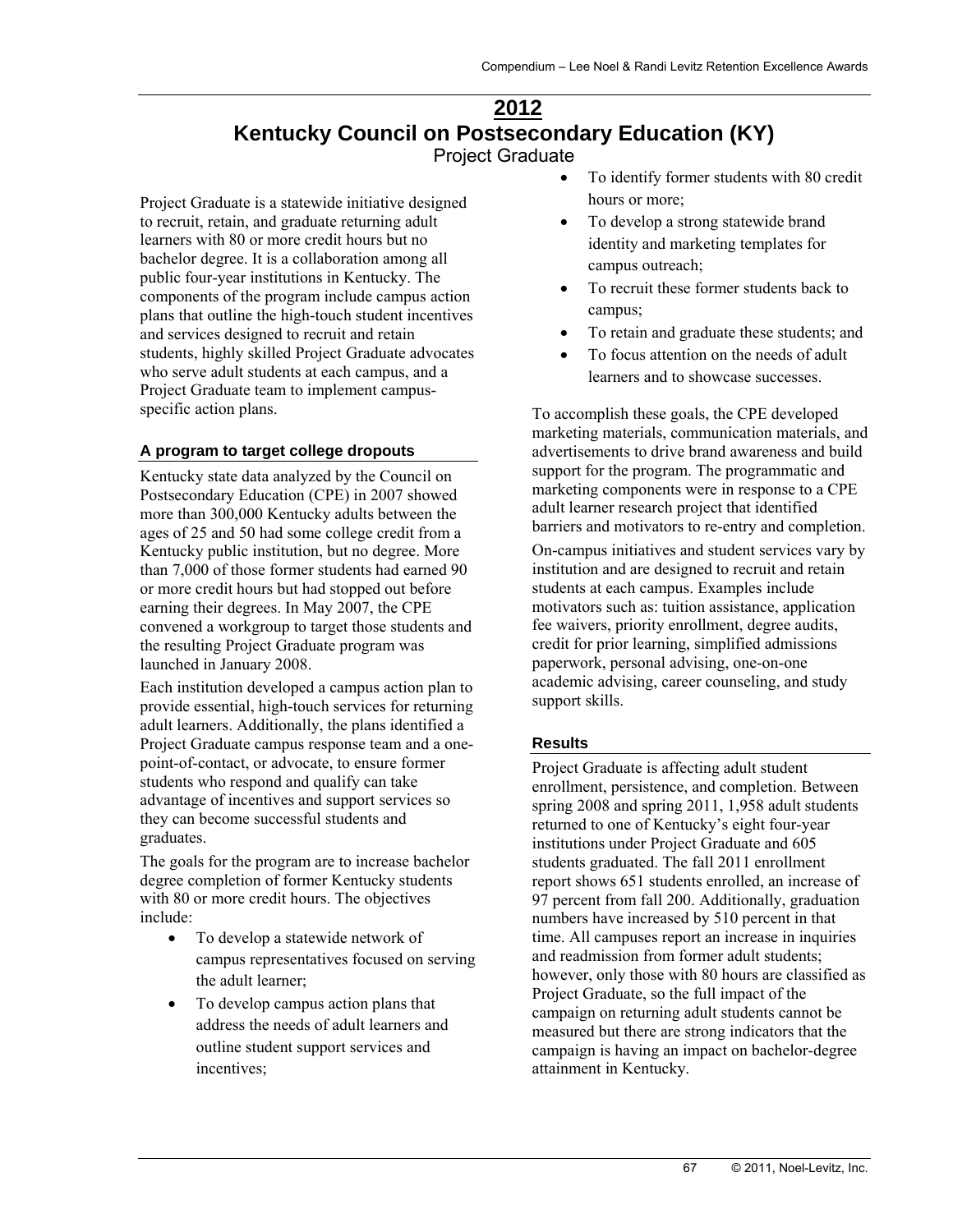### **1999 Kutztown University of Pennsylvania (PA)**  Student Support Services Program

More than 175 disadvantaged students benefit each year from innovative academic support delivered through the Student Support Services Program at Kutztown University (Kutztown, Pennsylvania, enrollment 7,000). Students in the program are economically disadvantaged and educationally underprepared. Many are freshmen, conditional admits, learning disabled, students of color, and first-generation college students. The program is one of several programs, commonly referred to as TRIO Programs, funded under Title IV of the Higher Education Act of 1965.

The Student Support Services Program is specifically designed to address students' academic, affective, behavioral, and financial needs. Its primary goals are to improve grades and increase retention and graduation rates.

#### **A Highly Structured Program for Disadvantaged Students**

Mandatory requirements and incentives form the core of this highly structured retention program. Core elements of the Student Support Services Program include, but are not limited to:

- A minimum of 16 support contacts per semester for each freshman, including four individual academic counseling sessions and two group advising sessions;
- Additional professor evaluations beyond the number most students receive;
- Mandatory Freshman Colloquium;
- Mandatory diagnostic and prescriptive testing;
- Mandatory peer mentoring;
- Required attendance at tutoring and other study skills sessions;
- Mandatory attendance at one cultural or social activity each semester;
- Student and parent newsletters;
- Financial aid counseling, including deferments by the university bursar from meeting regularly scheduled payment deadlines for tuition and fees in instances where students' inability to pay interferes with enrollment; and
- An early registration incentive that allows students who meet the above requirements

to register for classes earlier than they would otherwise.

#### **Program Origins**

To establish the program, the university identified 10 measurable program objectives and introduced the objectives to various campus constituents, emphasizing the program's innovative approach, ambitious goals and objectives, and sound datacollection system to monitor student outcomes.

Also important to the program's founding were successful efforts to adjust university policies which were adversely affecting retention. For example, to ensure that no program participants are compelled to leave the university due to an inability to pay or to meet payment deadlines, the project director collaborated with the offices of the president, bursar, and financial aid to establish the deferred payment policy for program participants.

#### **Impressive Results**

Retention and graduation rates for participants in the Student Support Services Program have far exceeded the rates for Kutztown's student population overall. To date, the program has achieved an 83 percent first-to-second-year retention rate for participants compared to a 69 percent retention rate for freshmen overall. By May 1999, 68 percent of all students who entered the project during the 1993-94 academic year had graduated, far exceeding the six-year graduation rate of 55 percent for non-participants. In addition, the university reports an enrollment revenue increase of 1.75 million dollars over the first six years of the program's existence.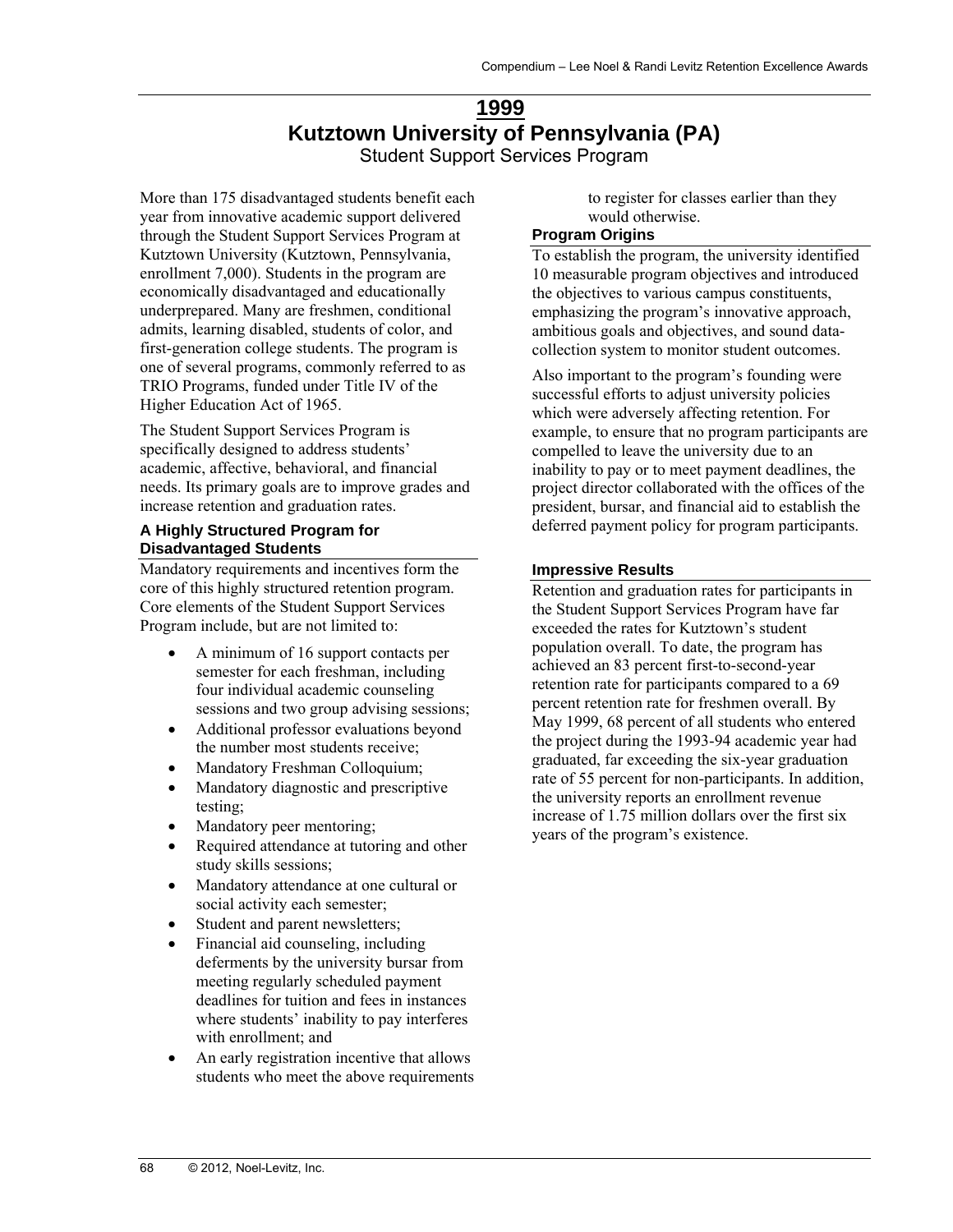### **2003 Lehigh Carbon Community College (PA)**  Early Alert Referral System

At the request of its teaching faculty, Lehigh Carbon Community College has taken significant steps to identify and address the needs of its at-risk students. The college's Early Alert Referral System serves nearly 2,000 full-time and 3,500 part-time students at five locations. Results to date show that the program is making a real difference in the lives of this institution's students.

#### **Faculty Identification of At-risk Students**

The Early Alert Referral System is managed by the college's Retention Office and is a key component in the college's comprehensive retention plan. The system invites teaching faculty to identify potential at-risk students based on behaviors exhibited on the classroom.

In this model, teaching faculty use two modes of early alert communication to highlight student needs for support services to the director of the Retention Office, who is a member of the administrative faculty. This person, known as the "Retention Advisor," serves as a liaison between teaching faculty and academic support services and manages the system.

The first mode of early alert communication is an Early Alert Referral Form that can be used at any point in the semester. On this form, checkboxes are provided for faculty to identify area(s) of concern and space is provided for comments. Faculty submit the form to the Retention Advisor, who then follows up with students personally or coordinates follow-up by various campus personnel.

The second mode of early alert communication is an Early Alert Roster that is sent to all teaching faculty during the second week of the semester. Faculty return the rosters to the Retention Office for follow-up by the end of the fourth week. The rosters are created for each course being taught each semester.

After a referral is made, referring faculty members receive a copy of the original documents they submitted indicating the follow-up steps that were taken. Support resources most commonly used include education support services (tutors and labs), career services, counseling, student life, athletics, and financial aid.

Faculty training for the system was accomplished during regular monthly faculty meetings, averting the cost of supplemental training sessions.

#### **Results**

Early indications are that the Early Alert Referral System is contributing significantly to improving student retention at Lehigh Carbon Community College. In 2000-2001, the college's retention rate for full-time students was 59 percent. A year later, the rate stood at 64 percent, an increase of 5 percentage points. Although multiple factors were responsible for this increase, college administrators believe the referral system was central in this achievement.

As one indicator of the referral volume, faculty referred 638 students to the Retention Advisor during the fall 2002 semester.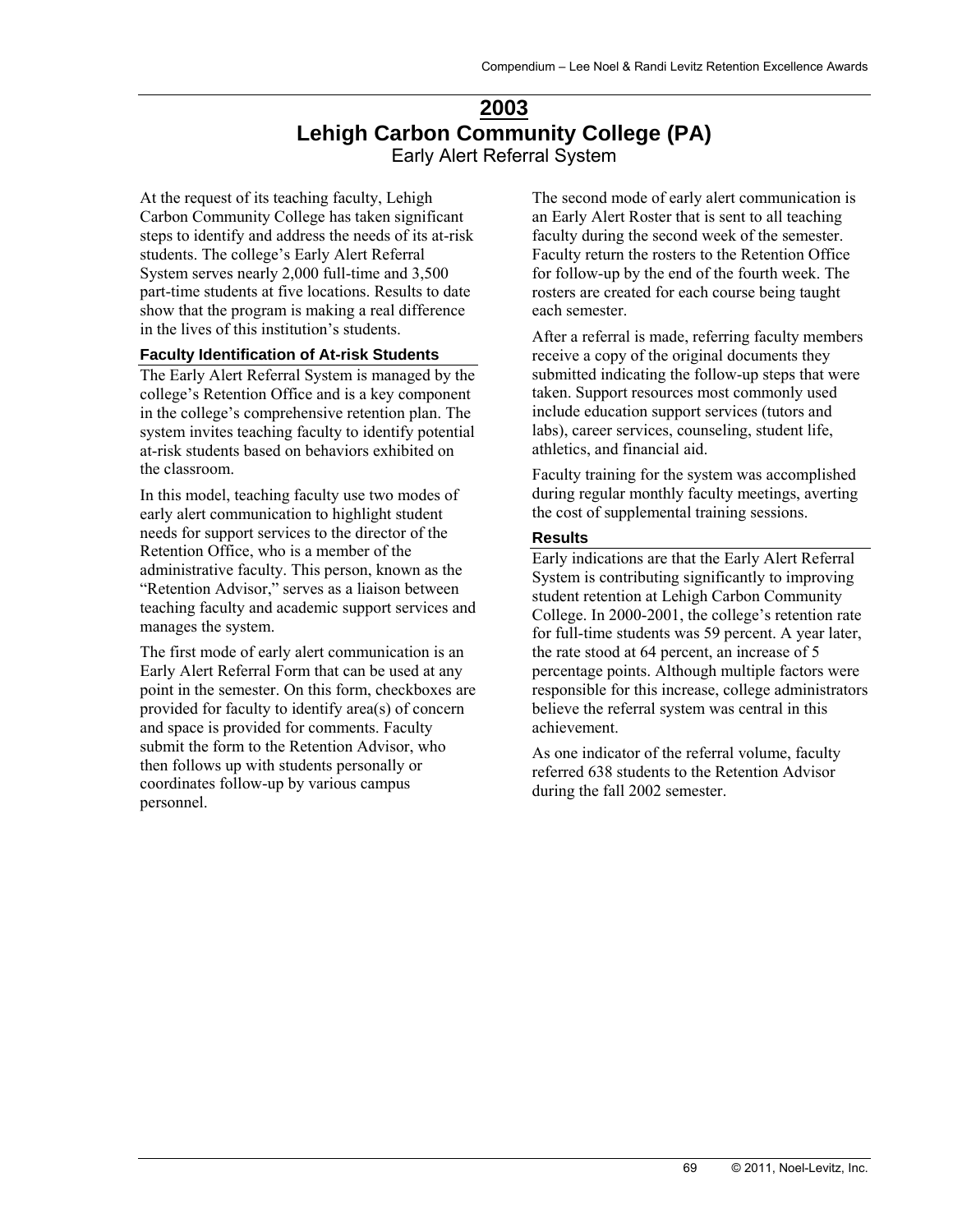# **1989 Long Island University (NY)**  Freshman Program

The Long Island University integrated freshman program was established to increase retention and decrease the number of students on academic probation. To achieve this a four-part program was initiated.

Freshman Seminar is a one credit-hour course meeting two times per week for seven weeks, require for all Freshman. Sections are limited to fifteen students and are staffed by faculty and staff. In addition an upper-class peer counselor is assigned to each section to provide a students perspective on issues discussed in class.

Freshman Seminar is designed as an extended orientation, which enables students to address pressing issues as they are experienced. Students are consulted in designing the syllabus. As a result, syllabi may vary from section to section. Typically, the curriculum includes areas such as familiarization with campus resources, coping skills, time management, values clarification, decision making, drugs and alcohol, sexuality and career planning.

Frequent contact with faculty and peer counselors provides a supportive environment. It also allows for intercession if the student experiences academic or social adjustment problems.

The Freshman Seminar instructor also serves as the academic advisor for students in his/her section for the first term, and if a student's choice of major is unsure, into the second term as well. Faculty selected to teach Freshman Seminar have a special interest in students and an affinity for advising. A spin-off benefit of Freshman Seminar staffing is

that interaction between student affairs and faculty has increased, and has made faculty more aware and appreciative of student services. In addition, advisors advising out-of-major become informed about other major requirements beyond their own disciplines.

Peer counselors are specially selected upper-class students who live with groups of approximately 14 freshmen and receive intensive training in counseling and communications skills, crisis intervention, academic advising, substance abuse, sexuality, campus policies and resources, etc. Freshman Seminar Advisors (FSA's) conduct group activities during Orientation (three-day program) and serve as leader, advisor, friend, confidant, referral agent and advocate for their freshman. They work under the direction of the Freshman Program Director who provides guidance on any problem situations they may be dealing with. The FSA component provides an additional opportunity for close, daily contact with a "significant other," one who has been through the process and succeeded.

To the extent possible, freshmen live together, either in exclusively Freshman residence halls or clustered in groups of 10-15 in mixed dormitories. The arrangement is to encourage bonding by providing a common experience that is beneficial to freshmen.

As a result of the Program, the number of students on academic probation has decreased, while the mean GPA for Freshmen has increased.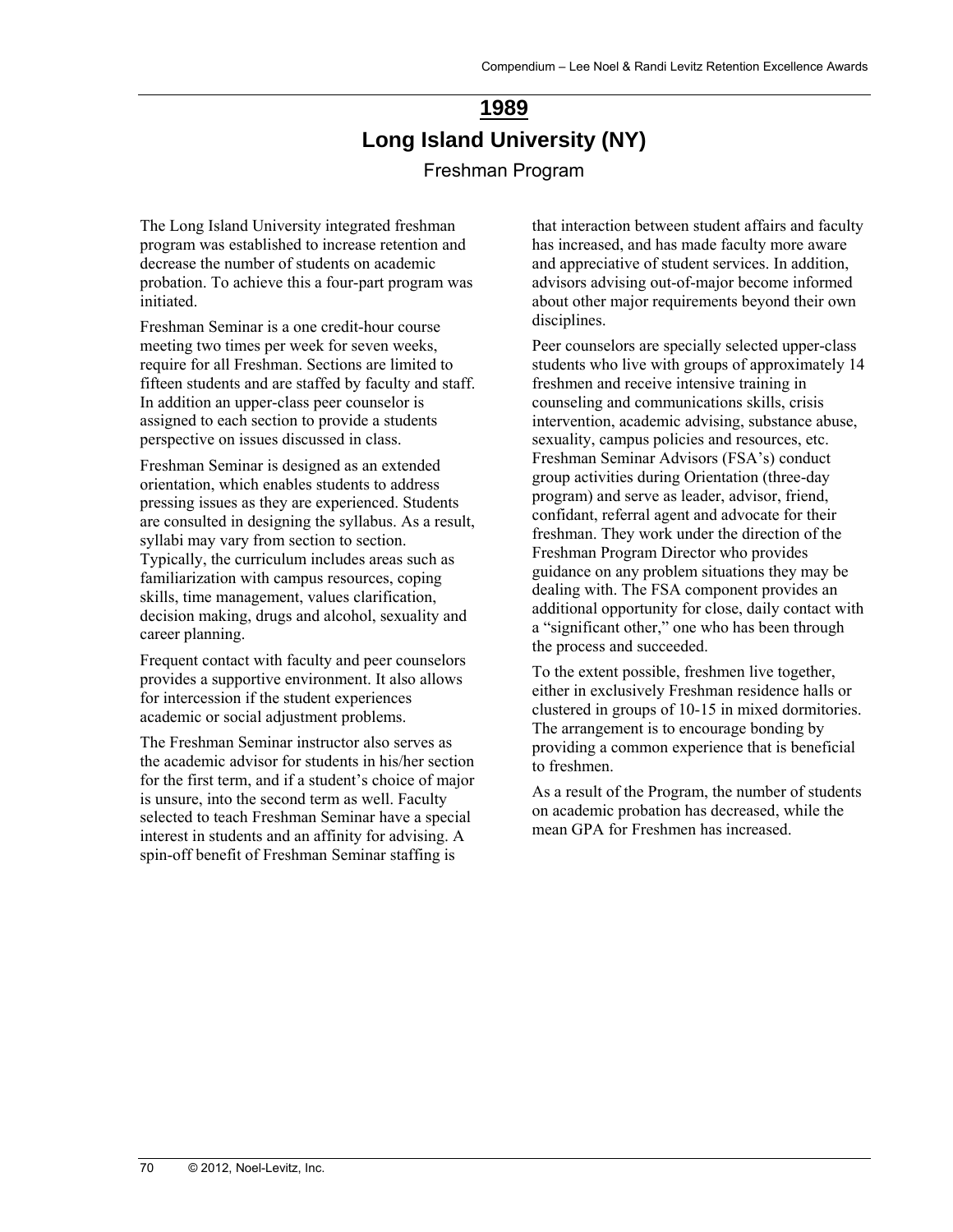### **1990 Loyola University New Orleans (LA)**  "Mentored" General Studies Program

The "Mentored" General Studies Program at Loyola University has a number of specific goals from a student development perspective:

- 1. To provide the undecided student with a peer group and a support system which decided freshman students find in their respective departments;
- 2. To give students access to a caring faculty member who knows them as individuals and to whom they can turn for academic information and for support in times of frustration, stress and doubt;
- 3. To provide students with academic and adjustment survival skills; and
- 4. To give students the message that being "undecided" is a normal and acceptable freshman phenomenon.

To accomplish these goals undecided Arts and Sciences freshmen are provided with faculty advising and mentoring through special sections of required core courses.

Courses selected for the program include those which all freshmen must take: English composition, introduction to philosophy, introduction to religious studies, and world civilization. Although such courses usually enroll 30 to 40 students, the "mentored" sections enroll no more than 20. The normal academic material of the courses is covered fully and with rigor.

During the regular class period, approximately ten minutes is devoted to timely discussions on topics

frequently found in "University 101" courses: the purpose of the liberal education and requirements, academic regulations, adaptation to college life, availability of majors, student services like writing and math labs and the Counseling Center.

Besides the in-class discussions, special workshops are held outside of class on time management, study skills, use of the library and selection of major. The undecided student also schedules private meetings with advisors, when they need to talk with someone.

Social events, similar to those found in the other academic disciplines are set up and encouraged. Participants either include students from the same class or from other General Studies sections.

Although General Studies students participate in one of these special sections only during the fall semester, the instructor/advisor continues to serve as the students' academic advisor until a major is selected. The "mentoring" by faculty advisors aids in increasing the opportunity for a closer bond for both the student and the faculty member/advisor as they also share the classroom experience.

The "Mentored" General Studies Program has achieved dramatic results in the four years it has existed. The retention rate of undecided students is higher than for the freshman class as a whole. In addition, students from the mentored sections have higher grade point averages and more earned hours.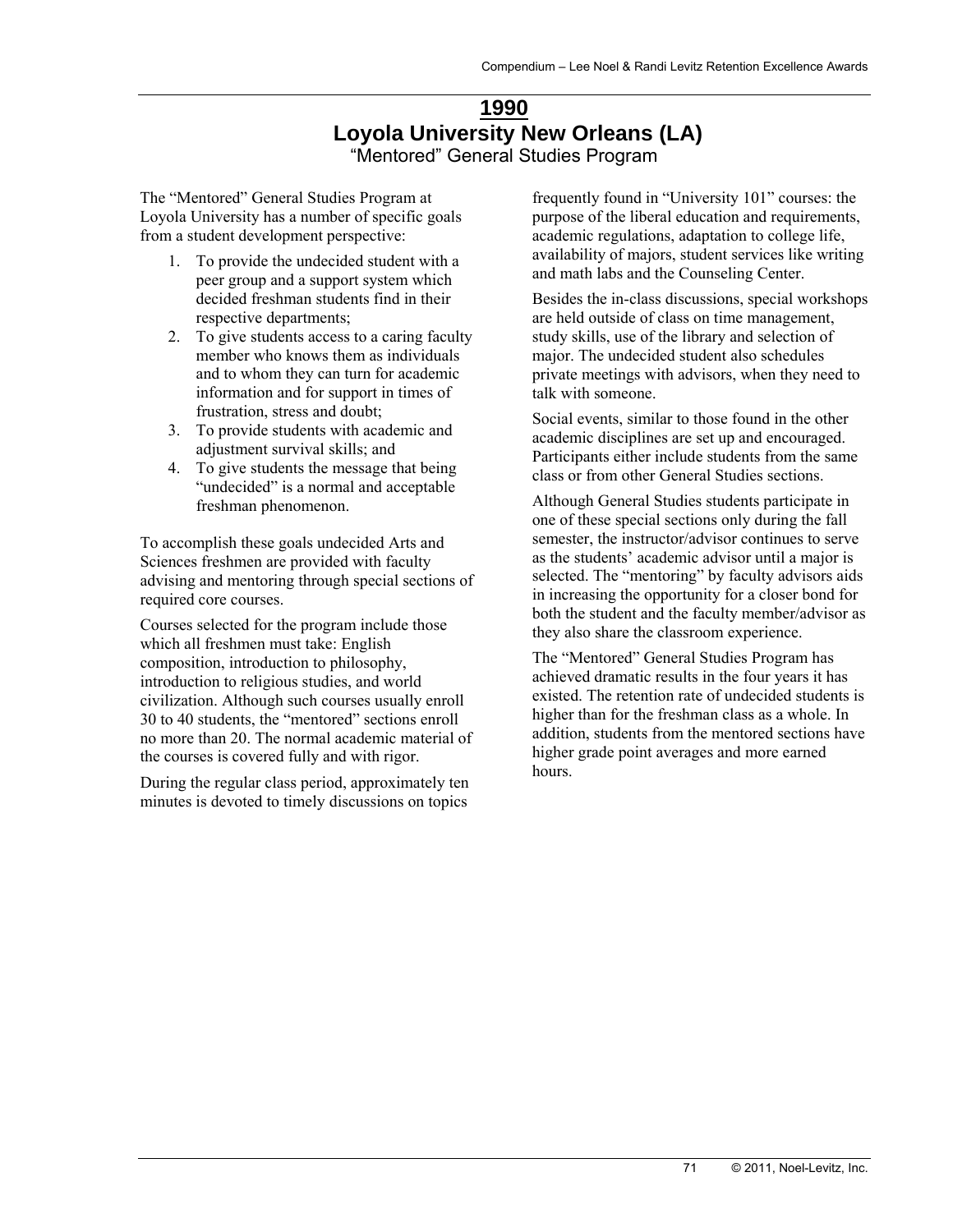### **2001 Loyola University New Orleans (LA)**  It Takes a Campus to Graduate a Student

An unusually collaborative approach is the hallmark of the successful retention initiative at Loyola University New Orleans. By involving virtually everyone on campus, the members of the university's 120-member Task Force on Student Success and Retention have been able to implement a successful, broad-based plan that has yielded results in retention.

#### **Working Together**

The Task Force on Student Success and Retention consists of faculty, staff, administrators, students, and alumni. The goal of this broad-based group has been to plan and lead a cultural transformation of the campus, making student success the number one priority. The group also brings together the key areas of influence on campus for the purpose of developing successful, university wide initiatives.

The Task force is divided into the following 10 workgroups:

- Instructional Effectiveness
- Academic Advising
- Academic Support and Career Development
- Campus Diversity
- Freshman Experience
- Post Baccalaureate Programs
- Student Life and Campus Traditions
- Campus Services
- Alumni Affairs and Public Relations
- Recruitment and Financial Aid

The role of each workgroup is to review available institutional data related to its focal area, and to develop action plans to enhance student life and learning. Data collection is supported by a Common Data Warehouse designed to support the retention data-tracking and assessment needs across the university. In addition, the university

annually assesses student satisfaction levels and faculty and staff perceptions.

Overseeing the efforts of the workgroups is a steering committee comprised of the chairs of each

workgroup. The steering committee is responsible for planning, evaluation, implementation, and celebrations of accomplishments.

To encourage campus wide participation, the task force stays in close touch with the campus community through regular assessments, progress reports to committees, online and print publication of feature articles and updates, town meetings and special events, and a listserv for retention information.

#### **Outcomes**

The university has seen a significant upward trend in its freshman to sophomore retention rates, from 74.2 percent in the fall of 1995 to a record 84.8 percent for fall 2000. The four-year graduation rate is also at an all-time high. Recruitment and enrollment statistics have also been setting records.

In addition, the university appears to be achieving its goal of making student success a number one priority across campus. Key college and departmental strategic plans now incorporate student success as a top priority. Also, campus receptivity to task force projects continues to be strong as evidenced by good attendance at special campus events.

Task force accomplishments to date include over 60 enhancements ranging from the consideration of "staff sensitivity to student needs" in performance evaluations to the formation of 11 learning communities to the institution of a freshman convocation and class picture as new traditions.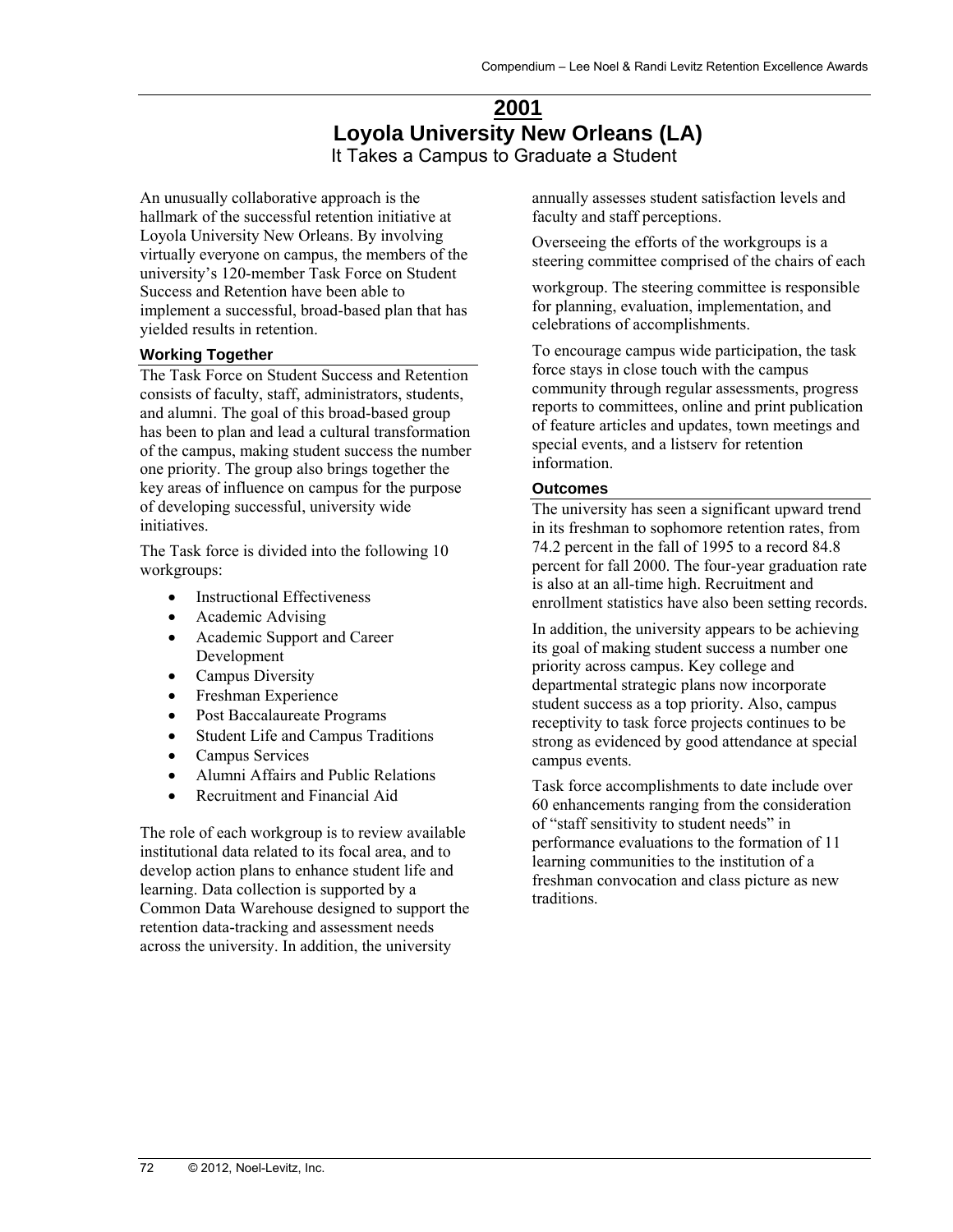# **1989 Loyola University of Chicago (IL)**  Learning Enrichment for Academic Progress

 The Learning Enrichment for Academic Progress Program is designed to provide a freshman year experience that will allow "at risk" students to enter Loyola and succeed academically. The LEAP program is a comprehensive academic support program. Students in the program are required to participate in individual sessions, Group Seminar meetings, and the special summer program. Additionally, they must sign a student agreement consenting to regular and consistent participation. The student must adhere to this agreement to maintain membership in the LEAP Program and to continue as a registered Loyola student in good standing.

LEAP begins in the summer prior to the first semester of enrollment. The summer component is four weeks long and is a mandatory part of the program. During the program, students are enrolled in a three semester hour college level course, in which they are graded and earn academic credit towards their degree. No tuition is required for the summer program, but students are responsible for their own books, transportation, and school supplies.

The summer course, entitled Understanding Social Behavior, provides students with an introduction to the content of coursework in Loyola's Core Curriculum and the reading and writing requirements of college level coursework.

The course surveys Natural Science, Psychology, History, and Theology. One week is spent on each of these subject areas, with a faculty member from each of the disciplines teaching. Each faculty member prepares and presents lecture/discussion sessions along with quizzes, tests, and/or written assignments as a "mini module" representing a content area. During the fall semester students complete a research paper. Upon completion of the paper and the course students receive three hours of college credit.

Beyond the Understanding Social Behavior course, LEAP provides a number of services through the Counseling Center during the academic year to assure the student's success. Each LEAP participant is given his/her own learning assistance counselor who meets with the student on a regular basis to aid the student in educational assessment, planning, and support. Additionally, each student is assigned to a Loyola faculty advisor. The advisor works closely with the student and the learning assistance counselor.

A weekly Group Seminar of approximately 10 students is conducted to help with goal setting, study skills, career decision-making and to provide personal support. Also available are individual tutoring sessions and individual personal and/or career counseling.

The freshman and sophomore retention rate 90 percent for LEAP students exceeds that of the University as a whole by 7 percent.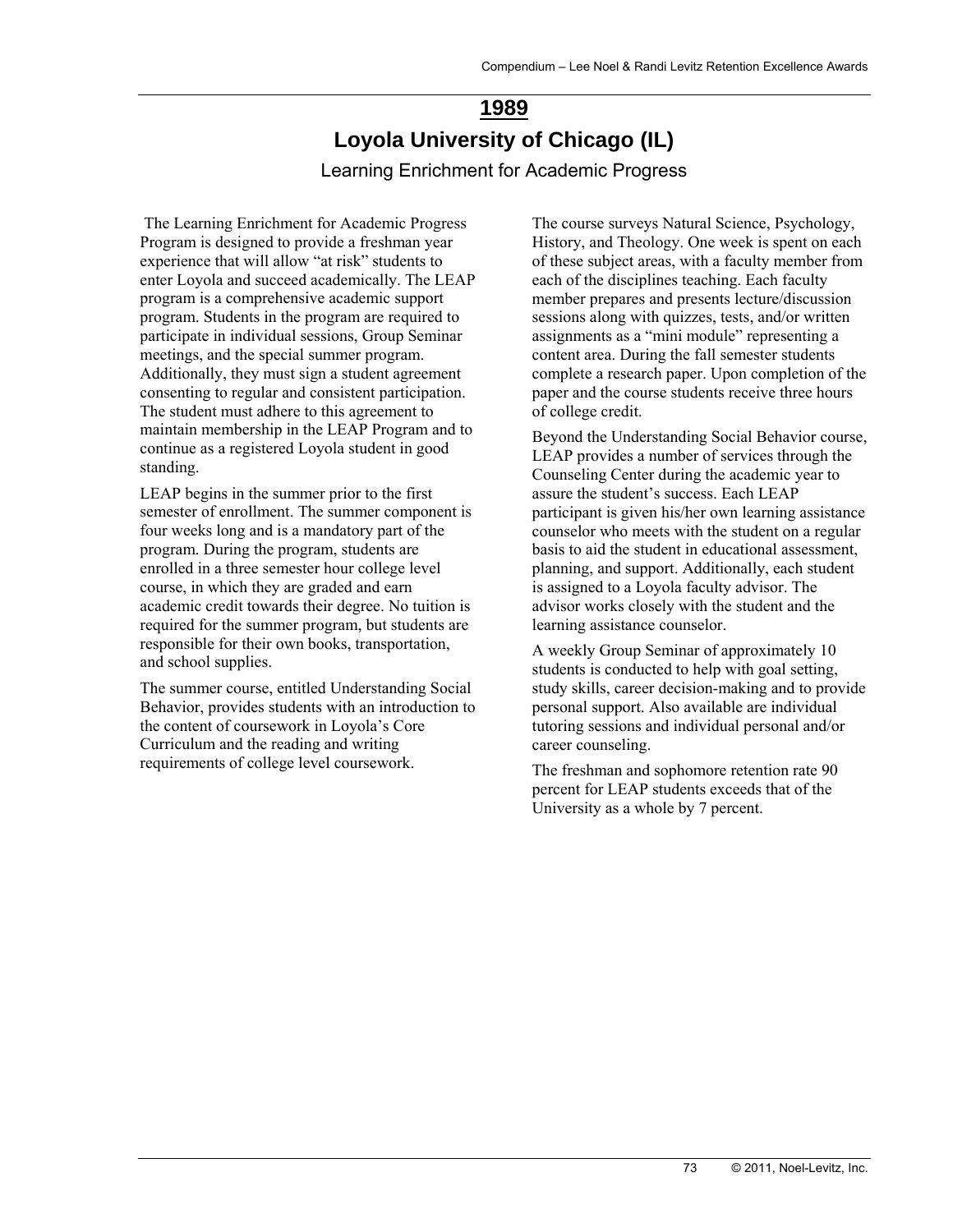# **1997 McDaniel College fka: Western Maryland College (MD)**

The Goal Planning Program

As its title suggests, the Goal Planning Program at Western Maryland College, enrollment 1,200, emphasizes strategic goal planning. This innovative program is a systematic yet highly individualized approach to improving the academic performance of students with GPAs below 2.0.

#### **Approach Adapted from Special Education**

Programs for academic enhancement typically focus on motivational issues, time management and planning, and the development of study skills. While the Goal Planning Program emphasizes all of these elements, its use of assessment, learning and study strategies, individual counseling, and self-advocacy make the program stand out. All of these approaches are typical of effective programs for college students with learning disabilities.

#### **The Semester Assessment**

Two main components comprise the Goal Planning Program: a semester assessment and a plan sheet. The semester assessment is an initial advising session that begins with a review of the student's performance in the prior semester. At this session, the advisor assists the student in assessing his or performance and identifying personal strengths and weaknesses. Discussion then focuses on strategic goal planning — the process of setting realistic, measurable goals and determining a method for achieving them. By the end of the sessions a goal direction has often been defined for the new semester.

## **The Plan Sheet**

Ensuing advising sessions continue to focus on assessment while matching learning and study

strategies to each student's learning style. With the advisor's assistance, students continue assessing strengths and weaknesses, set realistic final grade objectives for each class, choose classes (as possible) to match their learning style, develop individualized study strategies, and more.

Anchoring this phase is an individual plan sheet for goal attainment, time management, and continuous monitoring. For example, the ongoing assessment component of the sheet has students listing their courses in a column with the weeks of the semester in rows. Students then monitor their progress by recording every grade received in each class. They also write, in red, all tests and assignments due for each course in the appropriate week blocks. This grid then facilitates follow-up appointments by providing an immediate focus for discussion.

A major purpose of the Goal Planning Program is to assist students in asserting a greater sense of control over their academic work. Throughout the advising process, the program encourages accountability and responsibility, giving students a greater sense of ownership in their academic careers.

#### **Results**

The mean GPA rose .540 points for students in the program at the end of the spring 1995 semester, compared with the semester preceding. Further, participating students' mean GPA rose .208 points and .387 points, respectively, at the end of the fall 1995 and spring 1996 terms. Many students have endorsed the program, saying they like the idea of being better planned, prepared, and focused.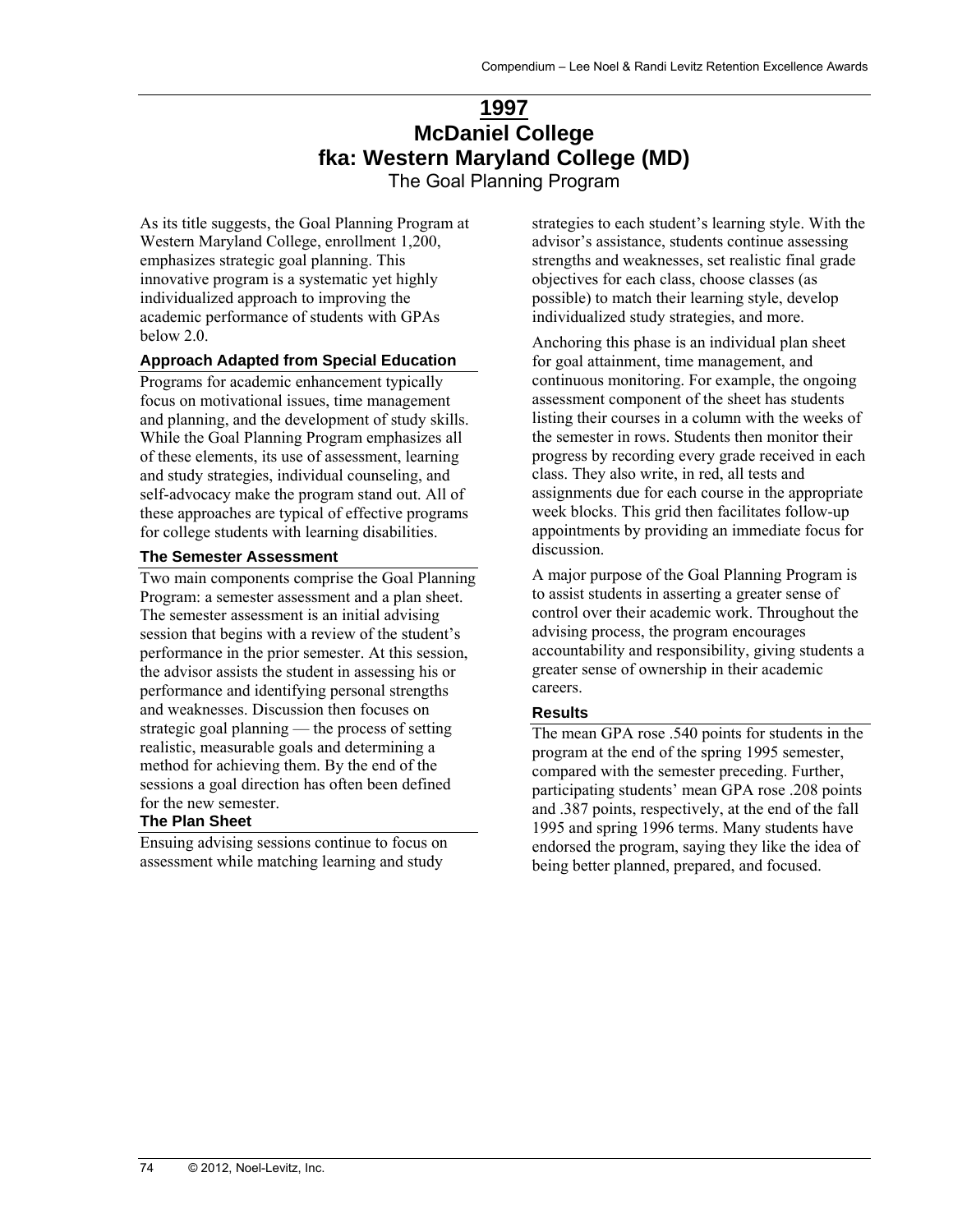# **1998 Meharry Medical College (TN)**  Teaching and Learning Resource Center Program

Established in 1994, the Teaching and Learning Resource Center for students and faculty at Meharry Medical College, Nashville, Tenn., enrollment 880, has led to significant results in student success. This comprehensive academic support program serves the vast majority of enrolled students in medicine, dentistry, and graduate biomedical studies. The Center attributes its success to its philosophy of meeting the total needs of students—and to a successful partnership with faculty for student success.

#### **Services for Students**

At the heart of the Center's program for students are personal academic development plans based on entering test results. Entering students complete a test focusing on reading, test-taking, learning styles, study skills, and critical thinking skills. Based on the findings of the test, individual students meet with a peer tutor, a skills consultant, a faculty advisor, and the college counselor, as appropriate, to focus on cognitive and noncognitive performance issues identified, along with their resulting recommendations.

Students are also offered a course in analytical reasoning and critical thinking; assistance with time and stress management; and a Comprehensive Review Program in preparation for licensure exams.

To document the student's achievement, monthly progress reports are signed by the student, the skill consultant, and other team members, then kept on file in the Office of Academic Affairs.

To ensure that students' total needs are met, the Center maintains close working relationships with campus offices of financial aid, housing, admissions and records, college operations, counseling and pastoral services, and offices of student and academic affairs.

#### **Services for Faculty**

Faculty involvement with the Center is viewed as foundational to the program's success. Importantly, its services for faculty have been well-received.

The Center's support for faculty initially focused on aligning the item content of in-house examinations with the item content of external licensure exams. A review of external

examinations revealed that questions were written on the evaluation, problem-solving, and application levels of understanding. In contrast, inhouse exams were primarily being written on the basic knowledge level of understanding. Monthly faculty seminars on item writing, along with a peer review process, culminated in a marked increase in item correlation between the two exams.

In addition to support with item writing, faculty are also offered assistance in developing educational models such as Problem and Student Centered Learning, videotaping of lectures for self-analysis, and workshop and seminar opportunities for ongoing development in teaching.

#### **Outcomes**

For students, the pass rate for first-time takers of the National Board Examinations in the School of Medicine increased from 39 percent in 1994 to 92 percent in 1997. In addition, for the same time period, the pass rate for students taking the National Dental Boards increased from 63.4 percent to 82 percent.

For faculty, the process of working to align the item content of in-house exams and external licensure exams resulted in an .89 correlation between the two exams.

By all indications, the concept of developing a single campus center to coordinate institution wide retention efforts has proven exceptionally effective for Meharry Medical College, its students, staff, and faculty.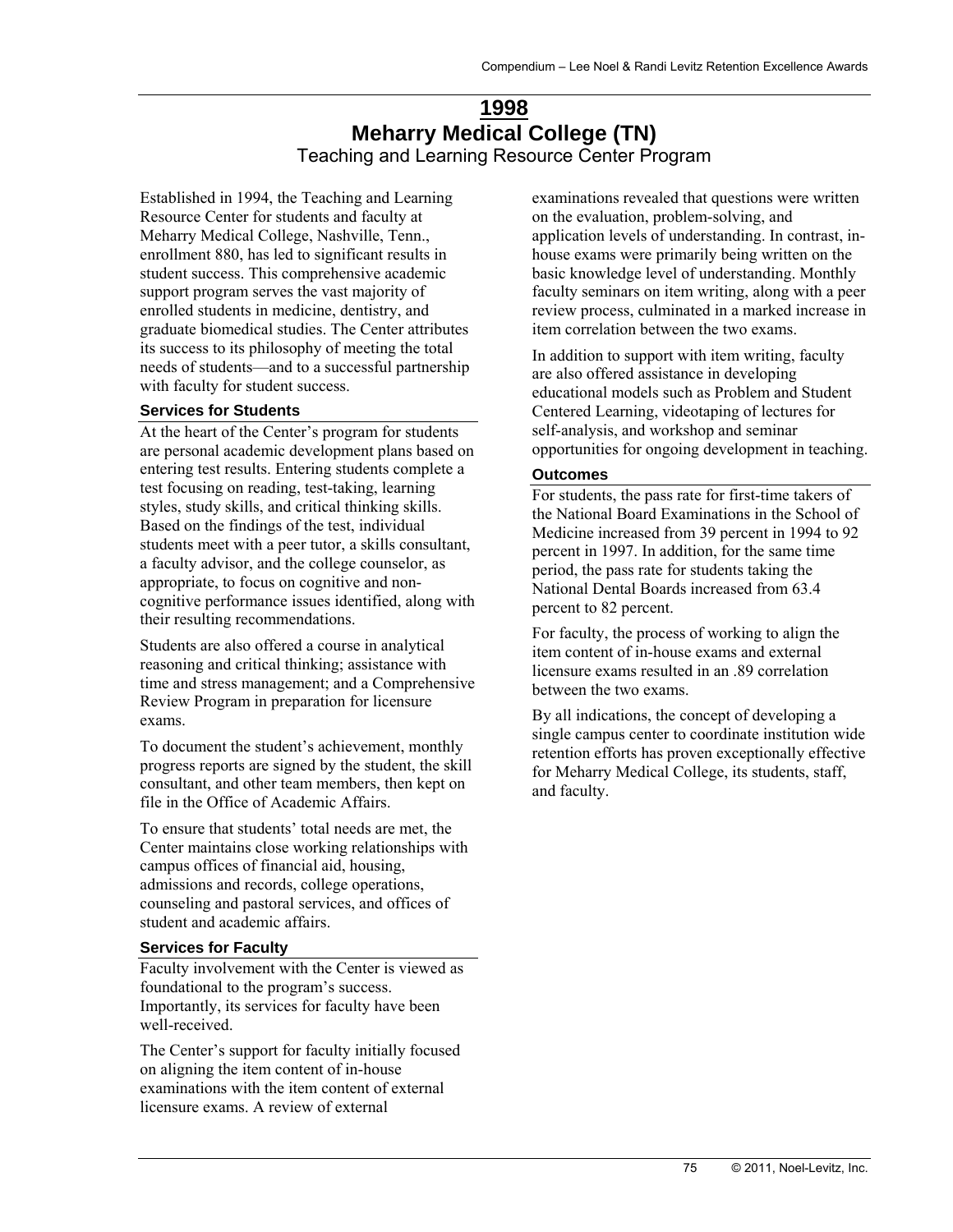# **1990 Miami Dade College fka: Miami Dade Community College (FL)**

Black/Hispanic Student Opportunity Program

The Black/Hispanic Student Opportunity Program is designed to increase both the number of black and Hispanic students graduating from high school as well as the number of students graduating from college. The program addresses four major issues identified as impeding the educational persistence of black students: inadequate academic preparation to compete at the college level, lack of a unified solid network of positive reinforcement-group expectancies, lack of a long-range career development plan, and inadequate institutional and financial assistance.

This program covers a seven-year period, from the tenth grade to completion. Student selection for the Black/Hispanic Student Opportunity Program is based on the Stanford Achievement Test and the recommendation of an administrator, counselor, teacher or committee.

Student performance is rewarded on annual accumulated grade point averages in designated college preparatory courses. Funds are placed in a bank account, established in the name of each student, within the Miami-Dade Community College Foundation. For high school students, the fund is based on the following system: for each 'C,' \$30; for each 'B,' \$60; for each 'A,' \$90. A student with a 'B' average would earn about \$240, which would be paid by a sponsor and matched by the Mitchell Wolfson Senior Foundation. Once students enroll in Miami-Dade, the rate increases to \$40 for a 'C,' \$80 for a 'B,' and \$120 for an 'A,' paid for by a sponsor and also matched by the Mitchell Wolfson Senior Foundation.

The student must come to Miami-Dade for the first two years in order to have access to the funds. BSOP affords the student access to several support systems. Mentors and parents play a vital role.

Mentors, who are sought from a broad range of black professions, stay with the student for one year and attend workshops and meetings with the student and parents. Parents of students in the BSOP are expected to provide an atmosphere for learning at home, monitor the student's learning process, become involved in the child's school, contribute to the student's education, and serve as an example to the student. Tutors are also available at both the high school and at Miami-Dade to aid the students in their studies.

Through BSOP students also have the opportunity to participate in several additional educational activities: 'Boss-For-A-Day'; Career Days; College Success Strategies Workshops; specialized assessments; workshops on decision-making, leadership and communication skills; test-wiseness skills, appropriate study habits, time management and college readiness.

BSOP also gives the opportunity for students to attend other educational functions such as the National Caucus of Black State Legislators and the Martin Luther King Conference on Non-Violence.

The primary goal of BSOP is to increase the pool of well-prepared black high school graduates; increase the number of black high school students aspiring to college education; and make it financially possible for black high school graduates to earn a college degree. Program success will be measured in terms of successful high school completion (100 percent for the first class, and 98 percent expected for the second class); earning of an associate in arts degree at Miami-Dade (students are in their freshman year), and completion of a bachelor's degree at a college of the student's choice (too early to assess).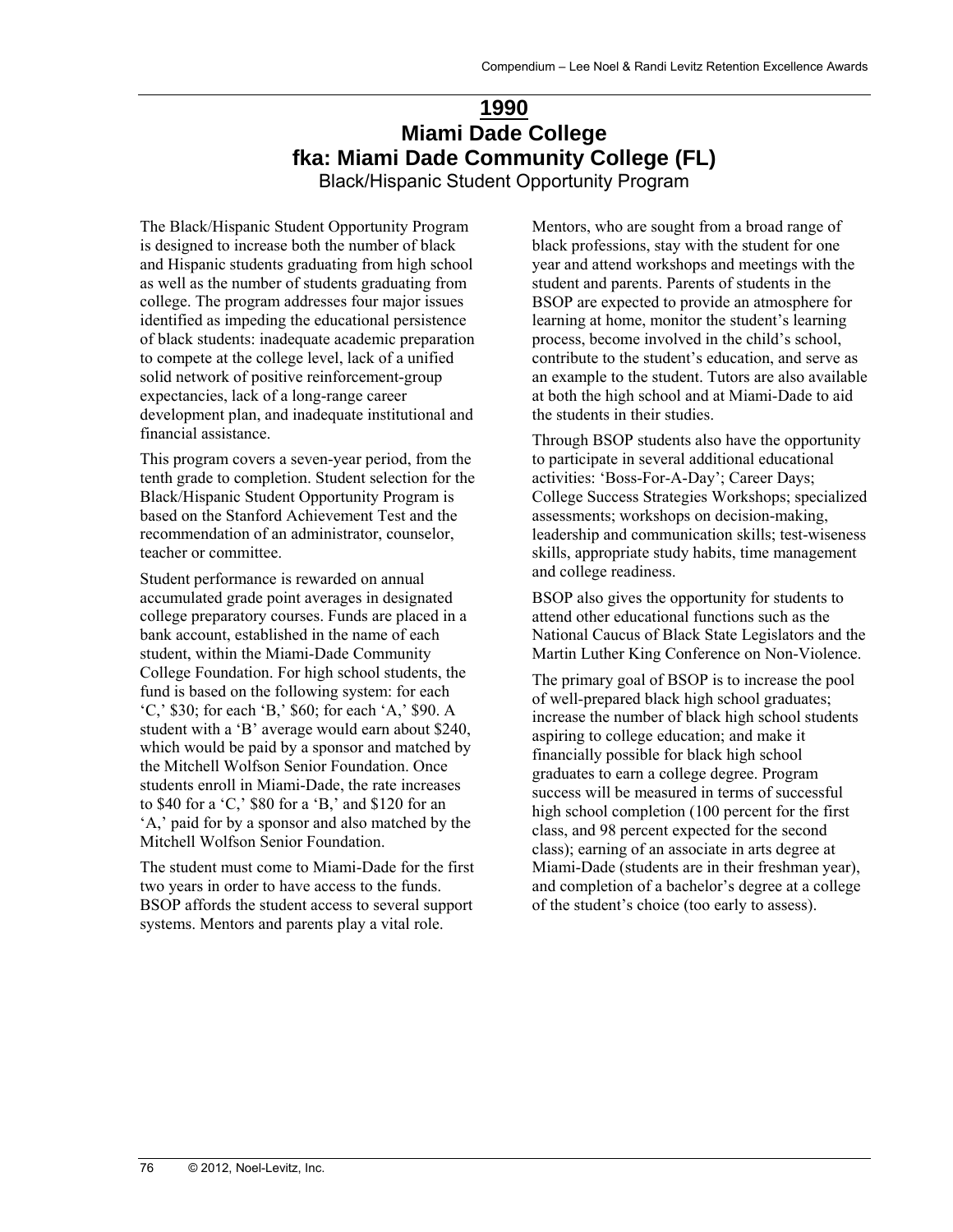# **2000 Miami University (OH)**  Scholastic Enhancement Program

Since it began serving students in 1993, the Scholastic Enhancement Program (SEP) at Miami University has made a substantive difference in the lives of students who come to the campus with learning needs. SEP has increased the retention of students who participate in the program and has been a model for the University community in how to support students more effectively.

#### **Identifying Students at Risk**

Located in southwestern Ohio and enrolling a student population of almost 16,000 students, Miami University is highly respected and well known for its challenging academic curriculum. The Scholastic Enhancement Program grew out of the work of a presidential task force comprised of a cross-section of faculty and staff. The task force found that a disproportionate number of students who experienced academic difficulty came from certain populations of students.

Based on recommendations from the task force, SEP was established to increase the performance, persistence, and graduation rates of students admitted to Miami through one of four special admission consideration categories: 1) open admission students from the local school district; 2) student athletes; 3) fine arts majors; 4) minority students. One of the operating assumptions is that these students are potentially at risk academically because of the competitive academic environment of the university and that the risk increases with the additional demand placed specifically on those talented students recruited for athletics and performing arts programs.

#### **Network of Support**

The motto of SEP is "We meet the students where they are, and go where they take us." To assist each student in establishing a network of support, the program features:

- early contact with faculty, staff, and successful upper-class students;
- peer group activities designed to build social and personal friendships that will serve the student in times of stress;
- initial assessment of skill levels in reading, writing, mathematics, and academic skills to inform staff of the need

for participation in student success programs and/or activities;

- Early advising and special course selection accompanied by supplemental instruction and/or tutoring;
- Careful monitoring of student progress including a mid-term evaluation;
- A Focused Learning Community residential option which provides an opportunity for students in targeted majors to live close to one another.

#### **Outcomes**

An assessment of the program shows a positive correlation between participation in the Scholastic Enhancement Program, persistence, and academic achievement. Specifically, since its inception in 1993, the program has admitted over 850 students and successfully retained an average of 95 percent of these students through the end of their first year. On average, 84 percent of SEP participants are finishing their first year with a GPA of 2.0 or above. Further, 84 percent of all SEP students return to Miami University for their sophomore year. In addition, the persistence rate of the program's first four classes completing eight consecutive semesters has increased from 52 percent to 70 percent.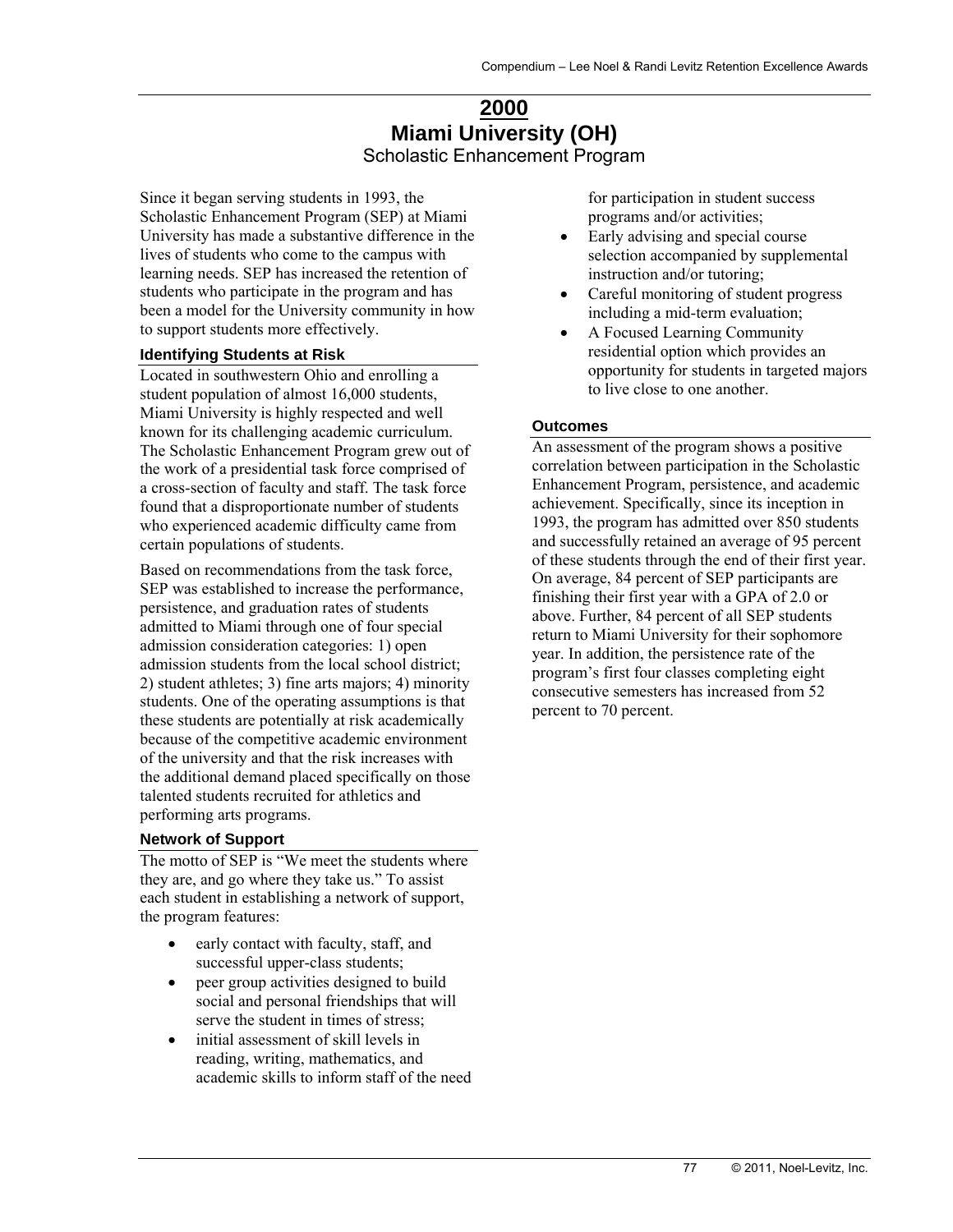## **1993 Michigan Department of Education; Office of Minority Equity (MI)**  Martin Luther King, Jr. \* Cesar Chavez \* Rosa Parks Initiative

The goal of the King\*Chavez\*Parks Initiative is to achieve parity in the graduation rates of minority students equal to their share of the state's population. After a decade of steady minority enrollments but declining graduation rates, it became clear to the initiative planners that graduation was the only real measure of success for minority participation. Further, analysis of statewide data and projections revealed a stark message: if African American, Hispanic American and Native American student participation rates were to continue to increase at the rate of the past decade, and all other factors remained the same, it would take at least 50 years to reach parity in the state's public university enrollment, and Michigan would never reach parity in graduation rates.

#### **Program Specifics**

The Martin Luther King, Jr.\*Cesar Chavez\*Rosa Parks Initiative is a legislative intervention composed partially of the following elements:

- 1. The Select Student Support Services Program provides seed money to participating institutions for retention strategies statewide.
- 2. The Michigan College/University Partnership Program was created to increase the number of minority students who transfer from community colleges into university baccalaureate programs. The first programs were funded in 1989 and within two years programs were demonstrating an impressive increase in

the number of transferring students. Community colleges involved in the program had four times as many students transfer as did those community colleges not involved in the program.

3. The Parity Committee fosters institutional and faculty involvement in the retention of minority students. Its goal has been to establish direct outreach to faculty. Forums have been held for the past three years focusing on different topics related to the retention of minority students. A document entitled "45 Ways a College Professor Can Promote Academic Success for All Students" was developed by the committee and has been in high demand.

#### **Results**

Since the inception of this program in 1987 through 1992, there has been a 35.8 percent increase in the number of bachelor's degrees granted to minorities by Michigan's public and private higher education institutions. From 1991 to 1992, the number of bachelor degrees in engineering awarded to minority students increased from 111 to 163. Because of the aggressive and clear focus given by the Office of Minority Equity, the King\*Chavez\*Parks Initiative has been effective in holding Michigan's higher education system accountable to the goal of achieving parity in graduation rates for minority students. It is a model of what a statewide coordinating body can accomplish.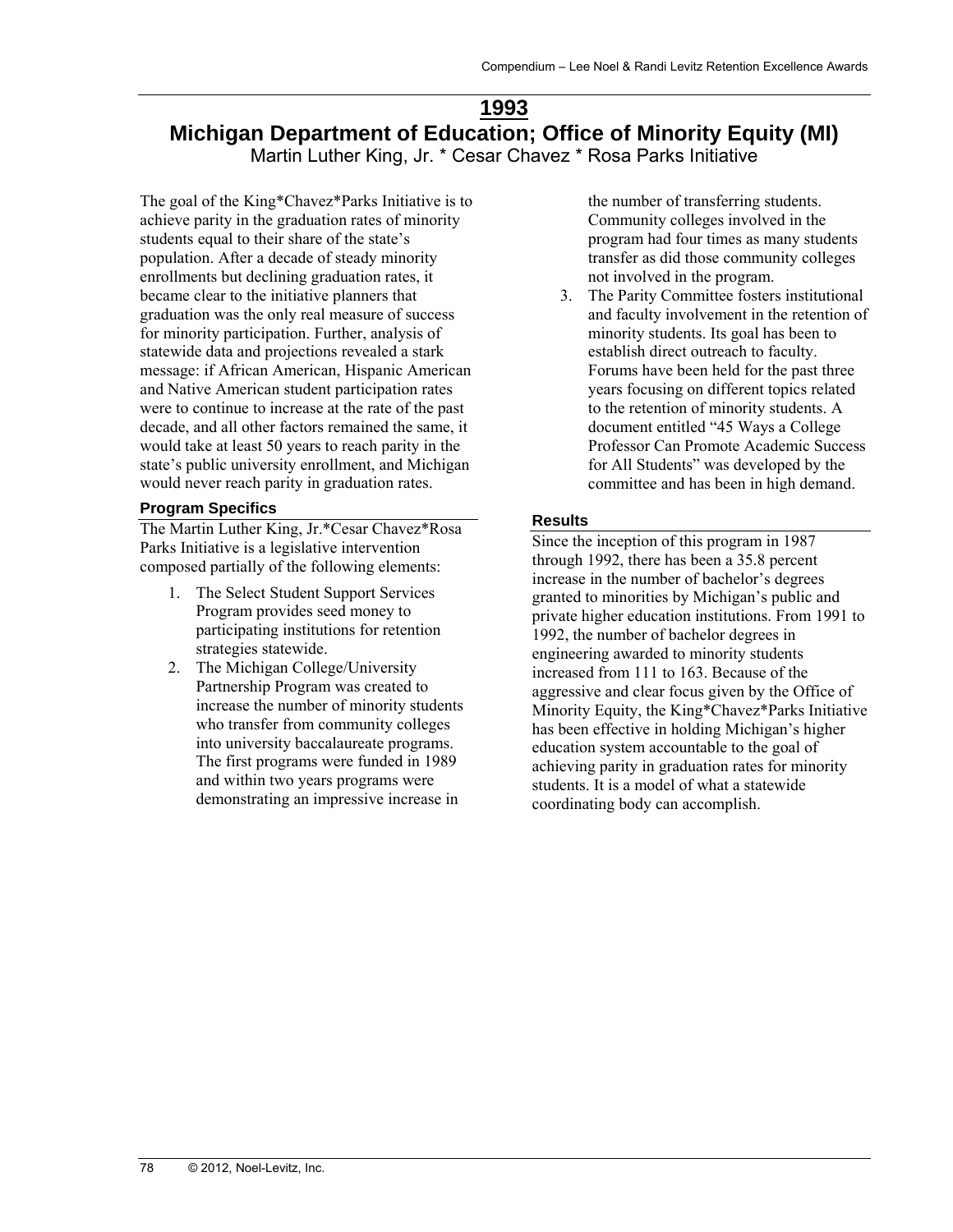# **2003 Michigan State University (MI)**  SUPER Program

Each summer, a select group of incoming students at Michigan State University begins a yearlong orientation to the university provided through the university's Summer University Program— Excellence Required (SUPER). Originally introduced in 1988, SUPER was re-engineered in 1995 to make it even more effective. The program offers a model for meeting the needs of a carefully targeted cohort.

#### **Support for a Targeted Population**

Approximately 35 students per year participate in SUPER. Participants are selected from a lower tier of approximately 425 students annually who are eligible for the university's College Admissions Achievement Program (CAAP). CAAP students are first-generation, low-income, and show resilience in meeting and overcoming societal difficulties. Approximately 40 percent are African-American and 36 percent Chicano/Latino. All SUPER participants have just graduated from high school.

The over-arching goal of SUPER is to build resiliency in students so they can compete and succeed at Michigan State. The strength of the program is in the integration of four components:

- An academic summer program that resembles a "real" college experience, requiring students to complete 11-14 credits of college-level coursework;
- A structured support plan of required study halls, weekly advising sessions in the summer, and biweekly advising sessions during the fall and spring;
- Strict prohibition of outside distractions such as TVs, jobs, and overnight guests to familiarize students with the lifestyle changes needed for academic success; and
- Multiple and diverse forms of social support including, but not limited to: block scheduling to keep the cohort together in classes; group service projects; group residence hall accommodations; required participation in an interpersonal group led by a university psychologist; life skills workshops; and fall and spring retreats.

SUPER is supported by institutional funds and students selected have their summer tuition, room and board, and books covered in full. In addition, each participant receives a laptop computer. The institutional funds are in the form of recurring allocations from the Office of the Provost and an Initiative Grant from the university that was awarded in recognition of the program's success.

#### **Results**

Since its re-engineering in 1995, SUPER has become stronger. The average first- to second-year persistence rate for SUPER cohorts from 1995 to 2001 was 84.6 percent. This rate is 5.7 percentage points higher than the comparable 78.9 percent CAAP persistence rate during the same period and comes close to the overall university persistence rate of 86.8 percent from 1995 to 2001.

Student evaluations also indicate that the program is successful. On a recent survey, 80 percent of students reported that SUPER helped improve their time management skills and 85 percent indicated that the program helped improve their study skills. In addition, 98 percent of SUPER participants indicated they would recommend the program to a friend or family member.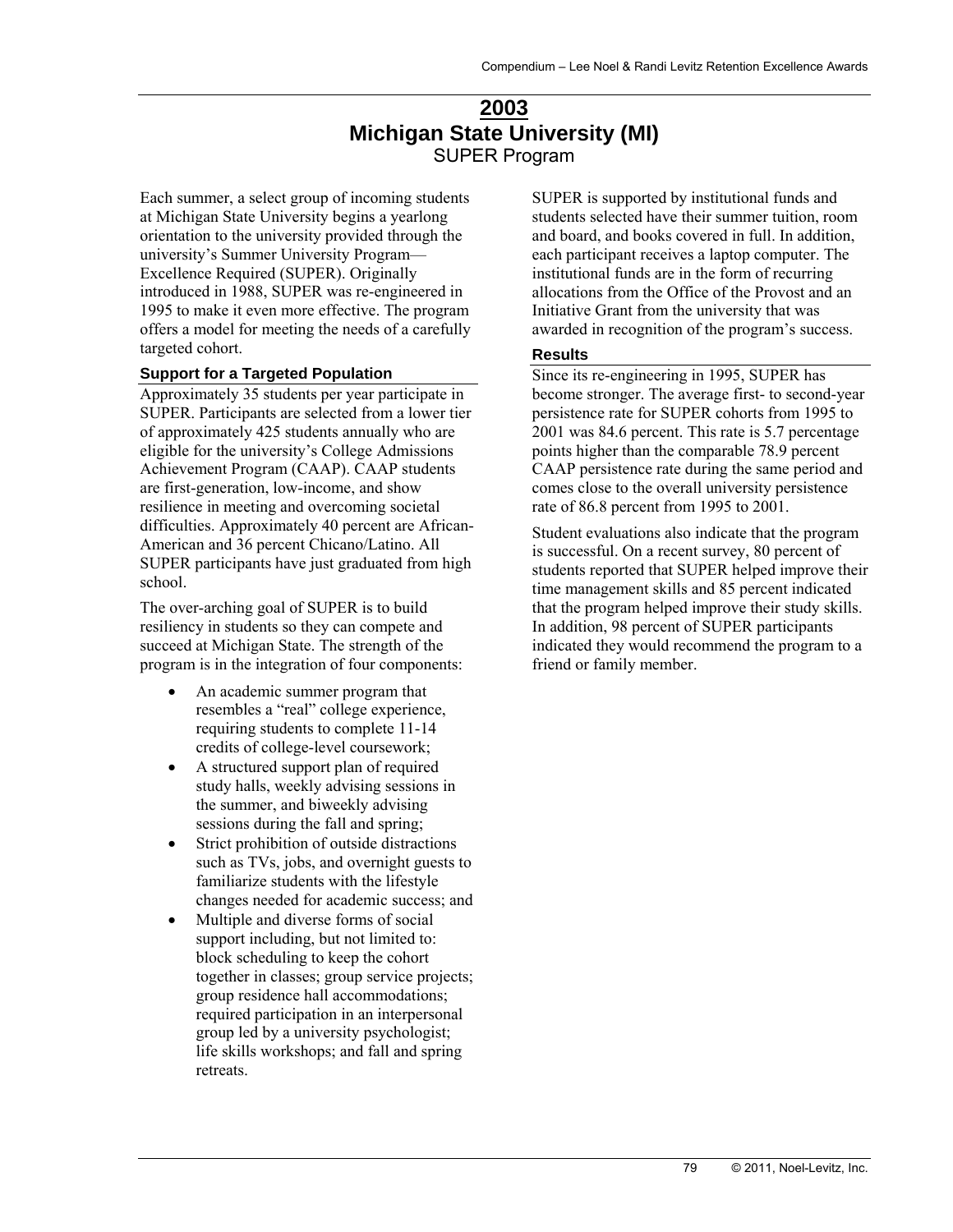## **2006 Michigan Technological University (MI)**  ExSEL – Excelling in Science and Engineering Learning

## **Program Type**

Targeted Populations—Various Excelling in Science and Engineering Learning (ExSEL) is a partnership between Michigan Technological University's College of Engineering and Department of Educational Opportunity and the State of Michigan's King-Chávez-Parks Initiative. It is aimed at increasing student success and retention of minority and disadvantaged firstyear students enrolled in the College of Engineering. ExSEL's strategy to help ensure the success of student participants combines coursework, peer mentoring, progress mentoring, and personalized services. ExSEL averages 108 participants per year.

## **Helping Science and Engineering Students Excel**

Michigan Tech recognized that first-year retention rates of minority students differed as much as 9 percent and six-year graduation rates by as much as 20 percent. A second group with a higher attrition rate was the traditional at-risk students who struggle with social and personal issues such as isolation, campus climate, lack of role models, hesitation in seeking academic assistance, and inadequate financial resources. This discrepancy was especially noticed among those enrolled in engineering and science disciplines that account for 82.5 percent of Michigan Tech's enrollment. The ExSEL initiative created multiple programs designed to address specific needs identified among these students and utilized existing programs on campus to eliminate duplicating efforts. Combined, these programs provide the tools, intervention, and support needed to help these students succeed in college. Some of these programs include:

 **Progress mentoring**. Students sign a contract that includes a grade release to allow ExSEL to review grades at the fourth week of the semester and again at mid-term providing two opportunities to contact students who may be struggling and direct them toward assistance before their academic situation becomes irreversible.

- **Peer mentoring**. This program utilizes both volunteer and paid mentors who provide direction, encouragement, and academic support when necessary. Partnerships with student organizations have provided collaborative opportunities and offer the students a chance to develop relationships with upper-class students and learn about various opportunities to get involved on campus.
- **Frameworks for Success.** This is a required course that focuses on the tools necessary for first-year success, including time management, academic skill development, introduction to university life, and campus resources.
- **Web sites**. ExSEL hosts a resource site devoted to program information, links to first-year math practice exams, campus resources, success tips, volunteering information, and other relevant areas. It also hosts a site called "Making Our Mark" that is devoted to success stories from students with diverse backgrounds.

## **Results**

The program has made a marked difference with both retention and academic performance among participants. ExSEL student retention has increased 16.4 percent since the program's inception while the average fall semester GPA has increased 30 percent compared with a university wide increase of .07 percent. Grades in key courses also increased among ExSEL students with the number earning a C or better in their first attempt at challenging subjects increasing by 60 percent in General Chemistry, 57 percent in Precalculus, and 54 percent in Calculus 1. Since the program's inception, 4.1 percent fewer ExSEL students are on academic probation after their first year and 18 percent fewer ExSEL students were academically dismissed after their first year.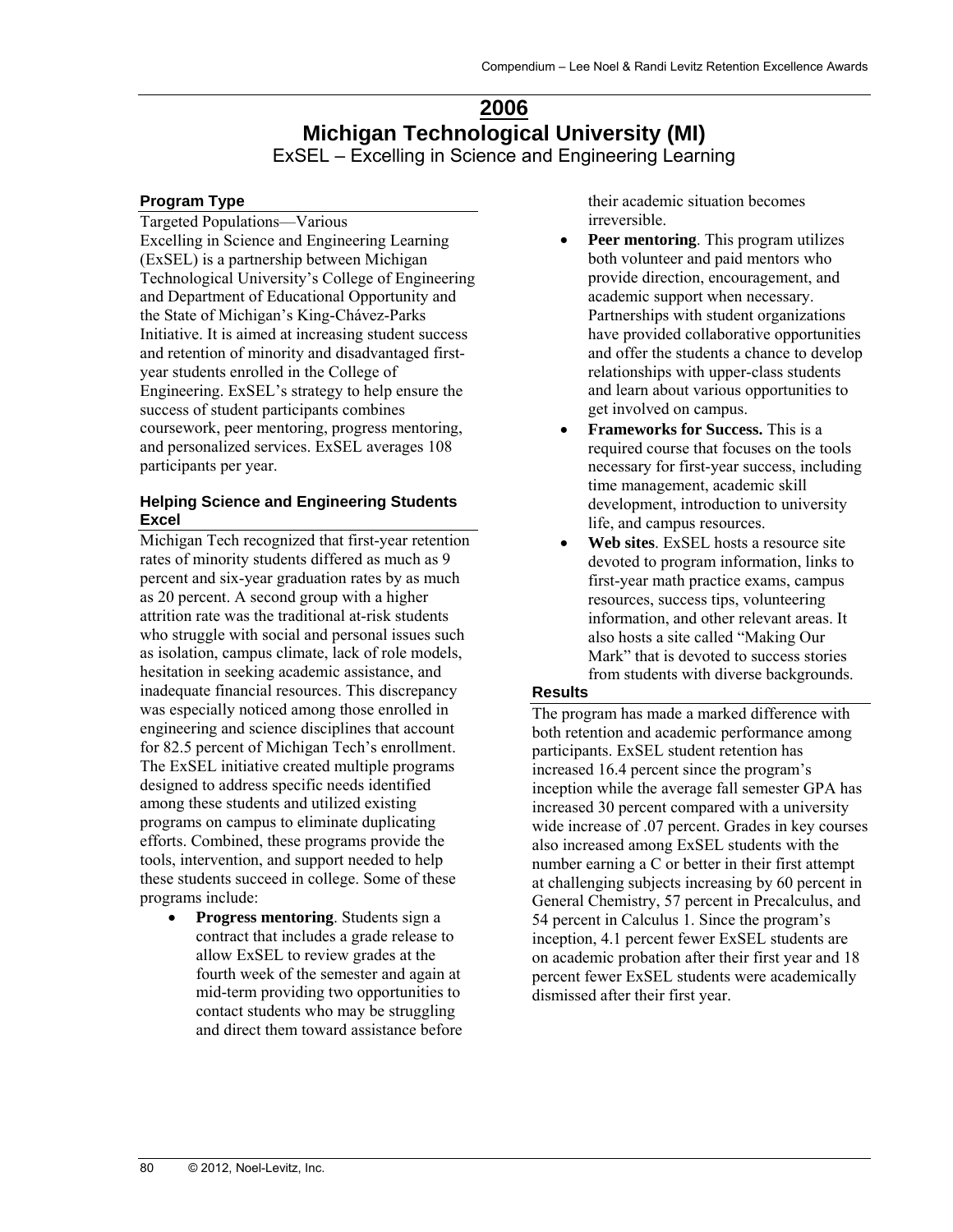# **1990 Middlesex Community College (MA)**  Freshman Seminar and Course Clusters

This program consists of two model components, Freshman Seminar and Course Clusters, which involve collaborative efforts among faculty and student services staff.

Freshman Seminar is targeted at those students in large academic programs such as liberal arts, liberal studies and criminal justice. These programs have not only had the highest attrition rate, but have also had the least opportunity for small group involvement. The goal of the course is to encourage group cohesiveness among students and to develop student-faculty connections.

Freshman Seminar meets twice a week for the first two months of the semester and carries one credit. Class size is limited to 25. The course is graded based on attendance, a weekly written journal, and a group project determined by each class. Each aspect of the grading requirement emphasizes involvement.

The course is team taught by two instructors; both instructors attend every class. The teams usually consist of a faculty member and a staff member from student services, or a faculty member and an administrator. The objective of the team teaching is to allow students to be exposed to different teaching styles and different personalities and to provide the opportunity for the class to break into small discussion groups led by each instructor.

The cluster courses are targeted at students in large academic programs. The goals of the cluster are the following: to encourage group cohesiveness among students and faculty, to identify at-risk or marginal students and provide interventions through team work, to provide the opportunity for team-teaching or collaboration when appropriate, and to reinforce the student in related aspects of thinking skills among various disciplines.

The course clusters are actually block schedules of three major courses plus Freshman Seminar (ten credits total). Students who select the cluster package attend classes with the same group of students.

The cluster courses are offered at prime times during the day as an added incentive for students to enroll. Students enrolled in course clusters may select electives beyond the cluster group to have the opportunity to attend classes with non-cluster students.

Four cluster packages are offered in the liberal arts, business and liberal studies programs. Faculty and student services staff who teach in the cluster work together as a team. Before the semester begins, each team meets as a group, selects a leader who organizes future team meetings, and discusses the goals and objectives for the cluster. Once the semester begins, each faculty/staff team meet for one hour weekly to discuss student issues, attendance and interdisciplinary course work.

In addition to these teams, the college counselors recruit and train 12 peer mentors, returning students recommended by faculty. Peer mentors take a one-credit leadership training program. Once trained, mentors provide support to designated cluster students. (Peer mentors also attend the weekly faculty/staff meeting.)

In 1989 the attrition rate for Freshman Seminar students was 13 percent compared to 26 percent for non-Seminar students. Freshman Seminar students also demonstrated higher GPAs. The retention rate for the Liberal Studies cluster (a potentially high-risk group) was 100 percent. The business cluster also exhibited success with an attrition rate of 15 percent for cluster students, while for non-cluster participants the attrition rate was 33 percent.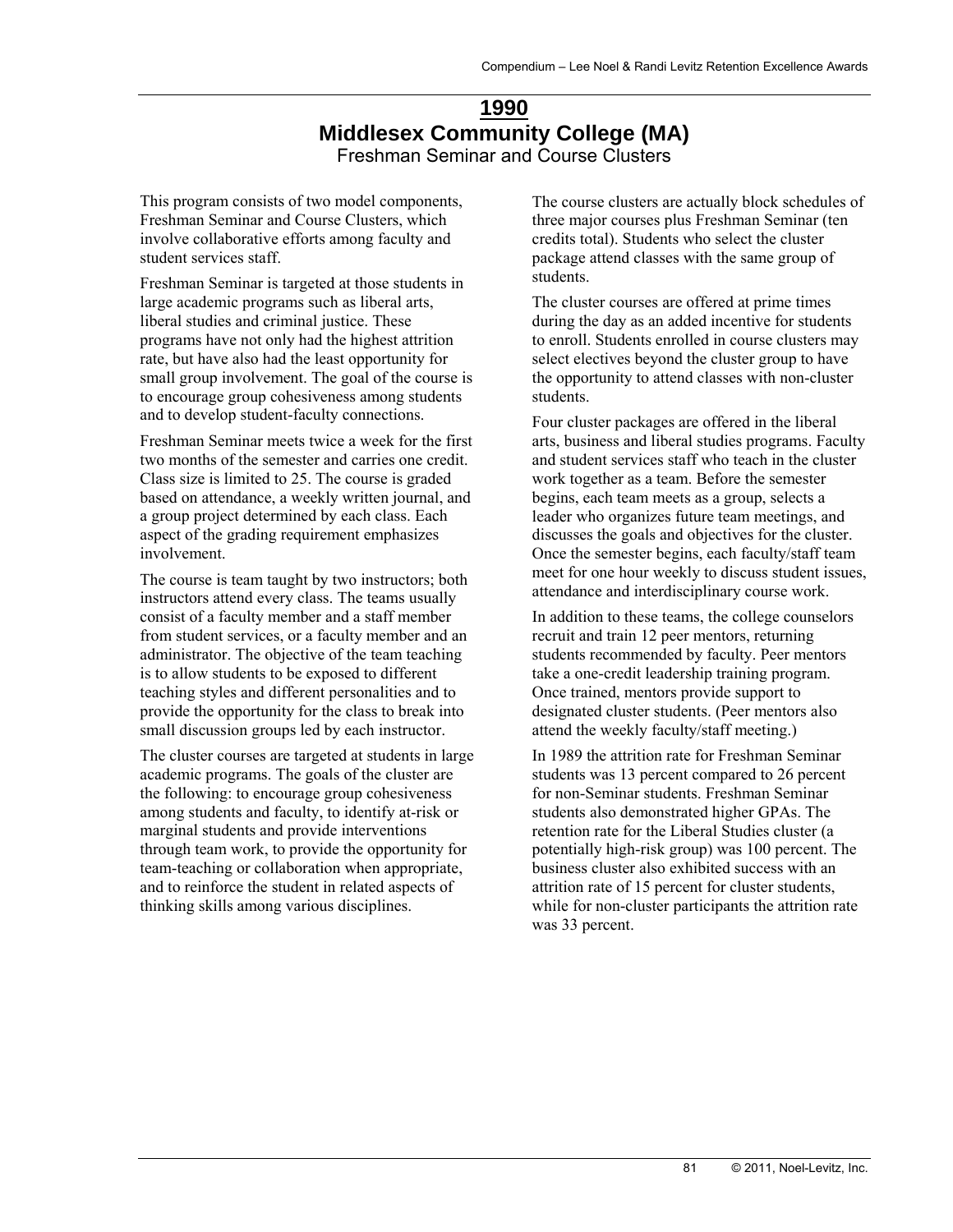# **1992 Midlands Technical College (SC)**  Comprehensive Student Retention Program

Midlands Technical College has developed a remarkably comprehensive retention program that integrates planning, evaluation and college wide resources. Key components include a student tracking system, college wide customer service training for both full-time and student employees, a computer-based intervention and communication system, specific initiatives with targeted at-risk groups, and increased attention to advising, assessment and orientation, to name only a few.

In 1988 Midlands Tech began experiencing enrollment increases of more than 10 percent annually accompanied by only minimal increases in resources. Though their graduates were very successful, they found that over half their new students were being lost to attrition. Moreover, the number of students on academic probation had risen. It was with this background that Midlands developed a comprehensive retention program beginning in 1989.

The retention initiatives at Midlands are designed to impact the success of all students. A student tracking system monitors the progress and retention of specific sub-populations. The information is used to develop and modify student retention initiatives.

Key components of the comprehensive retention program include the following:

1. An increasing emphasis on academic advisement through the establishment of centralized advising centers, the use of degree audit software to monitor student

progress, the development of advising manuals, and faculty training in developmental advising.

- 2. Increased orientation activities.
- 3. Identification of student educational plans at college entry for use in advisement and student tracking.
- 4. A broadened definition of student assessment, with assessment linked to orientation and advising, and with monitoring of course placement accuracy.
- 5. A computer-based intervention system used to connect students with academic courses and student support services based on identified needs.
- 6. Specific initiatives with targeted-risk groups. These initiatives include curriculum restructuring and a change in grading systems for the developmental studies courses taken by academically underprepared students. Also, students with undeclared majors are receiving more attention until a major is selected. Cultural diversity/sensitivity sessions are held for college staff in order to focus on the needs of minority students.

In just two years, overall first to second year retention increased by 6.4 percent; retention of the academically under prepared increased 16.9 percent, undeclared majors 11.1 percent, and minority students 9.2 percent.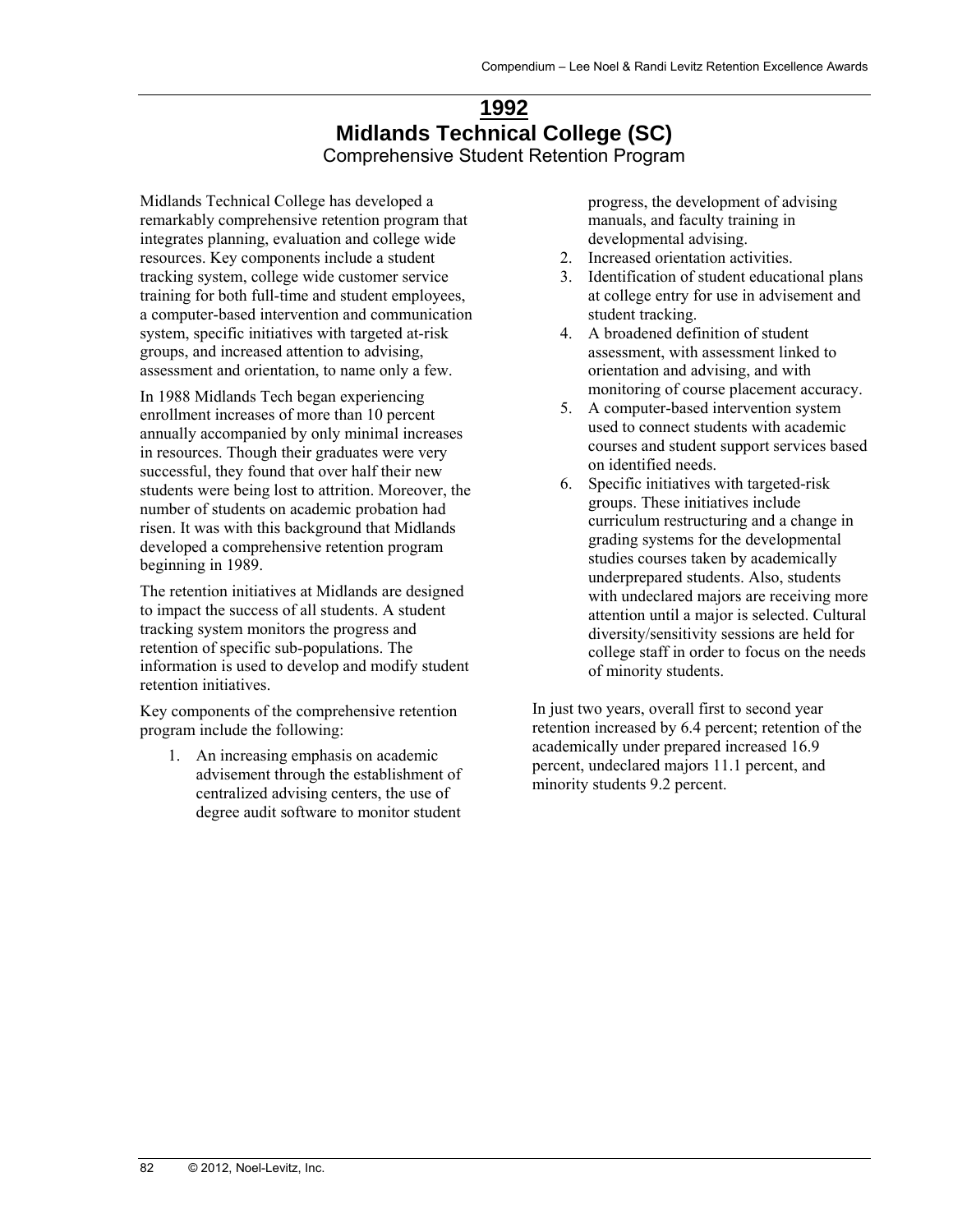# **1995 Millsaps College (MS)**  A Complete Retention Program

Millsaps College initiated a comprehensive examination of its student enrollment program and found that although freshmen were supported by an outstanding first-year program and juniors and seniors were cultivated academically and socially by their major department, sophomores felt left out. To reach its retention goals, Millsaps College implemented an integrated retention program that has evolved and led to greater faculty and staff support of students and a more active involvement of students in the exploration of their academic and vocational goals.

#### **Retention Begins at Recruitment**

Millsaps' retention program involves all members of the college community, beginning with recruitment and continuing through graduation. Throughout the recruitment process, Millsaps coordinates its admissions efforts with the financial aid office. In this way, the college has been able to make a Millsaps education possible for a more diverse and better academically qualified freshman class. Creative programs have been developed to help transfer students matriculate at Millsaps. Some of these programs include: "Meet Your Major" fairs, the "Careers In..." forums, "Perspectives Program" (a 10-week orientation program for freshmen), and the development of a full internship program locally and nationally. Each of these programs allows students to meet faculty, other students in the department and alumni of Millsaps, and to learn about classes and career options within a major.

#### **Real World Experience**

Millsaps' internship program is available to students in their second freshman semester, although most students involved are secondsemester sophomores and seniors. The internship program provides students with experience in areas they wish to pursue, and also provides a service to the corporate, industrial, and nonprofit areas.

#### **Strengthening Retention Through Advertisement**

Millsaps places special emphasis on advising in its retention program. All advisors at Millsaps are trained through workshops in Developmental Advising Practices. A special Quality Service Committee on Advising defines the responsibilities of advising for the advisor and the advisee. An Academic Guide, which is updated each year, provides current information to advisors regarding the requirements and career implications of each major. The college has also required that all sophomores declare their major at the beginning of the spring semester, so they can make contact with their major department before they leave for summer break.

If a student does wish to withdraw from Millsaps, an extensive exit interview process takes place. This process involves meeting with the director of academic and career development, the advisor, the Business Office and the dean. Often the student has questions or worries that can be allayed at the first meeting, encouraging the student to continue at Millsaps. Students are also given information about how to return to Millsaps. Students are more likely to return knowing that someone cares about them and will help them to re-matriculate.

### **Retention Results**

During the two years that Millsaps' retention program has been in place, the retention rate for returning sophomores has risen 12 percent. The retention rate for returning freshman has risen from 83 percent to 86 percent. This is particularly remarkable considering the class with the 86 percent retention rate is 19 percent larger than the previous class.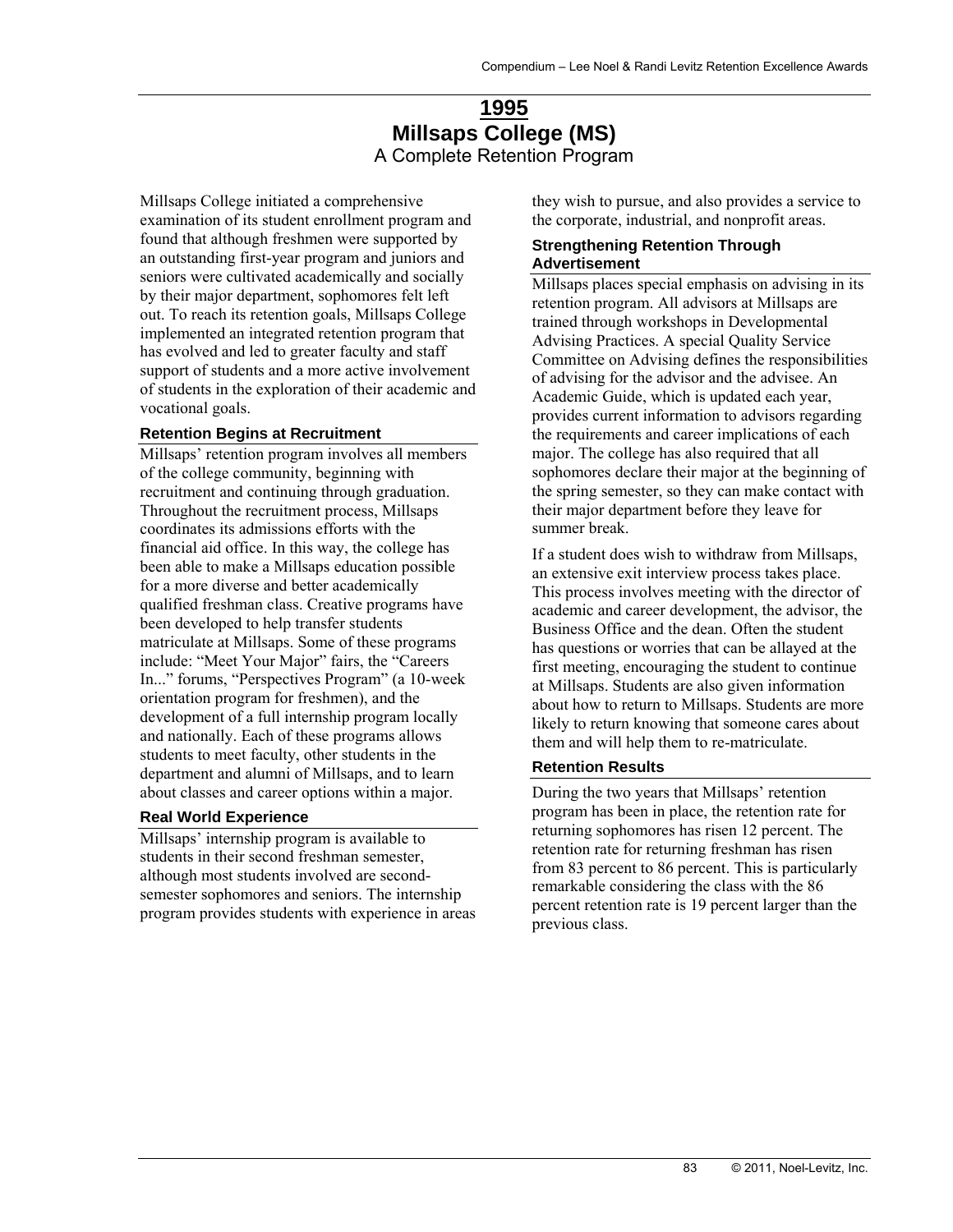# **2003 Mississippi State University (MS)**  Pathfinder Program

First-year students who miss classes at Mississippi State University get noticed—and the attention they receive is helping them stay connected to the university. The attention is orchestrated through the Pathfinder program, an initiative now in its sixth year. The program serves a largely residential population of 2,000 first-year students.

## **Focusing on Class Attendance**

The Pathfinder program's focus on class attendance stems from academic performance research by a psychology professor and several of his graduate students. Among the research findings:

- First-year students who exhibit poor academic performance do not necessarily enter college with poor predictor ratings (ACT, SAT, or high school GPA).
- There is little difference in ACT scores and high school GPAs between first-year students who return for their sophomore year and those who do not.
- The difference in college GPA between continuing and non-continuing first-year students is large.
- Many first-year students who exhibit poor academic performance exhibit this behavior during the first half of their first semester.
- An early, reliable indicator of academic difficulty is class attendance.

When first-year students miss two or more classes during the first six weeks of the semester, the Pathfinder program rolls into high gear. Faculty are encouraged to use voice mail, e-mail, or a Web-based form

(http://www.ssrc.msstate.edu/fresh) to report the absences. Then Pathfinder staff, often residence hall staff, make brief and positive contact with students to make two essential points: 1) Your instructor is concerned about your absences, and 2) Talk to your instructor if you are having academic difficulty. Students are also provided with a list of student support services.

The interventions should come as no surprise to the students who are contacted. During orientation, the importance of class attendance is stressed repeatedly to new students and their parents. In

addition, at the beginning of the fall semester, the president of the university sends a personalized letter reinforcing the importance of class attendance to the parents of all entering first-year students.

A significant challenge at the outset of the Pathfinder program was convincing department heads and faculty to cooperate in the frequent and early reporting of absences. Project leaders note that faculty probably could not have been convinced to cooperate if a longtime faculty member with a solid teaching and research history had not been in charge of Pathfinder.

## **Results**

Evaluations of the Pathfinder program have shown that the total percentage of freshmen with attendance problems has decreased from 24 percent to 11 percent since the program was instituted. This improvement in attendance has likely contributed to a number of related improvements, including: an increase in the mean freshman GPA from 2.52 to 2.67; an increase in first- to second-year retention from 76 percent to 81 percent; and a decline in the percentage of firstyear students on academic probation after the first semester from 26 percent to 19 percent.

Additionally, the four-year graduation rate has begun to show a promising increase, rising 3 percentage points for the first interval measured.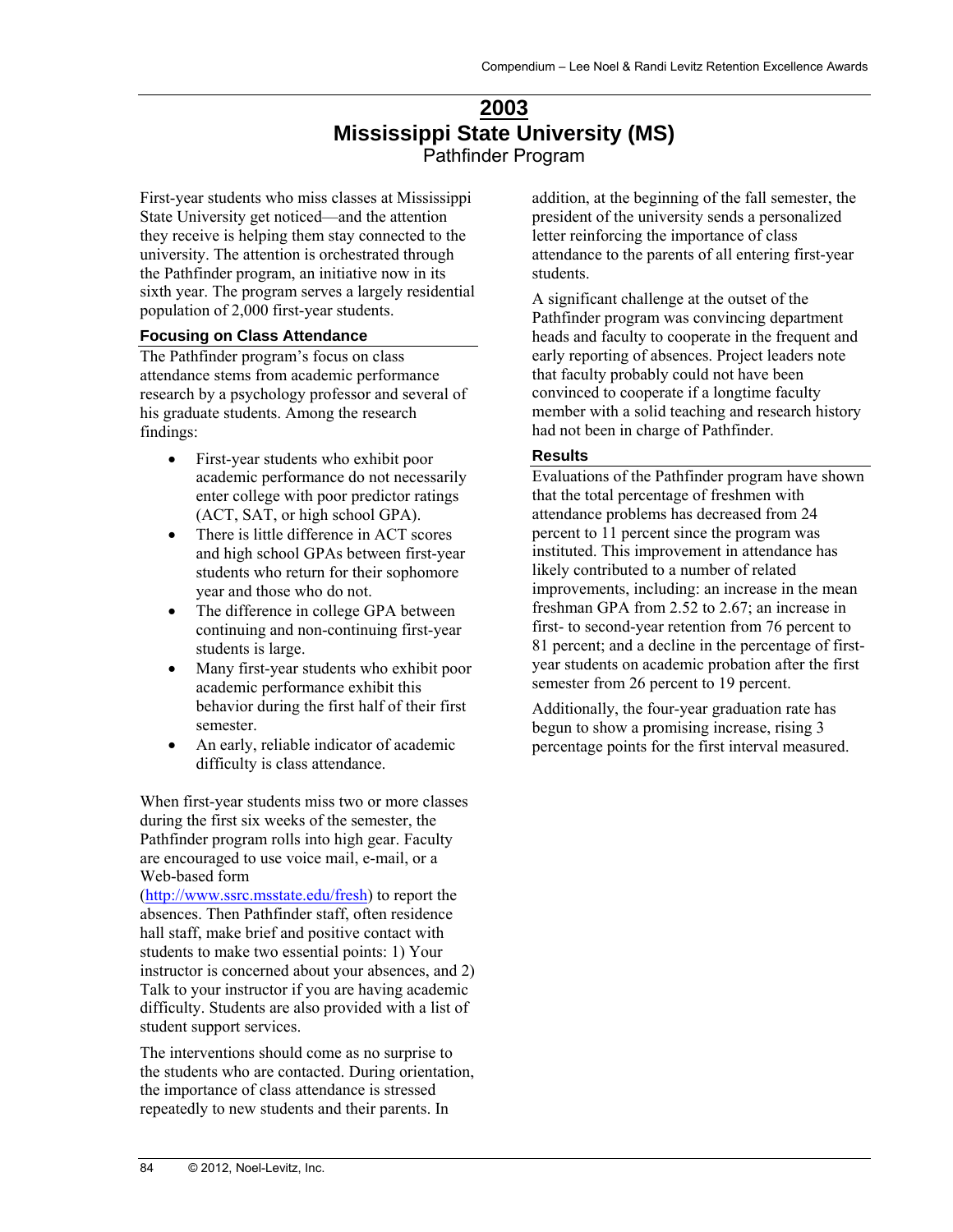# **1999 Missouri Western State University fka: Missouri Western State College (MO)**  Access Plus

It's no surprise that students attending an openadmission institution often arrive underprepared. Yet few institutions with open admissions have tackled the resulting retention challenge with as much gusto as Missouri Western State College (St. Joseph, Missouri; enrollment 5,200). The college's response —Access Plus—is a model example of an innovative and comprehensive program that gets underprepared students "started right" and keeps them on the path to graduation.

#### **An Open Admission Institution**

Begun in 1995-96, Access Plus grew out of Missouri Western State College's commitment to meeting the diverse needs of its student body and the Missouri workforce. The college's mission of offering open access emanates from its long tradition as an open-admissions school and the lack of a community college in the surrounding area. The open-access mission was reinforced in 1994 when the State of Missouri asked the college to formally declare an open or selective admissions policy.

#### **Advising Leads the Way**

Missouri Western State College credits the implementation of intrusive freshman advising with much of the success of Access Plus. The components of Access Plus include, but are not limited to:

- An enhanced orientation program;
- A Freshman Year Experience Office offering services such as intrusive advising contacts and advising workshops for freshman advisors;
- A large team of freshman advisors consisting of faculty and staff;
- Freshman Interest Groups, clusters of the same 20-25 students enrolled in two or three courses together with a common theme;
- Introduction to Professional Studies courses;
- Additional faculty for development English and mathematics;
- Expanded academic support, including tutoring and supplemental instruction,

through the university's Center for Academic Support; and

 The creation of a Unity Services Office to help address diversity issues on campus.

#### **A Team Effort**

More than half of faculty and a fourth of the university's staff currently participate in some way in the Access Plus program. In addition, the college has added two advising specialists and one intervention specialist in its Freshman Year Experience Office—the only full-time advisors on campus. Among the responsibilities of the staff in the Freshman Year Experience office are the advising workshops and offering a Major Fair to help students decide on a major. The staff of this office also contact all freshmen with less than a 2.0 GPA at midterms and again at the end of the semester and encourage students who do not preregister to complete the registration process.

#### **Results**

The results of Access Plus are impressive. The college has seen retention gains, drops in probations and suspensions, and greater success among students in general and underprepared students in particular. The freshmen-to-sophomore retention rate has increased seven percent, the number of freshmen on probation dropped 13 percent, and the number of suspensions dropped 3.2 percent. In addition, the college saw a one year retention gain of 14.3 percent for underprepared students from fall 1996 to fall 1997.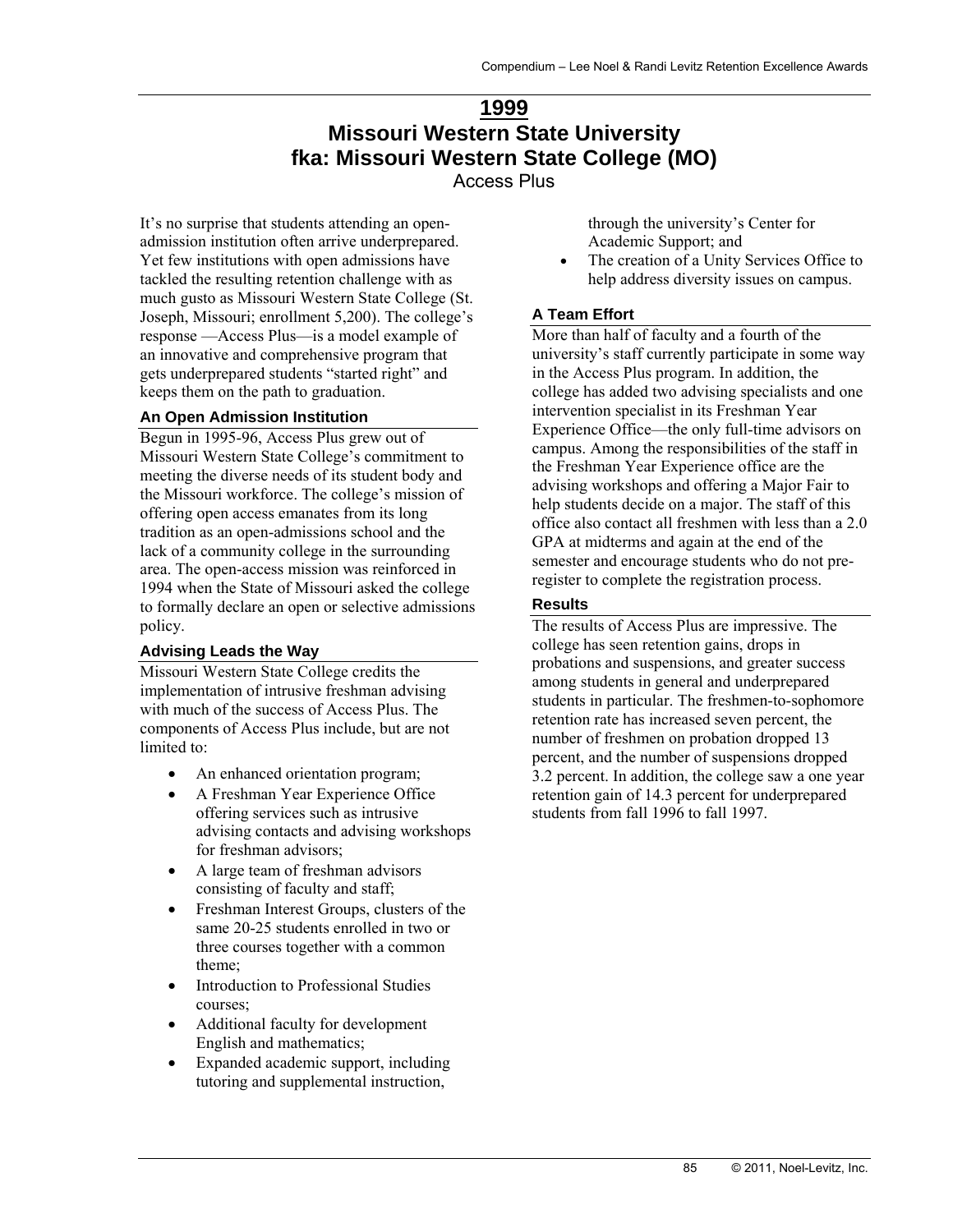# **1992 Mohawk College of Applied Arts and Technology (CAN)**  Student Success Campaign/Program

Mohawk operates more than twenty campuses in Canada, with approximately 14,500 full-time students and 65,000 continuing education registrations. Begun in 1987, the Student Success Program consists of three major areas: institutional research, intervention strategies and evaluation. The intervention strategies represent a rich array of programs and services including advising, orientation, assessment, peer tutoring, curriculum restructuring, and the creation of an Office for Student Success. A unique feature of the program is that most of the initiatives developed from grass roots efforts rather than coming from the top down.

An Office for Student Success was created to help initiate, promote, support and coordinate institutional research and student success strategies across the entire college. The Office for Student Success has its priorities set by the Consultative Team for Student Success. Their sole focus is on the success of students and what is require to support that success.

The Retention Information System (RIS) is a computer database that tracks demographic, withdrawal, and performance data. On the first day of class, each entering student completes a demographic survey. All students who drop out have an exit interview with a counselor and are

asked to complete a withdrawal survey. When performance factors are correlated with demographic variables (i.e., age, sex, attitude, high school background), rich insights are generated into factors that affect student success.

RIS began in the fall of 1987 with a pilot program, and was then expanded in the fall of 1988 to include all postsecondary programs. The more than 250 reports generated by RIS annually are provided to faculty, student service managers, academic deans, vice presidents, and the president.

A host of intervention strategies were developed to support student success. These include academic and social orientation for new and existing students, an early warning system, peer tutoring, learning strategy seminars for the skill deficiencies of first- year students, an Office of Special Needs to facilitate the success of students with special needs, and a student attendance policy in the faculty of Engineering and Health Technology.

The success of the intervention strategies are measured to compare retention in a specific program from semester to semester and from one year to the next. Results of the Mohawk program include significantly reduced attrition, as much as 15-20 percent, in over a dozen academic programs.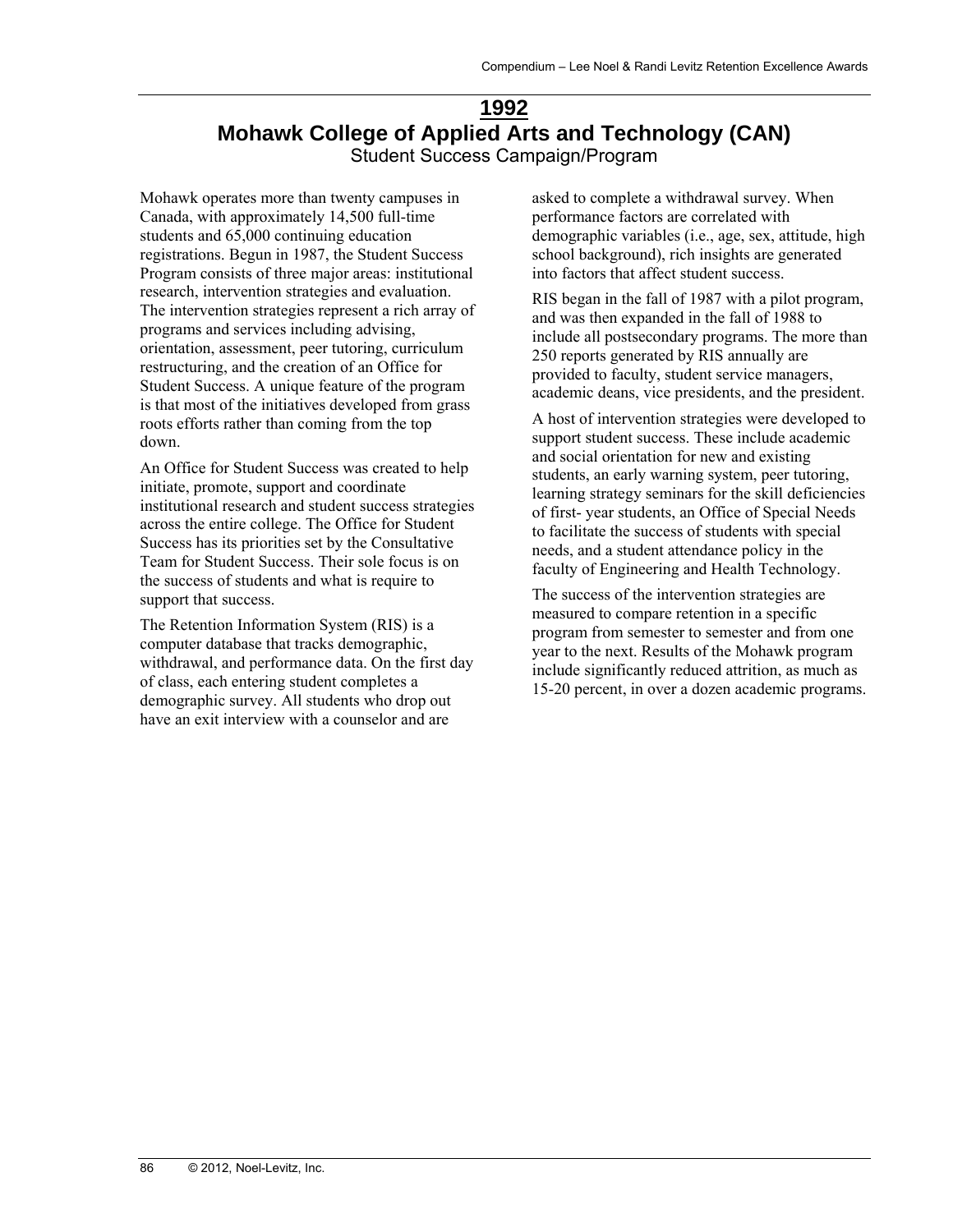# **2000 Monmouth University fka: Monmouth College (NJ)**  The College-wide Retention Model

The Monmouth College Retention Model is imbedded in a college wide faculty development program. The plan has four major elements: exposition of educational goals and outcomes assessment, improvement of pedagogy, revision of the freshman and sophomore year academic experience, and expansion and improvement of student and academic support services. While none of these efforts alone dramatically change students' retention patterns, taken together they create an integrated, learner-centered educational environment which is necessary to improve student satisfaction and persistence at Monmouth College.

- A. Exposition of Educational Goals and Outcomes Assessment The faculty have engaged in the process of making explicit educational learning goals for all Monmouth College students. The entire college operates under eight learning goals and a clear educational philosophy.
- B. Improvement of Pedagogy The majority of the faculty have participated in workshops to improve their teaching and mentoring activities. The faculty is also being made aware of the diversity of the student body and learning to address the different learning styles represented within any class.
- C. Revision of the Freshman and Sophomore Year Academic Experience Monmouth College has revised the freshman year academic experience for academically superior students, underprepared students and the general population as well. Underprepared students have a maximum class size of 20, and two additional hours per week of class

time for review, practice and discussion. The course material covered is the same as regular sections, but the manner of instruction provides more student/faculty contact hours. Course clusters, with unifying themes, have been added for regularly admitted students.

D. Expansion and Improvement of Student and Academic Support Services The advising system, which provides academic, career and personal counseling, involves faculty, professional counselors and peer advisors. A freshman advising system is linked to the Freshman Seminar Course and integrated with MonmouthÕs Early Warning System (MEWS) which is a computerized, intrusive outreach program for all freshmen.

A variety of student environments have been improved, from University buildings to student organizations. Faculty, administrators and student leaders are part of programs which provide ongoing support for the retention efforts of freshmen. An office of Cross-Cultural Relations and the Office of International Student Affairs are working together to address concerns for minority students.

The College Skills Center administers placement tests and a tutoring program in math, writing and reading. These activities help to individualize the advising and learning process and are critical to student success and retention.

The many retention initiatives resulted in a 94 percent retention rate for the fall to spring semesters in 1989-90. These efforts carried over into the highest freshman-to-sophomore retention rate recorded.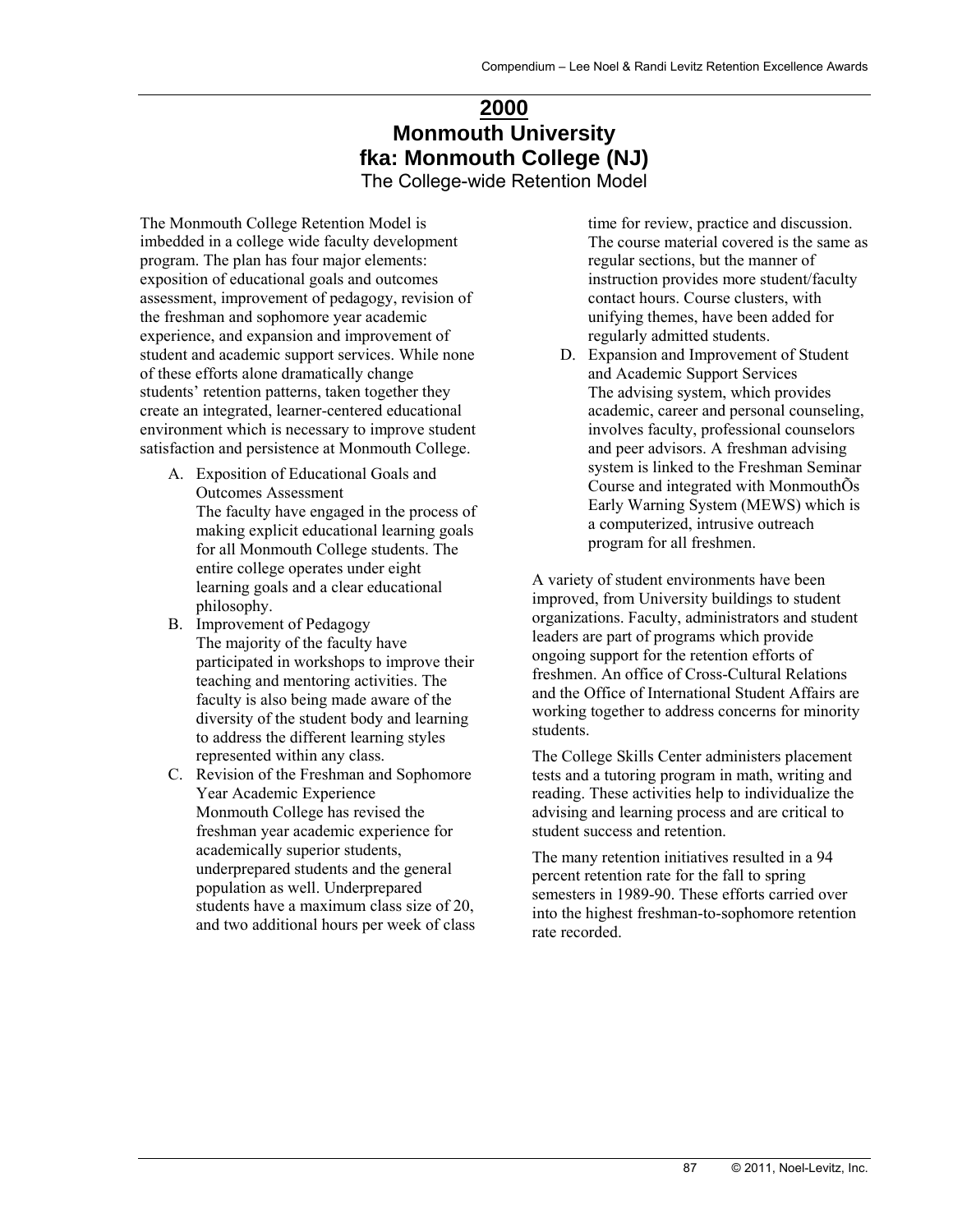# **2000 Montana State University (MT)**  First Year Initiative (FYI)

At Montana State University, Bozeman, the Office of Retention works to advance a comprehensive, systematic retention plan addressing the needs of traditional students during their first year.

## **Advising Leads the Way**

Supported by the Office of Retention, the centerpiece of the university's plan is the First Year Initiative (FYI). This program is designed to front-load fiscal and human resources in an attempt to assist new students when they are most at risk for dropping out.

The program consists of six major components:

- 1. Comprehensive survey of college readiness and motivation: The College Student Inventory (CSI) of the Retention Management System™ is administered during summer orientation.
- 2. One-on-one or small group contact: Once the inventory results are finalized, students with high dropout-proneness scores (about 30 percent of the entering class) are invited to individual meetings with retention staff. Students with low scores are directed to meet in small groups with retention office staff and trained faculty volunteers.
- 3. Peer mentor program (B.O.B. Becoming Our Best): High-risk students are assigned a peer mentor prior to fall semester. B.O.B.s are trained volunteers, usually sophomores, who contact their "little B.O.B.s" during the summer, meet with them during the first week of school, and thereafter interact a minimum of three times each semester.
- 4. Intrusive intervention: At mid-semester, first-year students receiving a "D" or an "F" in one or more classes are contacted by retention staff for one-on-one meetings to explore options and/or shore up academic skills. The retention office staff conducts individual sessions on test taking, academic/study skills, time management, test anxiety, and stress management.
- 5. Qualitative student satisfaction survey: A random sample of first-year students are invited to participate in a qualitative

interview regarding their experiences during their first semester. MSU-Bozeman then incorporates the students' recommendations into the program for the following academic year. Additionally, the survey results are widely circulated to student government leaders, administrators, staff, and faculty to give each constituent a glimpse of first-year students' impressions of the university.

6. The Mid-Year Retention Intervention (MRI) program: Throughout the spring semester, retention staff consult with students who received a 1.99 GPA or below during their first semester. Students receive referrals to other campus agencies as needed.

## **Results**

In January 1997, a First Year Initiative pilot project was conducted with a random sample of 100 new, incoming first-year students. Results from the pilot project suggested an initial increase in retention rates from freshman to sophomore year of seven percentage points as compared to the control group. These results prompted administrators to broaden the program the entire entering cohort (approximately 2,000 students) during the summer of 1998. Preliminary data suggest an overall increase in retention rates of three percentage points (55 students) for first-time, full-time, degree-seeking freshmen from the 1998 cohort for an estimated one-year savings in tuition dollars of \$121,815.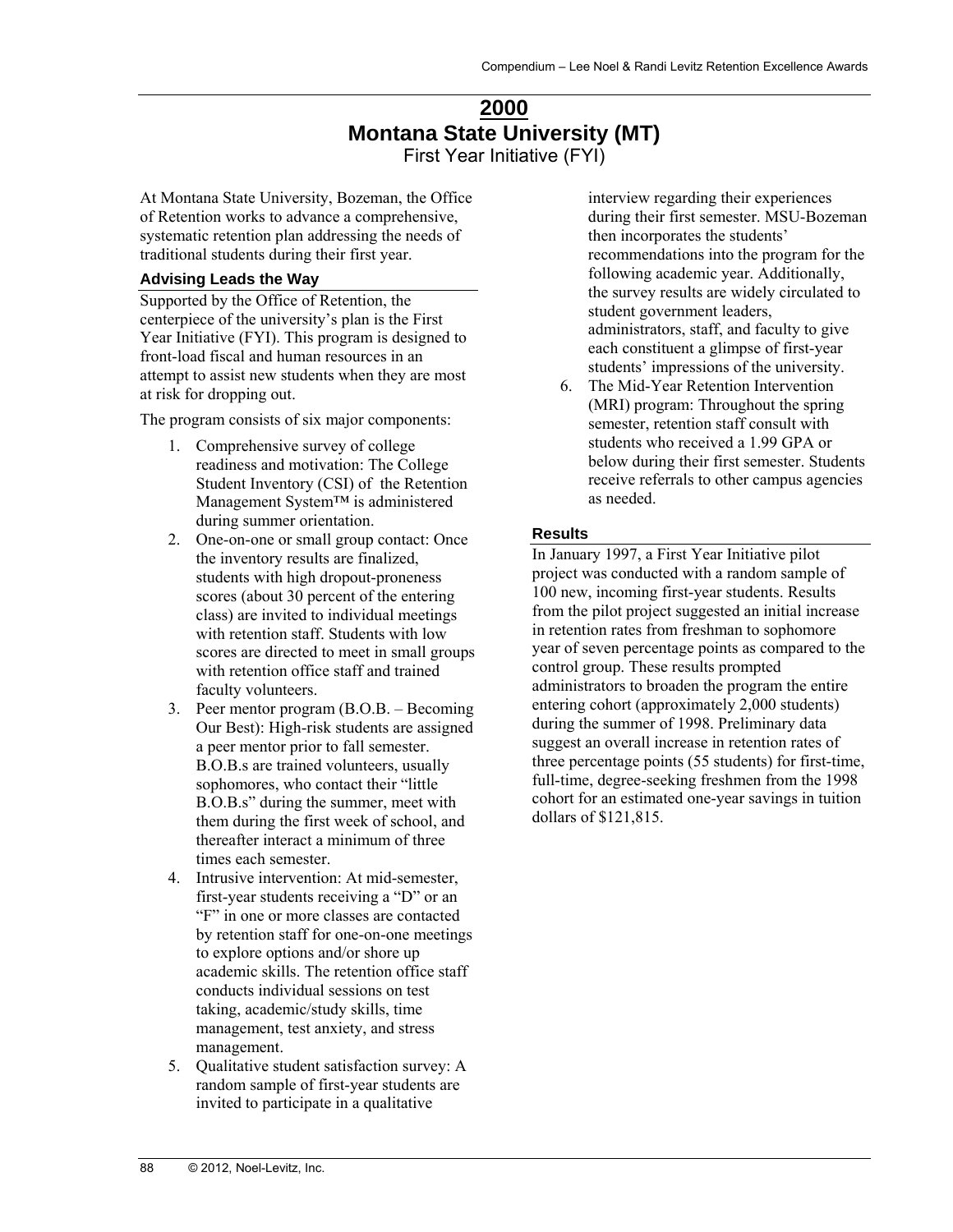# **1991 North Carolina A and T University (NC)**  The Freshman Studies Program

The Freshman Studies Program at North Carolina A & T University is a unique retention program targeting a wide variety of programs to help students start out right and get a good base at the University. The program focuses on various aspects of the campus community in which freshmen are involved, starting with orientation and advising and continuing with academic monitoring and support services.

Orientation, In an effort to smooth the transition from high school to college, the University expanded orientation. These required orientations better acquaint students with policies and procedures, familiarize them with existing services, and involve the students in activities that will bond them to the University. The summer and fall orientation programs include informative and fun activities such as freshman assemblies, registration and advising sessions to educate students regarding policy and procedures, tours of university academic support services, receptions, hay rides, cookouts, etc. All events focus on either assuring student success or bonding students to the University.

Support Services, To strengthen support services, the University has implemented a Supplemental Instruction (SI) Program and a unique freshman seminar, University Survival. SI provides students with structured tutoring twice a week in high-risk courses such as math and chemistry. The University hires 32 student tutors who attend the classes they tutor and devote two hours per week tutoring.

University Survival provides incoming students with the foundation necessary to ensure their success. Students are given information on skills for success at the University, academic policy and procedure, educational and support centers, declaring a major, and the capacity for an ongoing relationship with an advisor. It also includes a Positive Images Lecture Series which brings nationally known and outstanding graduates of the University to address undecided students for the sake of ensuring their personal development, and a Career Exploration Series which seeks to introduce freshmen to the 35 departments and the 70 majors available at North Carolina A & T.

Advising, To improve advising, the University implemented a two-part program consisting of freshman faculty advising and Peer

Advising Leadership (PAL). Sixty-six specially selected and trained faculty from 35 academic departments commit themselves to advising freshman students throughout the first year and devote a great deal of extra time to incoming students during orientation. The PAL program consists of 96 upper-level students who commit themselves to serve as big brothers/sisters for freshman students. PALs send handwritten letters to their advisees during the summer months and assist faculty members in advising freshmen during Orientation week and the first semester of the freshman year.

Academic Monitoring, To improve academic monitoring for freshmen, faculty are required to submit mid-term grades twice per academic year for all freshmen. These reports are sent to both the permanent and campus residences of each freshman.

Communications, To improve communication lines between freshman students and the university faculty and administration, the Freshman Studies Program regularly communicates with all freshmen through the Freshman Newsletters published twice per academic year and through regularly scheduled communications regarding the location and office hours of their assigned advisors.

Prior to implementing the Freshman Studies Program, North Carolina A & T was experiencing a 33 percent dropout rate. This program has successfully decreased attrition and increased services to incoming freshmen. According to official data, 85.8 percent of the students admitted to the University as first-time, full-time freshmen in 1989 returned to the University in the fall 1990. This is the highest retention rate ever reported by North Carolina A & T University.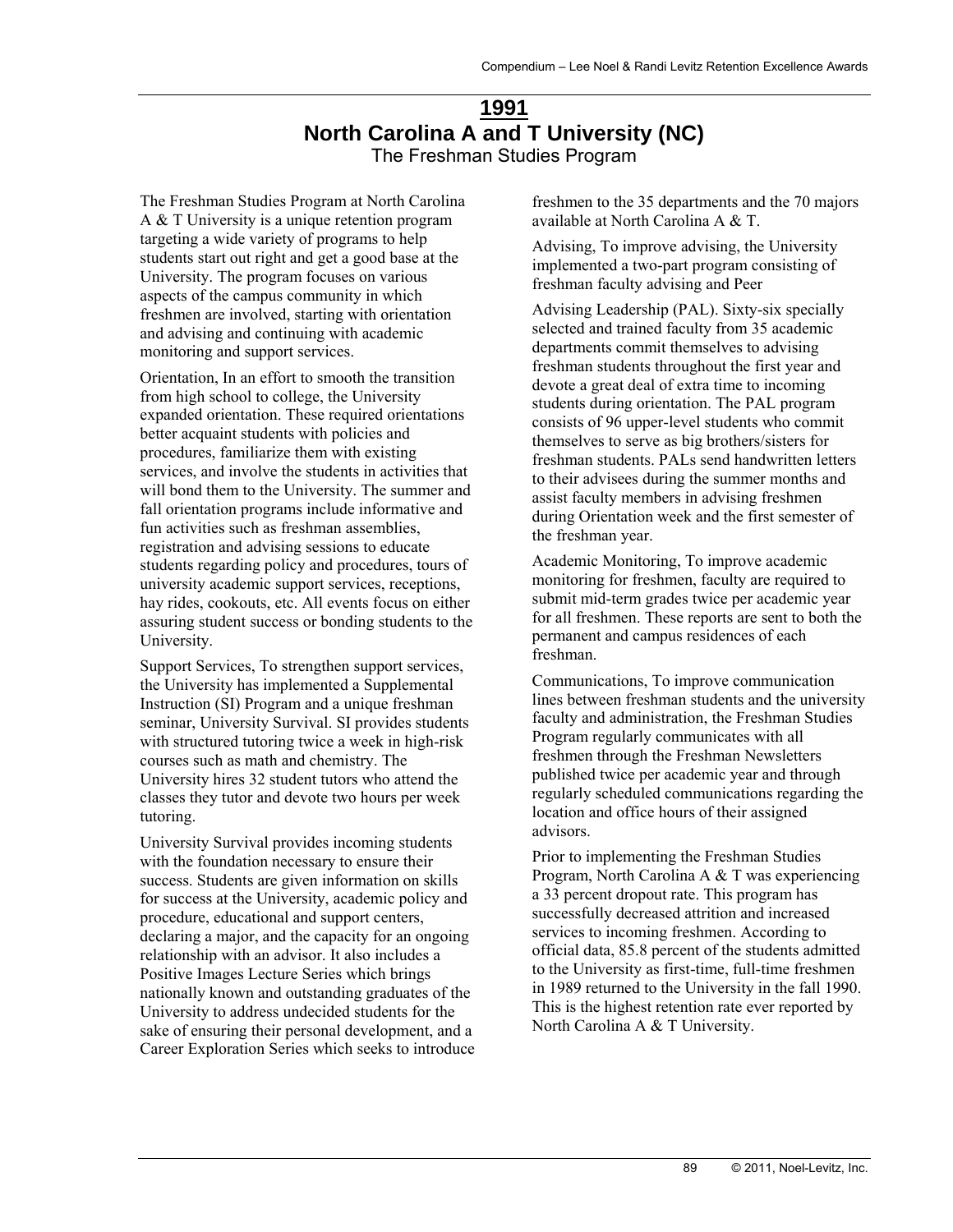# **1998 North Lake College (TX)**  Program for Intervening With Students on Academic Probation and Suspension

High-risk students at North Lake College, Irving, Texas, enrollment 6,200, are being "rescued" from a precarious academic situation by an innovative program known as Intervening With Students on Academic Probation and Suspension. This twoyear public institution, part of the Dallas County Community College District, specifically targets students who have been placed on academic probation or who have been suspended academically and are seeking readmission. For such students, the college has designed an adaptable program that is getting results.

#### **Overcoming Barriers**

Historically, North Lake College students who achieved a grade point average that fell below 2.0 in a given semester found themselves in a precarious situation. Some students would make several unsuccessful attempts to raise their grade point averages while continuing to follow their previous behavior. Consequently, students would be placed on scholastic probation or suspension. Research indicated that three of every four of these students did not persist to the following semester.

### **How it Works**

Beginning in the fall of 1993, students who had been academically suspended and were seeking readmission to the college were required as part of their readmission agreement to enroll in the suspension program. Armed with the data of the success of the suspension program, a similar intervention with beginning probation students was implemented in the fall of 1996.

The program's requirements include:

- Limiting of hours (maximum: 12),
- Monitoring of academic progress, and
- Enrollment in a student success course taught by a faculty counselor.

The student success course, a human development course, covers study, thinking, and personal skills; mental and physical health; career planning; and campus resources.

To indicate agreement with the above requirements, each student signs a contract that delineates his or her responsibilities. During the ensuing term, emphasis is placed on the development of a relationship between the faculty counselor and students enrolling in the success course, application of skills discussed in the class, and the monitoring of academic progress. Faculty counselors take an active role, working with students outside of the classroom and serving as mentors as well as advisors.

#### **District-level Adjustments**

Two adjustments were made at the district level that enabled the program's success. First, academic policies were adjusted to allow for the program requirements. Second, a procedural change was made that enabled the North Lake College staff to identify students who were beginning scholastic probation. Both adjustments have set the stage for other institutions in the district to launch similar initiatives on their campuses.

#### **Program Results**

For a recent cohort, the persistence rate to the next semester for students readmitted following academic suspension rose from its historic rate of 31 percent to approximately 58 percent. In addition, the persistence rate for students on academic probation rose from its historic rate of 25 percent to 50 percent.

Student comments and evaluations indicate that the intervention has improved their ability to study effectively, manage their time, and learn about campus resources.

Clearly, Intervening With Students on Academic Probation and Suspension is making a difference at North Lake College.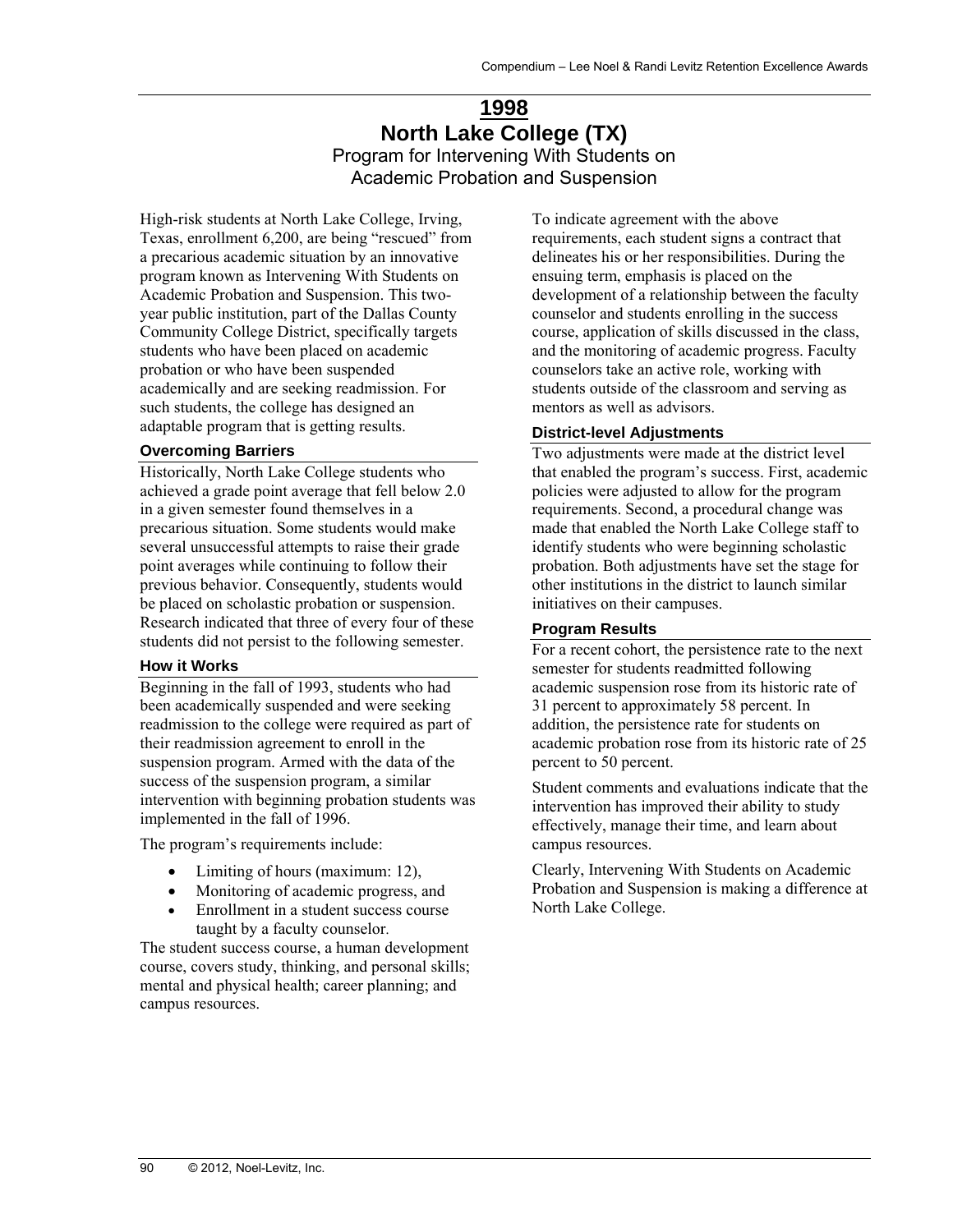# **1990 North Lake College (TX)**  The Advantage Program

The Advantage Program focuses on increasing the success of students by increasing faculty commitment, intervening in strategic periods of academic life, providing a person (mentor or peer counselor) who can direct students to the right referral sources for help, and building meaningful relationships and increased interaction with students.

Participation in the Advantage Program is based on one of four means: 1) the North Lake College computerized assessment system; 2) an advisor or counselor referral during registration; 3) selfreferral; or 4) faculty referral during the semester. The program consists of faculty/staff mentoring, an orientation course for new-to-college students, and faculty advising for new-to-college students.

The ADVANTAGE Center, a student reception center, is the location for the initial meeting between any prospective North Lake College student and staff. The Center's intent is to admit, orient, assess, advise and enroll students as efficiently and as effectively as possible.

The orientation course is designed to address factors reported by North Lake College faculty as positively related to student success. The curriculum for the orientation course consists of Introduction to the Institution, Development of Study Skills, and Development of Self-Motivation and Personality Traits. The orientation course focuses on successful testing, goal setting, and time management. The course also familiarizes students with the programs of study and services available for their educational success.

The aim of the mentoring program is to establish more effective communication between students and faculty/staff members. The purpose of this

relationship is to offer students the opportunity to have a resource person to answer questions, solve problems, and provide encouragement on a regular basis, if needed. Mentors most often address time management and note taking, managing test anxiety, arrangement for tutoring, degree requirements for North Lake College, transfer requirements, class scheduling, and handling instructor conflicts. Student-mentor contact occurs at least three times during the first semester, but a student may see a mentor as often as needed.

Students are tracked on a regular basis in the areas of enrollment in orientation, referrals to the Center for Independent Study, academic warnings, intervention strategies recommended by mentors, and development of an educational plan.

ADVANTAGE organizes an academic early-alert system to monitor the progress of the high-risk students. At the end of the fourth week of classes, instructors have the opportunity to notify

ADVANTAGE Center staff of any students who are not making satisfactorily progress and who are having difficulty with attendance. Students who are doing satisfactorily in all aspects are sent congratulatory letters encouraging them to continue the good work, while those students who have done poorly on either academics or attendance or both are sent warning letters that encourage them to come in or call the ADVANTAGE Center to discuss appropriate college survival strategies with the mentors.

In 1988, 179 students were selected to be a part of a pilot mentoring program. After one semester, they were retained at a rate of 25 percent higher than for students not in the program.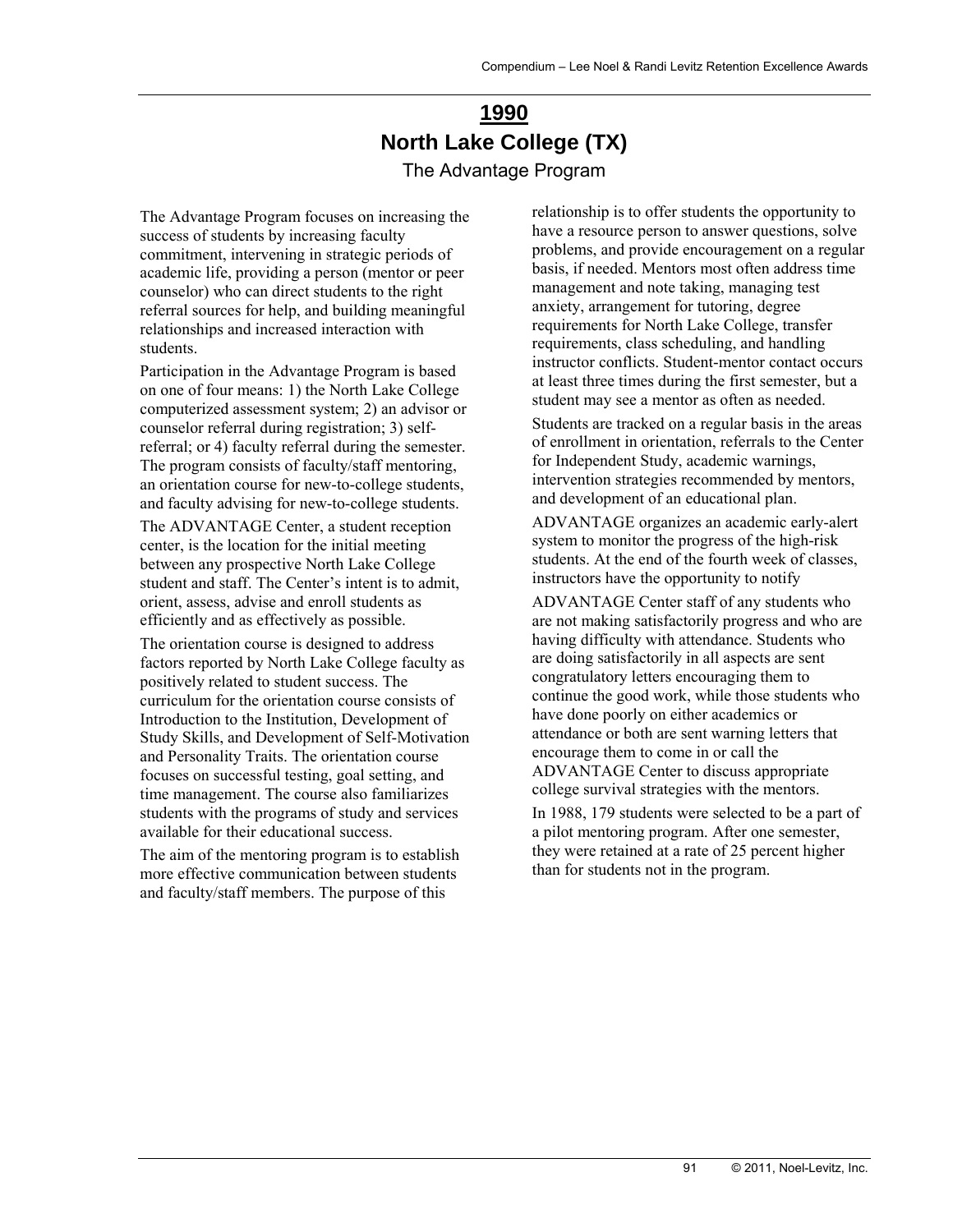## **1996 Northern Arizona University (AZ)**  Native American Academic Retention Program

The state of Arizona has 21 recognized Native American tribes within its borders. Northern Arizona University is located close to seven reservations, giving NAU a unique opportunity to become a national leader in providing educational opportunities to Native American students. It was with this goal in mind that the Native American Academic Retention Program (NAARP) was created. This comprehensive, student-centered program provides one-on-one advising, assistance and referral to Native American students with an eye towards encouraging and maintaining cultural identity while providing services that help ease the transition to college life.

#### **Responding to Needs**

Although NAU has been able to recruit a large number of Native American students, the retention rate remained consistently low in comparison to the general student population and other ethnic minorities in both persistence and graduation. Tribal leaders as well as University faculty and staff were increasingly concerned over the high dropout rates of Native American students and advocated a retention program geared specifically to Native Americans. Along with the usual difficulties all students face in making the transition from high school to college, Native American students face unique challenges. Most Native American students at NAU are rural, bilingual, bicultural, and first-generation college students.

## **Goals and Objectives of NAARP**

Having recognized the particular difficulties faced by Native American students, a set of goals and objectives for the program were established around this cultural perspective:

 Provide a comprehensive information and assistance program in the areas of career development, financial aid and scholarship application, academic and social adjustment.

- Assist in developing self-motivation, responsibility, and perseverance in a way that encourages and maintains the student's cultural identity.
- Make the transition to college life as easy as possible while helping the student become oriented to academic life.
- Provide a seamless web of support services for students, including University offices and tribal resources.
- Develop a relationship with tribal offices, social service agencies, and postsecondary institutions.

Create an informal support services network that allows for easy access to information services and key personnel.

Advocate on students' behalf and serve as a liaison between students and tribal offices.

Develop an advisory committee from the University Advisement Center, Registrars office, Financial Aid, Residence Life and Learning Assistance Center.

#### **Student, Institutional, and Tribal Benefits**

Student retention rates are rising, and students indicate overwhelmingly that the program helps them adjust to university life. Institutional benefits include: an increase of involvement among students, faculty and staff; an increase in the numbers of students using academic and student support services; and a growing appreciation and understanding among faculty and staff of the complexities of Native American culture in relation to the educational process. Finally, tribes see the economic and social benefits of having a more qualified and skilled work force.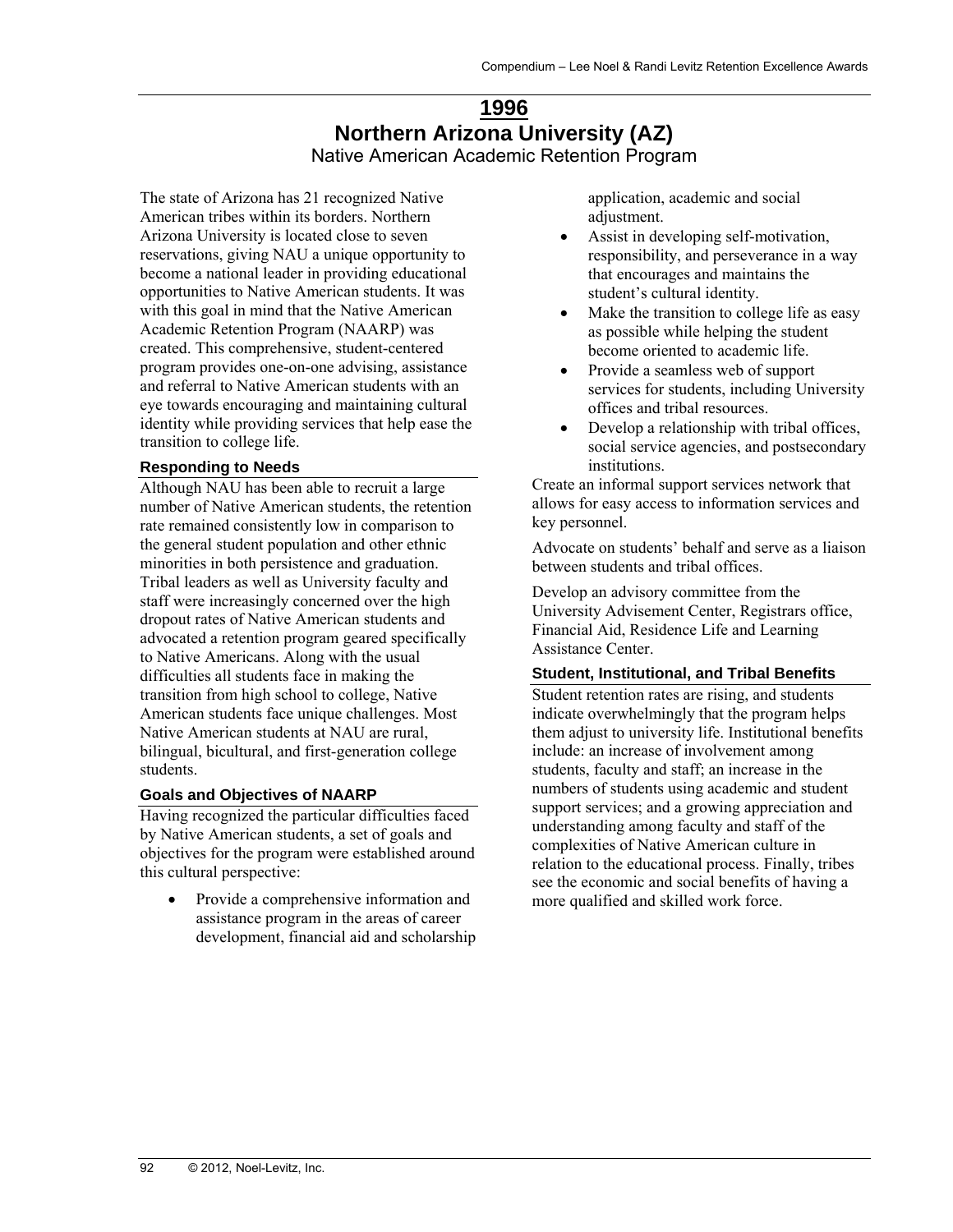# **2001 Oakland University (MI)**

Oakland University Trustee Academic Success (OUTAS) Program

A strong commitment to achieving diversity on campus was the impetus for the Oakland University Trustee Academic Success Program. Reporting directly to the president and Board of Trustees, the program has been highly successful at increasing the recruitment, retention, and graduation rates of a diverse population of highachieving students.

A state-supported institution, Oakland University serves students from Oakland County, Michigan, and the surrounding area.

#### **Reaching Culturally Diverse Scholars**

The OUTAS program represents a shift from the traditional approach of serving under-represented students by keeping them tied academically and socially to their racial or ethnic peer group. Instead, the program has created a satisfying, positive learning environment for a racially and culturally diverse critical mass of high-achieving student leaders.

The program targets support services and recruitment and retention initiatives to a diverse population of Caucasian, African-American, Native American, Asian/Pacific Islander, and Latino students. Each year, approximately 30-40 first-year students who have a minimum grade point average of 3.0 and who have demonstrated leadership skills are selected to participate.

#### **Cross-cultural Skills and Development**

Administered by the Office of Equity, the OUTAS program is a cross-divisional, university wide initiative that emerged from the university's 10 year strategic plan. Elements include:

• Renewable, sliding-scale OUTAS scholarships of \$1,000-\$3,000 per year which include the requirement of working in close proximity to individuals who are different from the student's usual peer group;

- Classroom and extra-curricular activities designed to develop cross-cultural understanding and communication skills;
- Bi-weekly sessions with a counselor and weekly meetings with an extensively trained peer mentor;
- Participation in a freshman seminar course which includes career counseling and career-related experiences;
- Regular monitoring of academic progress; and
- Faculty mentoring.

#### **Measurable Results**

For six consecutive years, the retention and graduation rates of OUTAS student cohorts have exceeded those of the university's general student population. First-year and annual retention rates of 84 percent for the classes of 1998 and 1999, and 88 percent for the class of 2000, exceed the university's overall first-to-second- year retention rate which has held steady at 74 percent for the last four years.

In addition, the proportion of OUTAS students and under-represented students in general who serve in student leadership positions on campus has increased significantly.

The OUTAS program has attained national recognition, including being voted a National Association of Student Personnel Administrators (NASPA) Noteworthy program in 1999.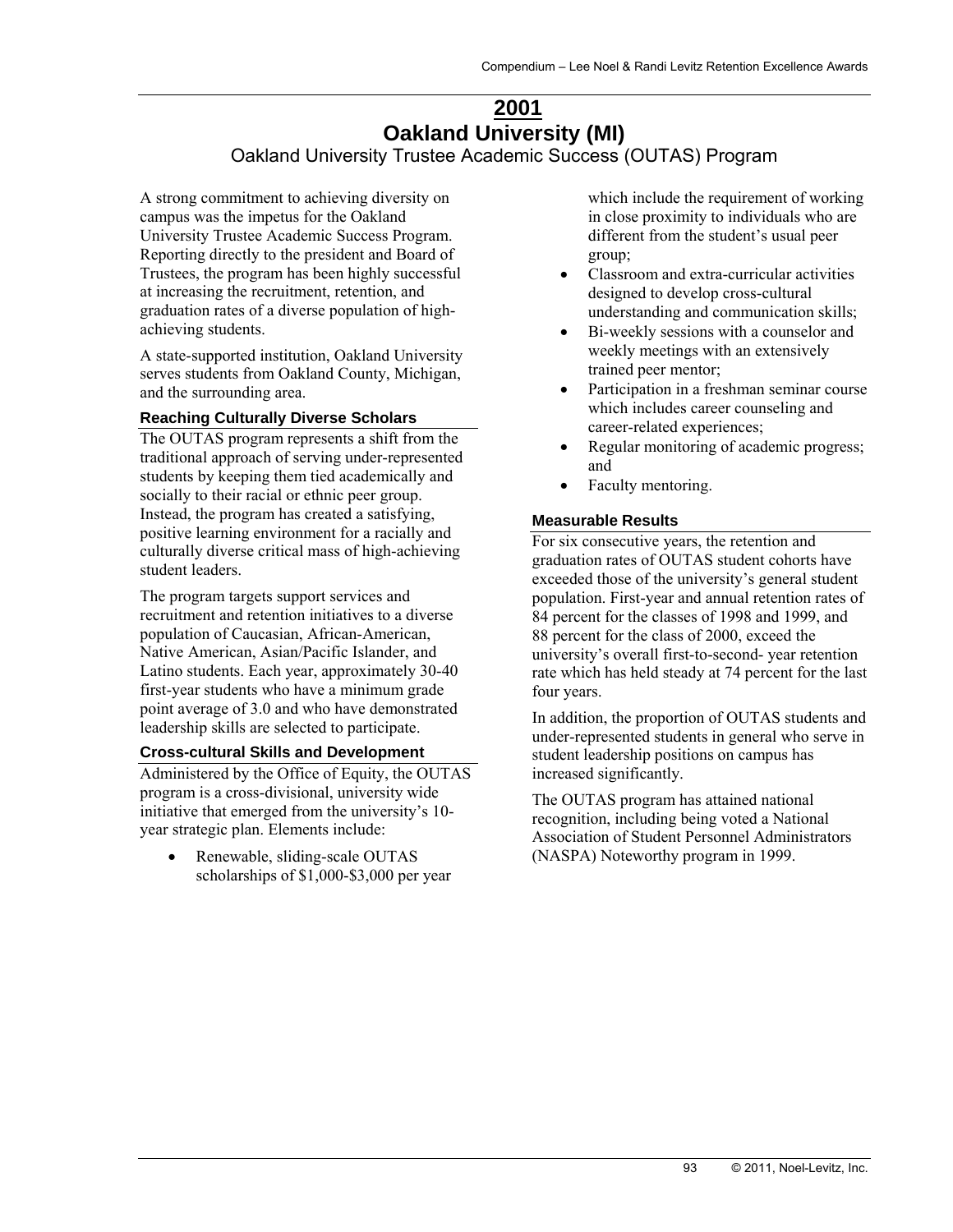# **1989 Oberlin College (OH)**

Comprehensive Program to Improve Minority Retention and Motivation toward Graduation

The Comprehensive Program to Improve Minority Retention and Motivation towards Graduation at Oberlin College was designed to address the under-representation of minorities in humanities, sciences, and mathematics, and to increase the number of minorities who intend to pursue Ph.D.'s and careers in higher education and research.

The science and mathematics aspect of the program was designed to increase the number of minority students graduating with majors in the natural sciences and mathematics. The program builds on existing services for minority students and addresses the cognitive skills needed by firstand second-year science students with tutorials, group study sessions, and academic counseling.

Sophomores who have completed the program serve as mentors for entering students. Peer counselors, also majoring in the natural sciences, are available to students in the program. The project operate in two phases including a summer pre-orientation residential component and an academic year follow-up.

To increase the number of Black, Hispanics, and Native American students in graduate school, the College initiated a program which pairs students with professors, from four colleges, to collaborate with them on research. Each summer of the four year program, students and their faculty mentors from all four colleges gather for a conference to exchange ideas and present their research papers in a professional format.

An undergraduate fellowship program was also designed to increase the number of minority students who choose to enroll in Ph.D. programs in the humanities. Five fellows from the sophomore class are eligible for a comprehensive program of

internships—including research, teaching, and curriculum development—spanning three summers and two full academic years. In addition, part of the fellow's undergraduate loan obligations are forgiven for every year of graduate school completed.

The Program to Recruit Minority Students focuses on recruitment of undergraduate Blacks and women into science and mathematics teaching and research careers. The program consists of peer groups for these students, conferences, and research internships from freshman year onward. The students have the opportunity to participate in research early in their undergraduate years, enroll in graduate science programs, and upon completion of a doctoral degree, teach at one of the institutions. As undergraduates, these students work closely with Black and women mentors chosen from the science faculty of their respective institutions.

Students have been encouraged to form their own career interest organizations. The Black Alumni Committee's mentoring program pairs Black alumni with Black students who share fields of professional interest or live in the same hometowns. Regular forums are held on campus to increase the effective activity of the alumni network with students and to provide professional role models in a broad range of career fields.

Participation in the GTE program exhibit a retention rate exceeding that of the overall minority population of Oberlin College. Before the program was initiated, fewer than 50 percent of the minority students passed introductory math and science courses; after  $1\frac{1}{2}$  years the pass rate is 84 percent.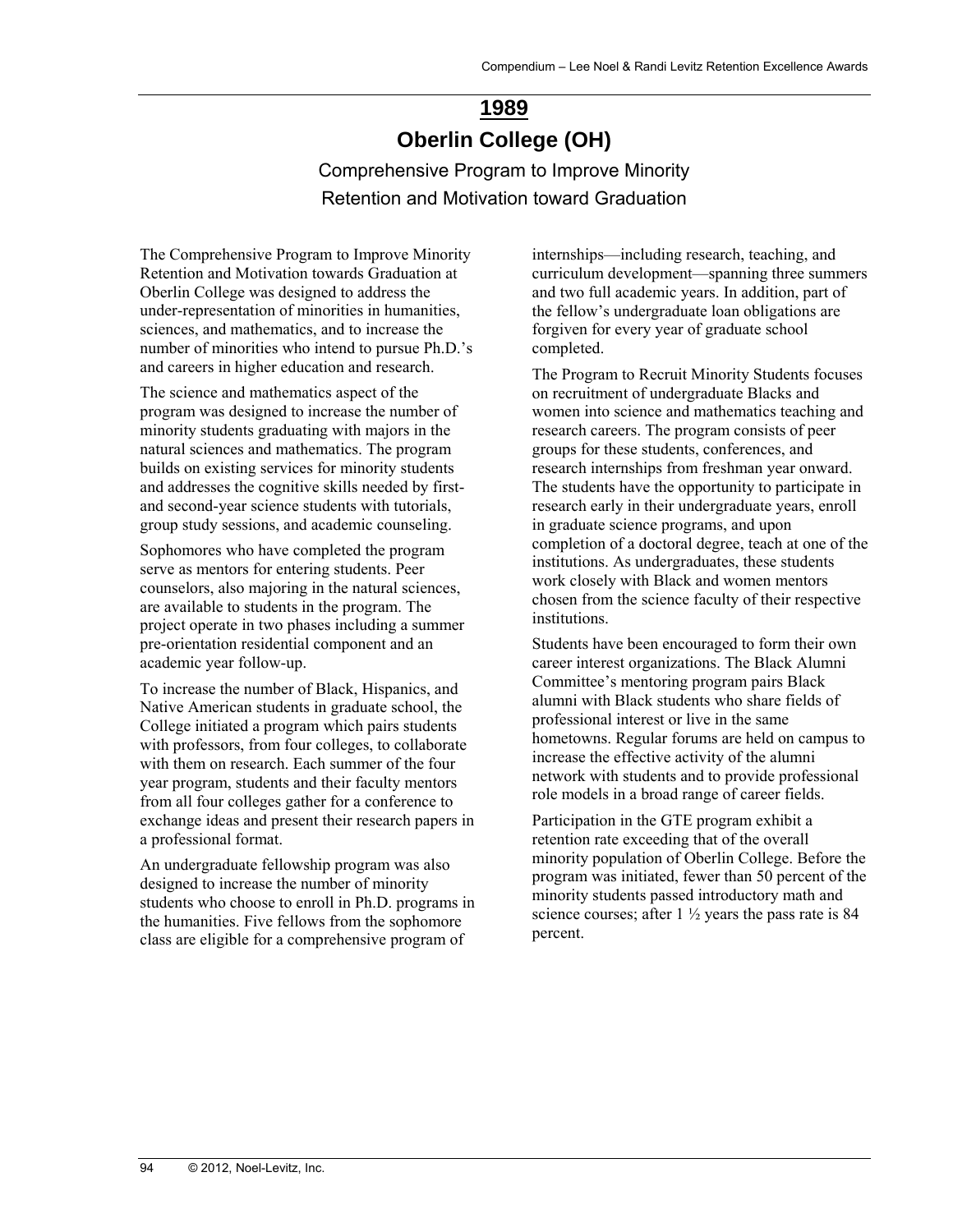# **1997 Oklahoma City Community College (OK)**  First Advisement Program

Oklahoma City Community College is the second largest community college and the fifth largest college in Oklahoma, with an enrollment of about 9,000 students each semester. In order to give incoming students as much service as possible with the limited resources available, the Office of Advisement and Counseling established the First Advisement Workshops in 1993.

The program serves three primary purposes: 1) to help students become knowledgeable about the process of going to college and become more independent in their ability to enroll in subsequent semesters; 2) to help ensure that the information provided to first-time college students is accurate and consistent; and 3) to assist a maximum number of first-time college students efficiently and quickly.

#### **How it Works**

Once admitted, a student is referred to the Office of Advisement and Counseling, where he or she meets with a counselor to discuss the student's background and educational goals. The counselor interprets ACT scores (if scores are too low or unavailable, students are assessed using ACT COMPASS), discusses programs and goals, explains minimum competencies, deficiencies, and developmental coursework if necessary, and explains what the First Advisement Workshop is and how it can be helpful. The student then chooses among a list of workshop dates (both day and night sessions are scheduled to meet student needs).

Because students are required to pre-register for the workshop, workshop presenters can put together student files ahead of time that include pertinent information like applications for admission, assessment scores, degree programs, counselor recommendations for classes, and transcripts. These files are used by the students and presenters during the workshop.

The workshop presents an overview of higher education, including topics like credit hours, study time, and course difficulty. Workshop leaders walk students through the process of formal registration,

from reading the schedule booklet to filling out the enrollment form. As a final step, students work with the presenter and choose their courses. They

are then released with the necessary documents to complete the registration process. Students also receive a workbook filled with tips and information about registration, academic requirements, and college survival.

The Office of Advisement and Counseling receives no outside funding for the First Advisement Workshop program, instead relying on available resources within the office's budget. Because only six academic counselors work in the office full time, several part-time professional advising staffers serve as workshop presenters.

#### **Achieving Results**

Although the program initially requires more time and money than does traditional one-to-one advising, the long-term benefits derived from a more competent and capable student soon result in less time and money committed to the retention of each individual student. The program is designed to maximize convenience for new students and teach them to take responsibility for their own academic success. Students who participate in the program are equipped with basic information that substantially improves comprehensive advisement efforts in subsequent semesters.

Since the inception of the First Advisement Workshop in 1993, the number of workshops offered has increased from 22 to between 50 and 60 per year. The number of students served by the workshops has increased from 230 in 1993 to about 900 now. A longitudinal study of a 1995 cohort showed that after one semester, 69 percent of those who attended the workshops were still enrolled, versus only 48 percent of those who did not attend. After two semesters, 44 percent of First Advisement students were still enrolled, compared with 25 percent of students who did not participate in the program.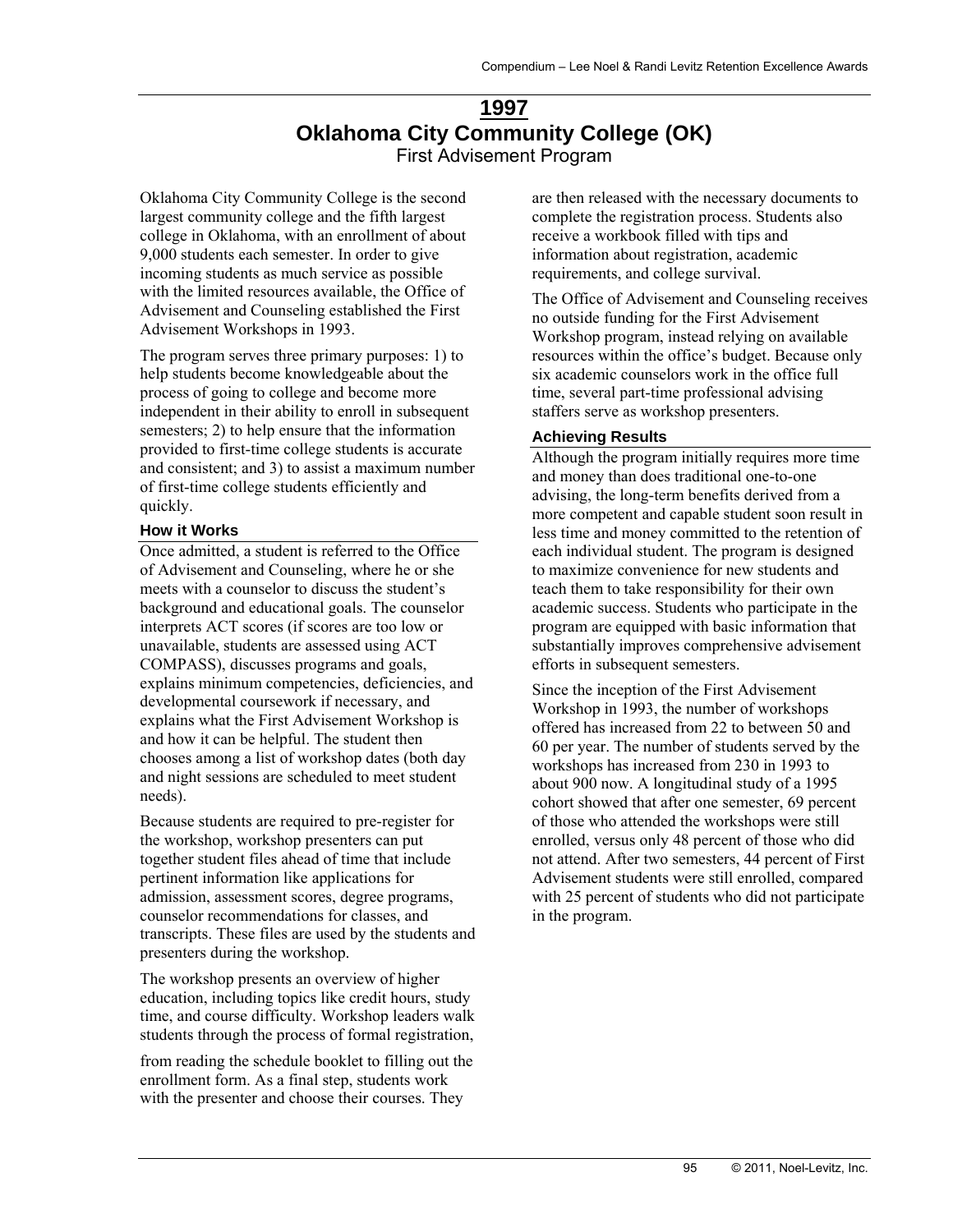## **2005 Oklahoma State University – Oklahoma City (OK)**  Building Connections to Increase Student Retention

## **Program Type**

Building Connections to Increase Student Retention is a Title III grant program providing an integrated approach to improve at-risk student success and retention through the development of Learning Communities. Academically underprepared students are placed in Learning Communities that link developmental and collegelevel courses and provide Supplemental Instruction as well as introduce them to the Student Academic Gateway, a Web-based learning and community system providing university wide access to the advisement system.

#### **Program to Help At-risk Students Succeed**

OSU—Oklahoma City recognized the need to radically transform the learning environment as the only way to attack the problems of low persistence and high academic failure among their students. They received a Title III grant to implement an innovative program that developed Learning Communities on campus and established a Faculty/Staff Innovation Center that works to integrate technology into instructional strategies and address the needs of underprepared, at-risk students. The Learning Communities provide students with guidance, support and develop a community of learning to more fully engage students in college life and their learning process.

OSU—Oklahoma City began by creating a comprehensive retention plan that proved instrumental in uniting faculty and staff toward a common goal, thus making the new program visible and acknowledged on campus. This prompted the campus to become involved in the development and implementation of the grant objectives, helping to form alliances and bridges with services and programs on campus.

## **Integrated Support**

The grant served as a driving force in establishing a new division of Academic Technology that provides faculty development related to instructional technology. With the two areas working in concert; there has been a marked

increase in the use of technology for instruction, including: more student computers available, new software applications being used, planning and research of new applications, increased multimedia equipment available for instructional use.

Both programs have motivated instructors to improve their knowledge and skill levels pertaining to technologies and other methods of helping at-risk students. Considerable time has been spent within the grant program training and supporting faculty in the effective use of technologies for increased student learning, including extensive training sessions on Media Assisted Instruction and Computer Assisted Instruction, as well as on organizational Web page development for the Student Academic Gateway.

## **Results**

Student success and retention has been positively affected, exceeding program developer's goals, through the interventions developed in the academic and student services components of the Title III program. During the fall 2004 pilot program, 67.49 percent of the Learning Community students received a C or better in their courses, which is 13.07 percent greater than non-Learning Community students. The Learning Communities also had a course completion rate 11.51 percent higher than the non-Learning Community students. The Student Academic Gateway is working by targeting Learning Community students for Educational/Career planning, further ensuring their success on campus and beyond.

The success of the pilot has energized the campus, motivating faculty and staff to take initiatives to offer different combinations of classes, develop online Learning Communities, and continue to improve their methods and knowledge of classroom delivery and innovations.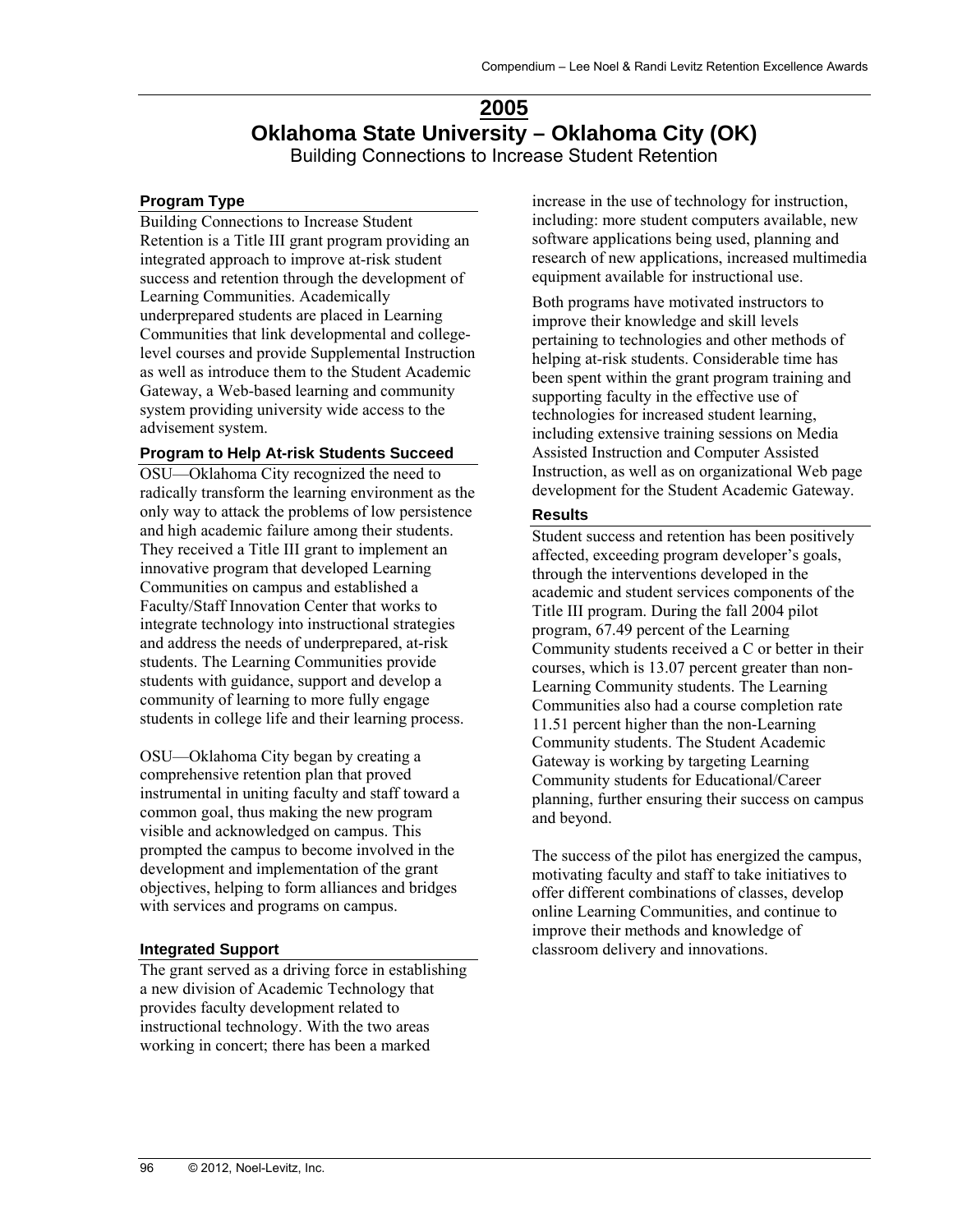# **1994 Oral Roberts University (OK)**  Comprehensive Advisement Center

The Comprehensive Advisement Center at Oral Roberts University is designed to quickly identify incoming freshmen in need of advising, proactively assist them in clarifying their academic goals as early as possible in their college career and help them build a plan to effectively pursue those goals. The program focuses on establishing personal advisement relationships between all freshman students and full-time ORU faculty, on an intentional basis, during the freshman year. Faculty are given three hours of released time for this, and they serve from one to two years as CAC advisors. In this way, over time, all full-time baccalaureate faculty will have served as CAC advisors. The faculty who serve in the CAC then return to their academic departments as far better advisors than they were before.

#### **Program Description**

The CAC emphasizes early identification and classification of advisees and seeks to overcome the students' natural reluctance to seek help. All incoming freshmen visit their faculty advisors during the second or third week of their first semester. Students adjusting normally and not considered high-risk see advisors as little as twice during the first semester, while higher-risk students are scheduled as often as once each week. The Center is conveniently located, well equipped and designed to provide an inviting and supportive environment. Faculty advisors who work in the CAC are supported by specially trained student assistants. In the residence halls, they are supported by volunteer upper division Academic Peer Advisors. Orientation Leaders also work in conjunction with the CAC advisor.

Based on initial advising meetings and student profile information, advisors can set schedules and follow-up on problems. Individual advisors are assigned to concentrate on students who have not declared a major, while other advisors are specially focused on students requiring further academic help and study skills development. Any faculty member can initiate special advisement intervention at any time by officially inviting a student to see his or her advisor. Academic progress reports go to the advisor and the students. Students who encounter academic difficulty are called in to the Advisement Center. The same

process is repeated during the second freshman semester. For the second year, the student is transferred to a regular faculty advisor assigned by the student's major department.

#### **Successful Academic and Fiscal Outcomes**

Since the Fall of 1990, freshman retention at Oral Roberts University has improved substantially. Freshman-to-sophomore attrition rates have been cut from 48 percent to 15 percent for first-time, full-time students. The Fall-to-Spring attrition rate has been reduced to less than 2 percent from a long-standing average of 6 to 8 percent. The University also tracks the fiscal benefits of the CAC program and reports net revenue gains of \$1,960,500 over the first three years of the program. This program demonstrates the potential of a comprehensive, centralized and wellorganized advisement effort that is widely supported by faculty and administrators, and carefully monitored to measure its success.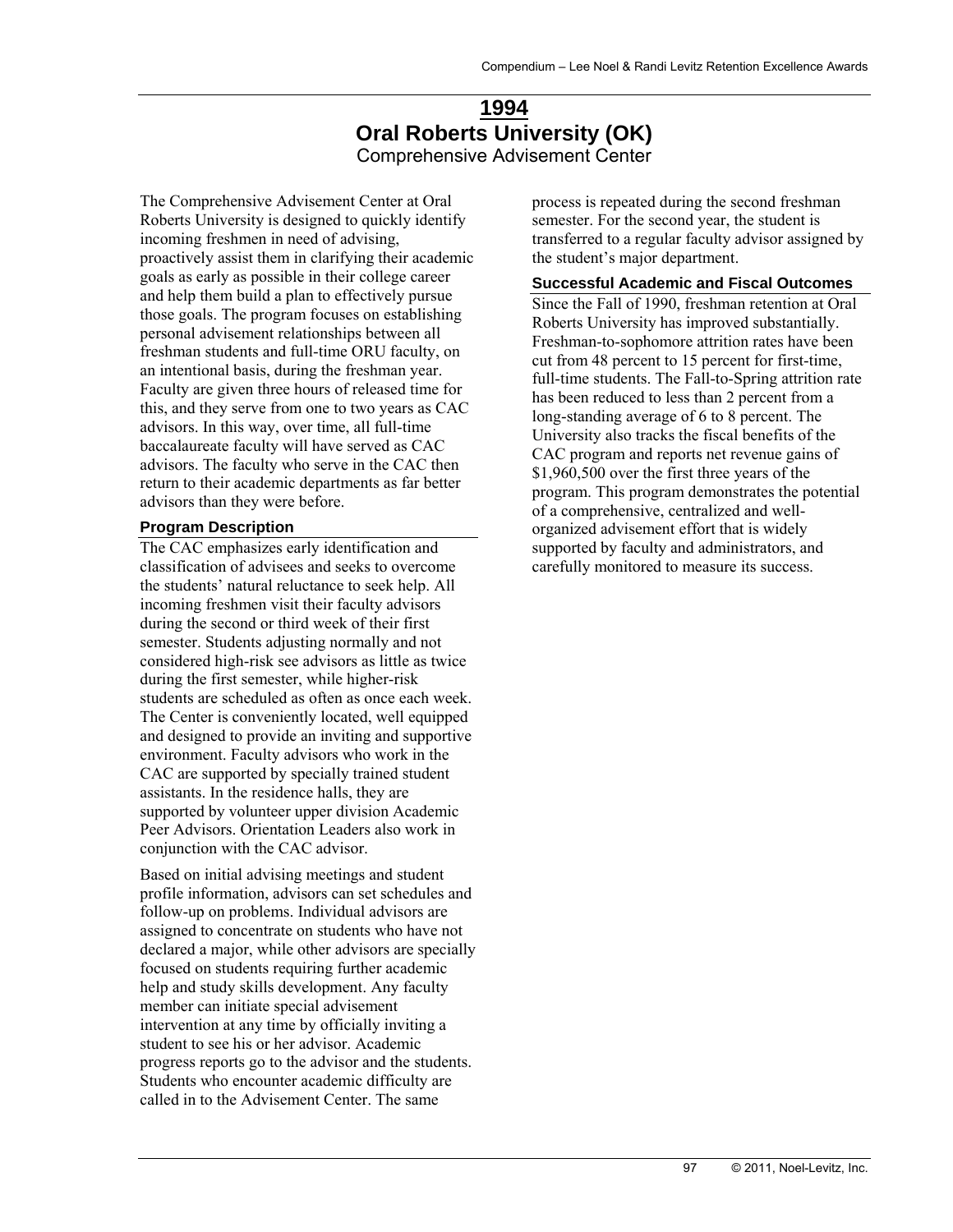# **1990 Prince George's Community College (MD)**  Black Student Retention Program

The Black Student Retention Program provides both peer and mentor support for over 300 black students who are enrolled at Prince George's Community College for the first time. Participating students are encouraged to collaborate in building and maintaining a positive attitude toward academic study. Each participating student is assigned a mentor.

The mentor's responsibilities include monitoring participant academic progress, maintaining a supportive environment conducive to academic success, and initiating referrals to appropriate support service units, such as the Writing Center, Tutoring Center and Counseling Office.

All mentors are drawn from the College's full-time and part-time faculty, staff and administrators. Each of the five deans serve as mentors as do over 80 percent of the total administrative staff. Mentors attend a mentor-training workshop to assist them in developing positive relationships and supportive classroom environments for black students.

Mentors serve many roles for the students, but most importantly they provide direct personal involvement of college staff and convey the strong sense that each and every student is a valued

member of the total college community. They also communicate the wide range of supportive services available to students in the College campus and encourage students to make use of them when they see there is a need.

Among the activities provided through the Black Student Program are the following: workshops focusing on college survival hints; peer tutorial services; an early warning system for those in academic difficulty; mentors, role models and peer assistants to promote the adaptation and integration of black students into the college community; social and cultural activities to increase sensitivity and cross-cultural awareness; career assessment and planning; and personal adjustment counseling.

The program has grown from 34 students and 11 mentors to 348 students and 86 mentors. The spring 1988 to fall 1988 retention rates were 71 percent, 12 percent above the average retention rate for all black students. Participant retention from fall 1989 to spring 1990 rose 83 percent, higher than any student population subset on the campus.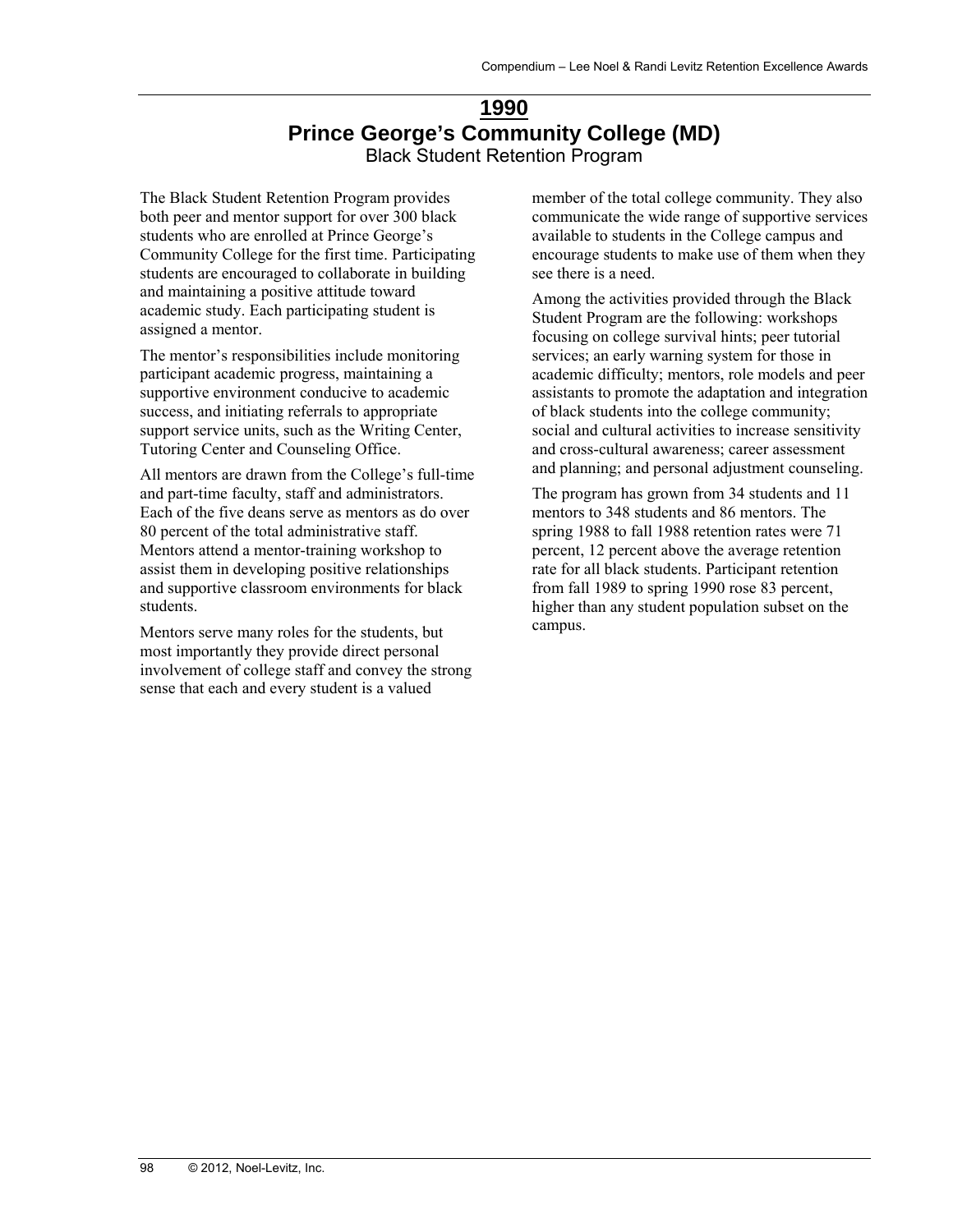# **2012 Purdue University (IN)**  Course Signals

Course Signals is a real-time, very early intervention system providing students with concrete steps toward improvement in classes where they may be in danger of failing. This improves their chances for success, lays a foundation for success in future classes, and ultimately improves retention and graduation rates. The program makes use of analytics and a Purduedeveloped predictive algorithm applied to data mined and aggregated from existing, largely untapped institutional sources. The system provides an automated way for instructors to reach out to students in need of help early in the semester, when they have the most opportunity to improve.

#### **Analytics as a tool to improve student success**

Academic data is used in Course Signals by mining Blackboard, Banner, and other course and student information management tools. The idea is to mine the data from the existing academic systems in order to predict student success and enhance student achievement. This data provides information on the student's academic preparation, their engagement in and effort within the course, and their academic performance at a given point in time.

When an instructor runs Course Signals, each student is assigned to a risk group and issued a rating using an easily understood traffic signal metaphor – green for high likelihood of success in a course, yellow for potential problems, and red for risk of failure. The icons give students an immediate, clear, and effective indicator of how they are doing in the class, along with accompanying information on what the rating means and what they may do to maintain or improve their performance. Instructors can use Course Signals to customize and release personalized intervention emails, text messages, phone calls and personal contact by instructors or advisors, informing students of their risk status and directing them to available resources on campus.

The goals for the program are:

- 1. To provide students, faculty, and advisors with a real-time system that updates throughout the term.
- 2. Develop a system that identifies students based on a range of data – not only taking in data based on their academic preparation, but also informed by each student's current effort including quiz and test scores, use of help centers, and visits to instructor's office hours.
- 3. Develop a system that provides feedback as early as the second week of a semester and goes beyond descriptive statistics to provide actionable intelligence with concrete steps the student can take to improve.
- 4. Provide student feedback that is both frequent and ongoing.

## **Results**

This project has improved student grades and retention, while also addressing student motivation and satisfaction. Students in classes using Course Signals best practices scored from 4.3 percent to 26.45 percent more A or B grades (depending on the class) than peers in classes not using the system. Also, 17.26 percent fewer students in classes with Course Signals earn D or F grades than those in non-Course Signals classes.

Analysis shows that significant retention rate differences (up to 14.14 percentage points in one year and 23.84 percentage points when looking at four years of retention) occur between students who experienced Course Signals in two or more classes at any point in their academic careers and those who did not. Note that students experiencing Course Signals have a lower average SAT score than their peers, yet their retention rates are significantly higher.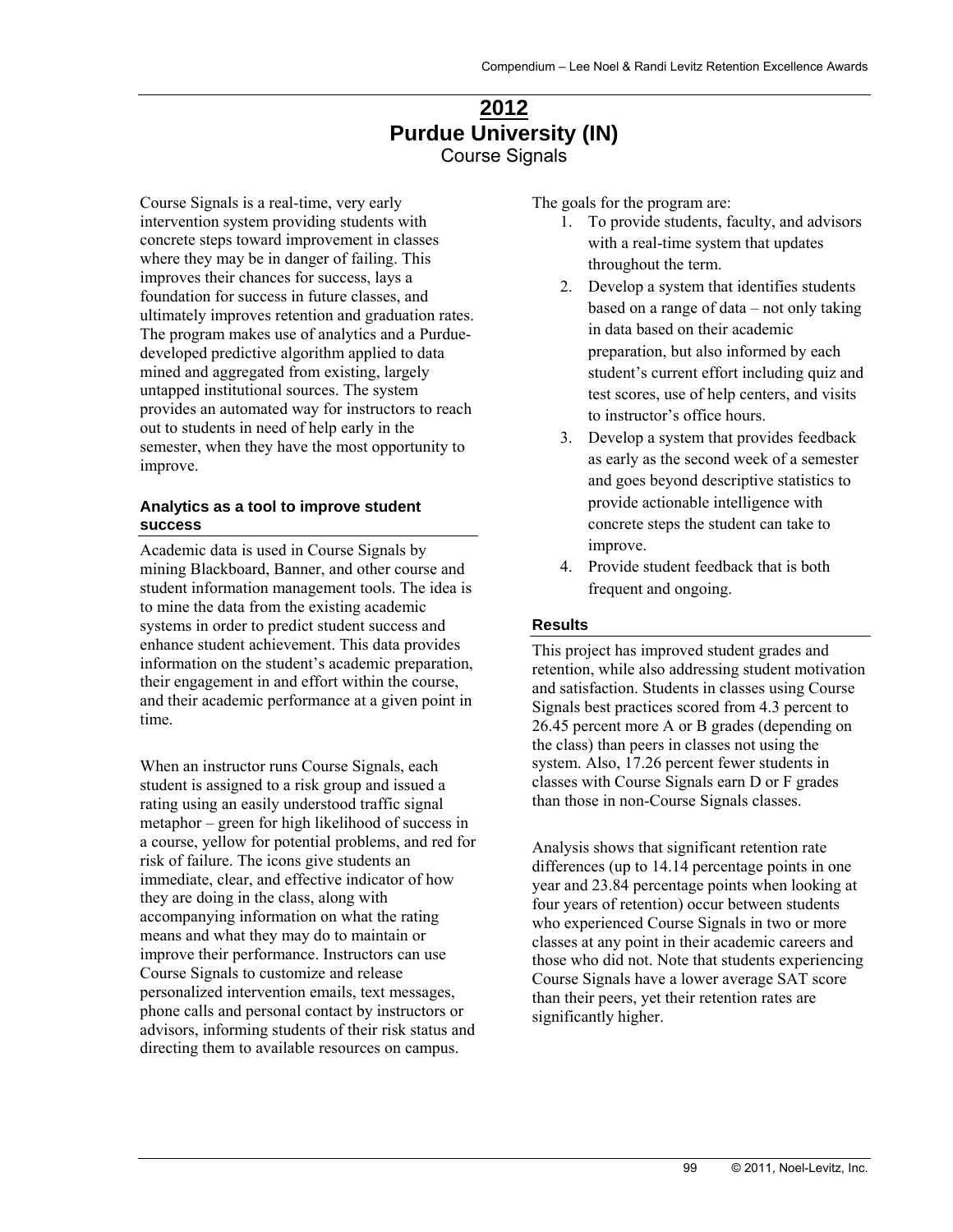# **2007 Purdue University (IN)**  Multicultural Learning Communities

Building on past success of Learning Communities, Purdue University created a Multicultural Learning Communities (MLC) project with assistance from a grant from Lumina Foundation for Education in fall 2003. The MLC effort created several new learning communities that brought additional multicultural topics and issues into the curriculum and co-curriculum. Students from four colleges are offered the opportunity to participate in a college specific MLC, with 20-30 students enrolling from each college each year. The program has a minority participation of 35 to 45 percent and has measurably affected retention for both minority and non-minority participants – the positive retention differences for participants are statistically significant.

#### **Building Success in Higher Education**

Purdue University recognized that minority retention and graduation rates are lower than their Caucasian counterparts. Having seen success with their traditional Learning Communities in increasing retention and graduation rates, the university created the college-specific MLCs with students from the colleges of Consumer and Family Sciences, Engineering, Liberal Arts, and Science. Themes for each of the MLCs were established by faculty teaching in the MLC program and included Marketplace 2050 for the College of Consumer and Family Sciences, Investigating Diversity through Engagement and Service (IDEAS) for the College of Engineering, Coming-of-Age in America for the College of Liberal Arts, and Bonding for the College of Science. Faculty participated in curriculum development seminars to provide them the opportunity to incorporate multicultural content into existing courses, and ensure that the curricula in the MLC courses would be cohesive. Additionally, the faculty members incorporate service learning into MLCs, so that concepts students are learning in class can immediately be applied in the community.

Finally, students participating in each MLC live in the same residence hall. This arrangement ensures that conversations and experiences that occur in class or during a co-curricular program can be shared and explored further within their living spaces.

The goal of the MLC project is to enhance levels of learning and satisfaction and, as a result, increase retention rates for all participants. The key measurable outcome objectives include:

- MLC participants will have higher levels of satisfaction with the college learning experience;
- MLC participants will have greater appreciation and respect for different perspectives and cultures;
- MLC participants will exhibit higher levels of academic and social integration in the Purdue community; and
- MLC participants will have higher first-tosecond year and cumulative retention rates and, ultimately, graduation rates.

#### **Results**

The program has seen great success. Overall firstto-second year retention for participants is 90.57 percent compared to 84.17 percent for nonparticipants at Purdue. Minority participant retention is 87.1 percent compared to 78.94 percent for non-participants. Female participants are retained at 90.91 percent compared to 85.91 percent for their non-participant counterparts. Further, MLC participants display better campus integration and have a more positive outlook on the campus diversity climate. According to the Diversity Perceptions Scale used to assess firstyear students' diversity perceptions and attitudes, MLC participants, among other things, are more likely to: interact with students from other racial backgrounds; display greater appreciation for and more awareness of multiple values, viewpoints, races, and ethnicities, and feel more comfortable with diversity and the campus' diversity climate.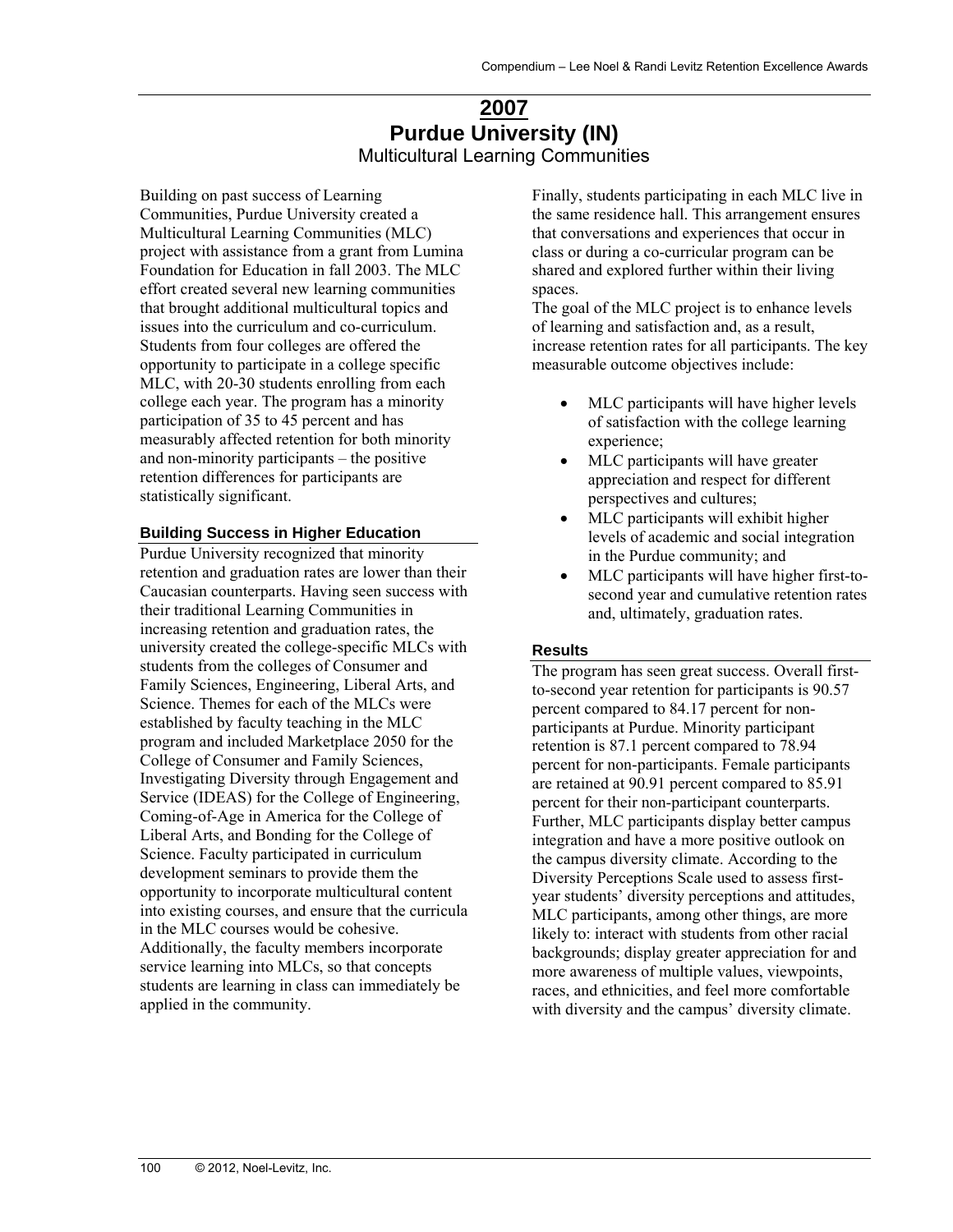# **1989 Ramapo College of New Jersey (NJ)**  Freshman Seminar

Ramapo College of New Jersey implemented a Freshman Seminar course to directly affect the students entering the college for the first time. Freshman Seminar is a required two-credit course designed to provide incoming students with a rationale for post-secondary education and a sense of the rewards they will reap as a result of completing their education.

Through the course students are helped to understand the structure of academic programs and support services at the college. Students are encouraged to "connect" with the institution by participating in extracurricular activities and organizations. During the classes, they are informed that this type of participation will help them to develop leadership skills, organizational skills, and social skills that will enhance their development and help them to succeed in vocational pursuits after graduation. Students are informed of research that shows that those who get involved are more likely to persist at college.

The section size of the Freshman Seminar classes is limited to 20 students per teacher. This encourages students to "connect" with at least one faculty member at the institution. Classes are active and participatory, an environment in which students and instructor share ideas, activities, and values across a wide spectrum of experiences. Seminar faculty also advise students in their class on an individual level.

The Seminar covers various "studenting" skills including time management, taking notes, and studying for exams. Students are also helped in

their reading, writing, critical thinking, public speaking and research skills through the assignments.

Additionally, students are helped to explore their values and goals through units on personal, vocational, and interpersonal values so that they can make informed decisions about majors, careers, relationships, and life goals. Communications skills are developed that can help in solving problems with peers, instructors, and parents. Students are encouraged to acquire information on substance abuse, values clarification, sexually-transmitted disease, nutrition, and stress reduction so that they will not be forced to drop out of college due to illness preventable personal tragedies.

Instructors for the course, whose participation is voluntary, come from all departments. They attend five, eight-hour training sessions during the summer. Training employs a number of different modes including role playing exercises and units on lessons in pedagogy. Instructors also meet on a weekly basis throughout the fall semester to continue training and curriculum coordination.

In the fall of 1985, before the program was put into place, the first year retention rate was 58 percent. In 1987, after the mandatory program was established, first year retention had climbed to 74 percent, an increase of 16 percent.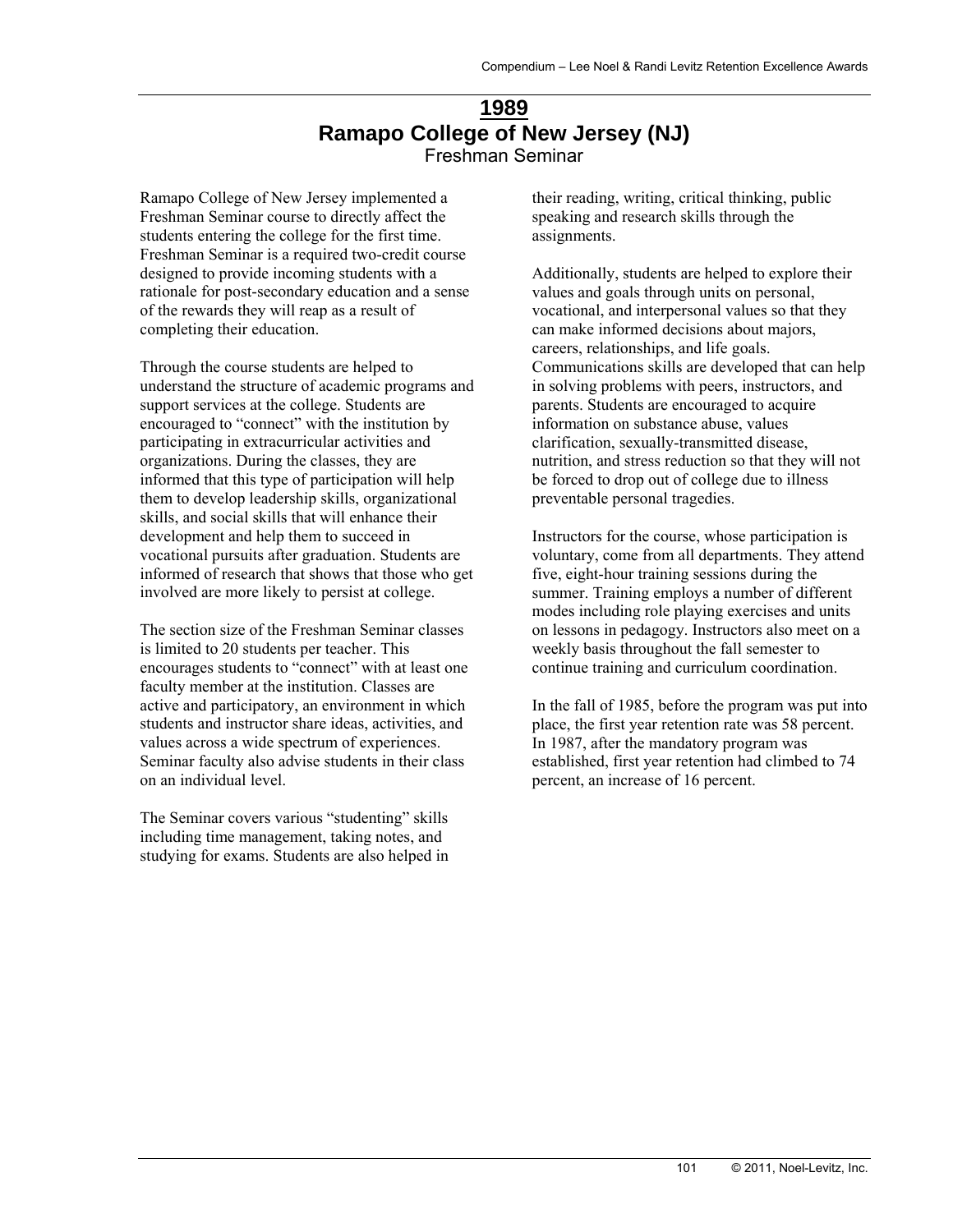# **1989 Rowan University fka: Glassboro State Clooege (NJ)**

Academic Advancement Program

The Glassboro State College Academic Advancement Program is a college wide retention program, which also focuses specific attention on the minority student. Glassborro's program concentrates primarily on reducing freshman attrition by insuring that the entering student receives academic and social support early in the collegiate experience. To accomplish this goal, Glassboro College has initiated a number of programs.

Freshman Orientation is a two-day summer experience for incoming students and their parents, involving both faculty and professional staff. During this time high standards are promoted in workshops and general presentations, and speakers emphasize the importance of academic success.

Students admitted through the Educational Opportunity Fund of the King Scholar Program and the Minority Achievement Program receive an extended introduction to college life and its demands during a seven-week residential experience. Students attend college classes, participate in workshops to sharpen their basic reading, writing and math skills and learn techniques they will need to succeed in college. They become familiar with Glassboro and with the support services available to help them deal with the day-to-day problems that may arise.

Freshman seminar is a one-credit elective course which instills in students the importance of maintaining high academic standards. The course focuses on the enhancement of such life-long skills as listening, speaking, critical observation, and writing as well as on the appreciation for various art forms as a means of human communication. Freshman Seminar also includes a mentoring component, which continues through spring

semester. Mentoring is done intrusively—mentors contact students either in writing or by phone to activate ties established in the first semester.

To enhance cross cultural awareness, special guests are invited to the campus to conduct workshops for faculty and staff. The workshops are designed to sensitize participants and meet specific needs of the minority student.

The Academic Advancement Center was established to work with faculty to identify students who are experiencing academic difficulty and to provide an intensive program of specialized tutorial services, academic advising, and career counseling. Tutoring is available in one-on-one settings and through academic success workshops, computer-assisted instruction, and supplement group instruction.

The provision of an early-warning referral system to help entering students who are experiencing academic difficulty is a central component of the Glassboro retention program. All entering students must take the Astin Inventory, a measure that has identified the so called "high risk" student. Scores are sent to the Office of Academic Advising and to the coordinator of Freshman Seminar. Seminar leaders and faculty assigned as "liaisons" to the Office of Academic Advising monitor the academic progress of the "high risk" student and intervene when there is indication of academic difficulty.

The Academic Advancement Program is a model of integration and teamwork. It has resulted in a return rate of 76.4 percent of the freshmen to the sophomore year, which exceeded the goal of 75.3 percent.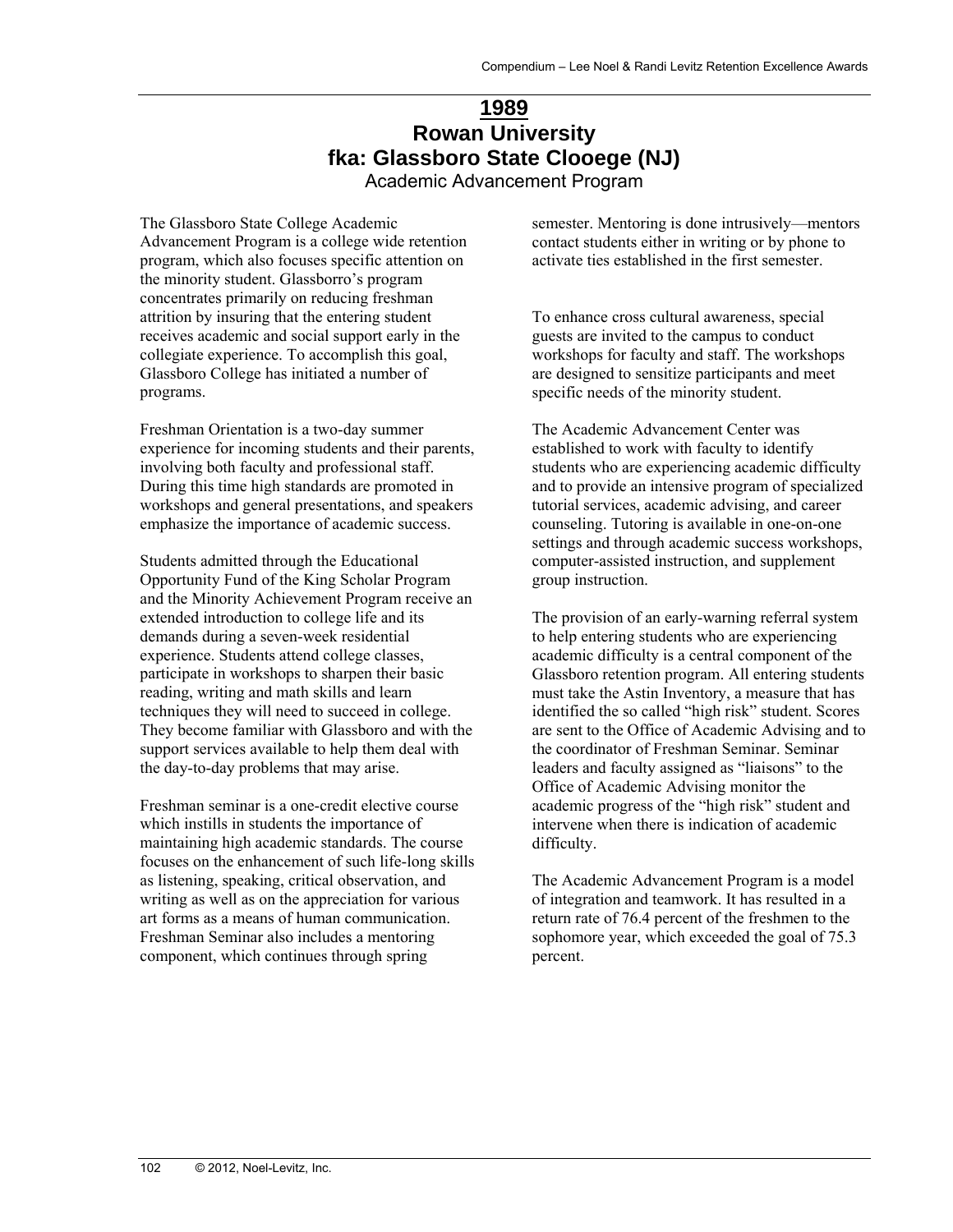# **1992 Rutgers – The State University of New Jersey (NJ)**  Promoting Persistence and Excellence in the Sciences: The Office of Minority Undergraduate Science Programs

The Office of Minority Undergraduate Science Programs was set up to help potential science majors successfully make the transition from high school to college and to provide academic support, motivation, and encouragement to minority students from entry through graduation. The Office of Minority Undergraduate Science Programs (OMUSP) was established in 1988 to target underrepresented minority groups in science and health. The mission is to retain and support primarily African-American and Latino students. Because these professions critically need minority representation, the OMUSP is actively preparing minority students to become physicians and scientists. To this end, three programs have been developed and implemented.

#### **Success in Sciences Program (SIS)**

SIS provides small study/tutorial groups in science and math for students from matriculation through graduation. Student attendance, preparedness and participation are recorded each week and group leaders regularly follow up with individual students. The goal is to give disadvantaged students motivational support, counseling and career guidance. Prior to implementation of this program, students had a failure rate from 40 to 60 percent in certain key science and math courses. Now the passing rate is equal to that of all students taking these courses. The SIS program demonstrates that through personalized attention and support students can master key science and math courses and gain confidence for advanced courses.

#### **Biomedical Careers Program (BCP)**

The BCP is a summer enrichment program for minorities and economically or educationally disadvantaged students. It is co-sponsored by the Robert Wood Johnson Medical School. Eight weeks in length, it is designed to aid students from the post-freshman summer through graduation. A stipend is provided to cover living expenses, and academic credits can be earned. Enrollment averages between 45 to 50 students, with plans for expansion. The BCP staff have tracked students who have participated in the program since 1978. Results show that 90 percent earned their bachelor's degrees. Of these graduates, 54 percent went on to either graduate, medical or dental school.

The BCP has three phases. Students in Phases I and II take pre-medical courses and gain practical experience by working at local hospitals. The coursework includes microbiology, biochemistry and cognitive skills development. Phase III students are assigned to a faculty member and aid in research. In addition, they attend MCAT preparation sessions and participate in seminars.

Other programs include the ACCESS-MED program. The OMUSP has helped to centralize retention programs across college and organizational boundaries. Minority students in the sciences at Rutgers are given the help they need to deal with the rigor of science and mathematics curricula and learn how to navigate a large, complex university. Success is shown by the numbers of students successfully completing their undergraduate coursework and going on to graduate or medical school.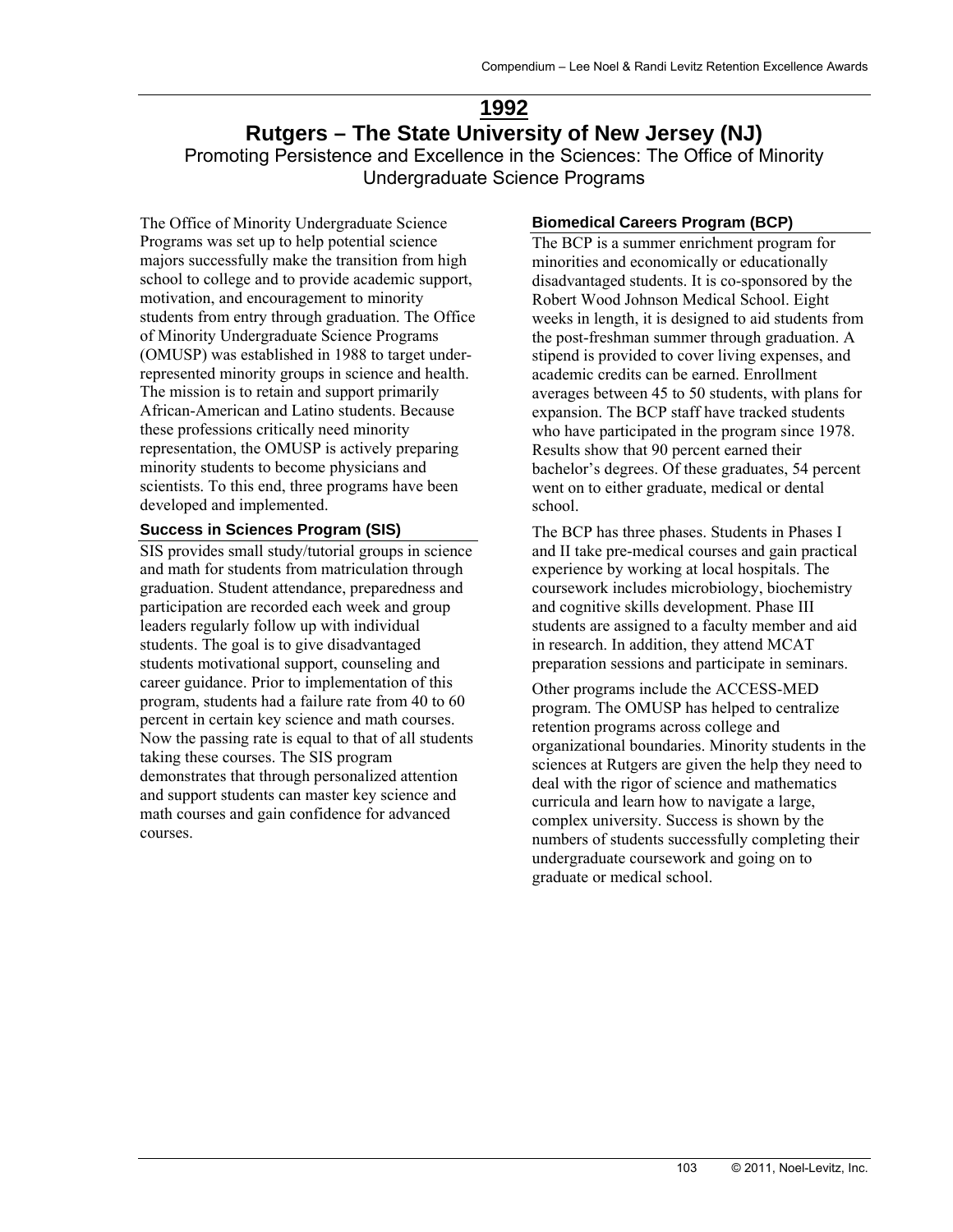# **1992 Saint Xavier College (IL)**

Student Services, Catalyst for a Comprehensive Collegewide Retention Program

With a population that is 95 percent commuters, 55 percent adult, 72 percent first-generation college and 20 percent minority, Saint Xavier University faces complex retention challenges. The College Success Program features comprehensive academic and personal assessment, including use of the College Student Inventory (CSI), a college success course, a new Learning Assistance Center, and a program in Writing through the Disciplines.

A major reason for the success of the program is that the College set a large number of very specific and focused retention and academic performance goals and objectives for each part of the comprehensive program. In addition, like most successful retention programs, it included significant attention to faculty development.

#### **Comprehensive Assessment**

All newly enrolled students take four assessments in English, mathematics, reading and the College Student Inventory (CSI). Results of the assessments are used to make individualized schedules and to provide the basis for personal and career counseling. Based on demand, new counseling and career counselors have been hired.

#### **College Success Course**

The College Success Course is a six-week course required for new students. Students are directly involved with a faculty member who provides personal attention by meeting at least twice during the semester. The purpose of the first meeting is to discuss the CSI results and develop an individual

plan. The second conference charts progress of the plan. Positive results of the course are shown by retention results which have increased for students who have taken the course. Success has also been demonstrated by the fact that 57 percent of the entering students achieved a GPA of 3.0 or greater as compared to 44 percent in 1989.

#### **Learning Assistance**

The Learning Assistance Center coordinates tutoring in many subjects and offers students the opportunity for computer-aided instruction. Many students are referred to the Center by faculty who actively intervene to prevent students from failing.

#### **Experiential Learning**

Collaboration between faculty and employees have resulted in the placement of students in internships.

The Saint Xavier program has demonstrated that a successful, comprehensive retention program is grounded in the cooperation and involvement of administration, faculty and staff. Taken together, the retention programs have produced impressive results, from improved retention rates to higher course completion rates and higher passing rates. For example, the annual attrition of African American students fell from 22 percent in 1988 to 15 percent in 1990. The Saint Xavier staff understand their economics as well. According to their figures, a 2 percent increase in retention can generate 850 semester hours per year, or \$250,000 in tuition revenue.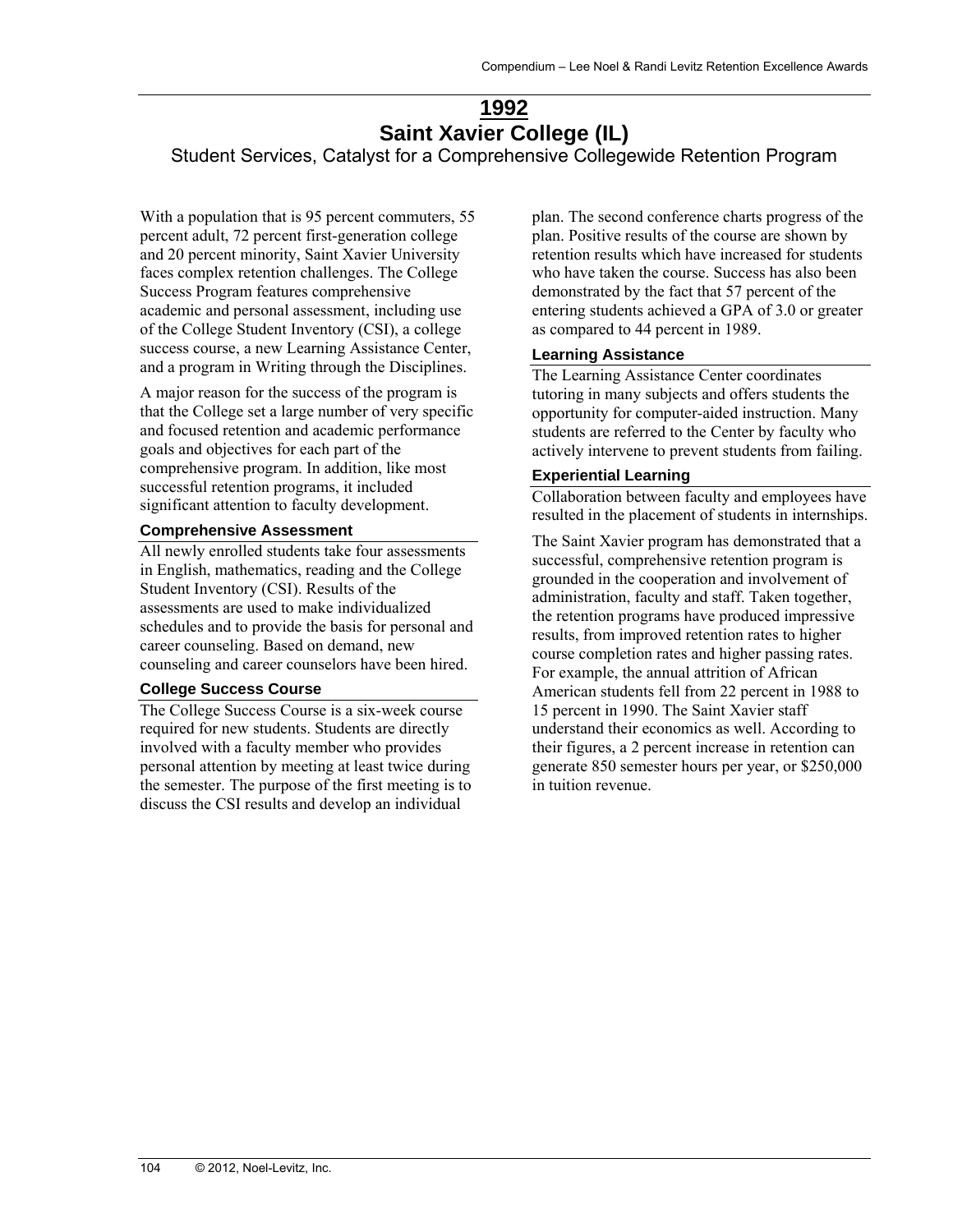# **2001 San Diego State University (CA)**  Faculty/Student Mentoring Program (F/SMP)

In 1996, San Diego State University expanded an existing mentoring program to effectively increase retention among the institution's under-represented populations and at-risk students.

## **Diversifying Diversity**

The original Faculty/Student Mentoring Program (F/ SMP) began in 1987 as an effort to promote the academic success of first-year and community college transfer students. Target populations included African American, Latino, and American Indian students –populations that historically had been underrepresented at the university and had continually reported low retention and student success rates.

Ten years later, program administrators expanded eligibility to include socio-economically, educationally, and environmentally disadvantaged students from any ethnic or racial background. The expansion has allowed the university to serve a wider array of "at-risk" student populations, including first-generation and nontraditional students, returning female students, and students with disabilities.

## **Students Support Students**

The Faculty/Student Mentoring Program is a student-to-student mentoring program, offering support and guidance to students from students. Student mentors are supervised by eight faculty mentors, including one from each of the institution's seven colleges. These supervisors recruit and train 80 student mentors who assist 700 freshmen and transfer students in their adjustment to San Diego State.

## **Goals and Responsibility**

The expanded program was established to improve upon these six goals:

1. Increase retention rates of students from disadvantaged backgrounds

- 2. Promote academic excellence
- 3. Help students develop the knowledge and skills necessary for successful completion of academic goals
- 4. Develop supportive relationships with other students faculty, and staff
- 5. Increase knowledge of university resources
- 6. Develop leadership skills, which will enable protégés to become student mentors

To achieve these goals, the student and faculty mentors have the freedom to develop programs to best suit F/SMP participants. Student mentors are responsible for creating and maintaining a communication flow between themselves and program participants.

## **Use of Resources**

Beginning at the start of the 2000-2001 academic year, student assistant salaries, temporary and parttime help, supplies and services, program administration, and part-time statistical support are funded annually by the California State Lottery. Because of the program's success, university officials have encouraged F/SMP administrators to expand and have granted the program additional funds from the university.

## **Results**

A program that began as a population-specific retention strategy has evolved into a campus wide standard for student success. In addition, participants in the Faculty/Student Mentoring Program consistently have higher retention than non-participating students and a high level of satisfaction with the program. The achievement in retention is especially noteworthy considering that F/SMP participants enter with the lowest average SAT scores of any group on campus.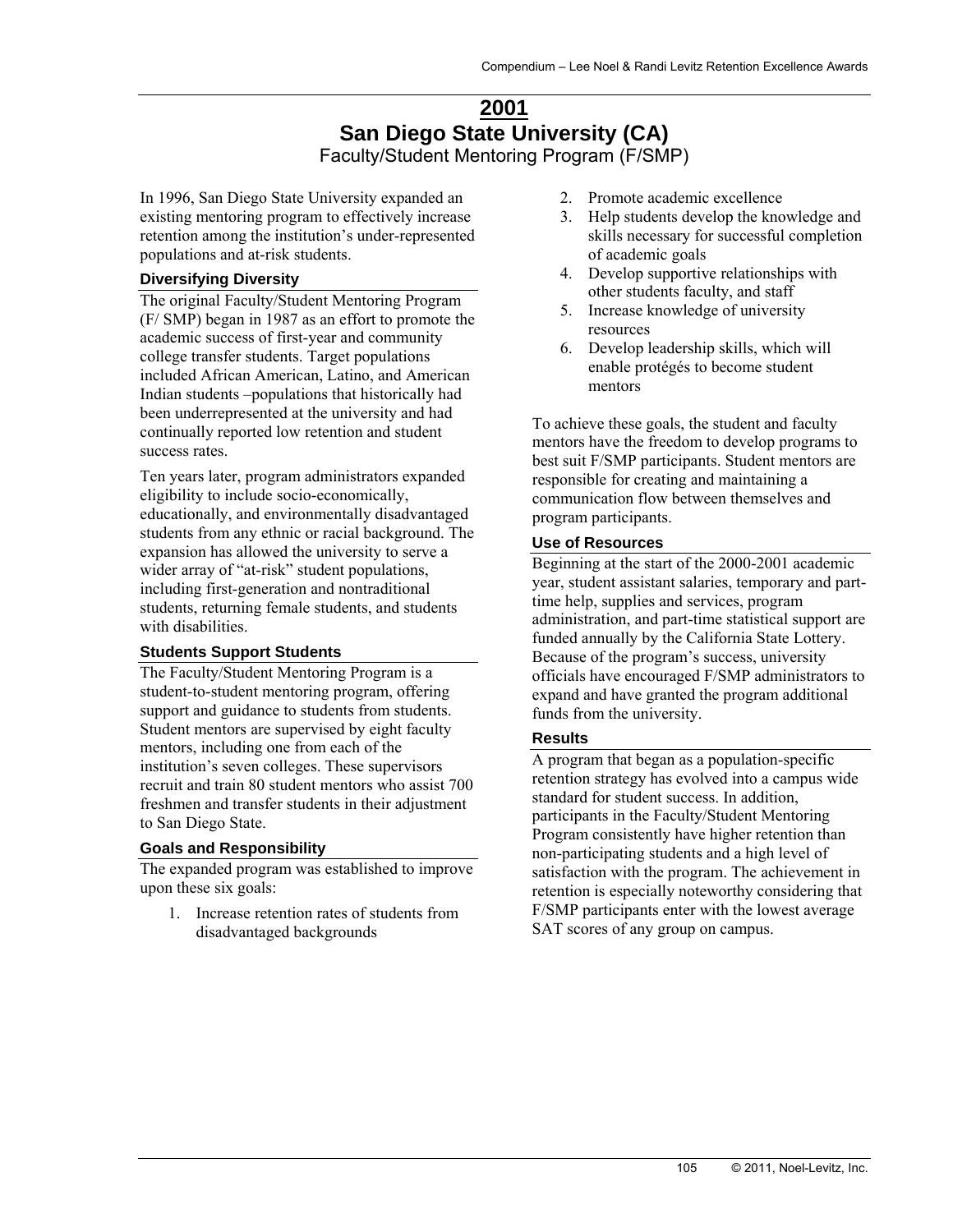# **1994 Sauk Valley Community College (IL)**  Integrated Student Retention Program

In 1990, this community college serving six counties in Northwest Illinois submitted a Title III Institutional Strengthening proposal for the development of a comprehensive student retention program to correct the conditions that were contributing to a semester-to-semester attrition loss of 900-1100 students. The college was concerned that it needed to deliver a higher level of quality services to its constituents, many of whom are first-generation, low-income, part-time students.

Entering students had reported in a survey the campus was "efficient but impersonal" or "inefficient and unfriendly." This was also reflected in their evaluations of primary student services offices. Part-time and nontraditional students were more dissatisfied than traditionalage full-time students. The retention program focused on developing and implementing four primary components:

- 1. A campus wide "student centered" climate through structured staff development.
- 2. An extended orientation course for new students designed to assist students in their transition into college.
- 3. A comprehensive assessment and placement system for all new, first-time students.
- 4. A student database and tracking system with the capability to conduct retention research on targeted populations.

## **Program Description**

A comprehensive assessment and placement policy was developed to help counselors and students establish appropriate placement expectations. Previously, part-time students (75 percent of the student population) had not taken placement tests on a consistent basis.

To help students better understand college academic structure, and policies and procedures, the counseling faculty designed a required sixweek, one-credit-hour orientation course. Student research and tracking was extensively upgraded to involve a standardized, comprehensive, integrated database to provide responsive advisement to individual students, identify high-attrition courses, analyze retention trends and study target populations.

To create a more student-centered climate that would support the ambitious retention goals, independent consultants were engaged to audit quality service, efficiency and caring in various offices and staff areas. A campus wide service training program for all faculty and staff was implemented, and customer service orientation programs were presented to both full- and parttime faculty.

An important factor in the success of each element of Sauk Valley's Integrated Student Retention Program was the formation of the Student Success and Retention Committee. This group, which represented various educational divisions, had significant input on retention and educational programming issues, and monitored and evaluated the program on an ongoing basis.

## **Overall Results**

A recent survey of new and continuing students indicates significant improvements in Sauk Valley's student-centered climate and quality of services. Offices that previously rated poorly now receive very favorable ratings. Follow-up institutional quality service audits collaborate the findings of the college's research and establish new benchmarks for continuing quality service improvements.

Overall gains in retention at Sauk Valley Community College have been significant. From Fall of 1987 to Spring of 1994, first semester to second semester retention increased from 46 percent to 62 percent for all students. First-time, full-time retention increased from 60 percent to 80 percent. First-time, part-time retention increased from 31 percent to 41 percent.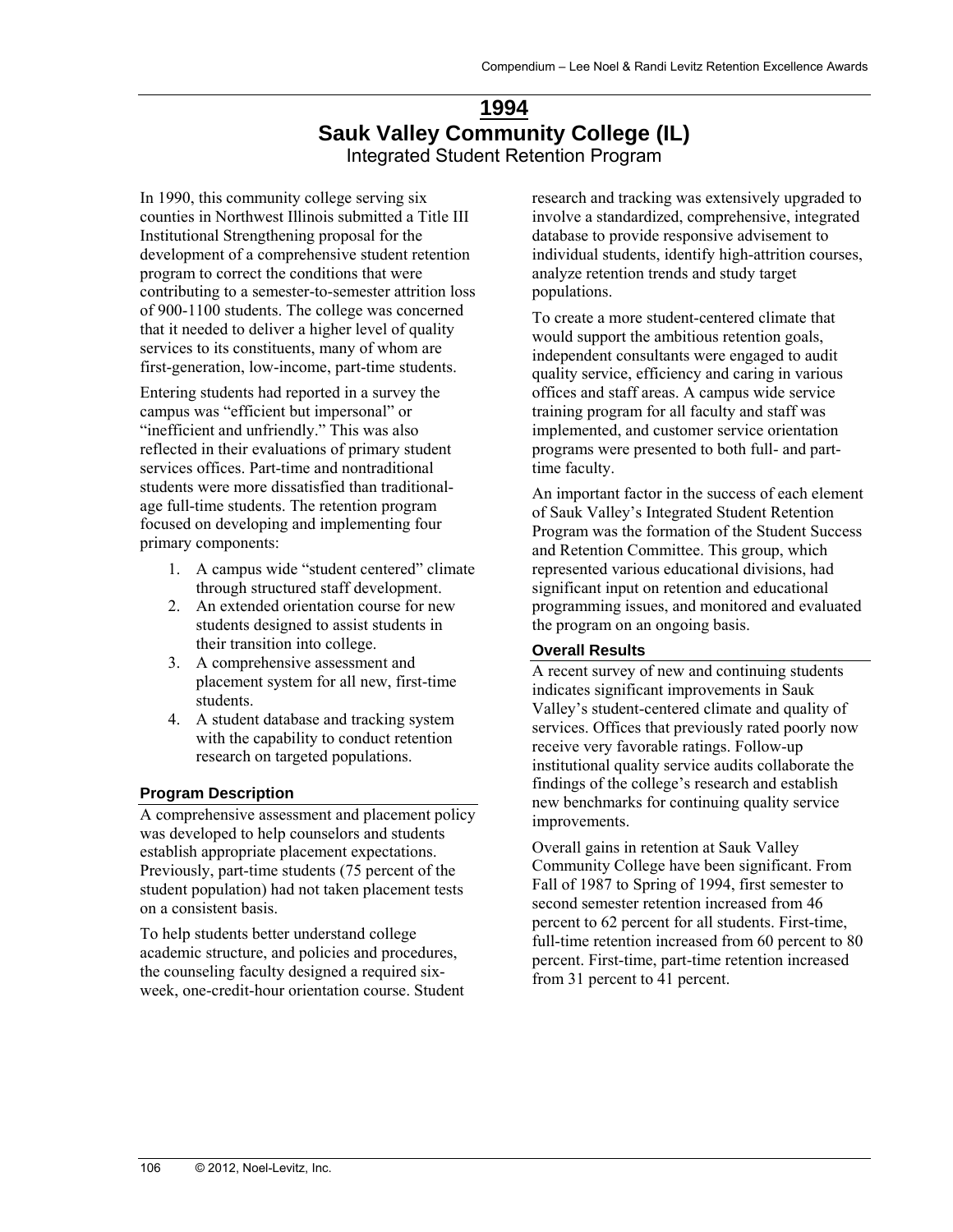# **1997 Seton Hall University (NJ)**  Freshman Studies Program

Every fall, Seton Hall University (N.J.) welcomes about 950 first-year students to its campus with a unique advising program that helps students immediately begin to clarify academic and career goals, adjust to campus life, and develop a social network. Through the use of faculty mentors, peer advisors, and a College Studies Skills class, Seton Hall's Freshman Studies Program offers a multifaceted and highly personal support program that helps students thrive well beyond their first year.

#### **Reaching Students Before Classes Start**

The Freshman Studies Program incorporates the academic advising of all first-year students into a comprehensive support structure that begins with orientation. During a two-day session that takes place in June or July, students take placement exams, participate in a computerized career exploration session, and receive instruction in email and Internet access.

In addition to orientation, all first-year students participate in Welcome Week immediately prior to the beginning of fall semester. These five days of community-building exercises and special events aid transition into university culture. During Welcome Week, students also complete the College Student Inventory™ (CSI) of the Noel-Levitz Retention Management System™, which measures individual attitudes and motivations. The week's activities culminate with Freshman Convocation, where students are formally welcomed into the academic community by the president and faculty. Students then meet with their faculty mentors and peer advisors to discuss hopes and fears concerning the upcoming year.

#### **The Importance of Peer Advisors and Faculty Mentors**

In order to make sure new students establish relationships and a support network early, every first-year student at Seton Hall is paired with a specially selected and trained undergraduate peer advisor as well as a faculty mentor. The peer advisors and faculty mentors work together to help first-year students adjust to college life and become acquainted with the university, while also providing academic and emotional support.

Faculty mentors are highly trained professional advisors who serve as students' academic advisors and university contacts during the first year. Students meet with mentors at least four times during the first academic year. The first meeting focuses on the results of the CSI, and the second and third meetings take place before preregistration for the spring and following fall semesters. The fourth meeting centers on the preliminary declaration of a major, whereby a student can then be assigned an advisor from the appropriate academic department.

In addition to advising duties, faculty mentors, and peer advisors teach the College Study Skills course, taken by most first-year students each fall.

The course covers essential transition issues like study skills, time management, wellness, human relations, and substance abuse, and allows individual advising sessions to focus on each student's own concerns. Faculty mentors and peer advisors are also involved in the Freshman Class Council, which coordinates social and volunteer activities for the entire class.

#### **Achieving Results**

From 1993–1996, the first-to-second year retention rate averaged an outstanding 84 percent. In addition, first-year students now report a much higher rate of satisfaction overall than before the program was implemented. Students are also more involved on and off campus. Ninety-two percent of students are involved in at least one co-curricular activity, up from less than 50 percent when the program began.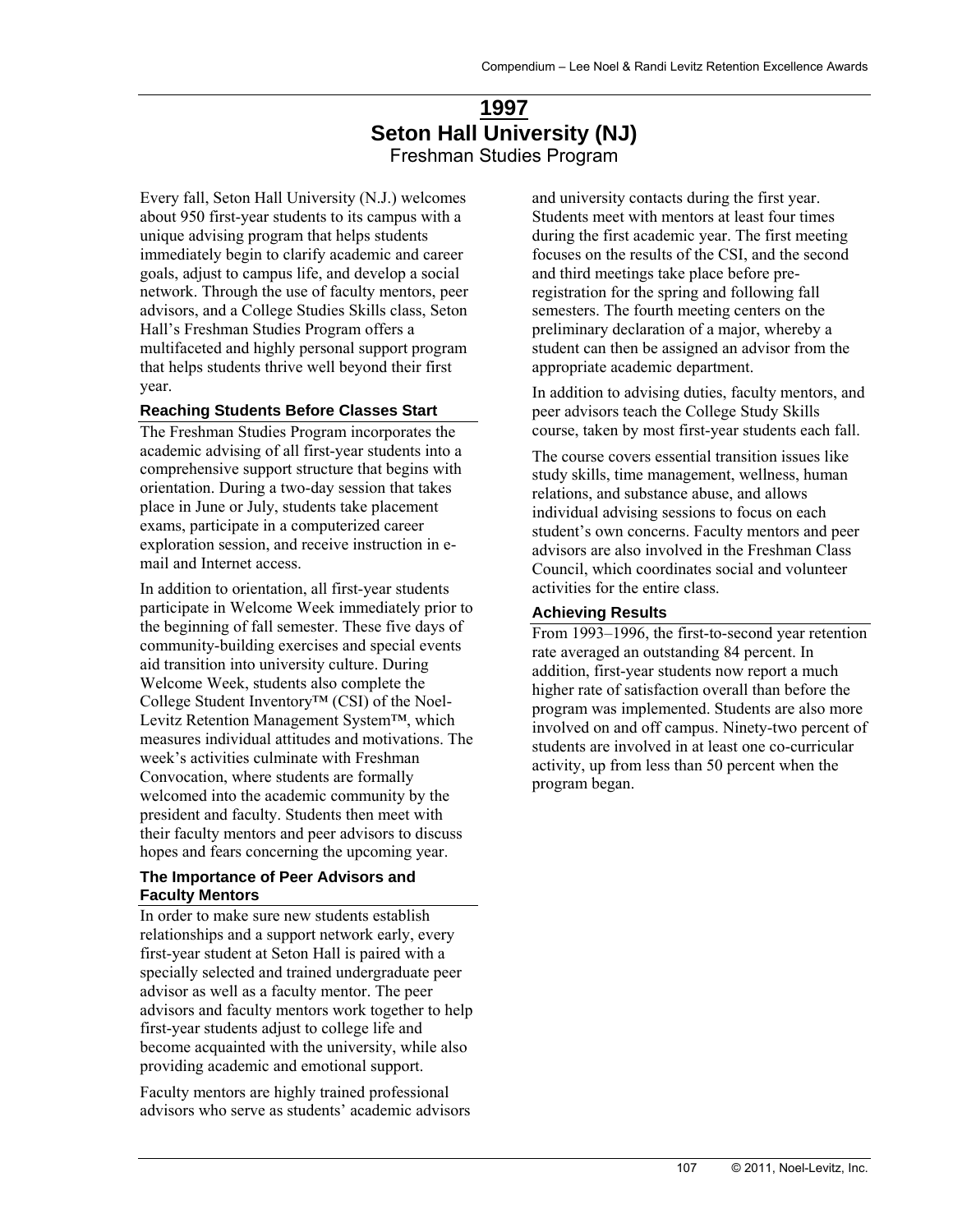## **1996 Shawnee State University (OH)** The Connection at Shawnee State University

Located in Appalachia, Shawnee State has a mandate and mission to encourage, support and retain first generation students in degree programs that will enrich their lives, make them more productive citizens and dramatically improve the economic conditions in South Central Ohio. To reach that end, Shawnee State founded the Connection program. Since 1991, the program has served more than 2,000 students. The goal of the program is to address the socioeconomic, educational and career needs of students receiving Aid-for-Dependent-Children public assistance. Students participate in the program for an initial quarter prior to entering their collegiate degree program. Qualifying students work with professional counselors to design a program of services that help the student become better prepared for college life. The program also provides ongoing support services throughout the student's first year.

## **The Initial Quarter**

During the initial quarter, students work with a counselor to design a program to help them adjust to college life academically and socially. These programs assist students in building self-esteem, developing math, English, and computer skills, and isolating career and educational goals. The Connection counseling services arm students with the skills necessary to become independent in their classroom and student life experiences. Students also attend seminars presented by campus staff and community members, meet with key administrators, and attend campus activities and events. All these activities serve to enhance the students' involvement, which leads to greater participation in the classroom as well as student life.

### **Ongoing Services**

Support services are also provided throughout the student's first year at the University. These services include supportive personal counseling, a textbook loan library, summer scholarships and an educational equipment rental program. After the first year, students can serve in STRIDE, a student organization of Connection alumni that assesses services and suggests improvements. Program alumni also serve as mentors to current freshmen and promote activities and policies which affect the program, reaffirming attitudes and behaviors learned during the first year.

## **Community Involvement**

Community support is a vital part of Connection. Positive responses to the program from the community provide gateways to employment for graduates who may otherwise face social barriers. The program gives students a chance to identify their own personal goals and objectives, which often include vocational training in addition to services designed to prepare students for college. This leads to a wide base of community support because, after completing this program, students are not only ready to enter the academic world, they are also better prepared for the world of work.

## **Persistence and Academic Achievement**

Students in the program have a retention rate of 86 percent after the first year, compared with 54 percent for the University as a whole. The average cumulative GPA of the program students is 2.9, which is higher than for the general student population. Although the main objective of Connection is to keep students in school through the freshman year, 202 former participants graduated in 1994, and an additional 199 in 1995.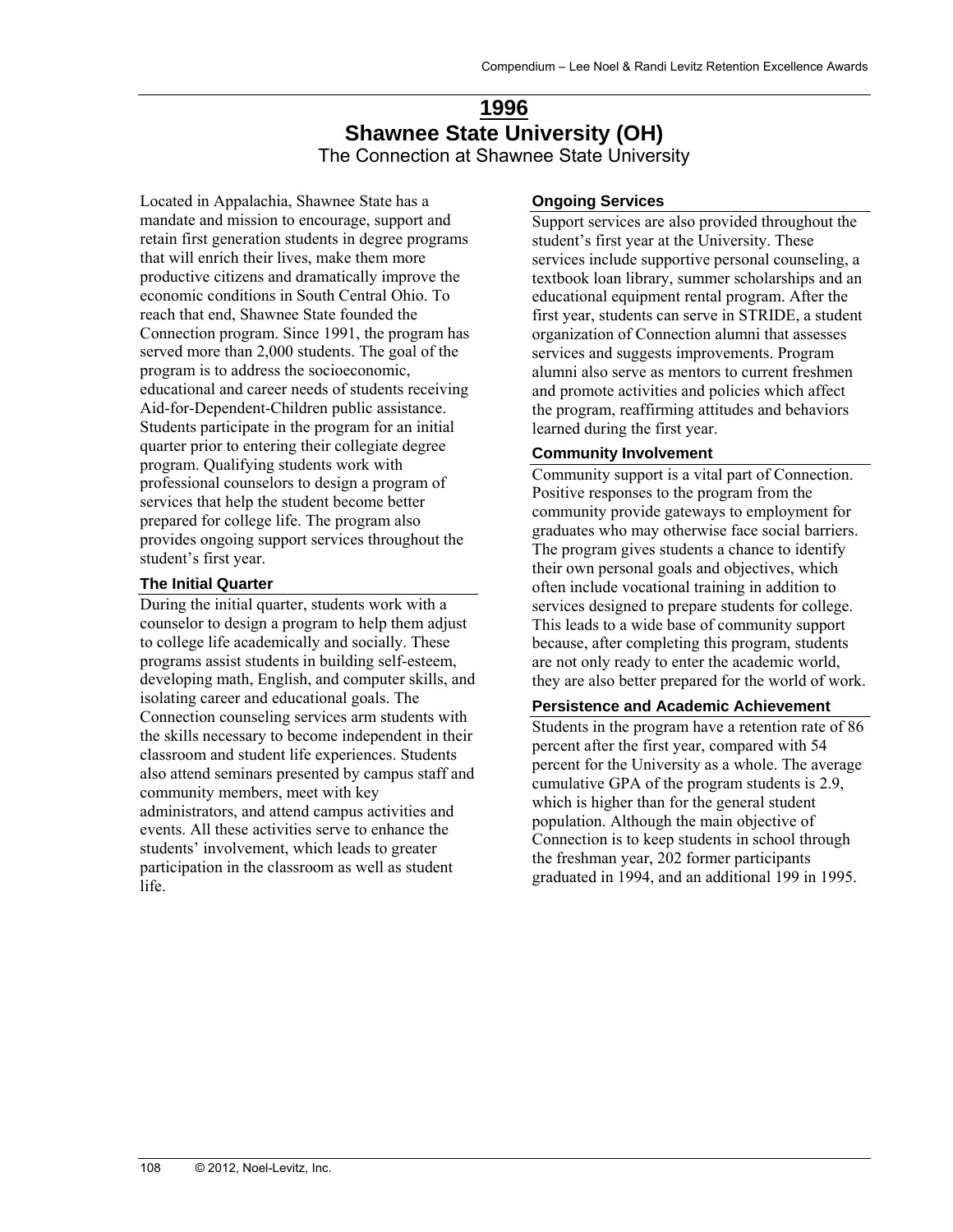# **1995 Shippensburg University of Pennsylvania (PA)**  Division of Undeclared Majors

To enhance retention of undeclared students, who make up 13 percent of the overall 6,000 undergraduate student body, Shippensburg University has developed the Division of Undeclared Majors program. This retention program directly affects students who are undecided about their major area of study and it provides comprehensive support, guidance and information to aid their decisions and help them reach career goals. Unlike the other three undergraduate colleges, the Division of Undeclared Majors, headed by Dean Elnetta Jones, does not grant degrees. The part-time staff, which includes the dean, an assistant dean, a secretary and five graduate assistants, coordinates its programs, services and activities. The division enrolls all students who have not chosen a major and have been identified as "undeclared." Students must remain in the division for at least one semester and must declare a major by the end of their fourth semester.

#### **Excellence Through Advising**

The Division of Undeclared Majors has a reputation on campus for providing excellent advising services and uses advising to provide the critical link for delivering services to undeclared students. Sixty-five faculty volunteers and seven administrators are oriented through a 25-hour preservice training program held during the summer before they serve as advisors. Advisors also participate in the advisor training session sponsored by the Commission on Academic Advising held in the spring semester. The division holds an informal, get-acquainted session between advisors and advisees before the beginning of classes and sends advisors an advising guidebook, academic profiles of the students they are advising, and other pertinent information. Advisors are encouraged to maintain records on meetings with

their advisees to use for review and as a continuing check on the advisory relationship.

To supplement the advising services, the division offers a voluntary, noncredit Career Exploration and Planning Seminar. The seminar consists of 10 weekly 50-minute sessions conducted during the first semester of the freshman year, and is designed to increase students' vocational maturity and help them make good career choices.

#### **Clustered Learning Program**

The Clustered Learning Program provides freshman with a learning community that fosters understanding and knowledge. Cohorts of students enroll in three separate courses linked by common themes, historical periods, issues or problems. Professors create a cooperative learning environment in the classroom that allows questioning and fosters experimentation. Participation in a learning cluster generally reduces students' anxieties, increases their conceptual abilities, and helps them to adapt more successfully to college life.

#### **Early-Alert Warning System**

During the seventh week of classes, faculty members submit mid-term "D" or "F" grades for undeclared students. Copies of grades are sent to freshmen. The division dean in turn sends a letter to the students and advisors, identifying services and upcoming academic enhancement workshops offered by the Learning Assistance Center.

#### **Results**

Since the program's inception in 1981, retention of returning freshman has improved and the school's program has been recognized on a national level by the Journal of College Student Development, the National Academic Advising Association (NACADA), and the Commission on Higher Education of the Middle States Association of Colleges and Schools.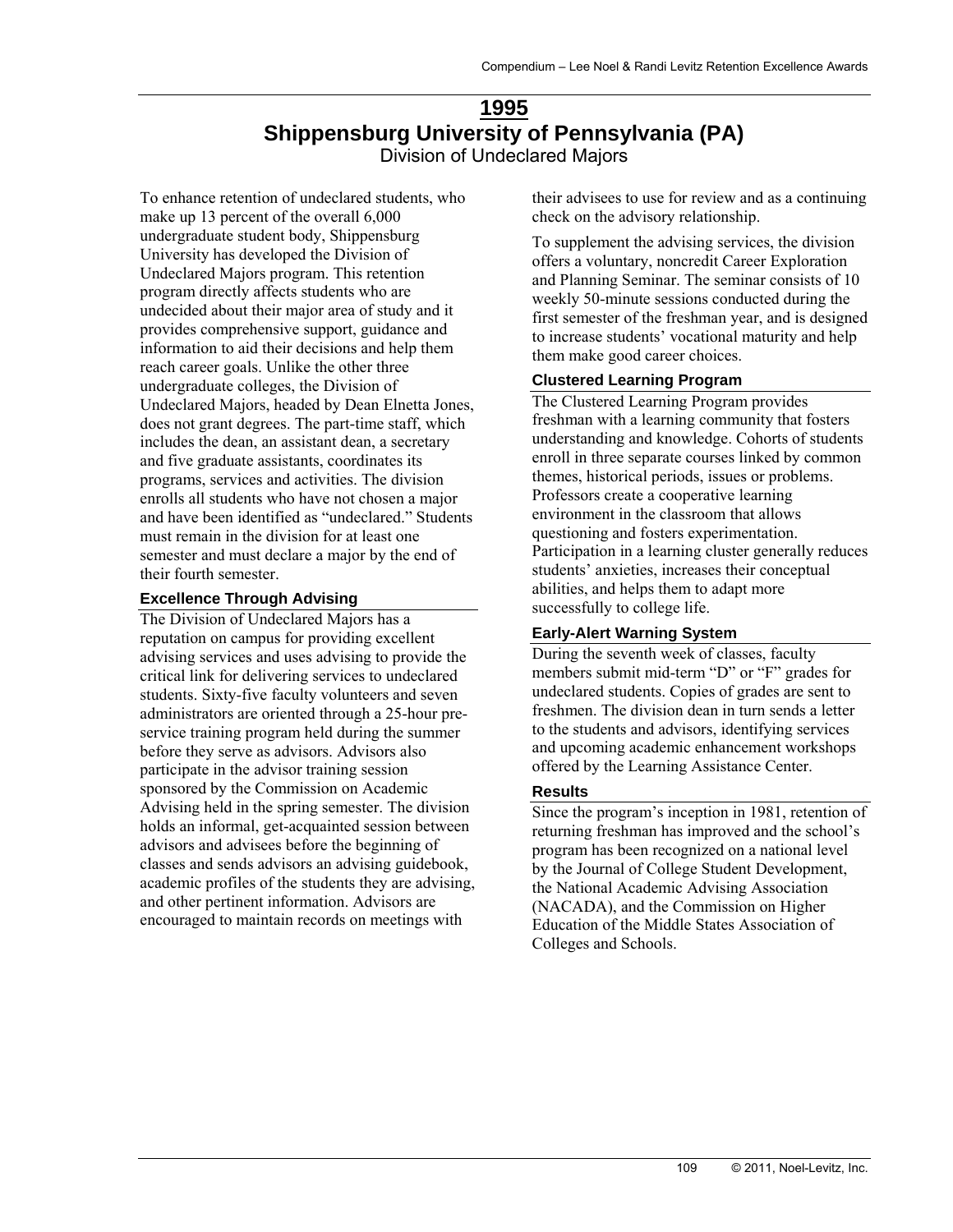# **2003 Slippery Rock University (PA)**  Integrated Learning Community Clusters and Freshman Seminar Program

Many institutions across the nation have adapted their first-year student retention efforts to include a learning community cluster, a freshman seminar, or both of these initiatives. In its award-winning entry, Slippery Rock University offers a model for integrating and uniting these two efforts into a seamless program. The program appears to be connecting well with first-year students overall as well as with specific first-year student subgroups such as students of color and students in specific majors.

### **Benefiting from a Synergistic Approach**

The central purpose of the integrated program at Slippery Rock University is to enhance the academic and social integration of students. The fundamental idea is to have a single group of students share in the same schedule of classes, which revolves around the liberal arts or major program area. Now in its third year, the program at Slippery Rock University currently reaches nearly three-fourths of the university's new first-year students (over 1,000 students).

Each learning community cluster includes three courses—a freshman writing course, a liberal studies or major program course, and the freshman seminar, which includes an orientation to campus support services. By participating in these three courses with the same cohort in their first semester, students are able to foster more explicit connections with their peers, with faculty, and with support services staff.

Based on studies of the most successful subsets of participants (see right), recent enhancements to the program include increasing the participation of special admits and students of color and increasing the use of major program courses such as accounting or elementary education courses. In addition, the program is now using residence hall classrooms and living/learning communities in residence halls.

#### **Results**

University documentation shows that the program is getting results in a number of areas. In the area of social and academic integration, participants are experiencing greater levels of: interaction with peers; interaction with faculty outside of the classroom; academic and intellectual development; and institutional and goal commitment.

Program participants are also completing more credits than non-participants and making greater use of support services.

In the area of retention, first- to second-year persistence for program participants vs. nonparticipants was 3.4 percentage points higher in fall 2001 and 3.5 percentage points higher in fall 2002. Also, even higher persistence rates were observed among special admits, among students in the clusters offering a major program-related course, and among students from under represented populations.

Acting President Dr. Robert M. Smith has noted an additional important outcome as well. "We know that our recruitment yield is enhanced by offering this program to beginning students. It makes a difference to almost every aspect of our enrollment management strategy."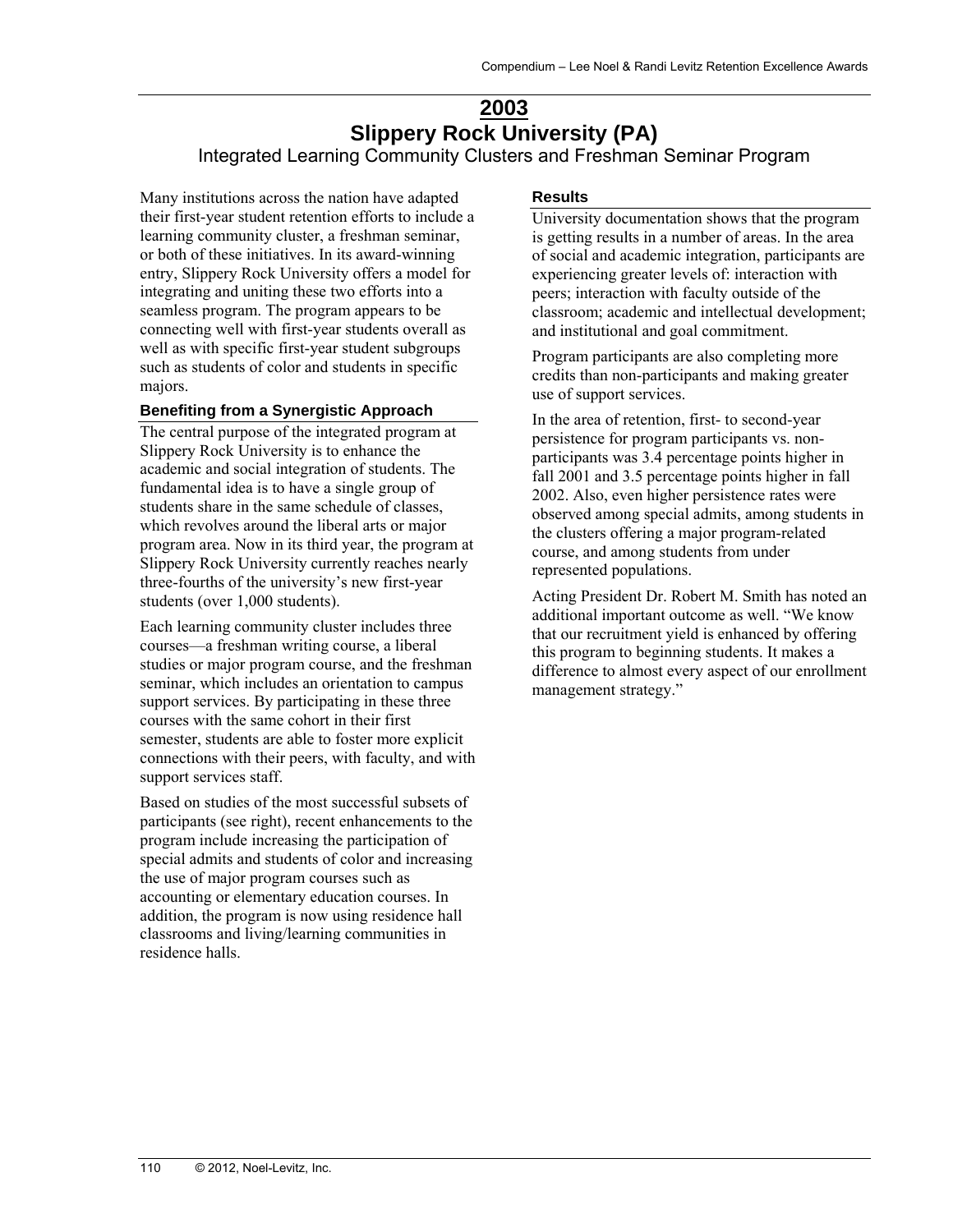# **2008 South Plains College (TX)**  Comprehensive Retention Plan

South Plains College (SPC), a comprehensive public community college serving a 15-county region, was awarded a Title V grant in October 2004. After years of growth, the college needed to develop a comprehensive retention plan from the ground up. The new retention programs brought a steep learning curve for staff involved including getting the academic and student affairs divisions to collaborate for the first time to meet the grant's objectives. The process led to the development of personal relationships between divisions and a united retention focus across the institution.

#### **Uniting the Campus to Improve Retention**

Beginning with face-to-face visits by student affairs with department chairs and other faculty who had strong influence over their departments, the initial step helped bond the two divisions and allowed for the creation of common goals to improve retention. The retention team is comprised of over 20 faculty and staff who oversee the retention objectives. The Comprehensive Retention Plan is comprised of three main initiatives: Academic Advising, Early Alert, and Individualized Success Plans.

**Academic Advising**: The Advisement Management Team, consisting of a faculty representative from each academic department, the Counseling Centers, and the Student Support Services Office, guides the Academic Advising program. SPC practices a proactive approach to advising and places emphasis on advising special populations: academic probation students, suspension students, and students who have not passed the college placement tests. These students are required to meet with an advisor before the semester. Students in the first two groups are required to complete a Student Success Exercise which helps clarify goals to obtaining success. They then develop a plan detailing semester goals. The third group completes a TSI Success Plan that outlines courses needed, a timeline for completion, and additional recommendations made by the advisor.

**Early Alert System**: The Early Alert System promotes student success by identifying students whose behaviors indicate a lack of academic success strategies and academic preparation. Faculty members who recognize students who fail to exhibit successful college skills complete the online Early Alert form. This information is funneled through the Office of Enrollment Management who contacts the student with a description of the Alert and available resources. The Alert is then reported to multiple departments across campus as appropriate to assist the student.

**Individualized Success Plan**: Individualized Success Plans, an online success module, fits within the existing information management system. It is designed to give students a road map of their college career at SPC, beginning with developmental work if necessary and ending with transferable classes.

#### **Results**

SPC has made great strides in improving services to students and in improving student success. Since the Retention Team began its work, fall to spring retention rates for FTIC students increased from 69 percent to 73 percent with fall-to-fall retention rates increasing from 35 percent to 44 percent. The first pilot group that had contact with advisors at least four times during the Fall 2005 semester was retained for Spring 2006 at 84 percent, compared to 46 percent for the control group. For the cohort group on academic probation after Spring 2006, retention to Spring 2007 increased by 11.4 percent. Students completing 12 or more hours doubled from 8.87 percent to 17.73 percent. Further, students achieving a 3.0 or higher GPA doubled from 10.28 percent to 22.34 percent. The Early Alert System, initially implemented in three departments, saw an increase of students receiving a C or better in General Biology by over 27 percent and in Introduction to Chemistry by 7.4 percent. The program has since been expanded to include 76 course sections at all campus locations and online.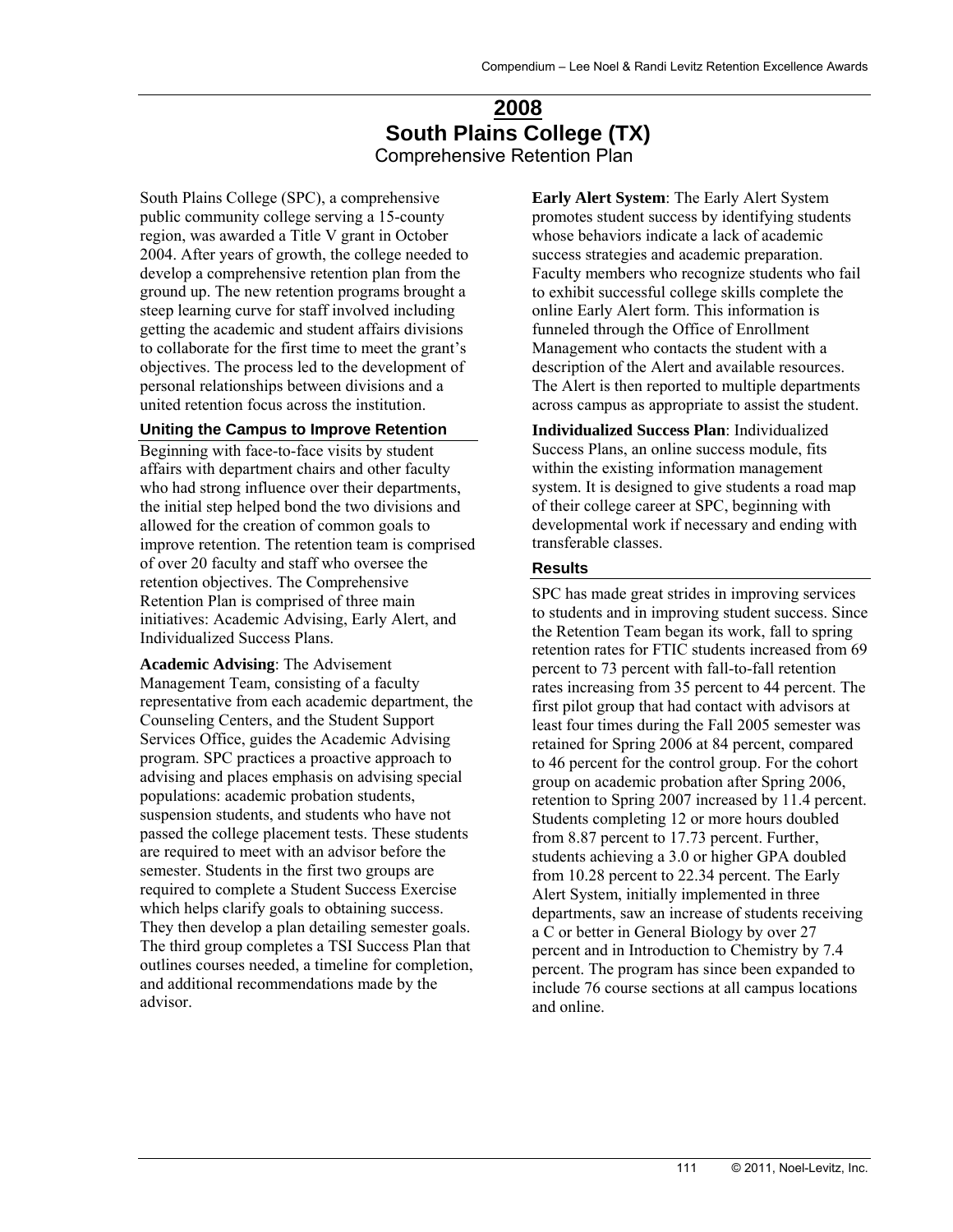# **1995 Southeast Missouri State University (MO)**  The "Secrets to Success" Series

With approximately 8,000 students in seven colleges and schools, Southeast Missouri State University recognizes the importance of student retention and its link to student success. To develop its overall retention program, the university has developed a "Secret to Success" workshop series and implemented it for students entering in the fall of 1994.

The series began in the fourth week of class and ran for 10 weeks, with Student Affairs professionals presenting a different topic seven times each week. The seminar schedule mimicked the academic environment, offering 50-minute classroom sessions, distributed throughout weekdays and evenings. Seminars addressed motivation, time management, stress reduction, study skills, multicultural awareness, relationship skills, personal budget management, career exploration and goal setting.

## **Creating the "Secrets to Success" Program**

The Success Series was conceived in the spring of 1994 in response to ongoing university efforts to improve student retention and graduation rates. The 10-week, non-credited student success program was developed by a team composed of student development department heads. The team carefully examined retention literature and firstyear course textbooks to identify the 10 most important topics affecting first-year success and retention.

Considerable time was spent ascertaining the best order of the topics. Campus research conducted in the fall of 1993 revealed that Southeast's first-year students tended to address immediate needs (such as study skills) before they dealt with longer term goals such as career planning. These findings were incorporated into the topic-sequencing of the program.

Instructors were then recruited from throughout the Student Affairs division. All instructors for the "Secret to Success" program attended five hours of training presented by the director of the Center for Scholarship in Teaching and Learning. Each presenter pilot-tested his or her program in front of the other series presenters.

#### **Getting the "Secret" Out**

The greatest challenge posed by the new noncredit course was generating interest and attendance. Interest was built by offering retention success incentives for attendance. All students who attended five sessions or more were eligible for a drawing of the following awards: \$150 toward 1995 spring semester fees, payment of up to \$50 toward 1995 spring semester textbook fees, and book bags valued at \$40.

Publicity began during summer orientation, when formal invitations were sent to new first-year students asking them to become members of the class of 1998 and to assure this success by attending the Success Series programs. Instructors of developmental courses and "Creative and Critical Thinking" (a general studies course required of all freshmen) were notified of the program and posters were hung around campus.

#### **Results of the "Secrets to Success" Program**

Approximately 16 percent of the beginning freshman class participated in the seminars, and another 48 students participated in at least one seminar. First-time freshmen participants in one or more of the seminars had a significantly higher fall 1994 average GPA. Fall-to-spring retention of first-time freshmen participants was 93.2 percent compared with 84.9 percent of nonparticipating first time freshmen.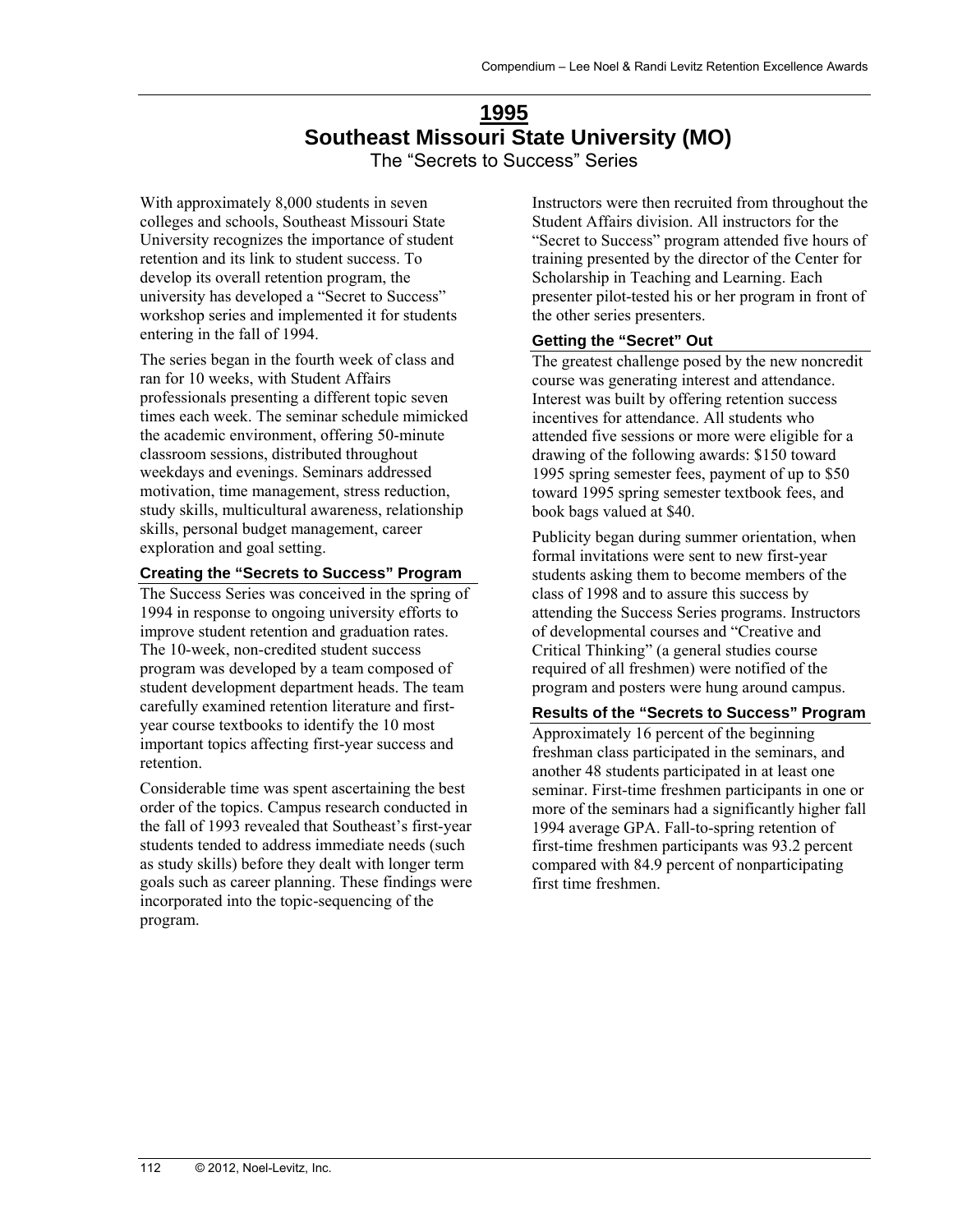# **2004 Southeastern Oklahoma State University (OK)**  Academic Advising and Outreach Center

Southeastern Oklahoma State University has achieved significant results in freshman integration and retention by establishing the Academic Advising and Outreach Center (AAOC). The AAOC develops and seamlessly integrates a variety of programs that together serve as a new student success infrastructure.

#### **Center Designed as Hub of Services**

A majority of the approximately 4,000 students at SOSU are first-generation college students. Twenty-eight percent are Native American. In 2001, SOSU established and opened the Academic Advising and Outreach Center, designed to be the hub of services for first- to second-year students. The Center is staffed with professional academic advisors who work with freshmen, sophomores, transfer students, and undecided majors to identify academic options and assist in selection of courses that maximize students' opportunities for success.

The new student experience begins with an initial advising session during which each student completes an evaluation to identify individual strengths, needs, and goals before selecting courses. The center serves students through multiple other activities and programs:

- Distributes The Enrollment Survival Guide booklet as an educational supplement to describe and decode the enrollment process and student life.
- Conducts advisor training for all incoming faculty and a student success workshop for adjunct faculty.
- Serves as a centralized clearinghouse for degree plans and course sequencing.
- Offers a professional academic advisor specializing in Native American student issues.
- Organizes the freshman seminar course.
- Implements an early warning system for all freshmen enrolled in a College Success course.

Institutes a telecounseling program to give personal, individual assistance to new students at high risk of dropping out.

- Assists the Office of Resident Life in development of the Freshmen In Residence Succeeding Together (FIRST) program, learning communities for new students.
- Provides the Student Athlete Mentor program, with student mentors volunteering to tutor student athletes.
- Hosts three events to recognize, reward, and celebrate first-year success: Freshman Convocation (welcome ceremony), Top Ten Freshmen (awards for academic excellence, leadership, and involvement), and Freshman Recognition (reception for all first-year students with 3.25 GPA or higher).
- Sponsors an honors retreat and cofacilitates the President's Leadership Class retreat.
- Collaborates with local tribal nations to host a leadership retreat for Native American students.

### **Results**

In fall 2001, the first- to third-semester retention rate of first-time, full-time freshmen was 56 percent. After one year, the retention rate increased 4 percentage points to 60 percent, and after year two, the rate was 63 percent. Other indications of success include an increase in participation in the College Success course from 59 students in fall 2000 to 400 students in fall 2003; students no longer self-advising with 81 percent of incoming freshmen seen in the AAOC and 19 percent advised within the TRIO program or by faculty; and an increase in student satisfaction with advising.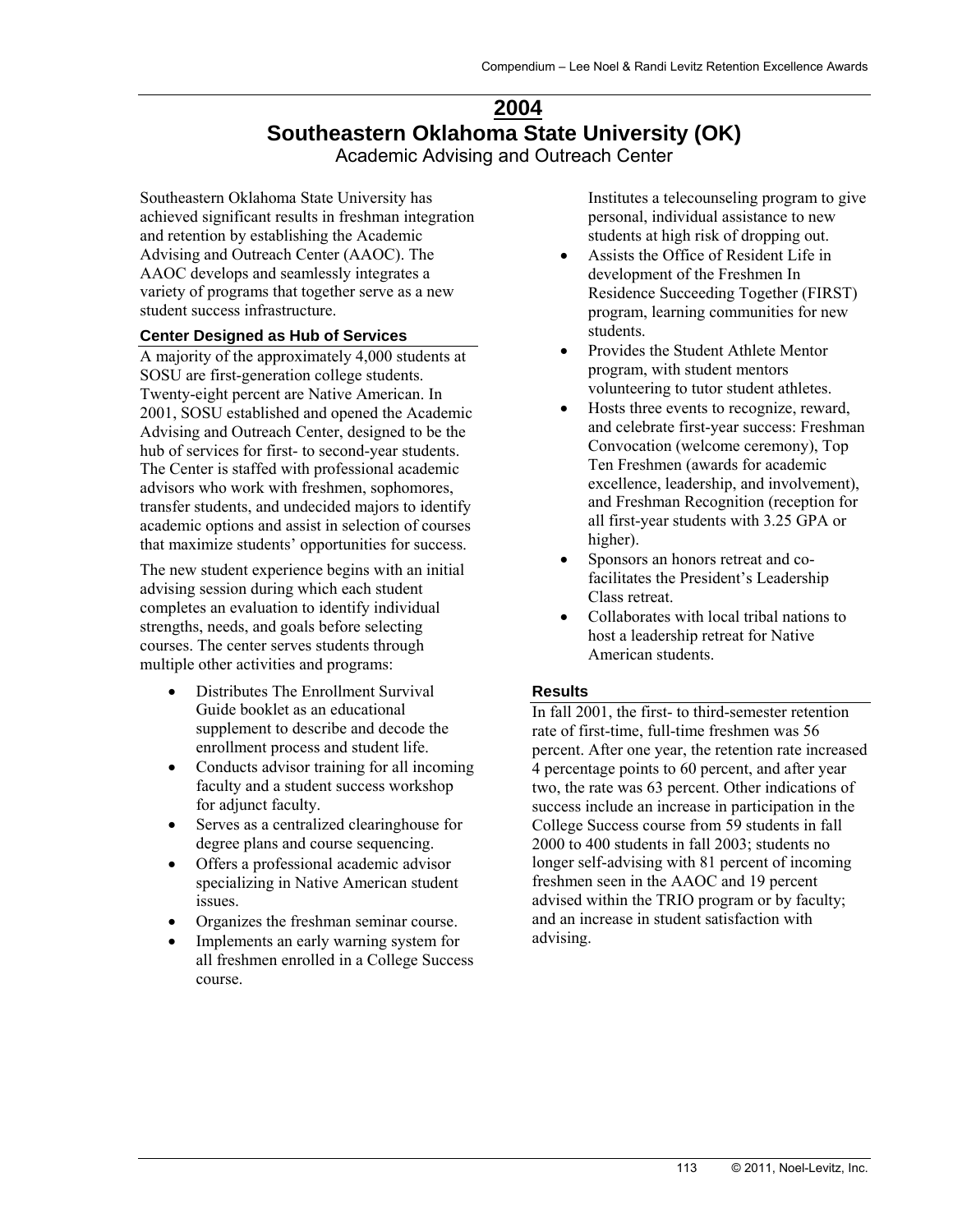# **2011 Southern Alberta Institute of Technology (SAIT)**  Student Retention Program

The SAIT retention initiative employs a broad approach to retention planning focused on 4,000 first-year students and an equal number of secondyear students. Program strategies are employed to engage the entire institute in advancing student retention. In addition, the program includes procedures to identify and meet the needs of students, promote student use of support services, and establish quantitative data to measure student retention success. Results include improved semester-to-semester retention rates and first-year to second-year retention rates.

#### **"Commitment to Student Success Program"**

The SAIT student retention program is a campus wide initiative championed by the vice president of academics, the academic chair of student retention, and the SAIT student retention committee. It is intended to create a sense of responsibility and buy-in among campus staff to student success. The goal is to have all employees empowered to help students by identifying their needs and directing the student to the appropriate resources on campus. The plan contains action items that are focused on:

• Raising the awareness of student retention among employees;

• Identifying and meeting the needs of students, especially those at risk of dropping out;

• Promoting the support services for students;

• Providing support resources for faculty and academic chairs; and

• Establishing quantitative data for measuring student retention success.

To accomplish their goals, SAIT established a fulltime committee with representation from across

campus and hired a full-time leader of student retention. They began the initiative by collecting data on student retention practices from across North America and determining the best strategies for the SAIT environment. From there, the retention committee created a retention plan to drive the initiatives and outline action steps.

Finally, the committee established benchmark student data among the over 60 academic programs, the eight schools, and the institution as a whole. They wrote scripts, extracted data, and achieved a consensus of the accuracy of the data and how best to report it.

#### **Results**

The fall-to-winter retention rates increased by 7.3 percentage points from 87.5 percent in 2007 to 94.8 percent in 2010, exceeding their goal by 2.3 percentage points. The fall-to-fall retention rate increased by 12 percentage points from 65.2 percent in 2007 to 77.2 percent in 2009, exceeding this goal by 7 percentage points.

Other results included an increased awareness among students of support services available on campus as well as improving faculty and academic chairs' awareness of effective retention strategies to support and engage students. By increasing SAIT employees' awareness of the role they play in assisting student retention, SAIT has created a student-centered environment reflected in their increased student satisfaction and retention.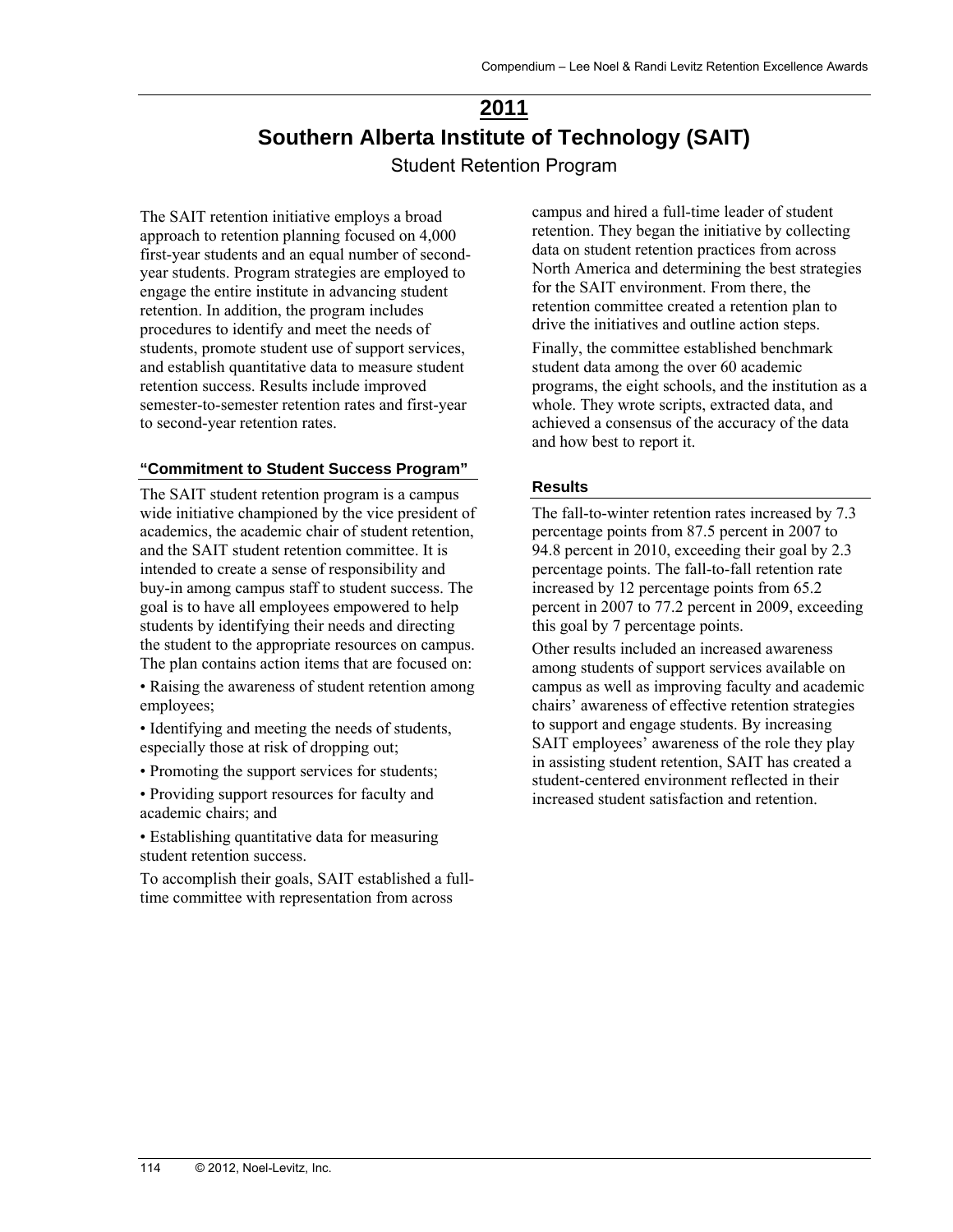# **2011 St. Catherine University (MN)**

Multicultural and International Programs and Services (MIPS) Peer Mentor Program

St. Catherine University's (St. Kate's) Multicultural and International Programs & Services (MIPS) Peer Mentoring Program (PMP) was developed to create a community among students of color and to assist in the academic, emotional, and social success of first-year students of color. This program began seven years ago as the university's population of students of color began to steadily increase. The program is based on a belief that students can significantly influence the lives of their peers. The focus is to help new students navigate the transition and complexity of college life, especially important for firstgeneration college students who may not benefit from having family members as guides.

#### **St. Catherine University's Multicultural and International Programs & Services Peer Mentoring Program**

While the enrollment of multicultural students was increasing, retention had been lagging behind the overall student population. Students of color were feeling isolated, did not know how to navigate the complex systems of college life, and did not know who to turn to when families were not able to be of assistance. Retention of fall-to-fall students of color was around 10 percentage points lower than the entire fall-to-fall cohort.

The goal of the program is to connect first-year students to peer mentors (returning students of color) that guide them to the resources and a support network consisting of faculty, staff, and fellow students. In addition to working with students individually, each peer mentor is a part of a team that works with each other, departments institution wide, and MIPS staff to provide support in shaping an inclusive, multicultural community.

New multicultural and international students (mentees) are invited to apply for this program the summer prior to their matriculation. Peer mentors then choose up to four mentees with whom they will interact individually at least bi-weekly. A unique aspect of this program is the training peer mentors receive. Instead of resource people

coming to the mentors, the mentors go to the resources, ensuring that they are aware of locations and have actually been to the offices and departments. Also, in the training they do not shy away from talking directly about issues of identity, culture, racism, family and community expectations, and the economic disparities that exist for students—especially women of color.

To ensure that both mentors and mentees are responsible for their part in the relationship, both are held to high expectations that are outlined upon entering the program. First-year students also take the College Student Inventory™ to help academic advisors address specific concerns of students.

#### **Results**

The MIPS Peer Mentor Program exceeded expectations. Since its inception in 2004, retention rates from the fall to winter semester for both mentees and mentors ranged from 90 to 100 percent. The fall-to-fall retention rates for 2008-09 and 2009-10 of the PMP mentees exceeded that of the overall fall-to-fall cohort. The fall-to-fall retention rate of PMP mentees was 96 percent in 2008-09 compared to an overall fall-to-fall retention rate of 77.8 percent, an 18.2 percentage point difference and a 24.6 percentage point increase from the previous year's PMP mentee retention rate.

A secondary benefit of the peer mentor program has been the increase in student leadership involvement on campus for those students participating in the program. We have seen former PMP mentees and mentors make significant, consistent, institution wide contributions going on to win top leadership awards at St. Kate's. There is also a large number of mentees that subsequently become mentors in their second and third years at St. Kate's. This shows their level of commitment to, appreciation for, and belief in this program. Students acknowledge the significant difference their mentor made for their decision to stay in school, and they want to give back.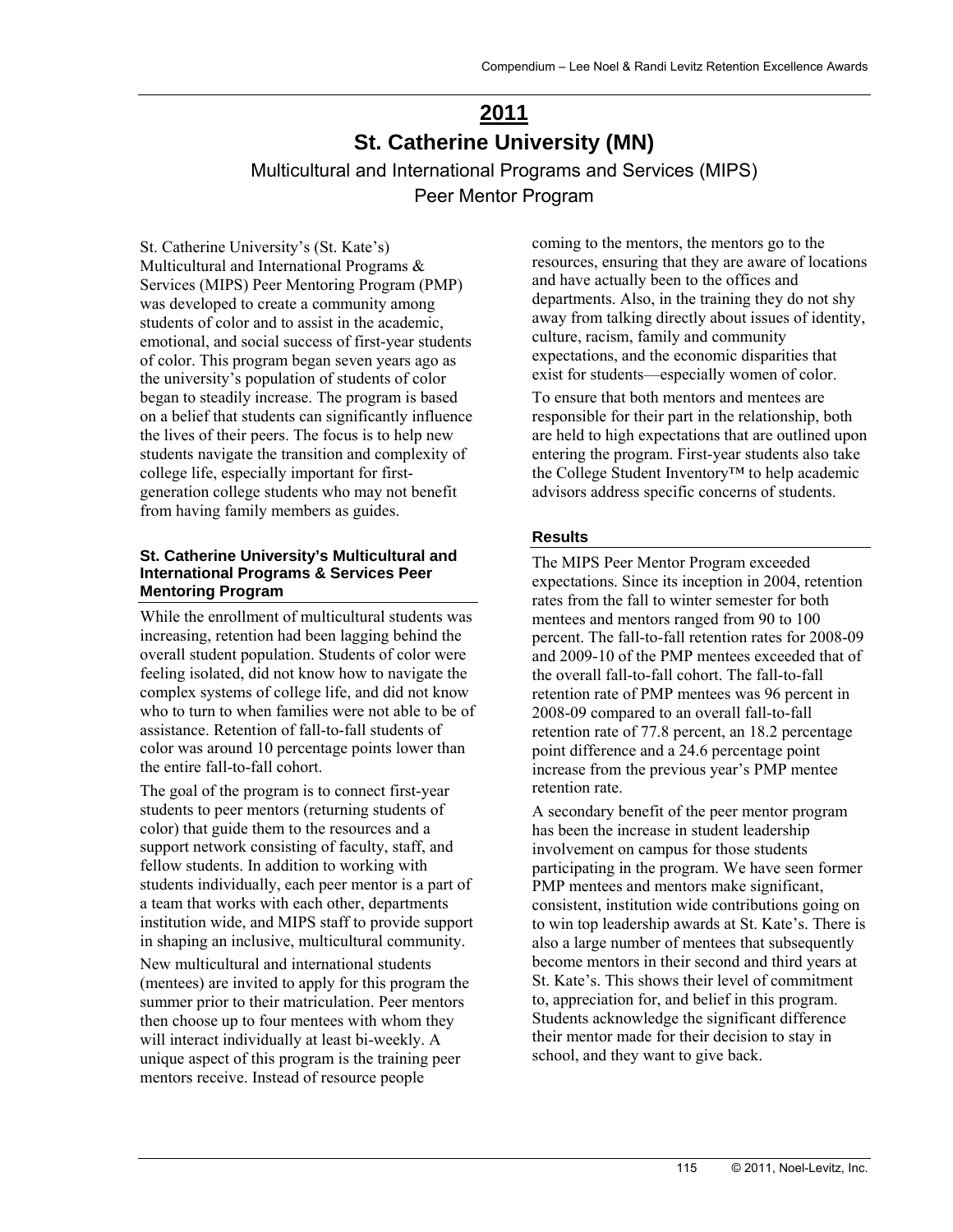# **2000 State University of New York at Albany (NY)**  Educational Opportunities Program (EOP)

It can be quite a challenge to find one's niche at a mid-sized university of 16,000 plus undergraduate and graduate students, particularly during that most critical first year of college life. The Educational Opportunities Program at the University at Albany is geared to address just that challenge. By combining intensive interactive programs, early orientation, and continued outreach and academic support, the university has created a national model program.

## **Origins of EOP**

As a part of a statewide compensatory effort based on 50 campuses, the Education Opportunities Program was created in 1968 to provide the opportunity for a college education for New York State citizens whose academic and economic situation would otherwise make them inadmissible. The structure of the program was intensified in 1985 with a change in program directors. Today, a tenured staff (some working in the program for over 20 years) provides consistent service that has helped to keep students on track toward their goals. This program is jointly funded by institutional funds and a special grant from New York State.

## **Mandatory Summer Program**

Last year's EOP had an enrollment of nearly 735 undergraduate students. One of the program's key strategies is to reach students before they enter their first semester. The University at Albany, SUNY, has mandated that every incoming EOP freshman enroll in a five-week residential precollege orientation program. It is during this intense summer program that incoming EOP freshmen participate in:

- Daily academic-skills-building and developmental classes in reading, writing, mathematics, and study skills that help students make the transition from high school to college;
- Study/tutorial sessions conducted by peer tutors, course instructors, and program administrators;
- Personal growth workshops;
- Sessions of financial aid, counseling, college survival, and academic and classroom success;
- Meetings with key university administrators and staffers;
- Sessions with former EOP students;
- Orientation to the Albany City community;
- A closing ceremony that celebrates the new students' completion of the program and officially welcomes them to the university.

Once the fall semester begins, EOP students benefit from these additional services:

- If needed, continued instruction in writing, mathematics, and study skills;
- An EOP counselor who serves as academic advisor, counselor, and resource person;
- Free peer tutors for any university courses;
- Free study groups in selected freshmenlevel courses;
- Multipurpose monthly program newsletters filled with study tips and informational articles;
- Specialized seminars on careers, internships, study abroad, and graduate school opportunities;
- Availability of study skills workshops, writing lab, and computer room;
- Participation in student leadership institute;
- Graduate school tuition fee waiver;
- Peer mentoring program run by EOP students.

## **Results**

A look at the past five years' statistics shows an increase in the retention of EOP students from one year to the next. Retention figures rose more than 10 percent, from 83.87 percent for the entering class of 1994 to 94.02 percent for the entering class of 1995. The current one-year retention rate is 94.66 percent. In addition, EOP first-semester freshmen have made the Dean's List at a higher rate than have their non-EOP counterparts. Graduation rate for this class of 1994 was 56 percent.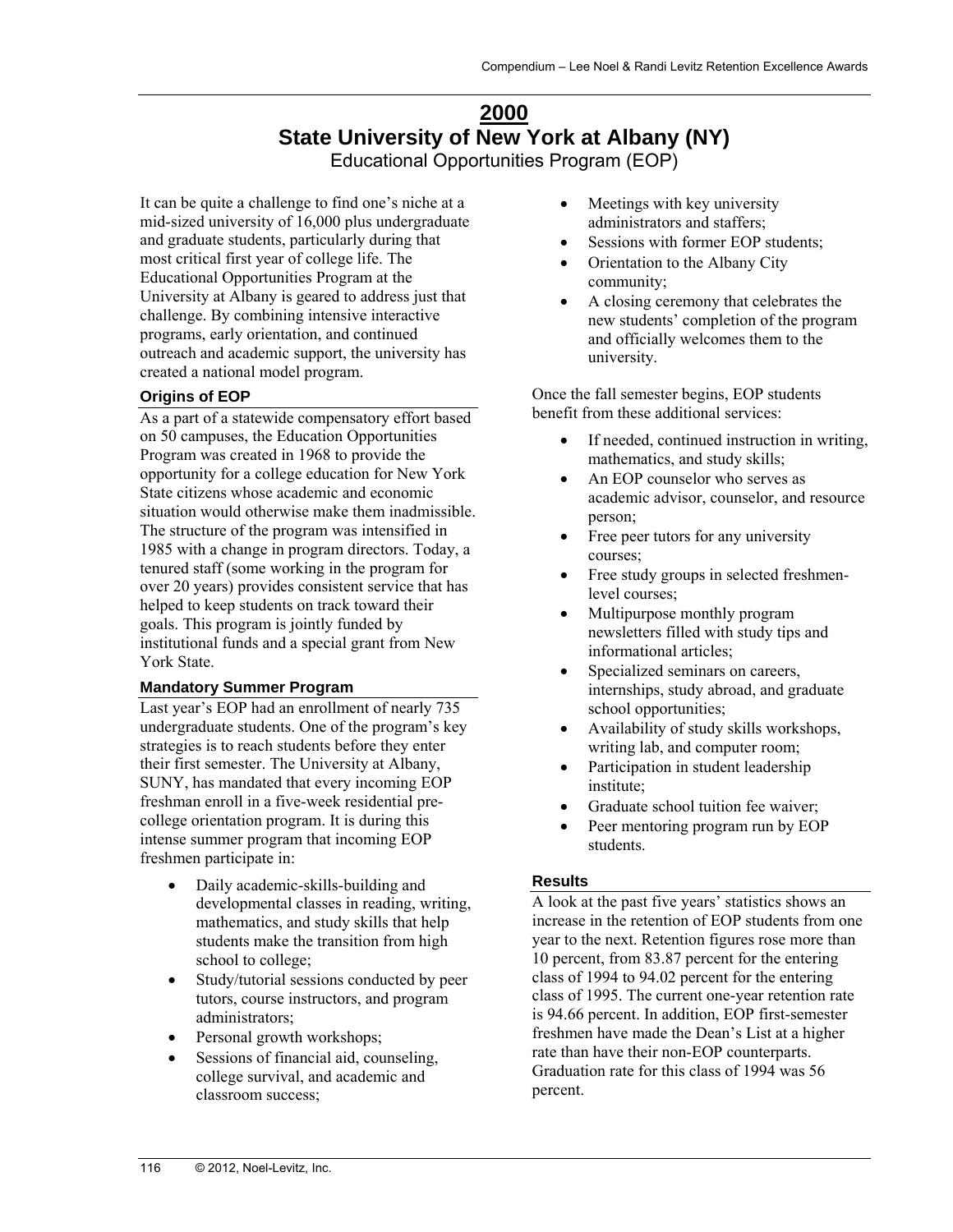# **1996 State University of New York at Buffalo fka: Buffalo State College (NY)**

NIA Mentor Program: Nurturing Initiative and Achievements in Students

The NIA Mentor Program is a three-tiered program designed to benefit incoming freshmen, upper-class students and high school students. The goal of the program is to develop students who are self-motivated, responsible, committed and enthusiastic about learning.

### **"Success in Six" and the Well-made Student**

By the first week of classes, participants in the NIA program are matched with their mentors according to their career interest or major. During the first six weeks of school, freshmen participate in the "Success in Six" program, which encourages students to take part in activities designed to make the critical first six weeks of school as successful as possible. These activities include the development of an individualized academic plan that draws upon the results of the Meyers-Briggs Personality Indicator and the College Student Inventory (CSI). Freshman students are also invited to participate in the first in a series of Well-Made Student workshops. These workshops introduce students to the university's holistic approach to education, which is based on the principle that self-actualization, balance, stress management and a healthy approach to living are critical factors in academic success. Other program activities continue beyond the first six weeks.

## **A Three-tiered Mentoring Approach**

The NIA mentor program creates a support system in which freshmen mentor high school seniors; upper-class students mentor incoming college freshmen; and faculty and staff members mentor to all three. This three-tiered system offers unique benefits to all of the participants:

- High school seniors and college freshmen are given the support, skills and information they need to be successful in their first year of college.
- Upper-class students are given an additional year of contact with faculty mentors. Serving as role models to the freshmen reinforces the positive behaviors and attitudes they were introduced to as freshmen.
- Faculty and staff become more sensitive to the obstacles students of color face in college life.

By using this three-tiered design, Buffalo State College has been able to create a supportive network of faculty and students, which helps ease the transition to college life for incoming freshmen and encourages perseverance among minority upper-class students.

#### **Improving GPAs and Retention**

Since 1991, the College has lost between 26 percent and 42 percent of incoming minority students from first year to second year. In contrast, for students enrolled in the NIA program, the attrition rate has been in the range of 3 percent to 11 percent. Students involved with the program also maintain high grade point averages, with half of this year's freshman participants maintaining a GPA of 3.5 or better. Upper-class peer mentors benefit from the program as well, with the majority maintaining better than a 2.75 cumulative grade point average. The NIA Mentor program produces the desired results of lower attrition and higher achievement by developing a community of participants who nurture and help each other to become better students.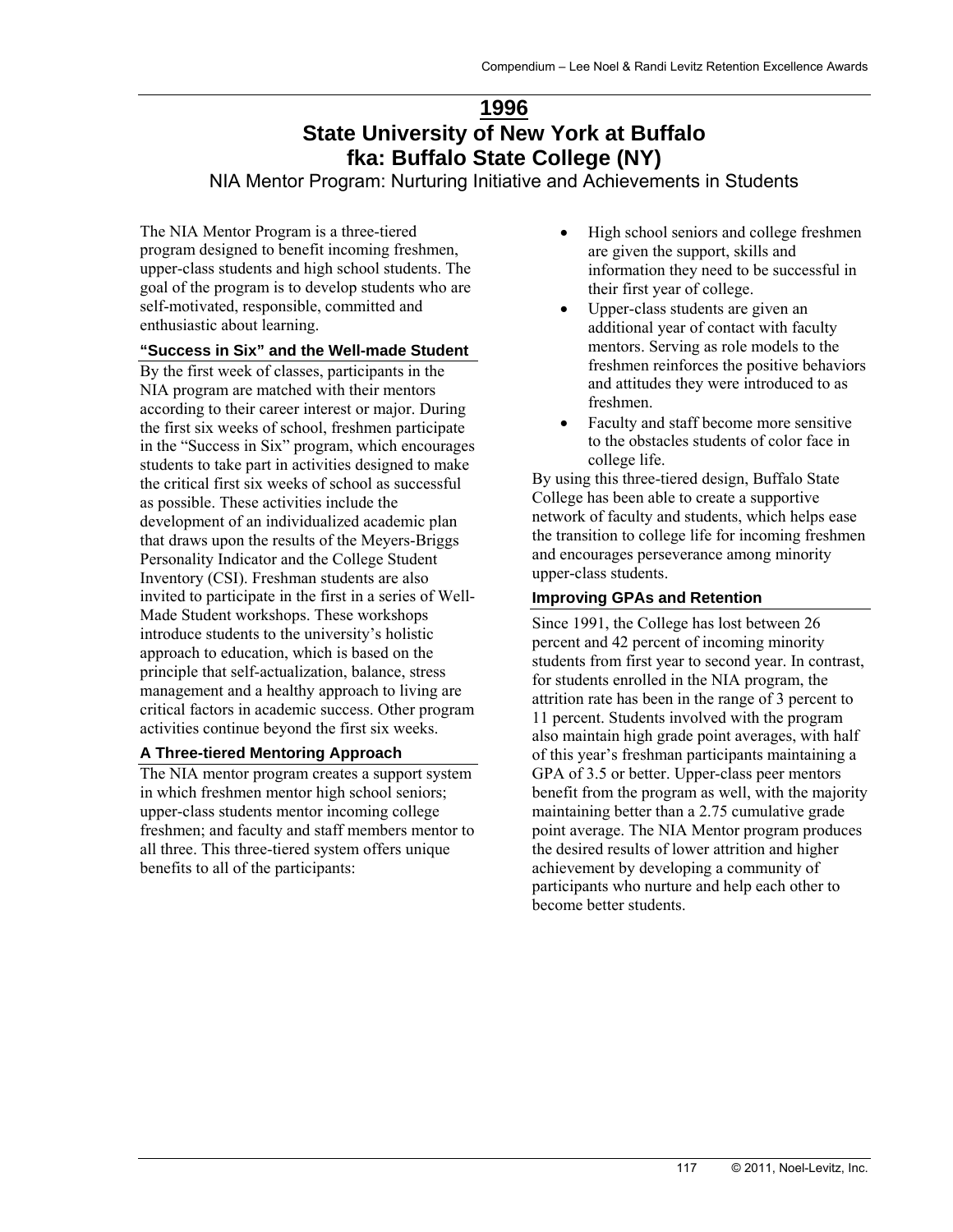## **2004 State University of New York at New Paltz (NY)**  EOP Freshman Year Experience

The Educational Opportunity Program (EOP) Freshman Year Experience is a proactive, intensive program for underrepresented students at SUNY New Paltz. The program serves 105-135 freshmen per year, selected on financial need and academic eligibility. Eighty percent of the students come from inner-city high schools, 60 percent speak English as a second language or are bilingual, and approximately 98 percent are firstgeneration college students.

The EOP Freshman Year Experience seeks to make a meaningful connection with each individual student as soon as possible through mentoring and classroom experiences. The program structure supports and increases the student's time on challenging academic tasks. And finally, the program uses a comprehensive monitoring system to keep an eye on student progress and use active outreach techniques to intervene early when necessary.

#### **Using Orientation, Coursework, and Counseling to Promote Success**

SUNY New Paltz has refined the EOP program over the years, making it more intensive and, to promote participation, offering it for college credit. Currently, the program involves:

- A comprehensive Summer Orientation Program, which is a day and a half longer than the regular orientation. This orientation helps the students prepare for the academic and social changes of college.
- A freshman seminar class, "Key Issues in the Education of Under-Represented Students," offered for course credit. The class includes writing assignments and a research paper on a career field. Using EOP advisors to also serve as the seminar instructors creates unique opportunities to further student engagement and growth.
- A Mid-Term Evaluation System, where each freshman's midterm evaluations are reviewed by an EOP advisor.
- All EOP freshmen are required to attend EOP study groups in composition and mathematics. The university monitors the students closely to make sure they comply.
- Access to academic and career advising. Students partake in classes on selecting majors and careers, along with goal setting, and also have active involvement with EOP advisors.
- EOP peer mentors also assist and interact with participants. Ten percent of an EOP student's grade is based on this contact and participation.

## **Results**

The EOP Freshman Year Seminar program has reaped significant retention benefits for SUNY New Paltz. The EOP cohort first-year retention rate has been above 80 percent since 1995, rising from 85.2 percent that year to 88.8 percent in 2002. The 2002 freshman-to-sophomore retention rate for the cohort was also 5 percent higher than the non-EOP cohort. Furthermore, while EOP students have traditionally needed longer to graduate due to their lower academic preparation, their five-year graduation rate has risen from 27.3 percent for the 1995 cohort to 48.3 percent for the 1998 cohort.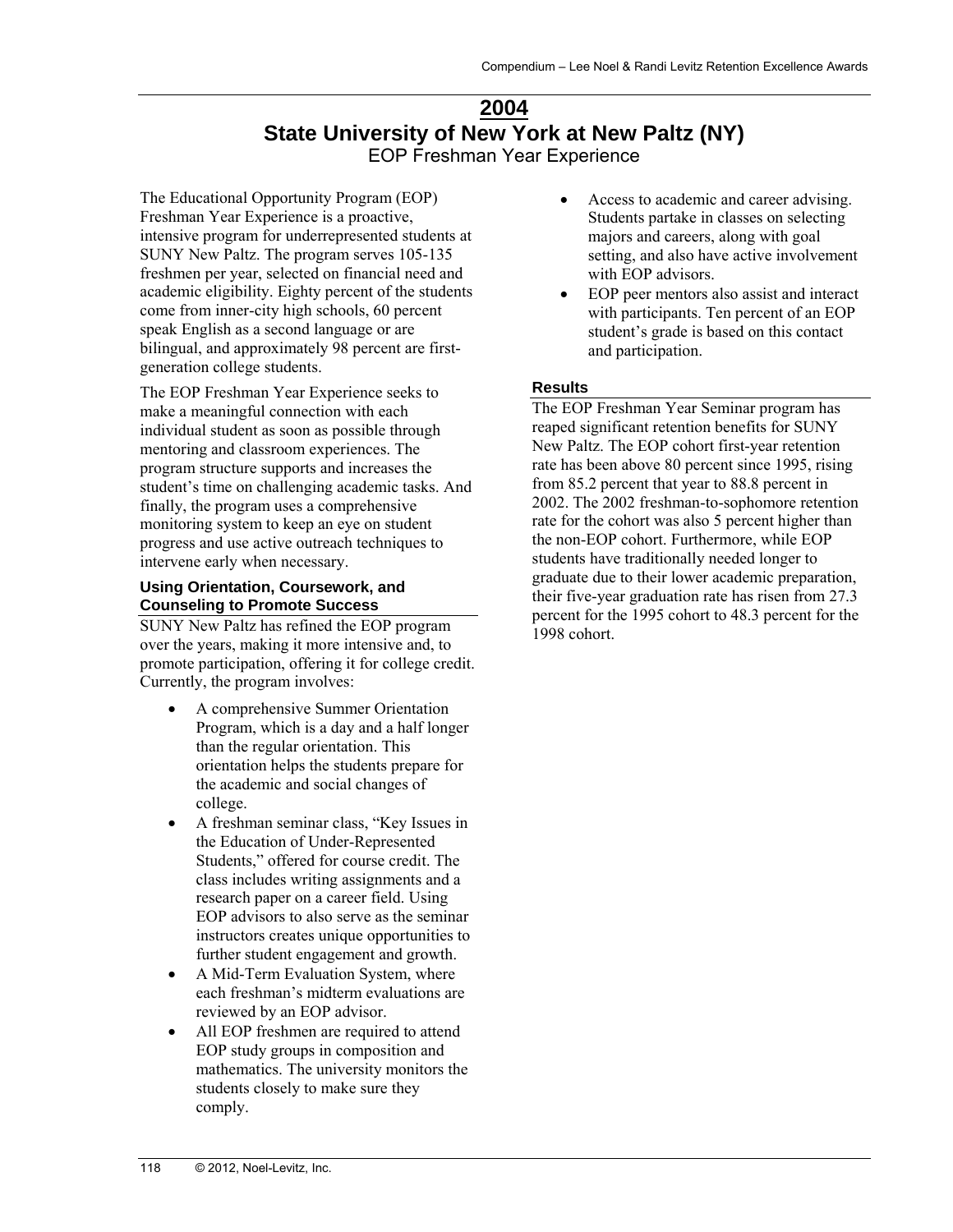# **1998 State University of New York College at Oswego fka: Oswego State University (NY)**

Johnson Hall First-Year Residential Experience Program

Oswego State University, enrollment 9,000, is a part of the State University of New York system. The university has seen extraordinary retention results in a small pocket of its campus from the recent development of its Johnson Hall First-Year Residential Experience for first-year students.

On a campus where the majority of students live in residence halls, Johnson Hall is a three-story hall that houses approximately 175 students. The hall, which was renovated to include classroom and office space, is served by a team of 16 staff—a live-in, fulltime director, 12 resident peer mentors (a new position on the campus), two faculty mentors, and a graduate assistant. Including the program coordinator, this team includes 10 more staff members than other halls on campus of comparable size.

### **Program Components**

Increasing academic success and student retention are the ultimate goals of the First-Year Residential Experience. Central to achieving these goals is an impressive line-up of in-hall services and programming. Each year,

- The hall director sponsors six programs within the Wellness programming model focusing on spiritual, physical, intellectual, vocation, emotional, and social development.
- Resident mentors facilitate two additional programs, one "academic," and one "social."
- Faculty mentors coordinate four additional faculty-based programs (examples have ranged from discussing internships to facilitating study groups to leading a
- Panel discussion on "The Psychology of Freshmen").
- Faculty lead a one-hour freshman seminar course that is unique to the program; the

course content addresses transitional issues and encourages student involvement and participation in the academic life of the campus. Also central to the First-Year Residential Experience is a contract students sign that outlines the hall's expectations for residents. Students agree to attend and actively participate in floor meetings, enroll in the freshman seminar course, participate in learning experiences sponsored by hall staff and faculty, regularly attend hall council, be an active learner inside and outside the classroom, strive to find a healthy balance between academic expectations and social activities, and participate in creating a community living agreement. The latter helps each floor to establish guidelines for behavior and expectations above and beyond specific policies, such as establishing specified quiet hours.

### **Results**

A return rate of 87.7 percent for Johnson Hall residents in the fall of 1997 compares very favorably with a 71.5 percent return rate for other campus residents. In addition, residents of the hall have earned higher average GPAs, have withdrawn from classes less frequently, and have avoided being disqualified academically from readmission at a greater rate. Remarkable levels of attendance at in-hall programs and events offer still more evidence of the hall's success. Students attribute the program's success to a "feeling of family," support from peer educators, attendance at programs delivered in the building, and the development of special friendships and bonds among the residents.

In addition, the tremendous success of the program is encouraging the development of other academically based retention efforts at the university.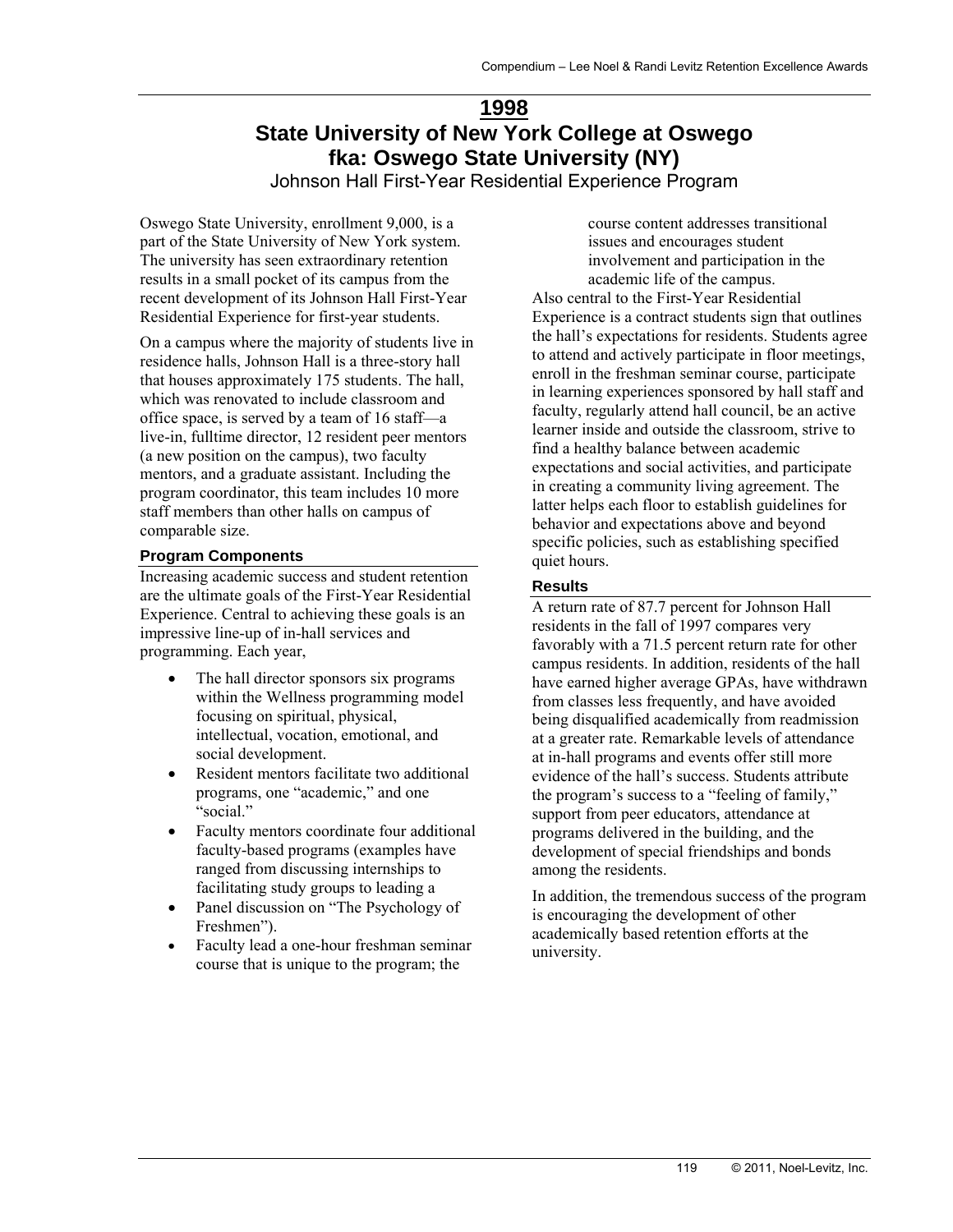# **2001 Stevenson University fka: Villa Julie College (MD)**

Partnerships and Student Success (PASS)

A one-on-one mentoring program for conditionally admitted freshmen has been successful for Villa Julie College, Stevenson, Maryland. The program has paid for itself many times over in additional tuition revenue.

## **Campuswide Efforts**

In fall 1996, Villa Julie College established its mentoring program, Partnerships and Student Success (PASS), based on the philosophy that "students' persistence at Villa Julie College reflects our involvement and commitment to them." The target population is generally ranked in the lower 20 percent of a graduating high school class and needs more personalized attention than other enrolling students.

PASS participants learn of their mandatory assignments to the program in their conditional acceptance letters from the college. Participants are invited to an informal summer event hosted by their future mentors from among faculty, staff, and administration. During this initial orientation, students begin to recognize and become familiar with the goals of PASS:

- To create an immediate partnership between student and mentor in which both *share a commitment to a common goal– the student's success*
- To unify the efforts of faculty and student services in supporting students
- To influence students' social interaction so they feel connected and inspired to get involved in campus life
- To integrate "at-risk" students, not isolate them

## **Effective Support**

To support participants, PASS includes:

- Mandatory weekly sessions between student and mentor
- An easy-to-follow manual for mentors outlining early intervention and the importance of communication in persistence
- Reinforcement of the college's required Freshman Seminar
- Referral of students to additional assistance resources
- Encouragement from mentors to engage in campus activities and organizations
- Networking of students with faculty, academic advisors, personal counselors, and other student services.

## **Results**

Before the program was developed, only 50 percent of conditionally accepted students at Villa Julie College earned final GPAs above 2.0. Freshman-to-sophomore retention rates for these students were near 65 percent. After participating in PASS, more than 70 percent of students earned final GPAs above 2.0, leading to a dramatic decrease in the number of students on academic probation. Freshman-to-sophomore retention rates climbed to nearly 73 percent.

Institutionally, the increase in revenue from higher retention rates more than covers the minimal costs of the program, and 94 percent of mentors volunteer again. According to the PASS coordinator, the program has produced not only a camaraderie among colleagues of various departments, but also has allowed non-faculty employees to "feel the pulse" of the students they serve.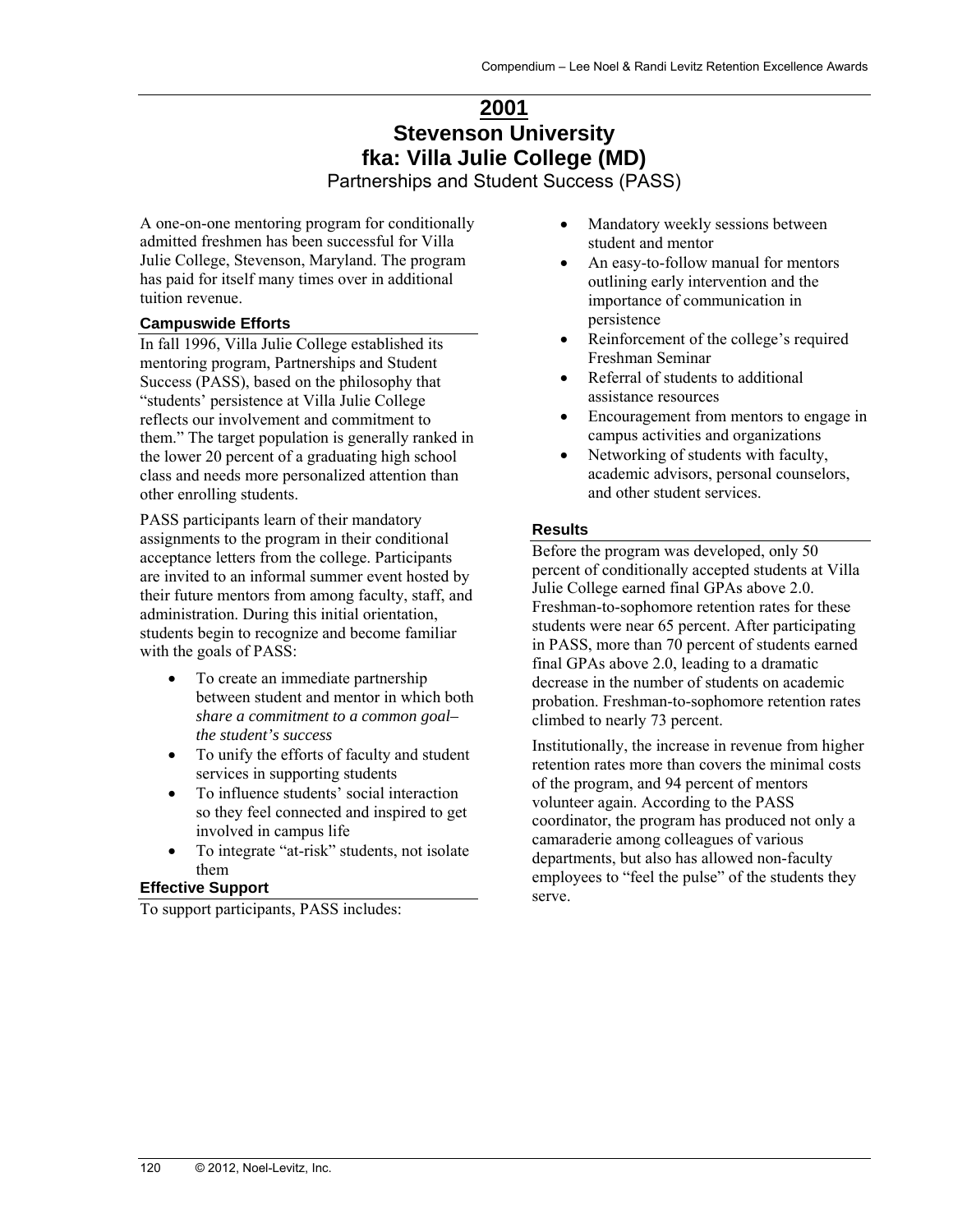# **1990 Suffolk County Community College (NY)**  The Eastern Campus Retention Program

The goal of the Eastern Campus Retention Program is to increase retention of students by providing them with the skills and support necessary to succeed, focusing on the entire general college population. Suffolk Community College maintains the attitude that first impressions are very important, even in the case of institutions. The impression is not only made through people, but also through literature, brochures, catalogs and other items the prospective student may come in contact with.

At the onset of the student's integration into campus life, the focus is on orientation, Freshman seminar classes, training and workshops for faculty and other key personnel who have initial contact with new students, and Universal testing.

Orientation for all students is carried out by the director of student activities, dean of students and the Office of Instruction. Training sessions are scheduled each semester for faculty and personnel. Emphasis is placed on training for the freshman seminar course. Topics cover the basic tools needed for student success. Topics directly related to a student's academic performance include time management, note taking, reading, testing and resources. This one-credit course is required for graduation for all full-time day students.

Academic advising is available for all students, full- or part-time. An advisor is assigned to each matriculated student at the time of registration. The counseling office is open day and evenings; advisors, career counselors and learning disability specialists are valuable resources available to students.

The college skills center is open daily for use by all students. Students enrolled in developmental

courses have scheduled hours in the skills center. In addition these students are encouraged to use the skill center on a regular basis, not just when having difficulty. Tutoring is available to all students through the college skills center.

Suffolk County Community College has also implemented an early notification system which identifies potential student problems early in the semester. This encourages faculty to evaluate students and intervene before it is too late.

Course prerequisites have been entered into the computer which accommodates prerequisite blocks. These computer blocks prevent students from enrolling in courses that they are not prepared for, again maximizing their chances of success. These prerequisites are periodically reviewed and constantly under revision.

Since 1986, Coop/internships have been offered in academic and career areas; these provide students with "hands on" experience in the area they are pursuing. These programs benefit the students academically and professionally, as well as financially.

Lyceum studies is a thematic lecture program offered on the Eastern campus for student enrichment and personal interest. The purpose of this course is to award one unit of academic credit to students who attend various Lyceum events during the semester and demonstrate that they have gained knowledge about the thematic topics.

From 1985 to 1988, the program increased fall to spring from 72 percent to 90 percent, which is when the highest number of students were dropping out.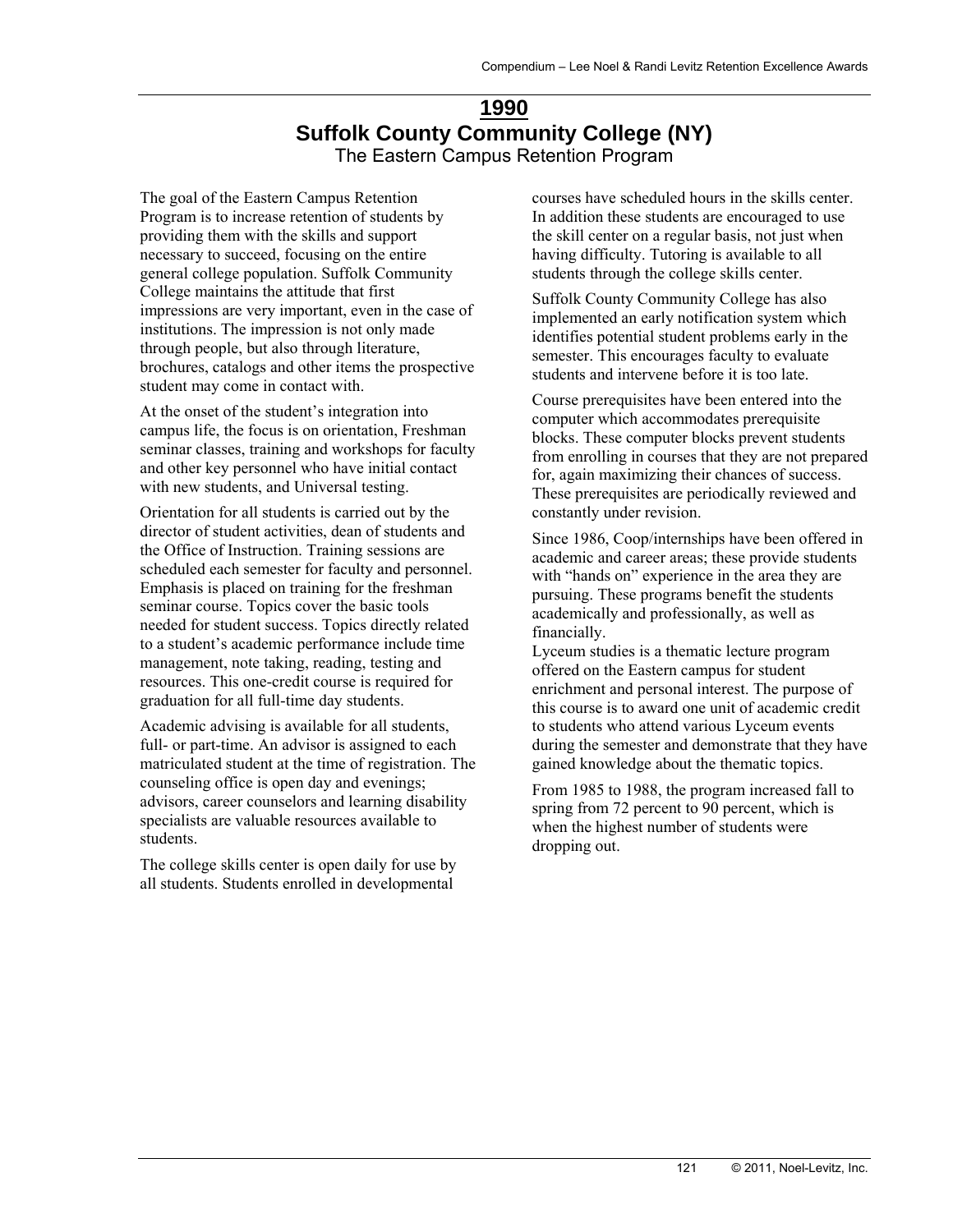# **1993 Suffolk University (MA)**  Retention Management Program

Suffolk University is a four-year private institution located in the heart of downtown Boston. Few institutions ever achieve the level of comprehensive retention management developed by Suffolk. Like the best-retaining institutions, Suffolk emphasizes graduating rather than simply admitting students. The University also recognizes that retention must actively be managed by some group or individual empowered to act. Suffolk makes use of both approaches through a dean of enrollment and retention management as well as a Retention Management Committee.

#### **Program Description**

Retention efforts begin prior to enrollment and continue through several semesters, with a particular focus on the first year. Pre-enrollment activities include a free summer enrichment program. After students enroll, Suffolk is very active on a number of fronts in promoting retention and student success, advising and orientation, tutoring and other academic support, early warning, financial aid and telemarketing, to name only a few.

The success of Suffolk's retention program relies heavily on advising. Special faculty advisors are assigned to work specifically with high risk cohorts of students, such as open or undeclared majors. Learning Center personnel meet with students in high-risk courses to explain the available counseling and tutorial services. Intervention techniques, including an early warning system, have been established. Adult and nontraditional students meet with adult learner counselors to determine how their needs can be met. Students needing assistance are monitored

continually by the Retention Management Committee to ensure that they stay in school.

The dean of enrollment and retention management communicates monthly via a mailing to all students. In addition, those students on academic probation are sent letters of encouragement by the dean, and conversely those students who are removed from the probation list receive letters of congratulations. Telemarketing is used extensively to promote retention. Throughout the first semester, new students are contacted by staff and upper-class students. Continuing students are contacted during the summer between the second and third semesters, and even former students are contacted periodically. A financial aid advisor is assigned to assist all new freshmen and transfer students with questions. Special attention is given to adult students. The role of financial aid in attrition is continually evaluated, and the number of students who leave for financial reasons is reported to the president. Students who for academic reasons must take a reduced course load are given a "voucher" to take one free course in the summer.

#### **Results**

Because of its comprehensive program, Suffolk has a strong record in the retention of diverse groups: freshmen, transfers, international students, high-risk students and graduate students. Perhaps more importantly, 75 percent of freshmen and 86 percent of transfers indicate they would choose Suffolk again. Recently, the University was selected to be part of a special PBS broadcast on successful retention programs.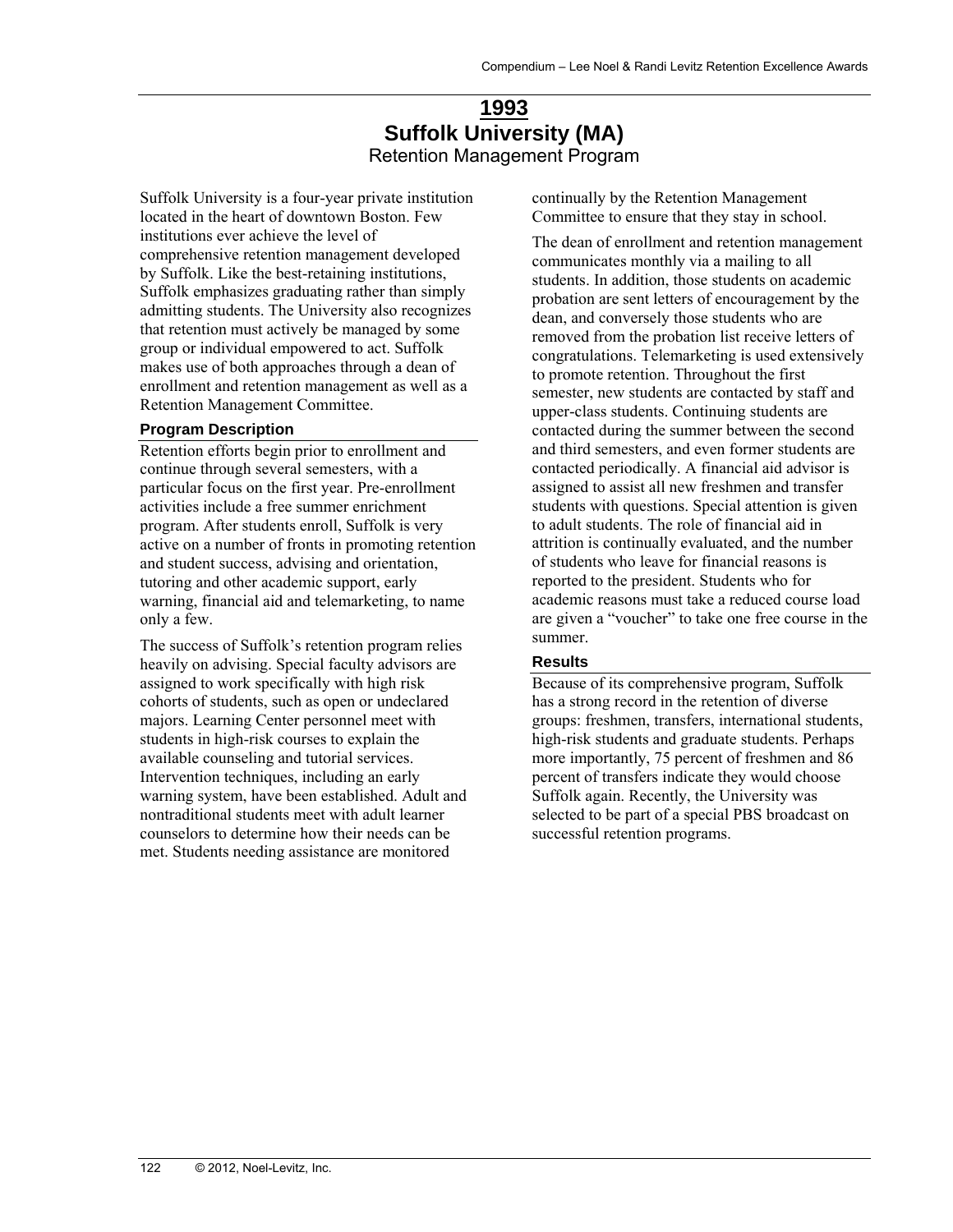# **1993 Syracuse University (NY)**  Student Academic Improvement Program (SAIP)

The Student Academic Improvement Program addresses the problem of first- and second-year students who are unable to academically handle the freedom and responsibility of college. SAIP is designed to improve student retention and to create a more student-centered environment. Students participate in a structured academic support program beginning with an intensive experience during the summer session and continuing, as necessary, through the academic year. SAIP was piloted as a summer program in 1992 with 36 students from the College of Arts and Sciences.

#### **Program Description**

SAIP students enroll in one or two lower-level credit courses and a College Learning Strategies course. Students are also required to take part in weekly meetings with an academic advisor, regularly scheduled counseling sessions, and a supervised residential program with graduate students as mentors. The summer also includes a collaborative learning component consisting of group study sessions, departmental clinics, and faculty mentoring and tutoring.

Students are invited to participate in the program if they meet one or more of the following criteria: 1) semester or cumulative GPA of less than 2.0, 2) semester of academic deficiency or limited progress, 3) academic suspension at the end of the first or second year, or 4) readmission following suspension. After an intake interview is conducted, if it is determined that a student would benefit from the program, the student must sign an academic contract committing to the program requirements. Like most successful retention programs, SAIP is continually evaluated and

improved. The steering committee which initiated the program has been expanded and now serves as an advisory council. Associate deans from each of the colleges, along with the University's vice president for undergraduate studies, meet regularly to discuss the operation of the program, talk over problems and share techniques for dealing with students in academic difficulty.

#### **Results**

Outcomes at the end of the summer pilot program were better than expected. Of the 36 participants, 18 had been suspended at the end of their first year. As a result of their summer performance, all but two were eligible to register for the Fall term. Fifteen students had changed status from suspended to one term trial. Twelve students improved status from one term trial to good standing. Seventy-seven percent of the students achieved a GPA better than 2.0, and 33 percent of that group achieved a GPA of better than 3.0. However, many of the students successful in the summer were not able to maintain this progress during the Fall semester with the absence of the structured support. In order to provide more longterm benefits, Syracuse plans to extend the 1993 summer SAIP through the 1993-1994 academic year. Projections of the impact of SAIP on the recovery of institutional tuition revenue indicate that by serving 150-200 new students each year and positively affecting the retention rate of these students, the potential tuition recovery to the University over the next five years exceeds 7 million dollars.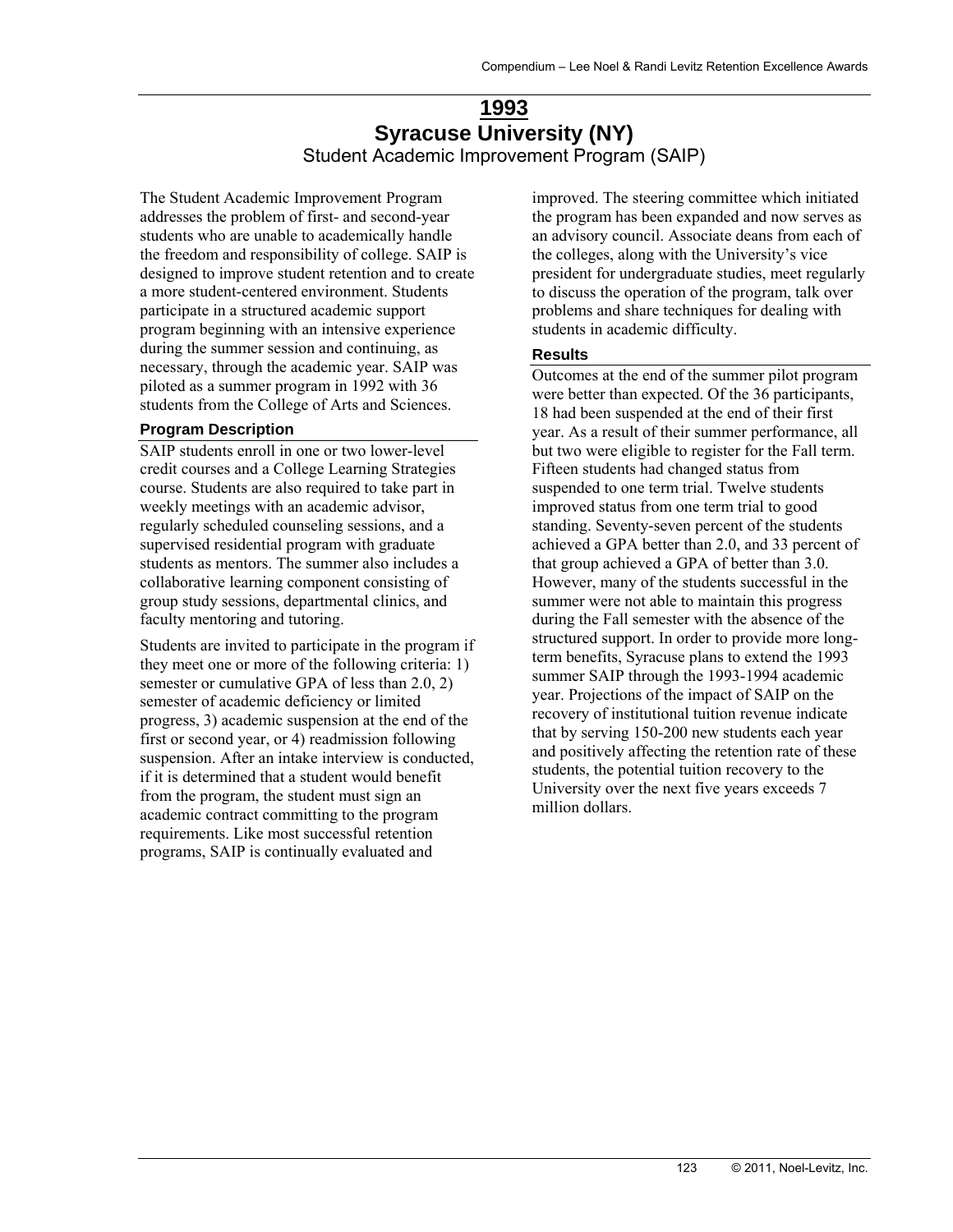# **2011 Temple University (PA) The Russell Conwell Center (RCC)**

Summer Bridge Program: An Academic Immersion & Retention Intervention Program

The Russell Conwell Center (RCC) at Temple University is a comprehensive retention center for academically at-risk, underprepared students. To prepare these students for the rigors of college, build their academic skills, and transform them from high school graduates to pending University Scholars, the students are required to complete a six-week, summer immersion Summer Bridge Immersion Program. The program is comprised of three critical components: completion of courses in math, English, and Academic Seminar (more rigorous versions of the credit-bearing university course counterparts); an academic seminar, modeled after university courses; connectivity to the RCC community, academic advisor, counselor, and program services; and university acclimation and adjustment.

### **Summer Bridge Program: An Academic Immersion & Retention Intervention**

The Summer Bridge Program annually serves 250- 300 students. Each student completes several phases to help them build academic skills and ease the transition to college culture and expectations. The key phases are:

*Spring Outreach to Admitted Students* – Students are contacted throughout the spring by RCC staff and RCC Student Ambassadors. Students complete online assignments, attend the RCC Reception at the Temple University open house for accepted students, attend a Pre-Bridge orientation session, and chat with RCC bloggers to begin the college transition process.

*Placement Testing and Assessment* – Students complete the Temple University placement test to determine their skill/course levels in math and English, as well as several other assessments including the College Student Inventory™, LASSI, RCC Math Diagnostic, and a career assessment. They then develop an Educational Learning and Action Plan that guides their service plan and usage.

*Course Instruction* – Three levels of math and two levels of English are offered to meet varied skill

levels, while the academic seminar provides timetested academic strategies. Each course is taught for 60 minutes with a 30-minute recitation and review.

*Tutorial Support* – Each class has a classroom assistant/tutor that tutors during the recitation, breaks, and after class, as well as leads the recitations and review sessions. As tutors teach the students within the class, they are attuned to each student's learning style and skill level. Students are also assigned to study groups, many of which continue into the academic year, to facilitate their learning process and styles.

*Advising and Counseling* – RCC staff register students for their academic-year courses based on the major and skills demonstrated during the Summer Bridge, as well as counsel students on cocurricular engagement, social/life skills, and their career plan and career trajectory program.

*Community Building/Interest Groups* – Weekly sporting events, board games, and student interest meetings build community, relieve stress, and connect students with program staff and one another.

## **Results**

Students who complete the Summer Bridge Program express increased confidence in their ability to succeed in college and in their preparedness for their courses. Examination of their pre-/post-test scores on the University Placement Test revealed that more than 65 percent of the RCC students received improved post-test scores sufficient to place them into a higher-level English class, math class, or both. Finally, student retention rates of Summer Bridge Program students increased dramatically. Fall 2010 to spring 2011 retention was 95 percent. Fall-to-fall retention rates for 2008 and 2009 for the RCC students was 88 percent and 94 percent respectively, compared to 82 percent and 80 percent for their non-RCC peers. Student, selfreported, end-of- summer satisfaction results also reveals very positive outcomes.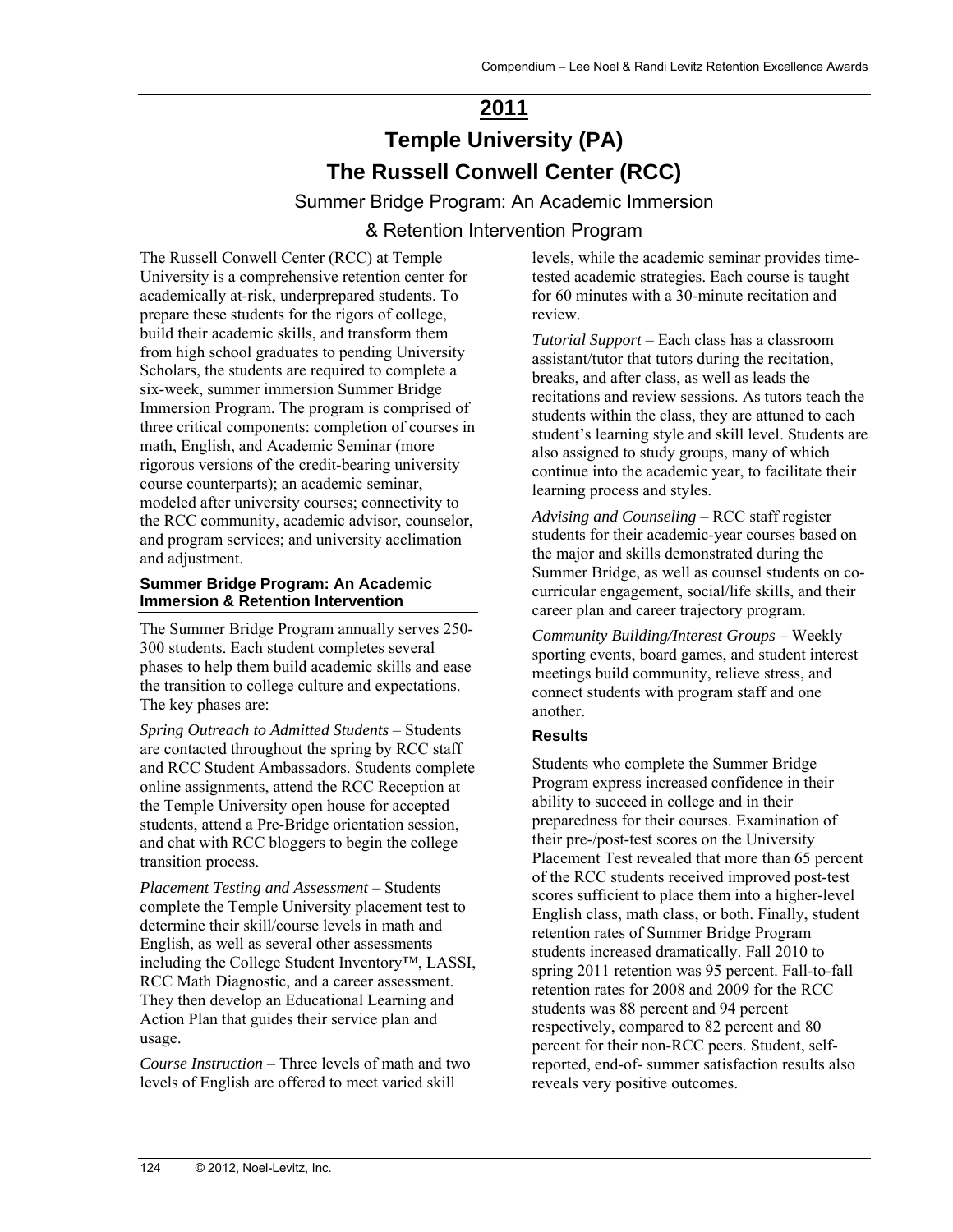# **2003 Texas A&M University (TX)**

Century Scholars Program

Students from high schools that are underrepresented at Texas A&M University compete annually to be selected as Century Scholars, a joint recruitment and retention program administered by the university's Office of Honors Programs and Academic Scholarships. The program participants—consistently referred to as "scholars" to reflect high expectations—are being retained at Texas A&M at a rate significantly higher than their peers.

#### **Blending Scholarships with Support**

Currently, 41 high schools are participating in the Century Scholars program. They are located in the Dallas, Fort Worth, or Houston areas. The participating high schools have been underrepresented at the university in years past and have agreed to be designated Century Scholar schools. The university has targeted these schools in fulfillment of Vision 2020, its commitment to reflect the demographic distribution of the state and provide leadership development opportunities for students.

In this model, approximately 60 students are selected each year from the participating high schools to receive a \$20,000 scholarship and designation as a Century Scholar Ambassador. The students also receive a \$1,000 study-abroad stipend, guaranteed on-campus housing, and free tutoring while agreeing to the following participation requirements:

• Attend monthly Century Scholars meetings for ongoing leadership training and advisement;

• Sign in weekly at the Scholarship Office to receive updated information about campus resources and monthly meetings and to interact with office staff:

• Fulfill the role of ambassador for the university, including attending ambassador training and assisting with student recruitment activities such as making presentations at their former high schools; and

Meet weekly with an upper-level peer mentor throughout the first year.

The Century Scholars program has evolved over time and includes many additional components in the area of recruitment. The latter are aimed at increasing enrollments and improving the size and quality of the pool of potential scholars from the participating high schools.

#### **Results**

Since its inception in 1999, the Century Scholars program has enjoyed a cumulative 94 percent retention rate across all four years of participants. Only seven of 107 scholars have left the program. This compares to the university's overall retention rate of 88 percent in fall 2001. Additionally, in the area of recruitment, the program has helped generate an increasingly competitive pool and a higher number of applicants.

Century Scholars are also demonstrating higher levels of achievement academically. The percentage of students in "scholarship good standing" (above 2.75 cumulative GPA) has steadily increased, as has the percentage of students in "university good standing" (above 2.0 cumulative GPA).

"We are proud of our students' level of achievement," notes Dr. David Prior, the university's executive vice president and provost. "The Century Scholars program provides a sense of family and belonging that is vital to their success."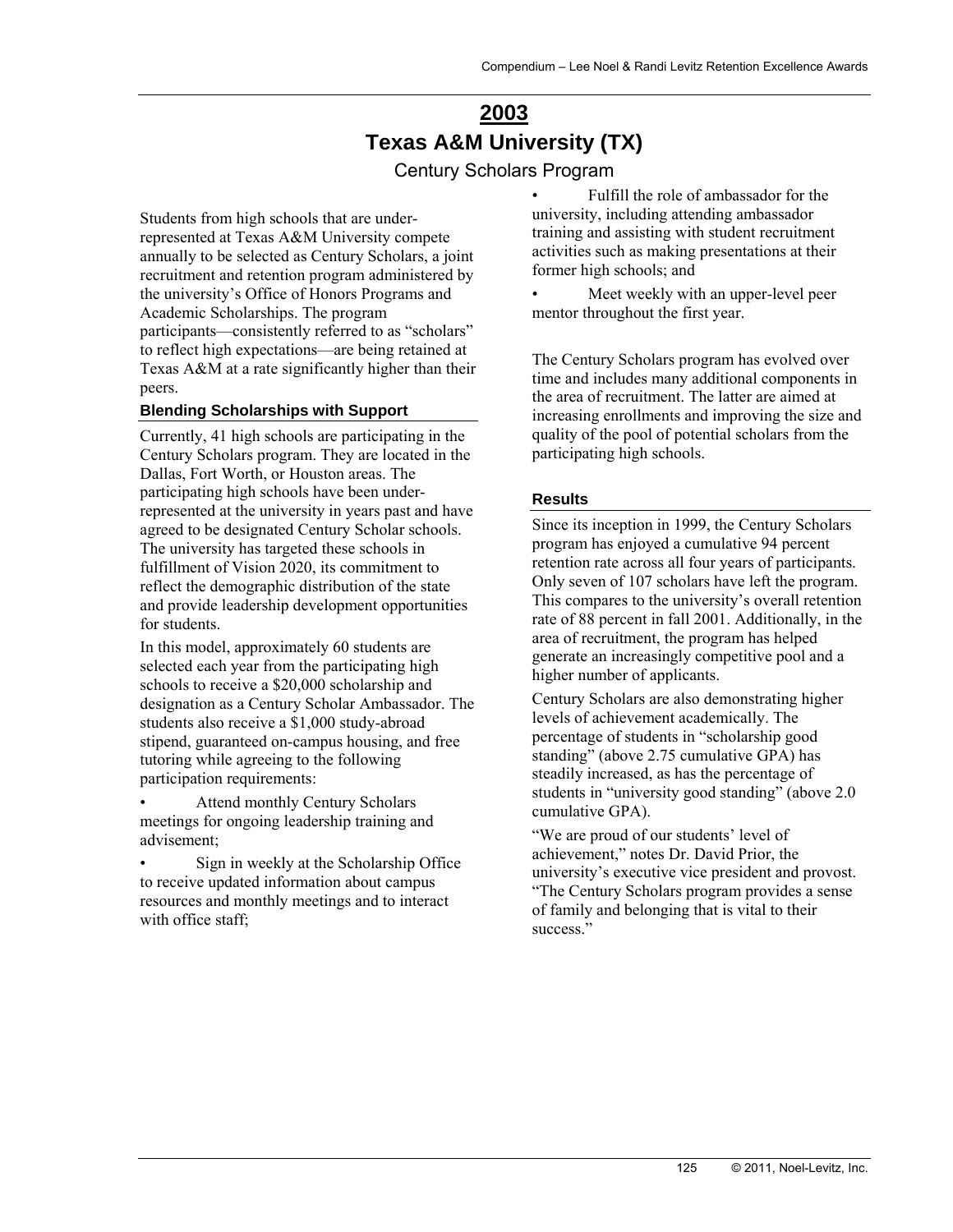# **1989 Texas A&M University (TX)**  Multicultural Services Center

The Multicultural Services Center at Texas A & M University was established to retain Black, Hispanic, and other minority students. The Center and its staff offer the ethnic minority student academic and personal counseling, preprofessional career expectations, scholarship information, roommate referral services and education enrichment projects as well as opportunities for student involvement.

The Center provides information concerning registration, tutors, academic counselors, and professors—information which otherwise might not be obtainable without a lot of "red tape." All of this enables students to make better decisions concerning classes, credit hours, and course requirements. Financial assistance is offered through minority scholarship resource books. Scholarship application and related information are maintained in files available for student use.

The Center also supports the I CARE Retention Program which is a support and academic survival program designed for minority students who are entering college for the first time. The program assists students academically, socially, and personally through counseling and close monitoring of each participant's progress. Students are divided into teams of five to seven and are closely monitored by an upper-class student who provides moral and academic support. I CARE also sponsors workshops twice a month in areas such as academic survival, career planning, and human relations.

The Center serves as a liaison for companies which are interested in recruiting minorities. Recruitment efforts are enhanced by the Center's sponsorship of receptions for interviewers, as well as provision of office space for interviewing. The Center also

acts as a liaison for INROADS, a minority student internship employment program, and its counterparts in the Houston and Dallas/FT. Worth areas. This program recruits college students for summer internships positions with companies in their respective areas and provides job skills and individual development training for participants.

Minority Freshman Orientation focuses on minority concerns as well as on freshman concerns. The main thrust of the program is preservation of the student's cultural identity and the promoting of self-esteem. Staff members of the Center host seminars on a range of topics relating to ethnic minorities, including video presentations and panel discussions on racial sensitivity.

Racial Awareness Pilot Program (RAPP) is an outreach program that seeks to educate Texas A & M students about ethnic diversity by exposing students to different cultures, and providing safe, secure environment in which questions can be posed and learning can take place. The Center encourages the participation of Anglo student, faculty, and staff in their conference outreach programs.

The University Awareness for cultural Togetherness (U. ACT) was formed to meet a set of interrelated goals: to develop a conference for students leaders focusing on respect for diversity; to expand the Racial Awareness Pilot Program and Cultural Retreat; to further examine campus literature and messages in conveys about Texas A & M's diverse student body; and to develop and implement Bryan/College Station community service program to further educate the community.

As a result of the Center's efforts, Texas A & M has the highest minority retention rate—88 percent--of any public institution in Texas.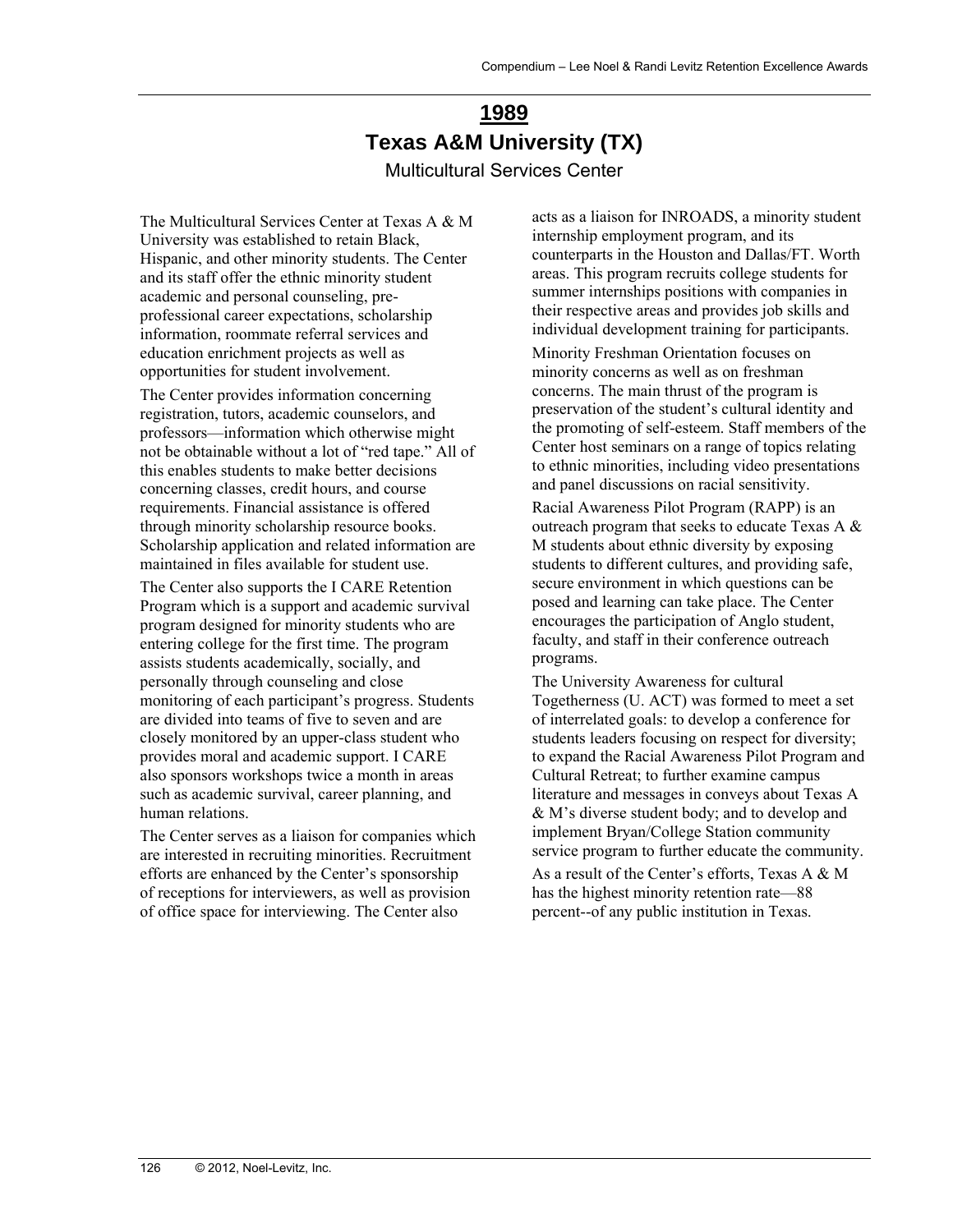# **1992 Texas A&M University Kingsville fka: Texas A and I University (TX)**

Leadership Ladder Program

Texas A & I is one of seven universities in the mainland U.S. with an Hispanic student population of 50 percent or higher. In a highly innovative move to promote student achievement and retention, Texas A & I University created a separate academic college for all freshmen, called College I. As part of the retention efforts for the new College, staff developed the Leadership Ladder Program.

The Leadership Ladder Program takes "role model students" and uses them to assist in the development of all freshmen through mentoring and peer counseling. This program provides freshmen with peer guidance and "crossgenerational" support from students who have successfully completed certain levels of college work. The retention effort is two-fold. First, it provides peer and academic support for all new freshmen. Second, it recognizes successful rolemodel students and encourages them to graduate.

LLP student leaders participate in applied leadership experiences 12 to 19 hours per week for which they receive a stipend. They are responsible for the activities planned for the freshmen. In addition, the LLP is either responsible for or plays a major role in several program activities:

"Hoggie Days" Orientation and Pre-Registration Program

Freshmen are required to attend one of the special two-day orientation and preregistration programs called "Hoggie Days." During "Hoggie Days,"

LLP students provide peer academic advising to students who are undecided about a major course of study. In 1991, over 800 students and 400 parents attended.

#### **"Hoggie Days" programs**

Academic Rescue Program (ARP) The ARP is an early academic warning and intervention process involving faculty and freshmen. Faculty members identify students in their class who are having difficulty and refer them to the ARP. The LLP assumes responsibility for contacting the potentially at-risk student. LLP leaders provide peer consultation, connect students with academic support programs and provide a follow-up for the faculty. Students on academic probation are contacted by the LLP students and encouraged to get back on track. In 1991, over 750 students participated in the Academic Rescue Program, and 70 percent had successful outcomes such as grade improvement, personal tutoring or a course dropped without failing.

Other LLP activities include sponsoring the South Texas Leadership Conference and the College I Newsletter. Beginning with just a modest grant (\$10,000 per year), the LLP has developed into a major part of the College I program. LLP students have doubled the amount of personal attention given to new freshmen. Over 1,000 new freshmen participated in individual advisement conferences. In addition, freshman retention has improved.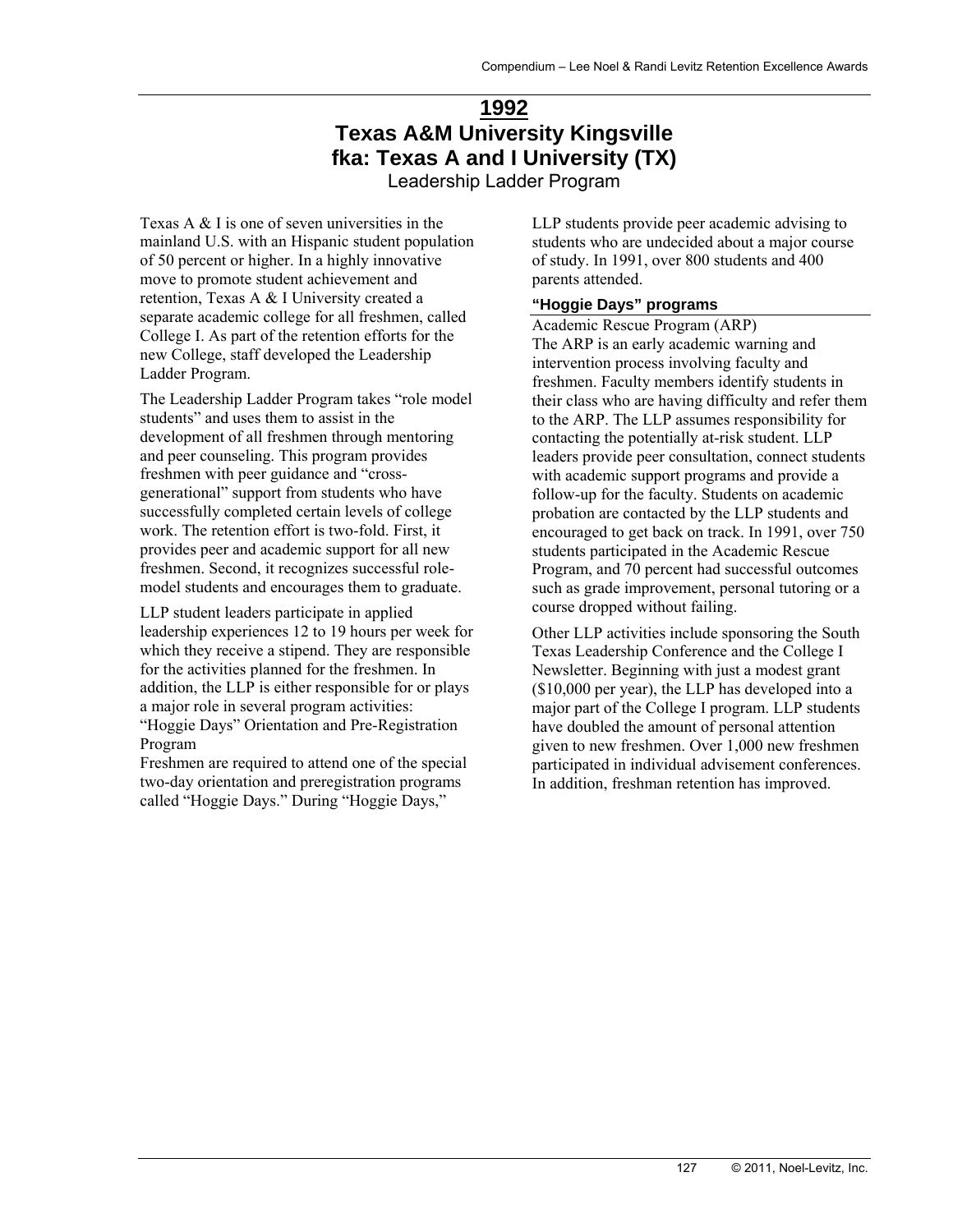# **1991 The College of New Jersey fka: Trenton State College (NJ)**

"Expectations", An Orientation Program for New Students

The Orientation process at Trenton State College is woven around the general theme of students becoming active participants in a community of learners. It provides entering students with important information and direction enabling them to plan their academic careers. This three-phase process starts in June and continues through the first semester.

#### **June Advisement Week**

June Advisement Week is the first major orientation event for incoming students. The main goal is to involve students in the College soon after they accept their offer of admission. During this week, students meet with faculty members to complete their first semester class schedules and attend the Student Experience Workshop which provides opportunities for students to interact socially with their peers and with upper-class students. At the same time, families attend the Parent Workshop, designed to provide information related to their questions and concerns.

One of the major events of June Advisement Week is the presidents' address to students and their parents, an address which emphasizes the expectations the College holds for its students and the expectations the students should have for the College. Students are also introduced to the importance that Trenton State places on cultural diversity.

The Summer Readings are given to students during June Advisement Week. These include essays from both the president and academic vice president and an assigned book. The Readings serve a multifaceted purpose, with the main goal to expose students to the scholarship and dialogue characteristic of what they can expect at Trenton State. Discussion questions relating to personal identity, resolving conflicts with authority, and

adjusting personal values to those of the community are also provided within the Readings. These are discussed in small groups with faculty or administrators during Welcome Week.

#### **Welcome Week**

Welcome Week offers opportunities for new students to interact with each other, upper-class students, and members of the faculty and staff. Students also attend departmental orientation meetings with faculty to learn "the lay of the land" and discuss departmental expectations. The highlight of Welcome Week is Convocation, a formal ceremony including new students into the Trenton State College community and stressing the College's values of service, excellence, diversity and community.

#### **College Seminar**

College Seminar, a course taken during the first 10 weeks of the fall semester, provides students with the appropriate information and direction to ease their transition to college and enhance their success and retention. Through this course, students are made aware of institutional processes and their roles and responsibilities as active participants in a successful college career. Students are grouped according to their academic majors, and are encouraged to develop a relationship with peers and a faculty/staff advisor whom they feel comfortable approaching for assistance. During this course, Open Option majors (undecided) receive specialized assistance in selecting a major.

As a result of these concerted efforts, Trenton State College boasts an impressive first to second year retention rate of 91.3 percent in 1988, and a third year retention rate of 81.7 percent. Similarly, in 1989 the first to second year retention rate was 92 percent!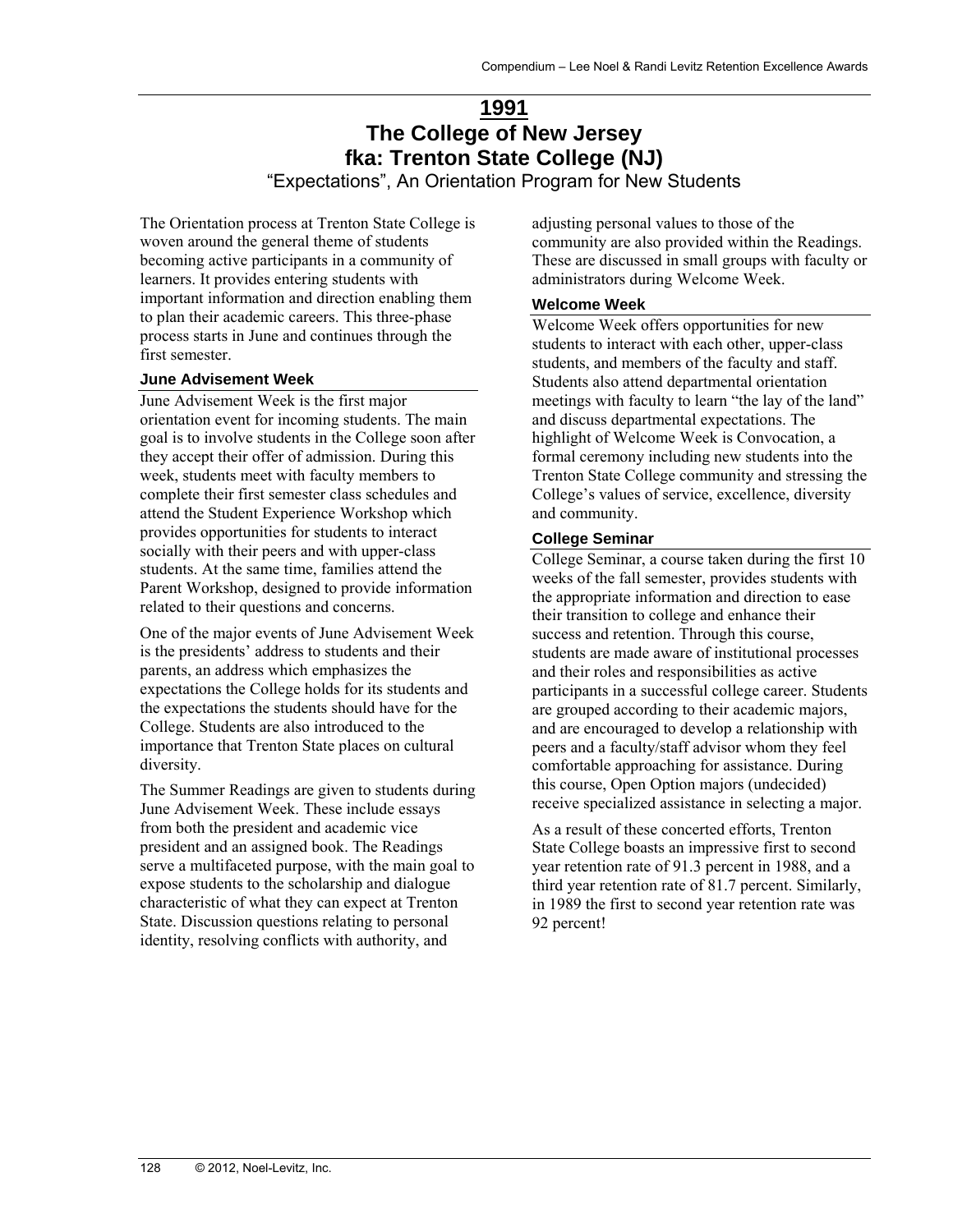# **2003 The College of New Jersey fka: Trenton State College (NJ)**

Minority Mentoring Program

Students of color on a predominately white campus sometimes feel lonely and isolated, especially when they first arrive. To help its students of color adjust to college life, the College of New Jersey developed the Minority Mentoring Program. The program has demonstrated remarkable success over time—including a 51 percentage point jump in first- to second-year retention.

#### **Support for Students of Color**

In this model, returning upper-level students play an important role in helping first-year students feel at home even before classes begin. Upper-level students of color:

- Contact first-year students during the summer to help students begin to get acclimated.
- Lead "Focus Group" meetings each week or twice a week throughout the first semester. In these meetings, groups of 8- 10 first-year students gather for social activities or to study.
- Provide one-on-one peer mentoring on a weekly or biweekly basis. In these contacts, mentors assist mentees with getting questions answered about classes or the registration process, and with getting to know other people and organizations on campus.
- Lead a cluster of seven committees composed of first-year and upper-level students of color. The committees focus on projects ranging from community service to creating a newsletter.
- Provide tutoring and organize study sessions for a variety of majors such as biology and English.
- Help plan a Minority Mentoring Conference during the first month of the school year.

College personnel supplement the above support in many ways, including organizing, training, and supporting upper-level students in their various roles; carefully monitoring the progress of each student in the program; ensuring that first-year students get connected with any available campus resources they need; and providing information in areas such as scholarship and study-abroad opportunities. Also, during their second year, students are mentored by faculty or staff members who work specifically at defining career goals, counseling, and assisting students in establishing important networks on and off campus.

Students benefit from taking leadership roles in the program throughout their four years. These leaders at times are able to participate in various leadership conferences and workshops nationwide.

#### **Results**

In 1986, before the College of New Jersey developed the Minority Mentoring Program, firstto second-year retention for African-American and Hispanic scholars and general admission students stood at 40 percent. Today, an impressive 91 percent of these students return for their second year.

Comparisons with state averages also show the strength of the program. The most recent State of New Jersey statistics available show that first- to second-year retention for African-American and Hispanic students stood at 78 percent, 13 percentage points below the College of New Jersey's rate.

Higher graduation rates and faster college completion rates have also been demonstrated. From 1995-2001, the graduation rate for students in the Minority Mentoring Program was 77 percent at an average of 4.41 years. This compares to the statewide graduation rate average for African-American and Hispanic students of 29-30 percent at an average of 5.05 years.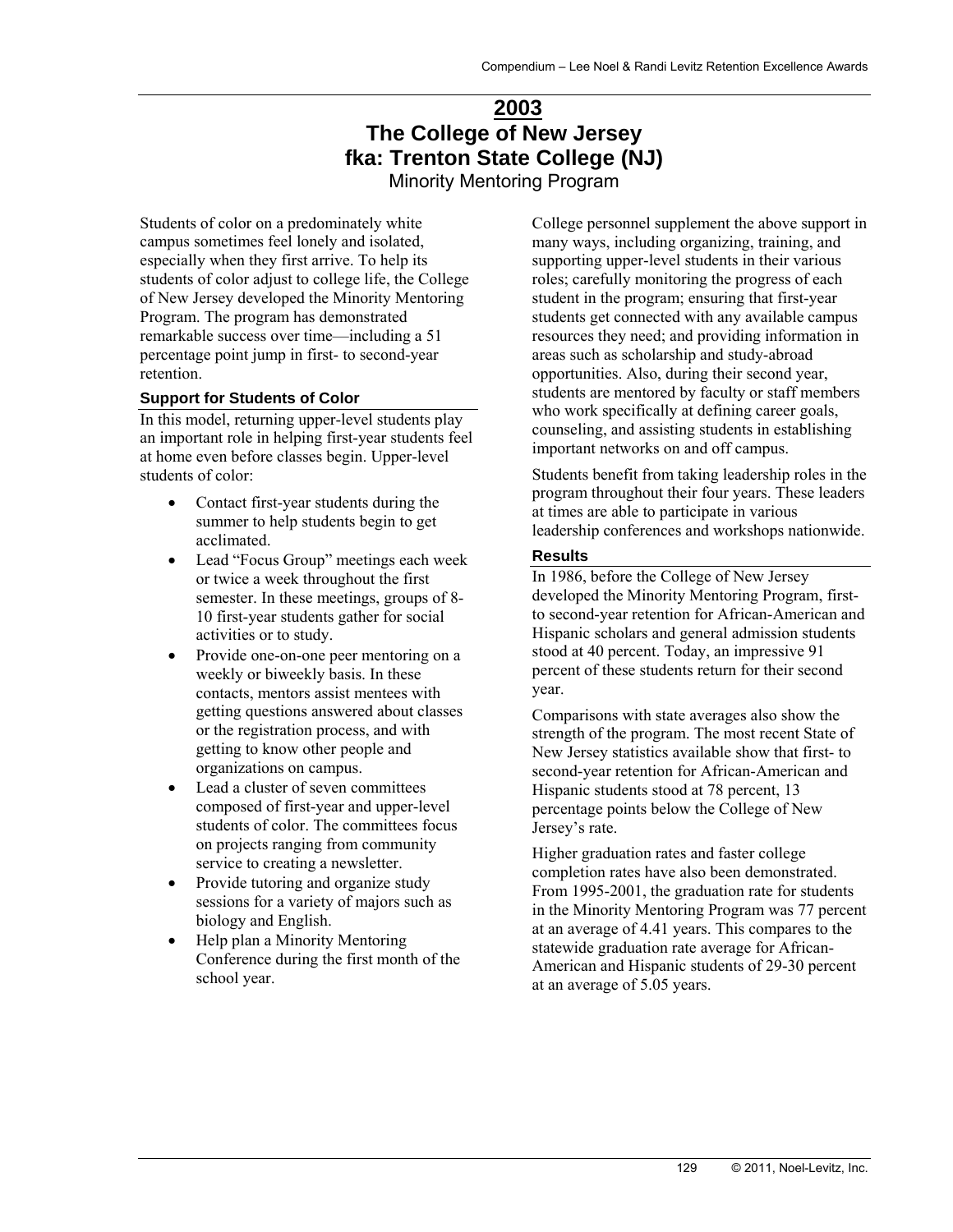# **2011 The Community College of Baltimore County School of Health Professions (SHP)**

Maximizing Student Success

The Community College of Baltimore County's (CCBC) School of Health Professions (SHP) employs a three pronged, mutually-reinforcing approach to student achievement, retention, and attainment. Operating as an open enrollment institution with 70,000 students, 24 percent of students Pell-eligible, 69 percent testing into developmental courses, and nearly half being students of color, CCBC is an Achieving the Dream institution that selected these initiatives from grant-funded pilots that demonstrated the most potential to bring to scale. The pre-entry study and life skills Tools for Success workshops, Supplemental Instruction, and Early Alert Tutoring provide a solid foundation for student success in the School of Health Professions.

#### **School of Health Professions Maximizing Student Success**

CCBC's School of Health Professions (SHP) implemented the Maximizing Student Success program by taking the best of the retention activities it employed and packaging them into a comprehensive approach. The project's impact derives from its capacity to yield compensatory outcomes, raising the odds of the most at-risk students to successfully complete the program. The SHP initiative also stands out in the degree of student involvement in program design, delivery, evaluation, management, and training. The specific initiatives include:

• Tools is a workshop series providing guided practice in strategic reading, note taking, study groups, test preparation, and test taking. In addition to the academic component, Tools also zeros in on building life skills focused on selfefficacy, a positive mindset, and maintaining a school/family/work/self-care balance. Tools helps students adapt quickly to the unfamiliar aspect of a clinical program when classes begin.

• Supplemental Instruction (SI) is a weekly out-ofclass study session facilitated by a high-performing

student who has already completed the course. The student SI Leader attends the class again and facilitates a structured group study session covering the prior week's most difficult content. The sessions integrate a variety of study approaches with the chosen content, thereby providing guided practice in the evidence-based learning methods using relevant content. Students benefit twice by reorganizing and applying the material to gain mastery over specific content, while they are also learning generic study approaches applicable to tackling new material. • Early Alert Tutoring provides additional support to the small group needing individual attention due to exam or prior course failures. Early Alert Tutoring supports a rapid and systematic response to exam failures by providing immediate and specific guidance to enable students to refine, redirect, or redouble their effort. While Tools and SI are marketed to all students and conducted in large groups, tutoring resources are reserved for students whose exam scores indicate the need for more individualized attention.

### **Results**

Students who failed the first exam in their first course but who were able to rebound and pass the course increased significantly after implementation. Before this initiative, a student's first exam score was considered so predictive that very low scorers were termed unrecoverable. Between fall 2006 and spring 2008, a student failing the first exam had only a 10 to 33 percent chance of passing the course. After the intervention, between 41 and 64 percent of the students with a poor start rebounded to pass the course; further, the ability to compensate after a poor start produced gains in course passage and graduation rates by as much as 31 percent and 14 percent respectively.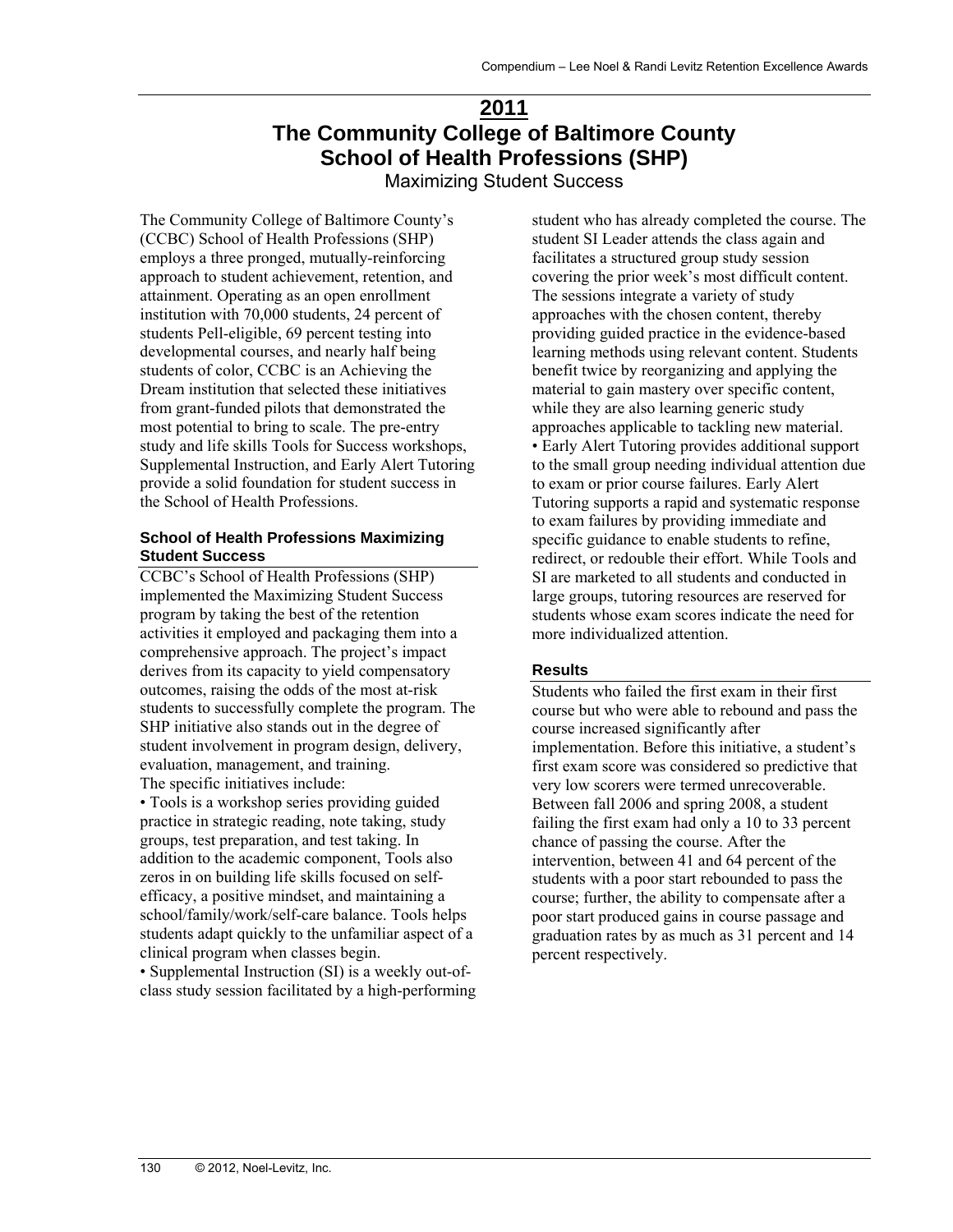## **1993 The Pennsylvania State University (PA)**  Comprehensive Studies Program

The Comprehensive Studies Program admits into the University low-income students who normally would not be admitted because of their low predictions for academic success. Developed over several years, the program is a broadly based set of complementary retention programs that provide a range of support services for students, beginning with the Freshman Summer Transition Program and continuing until graduation. Services provided through the CSP include assessment and diagnosis, instruction in basic skills, counseling, academic advising, supplemental instruction and tutoring, cultural and social activities, career exploration, Sophomore Transition Program, mentoring, and assistance in securing admission and financial assistance for enrollment in graduate and professional programs. Highlights include the following:

#### **Academic Year Component**

Instructional services are provided to develop students` basic skills in English, mathematics, reading and listening/study skills. Accurate course placement is determined through a series of assessments and diagnostic tests. Group and individual counseling services are provided. Tutorial services are provided through the four support centers of the Learning Assistance Center.

### **Summer Institute for Academic Achievement**

Entering its fourth year, this six-week intervention program provides students an early start for adjusting to university life and for sharpening their academic skills in a more relaxed setting. To determine the academic and personal needs of each student, all SIAA participants are required to complete a needs assessment conducted by the academic coordinator.

#### **Student Needs Assessment**

All standardized and diagnostic test results, along with diagnoses from faculty and appropriate offices, are compiled and included in the student needs assessment. This information provides the basis for an Individualized Plan of Action which is prepared for each SIAA student. In order to provide updated services to the student, a needs assessment is also conducted at the beginning of each semester.

#### **Tutorial Services**

SIAA provides individualized and group tutorial assistance, including Supplemental Instruction and peer study groups. The tutorial offices are open seven days a week.

#### **Results**

The program enrolls about 350 eligible students annually. Like other first-rate retention programs, the Comprehensive Studies Program achieves its goals by means of a large number of very specific objectives, such as the following: "By the end of their freshman year, 80 percent or more of students who complete Speech Communications 126, Listening and Learning Skills, will receive a grade of ÔB` or better." For the entering class of 1990, 93 percent of SIAA students persisted to the second year, compared to 91 percent of regularly admitted students. After two years, 80 percent of SIAA students persisted to the third year, compared to 88 percent of regularly admitted white students and 69 percent of regularly admitted African-American students.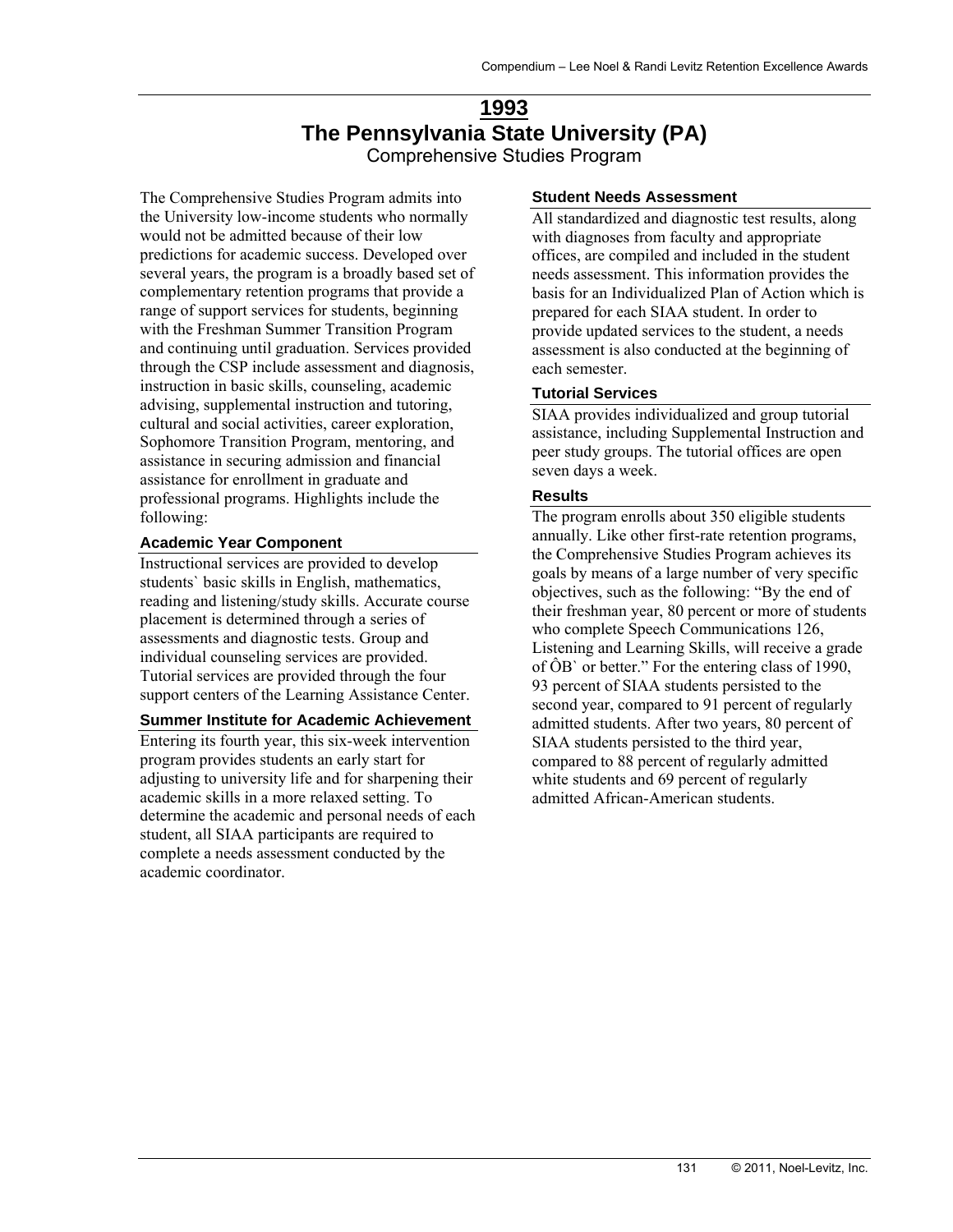# **1989 The University of Virginia's College at Wise fka: Clinch Valley College (VA)**

Academic Advising Program

The purpose of the Advising Intervention Project at Clinch Valley College is to improve the delivery of academic advising to all students, especially freshman and sophomores. The Program features specific intrusive advising strategies, a comprehensive campus wide student/faculty network, assessment procedures, and assessment data which chows in measurable terms the impact of the program.

The Program began as a freshman advising program. Twelve of the most distinguished faculty members were selected to serve as freshman advisors. These faculty were trained during the summer to assist the students with bonding, familiarity with college resources, and study/survival skills. By the next year the program was expanded to target not only freshman but also honor students, sophomores, underprepared students, the majors, and nontraditional students. The success of the Advising Intervention Program relies to a large extent on the faculty involvement. All faculty advisors are provided with accurate and timely information about policies, procedures, and processes which affect the advising relationship. This information disseminated through the advising center.

An advising handbook has been developed which includes statements on policy, descriptions of campus resources and procedures, information on advising skills and techniques, specific information on academic requirements, and samples of documents used in the advising process. Advisors are provided with relevant advisee information before the meeting with the student. This information includes placement test information, College Student Inventory, SAT or ACT scores, and other data that has been collected and deemed relevant to assisting the student as best as possible.

Faculty advisors with specialties in various areas (such as counseling, physical fitness, etc.) are identified during the advisors' training session. Students are referred to these faculty members as needed.

The best advisors on campus were selected to be a part of the pilot program. Advisors were given the recognition they needed, and empowered with the administrations full support, when any hint of burnout appeared, the advising center became proactive and reactive. For instance, faculty bordering on burnout were provided to assist them during the semester and throughout the year. After one year of implementation retention improved by 10 percent. The retention rate of all freshmen from the fall to spring semesters rose from 85 percent to 92 percent and the return rate from spring to sophomore year rose from 62 percent to 72 percent.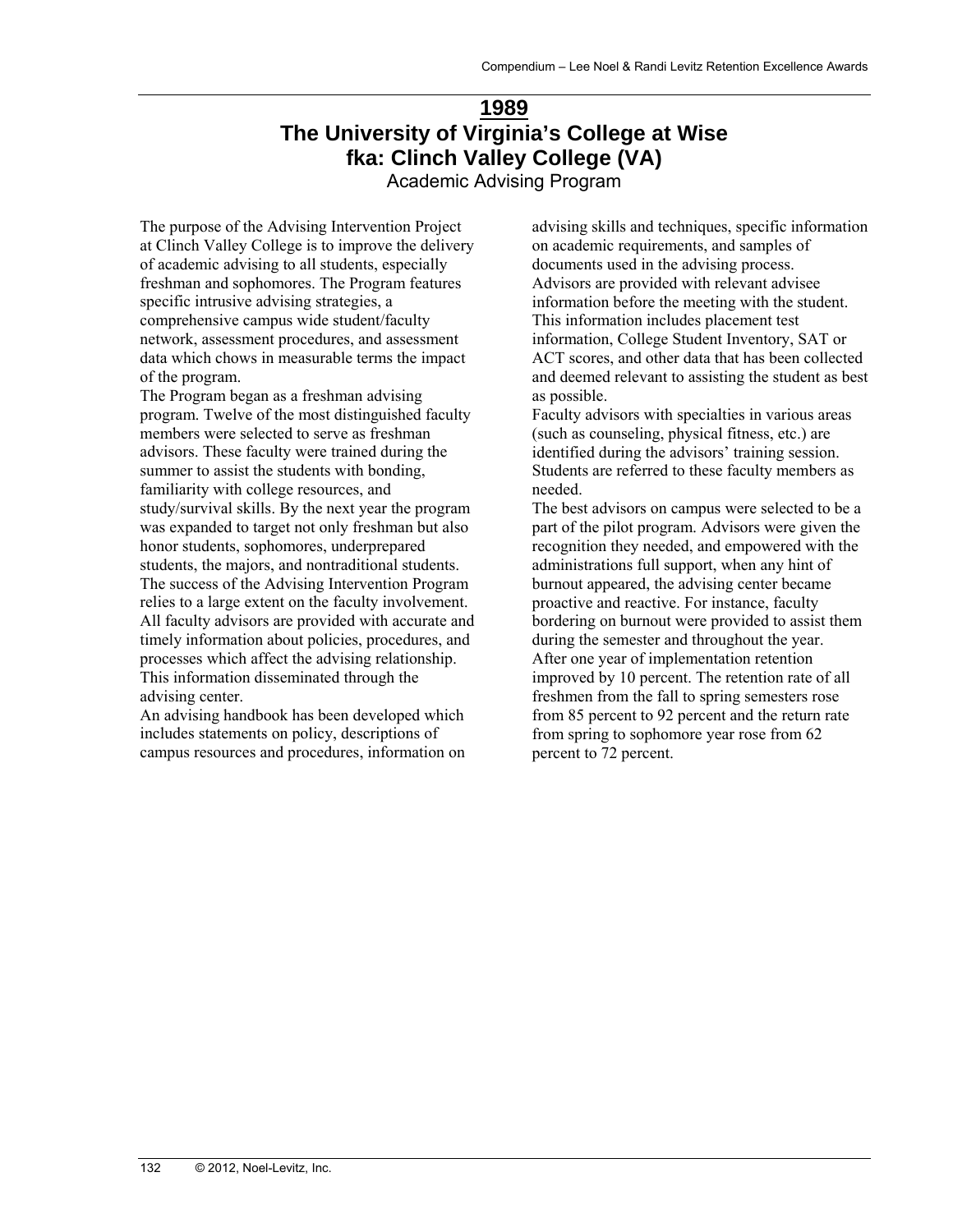# **1994 UMDNJ – Robert Wood Johnson Medical School (NJ)**  Biomedical Careers Program

The Biomedical Careers Program is an eight-week summer academic enrichment program for minority and/or economically/educationally disadvantaged undergraduates interested in the health care professions or biomedical research. This continually evolving initiative aims not only to improve retention and graduation of already enrolled minority/disadvantaged students, but also to fill the pipeline of premedical students from populations currently under-represented in medicine, other health professions and the biomedical sciences.

The program was begun in 1978 through the joint efforts of faculty members at Rutgers, The State University of New Jersey and the University of Medicine and Dentistry of New Jersey - Robert Wood Johnson Medical School. The program is sponsored by faculty and administration at these two institutions and by the New Jersey Educational Opportunity Fund.

From its inception, the BCP was designed as a science enrichment program rather than as a remedial/tutorial program in basic pre-professional courses. Faculty seek to engage students in the excitement of science by actively involving students in laboratory experimentation. They also work closely with students to enhance written and verbal skills to enhance the learning process.

### **Program Description**

The BCP offers three different curricula designed to meet the needs of students at all undergraduate levels. Retention goals for Phases I and II of the program are to provide academic enrichment and nonacademic support to enable higher percentages of participants to continue as academically competitive science students. For Phase III students who are within a year of graduation, the goal is to assist them in gaining admission to

medical schools or other health professions schools or to graduate science programs. Each phase offers academic courses and laboratory activities appropriate for the student's academic level which are complemented by career-related counseling support. The academic component consists of science lecture courses, major laboratory experiences and communication skill-building activities. The counseling components involve biomedical careers conferences, field trips, hospital work and research/clinical seminars as appropriate to the student's academic level. The BCP currently serves approximately 60 students each summer in all phases.

#### **Outcomes**

Of 289 students enrolled in the BCP summer enrichment program during 1978-1992, 262 (90.7 percent) graduated from college and another 3.8 percent were expected to graduate. BCP students identified as at-risk early in their academic career have successfully gained admission to graduate and/or professional schools. More than 50 percent of participants who have graduated from college were accepted to medical, osteopathic medical, dental, podiatric or chiropractic schools, or to graduate programs in clinical psychology, public health or the biomedical sciences. Eighty-four percent of these students entered medical school. Students participating in BCP have also done well at the graduate and professional schools they attended. Of the 54 BCP students who matriculated at U.S. medical, osteopathic medical or dental schools between 1978 and 1989, 83 percent have graduated and another 11 percent are currently enrolled. It is anticipated that 93-94 percent of these matriculants will successfully complete health professions educations.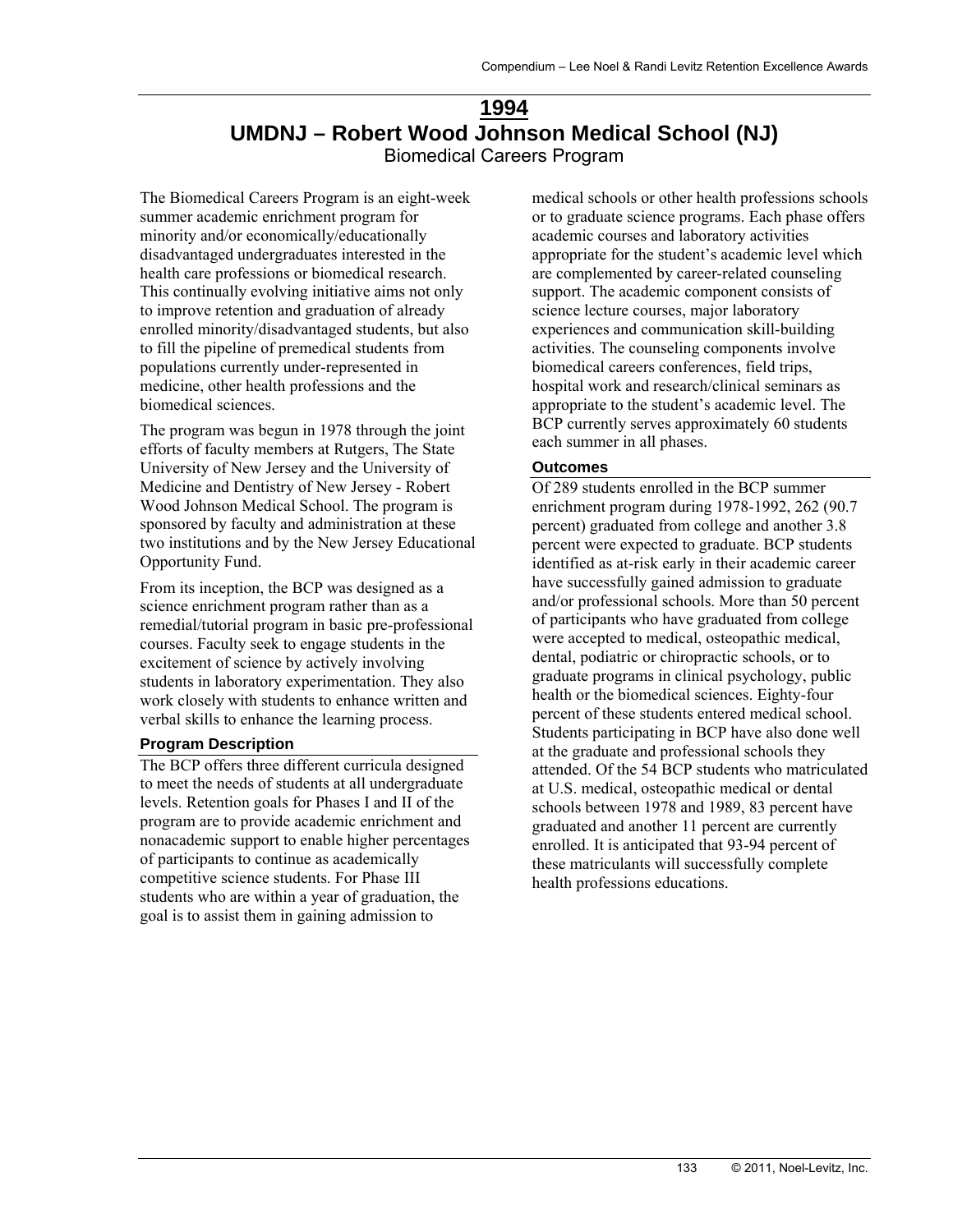## **1994 University of Alabama at Birmingham (AL)**  Alabama Alliance for Minority Participation

The University of Alabama at Birmingham serves as the lead institution for the Alabama Alliance for Minority Participation. Participating organizations include the National Science Foundation, eight historically black colleges and universities, two majority universities, and five national and international businesses. The alliance focuses its efforts on increasing the number of minorities receiving bachelor's degrees in science, engineering and mathematics in Alabama and portions of Mississippi.

Other participating colleges and universities include Alabama A&M University, Alabama State University, Miles College, Oakwood College, Talladega College, Tougaloo College, Tuskegee University and the University of Alabama in Huntsville. When the program began in 1991, the major barriers to retention and graduation were determined to be financial problems and academic preparation.

#### **Specific Goals and Objectives**

The goals of the program are 1) to provide interventions in the college environment and academic programs that will retain and increase enrollment of minority students in science, engineering and mathematics, and 2) to double the number of minority students receiving bachelor's degrees in these disciplines.

### **AMP Components**

- AMP Scholars is a group of highachieving minority students forming a core of successful role models at each alliance institution. These students lead study groups and serve in AMP Drop-In Centers.
- Summer Research Internship Programs involve students in research activities, mentoring and science career seminars.
- Student Summer Conferences bring students from alliance institutions together

to present Summer Internship projects, share experiences and meet graduate students, minority scientists and other role models.

- Institution Mentoring Programs involve AMP Scholars and faculty mentors in academic guidance activities.
- Drop-In Centers at each institution are designed to assist students through group study sessions. They are staffed by faculty and students and equipped with computers and appropriate software.
- Faculty Conferences bring science and engineering faculty from alliance institutions together to discuss and make recommendations regarding retention, curriculum reform and student progress in the science "gatekeeping" courses. Notable speakers are invited to give a national perspective.

#### **Retention Results**

A retention study of the AMP program conducted by the University of Oklahoma compared retention rates at the eight alliance institutions with those of selective and highly selective institutions from the Southern University Group (SUG).

Graduation rates within six years for black students at AMP institutions were 31.6 percent compared to 27.7 percent at selective SUG institutions. Within AMP institutions, the first to second year retention rate for black students who were first-time freshmen in science, engineering and mathematics was 68.4 percent higher than the overall retention rate for all Black students.

Participating AMP institutions envision continuing the alliance beyond the five-year duration of NSF funding, and will continue to seek scholarship funds from the business community to support the project.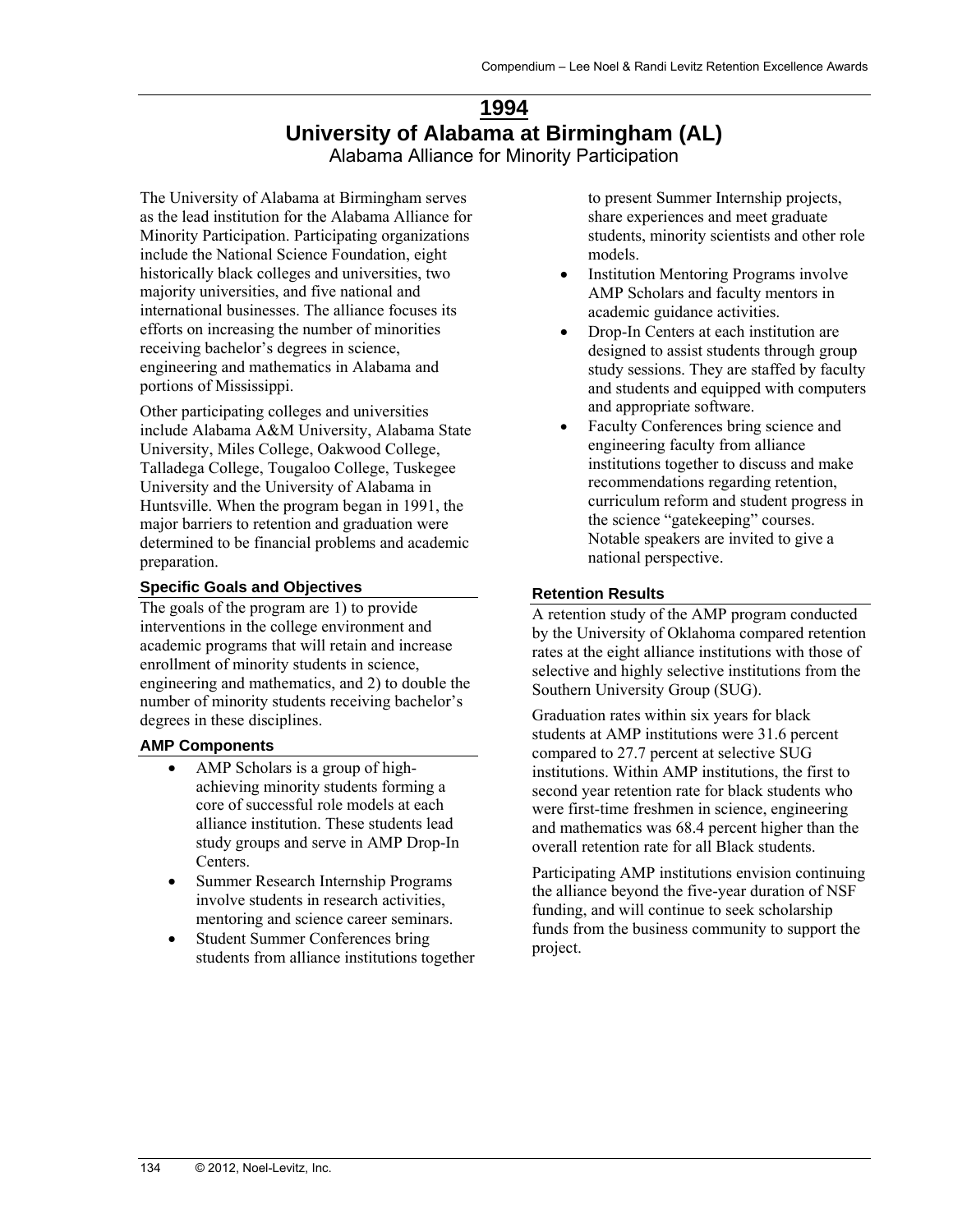# **2003 University of Alaska Anchorage (AK)**  UA Scholars Program

Like most successful retention programs, the program at the University of Alaska Anchorage has been developed with continuous improvements over time. Now, after four years, the university's program—University of Alaska Scholars (UA Scholars)—is currently demonstrating its strongest-ever results.

#### **A Gradually Unfolding Program**

The university's Academic Center for Excellence (ACE) operates the UA Scholars program for approximately 200 new students annually from throughout Alaska. The program offers an \$11,000 scholarship over eight semesters to the top 10 percent of graduates from qualified Alaska high schools. The selected scholars are from urban areas as well as remote rural areas where the graduating class may consist of only one student. The diversity of UA Scholars is much higher than the university's student population as a whole.

Many program components have gradually been added over time. New scholars currently:

- Receive numerous mail, e-mail, telephone,
- and face-to-face communications prior to matriculation;
- Attend a special track in the summer orientation program;
- Attend a reception hosted by the chancellor;
- Attend a scholarship briefing designed to communicate expectations for new scholars, incorporated with the chancellor's reception (attendance mandatory);
- Receive reports of academic progress in the initial weeks of the fall semester;
- Meet with their instructors to review the academic progress reports in the initial weeks of the semester; and

 Benefit from having one point of advising contact by an advisor in their major.

Tracking and continuous improvement have been constants in the program's development. For example, the university initially called for academic progress reports to be issued by midsemester. Research showed that this was too late to have the intended effect. Thus the university began requesting the reports starting with week two of the semester through week six of the semester.

The scholarship briefing with required attendance is another example of a recent, successful change to the program. At the inception of the program, attendance at the orientation and reception was roughly 50 percent and neither event required attendance. Now, attendance at these events is 98 percent.

#### **Results**

Soon after the UA Scholar program began in 1999, the university set a five-year goal to increase scholars' persistence to the second term by 4 percent and scholars' retention to the second year by 3 percent. Both goals have already been met. First- to second-term persistence has risen from 88 percent to 91 percent and first- to second-year retention has risen from 71 percent to 74 percent.

When compared to the university's overall retention rate, the program also shines. For fall 2002, the 74 percent retention rate for program participants was 10 percentage points higher than the university's overall rate of 64 percent. In addition, for spring 2003, the program's 91 percent first- to second-term persistence rate was 6 percentage points higher than the university's overall rate of 85 percent.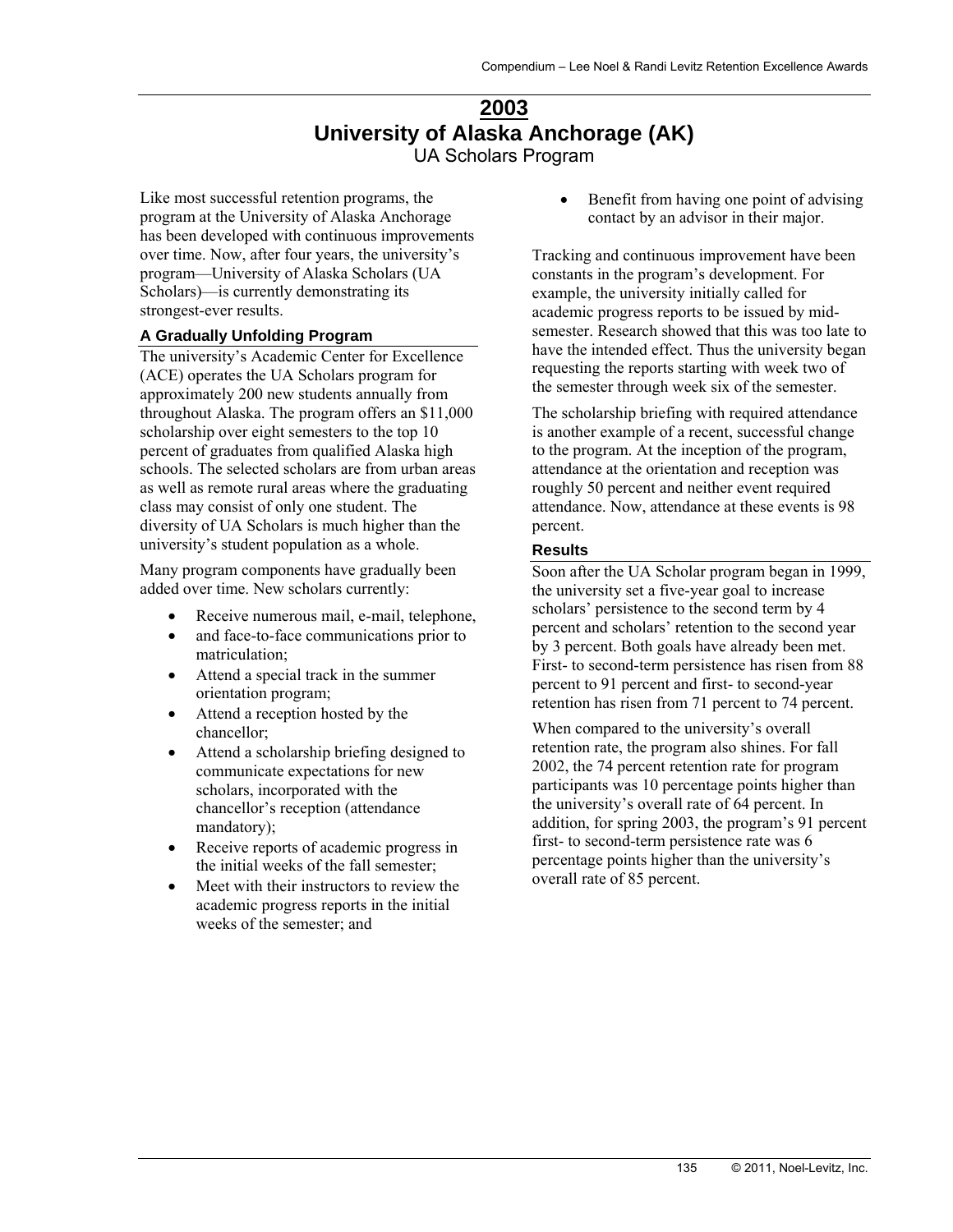# **1997 University of California, Los Angeles (CA)**  Academic Advancement Program

At UCLA, more than 7,100 underrepresented, first-generation, and low-income students participate in an empowering vision each year through the Academic Advancement Program (AAP). The vision asserts that all AAP students have earned their right to be at UCLA, are capable of excelling academically, and are intellectually capable of graduating and then pursuing graduate and professional study. The AAP vision has spawned innovations in programming and, most importantly, has resulted in steadily increasing graduation rates for AAP students.

#### **8 Components for Student Success**

The components of the UCLA program encourage students to excel and become self-reliant. Here are a few highlights.

- *Spring conferences for prospective students and their families.* Held every April and May, these on-campus conferences provide an early introduction to campus resources and the components of the AAP program.
- *Six-week summer academic bridge programs for freshmen and transfers.* In these programs, AAP students live on campus and enroll in two university courses that meet requirements for graduation. Students get an early exposure to the academic rigor of UCLA while being surrounded with close personal attention from teaching assistants and tutors. As a result, students begin to feel comfortable with UCLA and its expectations. Tuition, housing, and boarding expenses are covered if the student's expected family contribution is less than \$2,000.
- *Professional and peer counseling.* Nine fulltime professional counselors and 24 trained, upper-division peer counselors comprise a special AAP Counseling Unit that has responsibility for AAP students until they graduate.
- *Peer tutoring in more than 450 courses.*  Successful upper-division AAP students tutor to achieve academic excellence, not remediation, by getting students to develop their reading, writing, quantitative reasoning, and analytical and critical thinking. Students assume responsibility for the learning that occurs. Collaborative

learning groups are established among tutees.

- *Mentoring for graduate school.* UCLA graduate students from the population AAP serves inspire AAP students to consider graduate study and a career in academe. Services include, but are not limited to, counseling, faculty roundtable discussions, workshops, seminars, and a letters-ofrecommendation mailing service.
- *A select program for 200 first-generation, low-income freshmen.* This comprehensive, federally-funded program called PLUS, Program Leading to Undergraduate Success, provides intensive personalized services including counseling, peer counseling, tutoring, workshops, and social and cultural programs.
- *Scholarships.* Thirty-nine scholarships ranging from \$1,000 to \$2,500 are awarded each year to recognize the academic achievements of AAP students.
- *Computer lab.* A special computer lab for AAP students offers access to computers and computer literacy workshops.

### **Strong Results**

Graduation rates climbed 11 percentage points to 68 percent for the freshman AAP cohort of 1990, up from 57 percent for the freshman AAP cohort of 1984. Even more impressive, the four-year graduation rate of the community college AAP transfer cohort of 1990 reached its highest point ever at over 72 percent, an increase of 14 percentage points over the graduation rate of the AAP transfer cohort of 1984.

The university also reports that AAP students as a whole are receiving more scholastic awards, participating in ever-greater numbers in honors programs, in faculty research projects, receiving higher grades, and going on to graduate and professional schools at the highest levels in the program's history.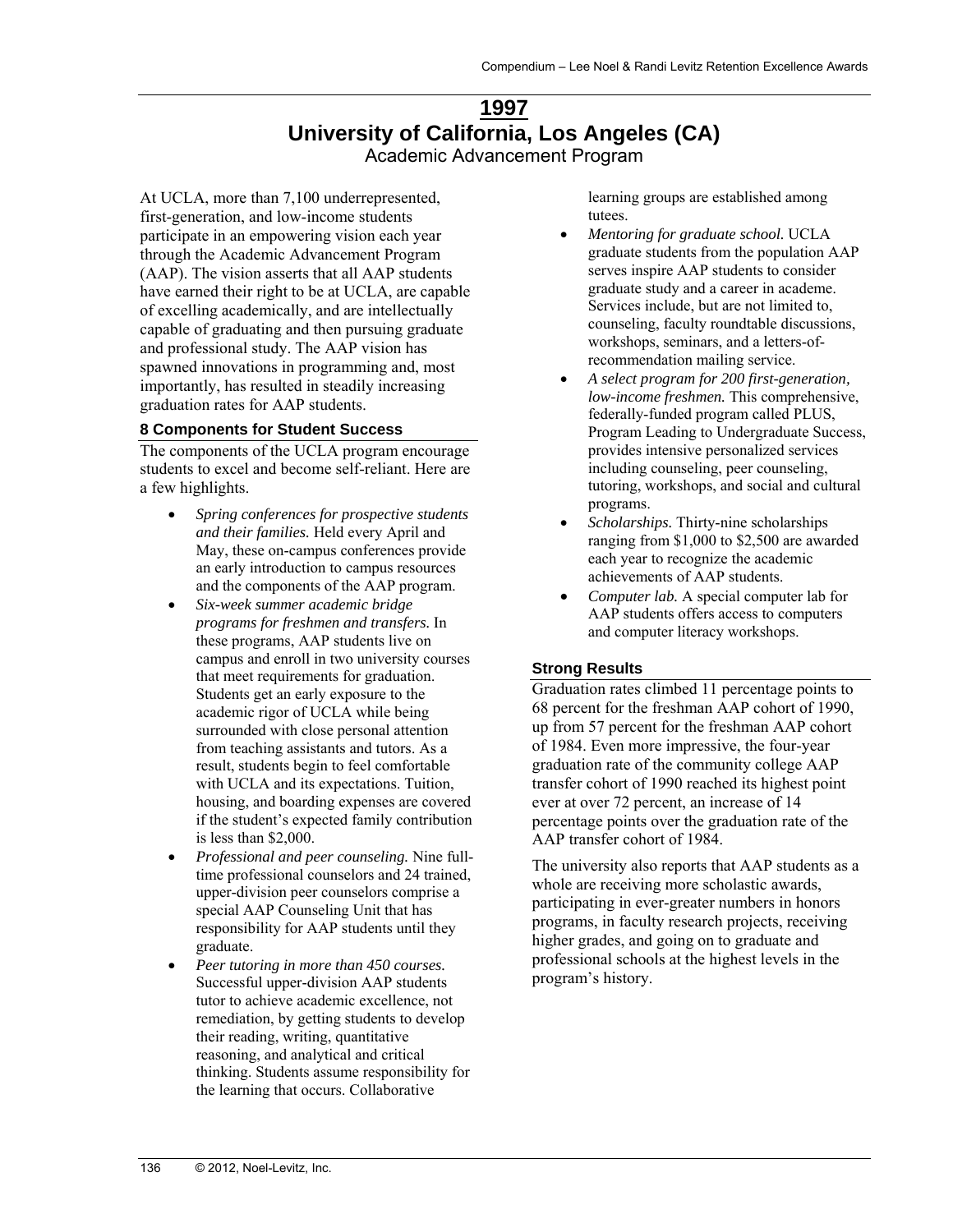## **2003 University of California, San Diego (CA)**  Oasis Summer Bridge Program

For more than 25 years, the University of California, San Diego has been focusing extra attention on a small group of first-year students who are less likely to persist than their peers. The OASIS Summer Bridge Program, begun in 1978, successfully serves 150 of the approximately 4,000 freshmen annually who attend the university.

#### **Support for Disadvantaged Groups**

Students from "educationally disadvantaged" high schools, defined as high schools with high poverty rates among their students and low rates of matriculation to postsecondary education, are the focus of the Summer Bridge Program. Typically 80-90 percent of these students are from underrepresented ethnicities such as Chicano or African-American. Participants have been shown to be more likely than their peers to be low income and first-generation, and to have significantly lower SAT scores.

The Summer Bridge Program is run by the learning center within the university's Office of Academic Support and Instructional Services. The program sets high expectations and provides subsequent high levels of challenge and support by asking participants to:

- Enroll in two, four-unit summer courses, one aimed at increasing students' understanding of the role of higher education and the other focused on math and science enrichment activities;
- Live for four weeks in a highly structured, intensive residential environment under the leadership of trained peer advisors/resident assistants. The peer advisors provide individual and group counseling and assist with introducing students to critical campus resources such as the student health center and psychological and counseling services;
- Sign a contract to utilize OASIS support services throughout their first year;
- Meet regularly throughout their first year with an academic transition counselor, the same peer advisor who served as their residential assistant;
- Attend regularly scheduled OASIS workshops and/or individual conferences

throughout their first year in math, science, writing, and study skills.

The Summer Bridge Program is a cooperative effort involving a wide range of campus resources from academic to business to student services. Participants pay nothing to participate. The program is funded entirely through institutional, general funds.

#### **Results**

Despite the many factors that put them at risk, participants in the Summer Bridge Program persist and achieve at rates as high or higher than their campus counterparts. A study of the 2001 freshman cohort revealed a first- to second-year retention rate of 96 percent, 4 percentage points above the 92 percent rate of non-participants. In addition, the same study found participants' average GPA was higher than that of nonparticipants and fewer participants than nonparticipants were experiencing academic difficulty (GPA below 2.0).

Higher graduation rates have also been documented. For freshmen who participated in the program in 1995, 81 percent graduated within five years compared to 78 percent of non-participating freshmen.

Student evaluations, too, have shown the strength of the program. On a recent evaluation, an impressive 100 percent of participants agreed or strongly agreed that the program aided their transition to the university.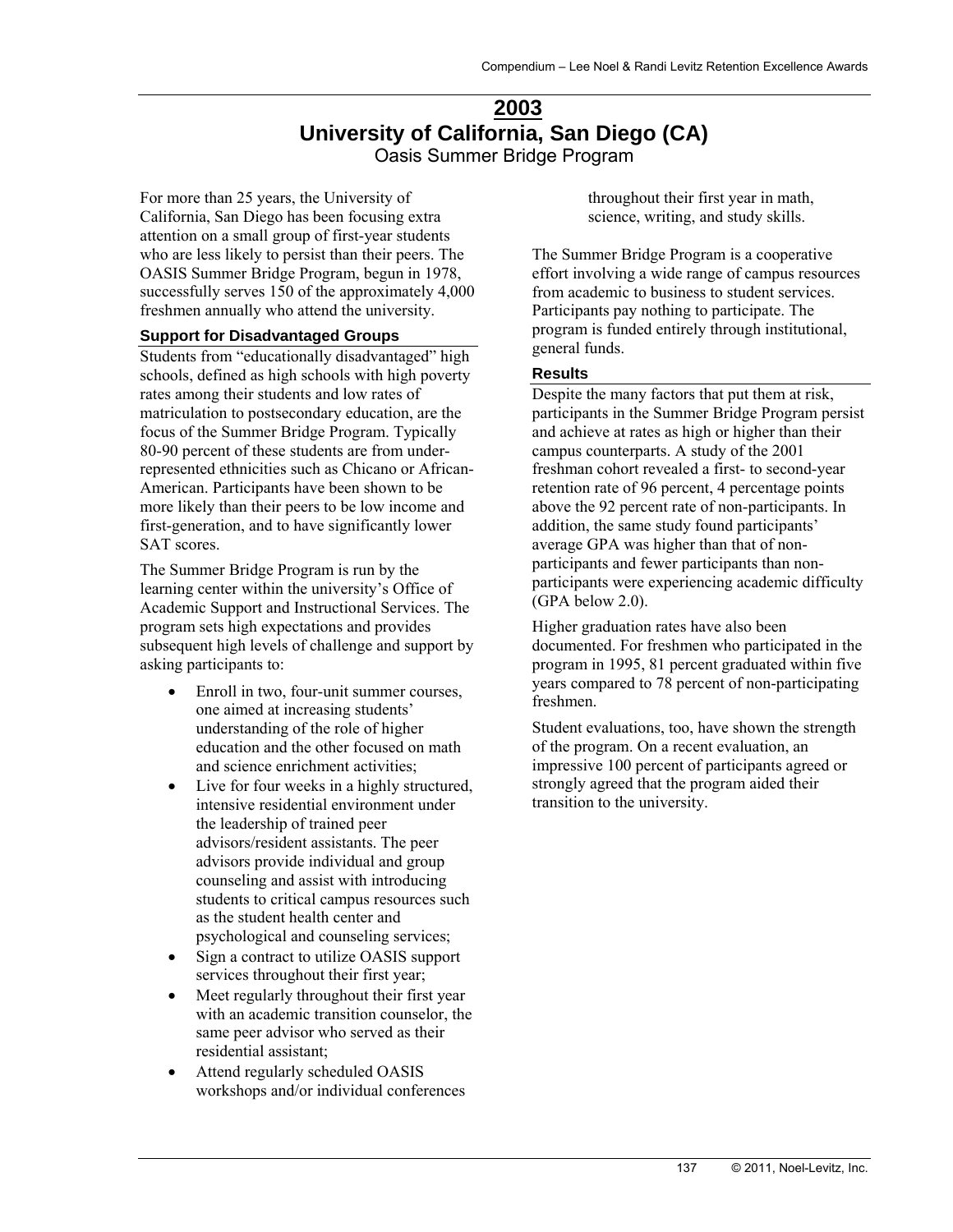# **2000 University of Central Arkansas (AR)**

Academic Advising Center: An Advising Model That Improves Student Retention

Virtually every retention study in the past two decades has linked academic advising to student persistence. At the University of Central Arkansas (UCA), a unique centralized advising program for first-year students has improved retention significantly.

UCA is a comprehensive, co-educational public university located in central Arkansas. Approximately 9,000 students are enrolled in 120 under-graduate and 32 graduate pro-grams leading to 15 degrees.

### **Centralized Advising for All Freshmen**

The Academic Advising Center is a collaborative effort between the university's six academic colleges and the Division of Undergraduate Studies. While other institutions have centralized advising for freshmen with undeclared majors, UCA has centralized advising for all freshmen. Serving these students is a specially trained team of both professional and faculty advisors whose participation in the Advising Center is avidly supported by their college deans.

Practicing intrusive, developmental advising, the center serves students through several programs:

**Freshman Advising**: New freshmen are assigned to an academic advisor from within the Center based upon their major. Students are invited to meet with their advisor within the first week of fall semester. Throughout the semester, advisors maintain contact with students via telephone, email, and personal advising sessions. Advising transcends scheduling classes and advisors communicate their interest in each advisee as they recognize students' birthdays and academic achievements and attend ballgames, initiations, and other events.

**Intensive Advising**: At-risk students meet three times with their advisor in sessions designed to give attention to time management, study strategies, and other academic success skills.

**Academic Interventions**: Students are contacted immediately when advisors are notified of at-risk

behaviors and attitudes. Reporting faculty receive a report of the outcome of the contact.

**Mid-Term Progress Conferences**: The Advising Center has added a statement to mid-term grade

reports notifying students whose GPA is below 2.00 to see their advisor immediately. Intervention strategies are implemented, and students receive the attention and assistance they need to avoid academic probation and/or suspension.

**Additional Services**: The Academic Advising Center sponsors eight Academic Success Workshops and publishes The Advisor, a newsletter designed to update students on institutional deadlines and policies. Individualized advising programs are also in place for special populations such as scholarship students, student athletes, undeclared majors, and students living in residential colleges.

## **Strong Results**

When the Academic Advising Center opened in 1996, the freshman-to-sophomore-year retention rate was 65.4 percent. The next year, it was 70.3 percent. Institutional research indicates an estimated revenue savings in the first year of \$43,821. Moreover, this trend has continued, and year-to-year retention averages have never dropped to pre-Academic Advising Center levels. Additionally, the freshman withdrawal rate within the most recently studied semester (fall 1999) was only 2.7 percent (down from approximately 4 percent in past fall semesters).

As one parent remarked, "A student who fails at UCA has to be determined to fail. They can't fail otherwise!"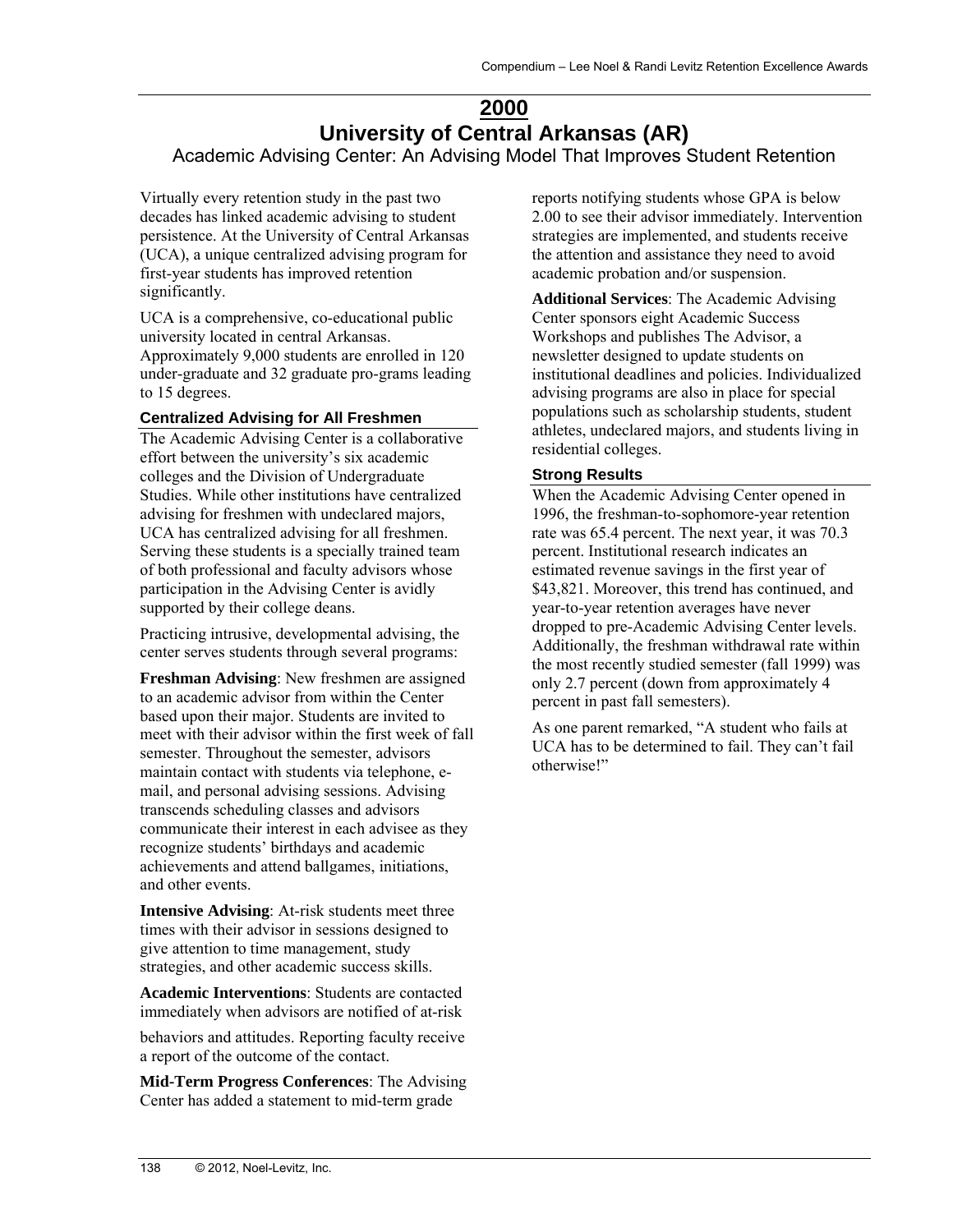# **2006 University of Central Florida (FL)**  Pegasus Success Program

### **Program Type**

#### Comprehensive Retention Programs

The Pegasus Success Program (PSP) is a University of Central Florida (UCF) collaborative learning community that focuses on an integrated curriculum, interdisciplinary courses, and social interaction to provide a strong academic and personal development foundation to inspire students to achieve their full potential. PSP is targeted at students who fall just below the regular admission standards but show the potential to succeed with initial guidance. The program runs for six weeks prior to the start of fall semester. Fall admittance to UCF is contingent on success in summer courses taken in conjunction with the program.

#### **Pegasus Shows the Way for Students**

In an effort to increase retention and academic success of marginally prepared students, PSP provides a structured environment for students to learn how to succeed in college. Through a combination of such things as academic advising, peer mentoring, and supplemental instruction, students are immersed into college in a controlled and guided environment. This environment provides these students with the support and guidance needed to learn how to be successful and assists with the transition to college.

The structured six-week summer program requires students to attend each scheduled event and strongly encourages them to live in on-campus housing during the program. On average, 150 students have participated each year since its inception in 1995. Upon arrival, students attend an orientation to the program where they are introduced to the schedule and concepts of the six weeks. The program includes:

- Two pre-selected classes that ensure all PSP students get the foundation needed for future college success;
- Comprehensive weekly academic support programs (tutoring, supplemental instruction, workshops);
- Weekly meetings (both face-to-face and via e-mail) with their academic advisor coordinated with specific assignments on such topics as goal setting and time management;
- Peer mentors;
- Learning communities including specific residence hall space;
- Freshman Seminar classes;
- A welcome program, closing ceremony, and parent/ student orientation;
- Cultural and social programming;
- Personal growth activities;
- "AcademiKit" to enhance academic skills.

PSP also utilizes the programs and services of multiple departments, including: Office of Student Involvement, Writing Center, Housing and Residence Life, Student Wellness, Police Department, Library, Diversity Initiatives, Counseling, University Testing Center, Career Services, and Consumer Credit Counseling. By using existing programs, the students are introduced to available services on campus and the entire campus is involved in the success of these students.

#### **Results**

Overall, PSP students enter UCF with lower SAT scores (lower predictors of success), but typically earn the same or higher GPAs and have approximately the same retention rates as regularly admitted students. Since 2000, the retention rate for the PSP has consistently been 97 percent with an average freshman-to-sophomore retention rate hovering around 80 percent. Further, the 1999 PSP students have a 62 percent six-year graduation rate and 2000 students have a 59 percent five-year graduation rate.

This program provides a positive structure for reaching out to students who are underprepared for college, providing them the tools necessary to complete their college degree. Through the 10 years the program has operated, it has consistently demonstrated success.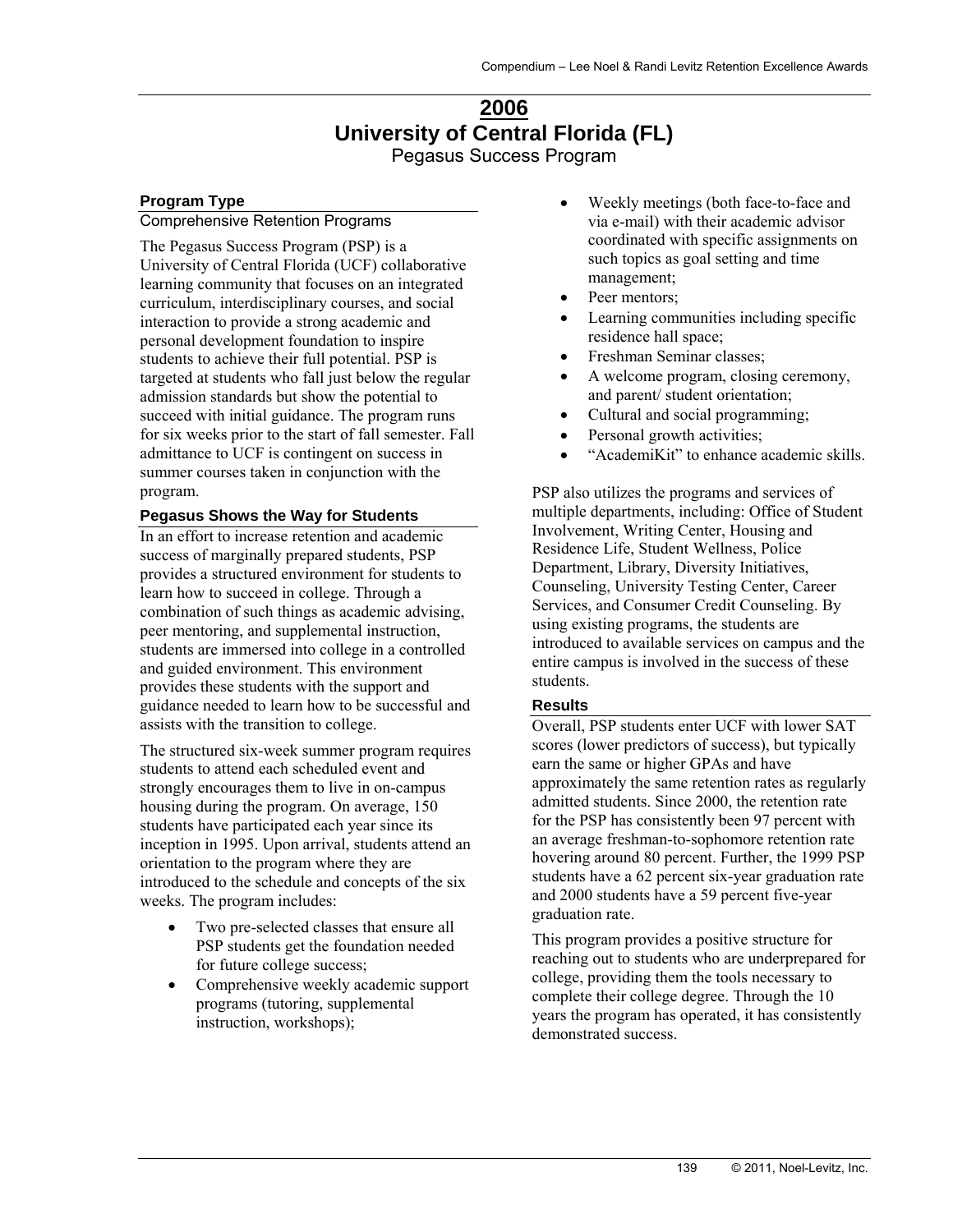# **2007 University of Central Missouri fka: Central Missouri State University (MO)**

Suspension Waiver Program

The University of Central Missouri (UCM) created a highly intrusive, closely monitored plan for high potential students who have been previously suspended because of low grades. The Suspension Waiver Program (SWP) identifies students who, according to most student predictor profiles, should have been able to succeed at UCM and allows them to continue their academic progress as long as they meet certain criteria and agree to intrusive academic assistance. Between spring of 2005 and fall of 2006, a total of 95 students participated in the program with 79 of those students remaining at the university.

#### **Setting the Groundwork for Success**

The Suspension Waiver Program takes students who have been academically suspended and gives them a chance to succeed in college. Once a student is identified as meeting the requirements and agrees to participate in the program, they sign a contract of commitment. This program requires the student will abide by certain stipulations and provides several interventions and academic strategies, including:

- Attend all classes;
- Maintain a minimum of 2.0 GPA for the semester;

• Meet weekly with the program coordinator;

- Attend other meetings with academic advisors and faculty as required;
- Free tutoring in any subject area;
- Grade checks;
- Intensive academic advising and career advising;
- Counseling;
- Faculty consultations; and

• Access to educational development skills classes. To drive home the seriousness of the program, failure to attend classes or the weekly meeting with

the program director can result in immediate suspension from the institution. The program is organized around academic milestones throughout the semester. Students work with the program coordinator in weekly meetings and clarify personal and program goals. Students must track all important dates and deadlines in a student planner which allows the program director to keep track of individual assignments and initiate frank discussions about upcoming tests, projects, etc. Faculty feedback is solicited and tutors are assigned as needed. This invasive structure helps students learn strong study habits and time management skills, as well as requires them to make a commitment to their own academic success and be accountable for choices that impede that success. It also affords students the opportunity to request assistance with other non-academic problems, thus alleviating minor problems before they grow in complexity and negative impact on the student's academic focus.

#### **Results**

The primary purpose of the program is to raise retention and graduation rates of at-risk students. It has proven to be a success. The fall-to-fall retention rate of the 95 students who participated in the program between spring 2005 and fall 2006 is 83.16 percent, 12.76 percent higher than university wide retention for all students in that time frame. Three of the students have already graduated from UCM and an additional 16 are on track to graduate in 2007. Fifty-eight of these students have continued involvement in the program for more than one semester. The average semester GPA for these high risk students was 2.23 while participating in the program, with students achieving an average increase of 0.26 in their cumulative GPA while in the program.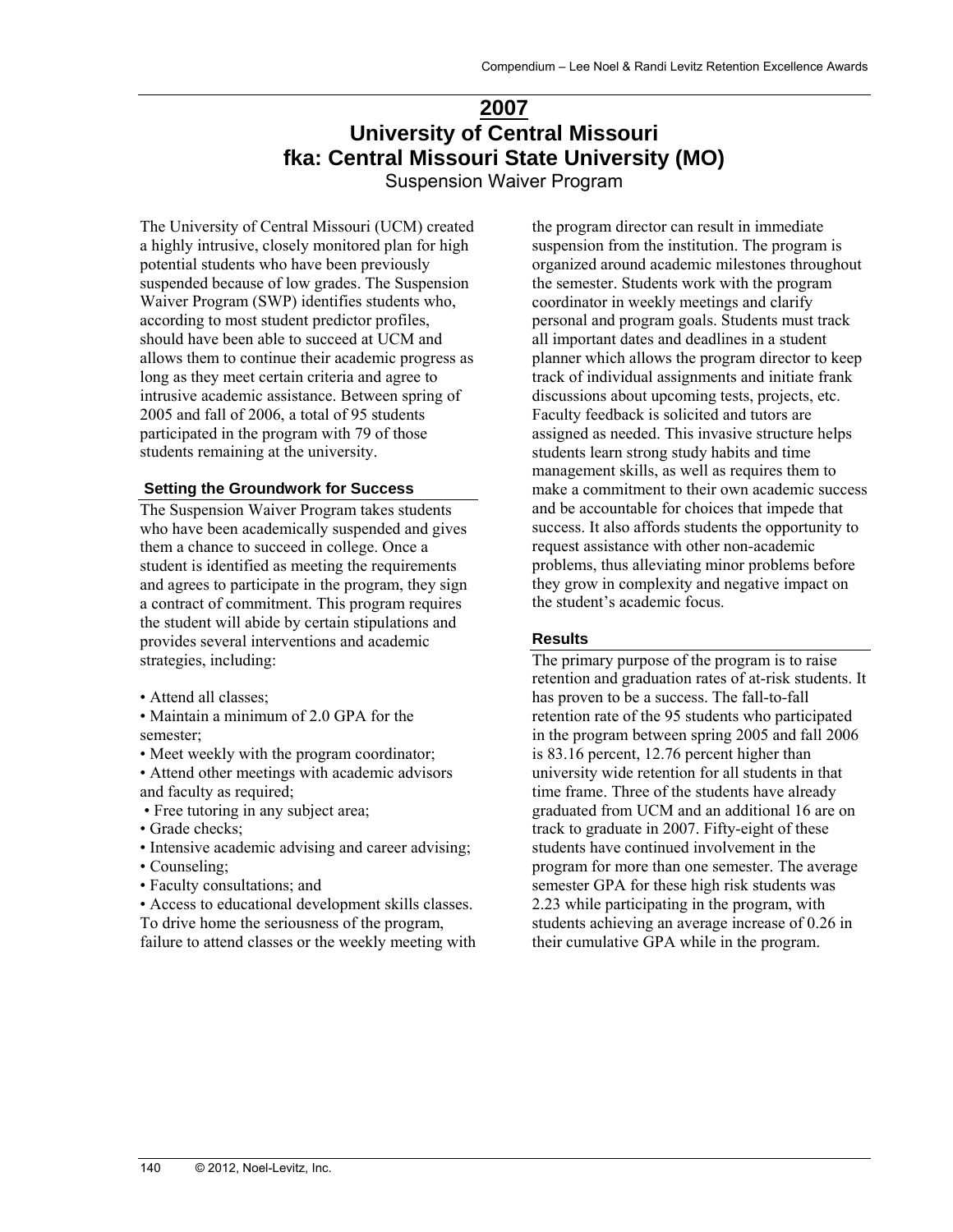# **1991 University of Central Missouri fka: Central Missouri State University (MO)**

Suspension Waiver Program

Central Missouri State University is joining the increasing number of institutions developing retention programs for probationary and suspension students. The Suspension Waiver Program at CMSU is a highly intrusive, closely monitored plan for students who have been suspended because of low grades. These students, according to most student predictor profiles, should have been able to succeed at Central Missouri State.

The assistant vice-president of student affairs administers the program. Probationary students are invited to participate based on their ACT scores, high school rank, college grade point average, and types of courses taken. Students, and their parents, meet personally with the assistant vice-president of student affairs to ascertain whether they will accept all of the Suspension Waiver Program requirements. At the end of the interview a contract of commitment is agreed upon and signed.

The program includes a number of intrusive methods to help the student succeed academically, including:

- Monitored class attendance
- Grade checks
- Special tutoring
- Faculty advising
- Peer group studying
- Education development skills classes
- A weekly, personal conference with the assistant vice-president of student affairs.

Although it is difficult to coordinate all of these activities and monitor the students progress in each, the time and effort become well worth it as the students display their capability of succeeding academically. One of the most difficult parts is setting up weekly meetings with the director of the program. This weekly interview is also the most important part of the program. Students need the friendly concern as well as the firm (sometimes severe) admonishment they receive when they fail to fulfill their part of the agreement by not attending class and/or doing assignments.

Once students get their cumulative grade point average above 2.0, they are no longer required to remain in the program. However, many students still want to maintain contact with the assistant vice-president on a weekly basis to continue receiving both the academic and emotional support they had been receiving.

The Suspension Waiver Program's ultimate goal is to get students off academic probation and eventually graduate. The program started with 31 students who had been suspended at the end of the fall semester in 1989. At the end of the next semester 28 of the students in the program received a grade point average of 2.0 or better. Only three of the students fell below this standard and were dismissed from the University. In the years since, the program has continued to show similar success.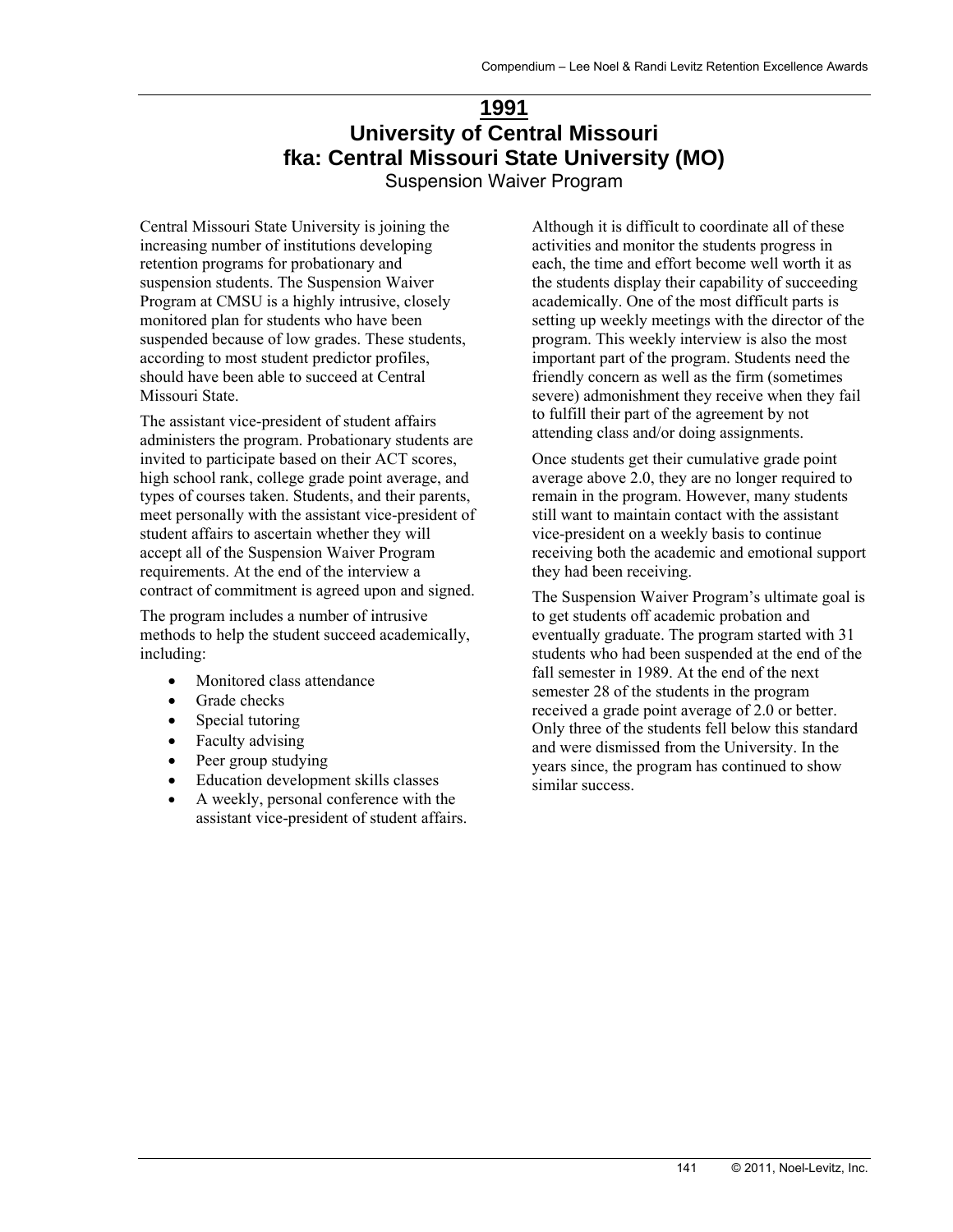# **1991 University of Georgia (GA)**  Division of Developmental Studies

The Division of Developmental Studies at the University of Georgia admits students who narrowly miss regular admission to the University and provides them with an academic environment that will maximize learning and help them develop effective study strategies necessary for continued academic success. The curricula in English, mathematics and reading enhance students' academic competencies and enable them to successfully complete the University's rigorous academic program. The counseling curriculum focuses on reducing or eliminating affective barriers to achievement.

#### **English**

The overall purpose of the English Program is to teach writing and critical thinking competence that will empower students in their personal, academic, professional and public lives by teaching students to write fluently, correctly and effectively. Various class methods are used (peer review, word processing instruction and practice, and both classroom and writing center instruction) to help students develop their writing skills; they are taught to use details, show rather than tell the action, develop organized structure, achieve purpose, and incorporate logical thinking and support.

### **Mathematics**

In the Mathematics Program, students' skills are developed to help them succeed in their entry-level mathematics courses and other courses requiring elementary mathematics reasoning. This course focuses on a) developing the thinking, reasoning and problem-solving skills of students, b) promoting the ability to make analytical transfers, and c) developing the students' mathematical work and study habits.

### **Reading**

The Reading Program focuses on strengthening the reading proficiency of students and teaching them strategies for success in their other courses. The

course covers comprehension, reading speed and flexibility, strategies for textbook reading and studying, concentration techniques, note-taking and test-taking strategies, vocabulary, and techniques for mastering discipline-area terms and concepts.

### **Counseling**

The Counseling Program promotes development of psychological, social and vocational life skills that facilitate success and achievement in a college setting. The program provides group and individual counseling and a course entitled "Strategies for Academic Success" which gives instruction on self-awareness, goal setting, determining priorities, anxiety management, academic planning, using campus resources and effective time management. Counselors also serve as students' academic advisors while they are enrolled in the Developmental Studies Division.

Students are placed in the appropriate section of each course based on their SAT scores, high school grade point average, Collegiate Placement Exam scores, and other placement measures. Students exit the Division of Developmental Studies when they achieve the exiting criteria for each program area within four attempts. If a student does not achieve the exit criteria within four attempts, (s) he is dismissed from the University and counselors assist them in developing alternative educational or occupational plans.

The Division of Developmental Studies has been very successful in giving at-risk students a chance to succeed at the university level. Between 85 percent and 90 percent of the students who matriculate in the Division of Developmental Studies fulfill the requirements to enroll in regular coursework and over 46 percent of these students graduate from the University of Georgia. This rate is 5 percent higher than a comparable size group of the lowest ranking freshmen.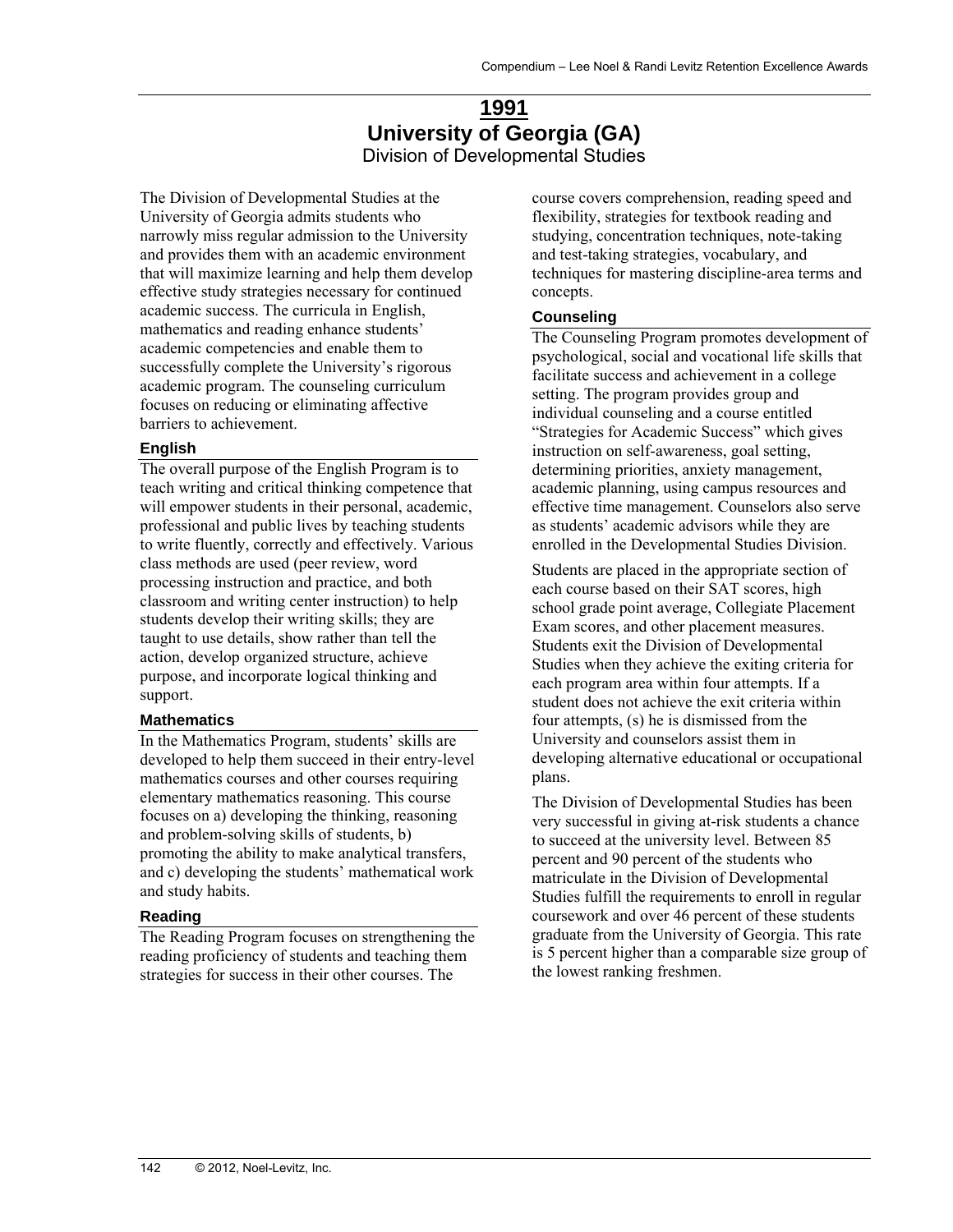# **1992 University of Hawaii Community Colleges (HI)**  Native Hawaiian Vocational Education Project

Although native Hawaiians make up 21 percent of the state population, they have the highest high school dropout rate, and are very underrepresented in postsecondary education and in skilled, technical and professional occupations. Begun in 1987, the Native Hawaiian Vocational Education Project was designed to increase the enrollment, retention and graduation of native Hawaiian students on all campuses of the University of Hawaii Community Colleges.

The project specifically addresses the issue of under-enrollment, low persistence and low completion rate of native Hawaiian students. Through an extensive analysis of the native Hawaiian student situation, seven features were identified as barriers: financial problems, personal problems, inadequate child care, absence of community networking, poor self-image, institutional inadequacies, and insufficient student assessment and monitoring. The NHEP was designed to implement necessary institutional changes to increase native Hawaiian student success.

Each University of Hawaii Community College (UHCC) campus has a specialist in student counseling and retention. Project activities are tailored to the particular strengths and needs of that campus. Native Hawaiian Student Retention Task Forces help in retention programs on all campuses.

Student support services focus on creating a hospitable environment for native Hawaiian students. Orientations help students gain comfort with the academic surroundings. Support groups are organized around the Hawaiian concept of hooponopono (making right).

Early intervention systems are in place to assist students experiencing academic difficulties, and staff are sensitized to native Hawaiians issues through programs developed by the NHEP. Standard approaches to retention are also utilized, such as academic assessment of students' preparedness, peer and career counseling, workshops addressing study skills, time management, examination preparation, and the use of support groups.

The University of Hawaii instituted a Summer Bridge program on four campuses. Over the past three years more than 200 native Hawaiian students have been recruited for these programs, and the subsequent enrollment and persistence throughout the following academic year has been over 80 percent, a substantial increase over the 50 percent baseline persistence rate for the UHCC overall.

An additional feature of the UHCC approach is the use of a longitudinal Student Tracking System, which follows each enrolled student on 130 data elements for up to 16 semesters. The system provides semester-by-semester analysis of attrition and retention and examines the effects of major programs, special interventions, or other significant factors. Most importantly, progress through the institution may now routinely be studied longitudinally.

Through a variety of programs, enrollment of native Hawaiian students increased over 25 percent in three years, and graduation rates increased by 31 percent. In addition, retention rates have increased more than 30 percent on several campuses. The NHEP was featured in a AACJC National Teleconference on Minority Student Success.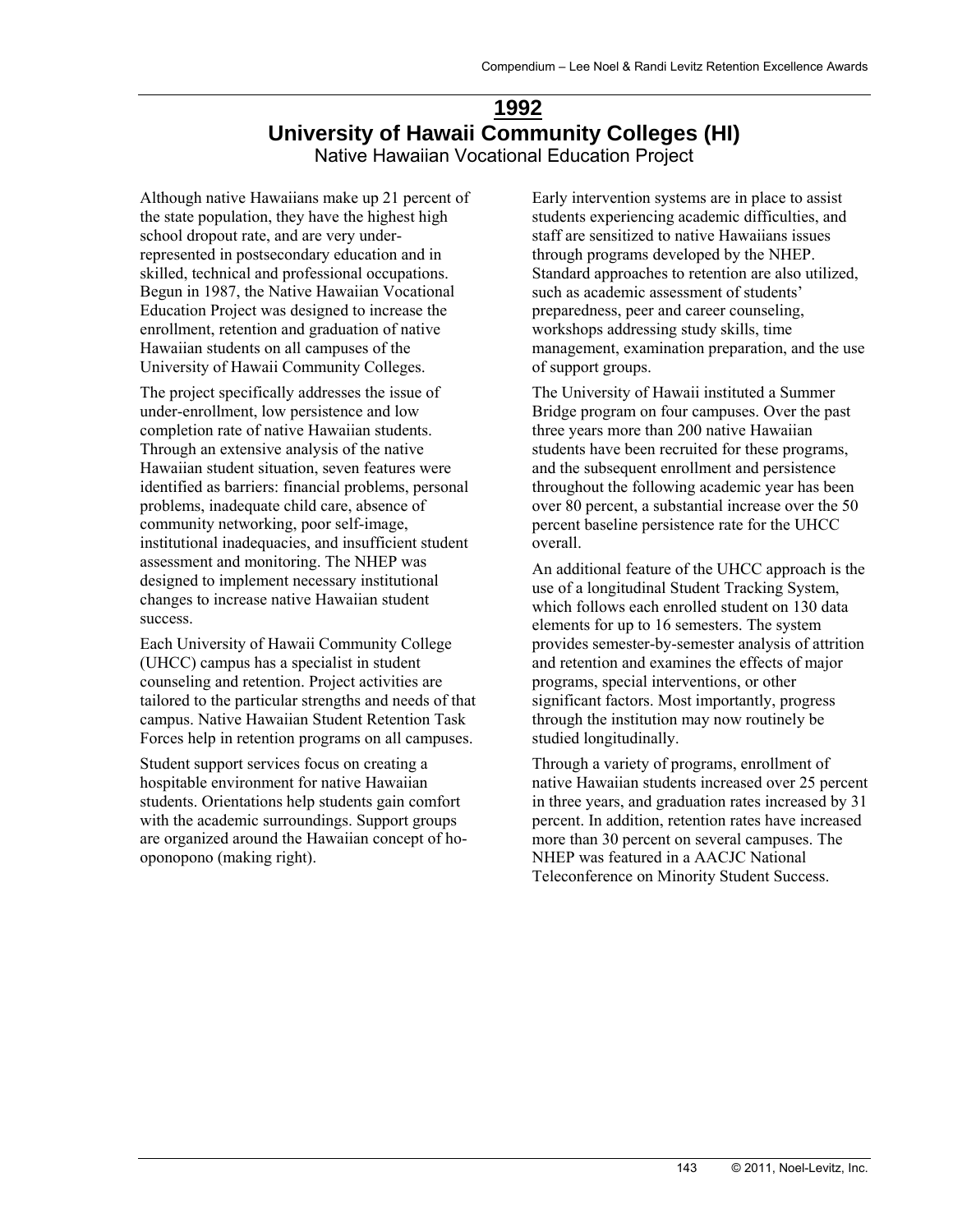# **1990 University of Illinois at Urbana-Champaign (IL)**  Office of Minority Student Affairs

The Office of Minority Student Affairs, created in fall 1987, is responsible for providing leadership in developing, implementing and coordinating student support services and activities designed to assist the personal development, academic achievement and retention of the more than 2500 undergraduates whom the office services. Students receive guidance and counseling support in areas relevant to their persistence and success on the campus.

The Office of Minority Student Affairs monitors students' academic progress and makes appropriate referrals to other campus units. The OMSA supports various programs giving aid to minorities including the following: the Educational Opportunities Program, the President's Award Program, the Student Support Services Program, Upward Bound, the Educational Opportunities Affiliates Program, and the College of Liberal Arts and Science's Transition Program.

All President's Award, EOP and SSS freshmen, as well as most upperclassmen on probation are monitored and advised by retention counselors. These counselors are graduate assistants who are specifically trained by OMSA professional staff to assist students in their personal and academic adjustment to the University. The retention counselors meet with the monitored students on a regular schedule as prescribed by OMSA professional staff.

The retention counselor provides the first line of services to most freshmen. Approximately 75 percent of these services are academically related. These include assisting students in setting academic objectives, in time management as well

as career-related matters, and in making courserelated referrals to academic support services. Retention counselors document their contacts with students via biweekly, midsemester and final reports.

Resources available to students include academic, financial and career counseling; a summer orientation program, which prepares students to utilize campus and community resources; subject specific tutoring and supplemental instruction in high-risk beginning courses; and individualized study skills instruction. Student participation in academic support service is documented, computerized and shared with OMSA staff and college liaison deans who use information to proactively assist students. Reports are cumulative within each semester and are distributed biweekly.

OMSA also performs outreach services, such as spring semester information sessions that are held in Chicago on Saturday mornings and are designed to answer newly admitted students' and their parents' questions regarding financial aid, placement testing, adjustment to college, campus employment, student organizations, leadership opportunities and other matters. OMSA students are assessed in study preparation and career interest in order to make counseling sessions more relevant. Students also have access to OMSA's mini computer laboratory which offers training in word processing and other software. During the past ten years, 95 percent of freshmen served by the OMSA office have been academically eligible to return for their sophomore year. There has been a noticeable increase of 13 percent in graduation rates for black and Hispanic students.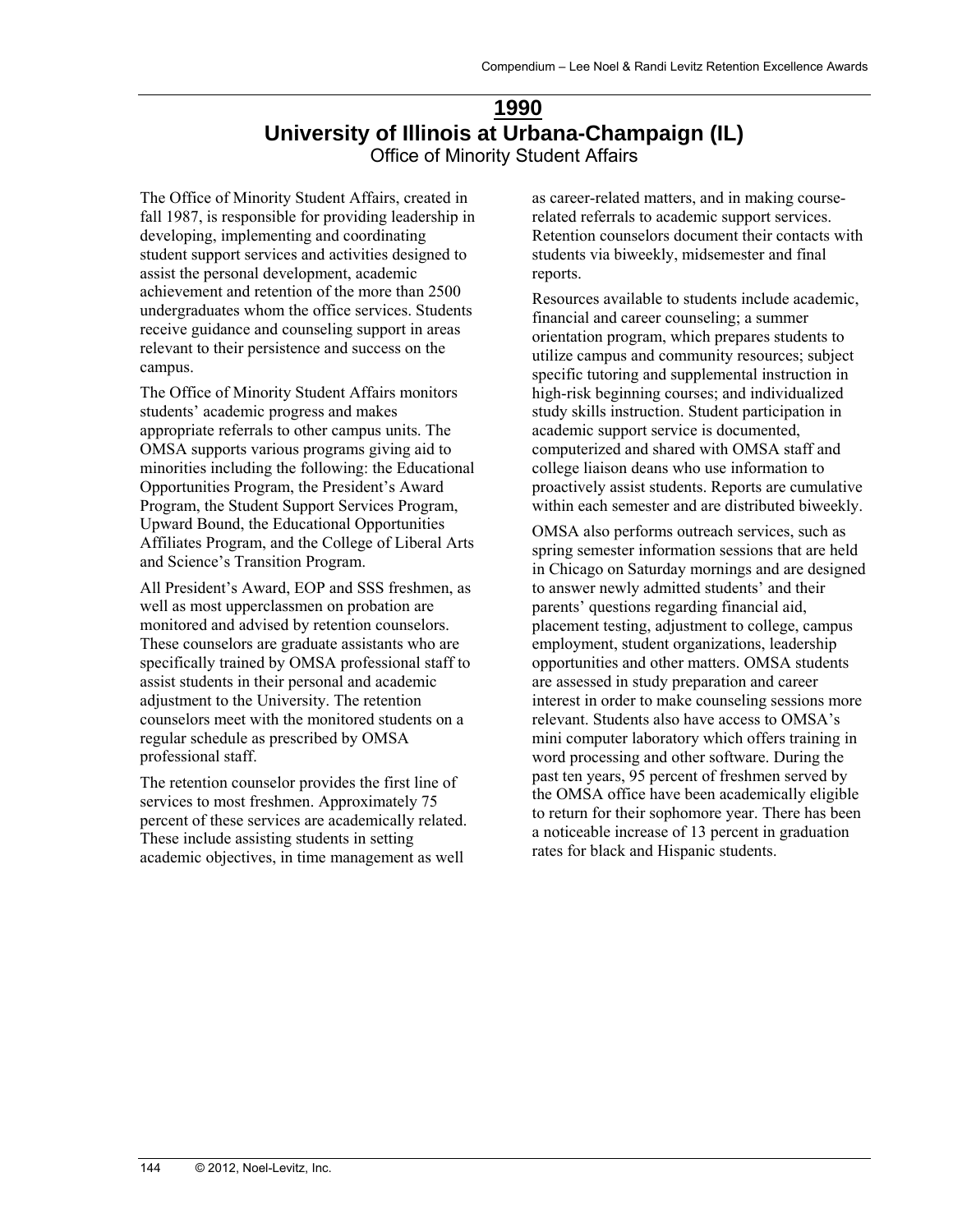## **2002 University of Kansas (KS)**  Hawk Link

The HAWK Link program at the University of Kansas originated out of concern over the attrition rates for students of color. The first-to-second year retention rate was nearly 12 percent lower for students of color than non-minority students. In 1998, the university established HAWK Link as an orientation program for students of color, growing it into a comprehensive and successful retention effort.

#### **Using Existing Resources to Improve Retention**

The Office of Multicultural Affairs oversees the HAWK Link program, providing coordination with existing programs and services on campus. By asking existing departments to provide some funding, HAWK Link is able to share the cost thus, operating more effectively using current resources.

The HAWK Link goal is simple: to get the right information in the hands of first-year students so they can have the necessary information to be successfully retained at the university. The multicultural affairs staff person works with staff from a variety of campus departments to coordinate the program. While it focuses on students of color, the program is open to any student who wishes to enroll.

The program features many components that help students persist through their first year, including:

- A presentation about HAWK Link during recruitment visits to campus;
- A number of orientation sessions, including campus wide "HAWK Week" activities;
- Financial aid presentations for students of color, educating them about financing college;
- Several tutor and mentoring programs;
- Monthly academic success programs covering key topics such as advising and career services, mandatory for all HAWK Link participants;
- A faculty program where two or three students are paired with a faculty member so they may discuss academic and student development issues; and

 A graduation ceremony for students that have successfully completed HAWK Link and are ready to transition to their second year.

By linking students with various departmental programs and services, HAWK Link brings greater focus to the first-year experience. From the recruitment process to mentoring and faculty programs to the HAWK Link graduation, the program enhances students' opportunities for both academic and personal success.

#### **Results**

In 1999, 36 students enrolled in HAWK Link. The following fall, 78 percent of those students returned, compared to 70 percent of students of color not in the program and 80 percent for the campus overall. The following year the program had even greater success: 78 participants with a first-year retention rate of 83 percent, higher than the 72 percent for students of color and higher than the campus rate of 79 percent. The program continues to gain in popularity with 114 students enrolled in 2001. Of the 114 students who participated in the program, numbers show a retention rate of 86 percent from fall 2001 to fall 2002. The university attributes much of the success to the campus wide commitment departments and staff have made to retaining students of color.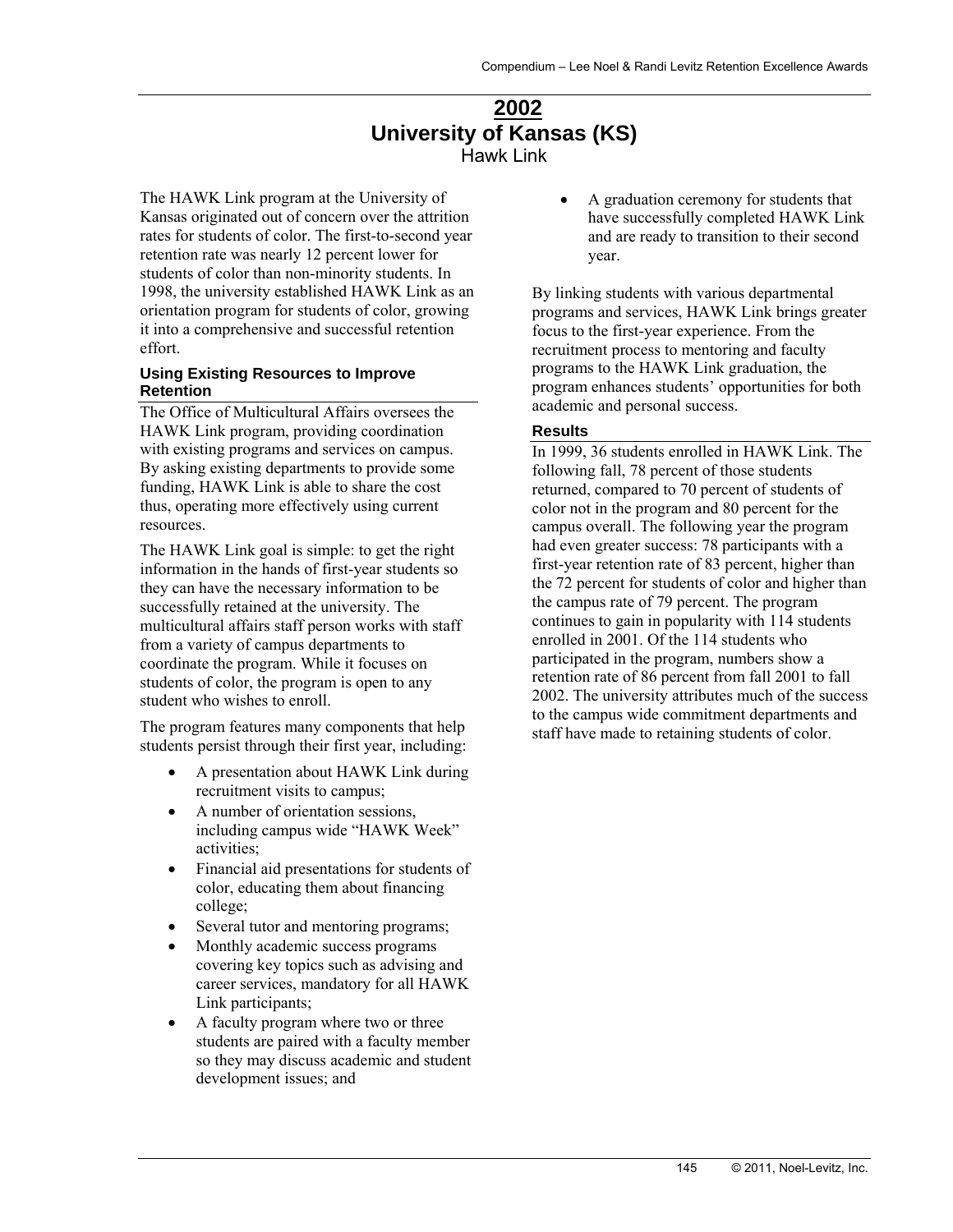## **1991 University of Louisville (KY)**  Center for Academic Achievement, "Thriving and Surviving"

In 1984 the University of Louisville established the Center for Academic Achievement to improve the retention rate of minority students. This comprehensive office identifies, studies and enhances the factors contributing to high retention rates among minority students and provides the support services necessary to encourage their success. The Center consists of a wide range of programs to assist students in all aspects of their college careers.

The Supplemental Instruction Program assigns instruction leaders to conduct weekly discussion sessions for large introductory courses which tend to have high failure rates. These sessions focus on course content mastery while increasing students' competence in reading, reasoning and study skills.

Directed Academic Study Hours (D.A.S.H.) helps students through high-risk courses by providing content-oriented tutoring and study skills assistance on a drop-in basis. Students can attend small group tutorials and receive individual tutoring. D.A.S.H. is provided for math, English, physics, chemistry, foreign languages, accounting, and Basic and Pascal Programming.

Each student meets four times a semester with an assigned faculty mentor. Faculty mentors use an intrusive approach to assist students with course selection, exam preparation, career counseling and development of study skills. Peer Advising Leaders (PALs) are students with similar experiences, aspirations and pressures. PALs work with faculty mentors by assisting in their student outreach efforts, aiding students in their adjustment to college and networking with students regarding University services. PALs also serve as role models for students, act as a resource and function as conduits for student suggestions and program feedback.

Supplemental Motivational Aid offsets the difference between financial need and financial award and establishes an incentive for academic work and involvement in the University. Work Incentive Program - for students whose financial need is greater than their financial award. Students pursue University departmental jobs consistent with their interests, skills and schedule. Tuition Remission Scholarship - Students earning a 3.0 grade point average in any subsequent semester may be eligible to receive a tuition grant equivalent to the cost of in-state tuition and fees.

Operation High Potential, for Woodford Porter Scholars, provides academic advising and scholarships. All Scholars are required to use the academic support services, extended study hours and mentoring when on "academic probation." The Center attempts to address academic, personal and social concerns of minority scholars at predominantly white institutions. Prior to arriving on campus, matriculating Porter Scholars are matched with upper-class Scholars and Faculty Mentors to facilitate their transition to college.

The Exit Interview Project surveys students contemplating withdrawal. This project attempts to prevent students from leaving prematurely and works to assist and advise students of their alternatives.

Health Career Opportunities Program enhances opportunities for minority and disadvantaged students to enter and graduate from Allied Health programs or to successfully complete dental or medical school by providing Supplemental Instruction to help improve their academic skills.

At the end of six years the Center has successfully served minority students matriculating at the University of Louisville. Program participants' GPA's have risen from 2.1 to 2.4 and the retention rate has consistently surpassed the University's overall undergraduate retention rate. The Center's overall retention rate for six years stands at 77 percent while the University's black undergraduate retention rate for five years is 59.8 percent.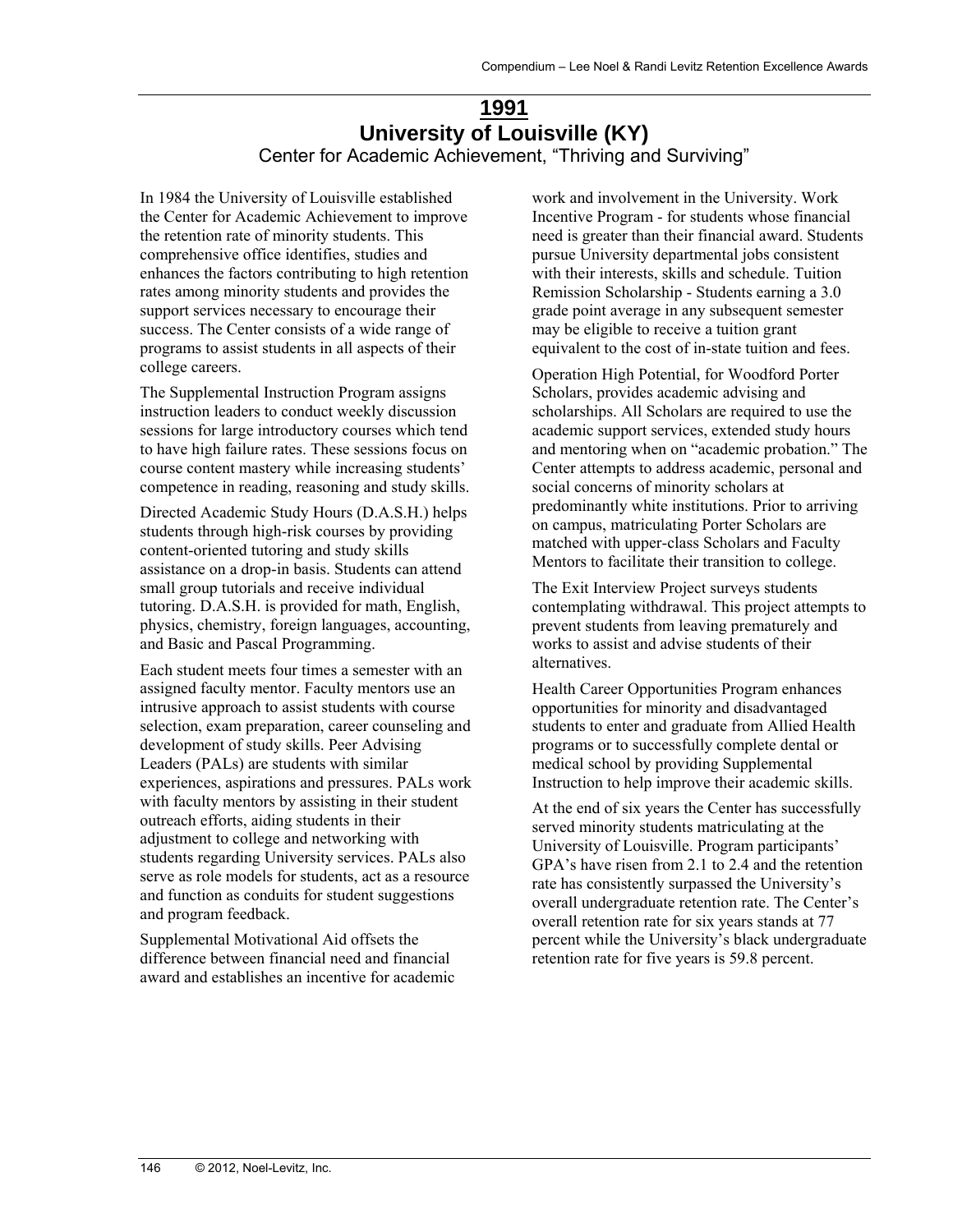## **1998 University of Mary Hardin-Baylor (TX)**  Freshman Retention Program

In just three years, the University of Mary Hardin-Baylor, Belton, Texas, enrollment 2,265, has achieved significant results in student retention. The cornerstone of this private university's retention program is effective academic advising and assistance, supported by collaborative teamwork involving all university personnel.

The Freshman Retention Program's four components (below) are facilitated by three professional staff members, four academic support counselors, and 14 tutors who work in partnership with freshmen and continually monitor and evaluate their educational goals and life values.

#### **1. Early Summer Advising, Orientation, and Registration**

All new students and parents are invited to attend a one-day, on-campus event designed as a "day in college." A large-group presentation first provides an overview of student life, academic programs, and campus resources. Students and parents then meet with faculty, staff, advisors, and other freshmen; tour campus facilities; get questions answered one on one; and receive an approved class schedule. Importantly, students begin to form relationships that make them feel at home and welcome when returning for fall classes.

If a student is unable to attend the summer session, a telephone advising appointment takes care of advising and registration and leaves them with the clear sense that they are now bonafide freshmen.

#### **2. Enhanced Ongoing Advising and Relationships**

The three professional staff members who do the advising in the summer Crusader Connection program or via the telephone advising program also teach 15 sections of the freshman orientation course, Success in Academics. In addition, these three individuals serve as the advisor for the students in their course sections, enabling a

constant weekly connection that builds trust and makes advisors readily available. Additional dropin visits and advising appointments are also welcomed and planned.

#### **3. Freshman Seminar**

Because national studies have shown that too many high school students are not properly prepared for college, the Success in Academics orientation course is required for all freshmen. This one-hour course equips students with strategies for assuring full, active participation in the process of making a successful transition to the university. Topics covered include time management, study skills, goal setting, academic skills, and personal growth. On the first day of class, each student completes the College Student Inventory of the Noel-Levitz Retention Management System™ to assist advisors in assessing skill levels and areas of need, and with assigning students as needed to academic tutors and mentors.

#### **4. Academic Tutors and Mentors**

A team of carefully selected and trained upperlevel students serves as academic tutors and academic mentors for freshman. A manual of helpful hints and strategies guides their work, along with meetings with the program director for training and reporting. The tutors are available on request from 8 a.m. to 10 p.m. Monday through Thursdays and 8 a.m. to 5 p.m. Fridays.

#### **Results**

Retention has improved steadily from a rate of 65 percent in the fall of 1993 to 79.9 percent in '94-  $\frac{1}{2}$ , 95 to 82.4 percent in '95-'96 to 83.4 percent in '96-'97. The university reports that faculty and staff are very supportive of the program.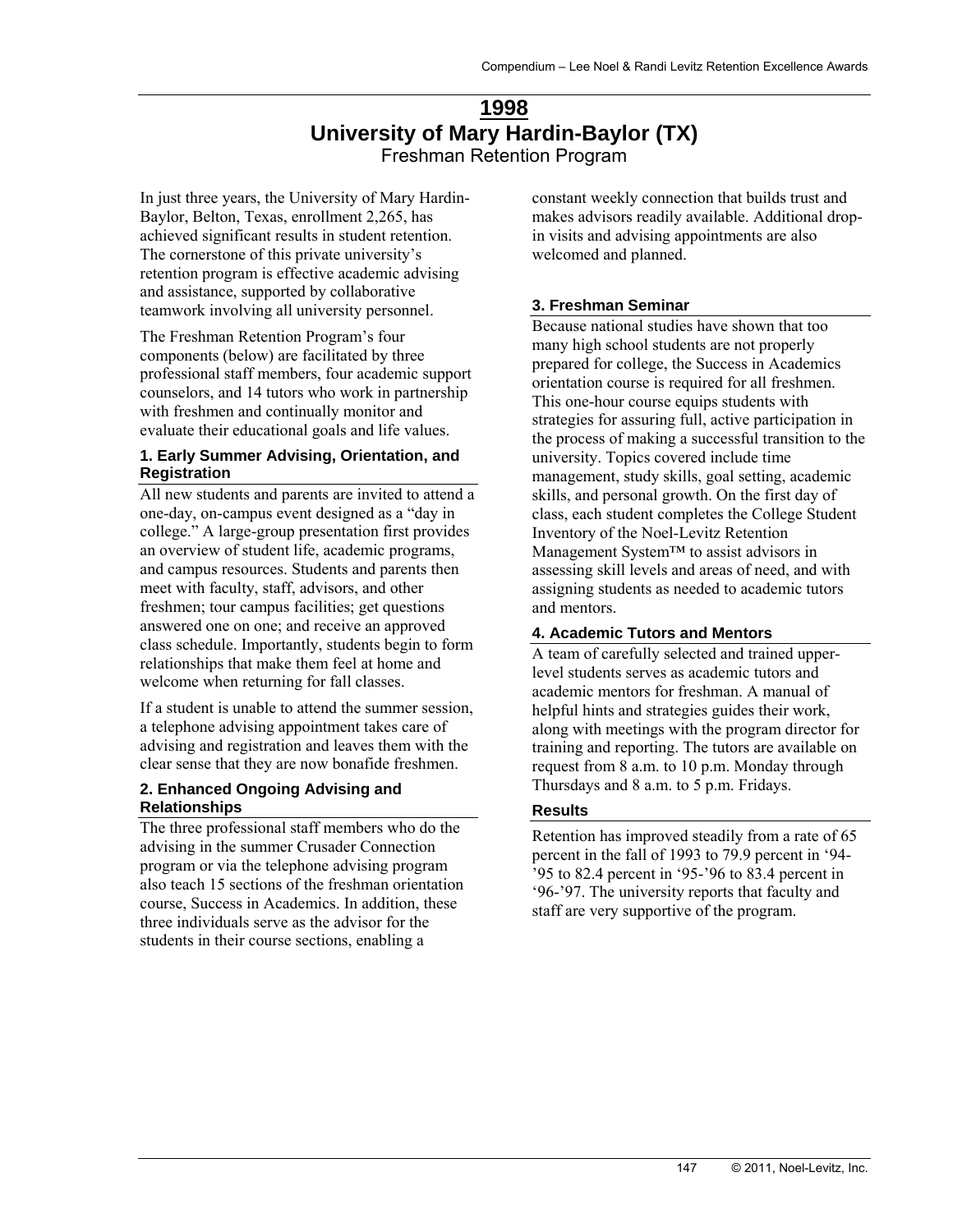## **1996 University of Miami (FL)**  The Miami Commitment

Since the fall of 1990, the Miami Commitment has offered students a unique employment program related to the students' individual career goals. The program commits to employers a student work force that is responsible, mature and interested in learning on the job. It commits to students a four year employment experience that enhances their future professional careers.

The name of the program, Miami Commitment, was carefully selected to identify the three-way partnership among students, supervisors and the administration, as well as to communicate the concept of a "guaranteed" four-year employment experience. Students are invited to participate in the program according to specific enrollment markets. Students that present a recruitment and/or retention challenge to the University are offered an opportunity to participate in the program as an added incentive to attend and stay at the University.

### **The Miami Match**

Students who are invited to join the program provide information about career goals, skills they have and skills they hope to learn on the job. Students are then matched with employers who have jobs to offer that require the students' particular skills and can provide appropriate onthe-job training and mentoring. While most students are employed on the University campus, some of the career tracks offered lead students to off-campus internship opportunities.

#### **A Value-Added Education**

Students are offered employment and on-the-job training in conjunction with support services designed to develop career goals and help students learn to balance school, work and social pressures. These services are in four phases:

- Beginning Phase: Orientation and Adjustment. Students learn time, energy, and resource management in academic, employment and personal commitments.
- Intermediate Phase: Exploration and Affirmation of Career Goals. Students explore how their interests and aptitudes relate to their academic and career choices. Those who are more confident about their major and career decisions can participate in activities which relate academics with career goals.
- Advanced Phase: Commitment to Career Action. Students prepare to move from career planning into action by focusing on resume writing and interviewing skills.
- Final Phase: Commitment to the Future. Students and support services focus on making the transition to careers or postgraduate studies.

### **Committing to Persistence, Preparing for Life**

The program is designed to enhance the student's academic experience while contributing to the development of skills related to the student's career goals, thereby creating a bond for students with the University and improving persistence. As students play more important roles in departments, they feel connected to the University and tend to take ownership, not only as students, but as employees. In turn, supervisors get involved in the student's academic program in order to insure the student will remain working in their departments. Since the program began, participants have been retained from first to second year at an average rate of 83 percent compared with 79 percent for the general student population.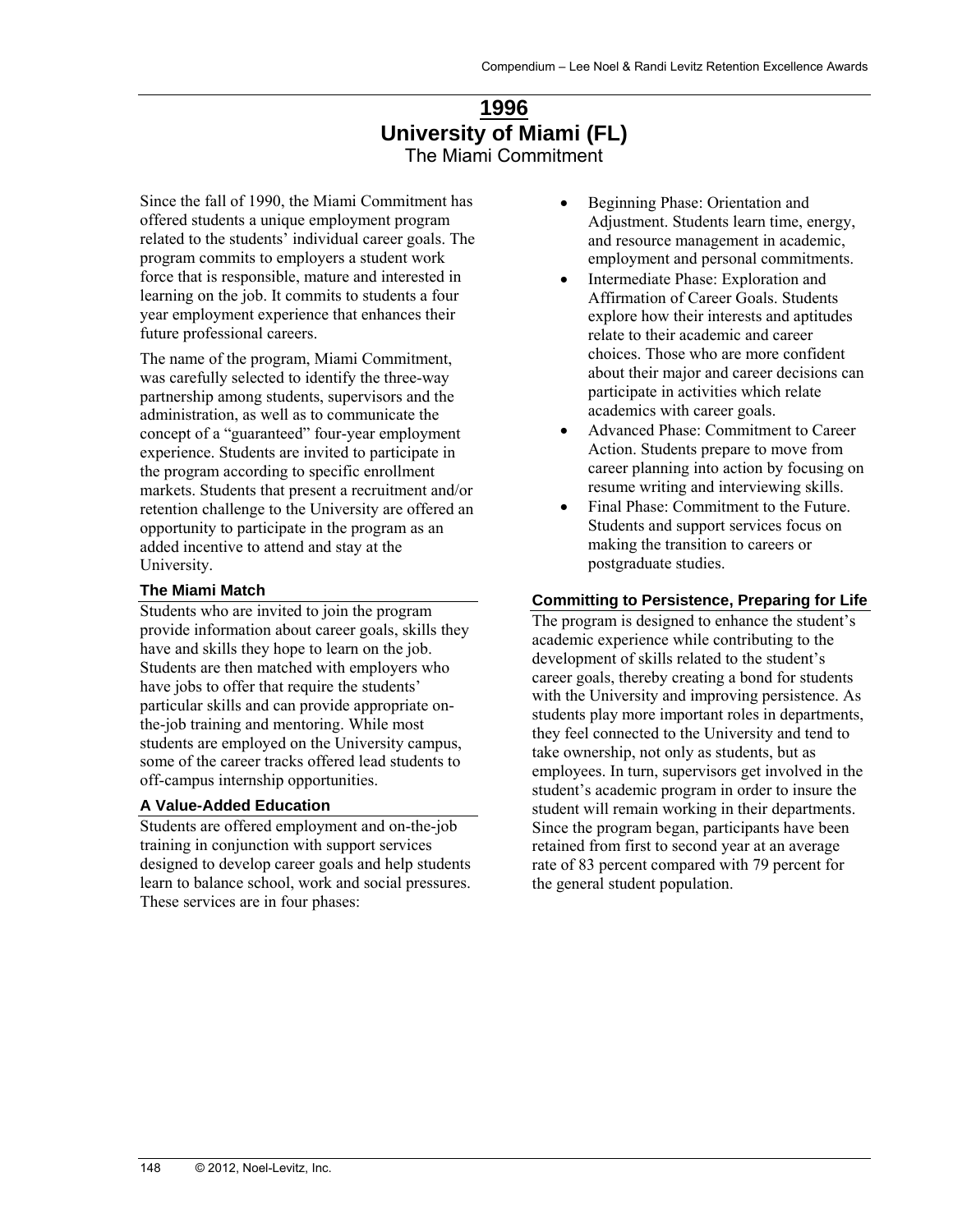## **2001 University of Minnesota (MN)**  General College

Students who apply to the University of Minnesota but who do not meet regular admissions requirements have a unique option for their first years of college. That option is General College, an entire college dedicated to developmental education.

#### **Developmental Education**

Each fall, General College admits approximately 875 new first-year students. This year the average ACT score for students in the General College was 20; the average high school class rank was 46th. Students generally stay in the college for 1 to 2-1/2 years, after which they are eligible to transfer into a degree program within the university.

The General College has a long-standing reputation for serving bypassed student populations, and its resources are designed to do just that. The college provides students with an abundance of general education opportunities; most of the college's instructors are developmental education specialists; and a comprehensive student services office offers a variety of support programs, as well as extensive counseling, advising, community outreach programs, and student advocacy outlets.

Course options are tailored to the target population too. Included are courses in areas such as the physical and biological sciences, statistics, art, literature, history, sociology, psychology, basic writing, ESL, and mathematics. The courses meet various degree requirements, and common development skills are embedded in course content rather than offered as separate classes.

General College strives to retain students and enhance opportunities for their success through dedication to these primary goals:

- Promote multiculturalism
- Foster skill development
- Expect excellence in teaching
- Provide academic support
- Enhance student development
- Encourage civic engagement
- Conduct research to guide teaching

#### **Results**

A recent study showed that a cohort of General College students who transferred into the College of Liberal Arts achieved a higher five-year

graduation rate than students who attended the College of Liberal Arts directly from high school. Graduation and retention rates for General College students have held steady for many years. Seventysix percent of General College students in fall 1999 remained enrolled in fall 2000. Their mean GPA was nearly 2.7.

Named as one of the nation's five "Best Practices in Developmental Education" by the American Productivity and Quality Center, General College has also received the John Champaign Memorial Award for Outstanding Developmental Education Program by the National Association for Developmental Educators. In addition, many facets of the General College program have received national recognition, including the college's advisor performance review system and course Web sites.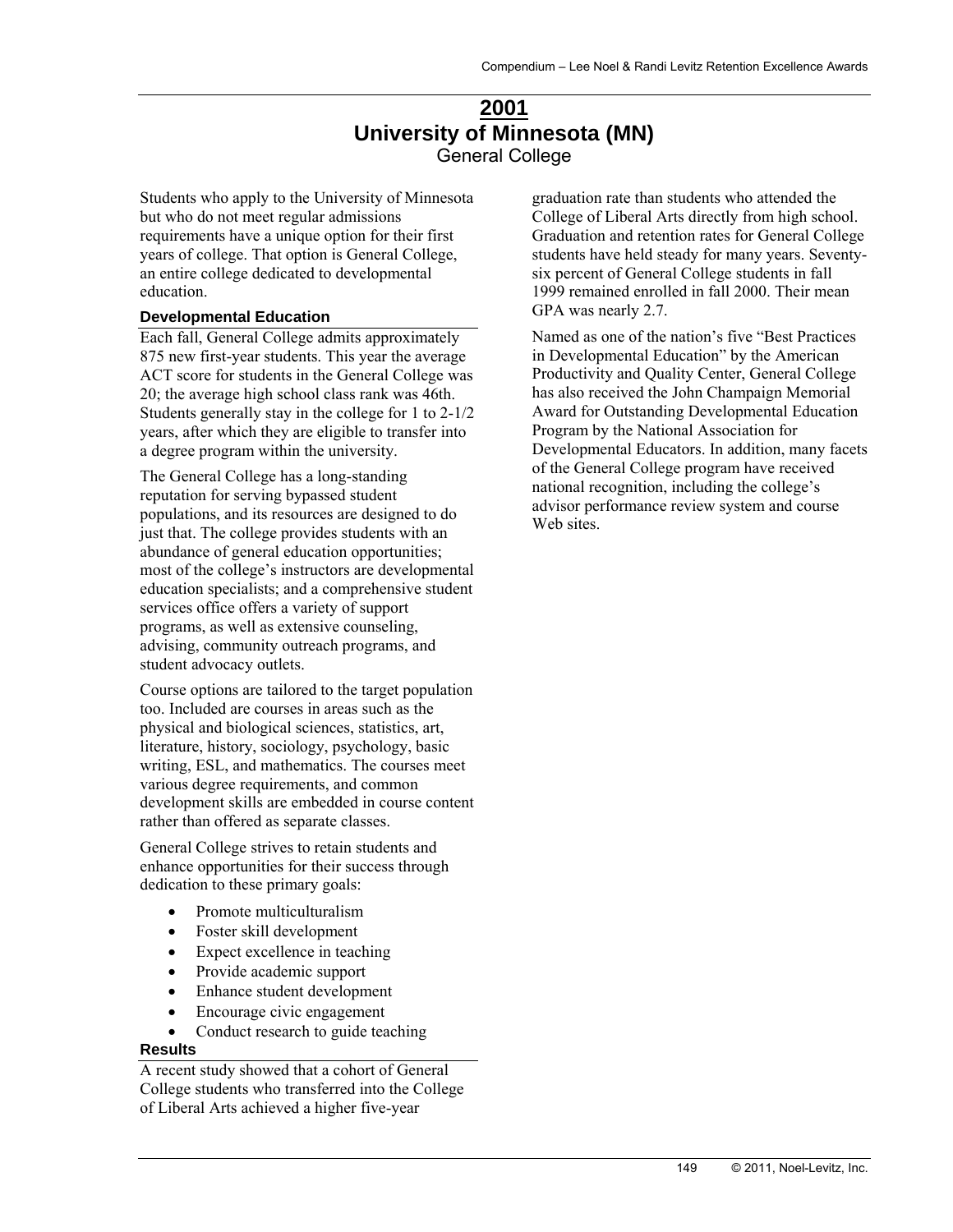## **1990 University of Minnesota – Duluth (MN)**  College of Science and Engineering Retention Program

The College of Science and Engineering Retention Program at the University of Minnesota-Duluth focuses on increasing retention of students by improving their undergraduate experience to maximize student success. Specifically the University of Minnesota-Duluth targets highability students for recruitment and for improving advisement and placement.

The College consists of nine highly technical departments. Courses in these technical fields tend to be rigorous, so in order to obtain a good "institutional fit" between student and programs, the College has begun to aggressively recruit highability students. Students who score in the top 20 percent of their PSAT and ACT tests and who indicate UMD as one of their choices are sent a personalized letter outlining the College's programs and special opportunities for high-ability students. The College also stresses undergraduate research opportunities and offers a strong Honors program.

A second set of efforts focuses on the redesign of orientation. The new orientation program, now in its fourth year, focuses on the student, with academic purpose and frequent contact with faculty being the primary initial priorities. Orientation contains three major components: academic orientation, Welcome Week, and orientation seminars. During Welcome Week, freshmen are welcomed by their home departments and have an opportunity to meet their regular advisor as well as students currently enrolled in the department. Orientation seminars are voluntary small group gatherings which are designed to introduce ideas and values frequently and to increase retention by maintaining contact with freshmen through their first quarter and beyond.

As part of the effort to orient students positively, not only during the few days before classes start,

but also during the crucial first year, Freshman Connections has been introduced. This is a computer-supported individualized, telephone contact model consisting of two peer telephone contacts with every new freshman.

To improve advising at the University of Minnesota-Duluth, three steps were taken: 1) to provide faculty with extensive information on each of their advisees; 2) to provide them with clear, precise information on all collegiate majors and pre-professional programs; and 3) to train them in the use of this new information. As a result of new tools and training, all faculty advisors are now able to advise any incoming freshman, regardless of the advisee's intended major. A two-hour training session is held in each of the departments to acquaint faculty members with details of advising and to familiarize them with the advising tools.

An innovative Computerized Retention Tracking System has been developed to provide advisors with a Student Academic Profile, a profile which enables advisors to influence student retention directly. The advisors are provided with an inventory of the student's academic preparation and the student's self-reported needs and interests. These data, in conjunction with individualized discussion with each advisee, provide indicators of realistic academic expectations for students.

As a result of the program, dismissals from the College dropped from 7 percent in 1985-86 to 4 percent in 1988-89. The percentage of students on academic probation has been cut in half, down from 16 percent in 1985-86 to 8 percent in 1988- 89. Retention has also increased: UM-Duluth's total enrollment grew more than 3 percent in the last year, with the College's enrollment growth accounting for 60 percent of the total growth.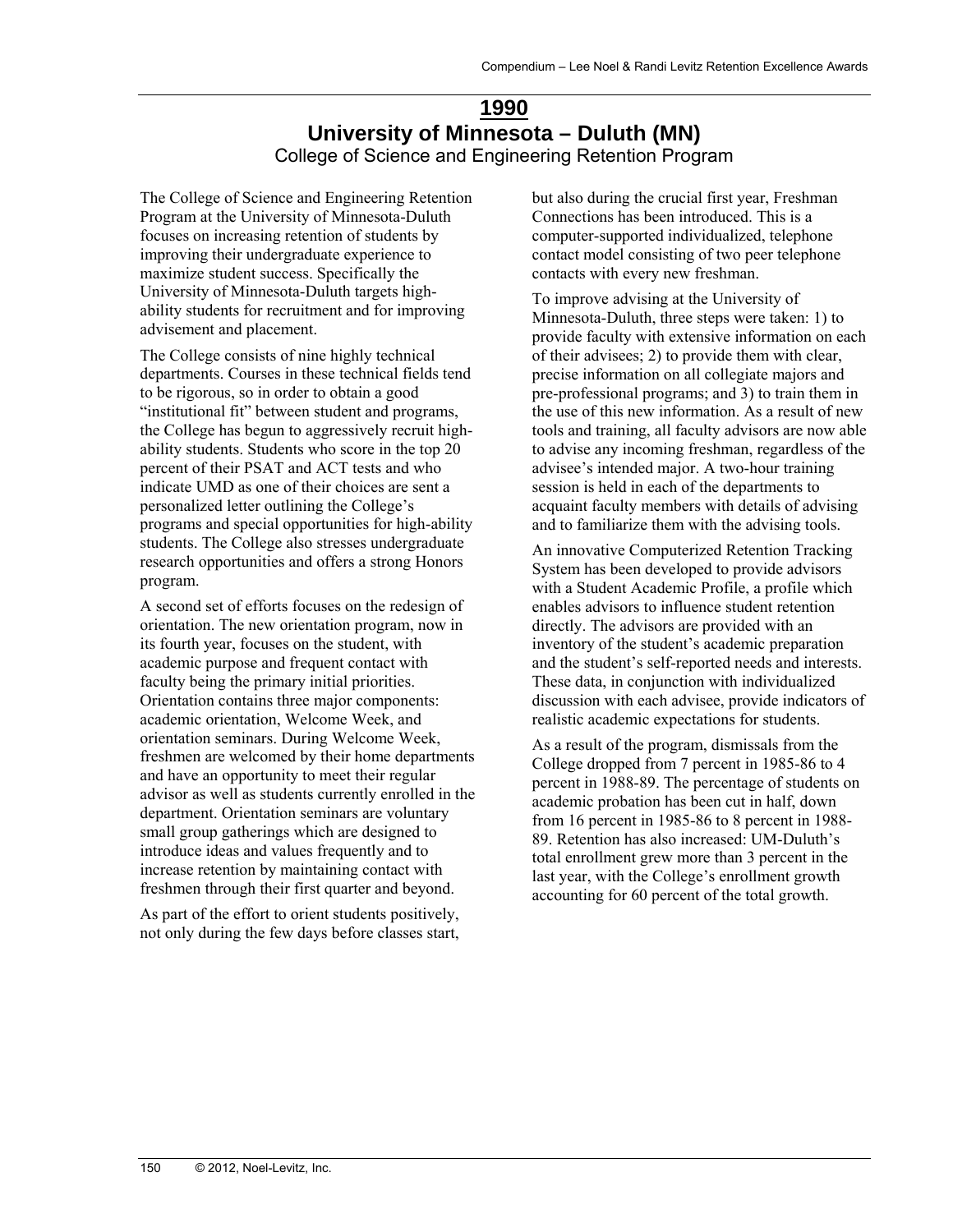## **1990 University of Missouri at Kansas City (MO)**  Supplemental Instruction Program

Developed by the University of Missouri at Kansas City, Supplemental Instruction is an academic assistance program that increases student performance and retention. The Supplemental Instruction program targets traditionally difficult academic courses-those that have a 30 percent or higher rate of D or F grades and withdrawals-and provides regularly scheduled, out-of-class, peer facilitated sessions.

Supplemental Instruction does not identify highrisk students, but rather identifies high risk classes. With this approach those courses deemed high-risk offer additional assistance. Student participation in small group SI sessions is voluntary.

Assistance begins the first week of the term. During the first class session, the SI leader describes SI and surveys the class in order to establish a schedule for SI that will be convenient for the majority of students who indicate interest. From these surveys the SI leader schedules three 50-minute SI sessions per week. SI sessions occur in classrooms near the course classroom instead of in a learning center and are open to all students in the course on a voluntary basis. SI leaders are students who have previously completed this or a comparable course.

Supplemental Instruction sessions are composed of students of varying abilities and no effort is made to segregate students on the basis of academic ability. Since SI is introduced on the first day of classes and is open to all students in the class, SI is not viewed as remedial.

The SI leaders are the key people in the program. They are presented as "students of the subject." As such, they present an appropriate model of thinking, organization, and mastery of the

discipline. All SI leaders take part in an intensive two-day training session before the beginning of the academic term. This training covers such topics as how students learn, theories of student development, instructional strategies aimed at strengthening student academic performance, and data collection and management details. The SI leaders also meet as a group with the SI Supervisor at least three times during the term for follow-up and problem-solving sessions.

SI leaders attend all class sessions, take notes, read all assigned material, and conduct three 50-minute SI sessions each week. The SI session integrates "how-to-learn" and "what-to-learn." Students discover appropriate application of study strategies, e.g., note taking, graphic organization, questioning techniques, vocabulary acquisition and test preparation, as they review content material. Students have the opportunity to become actively involved in the course material as the SI leaders use the text, supplementary readings, and lecture notes as the vehicle for learning how to study.

The SI supervisor, an on-site professional staff person, implements and supervises the SI program. This person is responsible for identifying the targeted courses, gaining faculty support, selecting and training SI leaders, monitoring the quality of the SI session, and evaluating the program.

Supplemental Instruction students have consistently higher grade point averages over non-SI participants. Also, apparent differences include higher retention rates and fewer withdrawals and failures for SI students than non-SI students. Over 300 colleges and universities have implemented SI.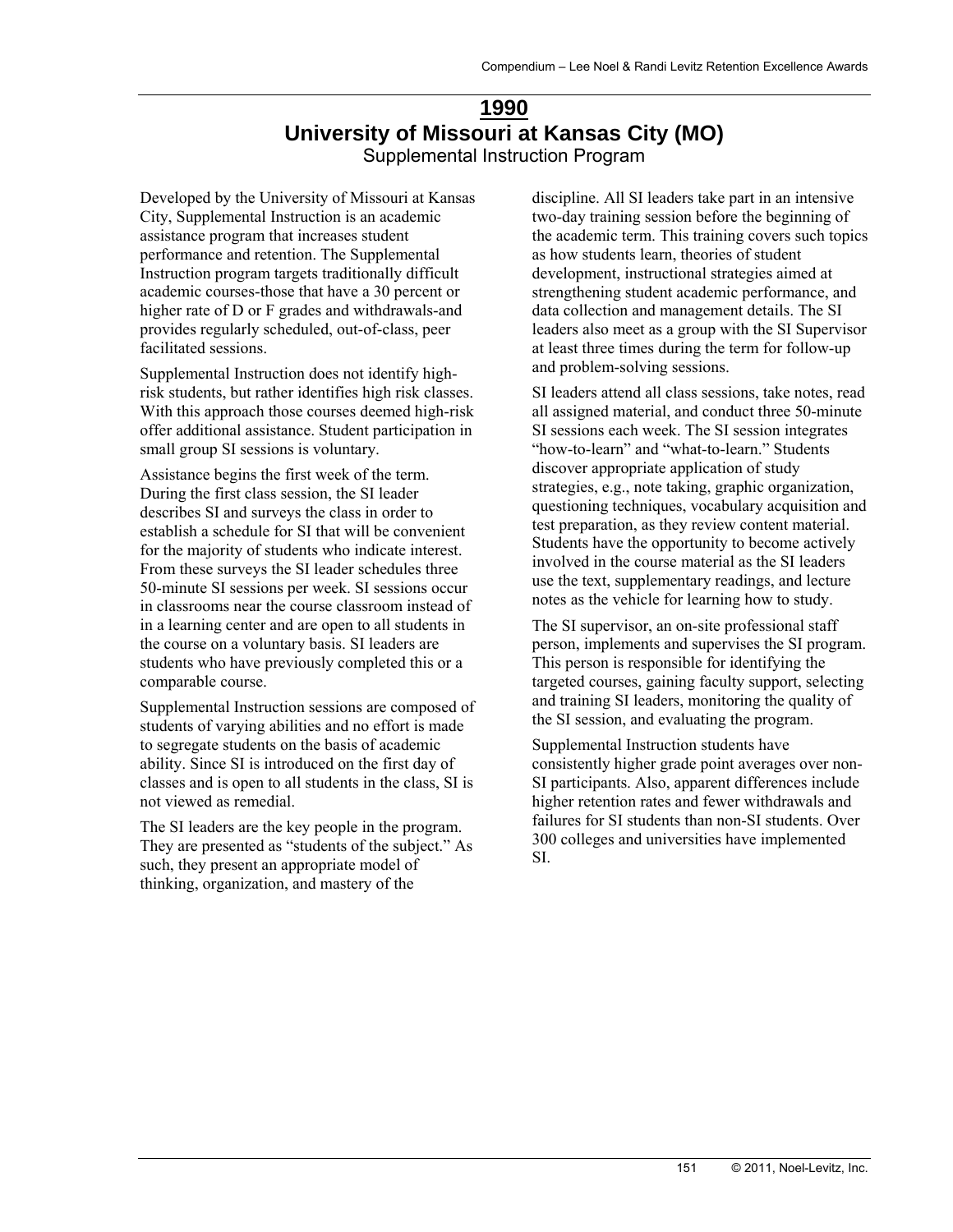## **2000 University of Monterrey (MEX)**  Student Success Program

Efforts to advance the academic and social integration of first-year students at the University of Monterrey have resulted in an increased retention rate, improved academic performance, and a reduction in course failure rates.

#### **Integrating First-year Students**

Located in Monterrey in northeast Mexico, the University of Monterrey serves 9,500 students in secondary, undergraduate, and graduate programs. In 1998, the university undertook an extensive series of new initiatives, called the Student Success Program, to help students develop their sense of belonging, involvement, and commitment to the university. Designed primarily for first-year students, the program has also supported more advanced students who participate on a voluntary basis.

Among the program's goals are a reduction of the freshman dropout rate, improvement of student academic performance, and greater clarity among students concerning their life and career plans.

Components of the Student Success Program include, but are not limited to:

- Activities to integrate new students into university life: one-day orientation program offering working sessions with advisors and fellow students as well as information on extra-curricular activities plus a one-semester seminar introducing details of majors, policies, and career planning;
- Early identification of students who are at greatest risk of dropping out, using the College Student Inventory of the Retention Management System™ from Noel-Levitz plus careful monitoring of freshman academic performance;
- Optional Smart Learning Strategies workshops covering study habits and skills, held during the first two months of the semester;
- Faculty workshops on teaching methods for freshman courses;
- Cooperative learning methods woven into the classroom experience, creating links among students and faculty;
- Systematic academic advisement that takes into consideration each student's individual learning style, academic preparation, and level of personal motivation; and
- Mentoring services to support students in their life and career planning and orient them to the university's resources.

#### **Results**

Since the Student Success Program was implemented, the freshman to sophomore retention rate increased from 89 percent in 1997 to 93 percent in 1999. Student academic achievement also improved dramatically, with grade point averages for all undergraduate students reaching an average of 8.54 on a scale of 10 in fall 1999, up from 7.80 in 1997. The percentage of failed courses also dropped from a high of 17.2 percent in 1997 to 4.8 percent in 1999.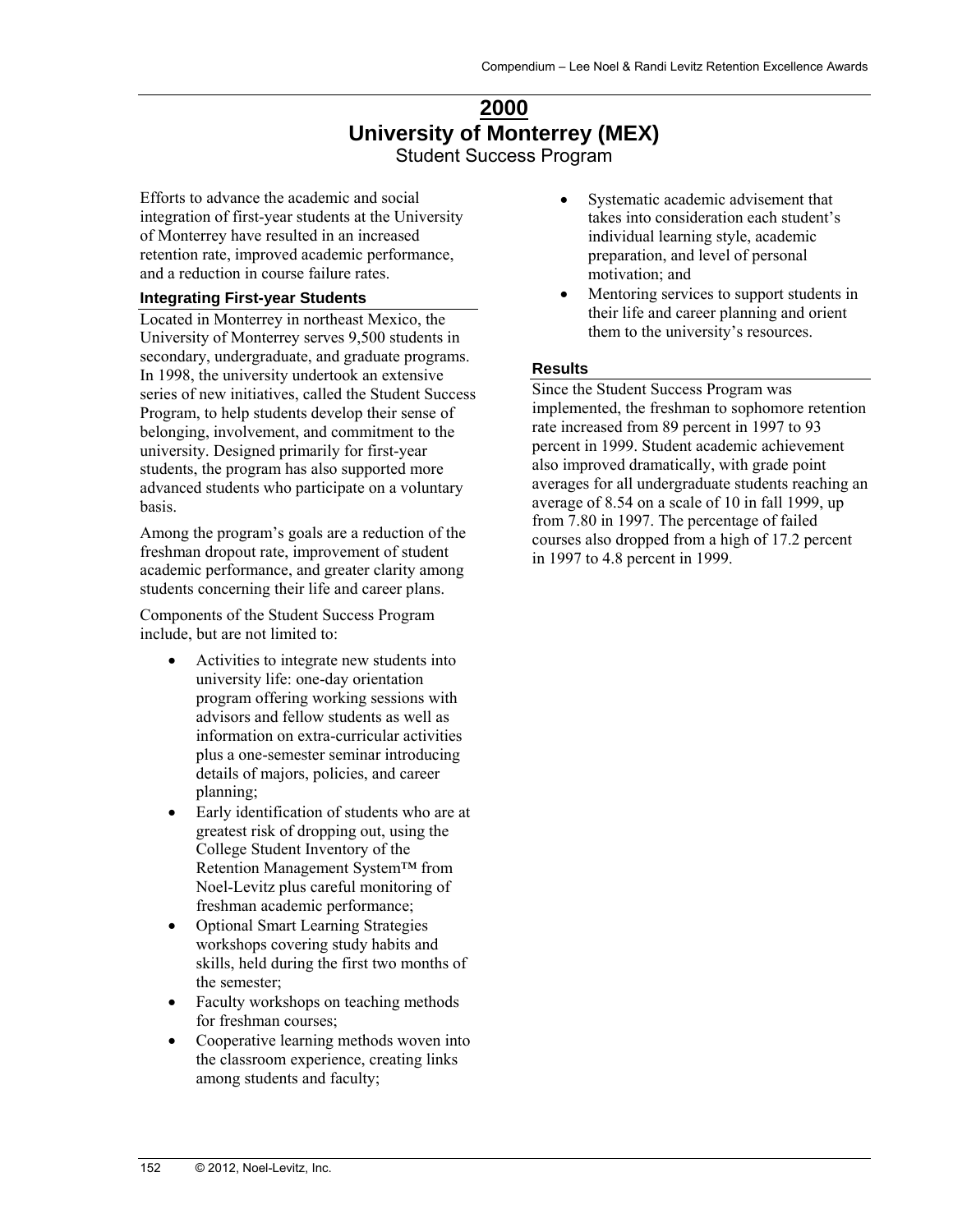## **1991 University of Nebraska at Omaha (NE)**  Goodrich Scholarship Program

The overall intent of the Goodrich Scholarship Program is to provide a college education for individuals who otherwise could not afford it, while offering a broad and meaningful experience in general education. The program has a threepronged approach providing financial aid in the form of tuition and fees toward a bachelor's degree, a specialized curriculum emphasizing the humanities and the social sciences, and a comprehensive student services program including academic support and counseling.

The Goodrich Scholarship is based on the premise that low income students will succeed academically if exposed from the start of their college careers to vigorous intellectual stimulation, complemented by support services that enable them to have confidence in themselves and in their ability to succeed.

Admission to the program is based on the application data, financial needs, personal interview, references and other estimates of motivation and potential success. All applicants must be residents of Nebraska and citizens or legal non-citizens of the United States and must be eligible for admission to the University of Nebraska at Omaha.

The Goodrich Scholarship Program helps students of various social and ethnic backgrounds gain selfreliance as they successfully complete a degree program within the University and plan for a productive career upon graduation. Students are assisted by a pool of multicultural professionals who are willing to interact on both a personal and academic level with students. This contact is achieved by the faculty combining the role of instructor and counselor. Faculty also provide tutorial sessions in an environment where students may assess their academic skills.

Goodrich Scholars are required to take a broad range of courses to remain eligible for the Scholarship. These include English composition, autobiography, humanities, social science and critical Reasoning. These classes all focus on either strengthening the students' academic and writing skills or providing them with a broader base in cultural and multicultural perspectives. The entire Goodrich Program focuses on helping students to succeed, from a program that emphasizes development of academic skills, through a seminar leading into deeper exploration of the topics introduced in their courses from the freshman and sophomore years.

The Goodrich Program further recognizes the need of students to feel comfortable in working in a new environment. In this regard, reinforcement aimed at academic success is advanced through the Writing Lab and Study Skills Center and the Student Service Offices. This aspect of the program includes academic advising, personal counseling, tutoring, study skills, and communication labs for all new students. Each student has a Goodrich advisor to assist her/him with problem solving and planning.

It is estimated that Goodrich Scholarship students are retained and graduate at about the same rate as students in the larger university, even though they are selected as a high risk group. Those students who entered the program in fall of 1989 are retained at an 84.1 percent rate, fall of 1988 at 55.8 percent, and those from 1987 at 63.3 percent. The ultimate measure of the success of the Goodrich Scholarship Program is the rate of graduation. Over the last 10 years, Goodrich Scholarship recipients have a graduation rate of about 46 percent.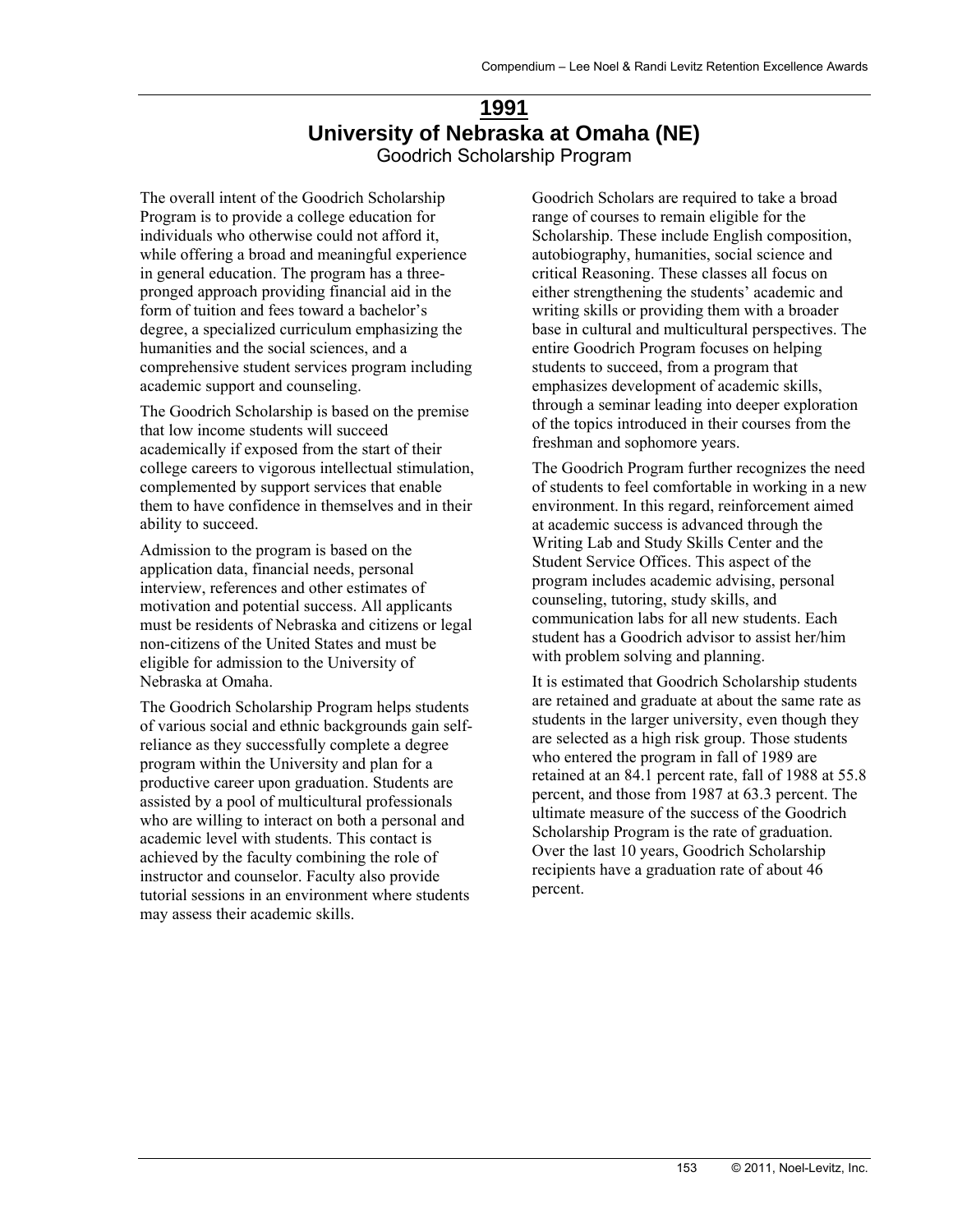## **1999 University of New Orleans (LA)**  New Vision Program

For students who are truly struggling to survive in college, the University of New Orleans (enrollment 15,833) is transforming academic fortunes and brightening career outlooks. Through the New Vision program, such students are persisting to graduation and helping the university advance its retention and revenues.

#### **A Focus on Struggling Students**

Students who are eligible for the New Vision program have gone from academic warning status to probation and have still failed to meet academic requirements. Under the university's previous policy, first scholastic drop, such students would lose their eligibility to attend classes and their eligibility for Title IV aid for at least the semester of their return.

In lieu of carrying out the drop, the university designed New Vision, a success-oriented contractual agreement that allows students to immediately continue their studies at the university, provided they take the actions specified in the contract.

#### **Three Interventions that are Working**

Under the New Vision program, students agree to the three interventions outlined below.

- 1. Negotiate new schedules with staff. Students meet with advising staff to create a balanced schedule that takes into consideration the student's academic ability, hours of employment, mental and physical readiness, career goals, and home responsibilities. Based on this information, students could be limited to as few as six credit hours, with no students in the program exceeding 13 hours total. In addition, students may not be allowed to take certain courses and, on rare occasions, may be denied admission into a program.
- 2. Enroll in an Academic Orientation Seminar. Offered for no credit, this weekly 50-minute seminar rehearses good student habits and reviews past frustrations. Key to the seminar's success is the degree of student readiness; students in the seminar are often ready to reflect on their prior experience and learn from it.

Students complete self-evaluative exercises that help with effective study habits, time-management techniques, classroom etiquette, test-taking, choosing the right major, and ways to develop and enhance desirable personal skills.

3. Spend at least four hours per month in the library or the Learning Resource Center. The four hours a month or one hour a week must be devoted purely to academic pursuits. This may include rewriting class notes, reading a chapter, strategizing how to approach an instructor, seeking tutorial assistance, or developing skills of good studentship.

#### **Financial Flexibility Helps, too**

The New Vision program also extends some financial flexibility to participants, allowing students who no longer meet academic requirements to continue to secure Title IV aid and to participate in a fee deferment plan. The special New Vision appeals process takes into account the students' contractual agreement to the conditions listed above and, usually, enables students to continue to receive Title IV aid. In addition, New Vision students with good payment histories who do not receive Title IV aid may pay half of their tuition up front while splitting the balance into later payments.

#### **Results**

The program has been getting dramatic results in retention and academic performance. Of the six cohorts tracked to date, an average of 75 percent of program participants have remained eligible for classes by achieving a 2.0 or higher GPA. Once students have experienced two successful New Vision semesters, they go back to regular student status and, usually, on to graduation. In addition, the program's retention success has produced substantial revenue gains that far more than pay the costs of the extra staffing the program requires.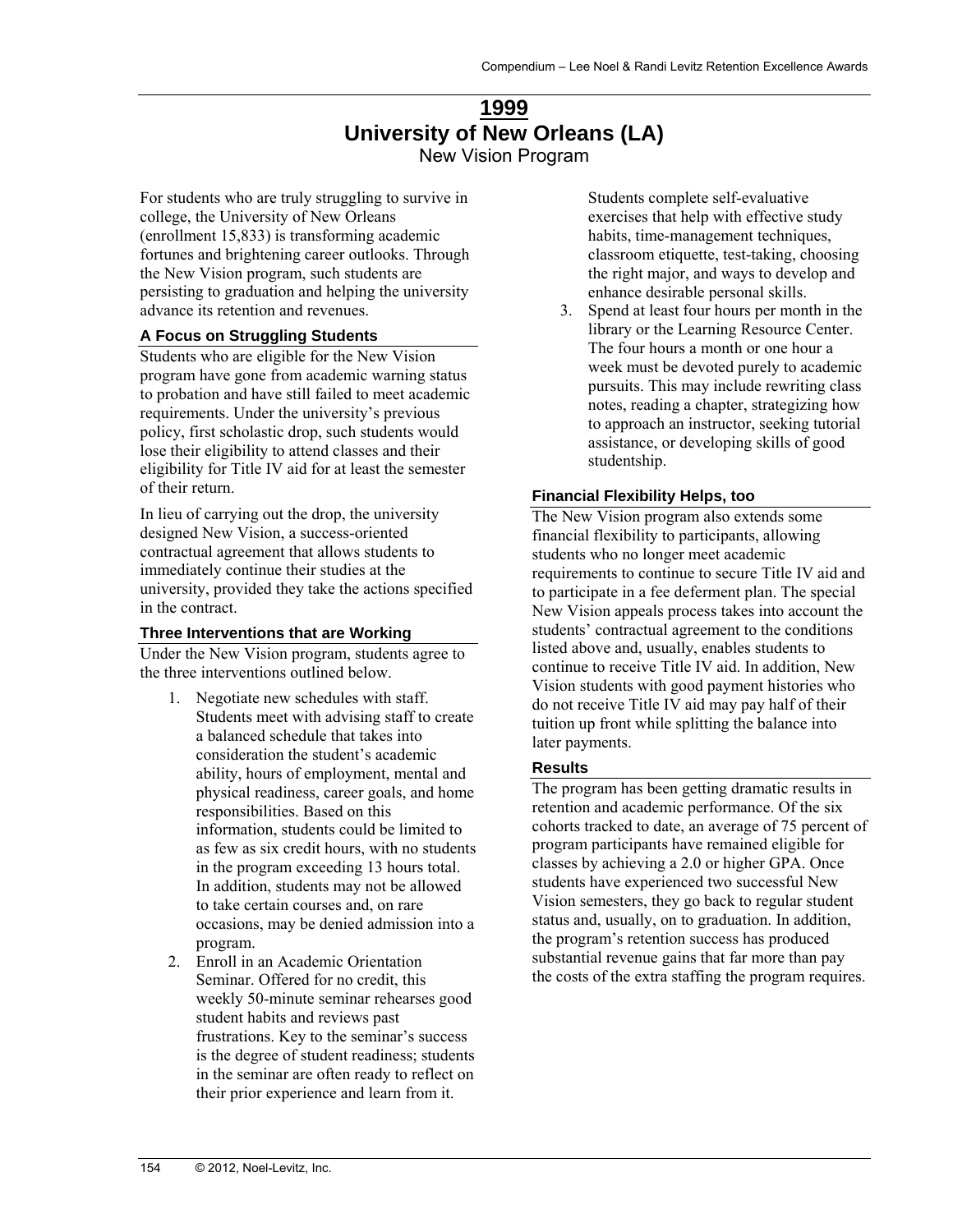## **2004 University of North Carolina at Greensboro (NC)**  Strategies for Academic Success

The University of North Carolina at Greensboro has refined a motivation/empowerment-based model for working with probationary students, giving 350 to 400 students each year an opportunity to succeed. The university serves approximately 11,000 undergraduates, with 21 percent adult students. A majority of the students are first generation to attend college.

#### **Program Attendance is Mandatory for Probationary Students**

At UNCG, students are required to participate in an eight-week academic success program if they are placed on academic probation after their first semester. The program includes a noncredit course called Strategies for Academic Success. Four key topic areas provide the theoretical framework for the program and include: personal responsibility, positive affirmations, goal setting/life planning, and self-management.

In addition, group interaction with other students and individual interaction with the instructor are important to the success of the model. Students interact in a small group setting (a maximum of ten students in each section) where reflection and selfdisclosure occur regularly and students have a supportive environment in which they can easily relate to others in similar academic situations. Students sign an academic contract the first day of the program, which includes information about the academic good standing policy, the requirements of the course, and the steps to calculate their GPA. Recent additions to the program include a tardy policy and two individual meetings with the instructor.

A primary goal of the Strategies for Academic Success program is for students to gain valuable personal insight and be able to take responsibility, manage their behaviors, believe in themselves through the use of positive affirmations, and set goals accordingly. The secondary goal is for students on academic probation to meet the academic standing policy for UNCG.

## **Results**

**Retention rates**: The number of students in the program eligible to return to UNCG increased

from 40 percent during 1999-2000 to 58 percent during 2002-03.

**Students' hope and optimism levels**: At the beginning of the course, the students on academic probation had much lower hope and optimism levels compared to a control group. Their hope and optimism levels increased during the course and were sustained eight weeks after the course. (Questionnaires used—The Revised Life Orientation Test and The Adult Trait Hope Scale.)

**Reasons for academic difficulty**: A survey measuring reasons for academic difficulty indicates that the program has a strong impact. The survey was given to students before and after the course. Nine of the ten subscales decreased from the beginning of the program to the end of the program (for example, the mean of the subscale time management decreased from 8.3 to 7.4, indicating that more students agreed that they had good time management skills after the program).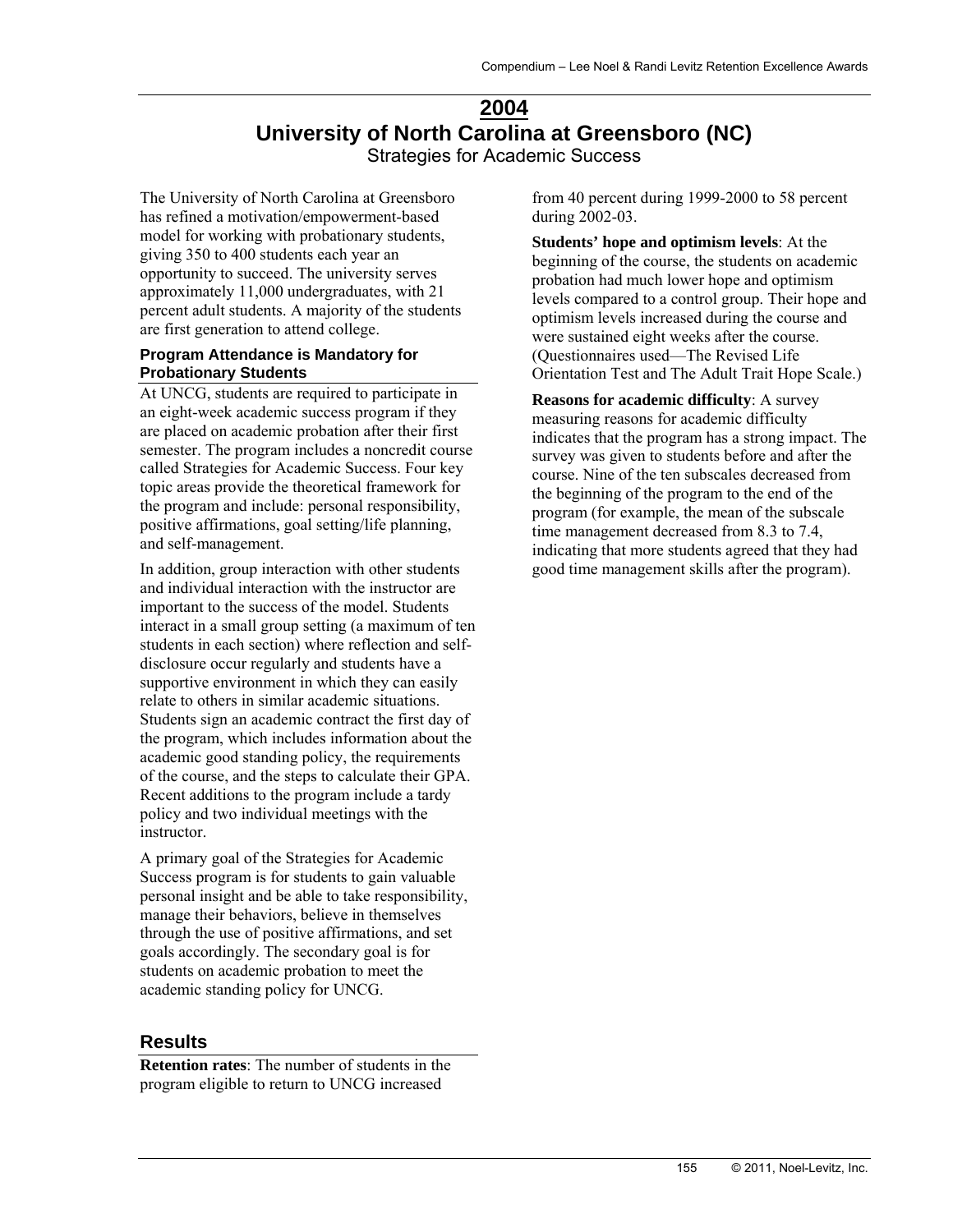## **2009 University of North Carolina at Greensboro (NC)**  The Student Success Contract Program

The University of North Carolina at Greensboro (UNCG) created the Student Success Contract Program to assist students returning from academic suspension or dismissal in their transition back to the university. Such students are required to participate in the program during their first semester of re-enrollment to help foster academic and personal success for the remainder of their collegiate career. Students who do not maintain the contract's parameters have their courses cancelled and are placed on immediate academic dismissal, which prohibits their eligibility for re-admission for one academic year.

## **Starting Off on the Right Path**

In 2006, Student Academic Services (SAS) recognized that students returning from academic suspension or dismissal were lacking the support networks necessary for making positive steps toward improving their academic performance. Returning dismissed students were asked to voluntarily commit to the pilot of the Student Success Contract Program, which emphasized strategies associated with Appreciative Advising, a solutions-focused, strengths-based advising model. Of the 18 re-admitted students, 12 agreed to participate, and at the end of the fall semester, 92 percent of those participants had the grades and GPAs needed to move on to the second semester. Comparatively, only 33 percent of the six students who chose not to participate performed well

enough to enroll in the second semester. With such positive results from the pilot program, UNCG made the Student Success Contract Program a university requirement for formally suspended or dismissed students returning to campus.

The program aims to increase the academic success of formally suspended and dismissed students through:

- Mentor relationships with SAS advisors;
- The creation of individualized academic success plans based by on students' strengths and goals, and guided by academic mentors;
- Information on academic policies;
- Access to UNCG support services; and
- Relationships with professors outside the classroom.

The program encourages students to take an honest look at their academic history, personal strengths, and goals for their future, and from those, develop a plan that fosters success. The setup of the program assures that students receive the professional guidance they need while becoming knowledgeable on university policies, thus helping to bridge the gap between academic performance and goal attainment. Most importantly, the program has ensured that returning suspended or dismissed students start their re-entrance to university life on the right path for success.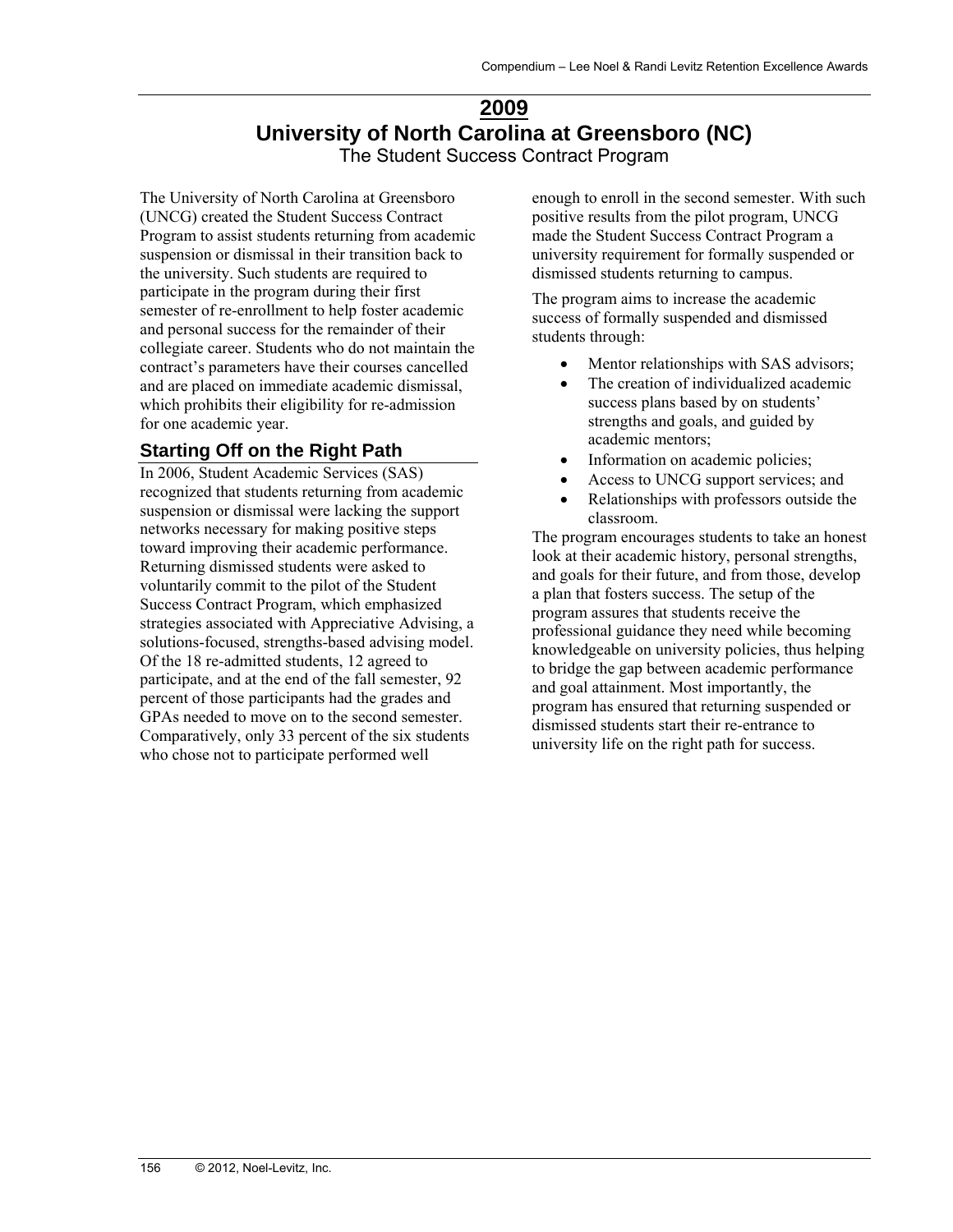## **1991 University of Texas – Pan American (TX)**  Learning Assistance Center

The University of Texas - Pan American has a high non-traditional student population with all the recognized characteristics of high risk students, first generation attempting college (84 percent), low income (70 percent), educationally disadvantaged (ACT Composite 13.0), and members of a minority (82 percent are Hispanic). In 1970 the University committed itself to providing equal educational opportunity, with the goal of raising the academic standards and increasing student retention while maintaining open admissions. The Learning Assistance Center (LAC) was established to take on this challenge to provide all students an equal opportunity to succeed in college.

The Learning Assistance Center concentrates its services on freshmen and sophomores, beginning with academic advisement at Orientation. Conducting academic advisement during orientation assures that students are placed in developmental courses, learning laboratories, and individual and small group tutoring sessions that will challenge them academically and provide them with the base to succeed in future courses at the University. Students can also attend three individual advisement sessions familiarizing them with college "jargon" and services, referral to other support services, and course planning for subsequent semesters.

The Learning Assistance Center also supports the Counseling/Advisement Component (C/AC) which monitors the students' progress throughout their first year at the University. Beyond monitoring, the C/AC provides students with the opportunity to develop educational goals, explore career opportunities and options, and participate in a developmental counseling program which functions to enhance personal/social growth.

To enhance classroom activities, students are given individualized assistance in reading, writing and

mathematics/pre-college algebra. Realizing that even if progress is made in overcoming basic skills deficiencies and developmental courses are passed, the University realizes that students still need continuing support in college-level English and in math courses required for their degree plan. Additionally, tutoring is available in biology, chemistry, political science, history, Spanish and physics (all general education requirements). Students can also go to the Computer Assisted Instruction Lab for tutorial help.

These programs have been the base of the Learning Assistance Center, and over the last 10 years the Center's umbrella has spread to include programs in Veterans Affairs, handicapped services, developmental education, the Texas Southmost College experiment, and Job Training Partnership Act (JTPA) Basic Skills training. Almost 7000 unduplicated students annually benefit from the assistance the Learning Center provides. This is almost 50 percent of the students at the University of Texas - Pan American.

The Learning Assistance Center at the University of Texas - Pan American has experienced wideranged success from recruitment to retention and graduation. As a result of increased recruitment efforts the institution has experienced a growth of 26.8 percent in its freshman class. All UTPA students are required to maintain a 2.00 grade point average. Even with this requirement, data shows that for the entering fall 1984 class, 67 percent of LAC participants were retained in satisfactory standing after their first year and 85 percent after their second year. Comparatively, non-participants were retained in satisfactory standings at 53 percent and 65 percent, respectively. Within the last four years these rates have increased to an average of 73 percent and 86 percent for Leaning Assistance Center participants!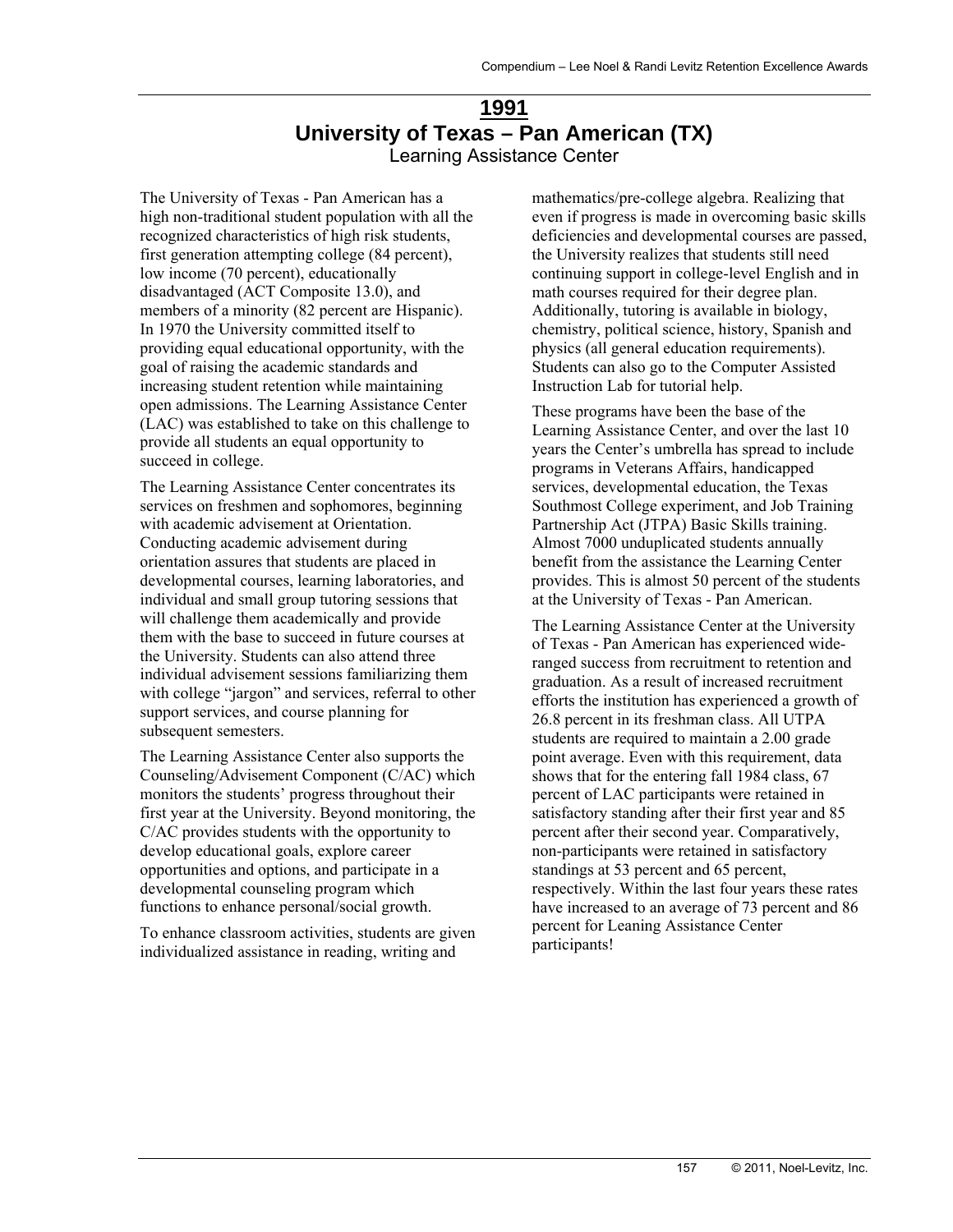## **1999 University of Texas at Austin (TX)**  Gateway Program

For the past four years, a group of freshmen have been identified as students who would benefit from extra support delivered through the Gateway program at the University of Texas at Austin (48,000 students). The program is made possible through a wide collaboration among numerous campus departments. Its aim is to raise student retention and graduation rates.

#### **Extra Support for At-risk Students**

Gateway is designed for freshmen who are regularly admitted but who have additional challenges such as: being a first-generation, college-bound student; having lower SAT/ACT scores than the freshmen average of 1200; coming from a rural area high school; or being a studentathlete. Frequently such students become overwhelmed and unable to adjust to the challenges in the new environment. Gateway was implemented to help remedy this problem.

The Gateway program is offered to students after they are officially accepted by the university. Participation is limited to those who have achieved a solid academic record in high school and who are strongly motivated to meet the new demands of college, as demonstrated by references from high school teachers. The goal of the program is to equip students with the tools to succeed in college and in careers.

#### **Two Years that Help Produce Graduates**

Gateway is a two-year program that currently serves groups of approximately 100 incoming freshmen and is scheduled for expansion. The program begins with a special Gateway session for students and parents held during the regular summer orientation program. The program concludes at the end of the sophomore year. Core program elements include, but are not limited to:

- Small classes taught by selected faculty
- Separate advising offered by selected advisors;
- One-on-one meetings with Gateway coordinator;
- Weekly meetings with peer advisors who are previous program participants;
- A Leadership Retreat the weekend before classes begin, so students can meet the

Gateway staff and receive an introduction to the university;

- An early-alert questionnaire on the first day of classes to identify and prioritize each individual student's support needs;
- A required educational psychology class during the first semester, Transition to Adulthood, focusing on meeting the demands of college life, both academic and non-academic, and the psychosocial development of students;
- Free tutoring, writing workshops, and supplemental instruction; and
- Monthly group activities such as attending a theatrical performance, an ice-cream social, or a scholarship-internship fair.

#### **Extensive Collaboration**

Gateway staff and faculty meet monthly to discuss and evaluate student progress. In addition, at least seven areas within the university contribute to the program's success, including: academic advisors from various deans' offices within the university; the Learning Skills Center; the Career Center; New Student Services; the Counseling and Mental Health Center; and the Student Financial Services Office.

#### **Results**

Lower student dismissal rates and higher student GPAs mark the significant success of the Gateway Program. For example, for the 1997-98 academic year, the university dismissed 4.4 percent of freshmen overall but zero students from the Gateway program. Also, for fall 1998, Gateway students outperformed their peers by earning a 3.2 average GPA versus a 2.82 average GPA for freshmen overall. Due to the program's success, the university has committed funds to expand the program to reach additional targeted populations.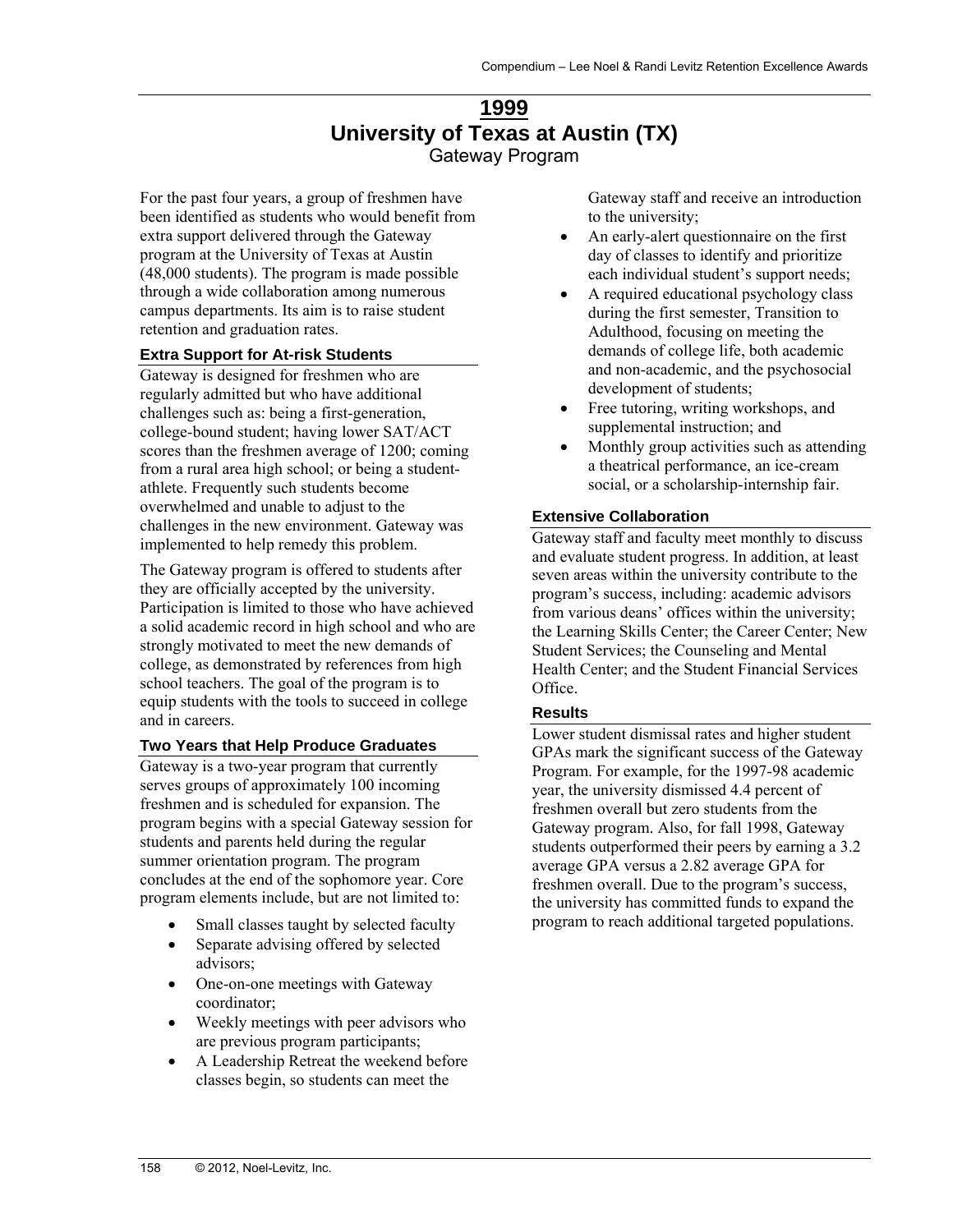## **1994 University of Texas at Austin (TX)**  Preview

The Preview Program is designed for African-American and Mexican-American/Hispanic freshmen who are regularly admitted to the University of Texas at Austin. Its goal is to provide an academically, culturally and socially supportive environment which contributes to the success of its participants. At UT African-Americans make up 3.8 percent of the student body and Mexican-Americans, Latinos and Hispanics comprise 12.3 percent. Because of the relatively small numbers of ethnic minority students, the University realizes the importance of support programs to foster these students' academic excellence.

The Preview program has its roots in a 1985 UT College of Engineering effort which involved 25 students in its pilot program. Today, Preview serves 120 students in a variety of academic areas. The program's main objective is to retain its participants and to improve their probability of graduation.

#### **Program Description**

Preview is a seven-week, summer "head start" program which provides an introduction to life and learning at the university, and an opportunity to provide a more nurturing transition than is possible in the Fall semester when 48,000 other students are present. Students regularly admitted for the Fall semester are invited to attend, and the university pays their tuition, fees, room and board. Selection is based upon ACT/SAT composite scores, high school academic performance, extracurricular activities and letters of recommendation.

Students enroll in six hours of regular courses for the summer. These courses may include English, mathematics, anthropology, biology, physics, sociology, philosophy, economics or educational psychology. Several of these courses have a supplemental instruction component which allows in-depth discussion and an emphasis on study skills. Weekly workshops are presented on student skills improvement. Peer Advisors, who are upperdivision students and former Preview participants, are assigned to individual Preview students for weekly meetings. Cultural and social events are arranged to enhance the transition to university life. The Preview program coordinator meets weekly with small groups of participants and students are seen individually to discuss their College Student Inventory results.

#### **Preview Outcomes**

Since its inception, a total of 645 students have participated in the Preview program. Of these, 12 percent have been academically dismissed as compared to traditional dismissal rates of 19 percent for UT African-American students and 14 percent for Mexican-American/Latino/Hispanic students.

Graduation rates of Preview participants have substantially improved compared to graduation rates of ethnic minority students collectively. For example, the four-year graduation rate for Preview students entering in 1988 was 43 percent compared to 17.4 percent for Mexican-

American/Latino/Hispanic students and 14 percent for African-American students overall.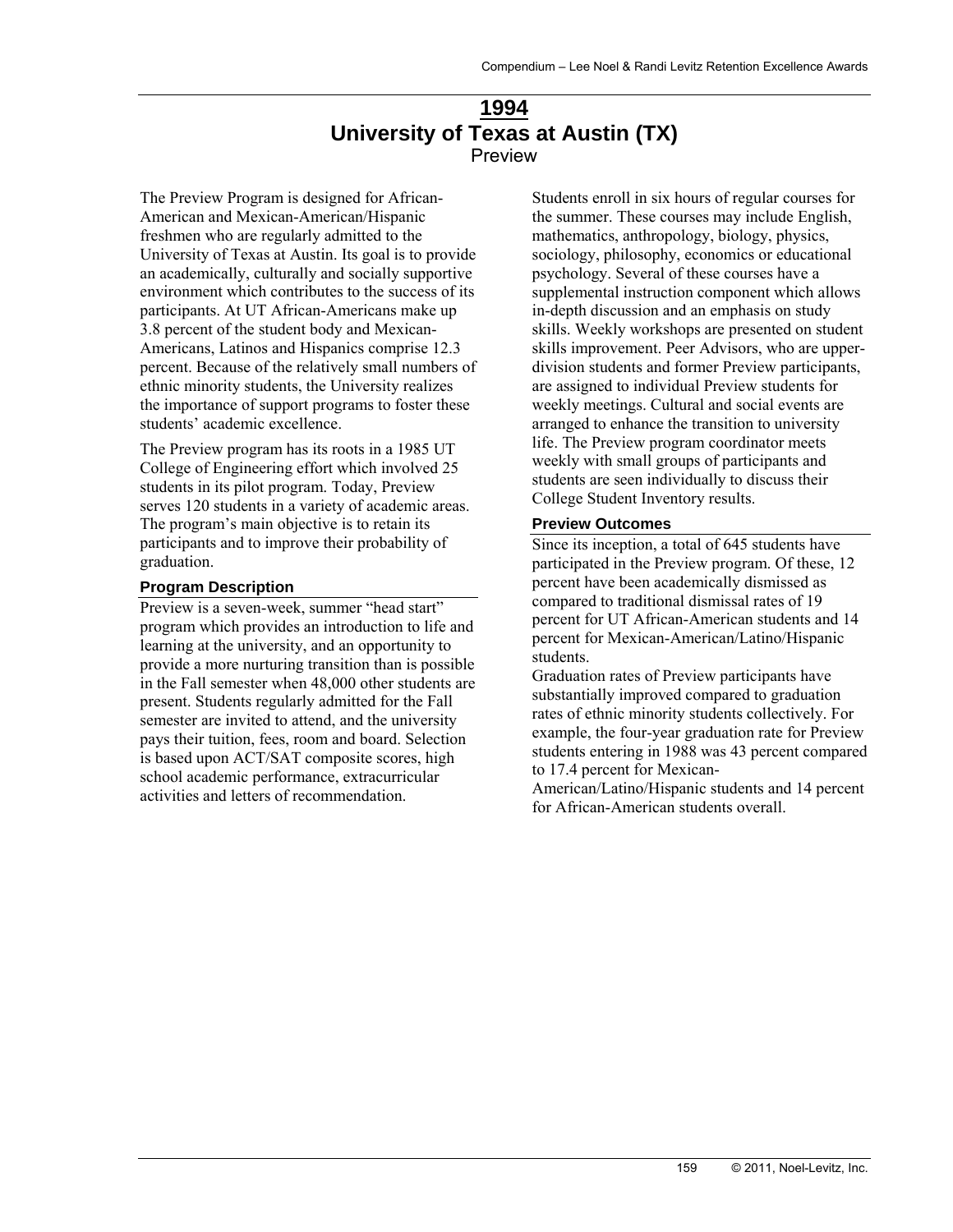## **1998 University of Texas at San Antonio (TX)**  Risk Point Intervention Program

The Risk Point Intervention Program, as its title suggests, is designed to provide interventional academic support to first-year, first-time freshmen. Through this program, The University of Texas at San Antonio, enrollment 17,500, has been able to advance student life and learning and see measurable retention results. The program extends help in formats appropriate to students' risk levels, gently at first, and then as the risk increases, more insistently.

#### **The 4 Risk Points**

Appropriate interventions are carried out at the following observable risk points:

- 1. Entry to College
- 2. Mid-Term Progress Reports
- 3. First Academic Probation
- 4. Re-entry

#### **Core Program Elements**

Each component of the Risk Point Intervention Program directly addresses a risk point identified above. The first risk point, risk upon entry to college, is addressed by two programs—the Academic Development Program and a program called Checkpoint.

The Academic Development Program (ADP) is an intensive, five-week, summer bridge program for freshmen admitted on a provisional basis. Students develop basic skills while building study skills and taking an academic class. In the ensuing fall and spring terms, participants are required to enroll in academic support activities such as tutoring or supplemental instruction. They also receive advising and counseling from the ADP coordinator.

The Checkpoint program assists entering freshmen admitted on academic probation. Students selfdiagnose their personal note taking and textbook reading skills, then meet individually with academic counselors to discuss applications in their courses.

The second risk point, mid-term progress reports, is addressed by Mid-term Conferences. Academic counselors meet with freshmen who received D's or F's on their mid-term reports to review performance and work out solutions, including use of campus support services, time management strategies, and study skills.

The third risk point, first academic probation, is addressed by "Phoenix." This workshop is for students who entered in good standing but who earned a GPA below 2.0. At the Phoenix workshop, students develop a structured recovery plan and address attitudinal elements such as effectively dealing with setbacks.

The fourth risk point, re-entry, is addressed by readmission support, a program for specially readmitted students. This structured program of support is mandated as a condition for readmission and is monitored by academic counselors.

#### **Centralized Coordination of Services**

The components of the Risk Point Intervention Program are coordinated by a single campus center, the Tomás Rivera Center for Student Success. This allows students to receive academic advising and learning assistance in a single location. Within the center, learning assistance personnel are cross-trained as academic advisors, and advisors are utilized in the delivery of academic support.

#### **Results and Outcomes**

The 1997-98 academic year was the program's first year of being completely operationalized, but already retention results have been clearly demonstrated. The historic rate of freshmen placed on academic probation fell from between 36 percent and 40 percent to 31 percent at the end of the fall of 1997. In addition, the individual components of the Risk Point Intervention Program have each produced highly positive outcomes statistically documented by the university.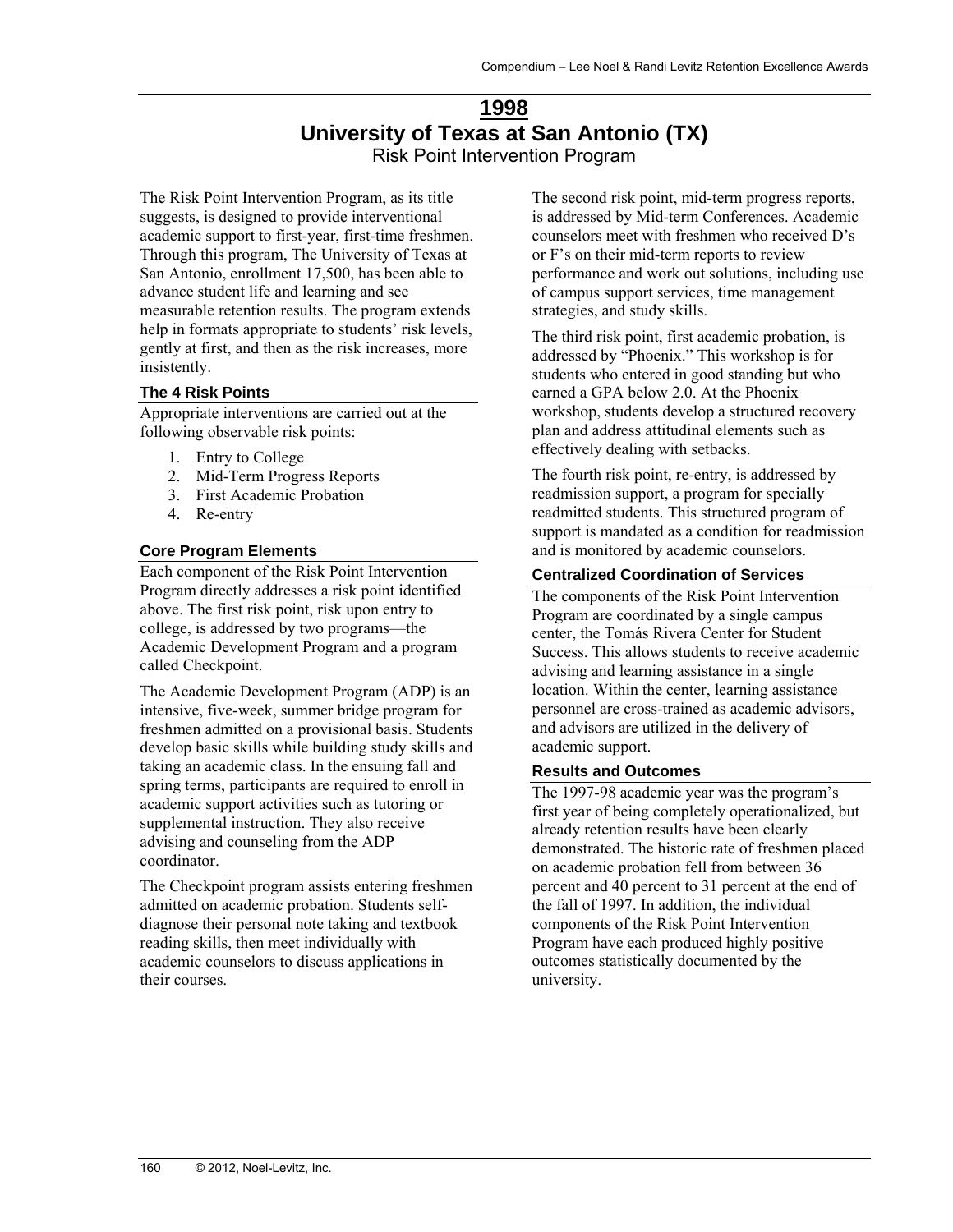## **1990 University of Virginia (VA)**  The University of Virginia Retention Program

The primary goal of The University of Virginia Retention Program is to increase the retention of black students. To accomplish this, the president and provost established a new position, the associate provost for student academic support. The responsibility of the person holding this position is to identify problems and to harness resources. The associate provost also acts as an ombudsman when all other possibilities have been exhausted.

#### **University of Virginia Transition Program**

Candidates with reading, writing or mathematical problems are accepted to the undergraduate program contingent upon participation in and successful completion of an intensive six-week developmental summer program. Courses are taught by faculty and foster individualized attention. Special workshops on study skills and career planning round out the academic program. Faculty members evaluate students' academic performance. This information is used to gauge academic progress and to place students in the proper courses. Ninety-five percent of those who participated in the Summer Program (1989) are still enrolled.

#### **Easrly Warning System and Trouble Shooting**

The Early Warning System has been established to alert teaching faculty in key courses to students in trouble and encourage faculty to notify the associate provost of students having difficulties during the first three weeks. Faculty complete forms listing students who appear to be in trouble. The associate provost contacts students to inform

them of the services and strongly encourages students to use tutorial services.

#### **University Tutorial Program**

The University Tutorial Program offers tutorial support to any first- or second-year student who needs help. Students either sign up for a structured group or attend scheduled evening tutorials. Tutors may schedule additional hours for students who need individualized attention. Workshops on study skills and technical and special writing problems are conducted during the year. Tutorials are offered by graduate students specializing in specific areas of study. Tutors complete weekly reports on each student. Administrators follow up with faculty on the progress of students.

Graduate Recruiting and Fellowship Programs The associate provost's office has worked in conjunction with the Graduate Office in the College of Arts and Sciences and the Graduate Office in the School of Engineering and Applied Sciences to recruit black and other minority students, provide fellowships through generous corporate contributions, and retain students through graduation.

Of the African-American students who entered the University in the fall of 1984, 78 percent had graduated by the spring of 1989, a rate more than twice the national average. After four years of annual recruiting, engineering increased its black enrollment from 7 in 1986-87 to 51 in 1989-90. The Law School, through similar aggressive recruiting, has increased its black enrollment from 27 to 121 during the same period.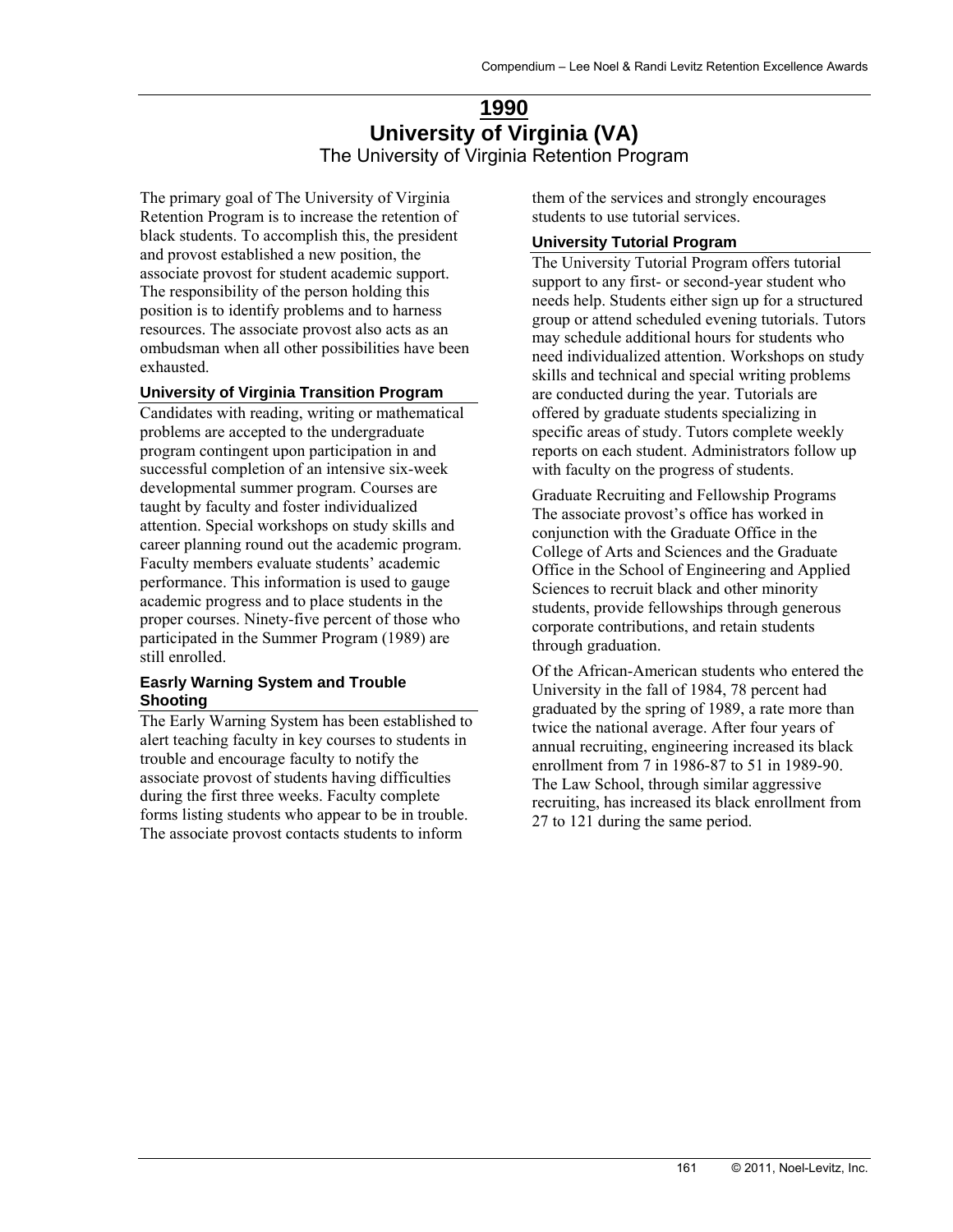## **2005 Utah State University (UT)**  Transformational U: A systematic institutionwide approach to student success and retention

#### **Program Type**

Through an administrative reorganization, Utah State University (USU) adopted a systematic, multi-faceted institution wide approach to student success and retention that emphasized enrollment management and targeted recruitment of students. The program enabled USU to raise expectations and standards of excellence throughout its units and build partnerships between academic affairs and student services.

#### **Institution wide Retention Strategies**

A strategic, coordinated campus undergraduate enrollment plan was developed to direct the implementation of multiple initiatives. Intentional and active student recruitment underlies the efforts, helping students navigate the college choice process to find the right fit. Student success is addressed by proactive tracking, advising, exit interviewing, and recruiting back dropouts and stop outs. A new advising center is targeting undeclared students as well as the large portion of high-risk high achievers that were leaving.

USU redesigned their Freshman Seminar, adding peer mentors to each section and instigated a weekly e-mail to let students know what is happening on campus. Course clusters and priority registration was also created to help students get into the right classes in their major.

The program centers on a variety of retention initiatives that were implemented simultaneously. They include:

- Identification of leavers. The University administered a telephone survey to identify students they were losing and enable them to develop a data-driven strategy for retention.
- Proactive tracking and advising. This included developing a system for leave-ofabsence or withdrawal to address the

needs of the numerous military students leaving on active duty and Latter Day Saint students who leave on two-year missions. They also created the Matriculation Advisor position to ensure that students are informed of their exit options and tracked once they leave the campus.

- Follow-up practices. After a certain date, students are sent e-mail reminders that it is time to register for classes. Those students with a 3.5 GPA or higher not registered are phoned for an exit interview to inquire about their plans. Focus groups are conducted with both first-year and transfer students to garner information about their experiences and how to improve campus, and retention scholarships are awarded to students who apply with a semester-bysemester plan for completing their degree.
- Honors initiatives. The best scholarship was changed to a research fellowship that pairs students with faculty mentors and has them begin research in their freshman year. Qualifying students are enrolled in a new gateway course to give them a sample of Honors courses during their first term, before the Honors classes are offered.

#### **Results**

Since the implementation of Transformational U, retention rates moved from 66 percent to 75 percent in three years (two years ahead of their goal). Retention of high-ability students increased from 80 percent to 96 percent and in the last two years USU has enrolled the best prepared freshman class of their history. Student athlete retention received recognition as being in the top 10 most improved in the nation and USA Today recognized USU for being in the top 10 nationally with an athlete graduation rate of 81 percent.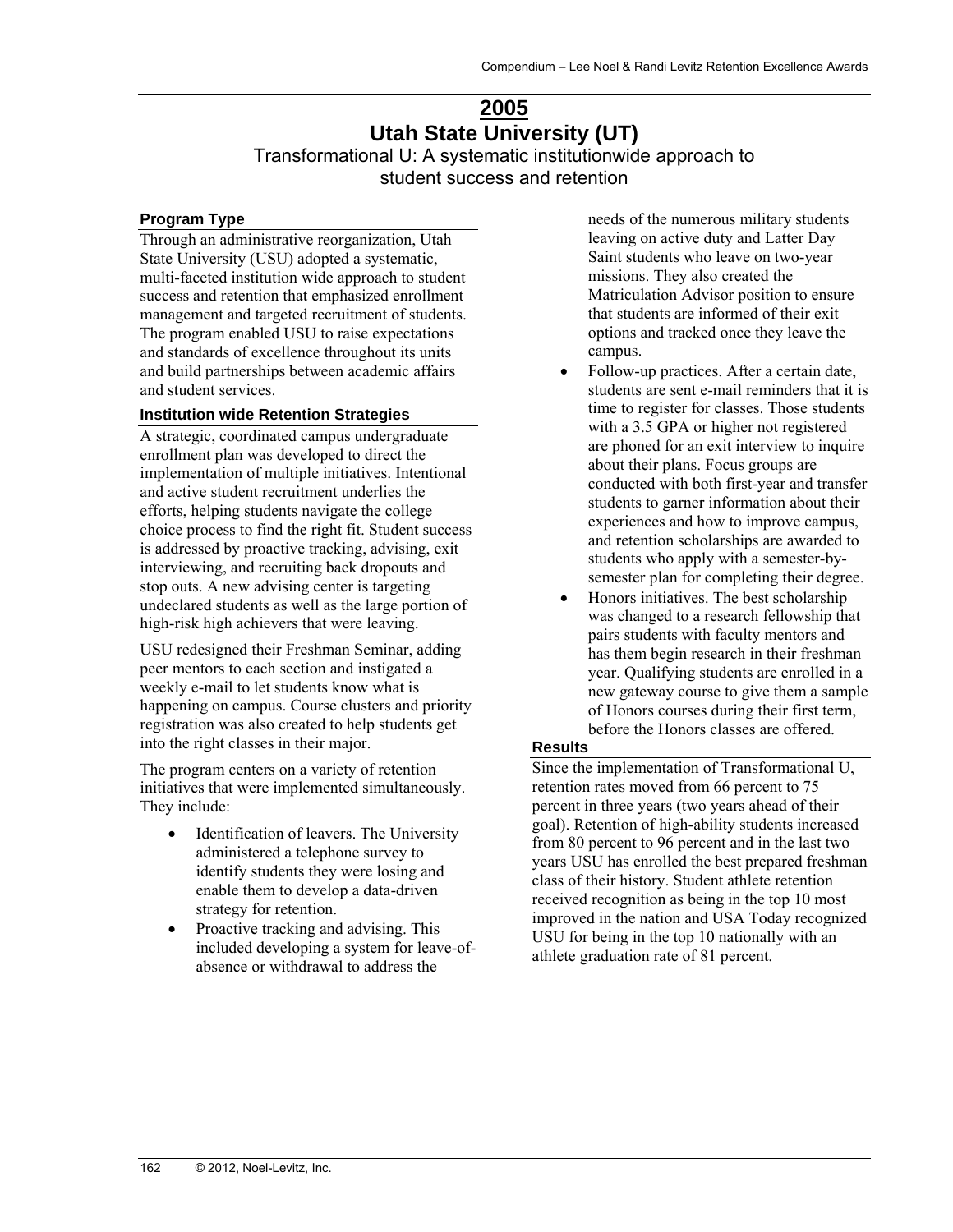## **1990 Valencia Community College (FL)**  The MORE at Valencia Program

The Mentors and Orientation Reinforce Education (MORE) Program at Valencia Community College consists of two components:

- 1. The Student Success course serving more than 500 students, and
- 2. The Faculty Mentor Program for high-risk students. Over half of the entering freshmen require placement in one or more college preparatory (remedial) courses. Beyond this barrier, many students have a tenuous connection with the College, living away from their families and being unsure of majors and careers. Through the Student Success Course, the MORE Program attempts to meet these needs by giving the student cognitive knowledge of how to be an effective college student. Through the mentor program the MORE Program attempts to provide students with the support to apply that knowledge.

#### **The Student Success Program**

The Student Success Program is an extended orientation course designed to help the student become a more self-directed, effective learner, confident in using the resources of the institution. The Student Success Program is directed by a faculty coordinator with professors from many disciplines in the college teaching the course.

All professors attend training sessions where they learn techniques from each other that involve students in their own learning. The faculty coordinator distributes a newsletter to Student Success course teachers that presents information about the course and the College, as well as ideas from their peers that have proven effective.

Enrollment in the program is voluntary. Students register for the three-hour course along with their other courses.

#### **The Mentor Program**

In this program, high-risk students are assigned to seasoned faculty members who serve as friends and guides. The grant supporting this program funds one overload or released time class equivalent for each mentor to receive training in mentoring techniques, computer use, and learning styles, abilities and strategies. Training includes workshops in Reality Therapy, interpreting and using various learning style instruments, using college resources, interview techniques, retentionrelated student activities and other topics.

The program is carried out by the mentor coordinator, who interviews mentors to gain perceptions of students needs, program requirements and resources. The coordinator prepares a Mentor Manual, which is periodically updated in light of what mentors have reported. In addition to training, the mentor coordinator oversees assignment of students to mentors, coordinates progress reports of professors to mentors, coordinates certain assignments from the Student Success courses involving the students' mentors, maintains a data base tracking students in the program, and meets other needs of mentors.

The Student Success course and the Mentor Program are supplemented by a variety of other retention initiatives such as telephone registration, an early warning system, faculty training in learning strategies, and institutional research. The retention rate of students participating in both the student success course and mentoring is 27 percent higher than for all entering students.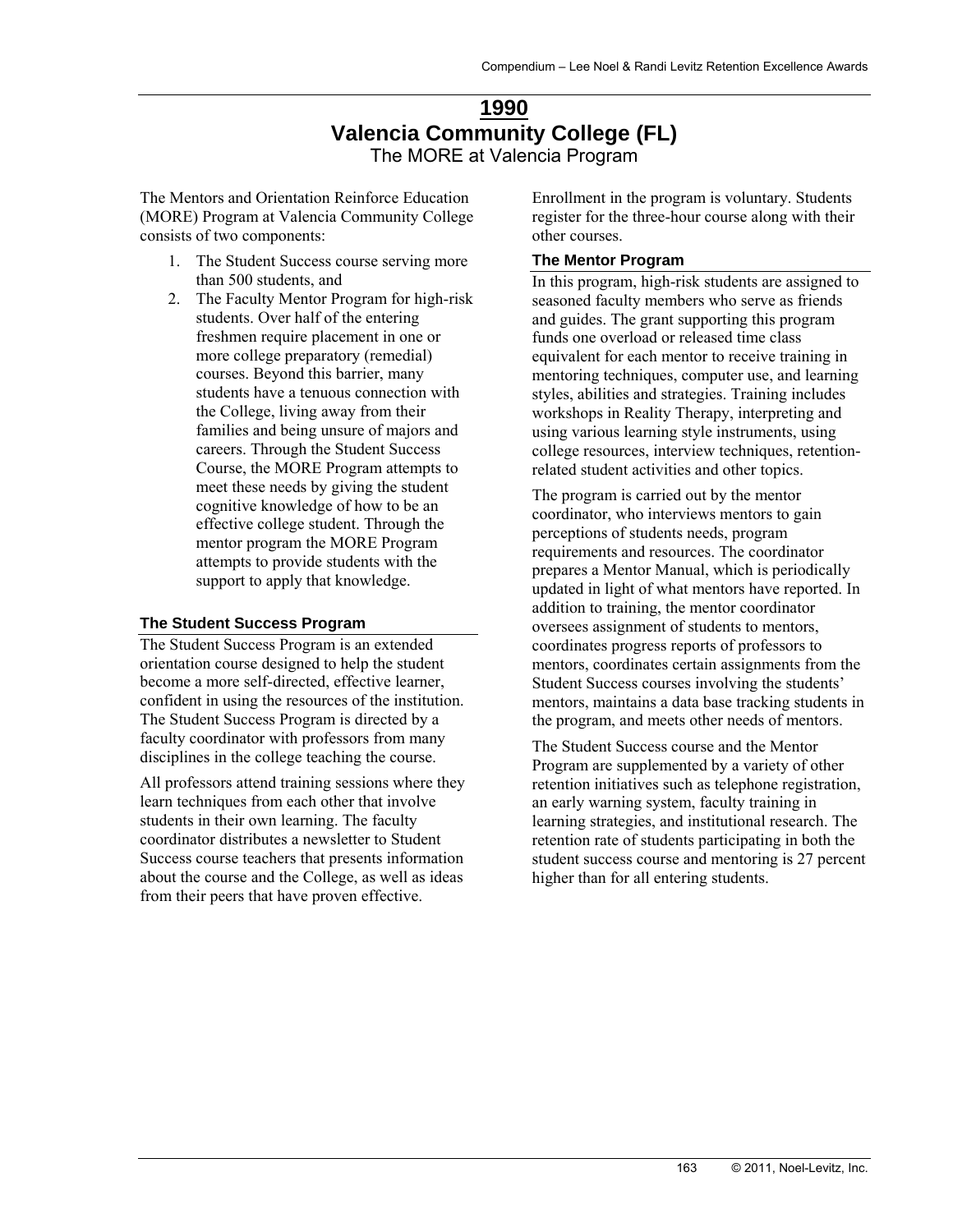## **1998 Vincennes University (IN)**  STEP Program

Students with learning disabilities are being retained at far greater rates than their counterparts on campuses nationally and at significantly higher rates than their campus peers at Vincennes University, Vincennes, Ind., enrollment 8,800. This two-year university's success is the result of the Student Transition Into Educational Programs (STEP), a comprehensive academic support program for students with a diagnosed learning disability and/or attention deficit disorder.

#### **For Students with Learning Disabilities**

The success of the STEP program at Vincennes University suggests there is a window of opportunity for students with learning disabilities when they decide to go to college. University officials report that, upon going to college, the independent atmosphere and academic responsibilities necessitate that such students face the reality of their learning problems, deal with them, self-advocate, and start utilizing their talents rather than dwell on their disabilities. With a comprehensive support system in place, students can overcome their learning obstacles and experience success, an accomplishment that is extremely rewarding for both students and staff.

#### **How it Works**

Begun in the fall of 1991, the STEP program provides classroom instruction, advising, mentoring, tutoring, and monitored study. The classroom instruction—a four-semester sequence of "Coping in College" classes—is judged to be cost-effective because it is conducive to student learning, interaction, and peer support while avoiding an over-dependence on costly one-on-one tutoring. Classes are team taught in a workshop/seminar format and meet once weekly in the evening. The curriculum emphasizes active thinking, independent learning, student accountability, and the acquisition of proveneffective learning strategies. Each course section's

instructor also serves as the advisor for students in that section. Components of the program draw from many existing services and programs already established within the university.

Intense support and interaction are at the heart of the program's success. In addition to support from the instructor/advisors, participants meet weekly with professional tutors, study at least two hours weekly in the university's Academic Skills Center, and become part of a cohesive peer support group, made possible by the careful sequencing of the Coping in College classes which allows students to travel through the program with the same classmates, whether they begin in the fall or in the spring.

#### **Retention as High as 80 Percent**

Reaching as high as 80 percent, the retention rate for STEP participants has consistently been more than double the retention rate of the Vincennes University student population overall. In addition, the STEP participants' retention rate far surpasses the national average for students with learning disabilities, traditionally a high-risk group. Student evaluations indicate that without the STEP program, they may not have been able to continue their studies. In addition to the STEP faculty, instruction, and assistance, students mention tutorial services, academic advising, and peer support as being key to their success. Evaluations and feedback also indicate that students have improved their decision-making skills, selfknowledge/assessment, confidence, basic skills competencies, ability to learn, competencies in content/career-related classes, ability to choose appropriate careers, and ability to follow through on the requirements needed to achieve their goals.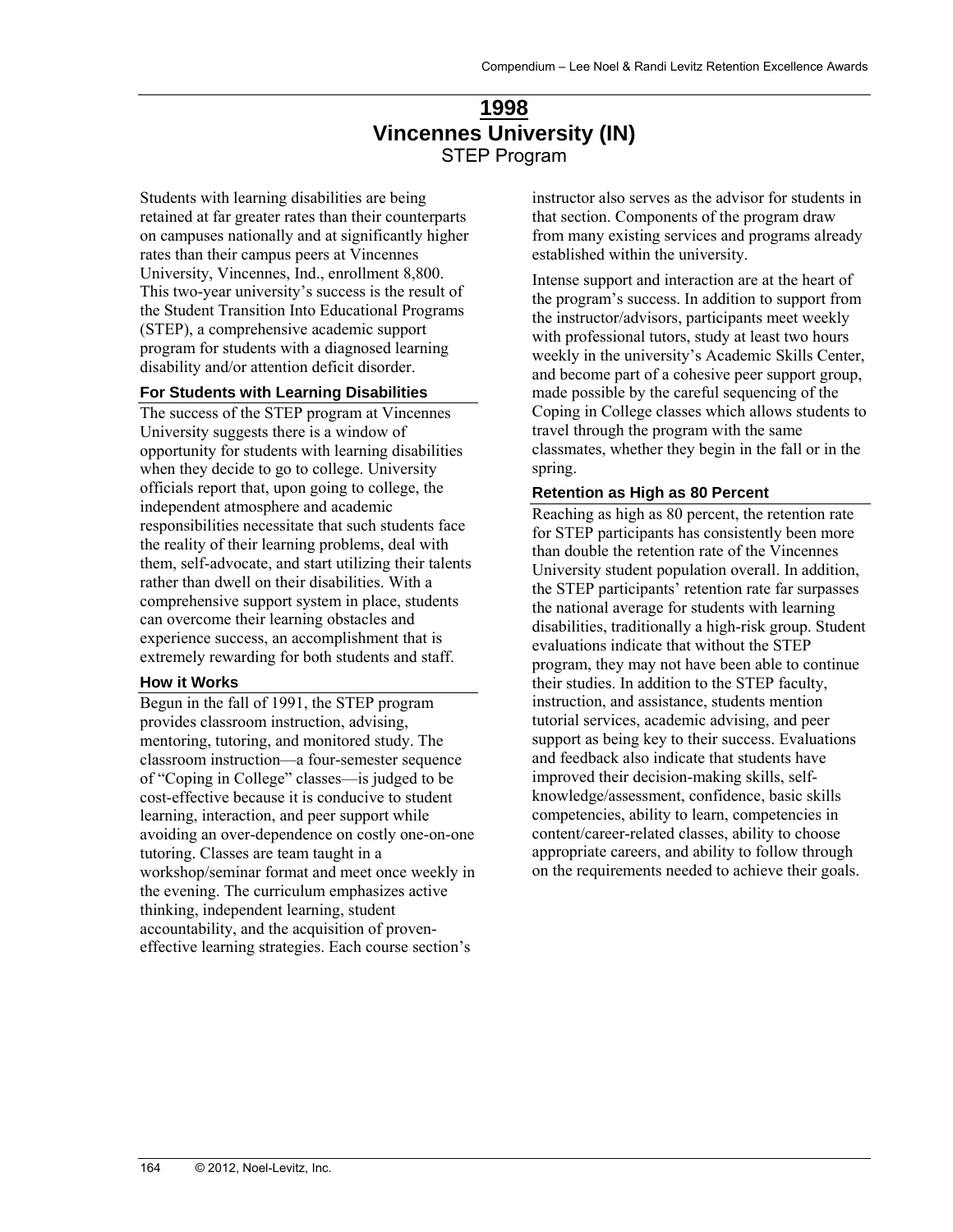# **2008 Virginia Commonwealth University (VA)**

Discovery Program for Undeclared Students

Recognizing the need for improvement and acting on the conviction that advising can impact retention, Virginia Commonwealth University (VCU) developed a proactive advising program for undeclared students. This program, the Discovery Program, is housed in the University College and offers specialized advising for students who are undecided about their programs of study and have not yet declared a major. The Discovery advisors help undeclared students consider educational options and make appropriate choices based on personal interests, skills and abilities, values, and professional goals. They also help students navigate through University procedures and policies while monitoring their academic success.

#### **Enhancing academic success**

After several years of collecting data about the impact of advising on student engagement and success, undeclared students were found to struggle academically and persist at lower rates. This was alarming to VCU, Virginia's largest university, considering nearly one-quarter of firstyear students, slightly more than 10 percent of all undergraduates, were designated as undeclared majors. In response, VCU has implemented a series of changes to the advising program for undeclared students to address their lower rates of satisfaction, success, and persistence. These changes began with the creation of the University College (UC) which assumed all advising for firstyear students, including the Discovery Program for Undeclared Students. It also provides a central home for the core curriculum and campus wide academic support services. The new unit is comprised of 30 full-time advisors with five dedicated advisors for the Discovery Program, decreasing each advisor's caseload to 150-175 first year students. Program highlights:

• A student's first contact with the Discovery program occurs during summer orientation when students and parents learn about the advising expectations for the first year and receive contact information for the assigned advisor.

• Throughout the academic year, Discovery advisors maintain regular contact with their advisees by sending announcements though e-mail, Blackboard, and Facebook.

• Discovery advisors meet every first-year student three times in the fall and twice in the spring, with the first advising appointment within the first six weeks.

• In the fall, the advisors assess how each student is adjusting to college and provide any assistance in adjusting to college, understanding policies, anxiety with being undeclared, and curriculum overview. At midterm, advisors address academic performance and provide concrete solutions to any problems.

• In the spring, through a combination of individual meetings, workshops, and classes, advisors move the advisees through a deliberate decision-making process and develop individual action plans.

• Advisors are also responsible for teaching UNIV 101: Introduction to the University, UNIV 102: MINDSET for Academic Success (tailored to students on academic warning or probation), and UNIV 102: Education and Career Planning.

#### **Results**

By creating small advising caseloads, offering extensive and on-going training programs in career advising, and using concrete advising strategies, VCU created a successful, proactive advising program for undeclared students. Over the past four years, the number of undeclared students rose from 791 to 850, but the first-year retention for this cohort increased from 74.8 percent to 82 percent. The rate of undeclared students who met with an advisor a minimum of four times in the first year rose from 32 percent to 61 percent while those expressing the highest level of satisfaction with advising rose from 58 percent to 77 percent. Finally, the rate of undeclared students in good standing at the end of the first year rose from 70 percent to 75 percent.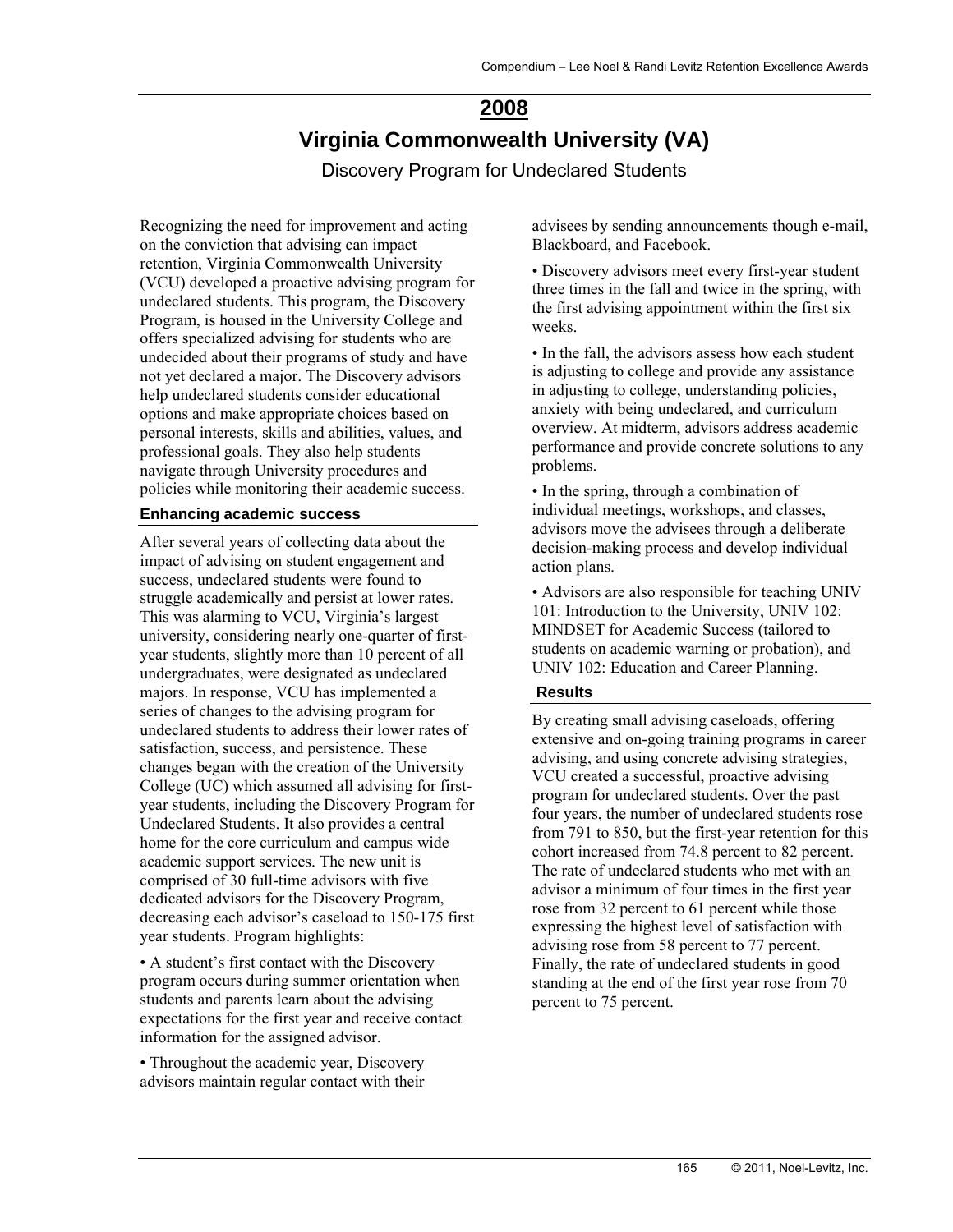## **1990 Virginia Polytechnic Institute and State University (VA)**

Virginia Tech Academic Success Program, V-TASP

The Virginia Tech Academic Success Program (V-TASP) is a comprehensive university retention program designed to increase the freshman retention rate and to facilitate faculty participation in student retention.

V-TASP students are identified as early as possible in the spring before their initial entry into Virginia Tech, and contacted by mail. These students are offered an opportunity to participate in the Summer Transition Program, an intensive academic, tutorial and counseling program held on the campus during the second summer term.

#### **Assessment of Student Characteristics**

The initial V-TASP events occur during the week of the fall freshman orientation. One is a social gathering where the new black freshmen have an opportunity to meet other black students who have been successful in the Virginia Tech environment, and to meet the faculty members and administrators whom they may seek out during the coming year.

The other event is a general meeting which all new V-TASP students attend. At this time, they are introduced to the director of V-TASP and the V-TASP advisors, and are told about the various V-TASP services. They also participate in Assessment Testing, which currently consists of a mathematics placement test and a questionnaire about previous school experiences and family background. Scores from the mathematics placement test are used to help freshmen select the appropriate mathematics courses.

#### **The Three-Tier Advising System**

V-TASP has a three-pronged advising system: 1) special advisors - faculty and administrators who volunteer to work with the black students and high-risk white students; 2) V-TASP advisors graduate students hired to assist the special advisors; and 3) peer group leaders undergraduate student volunteers who help students learn about the University environment and serve as mentors. All V-TASP students are contacted by their V-TASP advisors at least four times during the term. Students also have an open invitation to visit their advisors any time to discuss anything they wish.

A fall orientation workshop is conducted for all V-TASP advisors to allow them to become acquainted with each other and with the various academic support programs that are available at Virginia Tech. Subsequently, V-TASP advisors hold monthly meetings to identify problems and concerns and to discuss ways in which V-TASP services may be improved.

#### **Training in Academic Learning Skills**

The primary source for training in learning skills is the College Success Strategies course. The course helps students develop a systematic study routine and enhance study skills, computer skills, problem solving, and reasoning skills. Students who do not participate in the College Success Strategies class are offered access to study skills class conducted by the Counseling Services.

As a result of the program, the retention rate for black students increased from 73 percent in 1982 to 83 percent in 1988.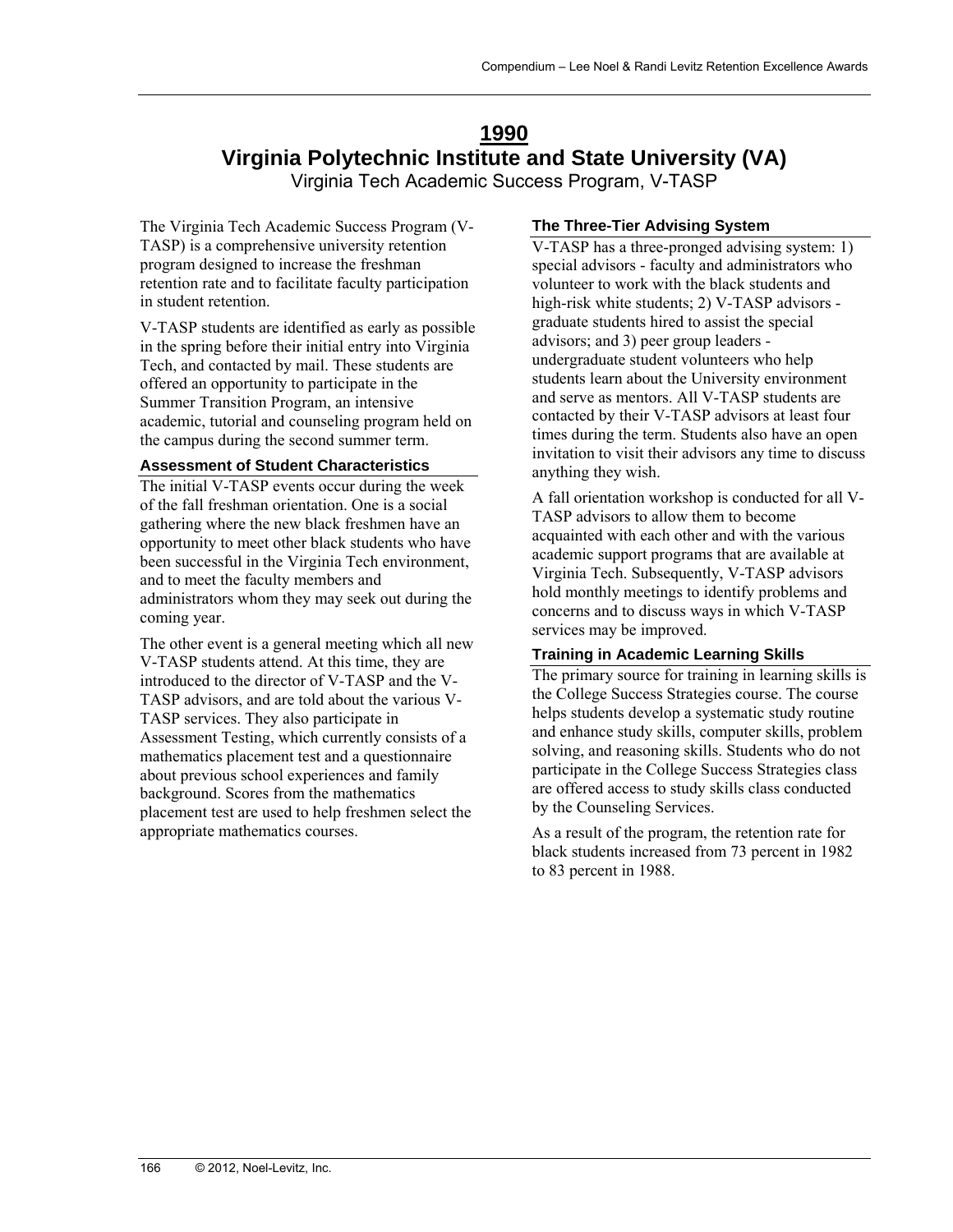# **1996 Walla Walla University fka: Walla Walla College (WA)**

Institutionwide Retention Efforts

Beginning with the 1994-95 academic year, Walla Walla College has made an institution wide effort to improve the delivery of academic programs and services to all students. Using information from the Student Satisfaction Inventory, the college systematically reviewed the institution department by department to identify strengths and also to identify problem areas to be addressed.

The key to the success of their efforts lies in empowering individuals and departments to act. Individuals are encouraged to identify issues, to be proactive and respond to them immediately, then continually to evaluate the results to make sure the solutions are effective. This approach creates ownership of retention, provides better solutions and eliminates the resentment that often comes with externally imposed solutions.

#### **Identifying Problems, Developing Solutions**

In winter 1995, the College established an ad hoc committee that met two hours weekly for two quarters to write a retention plan. This plan includes institutional philosophy, rationale, goals, objectives, activities, implementation deadline and a monitoring system for achieving success. Besides assessing this plan on a quarterly basis, the total quality management group meets monthly to review the mission statement, visioning plans and the success of individual programs. Reports are made to the academic senate on a quarterly basis and to the board of trustees annually. Walla Walla College's retention plan includes over 20 objectives and 70 activities to meet these objectives. Better services are now provided for students with disabilities, minority students and academically challenged students. A peer mentoring program has been implemented along with a career development program to help freshmen make better career and educational choices. Other programs that have come out of the

individual initiative of the faculty and staff include: a monthly potluck for students given by faculty, increased services for international and minority students, and community improvement projects.

#### **Spiritual Life and Service Learning**

As a denominational institution, the College has looked closely at how well it achieves its goals of promoting community and service. In fall 1995, a two-day in-service gave administrators and faculty an opportunity to discuss ways to integrate faith development into classroom study and campus life. These discussions gave rise to assembly programs, monthly discussion groups and the Spiritual Life Committee. The College also offers a service learning program which each year sends students and faculty to an underdeveloped country to work on major projects such as building health clinics or water systems. The program also encourages students to volunteer at schools, hospitals or social service agencies. Service learning has created a sense of community and responsibility, which tends to make students feel connected to the college and increases student retention while changing attitudes and offering students a positive experience.

#### **Improvements in Retention and College Home**

Over a short period of time, Walla Walla College has aggressively moved to address retention issues and to improve the delivery of academic and student services throughout the entire institution. Besides qualitative improvements in student life and institutional culture, the student retention rate from fall to spring quarter increased from 12 percentage points from 1994 to 1995.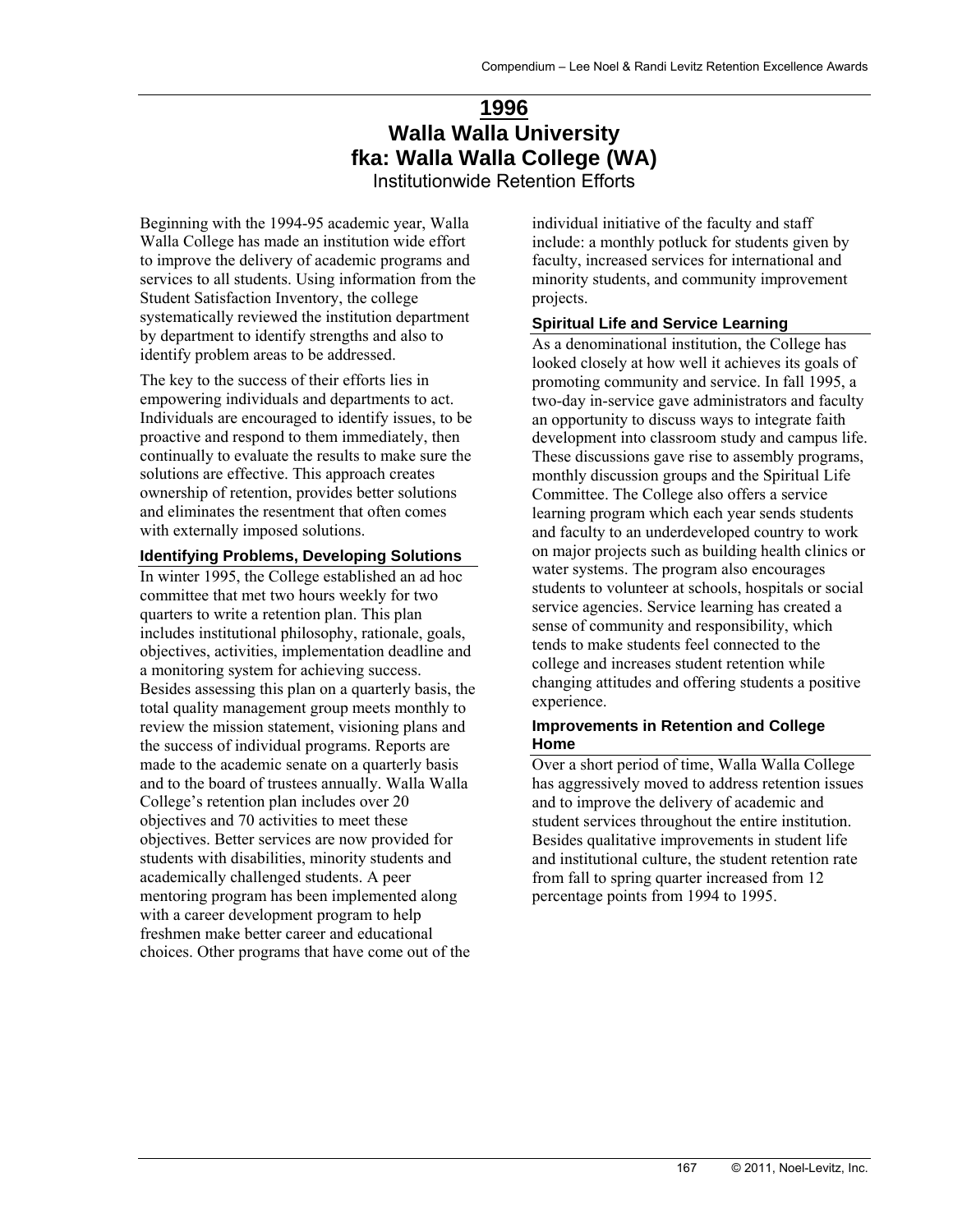## **1989 West Chester University (PA)**  Intrusive Advising Program for 1<sup>st</sup> and 2<sup>nd</sup> Year Students

The Intrusive Advising Program for  $1<sup>st</sup>$  and  $2<sup>nd</sup>$ Year Students West Chester University is a centralized advising system for both declared and undeclared majors.

Four faculty were selected to be freshman advisors. These faculty were given half-time release from teaching duties for the length of the project and were trained in strategies and techniques for advising and mentoring. They also attended a week-long faculty development workshop focusing on the adjustment faced by freshmen, affective and cognitive teaching techniques, small group and collaborative learning, learning style, and study skills. The workshop also prepared them for teaching the freshmen seminar course required for all freshmen.

The Summer Orientation Program is initiated with a letter of welcome to each freshman student prior to the orientation session. During the session, course scheduling takes place and parents meet separately with advisors to discuss the role they can play in helping the students. Advisors also meet again with parents at the President's reception to set the expectation that someone is there to help them and their sons and daughters.

Following the orientation period, advisors phone all students assigned to them who did not attend orientation, and speak again to all those who did attend to remind them to schedule a first appointment upon arriving on campus in September.

During the academic year, advisors send and initial letter and phone students to remind them of their first scheduled appointment. Throughout the semester advisors maintain contact with students in various manners, including sending birthday cards, pre-scheduling advising meetings, initiating contacts based on the student's need, maintaining weekly contact with students in the Freshman Seminar, and making follow-up phone calls.

Also available to students are large group prescheduling workshops to help students focus on how to use academic advising to the fullest, how to schedule for Spring classes, and how to begin exploring career choices. Small groups and individual "self-assessments" focus on evaluation students in the areas of personal, social and emotional growth, and in a variety of academic skills.

During the spring semester, veteran advisors work with department faculty (selected as liaisons to the freshman advising group) to transfer sophomore students to department upper division advisors. Letters introducing each student are sent to the department along with the new advisor in order to begin the transition.

Advisors maintain contact with students who have withdrawn, and in some cases have been instrumental in helping them return to school in subsequent semesters.

After the first year of the program, the freshman retention rate increased almost 11 percent. Sophomore to junior retention also increased almost 11 percent.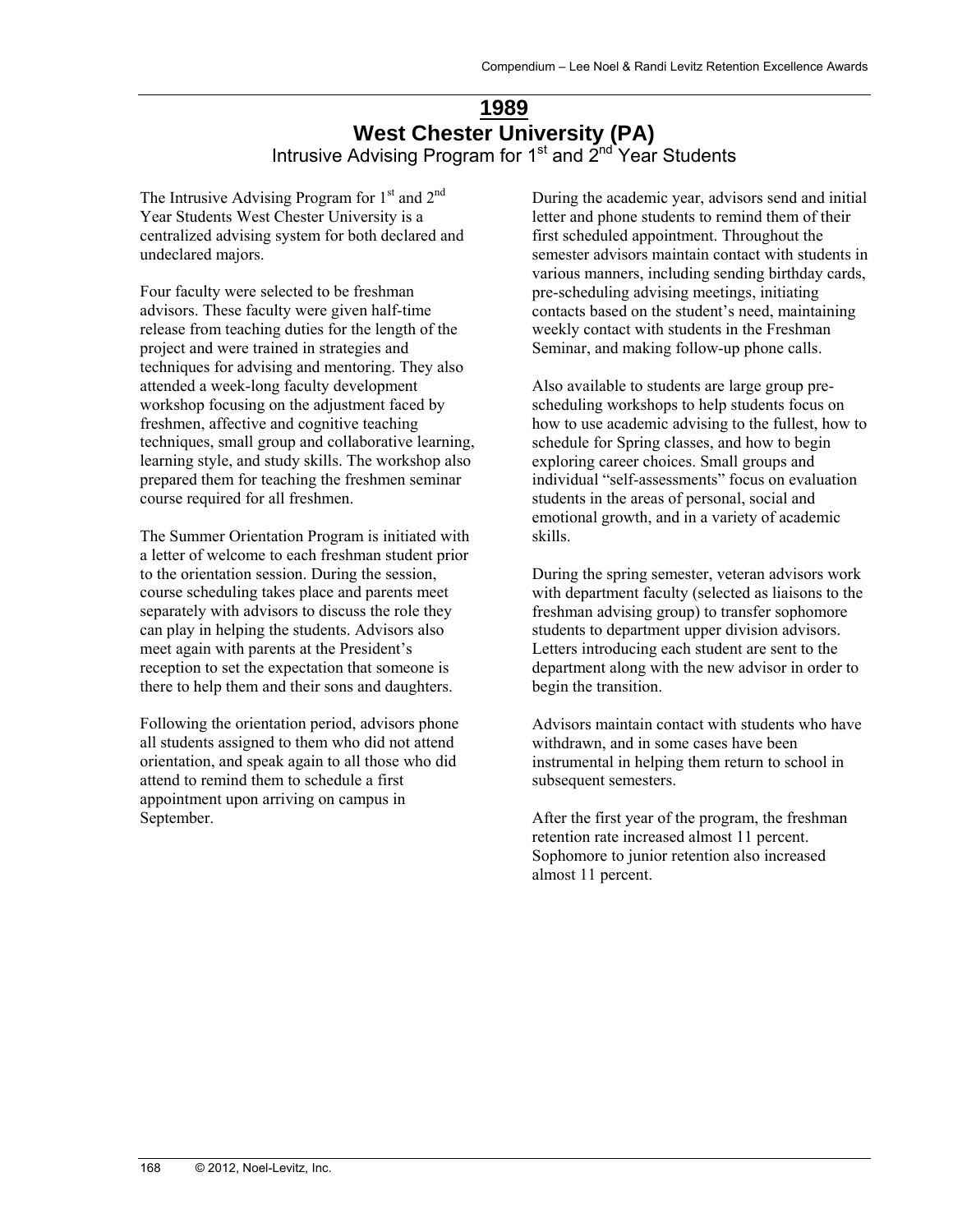## **1991 West Virginia State University fka: West Virginia State College (WV)**  Retention Activities Newsletter

It takes good communication to make retention a unifying force and an institution wide priority. At West Virginia State College, the Retention Activities Newsletter was initially established to promote the success/retention of minority students within the residence halls. It was later expanded to include the success/retention activities for all students thus providing a campus wide perspective and support. The objectives of the newsletter are:

- Raise the campus consciousness concerning retention issues,
- Provide information on the latest retention research to the campus community,
- Promote retention activities involvement on campus by faculty, staff, students and administrators, and
- Provide a means to recognize exemplary activities that promote retention of students as a strategic campus wide activity.

Since the majority of the resident students are either minority, first generation Appalachian students and/or academically underprepared students, the Retention Activities Newsletter gives special emphasis to programs and activities aimed at the retention of these populations. The role of all offices on campus involved in the retention of students is publicized, so that students are aware of the resources available to them.

As a result of the Retention Activities Newsletter, a number of innovative approaches have been implemented to break the destructive barriers that cause many students to forego attending college, attend college without adequate goals or preparation, or attend without adequate guidance. The newsletter emphasizes increasing campus consciousness regarding student success/retention. For example, the WVSC Mentor program has over 116 students with 35-40 faculty, staff and administrators serving as mentors. The Leadership Development Program has also successfully provided faculty, staff and graduates to serve as role models for student success. These programs, along with many others, have been promoted

through the Retention Activities Newsletter as a means of increasing student involvement and the success/retention rate.

The Retention Activities Newsletter also introduces strategies to enhance student leadership development. The West Virginia State College Student Government Association sponsored the first statewide leadership conference, a direct byproduct of the strategic plan to provide leadership experiences for WVSC students. In addition, 16 Leadership Development Activities have been conducted on the campus since the Newsletter introduced the concept.

Also widely read is "Focus on Retention and Salutes," a featured column in the newsletter which honors those persons or offices on the WVSC campus who continually strive to make West Virginia State College a staying environment. The column aides in recognizing outstanding offices/individuals and provides another effective means to get information to the campus community.

The Retention Activities Newsletter has grown from a circulation of 500 to approximately 4000 (including 400 colleges and universities throughout the country). Statistical evidence shows that the Retention Activities Newsletter effectively articulates the campus wide concern for the success/retention of students in general and minority students in particular. A recent study in the 1989-90 WVSC, FactBook indicates a positive trend in residence hall retention. Fall semester 1988 had a residence hall population of 296 students. By fall of 1990 there were 335 students in the residence halls, a 28 percent increase! Further evidence indicates that of the 335 students entering the residence halls in fall 1990, 53 percent were returning students, an increase of 22 percent from the fall of 1989.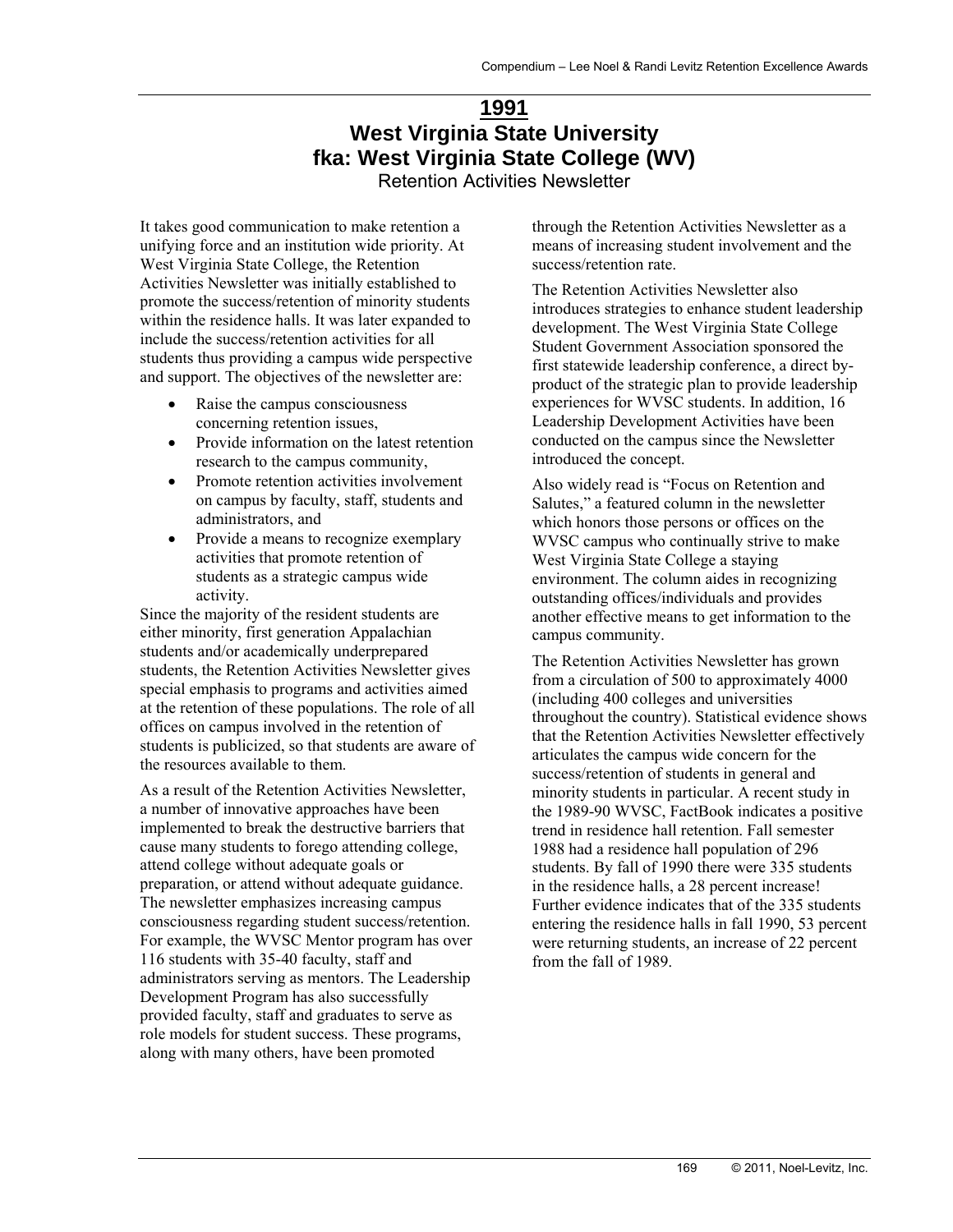## **2007 West Virginia University (WV)**  Adventure WV

The Adventure WV program is an outdoor orientation for first-year students at West Virginia University. This semester—long alternative to the traditional University 101 course pairs incoming students with faculty and staff to complete a weeklong summer experience including rock climbing, hiking, backpacking, whitewater rafting, and nightly discussions. This intensive introduction is followed with activities throughout the fall semester to reinforce and build on lessons learned. The primary focus of this program is to steer students in a direction for a successful college career and life.

#### **Preparing Students for Life at WVU**

Adventure WV was largely conceptualized and developed by a Recreation, Parks, and Tourism Resources graduate student who researched existing orientation programs and developed the Adventure WV model. Though first offered in the summer of 2002, the program had full administration buy-in and its first enrollees in the summer of 2003. Created as an alternative to the traditional University 101 orientation, the program is primarily tailored to meet the needs of new freshmen at WVU. According to the program mission statement, one of the most important goals of Adventure WV is to improve student retention rates at the university by helping "to orient and transition new students for life at WVU."

 Through close student, faculty, and staff interaction in a non-traditional environment, students are placed in situations where it is necessary to develop positive relationships with peers and there is opportunity for individual growth. The program also teaches students valuable life-skills that help them deal effectively with new or difficult situations they will face on a daily basis as a new college student. The students are also required to participate in community service projects to further develop leadership and

teamwork skills. This program is comprised of a number of specific goals and objectives including:

• Create a fun and exciting environment that fosters new friendships as well as individual growth;

• Develop a positive connection with WVU students, faculty, staff, and the university community;

• Ease the transition to college life;

• Offer opportunities for leadership, teamwork, and community service with other incoming freshmen;

• Enhance interpersonal skills such as trust, communication, acceptance, and social interaction;

• Encourage improvement of participant selfawareness, decision making skills, initiative, and self-confidence; and

• Develop wilderness skills and awareness of outdoor recreational opportunities at WVU.

#### **Results**

In an Educational Benchmarking study designed to rate the effectiveness of first-year seminar, Adventure WV scored in the top 5 of 49 institutions with similar programs on 8 of 14 areas measured. These included first place in overall course effectiveness and improving knowledge of wellness and second in both satisfaction with the university and improving connections with peers. Results are also positive on student exit surveys with perceptions about drug and alcohol use associated with the university. Of those who completed the survey, 96.3 percent responded that they agreed or strongly agreed that they could find activities to do on weekends that do not involve alcohol.

Data collected by the university from 2004 and 2005 show that the Adventure WV has had a positive impact on retention rates for participants. The general retention rate of WVU students was 81 percent after their first year, with Adventure WV participants being retained at 90 percent.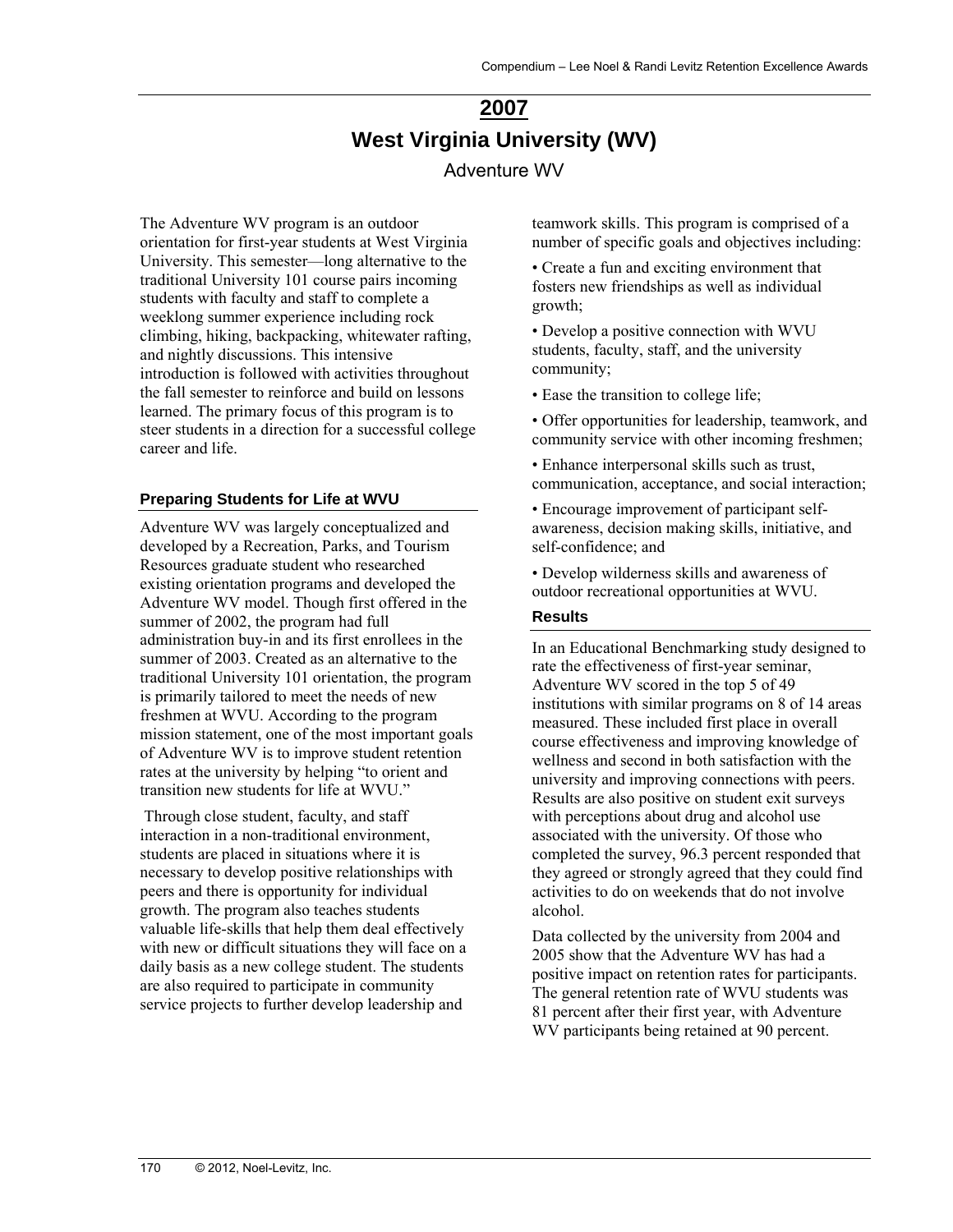## **1989 Wichita State University (KS)**  Institutional Retention Program

The focus of Wichita State University's retention efforts are students most likely to drop out of the institution. Retention efforts focus on the interrelated components of service and instruction.

#### **Service**

A paraprofessional staff program was started to replace retiring full-time staff. These part-time, well-trained staff were called upon to assist during peak time such as preregistration and registration, as well as to assist during more standard student traffic times. This paraprofessional staff is made up of upper-division undergraduates, graduate students, and retired faculty, all of whom participate in extensive on-the-job training and in service programs throughout the year.

The Educational Planning Worksheet, which students complete and take to their advising meeting, was developed to assist students in planning. During the advising session the advisor can focus upon academic, personal, and career issues which influence the student's educational planning and decision making. It also allows the advisor to develop a particular recommended plan of action with the student to enhance educational planning and certifies by signature that the advisor has met with the student, reviewed all appropriate records, and recommended selection of any of the listed courses.

Because of the nature of the student population, WSU is dedicated to providing a family orientation program. This represents a holistic approach to student support and includes all family members, not just the parents of entering students. Family members are encouraged to participate in a free program highlighting academic advising and support services, life on campus, financial aid and scholar ships, and career planning and placement services. In addition, get acquainted activities and informal discussions with faculty and staff are integrated throughout the evening program.

To assist new student success and persistence, all entering first-year students are required to participate in a two-day orientation program which focuses on academic issues in the transition to the university environment. Prior to beginning work with orientation, student orientation leaders and faculty advisors participate in an intensive 80 hour training program.

The Minority Student Mentoring Program was initiated to assist minority students in making the transition to the University. Although University support systems are in place, these students often fail to use them because of their initial perception of the University and their feelings that any admission of difficulty adjusting to the environment will be misinterpreted as a weakness. With assistance from other minority students (mentors) who can relate to their unique characteristics and who themselves have experienced similar feelings, entering minority students can benefit from a relationship with a successful role model and receive a level of nurturing through a formalized program important for student success and persistence.

#### **Instruction**

Wichita State University offers a number of courses relevant to the experience of students considered high risk. These courses include: Personal Planning and Assessment Seminar, Skills Enhancement Institute for College Students, Personal and Academic Success Seminar, Adult Seminar, Parent of College Students, Topics in Career Exploration, and Reading and Studying Skills.